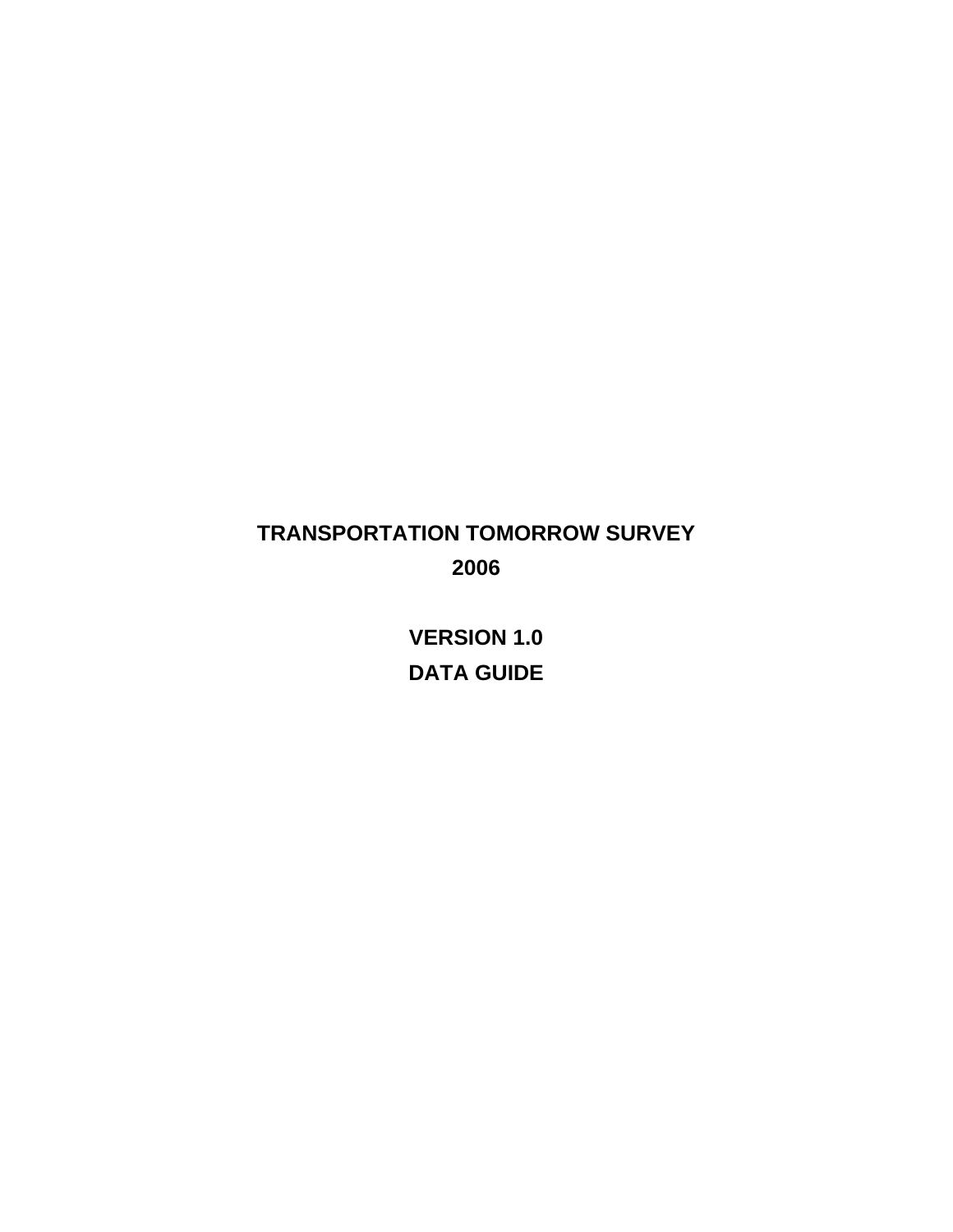## *TRANSPORTATION TOMORROW SURVEY 2006*

*A Telephone Interview Survey on Household Travel Behaviour in Greater Toronto and the Surrounding Areas Conducted in the Fall of 2005 and 2006* 

## *VERSION 1.0 DATA GUIDE*

*Prepared for the Transportation Information Steering Committee* 

*by the* 

*Data Management Group Department of Civil Engineering University of Toronto* 

*October 2008* 

*Participating Agencies:*

Ministry of Transportation, Ontario • City of Barrie • City of Brantford • City of Guelph City of Hamilton • City of Kawartha Lakes • City of Peterborough • City of Toronto County of Dufferin • County of Peterborough • County of Simcoe • County of Wellington GO Transit • Regional Municipality of Durham • Regional Municipality of Halton Regional Municipality of Niagara • Regional Municipality of Peel Regional Municipality of Waterloo • Regional Municipality of York Toronto Transit Commission • Town of Orangeville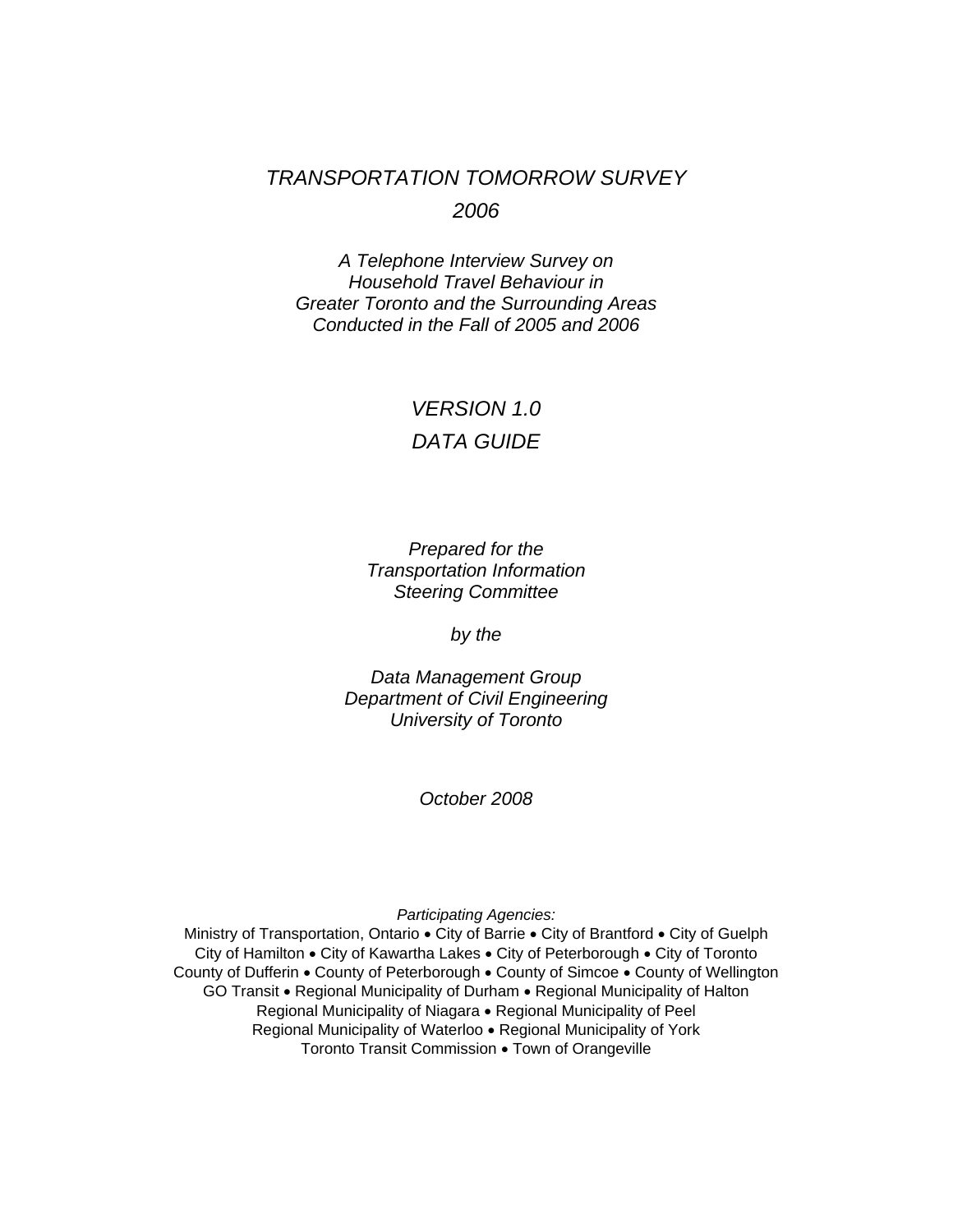## **TABLE OF CONTENTS**

|     | 1 Differences Between the 1986, 1991, 1996, 2001 and 2006 Data 1 |  |  |  |  |  |
|-----|------------------------------------------------------------------|--|--|--|--|--|
|     |                                                                  |  |  |  |  |  |
|     |                                                                  |  |  |  |  |  |
|     |                                                                  |  |  |  |  |  |
|     |                                                                  |  |  |  |  |  |
| 5.1 |                                                                  |  |  |  |  |  |
| 5.2 |                                                                  |  |  |  |  |  |
| 5.3 |                                                                  |  |  |  |  |  |
| 5.4 |                                                                  |  |  |  |  |  |
| 5.4 |                                                                  |  |  |  |  |  |
| 5.5 |                                                                  |  |  |  |  |  |
|     |                                                                  |  |  |  |  |  |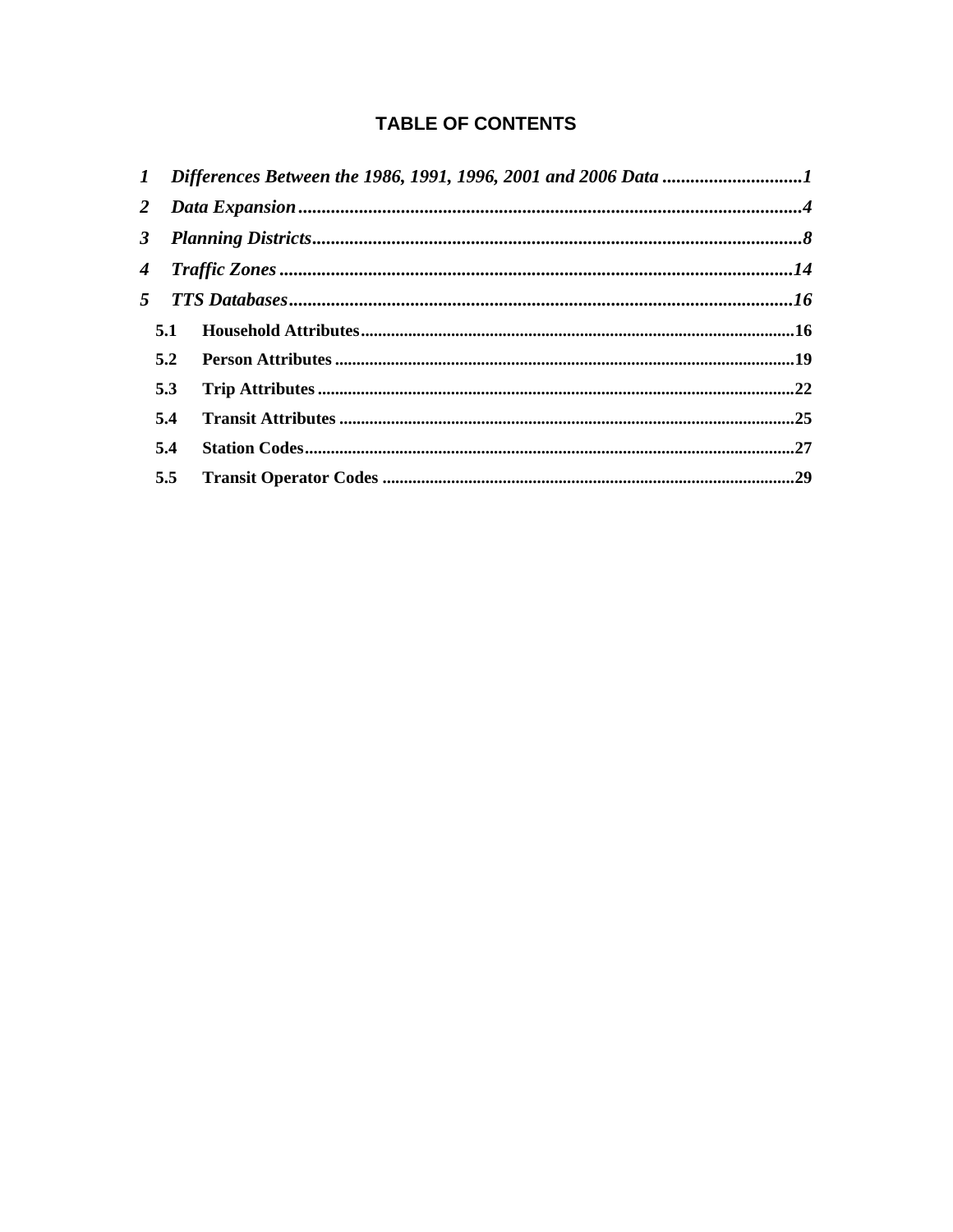## **TABLE OF EXHIBITS**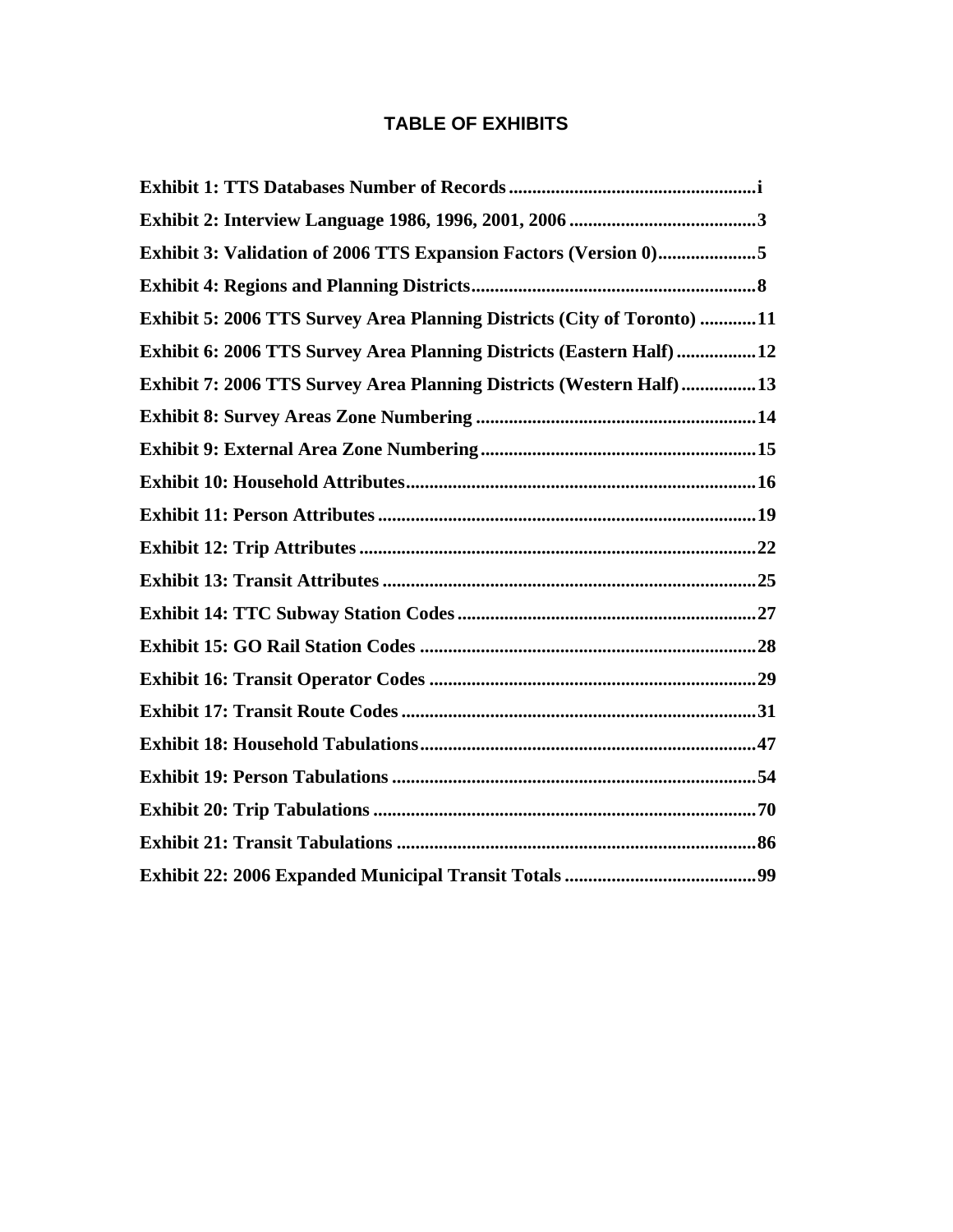#### Foreword

This manual is designed to give potential users of the 1986, 1996, 2001 and 2006 Transportation Tomorrow Survey (TTS) data an understanding of the contents of the databases maintained at the Data Management Group. Users wishing to obtain information from the databases should contact the Data Management Group or one of the following agencies:

Ministry of Transportation, Ontario City of Barrie City of Brantford City of Guelph City of Hamilton City of Kawartha Lakes City of Orillia City of Peterborough City of Toronto County of Dufferin County of Peterborough County of Simcoe County County of Wellington GO Transit Regional Municipality of Durham Regional Municipality of Halton Regional Municipality of Niagara Regional Municipality of Peel Regional Municipality of Waterloo Regional Municipality of York Toronto Transit Commission Town of Orangeville

Users should be aware of the differences in both the content and the areas covered by the survey in each of the four years. This guide is a compilation of information from the original data guides for the 1986 (Version 3.1), 1996 (Version 2.1), and 2001 (Version 1.0) databases with comparable information for the 2006 survey (Version 1.0).

The TTS databases contain the following number of survey records:

<span id="page-4-0"></span>Exhibit 1: TTS Databases Number of Records

|                      | 1986 (Version 3.1) | 1996 (Version 2.1) | 2001 (Version 1.0) | 2006 (Version 1.0) |
|----------------------|--------------------|--------------------|--------------------|--------------------|
| Household            | 61.453             | 115.193            | 136.379            | 149.631            |
| Person               | 171.086            | 312.781            | 374.182            | 401,653            |
| Non Transit Trips    | 313.633            | 587.676            | 732.649            | 777.104            |
| <b>Transit Trips</b> | 56.615             | 70.295             | 85.095             | 87.244             |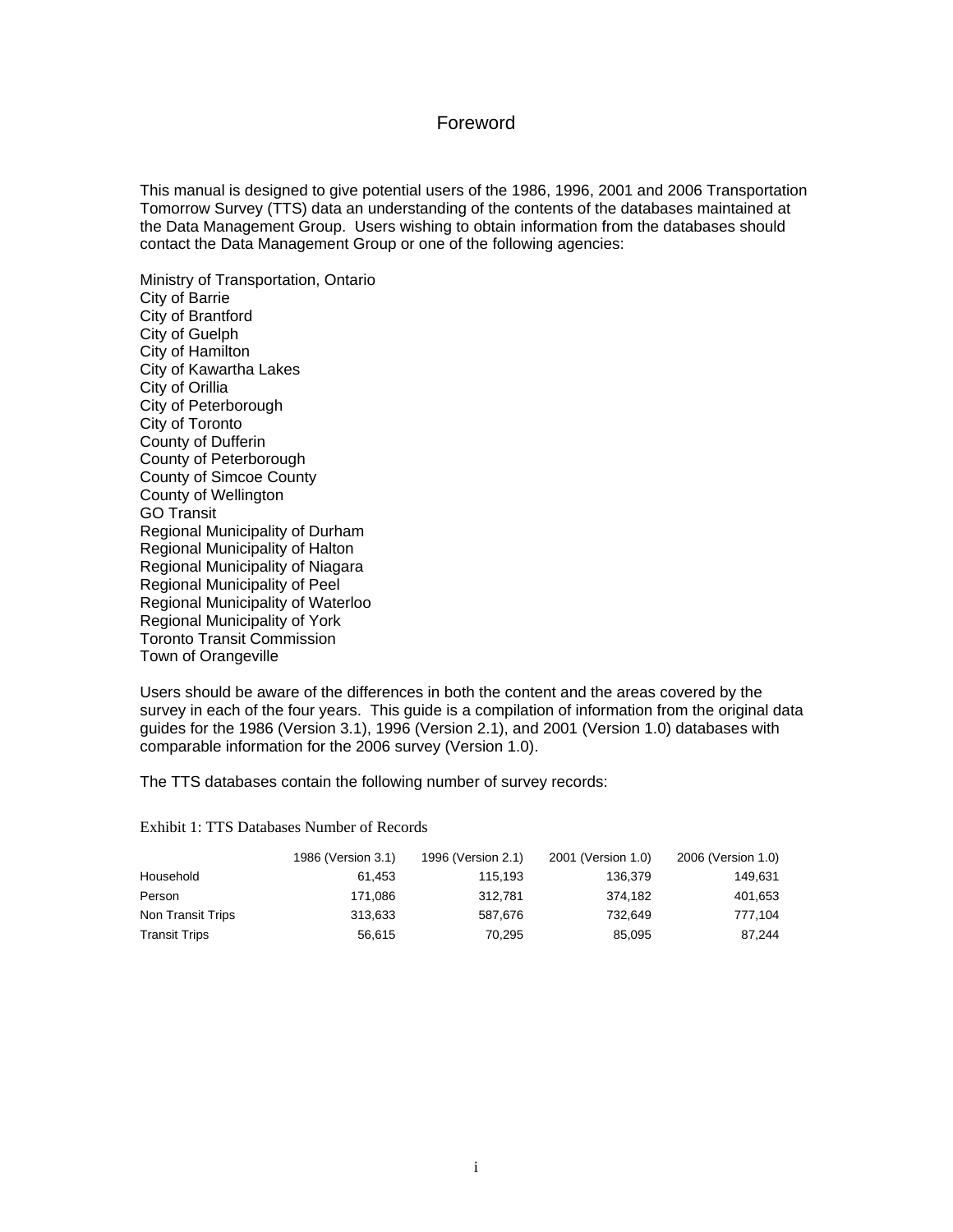## <span id="page-5-0"></span>**1 Differences Between the 1986, 1991, 1996, 2001 and 2006 Data**

Users of TTS data should be aware of the following differences when making comparisons between the 1986, 1991, 1996, 2001 and 2006 Transportation Tomorrow Surveys:

#### **Survey Area**

The 1986 survey covered the Greater Toronto Area (GTA) defined as the Municipality of Metropolitan Toronto plus the Regional Municipalities of Durham, York, Peel, Halton and Hamilton.

In 1991, the survey area was expanded to cover the municipalities adjacent to the GTA boundary, referred to as the 'fringe area'. (The 1991 survey data is not included in this report.)

Extending well beyond the boundaries of either of the earlier surveys, the 1996 survey includes all of the GTA plus Peterborough County (partial coverage), City of Peterborough, Victoria County, Town of Orangeville, Simcoe County (partial coverage), City of Barrie, Wellington County (partial coverage), City of Guelph, Waterloo Region and Niagara Region. A small portion of Dufferin County adjacent to the town of Orangeville is also included. Northumberland County is partially represented by interviews conducted during the training of interviewers (week 0).

In 2001, changes to the survey area relative to the 1996 TTS were the inclusion of the whole of Simcoe County, the addition of the City of Orillia, and the exclusion of the Regional Municipality of Waterloo and Northumberland County.

The 2006 survey area was expanded to include Regional Municipality of Waterloo, City of Brantford and Dufferin County. Interviews were conducted in Brant County during the training of interviewers.

#### **Minimum Age**

In 1986 the minimum age of persons for which trip data was collected was 6. In 1991, 1996, 2001 and 2006 the minimum age was 11. Trip data for persons aged 6 through 10 should be excluded from the 1986 survey before making comparisons with the other surveys.

#### **Bicycle Trips**

In 1986 information on bicycle trips was only collected for trips to or from school or work. In 1991, 1996, 2001 and 2006 information was collected for all bicycle trips.

#### **Trip Start Times**

In 1986, trip start times were not recorded for some school trips made by persons under the age of 14. In the other surveys, trip start time was recorded for all trips. This difference must be allowed for in making comparisons of trip start time distributions, particularly for walk, cycle, school bus and, to a lesser extent, transit trips.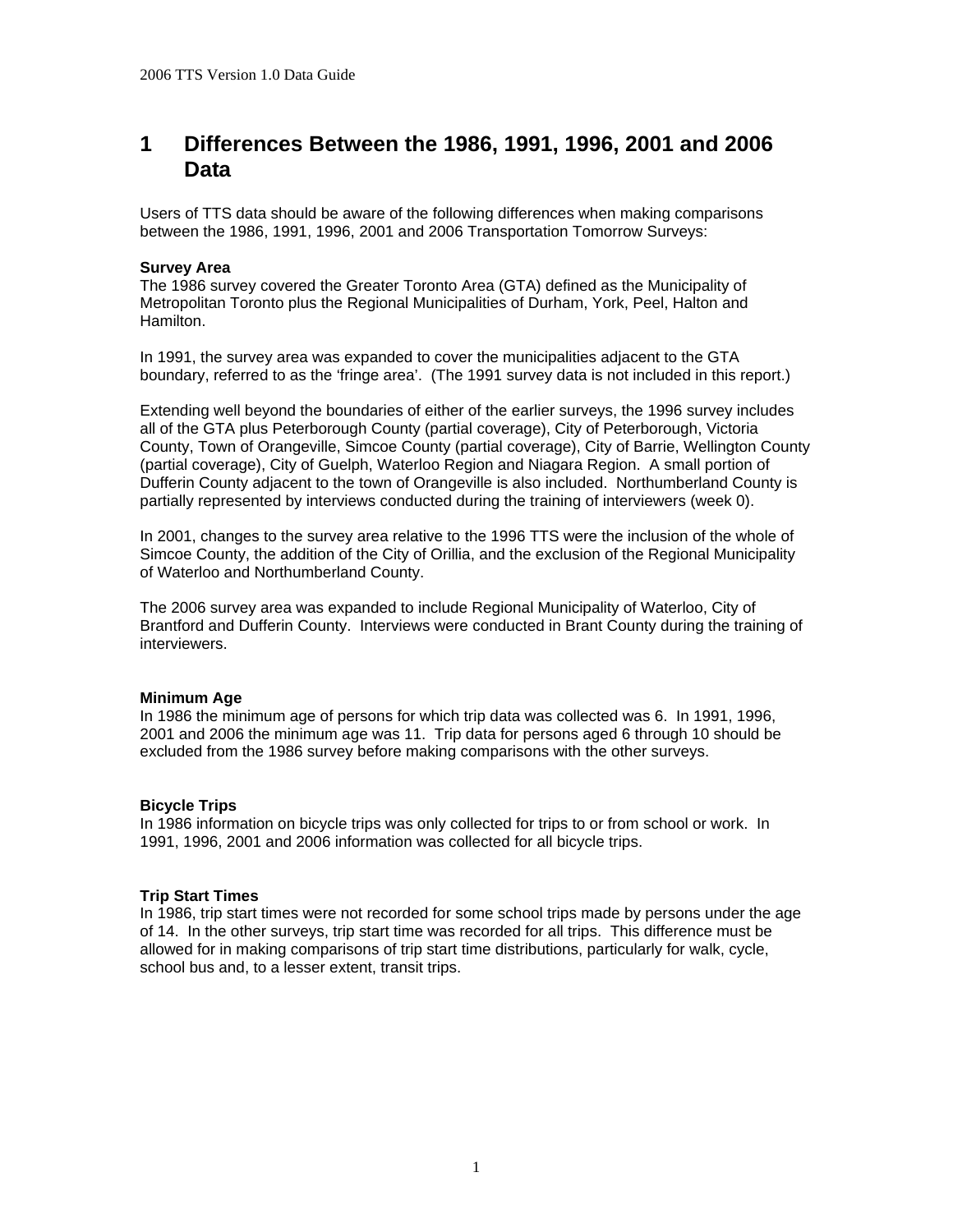#### **Trip Purpose**

In 1986, shopping, entertainment and personal business trips were recorded as three separate trip purposes. In 1991, these trip purposes were included under the 'other' category. In 1996, 2001 and 2006, shopping was again distinguished as a separate trip purpose.

In 1991, 1996, 2001 and 2006, daycare was recorded as a separate trip purpose. In 1986, trips to daycare would most likely have been included in the 'facilitate passenger' category.

#### **Usual Place of Work, Availability of Free Parking at Work, School Location**

Usual place of work, availability of free parking at work and school location were collected since 1991. In 2001 and 2006, school names were recorded and kept in the final database.

#### **Employment and Student Status**

In 1986 student and employment status information were collected regardless of age but were recorded as a single attribute (i.e. either employed or a student, but not both). Since 1991, employment and student statuses were recorded as two separate attributes to allow for all combinations of full and part time status (except full time employed at the same time as full time student, which was not allowed). Except for 1986, employment and student status information were not collected for persons under the age of 11. Persons aged from 6 to 10 are assumed to be full time students.

#### **Dwelling Unit Type**

Townhouse was added as a dwelling unit type since 1996.

#### **Transit Pass, Occupation, No Work Trip**

Possession of a transit pass, occupation description and confirmation if a full-time employed person did not make a work trip on the trip day were collected since 1996.

#### **Sample Selection**

The 1986 and 1996 surveys were based on a random selection of households throughout the survey area, 4.2% in 1986 and 5.0% in 1996. The 1991 survey used different sampling rates for high and low growth areas. The target was 5% in the high growth areas and 0.5% in the low growth areas. There was significantly more variance due to random sampling in the 1991 data than for 1986 and 1996, particularly in those areas sampled predominantly at the 0.5% rate such as City of Toronto. The 2001 survey did not consist of a random selection of households. The sample selection and sample control process were based on Forward Sortation Areas (FSAs) – the  $1<sup>st</sup>$  3 characters of the postal code. Some FSAs were sampled at a higher rate than others were, and within most FSAs, apartment buildings are known to be under-represented relative to other types of housing. The 2006 survey was originally based on a random selection of households throughout the survey area. Analysis of phase 1 interview statistics showed the response rate was 16% higher for single units. In order to compensate for the low response rate for multi units (i.e. apartments), a higher sample rate was used in the later interview phases. For more information on sample selection, please refer to "2006 Transportation Tomorrow Survey: Design and Conduct of the Survey, October 2008".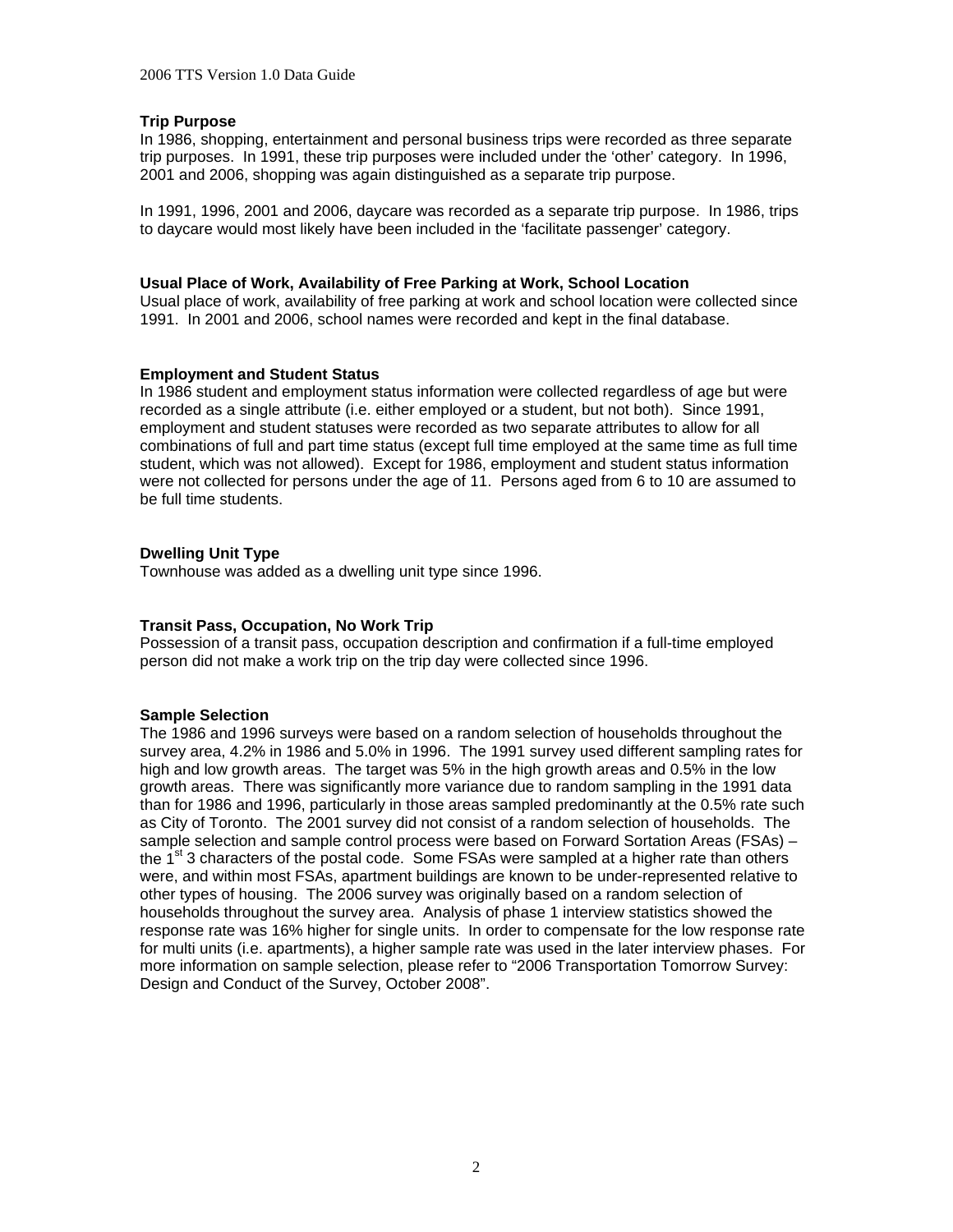#### **Interview Language**

The language in which interviews were conducted was recorded but is not included in the final database since it was not considered to be a meaningful piece of information with respect to either household demographics or travel behaviour. The following table provides a summary of the number of non-English interviews conducted in the 1986, 1996, 2001 and 2006 surveys. There were virtually no non-English interviews conducted in 1991 due to software related problems.

<span id="page-7-0"></span>Exhibit 2: Interview Language 1986, 1996, 2001, 2006

|            | 1986       |               |            | 1996          |            |               | 2006       |               |  |
|------------|------------|---------------|------------|---------------|------------|---------------|------------|---------------|--|
|            | Interviews | $\frac{9}{6}$ | Interviews | $\frac{9}{6}$ | Interviews | $\frac{9}{6}$ | Interviews | $\frac{9}{6}$ |  |
| Cantonese  | 107        | 0.2           | 1.418      | 1.2           | 1210       | 0.9           | 1703       | 1.1           |  |
| English    | 60791      | 98.9          | 112,808    | 97.9          | 133,053    | 97.5          | 143,169    | 95.7          |  |
| French     | 60         | 0.1           | 25         | 0             | 66         | 0.0           | 85         | 0.1           |  |
| Italian    | 243        | 0.4           | 549        | 0.5           | 1,180      | 0.9           | 892        | 0.6           |  |
| Portuguese | 107        | 0.2           | 340        | 0.3           | 246        | 0.2           | 515        | 0.3           |  |
| Greek      |            | N/A           |            | N/A           | 96         | 0.1           | 167        | 0.1           |  |
| Hindi      |            | N/A           |            | N/A           | 134        | 0.1           |            | N/A           |  |
| Mandarin   |            | N/A           |            | N/A           | 218        | 0.2           | 678        | 0.5           |  |
| Russian    |            | N/A           |            | N/A           | 78         | 0.1           |            | N/A           |  |
| Spanish    |            | N/A           |            | N/A           | 100        | 0.1           | 224        | 0.1           |  |
| Other      | 145        | 0.2           | 53         | 0.1           | 61         | 0.0           | 2,198      | 1.5           |  |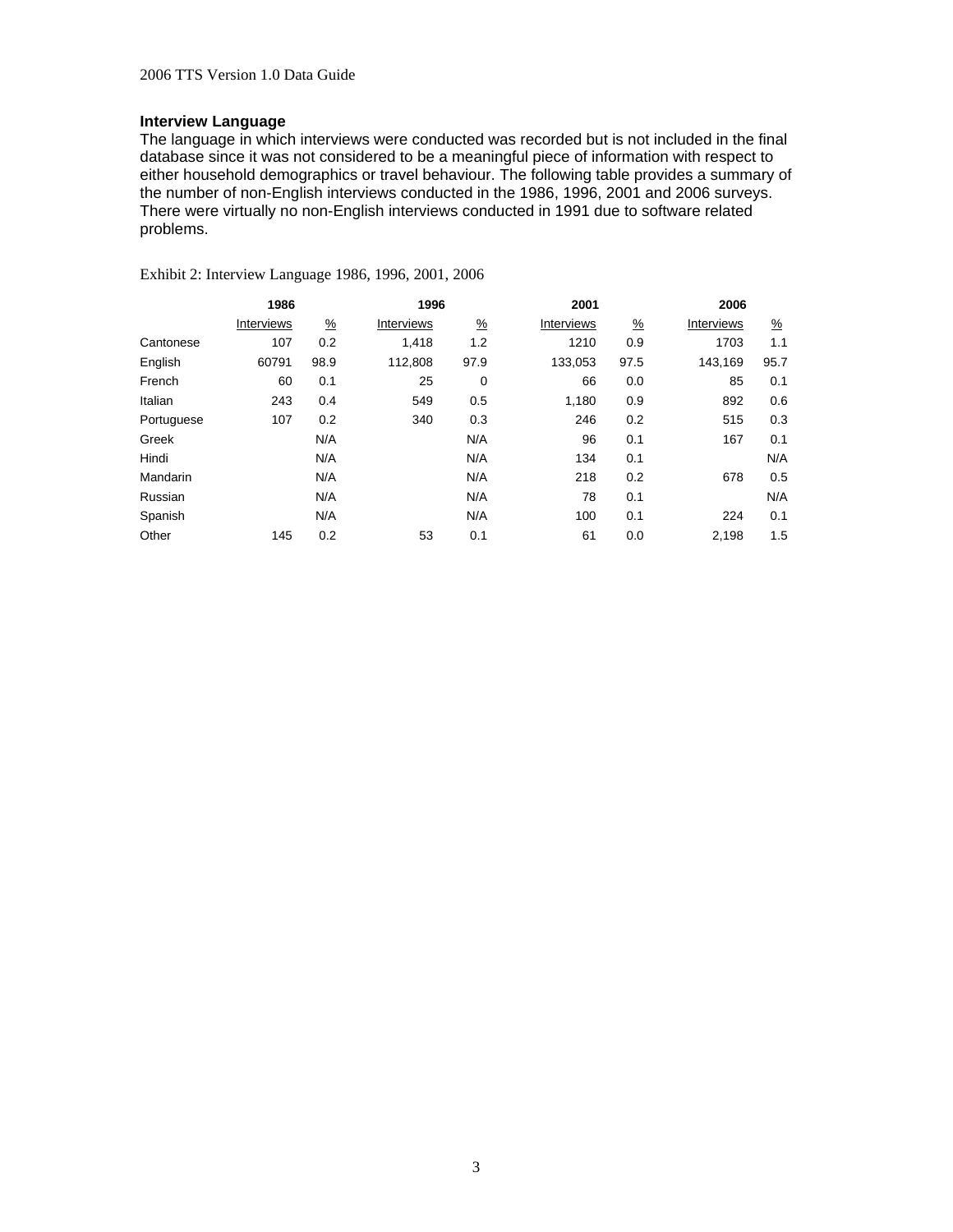## <span id="page-8-0"></span>**2 Data Expansion**

The data for each of the surveys has been expanded to represent the total population of the survey area in the year of the survey. With the exception of the 2001 survey, expansion factors had been calculated based on geographic areas, called expansion zones. The number of dwelling units in each expansion zone was obtained from the Canada Census and used as the control total for calculating the expansion factor. The same expansion factor is applied to all the households in an expansion zone and to all household, person and trip data associated with each household. In the 2001 survey, forward sortation areas (FSA) were used as expansion zones.

Details of the expansion process and the expansion factors used in the 1986, 1991, 1996 and 2001 surveys are contained in the individual data guides and expansion reports for those years. Details of the 2006 data expansion are contained in the report "2006 TTS Working Paper: Data Expansion". The following table provides a summary by planning district and compares the expanded totals from the survey, both for dwelling units and for population, with data from the 2006 census. Note that there are differences between FSAs and municipal boundaries. Therefore, there are some minor discrepancies in some municipalities between the expanded number of households and the number of dwelling units recorded in the census.

Differences in population result from a difference in household size being recorded in the survey relative to that obtained in the census. In addition the census population data included the inhabitants of collective residences, such as hospitals, nursing homes, prisons and reformatories, although they are not included in either the survey or the census dwelling unit count. A large part of the survey was carried out in the fall whereas the census data was collected in May. The difference in timing could result in some differences in population particularly in areas with a significant post secondary school population. The reported difference in total population between the 2006 survey and the census at 2.8% compares with the differences of 2.8%, 2.4%, 2.8% and 2.9% in the 1986, 1991,1996 and 2001 surveys respectively.

The survey data for the Regional Municipalities of Niagara and Waterloo, the Counties of Dufferin, Peterborough, Simcoe and Wellington, the Cities of Barrie, Brantford, Guelph, Kawartha Lakes, Orillia, and Peterborough, and the Town of Orangeville were collected in the Fall of 2005. The GTA being the Regions of Durham, Halton, Peel, York, City of Hamilton and City of Toronto were surveyed in the Fall of 2006. All survey data, regardless of date collected were expanded in the same manner using the 2006 census data.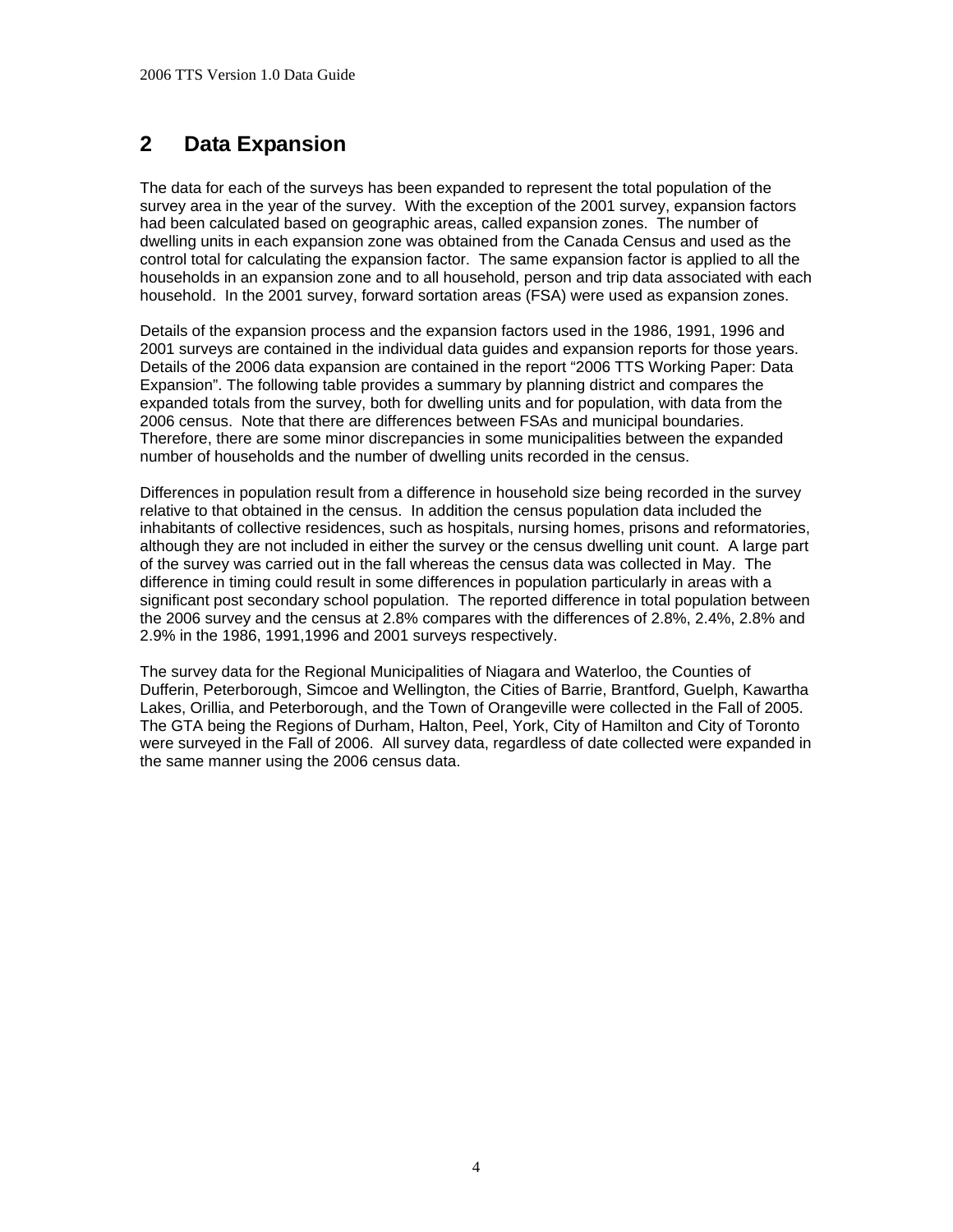## <span id="page-9-0"></span>Exhibit 3: Validation of 2006 TTS Expansion Factors (Version 1.0)

|    |                        | <b>Census</b> |         | <b>TTS Records</b> |              | <b>Expanded Total</b> |         | Mean   |         | <b>Difference</b> |
|----|------------------------|---------------|---------|--------------------|--------------|-----------------------|---------|--------|---------|-------------------|
|    | <b>Municipality</b>    | Occ. D.U.     | Pop.    | House              | Person House |                       | Person  | Sample | House   | Person            |
|    |                        |               |         |                    |              |                       |         |        |         |                   |
| 1  | PD <sub>1</sub>        | 100329        | 186875  | 4946               |              | 9272 100615           | 187708  | 4.9%   | 0.3%    | 0.4%              |
| 2  | PD <sub>2</sub>        | 82976         | 193619  | 4337               | 10335        | 82973                 | 197539  | 5.2%   | 0.0%    | 2.0%              |
| 3  | PD <sub>3</sub>        | 90537         | 236464  | 4870               | 12466        | 90185                 | 231272  | 5.4%   | $-0.4%$ | $-2.2%$           |
| 4  | PD <sub>4</sub>        | 96585         | 216317  | 5336               | 11868        | 96008                 | 211016  | 5.5%   | $-0.6%$ | $-2.5%$           |
| 5  | PD <sub>5</sub>        | 46066         | 119821  | 2340               | 5943         | 46064                 | 117377  | 5.1%   | 0.0%    | $-2.0%$           |
| 6  | PD <sub>6</sub>        | 86752         | 206246  | 4632               | 11071        | 87393                 | 208539  | 5.3%   | 0.7%    | 1.1%              |
| 7  | PD7                    | 26245         | 56906   | 1250               | 2738         | 26244                 | 57191   | 4.8%   | 0.0%    | 0.5%              |
| 8  | PD <sub>8</sub>        | 70544         | 183116  | 3743               | 9285         | 70542                 | 175079  | 5.3%   | 0.0%    | $-4.4%$           |
| 9  | PD <sub>9</sub>        | 28397         | 94469   | 1519               | 4652         | 28397                 | 86891   | 5.3%   | 0.0%    | $-8.0%$           |
| 10 | <b>PD10</b>            | 48411         | 142627  | 2509               | 7243         | 48412                 | 140244  | 5.2%   | 0.0%    | $-1.7%$           |
| 11 | <b>PD11</b>            | 71901         | 178873  | 3819               | 9428         | 71899                 | 177263  | 5.3%   | 0.0%    | $-0.9%$           |
| 12 | <b>PD12</b>            | 27480         | 79808   | 1488               | 4051         | 27479                 | 75047   | 5.4%   | 0.0%    | $-6.0%$           |
| 13 | PD13                   | 78731         | 220352  | 4063               | 11009        | 78735                 | 213363  | 5.2%   | 0.0%    | $-3.2%$           |
| 14 | <b>PD14</b>            | 23851         | 61799   | 1346               | 3397         | 23851                 | 60366   | 5.6%   | 0.0%    | $-2.3%$           |
| 15 | <b>PD15</b>            | 24206         | 73574   | 1202               | 3450         | 24208                 | 69485   | 5.0%   | 0.0%    | $-5.6%$           |
| 16 | <b>PD16</b>            | 76312         | 252151  | 4212               | 13065        | 76310                 | 237556  | 5.5%   | 0.0%    | $-5.8%$           |
|    | <b>City of Toronto</b> | 979323        | 2503017 | 51612              |              | 129273 979314         | 2445937 | 5.3%   | 0.0%    | $-2.3%$           |
|    |                        |               |         |                    |              |                       |         |        |         |                   |
| 17 | <b>Brock</b>           | 4422          | 11979   | 301                | 790          | 4422                  | 11605   | 6.8%   | 0.0%    | $-3.1%$           |
| 18 | Uxbridge               | 6658          | 19169   | 417                | 1128         | 6657                  | 18162   | 6.3%   | 0.0%    | $-5.3%$           |
| 19 | Scugog                 | 7705          | 21439   | 470                | 1239         | 7703                  | 20307   | 6.1%   | 0.0%    | $-5.3%$           |
| 20 | Pickering              | 28210         | 87838   | 1289               | 3862         | 28212                 | 84235   | 4.6%   | 0.0%    | $-4.1%$           |
| 21 | Ajax                   | 28616         | 90167   | 1302               | 3981         | 28617                 | 87706   | 4.5%   | 0.0%    | $-2.7%$           |
| 22 | Whitby                 | 37240         | 111184  | 1824               | 5152         | 37239                 | 105192  | 4.9%   | 0.0%    | $-5.4%$           |
| 23 | Oshawa                 | 54923         | 141590  | 2544               | 6407         | 54919                 | 137512  | 4.6%   | 0.0%    | $-2.9%$           |
| 24 | Clarington             | 26865         | 77820   | 1380               | 3845         | 26867                 | 74782   | 5.1%   | 0.0%    | $-3.9%$           |
|    | <b>Durham Region</b>   | 194639        | 561186  | 9527               |              | 26404 194637          | 539501  | 4.9%   | 0.0%    | $-3.9%$           |
|    |                        |               |         |                    |              |                       |         |        |         |                   |
| 25 | Georgina               | 15392         | 42699   | 834                | 2188         | 15392                 | 40407   | 5.4%   | 0.0%    | $-5.4%$           |
| 26 | East Gwillimbury       | 6887          | 21069   | 400                | 1188         | 6887                  | 20487   | 5.8%   | 0.0%    | $-2.8%$           |
| 27 | Newmarket              | 25087         | 74295   | 1293               | 3734         | 25089                 | 72350   | 5.2%   | 0.0%    | $-2.6%$           |
| 28 | Aurora                 | 15656         | 47629   | 866                | 2503         | 15654                 | 45067   | 5.5%   | 0.0%    | $-5.4%$           |
| 29 | Richmond Hill          | 51000         | 162704  | 2532               | 7822         | 50998                 | 157970  | 5.0%   | 0.0%    | $-2.9%$           |
| 30 | Whitchurch-Stouffville | 8526          | 24390   | 457                | 1214         | 8526                  | 22674   | 5.4%   | 0.0%    | $-7.0%$           |
| 31 | Markham                | 77191         | 261573  | 4015               | 12883        | 77190                 | 249032  | 5.2%   | $0.0\%$ | $-4.8%$           |
| 32 | King                   | 6398          | 19487   | 342                | 980          | 6397                  | 18326   | 5.3%   | 0.0%    | $-6.0%$           |
| 33 | Vaughan                | 69536         | 238866  | 3484               | 11540        | 69535                 | 231209  | 5.0%   | 0.0%    | $-3.2%$           |
|    | <b>York Region</b>     | 275673        | 892712  | 14223              |              | 44052 275667          | 857522  | 5.2%   | 0.0%    | $-3.9%$           |
| 34 | Caledon                | 18214         | 57050   | 1133               | 3348         | 18214                 | 54177   | 6.2%   | 0.0%    | $-5.0%$           |
| 35 | <b>Brampton</b>        | 125934        | 433806  | 6060               |              | 20106 125935          | 416369  | 4.8%   | 0.0%    | $-4.0%$           |
| 36 | Mississauga            | 214894        | 668549  | 10752              |              | 32588 214882          | 648584  | 5.0%   | 0.0%    | $-3.0%$           |
|    | <b>Peel Region</b>     | 359042        | 1159405 | 17945              |              | 56042 359031          | 1119129 | 5.0%   | $0.0\%$ | $-3.5%$           |
|    |                        |               |         |                    |              |                       |         |        |         |                   |
| 37 | <b>Halton Hills</b>    | 18812         | 55289   | 1090               | 3039         | 18812                 | 52731   | 5.8%   | $0.0\%$ | $-4.6%$           |
| 38 | Milton                 | 18448         | 53939   | 1089               | 3102         | 18449                 | 52885   | 5.9%   | 0.0%    | $-2.0%$           |
| 39 | Oakville               | 56512         | 165561  | 3269               | 9230         | 56510                 | 159714  | 5.8%   | 0.0%    | $-3.5%$           |
| 40 | Burlington             | 63159         | 164415  | 3761               | 9374         | 63159                 | 157397  | 6.0%   | 0.0%    | $-4.3%$           |
|    | <b>Halton Region</b>   | 156931        | 439204  | 9209               |              | 24745 156931          | 422726  | 5.9%   | 0.0%    | $-3.8%$           |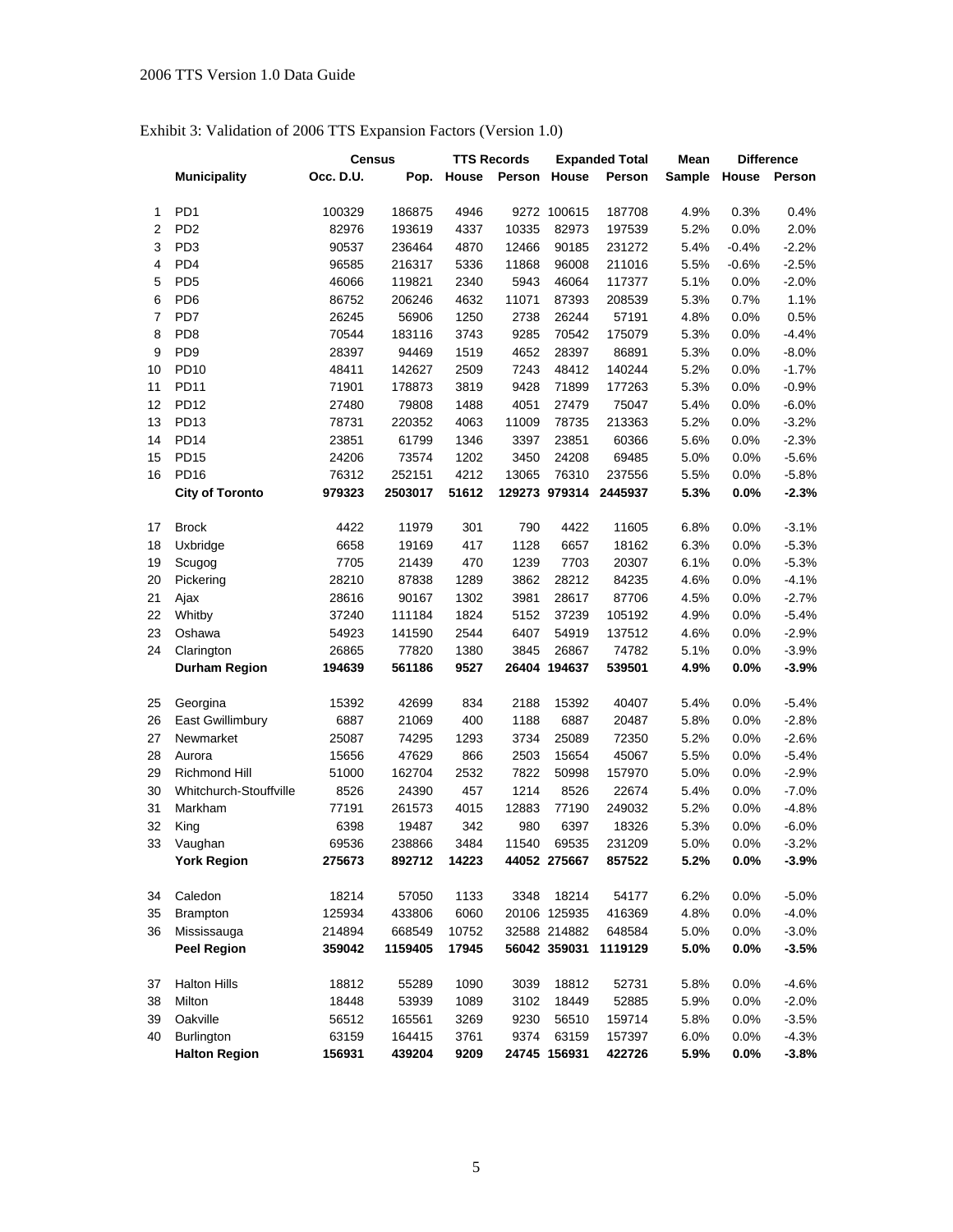#### 2006 TTS Version 1.0 Data Guide

|    |                              | Census    |         | <b>TTS Records</b> |              | <b>Expanded Total</b> |         | Mean                |         | <b>Difference</b> |  |
|----|------------------------------|-----------|---------|--------------------|--------------|-----------------------|---------|---------------------|---------|-------------------|--|
|    | <b>Municipality</b>          | Occ. D.U. | Pop.    |                    | House Person | House                 | Person  | Sample House Person |         |                   |  |
|    | 41 Flamborough               | 13066     | 39220   | 702                | 2027         | 13065                 | 37669   | 5.4%                | 0.0%    | $-4.0%$           |  |
|    | 42 Dundas                    | 9384      | 24702   | 566                | 1385         | 9386                  | 22974   | 6.0%                | 0.0%    | $-7.0\%$          |  |
|    | 43 Ancaster                  | 10785     | 33232   | 622                | 1785         | 10785                 | 31000   | 5.8%                | 0.0%    | $-6.7%$           |  |
|    | 44 Glanbrook                 | 5681      | 15293   | 338                | 866          | 5682                  | 14613   | 5.9%                | 0.0%    | $-4.4%$           |  |
| 45 | <b>Stoney Creek</b>          | 21781     | 62292   | 1194               | 3357         | 21781                 | 60770   | 5.5%                | 0.0%    | $-2.4%$           |  |
|    | 46 Hamilton                  | 133778    | 329820  | 6548               | 15760        | 133780                | 320043  | 4.9%                | 0.0%    | $-3.0%$           |  |
|    | <b>City of Hamilton</b>      | 194475    | 504559  | 9970               | 25180        | 194479                | 487070  | 5.1%                | 0.0%    | $-3.5%$           |  |
|    | <b>GTHA</b>                  | 2160083   | 6060083 | 112486             |              | 305696 2160058        | 5871885 | 5.2%                | $0.0\%$ | $-3.1%$           |  |
|    | 51 Grimsby                   | 8743      | 23937   | 530                | 1398         | 8744                  | 23003   | 6.1%                | 0.0%    | $-3.9%$           |  |
|    | 52 Lincoln                   | 7623      | 21722   | 402                | 1142         | 7623                  | 21643   | 5.3%                | 0.0%    | $-0.4%$           |  |
|    | 53 Pelham                    | 5933      | 16155   | 352                | 900          | 5934                  | 15155   | 5.9%                | 0.0%    | $-6.2%$           |  |
|    | 54 Niagara on the Lake       | 5447      | 14587   | 306                | 734          | 5447                  | 13065   | 5.6%                | 0.0%    | $-10.4%$          |  |
|    | 55 St Catharines             | 54730     | 131989  | 2837               | 6785         | 54727                 | 130598  | 5.2%                | 0.0%    | $-1.1%$           |  |
|    | 56 Thorold                   | 7054      | 18224   | 371                | 992          | 7053                  | 18750   | 5.3%                | 0.0%    | 2.9%              |  |
|    | 57 Niagara Falls             | 32482     | 82184   | 1537               | 3817         | 32485                 | 80423   | 4.7%                | 0.0%    | $-2.1%$           |  |
|    | 58 Welland                   | 20717     | 50331   | 1112               | 2697         | 20717                 | 49949   | 5.4%                | 0.0%    | $-0.8%$           |  |
|    | 59 Port Colborne             | 7791      | 18599   | 431                | 1019         | 7791                  | 18443   | 5.5%                | 0.0%    | $-0.8%$           |  |
|    | 60 Fort Erie                 | 12219     | 29925   | 623                | 1443         | 12218                 | 28231   | 5.1%                | 0.0%    | $-5.7%$           |  |
|    | 61 West Lincoln              | 4296      | 13167   | 256                | 791          | 4296                  | 13273   | 6.0%                | 0.0%    | 0.8%              |  |
|    | 62 Wainfleet                 | 2390      | 6601    | 126                | 332          | 2390                  | 6298    | 5.3%                | $0.0\%$ | $-4.6%$           |  |
|    | Niagara Region               | 169425    | 427421  | 8883               | 22050        | 169425                | 418830  | 5.2%                | 0.0%    | $-2.0%$           |  |
|    | 63 Waterloo                  | 36779     | 97475   | 1844               | 4885         | 36779                 | 97370   | 5.0%                | $0.0\%$ | $-0.1%$           |  |
|    | 64 Kitchener                 | 79377     | 204668  | 3689               | 9510         | 79218                 | 202730  | 4.6%                | $-0.2%$ | $-0.9%$           |  |
|    | 65 Cambridge                 | 43275     | 120371  | 2161               | 5993         | 43432                 | 120241  | 5.0%                | 0.4%    | $-0.1%$           |  |
|    | 66 North Dumfries            | 3050      | 9063    | 171                | 506          | 3051                  | 9027    | 5.6%                | 0.0%    | $-0.4%$           |  |
|    | 67 Wilmot                    | 6094      | 17097   | 321                | 913          | 6093                  | 17329   | 5.3%                | 0.0%    | 1.4%              |  |
|    | 68 Wellesley                 | 2839      | 9789    | 166                | 575          | 2839                  | 9833    | 5.8%                | 0.0%    | 0.4%              |  |
|    | 69 Woolwich                  | 6582      | 19658   | 379                | 1145         | 6581                  | 19894   | 5.8%                | 0.0%    | 1.2%              |  |
|    | <b>Waterloo Region</b>       | 177996    | 478121  | 8731               | 23527        | 177992                | 476425  | 4.9%                | 0.0%    | $-0.4%$           |  |
|    | 70 City of Guelph            | 42882     | 108899  | 2331               | 5968         | 42880                 | 109489  | 5.4%                | 0.0%    | 0.5%              |  |
|    | 71 Puslinch                  | 2341      | 6689    | 97                 | 263          | 2341                  | 6346    | 4.1%                | 0.0%    | $-5.1%$           |  |
|    | 72 Guelph/Eramosa            | 4069      | 12066   | 203                | 588          | 4068                  | 11784   | 5.0%                | $0.0\%$ | $-2.3%$           |  |
|    | 73 Centre Wellington         | 9543      | 26049   | 577                | 1465         | 9544                  | 24231   | 6.0%                | 0.0%    | $-7.0%$           |  |
|    | 79 Erin                      | 3808      | 11148   | 199                | 555          | 3809                  | 10623   | 5.2%                | 0.0%    | $-4.7%$           |  |
|    | <b>Wellington County</b>     | 19761     | 55952   | 1076               | 2871         | 19761                 | 52984   | 5.4%                | 0.0%    | $-5.3%$           |  |
|    | 80 Town of Orangeville       | 9429      | 26925   | 549                | 1525         | 9429                  | 26018   | 5.8%                | 0.0%    | $-3.4%$           |  |
|    | 140 Mulmur                   | 1195      | 3318    | 84                 | 224          | 1195                  | 3188    | 7.0%                | 0.0%    | $-3.9%$           |  |
|    | 141 Shelburne                | 1850      | 5149    | 207                | 547          | 1851                  | 4890    | 11.2%               | 0.0%    | $-5.0%$           |  |
|    | 142 Amarath                  | 1241      | 3845    | 113                | 327          | 1241                  | 3590    | 9.1%                | $0.0\%$ | $-6.6%$           |  |
|    | 143 Melancthon               | 1004      | 2895    | 42                 | 118          | 1004                  | 2820    | 4.2%                | 0.0%    | $-2.6%$           |  |
|    | 144 Mono                     | 2340      | 7071    | 137                | 402          | 2340                  | 6866    | 5.9%                | 0.0%    | $-2.9%$           |  |
|    | 145 East Luther Grand Valley | 965       | 2844    | 121                | 366          | 966                   | 2921    | 12.5%               | 0.1%    | 2.7%              |  |
|    | 146 East Garafraxa           | 773       | 2389    | 58                 | 165          | 773                   | 2199    | 7.5%                | 0.0%    | $-7.9%$           |  |
|    | <b>Dufferin County</b>       | 9368      | 27511   | 762                | 2149         | 9369                  | 26475   | 8.1%                | 0.0%    | $-3.8%$           |  |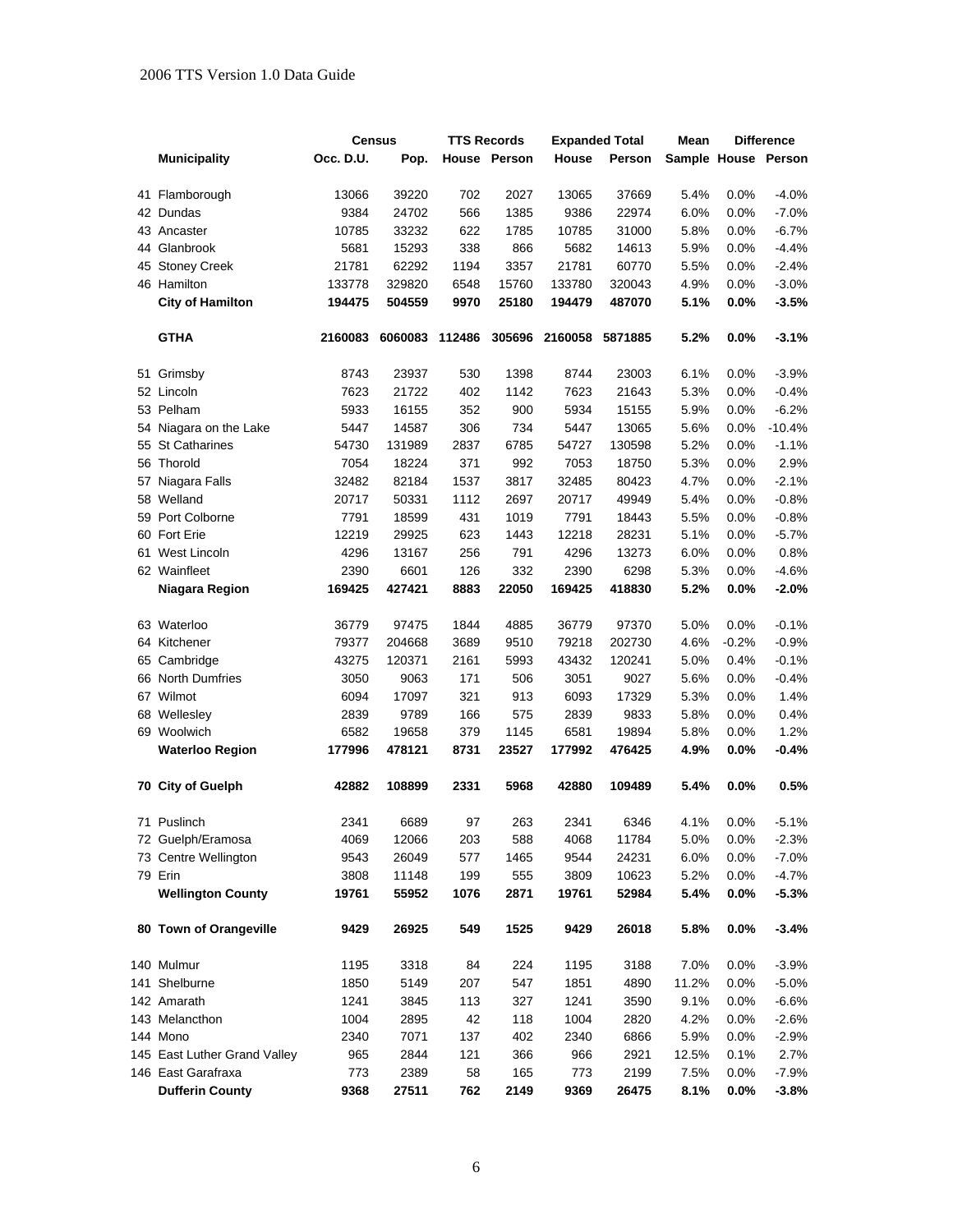|     |                                     | <b>Census</b> |         | <b>TTS Records</b> |        | <b>Expanded Totals</b> |        | Mean                |         | <b>Difference</b> |
|-----|-------------------------------------|---------------|---------|--------------------|--------|------------------------|--------|---------------------|---------|-------------------|
|     | <b>Municipality</b>                 | Occ. D.U.     | Pop.    | House              | Person | House                  |        | Person Sample House |         | Person            |
| 81  | <b>Barrie</b>                       | 46533         | 128430  | 2085               | 5579   | 46536                  | 124651 | 4.5%                | 0.0%    | $-2.9%$           |
| 82  | Innisfil                            | 11402         | 31175   | 675                | 1842   | 11402                  | 31326  | 5.9%                | 0.0%    | 0.5%              |
| 83  | <b>Bradford-West</b><br>Gwillimbury | 7946          | 24039   | 432                | 1347   | 7946                   | 24767  | 5.4%                | 0.0%    | 3.0%              |
| 84  | New Tecumseth                       | 10039         | 27701   | 475                | 1252   | 10040                  | 26615  | 4.7%                | 0.0%    | $-3.9%$           |
| 85  | Adjala-Tosorontio                   | 3540          | 10695   | 169                | 504    | 3541                   | 10559  | 4.8%                | 0.0%    | $-1.3%$           |
| 86  | Essa                                | 5683          | 16901   | 292                | 817    | 5682                   | 15899  | 5.1%                | 0.0%    | $-5.9%$           |
| 87  | Clearview                           | 5011          | 14088   | 274                | 753    | 5011                   | 13772  | 5.5%                | 0.0%    | $-2.2%$           |
| 88  | Springwater                         | 5942          | 17456   | 319                | 904    | 5941                   | 16836  | 5.4%                | 0.0%    | $-3.6%$           |
| 127 | Collingwood                         | 7318          | 17290   | 450                | 1020   | 7317                   | 16585  | 6.1%                | 0.0%    | $-4.1%$           |
| 128 | Wasaga Beach                        | 6236          | 15029   | 383                | 930    | 6235                   | 15140  | 6.1%                | 0.0%    | 0.7%              |
| 129 | Tiny                                | 4525          | 11368   | 233                | 637    | 4525                   | 12371  | 5.1%                | 0.0%    | 8.8%              |
| 130 | Penetanguishene                     | 3489          | 9354    | 215                | 561    | 3489                   | 9105   | 6.2%                | 0.0%    | $-2.7%$           |
| 131 | Midland                             | 6897          | 16300   | 386                | 863    | 6898                   | 15422  | 5.6%                | 0.0%    | $-5.4%$           |
| 132 | Tay                                 | 3837          | 9748    | 211                | 547    | 3836                   | 9944   | 5.5%                | 0.0%    | 2.0%              |
| 133 | Oro-Medonte                         | 7322          | 20031   | 403                | 1135   | 7323                   | 20623  | 5.5%                | 0.0%    | 3.0%              |
| 134 | Severn                              | 4628          | 12030   | 244                | 605    | 4629                   | 11477  | 5.3%                | $0.0\%$ | $-4.6%$           |
| 135 | Ramara                              | 4088          | 10273   | 217                | 533    | 4088                   | 10042  | 5.3%                | 0.0%    | $-2.3%$           |
|     | <b>Simcoe County</b>                | 97903         | 263478  | 5378               | 14250  | 97903                  | 260483 | 5.5%                | 0.0%    | $-1.1%$           |
| 136 | Orillia                             | 12238         | 30259   | 631                | 1482   | 12235                  | 28736  | 5.2%                | 0.0%    | $-5.0%$           |
| 89  | <b>Kawartha lakes</b>               | 29509         | 74561   | 1709               | 4096   | 29514                  | 70738  | 5.8%                | 0.0%    | $-5.1%$           |
| 103 | <b>City of Peterborough</b>         | 31204         | 74898   | 1733               | 4059   | 31204                  | 72655  | 5.6%                | 0.0%    | $-3.0%$           |
| 104 | Cavan-Millbrook-North<br>Monaghan   | 3018          | 8828    | 163                | 447    | 3019                   | 8278   | 5.4%                | 0.0%    | $-6.2%$           |
| 107 | Otanabee-South<br>Monaghan          | 2749          | 7417    | 154                | 410    | 2749                   | 7319   | 5.6%                | 0.0%    | $-1.3%$           |
| 108 | Asphodel-Norwood                    | 1631          | 4247    | 80                 | 195    | 1631                   | 3976   | 4.9%                | 0.0%    | $-6.4%$           |
| 111 | Smith                               | 7137          | 18473   | 388                | 965    | 7136                   | 17692  | 5.4%                | 0.0%    | $-4.2%$           |
| 112 | Douro-Dummer                        | 2559          | 6954    | 135                | 310    | 2560                   | 5878   | 5.3%                | 0.0%    | $-15.5%$          |
|     | <b>Peterborough County</b>          | 17094         | 45919   | 920                | 2327   | 17095                  | 43143  | 5.4%                | $0.0\%$ | $-6.0%$           |
| 144 | <b>Brant County</b>                 | 12238         | 34415   | 617                | 1716   | 12235                  | 34028  | 5.0%                | 0.0%    | $-1.1%$           |
| 145 | <b>Brantford</b>                    | 35609         | 90192   | 1740               | 4358   | 35608                  | 88804  | 4.9%                | $0.0\%$ | $-1.5%$           |
|     | <b>Total Survey Area</b>            | 2871272       | 7927064 | 149631             | 401653 | 2871245 7705341        |        | 5.2%                | 0.0%    | $-2.8%$           |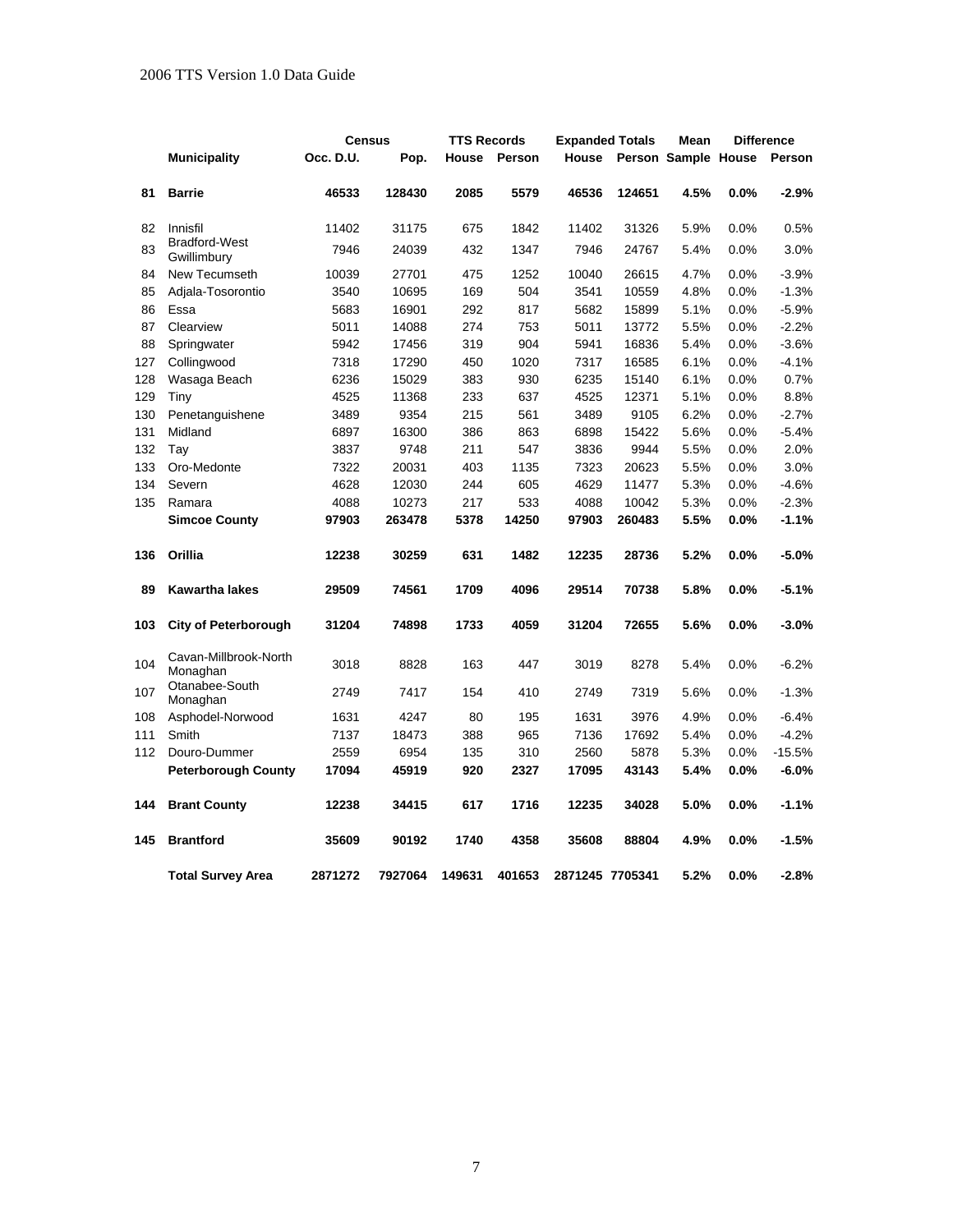# <span id="page-12-0"></span>**3 Planning Districts**

The 46 planning district system for the GTA has been extended to include survey areas external to the GTA. The numberings were assigned starting at 51 for Grimsby in Niagara Region and ending at 147 for the City of Brantford.

<span id="page-12-1"></span>Exhibit 4: Regions and Planning Districts

| <b>Region/County/City</b>       | <b>Planning District/Municipality</b>                                                                                                                                                                                                |
|---------------------------------|--------------------------------------------------------------------------------------------------------------------------------------------------------------------------------------------------------------------------------------|
| 1 - Toronto                     | PD 1 - PD 16                                                                                                                                                                                                                         |
| 2 - Durham                      | 17 - Brock<br>18 - Uxbridge<br>19 - Scugog<br>20 - Pickering<br>21 - Ajax<br>22 - Whitby<br>23 - Oshawa<br>24 - Clarington                                                                                                           |
| 3 - York                        | 25 - Georgina<br>26 - East Gwillimbury<br>27 - Newmarket<br>28 - Aurora<br>29 - Richmond Hill<br>30 - Whitchurch-Stouffville<br>31 - Markham<br>32 - King<br>33 - Vaughan                                                            |
| 4 - Peel                        | 34 - Caledon<br>35 - Brampton<br>36 - Mississauga                                                                                                                                                                                    |
| 5 - Halton                      | 37 - Halton Hills<br>38 - Milton<br>39 - Oakville<br>40 - Burlington                                                                                                                                                                 |
| 6 - Hamilton                    | 41 - Flamborough<br>42 - Dundas<br>43 - Ancaster<br>44 - Glanbrook<br>45 - Stoney Creek<br>46 - Hamilton                                                                                                                             |
| 11 - Niagara (starting in 1996) | 51 - Grimsby<br>52 - Lincoln<br>53 - Pelham<br>54 - Niagara-on-the-Lake<br>55 - St. Catharines<br>56 - Thorold<br>57 - Niagara Falls<br>58 - Welland<br>59 - Port Colbourne<br>60 - Fort Erie<br>61 - West Lincoln<br>62 - Wainfleet |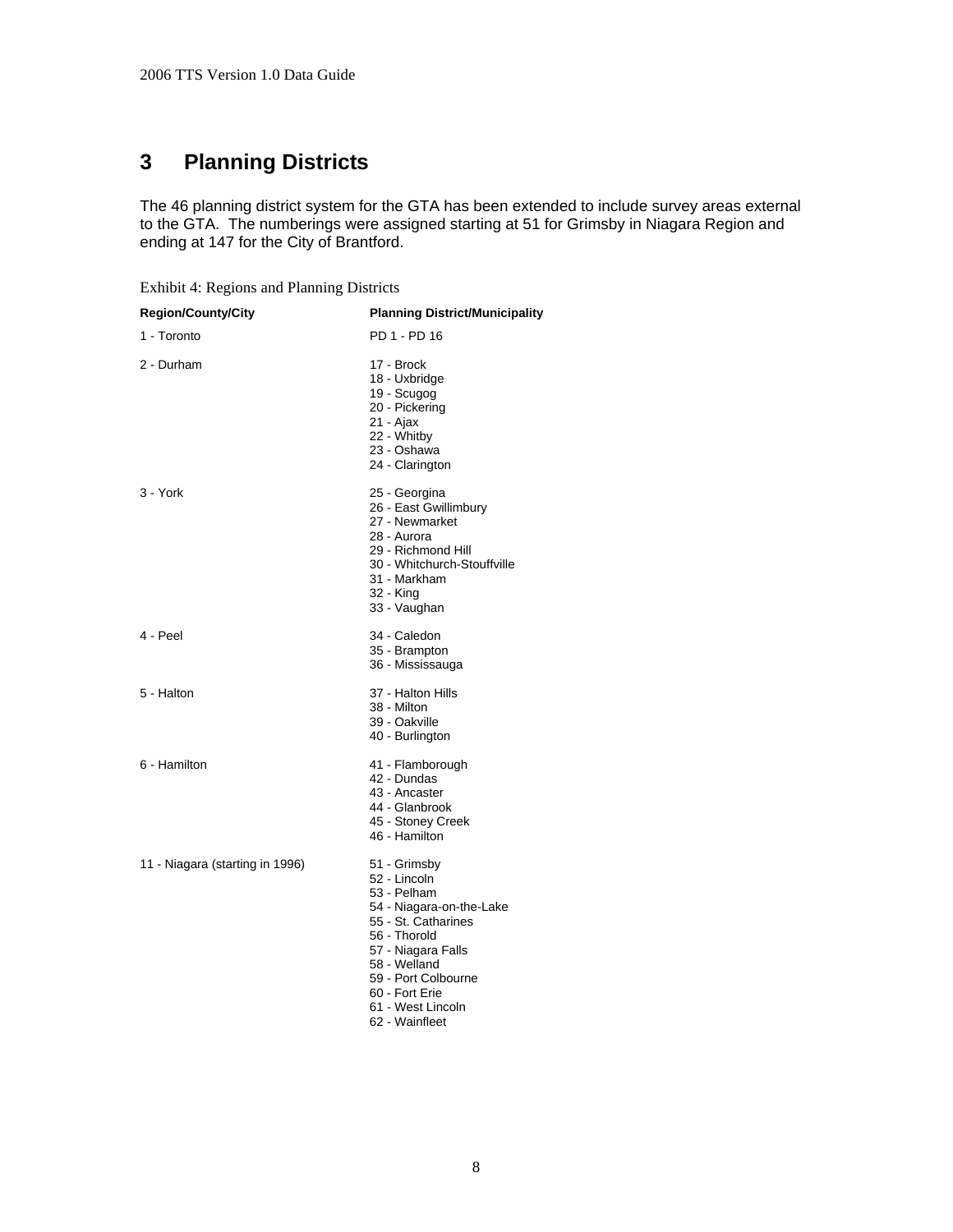| Region                                                                          | <b>Planning District / Municipality</b>                                                                                                                                                                                                                                                                                                                                                                                                  |
|---------------------------------------------------------------------------------|------------------------------------------------------------------------------------------------------------------------------------------------------------------------------------------------------------------------------------------------------------------------------------------------------------------------------------------------------------------------------------------------------------------------------------------|
| 12 - Waterloo (1996 & 2006)                                                     | 63 - Waterloo<br>64 - Kitchener<br>65 - Cambridge<br>66 - North Dumfries<br>67 - Wilmot<br>68 - Wellesley<br>69 - Woolwich                                                                                                                                                                                                                                                                                                               |
| 13 - Guelph (starting in 1996)                                                  | 70 - City of Guelph                                                                                                                                                                                                                                                                                                                                                                                                                      |
| 14 - Wellington (starting in 1996)<br>Note: Amalgamation in 1999                | 71 - Puslinch<br>72 - Guelph/Eramosa (2006 only),<br>Guelph Twp. (prior to 2006)<br>73 - Centre Wellington (2006 only),<br>Pilkington (prior to 2006)<br>74 - Elora (prior to 2006)<br>75 - Nichol (prior to 2006)<br>76 - Fergus (prior to 2006)<br>77 - West Garafraxa (prior to 2006)<br>78 - Eramosa (prior to 2006)<br>79 - Erin                                                                                                    |
| 15 - Orangeville (starting in 1996)                                             | 80 - Orangeville                                                                                                                                                                                                                                                                                                                                                                                                                         |
| 16 - Barrie (starting in 1996)                                                  | 81 - Barrie                                                                                                                                                                                                                                                                                                                                                                                                                              |
| 17 - Simcoe (starting in 1996)<br>Note: Partially covered in 1996               | 82 - Innisfil<br>83 - Bradford-West Gwillimbury<br>84 - Tecumseth<br>85 - Adjala-Tosorontio<br>86 - Essa<br>87 - Clearview<br>88 - Springwater<br>127 - Collingwood<br>128 - Wasaga Beach<br>129 - Tiny<br>130 - Penetanguishene<br>131 - Midland<br>132 - Tay<br>133 - Oro-Medonte<br>134 - Severn<br>135 - Ramara                                                                                                                      |
| 18 - City of Kawartha Lakes<br>(starting in 1996)<br>Note: Amalgamation in 2001 | 89 - Kawartha Lakes (starting in 2001),<br>- Lindsay (1996 only)<br>90 - OPS (1996 only)<br>91 - Manvers (1996 only)<br>92 - Mariposa (1996 only)<br>93 - Eldon (1996 only)<br>94 - Carden (1996 only)<br>95 - Dalton (1996 only)<br>96 - L-D-L (1996 only)<br>97 - Somerville (1996 only)<br>98 - Bexley (1996 only)<br>99 - Fenelon (1996 only)<br>100 - Verulam (1996 only)<br>101 - Bobcageon (1996 only)<br>102 - Emily (1996 only) |
| 19 - City of Peterborough<br>(starting in 1996)                                 | 103 - Peterborough                                                                                                                                                                                                                                                                                                                                                                                                                       |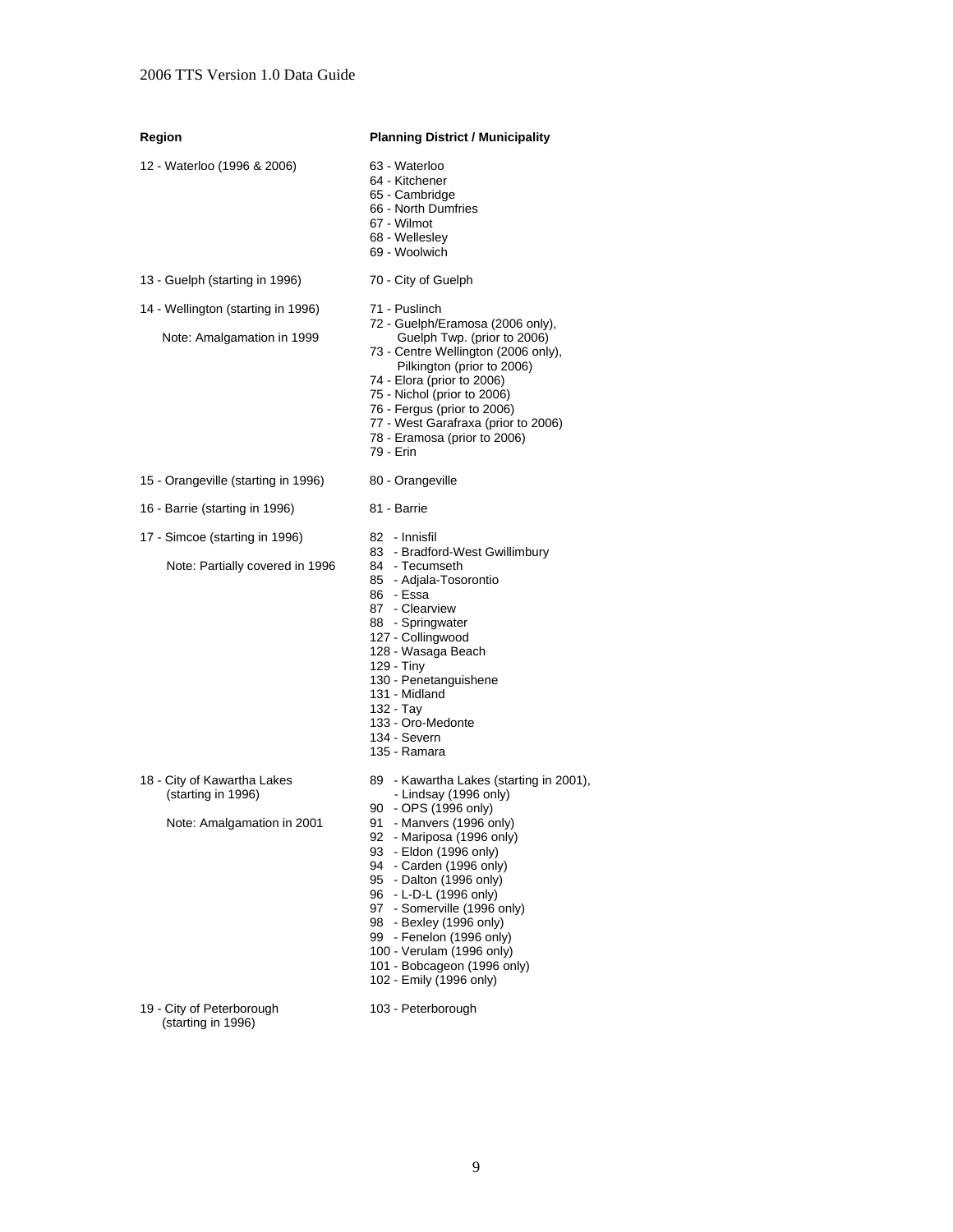#### **Region Planning District / Municipality**  20 - Peterborough County (starting in 1996) Note: Amalgamation in 2001 104 - Cavan-Millbrook-North Monaghan, - Cavan (1996 only) 105 - North Monaghan (1996 only) 106 - Otonabee-South Monaghan, - South Monaghan (1996 only) 107 - Otonabee (1996 only) 108 - Asphodel-Norwood - Asphodel (1996 only) 109 - Dummer-Douro - Dummer (1996 only) 110 - Douro (1996 only) 111 - Lakefield-Smith-Ennismore - Smith (1996 only) 112 - Ennismore (1996 only) 21- Orillia (starting 2001) 136 - Orillia 22 - Dufferin (2006 only) 140 - Mulmur 141 - Shelburne 142 - Amaranth 143 - Melancthon 144 - Mono 145 - East Luther Grand Valley 146 - East Garafraxa 23 - Brantford (2006 only) 147 - Brantford 24 - Brant (2006 only) 124 - Brant 98 - External **113 - Northumberland County (1996 only)** 114 - Rest of Peterborough County 115 - Hastings County 116 - Haliburton County 117 - Muskoka District 118 - Rest of Simcoe County (1996 only) 119 - Dufferin County (1996 & 2001 only) 120 - Grey County 121 - Wellington County 122 - Perth County 123 - Oxford County 124 - Brant County (1996 & 2001 only) 125 - Haldimand and Norfolk Counties 997 - External undefined 998 - External 99 - Unknown 999 - Unknown 0 - Not Applicable 0 - Not Employed or Not a Student

88 - No Usual Location 888 - No Usual Place of Work or School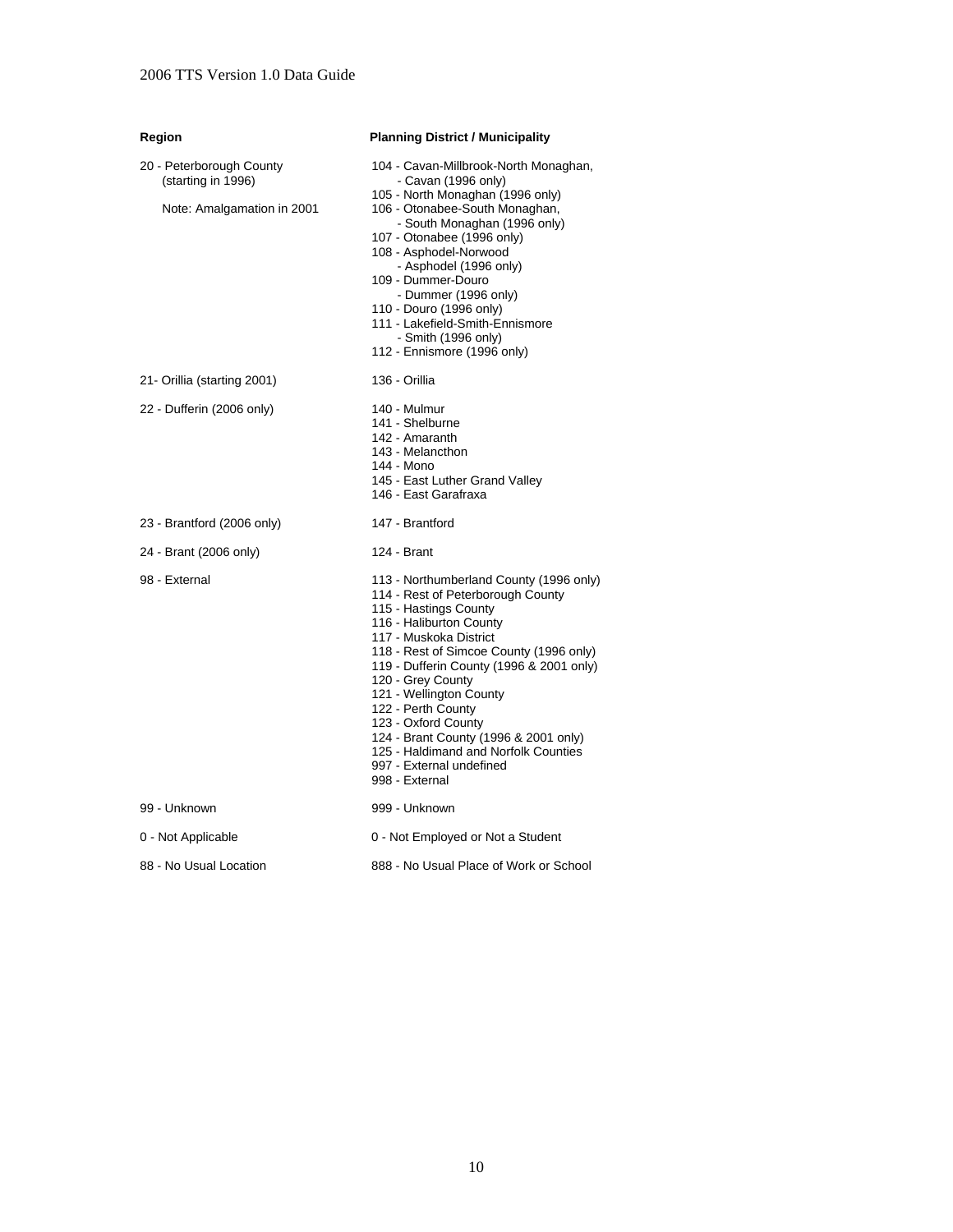<span id="page-15-0"></span>

Exhibit 5: 2006 TTS Survey Area Planning Districts (City of Toronto)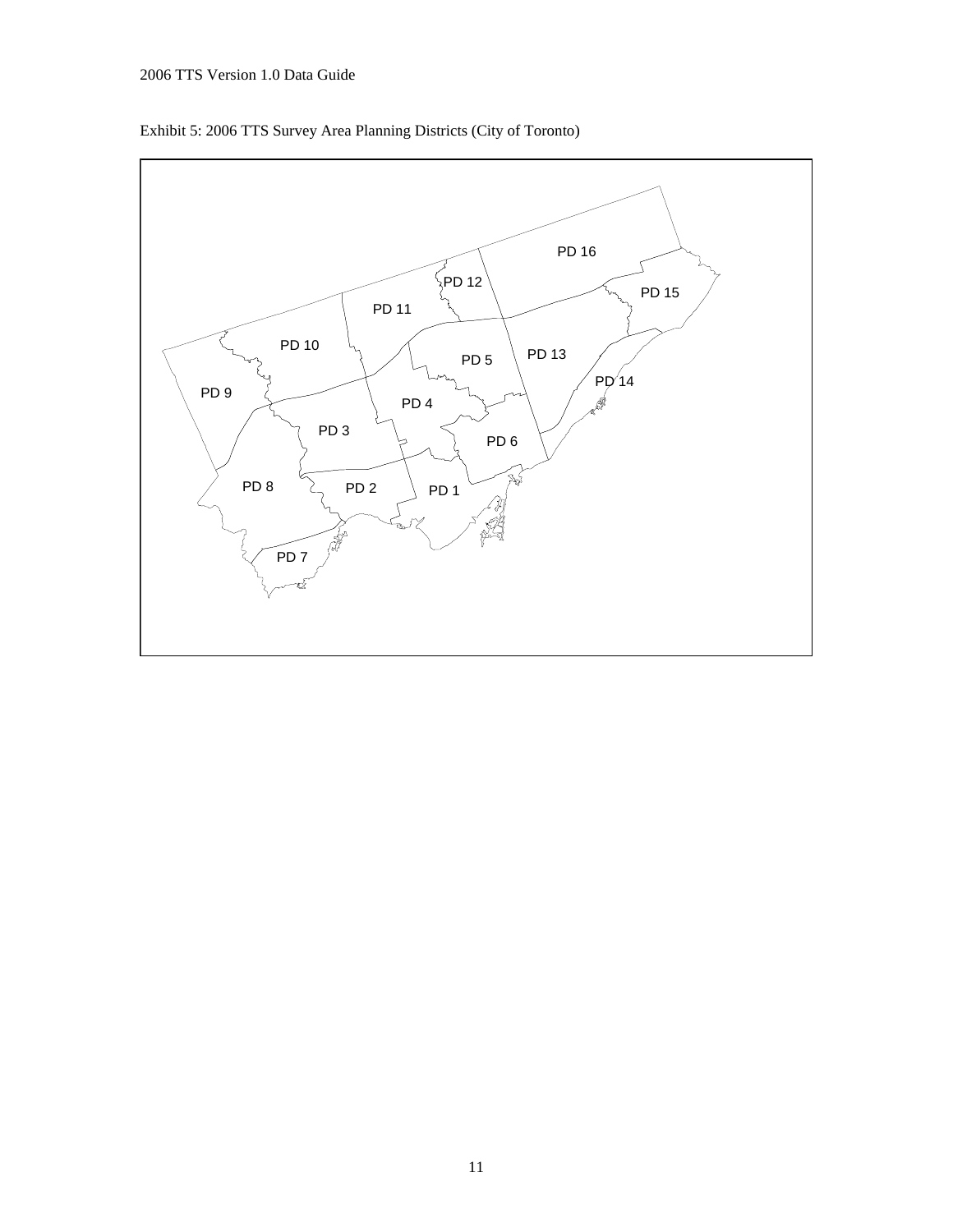

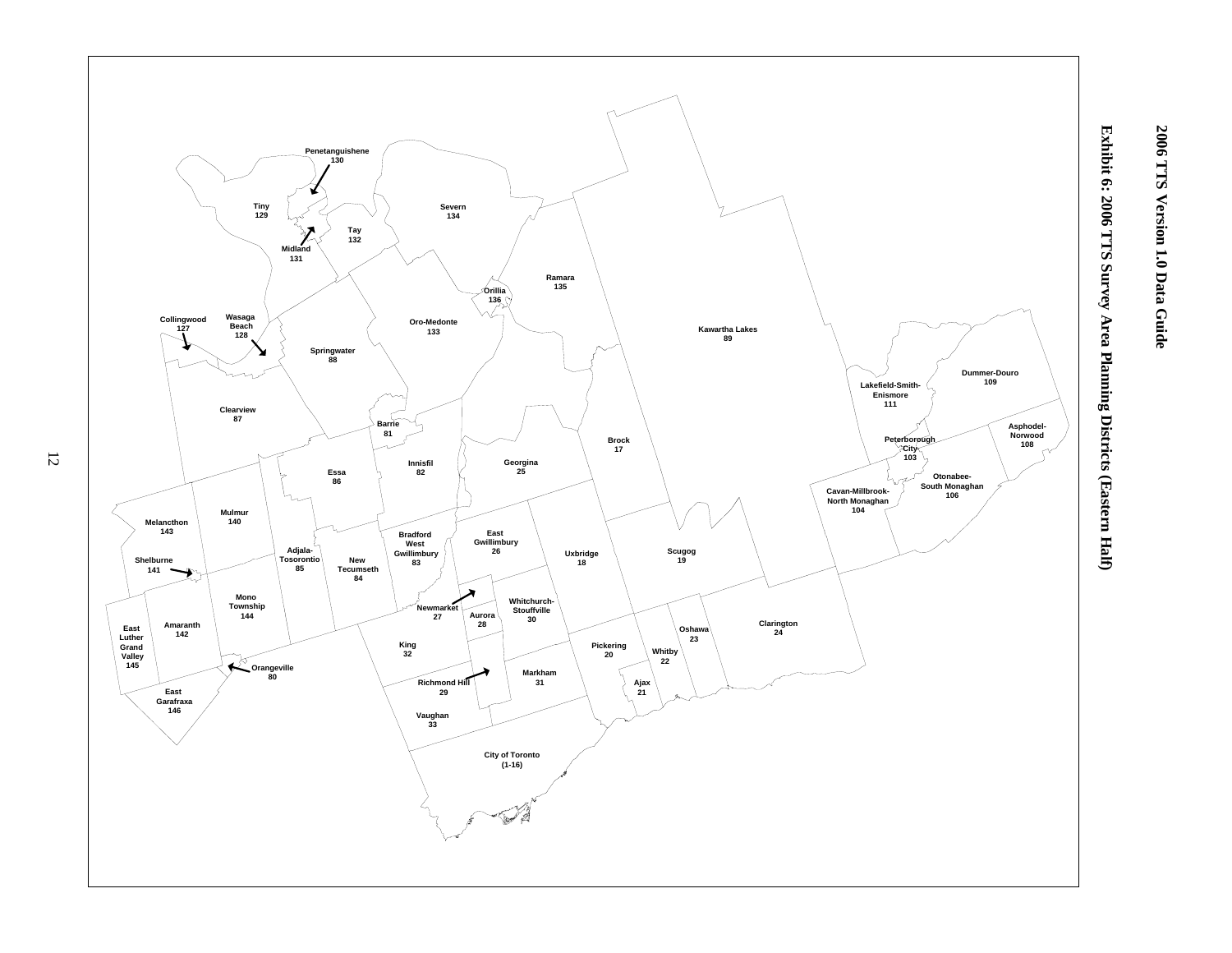

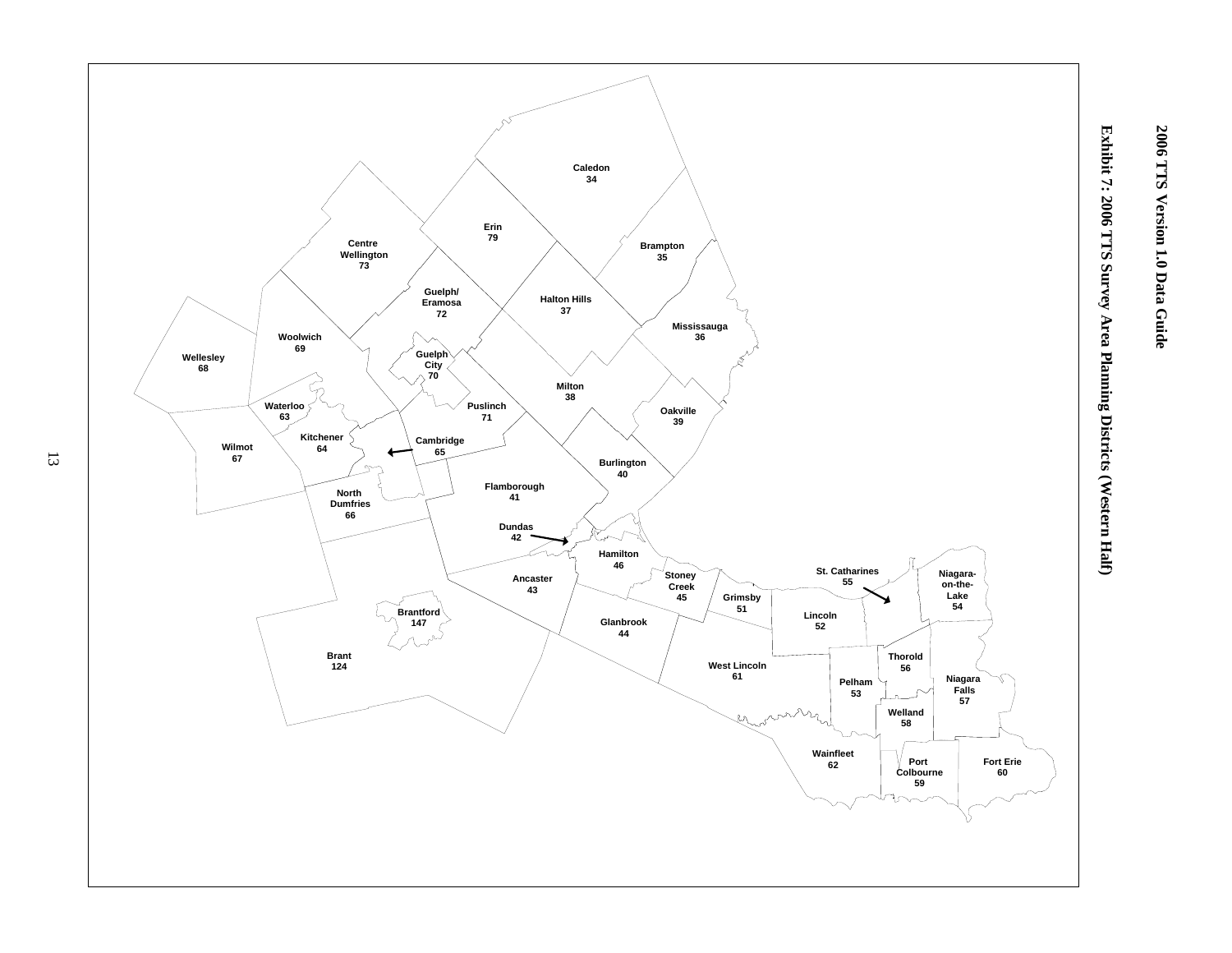## <span id="page-18-0"></span>**4 Traffic Zones**

Although the zone system used in the TTS surveys is called GTA zone system, it extends to the areas external to GTA. The following table illustrates the correspondence between the revised GTA zone numbering and the internal zone numbering system used by each non-GTA agency.

<span id="page-18-1"></span>

| Agency                     | 2001 GTA Zone System          | 2006 GTA Zone System |
|----------------------------|-------------------------------|----------------------|
| Toronto                    | $1 - 481$                     | $1 - 625$            |
| Durham                     | $501 - 765$                   | 1001 - 1334          |
| York                       | $1001 - 1353$                 | 2001 - 2877          |
| Peel                       | $1501 - 1753$                 | 3001 - 3879          |
| Halton                     | 2001 - 2197 (no 2146)         | 4001 - 4197          |
| Hamilton                   | 2501 - 2670 (no 2657)         | $5001 - 5253$        |
| Niagara                    | $3001 - 3087$                 | 6001 - 6366          |
| Waterloo (1996 & 2006)     | $3201 - 3499$                 | 7001 - 7576          |
| Guelph                     | $3601 - 3650$                 | 8001 - 8207          |
| Wellington                 | $3707 - 3716$                 | 8301 - 8380          |
| Orangeville                | $3721 - 3726$                 | 8401 - 8405          |
| Dufferin                   | $3717 - 3720$ , $3727 - 3729$ | 8411 - 8417          |
| <b>Barrie</b>              | $3801 - 3832$                 | 8501 - 8532          |
| Simcoe                     | $3741 - 3793$                 | 8551 - 8667          |
| Orillia                    | $3731 - 3735$                 | 8681 - 8685          |
| Kawartha Lakes             | $3841 - 3857$                 | 8701 - 8717          |
| City of Peterborough       | $3901 - 3925$                 | 8801 - 8825          |
| Peterborough County        | $3871 - 3875$                 | 8851 - 8855          |
| Brantford (2006 only)      | $3501 - 3549$                 | 8901 - 8949          |
| Brant (2006 only)          | $3550 - 3560$                 | 8950 - 8960          |
| Northumberland (1996 only) | $3931 - 3946$                 | $9001 - 9016$        |
| External                   | $3947 - 3998$                 | 9017 - 9068          |
| <b>External Undefined</b>  | 4000                          | 9800, 9998           |

#### **General Codes**

The codes '0' and '8888' are used where a traffic zone specification is not applicable. Individuals who are not employed or are not students are assigned a zone code of '0' in the applicable zone field. Individuals who have no usual place of work or school are assigned the code to '8888' in the zone field.

'9998' identifies points that are external to the survey area.

'9999' identifies points that are unknown.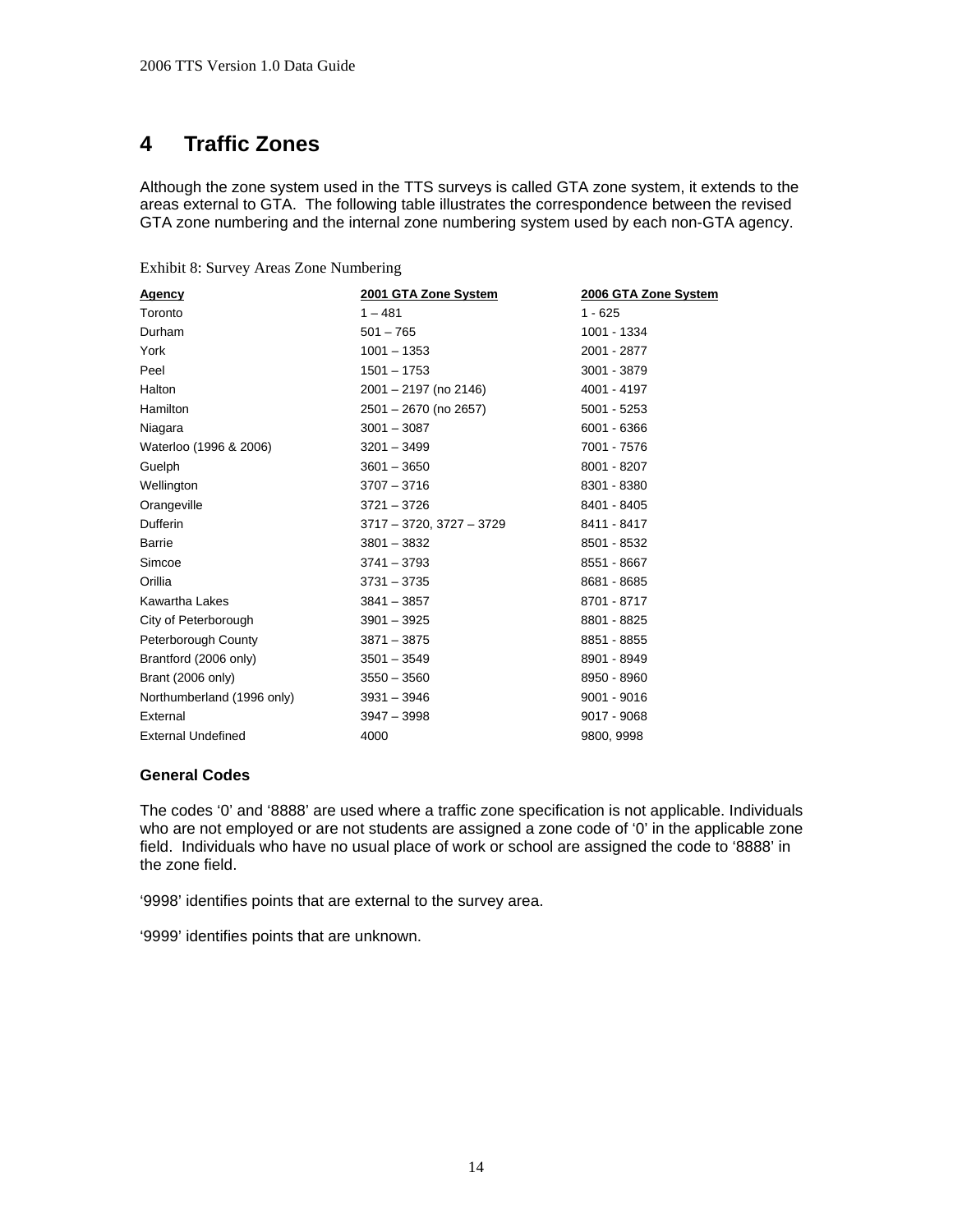### Exhibit 9: External Area Zone Numbering

| <b>Region/County (PD)</b>             | 2001 Traffic Zone | <b>Name</b>                                                                    |
|---------------------------------------|-------------------|--------------------------------------------------------------------------------|
| Northumberland (113)                  | 3931              | Hope                                                                           |
|                                       | 3932              | Port Hope                                                                      |
|                                       | 3933              | Hamilton                                                                       |
|                                       | 3934              | Cobourg                                                                        |
|                                       | 3935              | Haldimand                                                                      |
|                                       | 3936              | Alderville 37                                                                  |
|                                       | 3937              | Alnwick                                                                        |
|                                       | 3938              | Percy                                                                          |
|                                       | 3939              | Cramahe                                                                        |
|                                       | 3940              | Colborne                                                                       |
|                                       | 3941              | <b>Brighton Town</b>                                                           |
|                                       | 3942              | <b>Brighton</b>                                                                |
|                                       | 3943              | Seymour                                                                        |
|                                       | 3944              | Murray                                                                         |
|                                       | 3945              | Hastings                                                                       |
|                                       | 3946              | Campbellford                                                                   |
| Peterborough County (114)             | 3947              | Havelock-Belmont-Methuen (2006),<br>Havelock (1996, 2001)                      |
|                                       | 3948              | Belmont and Methuen (1996, 2001)                                               |
|                                       | 3949              | Chandos (1996, 2001)                                                           |
|                                       | 3950              | North Kawartha (2006),<br>Burleigh and Anstruther (1996, 2001)                 |
|                                       | 3951              | Galway-Cavendish and Harvey (2006),<br>Galway and Cavendish (1996, 2001)       |
|                                       | 3952              | Harvey (1996, 2001)                                                            |
| Hastings County (115)                 | 3960              |                                                                                |
| Haliburton County (116)               | 3961              |                                                                                |
| Muskoka District Municipality (117)   | 3962              |                                                                                |
| Dufferin County (119)<br>(1996, 2001) | 3982              |                                                                                |
| Grey County (120)                     | 3983              |                                                                                |
| Wellington County (121)               | 3984<br>3985      | Wellington North (2006),<br>Mount Forest (1996, 2001)<br>Clifford (1996, 2001) |
|                                       | 3986              | Harriston (1996, 2001)                                                         |
|                                       | 3987              | Minto                                                                          |
|                                       | 3988              | Arthur (1996, 2001)                                                            |
|                                       | 3989              | Palmerston (1996, 2001)                                                        |
|                                       | 3990              | Maryborough (1996, 2001)                                                       |
|                                       | 3991              | Mapleton (2006),                                                               |
|                                       | 3992              | Drayton (1996, 2001)<br>Peel (1996, 2001)                                      |
|                                       | 3993              | Arthur Village (1996, 2001)                                                    |
|                                       | 3994              | West Luther (1996, 2001)                                                       |
| Oxford County (123)                   | 3995              |                                                                                |
| Perth County (122)                    | 3996              |                                                                                |
| Brant County (124)                    | 3997 (1996, 2001) |                                                                                |
| <b>Haldimand and Norfolk Counties</b> | 3998              |                                                                                |
| (125)                                 |                   |                                                                                |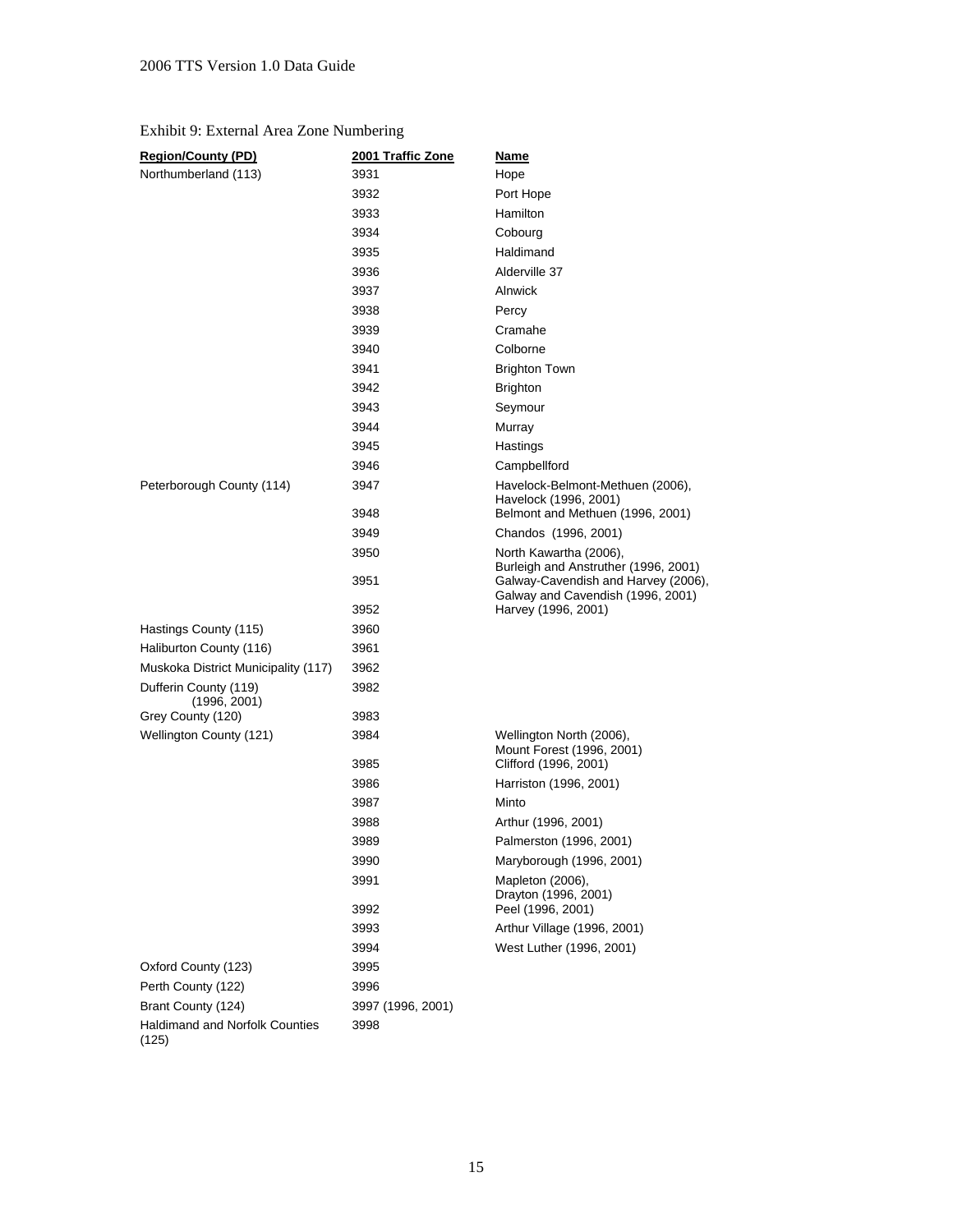## <span id="page-20-0"></span>**5 TTS Databases**

### <span id="page-20-1"></span>**5.1 Household Attributes**

The following data was collected or calculated from the TTS for each household that was surveyed in 2006. The attributes and categories are the same for 1986, 1996, and 2001 unless noted otherwise.

Exhibit 10: Household Attributes

| <b>Attribute</b> | <b>Description</b>                                      | <u>Code</u>                                                                                                                                                                                                                                                                                                                                                                                                                                                                                                                                                                                                                                          |
|------------------|---------------------------------------------------------|------------------------------------------------------------------------------------------------------------------------------------------------------------------------------------------------------------------------------------------------------------------------------------------------------------------------------------------------------------------------------------------------------------------------------------------------------------------------------------------------------------------------------------------------------------------------------------------------------------------------------------------------------|
| hhld_num         | Household sample number                                 | A six digit unique identifier<br>The 2005 TTS numbers lie within the following ranges:<br>100,001 - 196,183<br>The 2006 TTS numbers lie within the following ranges:<br>197,001 - 528,371<br>The 2007 TTS numbers lie within the following ranges:<br>600,001 - 600,486                                                                                                                                                                                                                                                                                                                                                                              |
| region_hhld      | Regional municipality of household                      | 1 - Toronto<br>2 - Durham<br>3 - York<br>4 - Peel<br>5 - Halton<br>6 - Hamilton<br>11 - Niagara (starting in 1996)<br>12 - Waterloo (1996 and 2006)<br>13 - Guelph (starting in 1996)<br>14 - Wellington (starting in 1996)<br>15 - Orangeville (starting in 1996)<br>16 - Barrie(starting in 1996)<br>17 - Simcoe (starting in 1996)<br>18 - Kawartha Lakes (starting in 1996)<br>19 - City of Peterborough (starting in 1996)<br>20 - Peterborough County (starting in 1996)<br>21 - Orillia (starting in 2001)<br>22 - Dufferin (2006 only)<br>23 - Brantford (2006 only)<br>24 - Brant (2006 only)<br>98 - External (Northumberland - 1996 only) |
| pd_hhld          | Planning district or local municipality of<br>household | See Section 3                                                                                                                                                                                                                                                                                                                                                                                                                                                                                                                                                                                                                                        |
| gta01_hhld       | GTA zone of the household                               | 2001 GTA Zones (See Exhibit 8)                                                                                                                                                                                                                                                                                                                                                                                                                                                                                                                                                                                                                       |
| gta06_hhld       | GTA zone of the household                               | 2006 GTA Zones (See Exhibit 8)                                                                                                                                                                                                                                                                                                                                                                                                                                                                                                                                                                                                                       |
| gtyp_hhld        | Method used to geocode household                        | A - Address - Address Range<br>D - Address - Parcel Dot (1996 & 2001 only)<br>E - Emergency Location Code (1996 only)<br>I - Intersection<br>M - Monument<br>P - Place Name<br>Z - Traffic Zone (prior to 2006)                                                                                                                                                                                                                                                                                                                                                                                                                                      |
| ct_uid           | Census Canada census tract unit<br>identification       | A ten digit identifier assigned by Statistics Canada                                                                                                                                                                                                                                                                                                                                                                                                                                                                                                                                                                                                 |
| utmx_hhld        | UTM X coordinate of the household                       | Distance east in metres, measured from the 81 <sup>st</sup> degree<br>longitude with a false easting of 500,000 metres                                                                                                                                                                                                                                                                                                                                                                                                                                                                                                                               |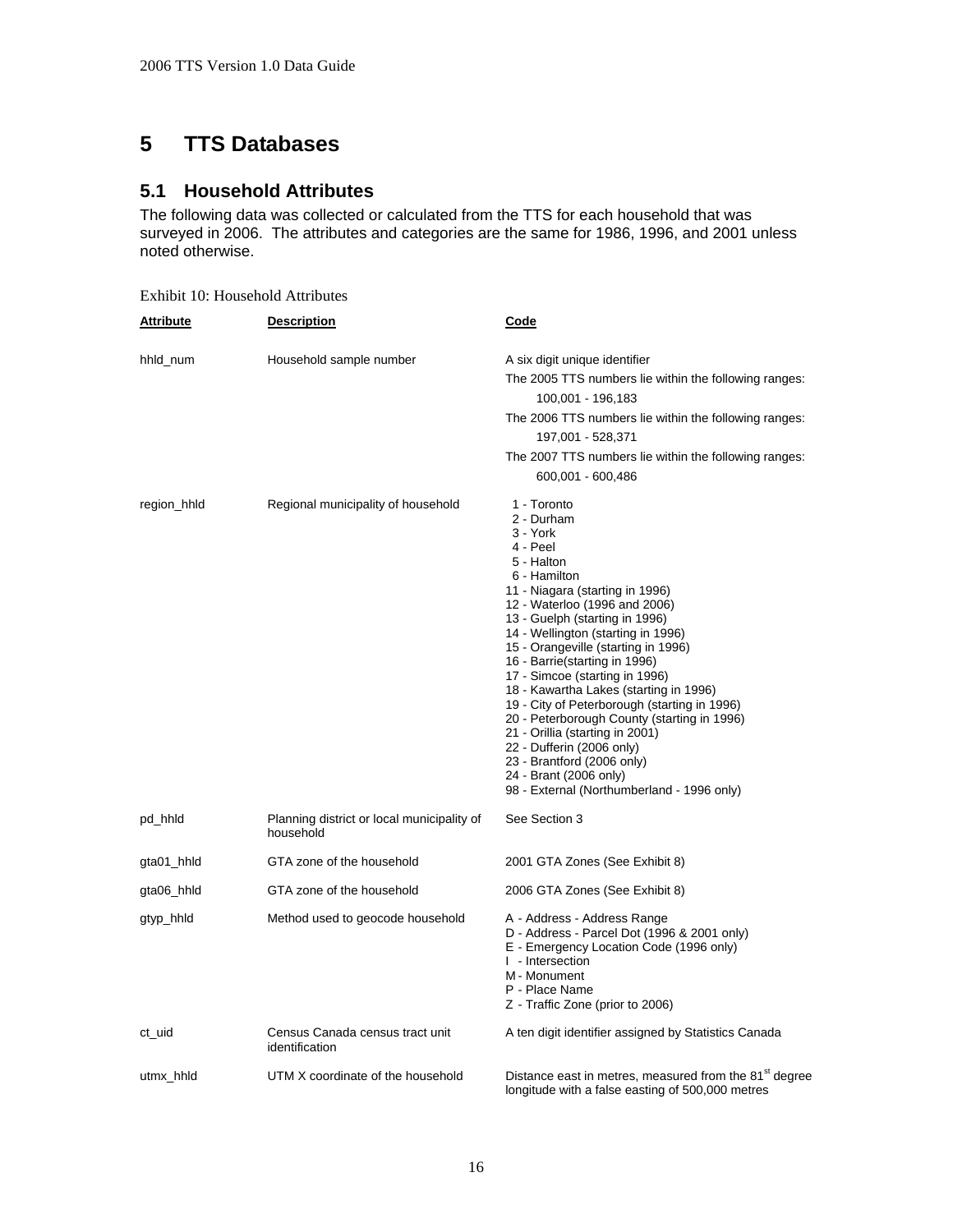#### *Household Attributes Continued*

| utmy_hhld  | UTM Y coordinate of the household                                                                                                                                    | Distance north in metres, measured from the equator                                                                                                                                                                                                                                                                                                                                                                                                                                                                                                                                                                                                                                                                                                                                                                                                                                                                                                                                                                                                                                                                                                                                                                             |
|------------|----------------------------------------------------------------------------------------------------------------------------------------------------------------------|---------------------------------------------------------------------------------------------------------------------------------------------------------------------------------------------------------------------------------------------------------------------------------------------------------------------------------------------------------------------------------------------------------------------------------------------------------------------------------------------------------------------------------------------------------------------------------------------------------------------------------------------------------------------------------------------------------------------------------------------------------------------------------------------------------------------------------------------------------------------------------------------------------------------------------------------------------------------------------------------------------------------------------------------------------------------------------------------------------------------------------------------------------------------------------------------------------------------------------|
| dwell_type | Type of dwelling unit                                                                                                                                                | 1 - House<br>2 - Apartment<br>3 - Townhouse (starting in 1996)<br>9 - Unknown                                                                                                                                                                                                                                                                                                                                                                                                                                                                                                                                                                                                                                                                                                                                                                                                                                                                                                                                                                                                                                                                                                                                                   |
| rec_mail   | Receipt of advance letter (not in 1986)                                                                                                                              | Y - Yes<br>N - No<br>9 - Unknown                                                                                                                                                                                                                                                                                                                                                                                                                                                                                                                                                                                                                                                                                                                                                                                                                                                                                                                                                                                                                                                                                                                                                                                                |
| n_call     | Number of calls or edit attempts to<br>complete the interview                                                                                                        |                                                                                                                                                                                                                                                                                                                                                                                                                                                                                                                                                                                                                                                                                                                                                                                                                                                                                                                                                                                                                                                                                                                                                                                                                                 |
| trip_week  | Weeks into the survey when trip data<br>was collected<br>0 - Training period<br>Refer to previous data guides for week<br>numbering in 1986, 1991, 1996, and<br>2001 | For 2005, week of survey ending:<br>1 - September 11, 2005<br>2 - September 18, 2005<br>3 - September 25, 2005<br>4 - October 2, 2005<br>5 - October 9, 2005<br>6 - October 16, 2005<br>7 - October 23, 2005<br>8 - October 30, 2005<br>9 - November 6, 2005<br>10 - November 13, 2005<br>11 - November 20, 2005<br>12 - November 27, 2005<br>13 - December 4, 2005<br>14 - December 11, 2005<br>15 - December 18, 2005<br>16 - December 25, 2005<br>For 2006, Week of survey ending:<br>17 - January 15, 2006<br>18 - January 22, 2006<br>19 - January 29, 2006<br>20 - February 5, 2006<br>21 - February 12, 2006<br>22 - February 19, 2006<br>23 - September 10, 2006<br>24 - September 17, 2006<br>25 - September 24, 2006<br>26 - October 1, 2006<br>27 - October 8, 2006<br>28 - October 15, 2006<br>29 - October 22, 2006<br>30 - October 29, 2006<br>31 - November 5, 2006<br>32 - November 12, 2006<br>33 - November 19, 2006<br>34 - November 26, 2006<br>35 - December 3, 2006<br>36 - December 10, 2006<br>37 - December 17, 2006<br>38 - December 24, 2006<br>For 2007, Week of survey ending:<br>39 - January 14, 2007<br>40 - January 21, 2007<br>41 - January 28, 2007<br>42 - May 6, 2007<br>43 - May 13, 2007 |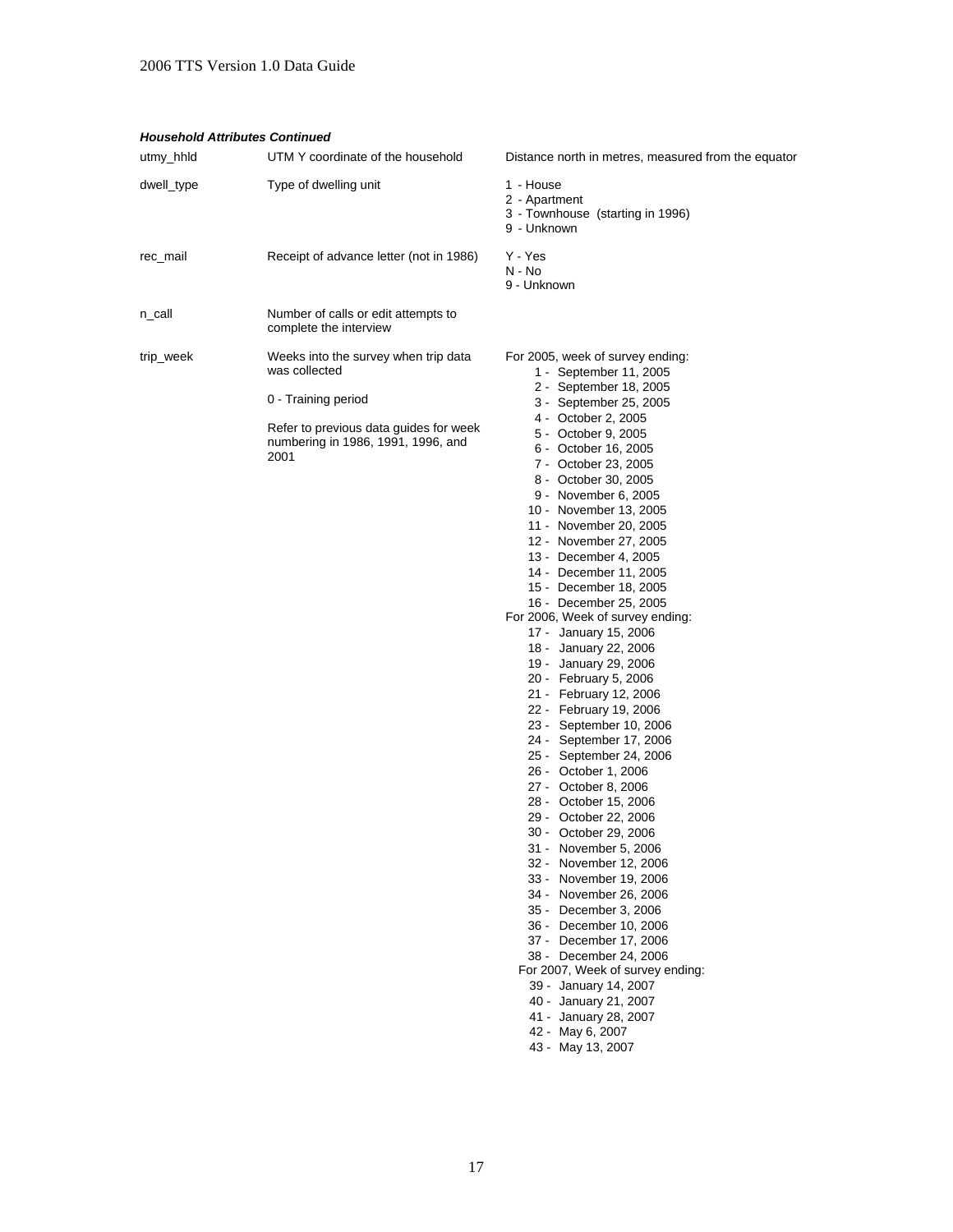#### *Household Attributes Continued*

| trip_day    | Day of week trip data was collected for                                         | 1 - Monday<br>2 - Tuesday<br>3 - Wednesday<br>4 - Thursday<br>5 - Friday<br>9 - Unknown (1986, 1991) |
|-------------|---------------------------------------------------------------------------------|------------------------------------------------------------------------------------------------------|
| n_person    | Number of persons in the household                                              | 1 - 10 (1986 only)<br>$1 - 99$                                                                       |
| n_vehicle   | Number of vehicles available for<br>personal use in the household               | $0 - 99$                                                                                             |
| n_licence   | Number of persons possessing a<br>driver's licence in the household             | $0 - 9$                                                                                              |
| n_emp_ft    | Number of full time workers in the<br>household                                 | $0 - 9$                                                                                              |
|             | Starting in 1996: n_emp_ft includes full<br>time work at home persons.          |                                                                                                      |
|             | Prior to 1996: n_emp_ft does not<br>include any work at home persons.           |                                                                                                      |
| n_emp_pt    | Number of part time workers in the<br>household                                 | $0 - 9$                                                                                              |
|             | Starting in 1996: n_emp_pt includes<br>part time work at home persons.          |                                                                                                      |
|             | Prior to 1996: n_emp_pt does not<br>include any work at home persons.           |                                                                                                      |
| n_emp_home  | Number of persons who work full or part<br>time at home in the household        | $0 - 9$                                                                                              |
| n_student   | Number of full or part time students in<br>the household                        | $0 - 9$                                                                                              |
| n_hhld_trip | Number of household trips on trip day<br>(1986 data includes persons aged 6-10) | 0 - 99                                                                                               |
| expf        | Expansion factor for the household                                              | A five digit number                                                                                  |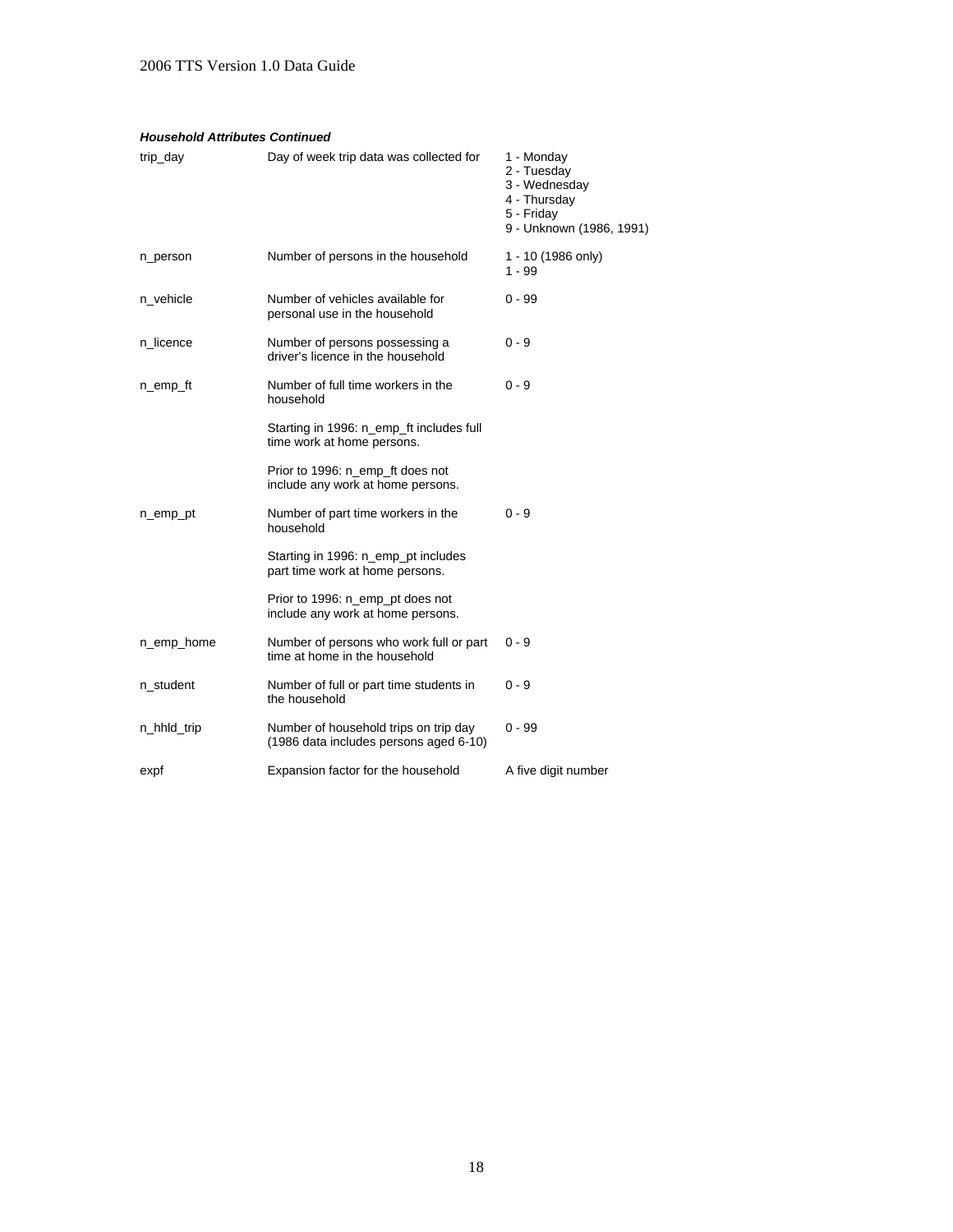### <span id="page-23-0"></span>**5.2 Person Attributes**

The following data was collected or calculated for each person in the households surveyed in 2006. The attributes and categories are the same for 1986, 1991, 1996 and 2001 except as noted.

| <b>Attribute</b> | <u>Description</u>                                                                                                                                                                  | Code                                                                                                                                                                                          |
|------------------|-------------------------------------------------------------------------------------------------------------------------------------------------------------------------------------|-----------------------------------------------------------------------------------------------------------------------------------------------------------------------------------------------|
| hhld_num         | Household sample number                                                                                                                                                             | A six digit unique identifier                                                                                                                                                                 |
| pers_num         | Person number within the household                                                                                                                                                  | $1 - 9$                                                                                                                                                                                       |
| respond          | Respondent status (household member<br>who provided information)                                                                                                                    | T - Respondent<br>F - Not respondent (i.e., his/her information was<br>reported by another member of the household)                                                                           |
| age              | Age of person in years                                                                                                                                                              | $0 - 99$<br>97 - Aged 97 and older (1986)<br>98 - Aged 98 and older (starting in 1991)<br>99 - Unknown<br>(In 1991 age 1 included all persons under 2 years of<br>age)                        |
| sex              | Gender of the person                                                                                                                                                                | F - Female<br>M - Male<br>9 - Unknown                                                                                                                                                         |
| driver_lic       | Possession of a driver's license                                                                                                                                                    | Y - Yes<br>$N - No$<br>9 - Unknown                                                                                                                                                            |
| tran_pass        | Possession of a transit pass<br>(starting in 1996)                                                                                                                                  | C - Combination or Dual Pass<br>G - GO Transit Pass<br>M - Metro Pass<br>N - None<br>O - Other Agency Pass<br>9 - Unknown<br>(Persons under age 11 are assumed not to have a<br>transit pass) |
| emp_stat         | Employment status of the person<br>In 1986 a person could be recorded as<br>employed or a student but not both<br>Since 1991, combinations of<br>employment and student status were | F - Full time<br>H - Work at home full time<br>J - Work at home part time<br>O - Not employed<br>P - Part time<br>9 - Unknown<br>(Persons under 11 are assumed not to be employed)            |
| occupation       | allowed<br>Person's occupation type<br>(starting in 1996)                                                                                                                           | G - General Office / Clerical<br>M - Manufacturing / Construction / Trades<br>P - Professional / Management / Technical<br>S - Retail Sales and Service<br>O - Not Employed<br>9 - Unknown    |
| no_work          | Whether a full time employed person<br>who did not make a work trip on the trip<br>day worked from home.<br>(starting in 1996)                                                      | $N - No$<br>Y - Yes<br>O - Not Applicable<br>9 - Unknown                                                                                                                                      |

Exhibit 11: Person Attributes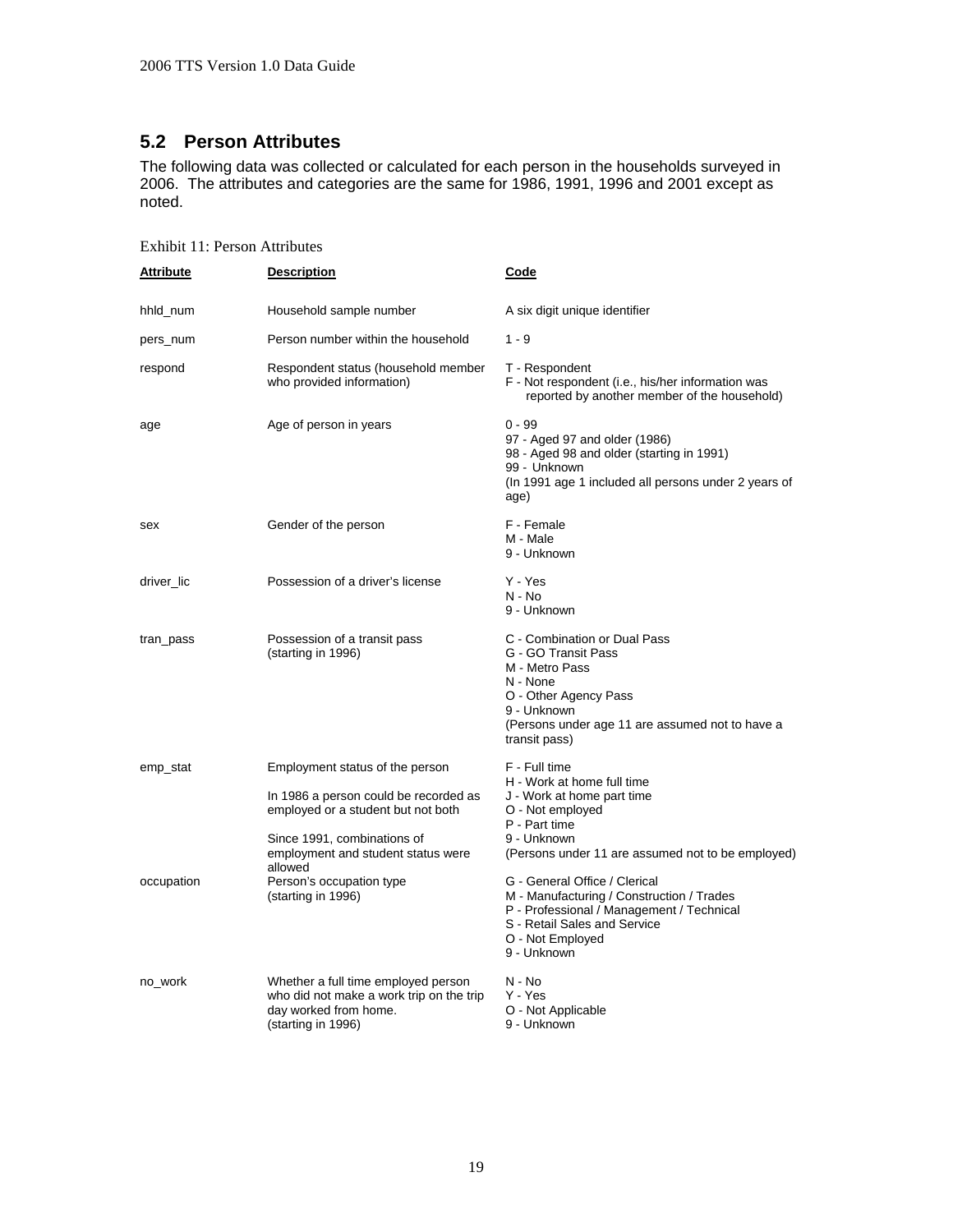#### *Person Attributes Continued*

| stu_stat   | Student status of person<br>All persons aged 6 - 10 years are<br>assumed to be full time students | O - Not a student<br>P - Part time student<br>S - Full time student<br>9 - Unknown                                                                                                                                                                                                                                                                                                                                                                                                                                                                                                                                                                                                         |
|------------|---------------------------------------------------------------------------------------------------|--------------------------------------------------------------------------------------------------------------------------------------------------------------------------------------------------------------------------------------------------------------------------------------------------------------------------------------------------------------------------------------------------------------------------------------------------------------------------------------------------------------------------------------------------------------------------------------------------------------------------------------------------------------------------------------------|
|            | In 1986 a person could be recorded as<br>employed or a student but not both.                      |                                                                                                                                                                                                                                                                                                                                                                                                                                                                                                                                                                                                                                                                                            |
|            | Starting in 1991, combinations of<br>employment and student status were<br>allowed                |                                                                                                                                                                                                                                                                                                                                                                                                                                                                                                                                                                                                                                                                                            |
| sch_code   | School codes (2001 & 2006)                                                                        | 0000 - Not a student<br>(Please contact Data Management Group for detailed<br>listing of schools)                                                                                                                                                                                                                                                                                                                                                                                                                                                                                                                                                                                          |
| region_emp | Regional/Local municipality of person's<br>usual place of work (not in 1986)                      | 0 - Not employed<br>1 - Toronto<br>2 - Durham<br>3 - York<br>4 - Peel<br>5 - Halton<br>6 - Hamilton<br>11 - Niagara (starting in 1996)<br>12 - Waterloo (1996 and 2006)<br>13 - Guelph (starting in 1996)<br>14 - Wellington (starting in 1996)<br>15 - Orangeville (starting in 1996)<br>16 - Barrie(starting in 1996)<br>17 - Simcoe (starting in 1996)<br>18 - Kawartha Lakes (starting in 1996)<br>19 - City of Peterborough (starting in 1996)<br>20 - Peterborough County (starting in 1996)<br>21 - Orillia (starting in 2001)<br>22 - Dufferin (2006 only)<br>23 - Brantford (2006 only)<br>24 - Brant (2006 only)<br>88 - No usual place of work<br>98 - External<br>99 - Unknown |
| pd_emp     | Planning district of person's usual place<br>of work (not in 1986)                                | See Section 3                                                                                                                                                                                                                                                                                                                                                                                                                                                                                                                                                                                                                                                                              |
| gta01_emp  | GTA zone of person's usual place of<br>work (not in 1986)                                         | 2001 GTA Zones (See Exhibit 8)                                                                                                                                                                                                                                                                                                                                                                                                                                                                                                                                                                                                                                                             |
| gta06_emp  | GTA zone of person's usual place of<br>work (not in 1986)                                         | 2006 GTA Zones (See Exhibit 8)                                                                                                                                                                                                                                                                                                                                                                                                                                                                                                                                                                                                                                                             |
| utmx_emp   | UTM X coordinate of person's usual<br>place of work (not in 1986)                                 | Distance east in metres<br>0 - Not Employed<br>888888 - No usual place of work<br>999998 - External<br>999999 - Unknown                                                                                                                                                                                                                                                                                                                                                                                                                                                                                                                                                                    |
| utmy_emp   | UTM Y coordinate of person's usual<br>place of work (not in 1986)                                 | Distance north in metres<br>0 - Not Employed<br>8888888 - No usual place of work<br>9999998 - External                                                                                                                                                                                                                                                                                                                                                                                                                                                                                                                                                                                     |

9999999 - Unknown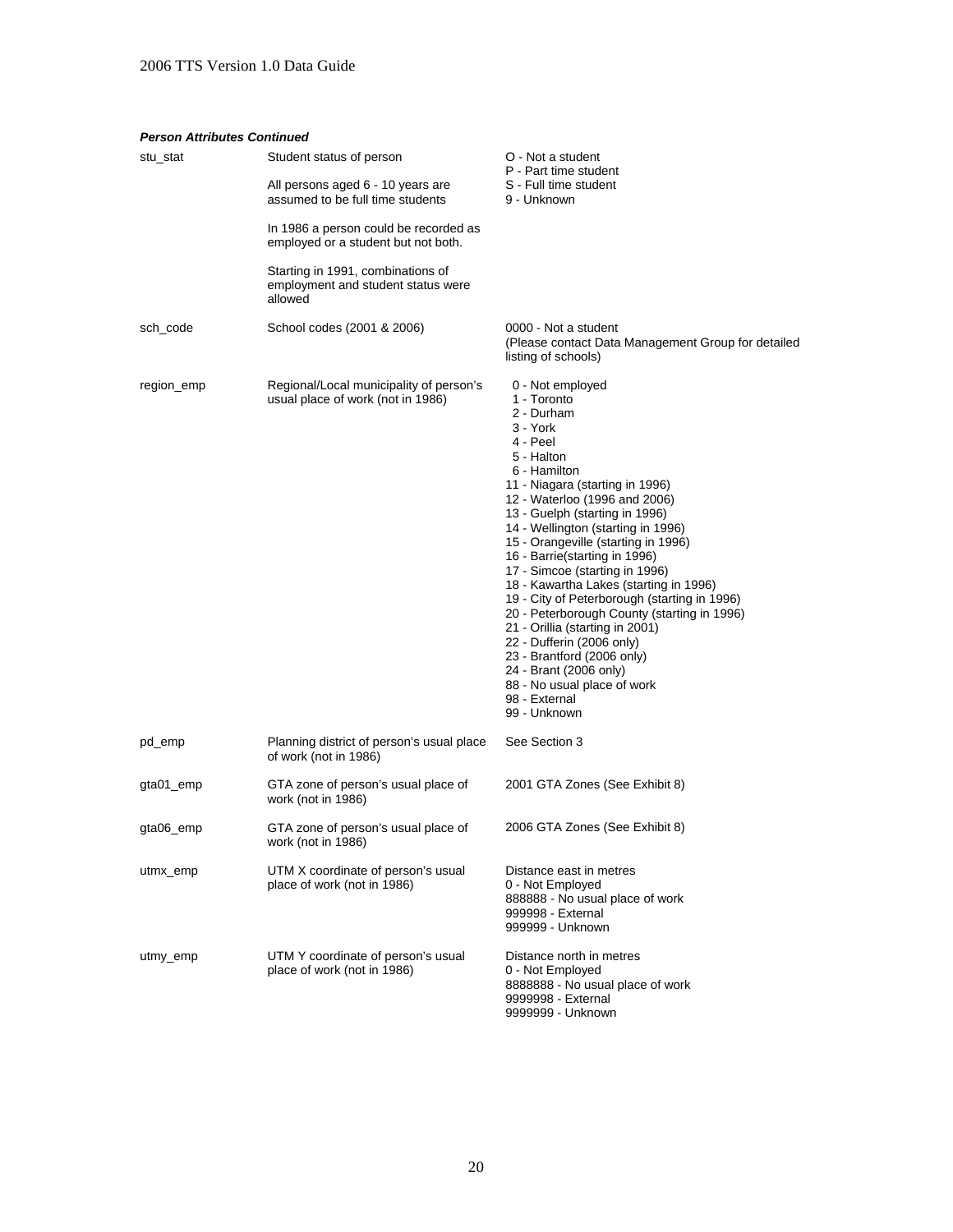#### *Person Attributes Continued*

| gtyp_emp    | Method used to geocode person's usual<br>place of work (not in 1986)                                                                  | A - Address Range<br>B - Blank (not employed)<br>D - Address - Parcel Dot (1996 & 2001 only)<br>E - Emergency Location Code (1996 only)<br>F - MapInfo (1996 only)<br>I - Intersection<br>M - Monument<br>N - No Usual Place of Work<br>P - Place Name<br>R - Unknown<br>Z - Traffic Zone (1996 & 2001 only)                                                  |
|-------------|---------------------------------------------------------------------------------------------------------------------------------------|---------------------------------------------------------------------------------------------------------------------------------------------------------------------------------------------------------------------------------------------------------------------------------------------------------------------------------------------------------------|
| free_park   | Availability of free parking at person's<br>usual place of work (not in 1986)                                                         | N - No<br>O - Not applicable<br>Y - Yes<br>9 - Unknown                                                                                                                                                                                                                                                                                                        |
| region_sch  | Regional municipality of person's usual<br>place of school (not in 1986)                                                              | Same as region_emp<br>0 - Not a student<br>88 - No usual place of school<br>98 - External<br>99 - Unknown                                                                                                                                                                                                                                                     |
| pd_sch      | Planning district of person's usual place<br>of school (not in 1986)                                                                  | See Section 3                                                                                                                                                                                                                                                                                                                                                 |
| gta01_sch   | GTA zone of person's usual place of<br>school (not in 1986)                                                                           | 2001 GTA Zones (See Exhibit 8)                                                                                                                                                                                                                                                                                                                                |
| gta06_sch   | GTA zone of person's usual place of<br>school (not in 1986)                                                                           | 2006 GTA Zones (See Exhibit 8)                                                                                                                                                                                                                                                                                                                                |
| utmx_sch    | UTM X coordinate of person's usual<br>place of school (not in 1986)                                                                   | Distance east in metres<br>0 - Not a student<br>888888 - No usual place of school<br>999999 - Unknown                                                                                                                                                                                                                                                         |
| utmy_sch    | UTM Y coordinate of person's usual<br>place of school (not in 1986)                                                                   | Distance north in metres<br>0 - Not a student<br>8888888 - No usual place of school<br>9999999 - Unknown                                                                                                                                                                                                                                                      |
| gtyp_sch    | Method used to geocode person's usual<br>place of school<br>(not in 1986)                                                             | A - Address Range (1996 only)<br>B - Blank (not a student)<br>D - Address - Parcel Dot (1996 only)<br>E - Emergency location code (1996 only)<br>F - MapInfo (1996 only)<br>H - Home (1996 only)<br>I - Intersection (1996 only)<br>M - Monument<br>N - No Usual Place of School<br>P - Place Name (1996 only)<br>R - Unknown<br>Z - Traffic Zone (1996 only) |
| n_pers_trip | Number of trips made by the individual<br>on trip day<br>(1986 data includes persons aged 6-10)                                       | $0 - 99$                                                                                                                                                                                                                                                                                                                                                      |
| n_tran_trip | Number of trips made by individual on<br>trip day with primary mode being public<br>transit<br>(1986 data includes persons aged 6-10) | $0 - 99$                                                                                                                                                                                                                                                                                                                                                      |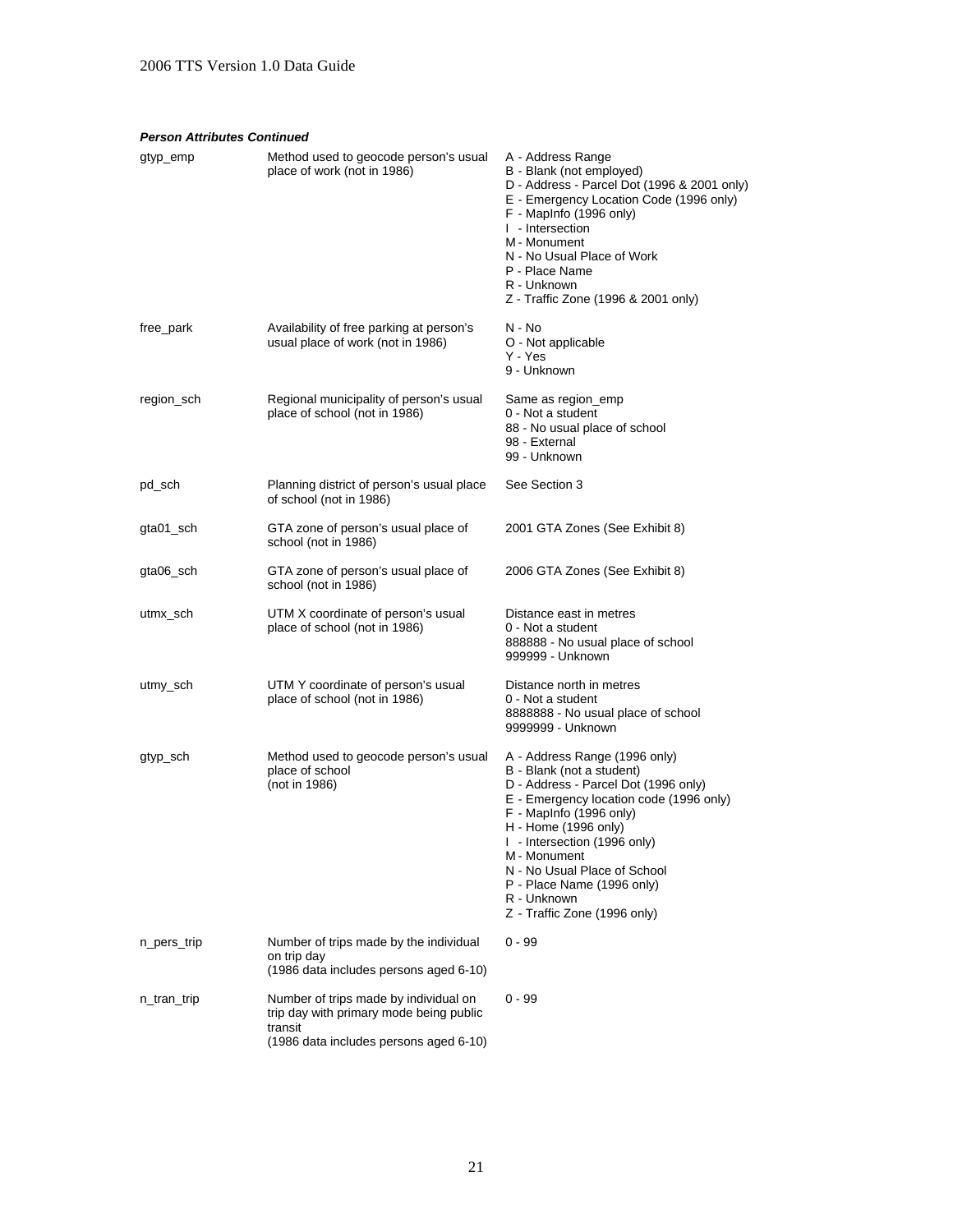### <span id="page-26-0"></span>**5.3 Trip Attributes**

The following data was collected or calculated for each trip made on the trip day for each person 11 years old and older in the households surveyed in 2006. The attributes and categories are the same for 1986, 1991, 1996 and 2001 except as noted. Trip information was collected for household members 6 years old and over in 1986, and 11 and older in 1991, 1996, 2001 and 2006.

| <b>Attribute</b> | <b>Description</b>                                                                                                                                                                                                | Code                                                                                                                                                                                                                                          |
|------------------|-------------------------------------------------------------------------------------------------------------------------------------------------------------------------------------------------------------------|-----------------------------------------------------------------------------------------------------------------------------------------------------------------------------------------------------------------------------------------------|
| hhld num         | Household sample number                                                                                                                                                                                           | A six digit unique identifier                                                                                                                                                                                                                 |
| pers_num         | Person number within the household                                                                                                                                                                                | $1 - 9$                                                                                                                                                                                                                                       |
| trip_num         | Trip number for that person                                                                                                                                                                                       | $1 - 99$                                                                                                                                                                                                                                      |
| start_time       | Start time of the trip (24 hour clock)                                                                                                                                                                            | 400-2800 (4 a.m. on the trip day to 4 a.m. the next day)<br>9999 - Unknown                                                                                                                                                                    |
| mode_prime       | Primary mode of the trip (if any part of<br>the trip is made by public transit, the<br>primary mode is defined as B, G or J)                                                                                      | B - Public Transit (excluding GO Rail)<br>C - Bicycle<br>D - Auto Driver<br>G - GO Rail<br>J - Joint GO Rail and Public Transit<br>M - Motorcycle<br>O - Other<br>P - Auto Passenger<br>S - School Bus<br>T - Taxi<br>W - Walk<br>9 - Unknown |
| trip_purp        | Purpose of the trip                                                                                                                                                                                               | 1 - Home-based work<br>(i.e. home-to-work or work-to-home)<br>2 - Home-based-school<br>3 - Home-based-discretionary<br>4 - Non-Home-based<br>(i.e. neither end is home)                                                                       |
| purp_orig        | Origin purpose of the trip (the<br>destination purpose of the previous trip,<br>except for first trip on trip day, which is<br>assumed to be other if the first trip does<br>not start from home, work or school) | D - Daycare (not in 1986)<br>E - Entertainment (1986 only)<br>- Facilitate passenger<br>F.<br>H - Home<br>L.<br>- Linked trip (1991 only)<br>M - Marketing (not in 1991)<br>O - Other<br>P - Personal (1986 only)<br>S - School<br>W - Work   |

9 - Unknown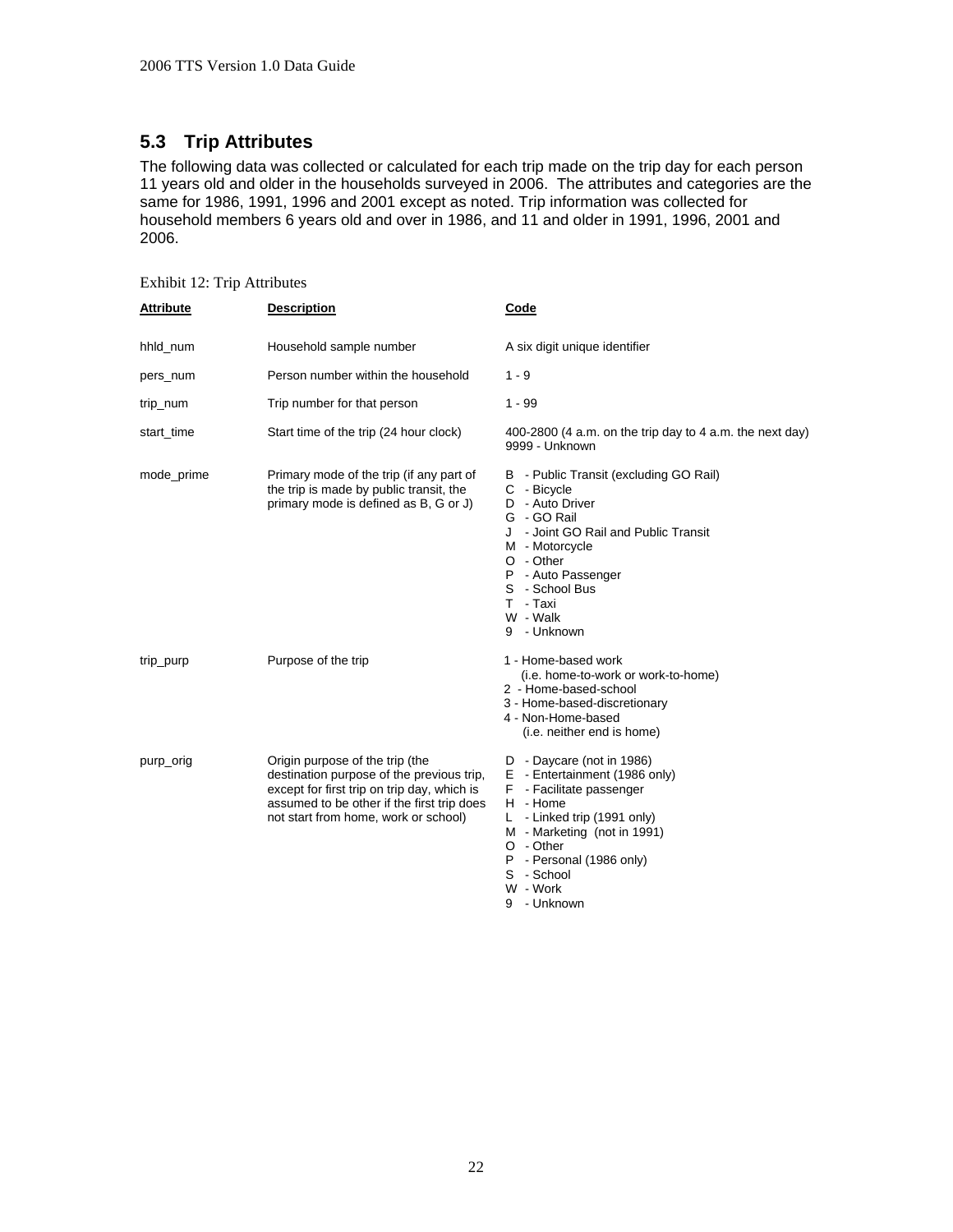| <b>Trip Attributes Continued</b> |                                           |                                                                                                                                                                                                                                                                                                                                                                                                                                                                                                                                                                                                                                                                         |  |
|----------------------------------|-------------------------------------------|-------------------------------------------------------------------------------------------------------------------------------------------------------------------------------------------------------------------------------------------------------------------------------------------------------------------------------------------------------------------------------------------------------------------------------------------------------------------------------------------------------------------------------------------------------------------------------------------------------------------------------------------------------------------------|--|
| region_orig                      | Regional municipality of trip origin      | 1 - Toronto<br>2 - Durham<br>3 - York<br>4 - Peel<br>5 - Halton<br>6 - Hamilton<br>11 - Niagara (starting in 1996)<br>12 - Waterloo (1996 and 2006)<br>13 - Guelph (starting in 1996)<br>14 - Wellington (starting in 1996)<br>15 - Orangeville (starting in 1996)<br>16 - Barrie (starting in 1996)<br>17 - Simcoe (starting in 1996)<br>18 - Kawartha Lakes (starting in 1996)<br>19 - City of Peterborough (starting in 1996)<br>20 - Peterborough County (starting in 1996)<br>21 - Orillia (starting in 2001)<br>22 - Dufferin (2006 only)<br>23 - Brantford (2006 only)<br>24 - Brant (2006 only)<br>88 - No usual place of work<br>98 - External<br>99 - Unknown |  |
| pd_orig                          | Planning district of trip origin          | See Section 3                                                                                                                                                                                                                                                                                                                                                                                                                                                                                                                                                                                                                                                           |  |
| gta01_orig                       | GTA zone of trip origin                   | 2001 GTA Zones (See Exhibit 8)                                                                                                                                                                                                                                                                                                                                                                                                                                                                                                                                                                                                                                          |  |
| gta06_orig                       | GTA zone of trip origin                   | 2006 GTA Zones (See Exhibit 8)                                                                                                                                                                                                                                                                                                                                                                                                                                                                                                                                                                                                                                          |  |
| utmx_orig                        | UTM X coordinate of trip origin           | Distance east in metres<br>999999 - Unknown                                                                                                                                                                                                                                                                                                                                                                                                                                                                                                                                                                                                                             |  |
| utmy_orig                        | UTM Y coordinate of trip origin           | Distance north in metres<br>9999999 - Unknown                                                                                                                                                                                                                                                                                                                                                                                                                                                                                                                                                                                                                           |  |
| gtyp_orig                        | Method used to geocode trip origin        | A - Address Range<br>D - Address - Parcel Dot (not in 2006)<br>E - Emergency Location Code (1996 only)<br>F - MapInfo (1996 only)<br>I - Intersection<br>M - Monument<br>P - Place Name<br>R - Unknown<br>Z - Traffic Zone (not in 2006)                                                                                                                                                                                                                                                                                                                                                                                                                                |  |
| purp_dest                        | Destination purpose of the trip           | C - Second and subsequent school trips<br>D - Daycare (only in 1986)<br>E - Entertainment (1986 only)<br>F - Facilitate passenger<br>H - Home<br>L - Linked trip (1991 only)<br>M - Marketing (not in 1991)<br>O - Other<br>P - Personal (1986 only)<br>R - Second and subsequent work trips<br>S - First school trip of the day<br>W- First work trip of the day<br>9 - Unknown                                                                                                                                                                                                                                                                                        |  |
| region_dest                      | Regional municipality of trip destination | Same as region_orig                                                                                                                                                                                                                                                                                                                                                                                                                                                                                                                                                                                                                                                     |  |
| pd_dest                          | Planning district of trip destination     | See Section 3                                                                                                                                                                                                                                                                                                                                                                                                                                                                                                                                                                                                                                                           |  |
| gta01_dest                       | GTA zone of trip destination              | 2001 GTA Zone (See Exhibit 8)                                                                                                                                                                                                                                                                                                                                                                                                                                                                                                                                                                                                                                           |  |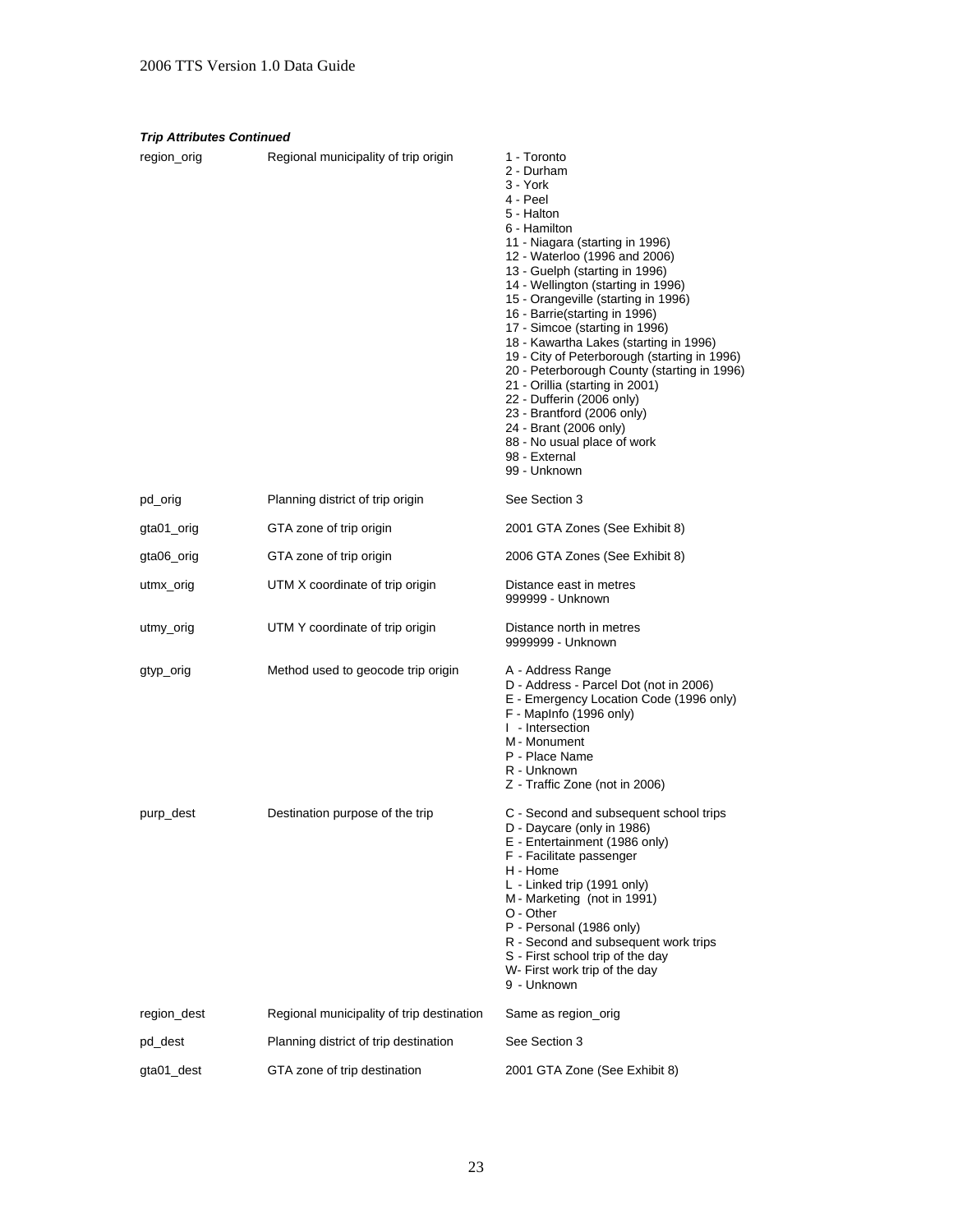#### *Trip Attributes Continued*

| gta06 dest | GTA zone of trip destination            | 2006 GTA Zone (See Exhibit 8)                                                                                                                                                                                                            |
|------------|-----------------------------------------|------------------------------------------------------------------------------------------------------------------------------------------------------------------------------------------------------------------------------------------|
| utmx dest  | UTM X coordinate of trip destination    | Distance east in metres                                                                                                                                                                                                                  |
| utmy_dest  | UTM Y coordinate of trip destination    | Distance north in metres                                                                                                                                                                                                                 |
| gtyp_dest  | Method used to geocode trip destination | A - Address Range<br>D - Address - Parcel Dot (not in 2006)<br>E - Emergency location code (1996 only)<br>F - MapInfo (1996 only)<br>I - Intersection<br>M - Monument<br>P - Place Name<br>R - Unknown<br>Z - Traffic Zone (not in 2006) |
| trip_km    | Straight line trip length in kilometres | $0 - 998$<br>999 - Unknown                                                                                                                                                                                                               |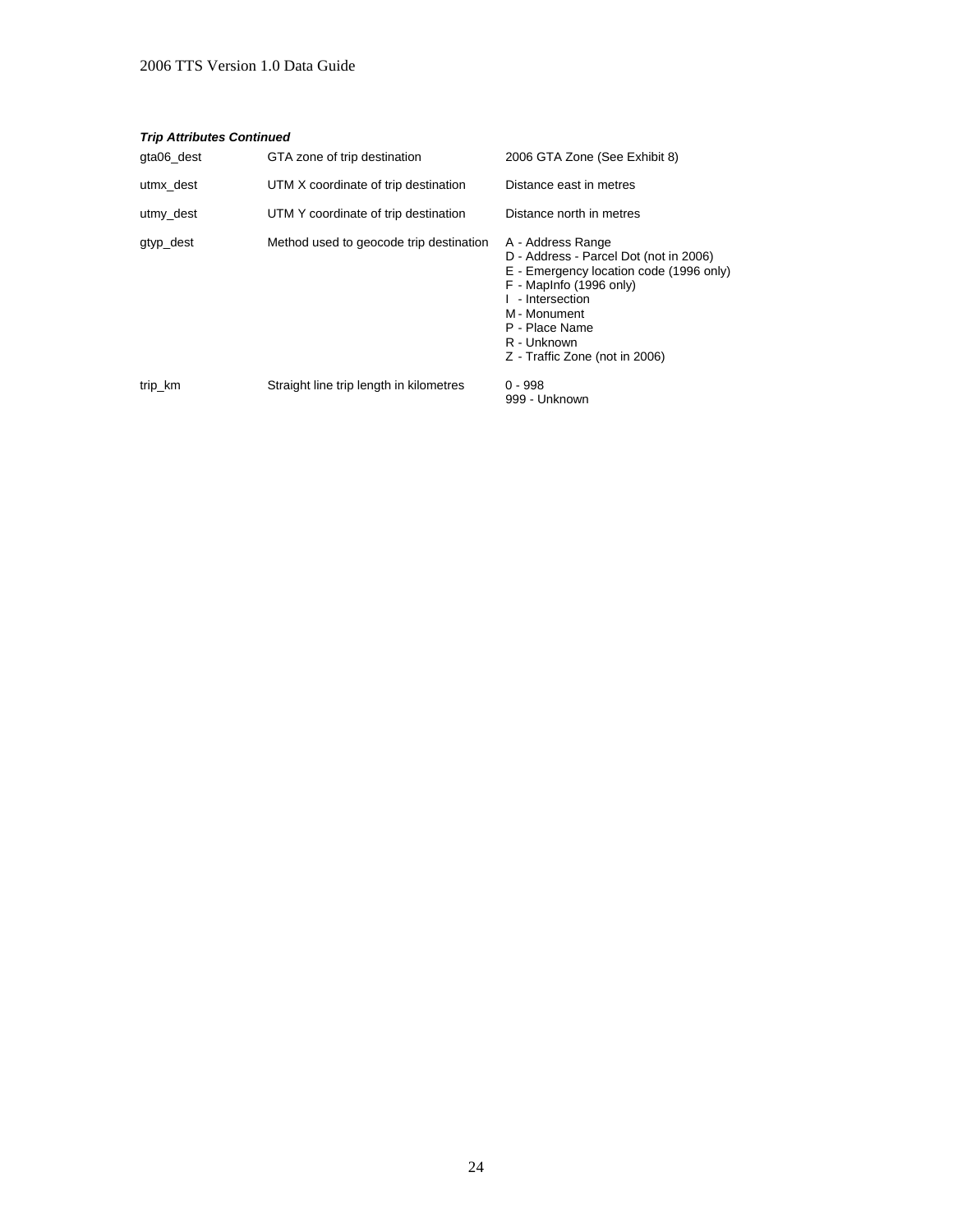### <span id="page-29-0"></span>**5.4 Transit Attributes**

The following data was collected or calculated for each trip made on the trip day for each person 11 years old and over in the households surveyed in 2006. For trips made by public transit, detailed information was collected on the routes and the location of transfer points. The attributes and categories are the same for 1986, 1991, 1996, and 2001 except as noted. Trip information was collected for household members 6 years old and over in 1986, and 11 and older in 1991, 1996 and 2001.

| <b>Attribute</b> | <b>Description</b>                                              | <u>Code</u>                                                                                                                                                                                                                                                                                                                                                                                                                                                                                                                                                                                                                                                             |
|------------------|-----------------------------------------------------------------|-------------------------------------------------------------------------------------------------------------------------------------------------------------------------------------------------------------------------------------------------------------------------------------------------------------------------------------------------------------------------------------------------------------------------------------------------------------------------------------------------------------------------------------------------------------------------------------------------------------------------------------------------------------------------|
| hhld_num         | Household sample number                                         | A six digit unique identifier                                                                                                                                                                                                                                                                                                                                                                                                                                                                                                                                                                                                                                           |
| pers_num         | Person number within the household                              | $1 - 9$                                                                                                                                                                                                                                                                                                                                                                                                                                                                                                                                                                                                                                                                 |
| trip_num         | Trip number for that person                                     | $1 - 99$                                                                                                                                                                                                                                                                                                                                                                                                                                                                                                                                                                                                                                                                |
| mode_accs        | Mode used to access public transit                              | C - Bicycle<br>D - Auto Driver<br>M - Motorcycle<br>O - Other<br>P - Auto Passenger<br>S - School Bus<br>T - Taxi<br>W - Walk<br>9 - Unknown                                                                                                                                                                                                                                                                                                                                                                                                                                                                                                                            |
| region_accs      | Regional municipality of access point                           | 1 - Toronto<br>2 - Durham<br>3 - York<br>4 - Peel<br>5 - Halton<br>6 - Hamilton<br>11 - Niagara (starting in 1996)<br>12 - Waterloo (1996 and 2006)<br>13 - Guelph (starting in 1996)<br>14 - Wellington (starting in 1996)<br>15 - Orangeville (starting in 1996)<br>16 - Barrie (starting in 1996)<br>17 - Simcoe (starting in 1996)<br>18 - Kawartha Lakes (starting in 1996)<br>19 - City of Peterborough (starting in 1996)<br>20 - Peterborough County (starting in 1996)<br>21 - Orillia (starting in 2001)<br>22 - Dufferin (2006 only)<br>23 - Brantford (2006 only)<br>24 - Brant (2006 only)<br>88 - No usual place of work<br>98 - External<br>99 - Unknown |
| pd_accs          | Planning district of access point                               | See Section 3                                                                                                                                                                                                                                                                                                                                                                                                                                                                                                                                                                                                                                                           |
| gta01_accs       | GTA zone of access point                                        | 2001 GTA Zones (See Exhibit 8)                                                                                                                                                                                                                                                                                                                                                                                                                                                                                                                                                                                                                                          |
| gta06_accs       | GTA zone of access point                                        | 2006 GTA Zones (See Exhibit 8)                                                                                                                                                                                                                                                                                                                                                                                                                                                                                                                                                                                                                                          |
| utmx_accs        | UTM X coordinate of access point                                | Distance east in metres                                                                                                                                                                                                                                                                                                                                                                                                                                                                                                                                                                                                                                                 |
| utmy_accs        | UTM Y coordinate of access point                                | Distance north in metres                                                                                                                                                                                                                                                                                                                                                                                                                                                                                                                                                                                                                                                |
| accs_m           | Straight line distance from origin to<br>access point in metres | $0 - 5000000$<br>9999999 - Unknown                                                                                                                                                                                                                                                                                                                                                                                                                                                                                                                                                                                                                                      |

Exhibit 13: Transit Attributes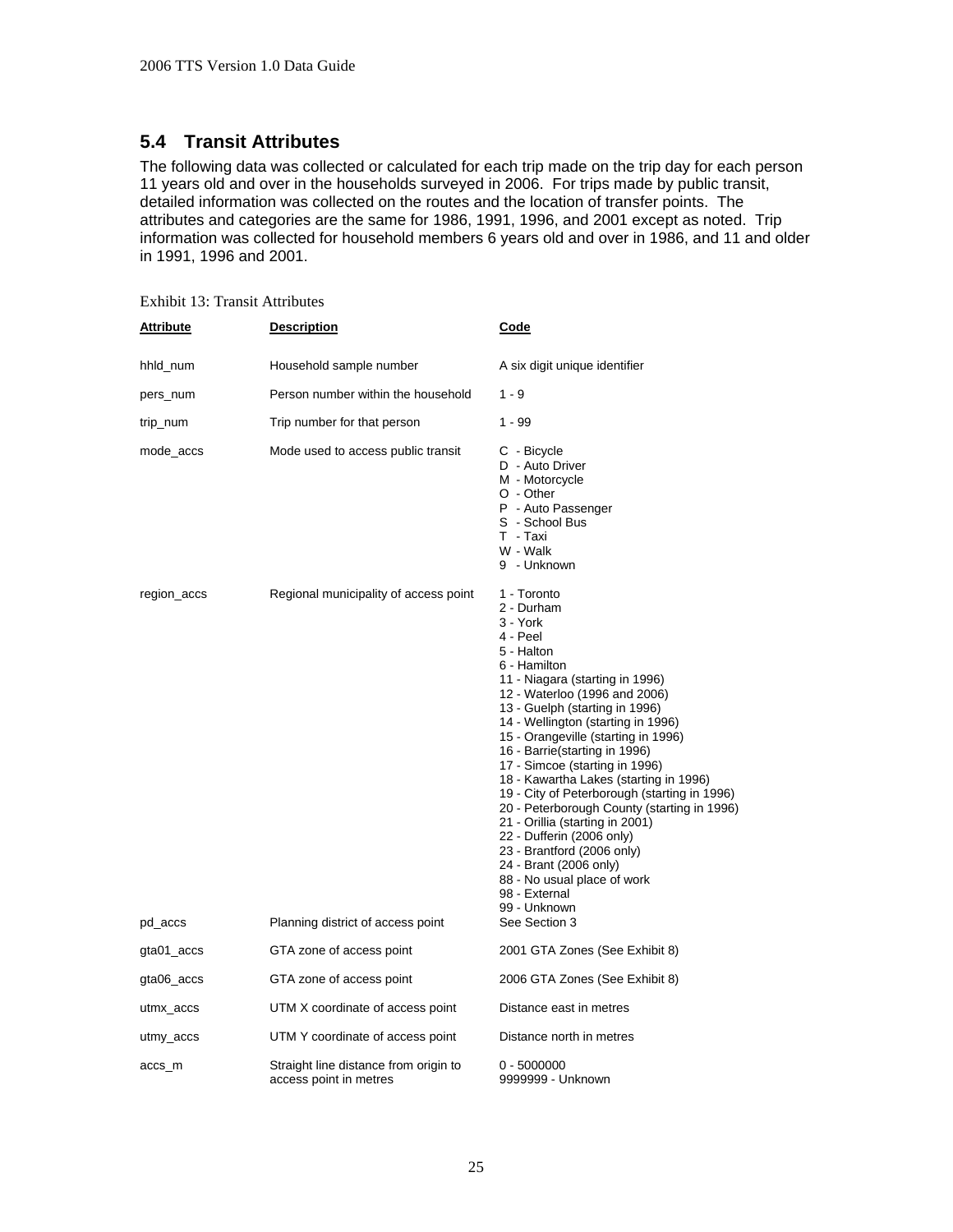#### *Transit Attributes Continued*

| mode_egrs   | Mode used after disembarking from<br>public transit                             | Same as mode_accs                                      |
|-------------|---------------------------------------------------------------------------------|--------------------------------------------------------|
| region_egrs | Regional municipality of egress point                                           | Same as region_accs                                    |
| pd_egrs     | Planning district of egress point                                               | See Section 3                                          |
| gta01_egrs  | GTA zone of egress point                                                        | 2001 GTA Zones (See Exhibit 8)                         |
| gta06_egrs  | GTA zone of egress point                                                        | 2006 GTA Zones (See Exhibit 8)                         |
| utmx_egrs   | UTM X coordinate of egress point                                                | Distance east in metres                                |
| utmy_egrs   | UTM Y coordinate of egress point                                                | Distance north in metres                               |
| egrs_m      | Straight line distance from egress<br>point to destination in metres            | $0 - 5000000$<br>9999999 - Unknown                     |
| n_route     | Number of transit routes or links used<br>for the trip                          | $1 - 6$                                                |
| route_1     | Route used for first link                                                       | Four or five digit transit route code (See Exhibit 17) |
| route 2     | Route used for second link                                                      | As for route_1                                         |
| route_3     | Route used for third link                                                       | As for route_1                                         |
| route_4     | Route used for fourth link                                                      | As for route 1                                         |
| route 5     | Route used for fifth link                                                       | As for route_1                                         |
| route 6     | Route used for sixth link<br>$(2001$ and $2006)$                                | As for route 1                                         |
| sub_on      | TTC subway boarding station<br>$(2001$ and $2006)$                              | See Exhibit 14                                         |
| sub_off     | TTC subway alighting station<br>$(2001$ and $2006)$                             | See Exhibit 14                                         |
| go_on       | Go Rail boarding station<br>$(2001$ and $2006)$                                 | See Exhibit 15                                         |
| go_off      | Go Rail alighting station<br>(2001 and 2006)                                    | See Exhibit 15                                         |
| n_go_rail   | Number of links on GO Rail                                                      | 0 - 6                                                  |
| n_go_bus    | Number of links on GO Bus                                                       | $0 - 6$                                                |
| n subway    | Number of links on TTC subway or RT                                             | $0 - 6$                                                |
| n_ttc_bus   | Number of links on TTC Bus or<br>streetcar                                      | $0 - 6$                                                |
| n_local     | Number of links on other local transit<br>properties (i.e., non-TTC and non-GO) | $0 - 6$                                                |
| n_other     | Number of links on other transit<br>systems (e.g., VIA, Grey Coach)             | $0 - 6$                                                |
| oper_code   | Transit operator code for the last non-<br>TTC, non-GO transit route            | See Exhibit 16                                         |
| use_ttc     | <b>TTC</b> trip                                                                 | Y - Yes<br>N - No                                      |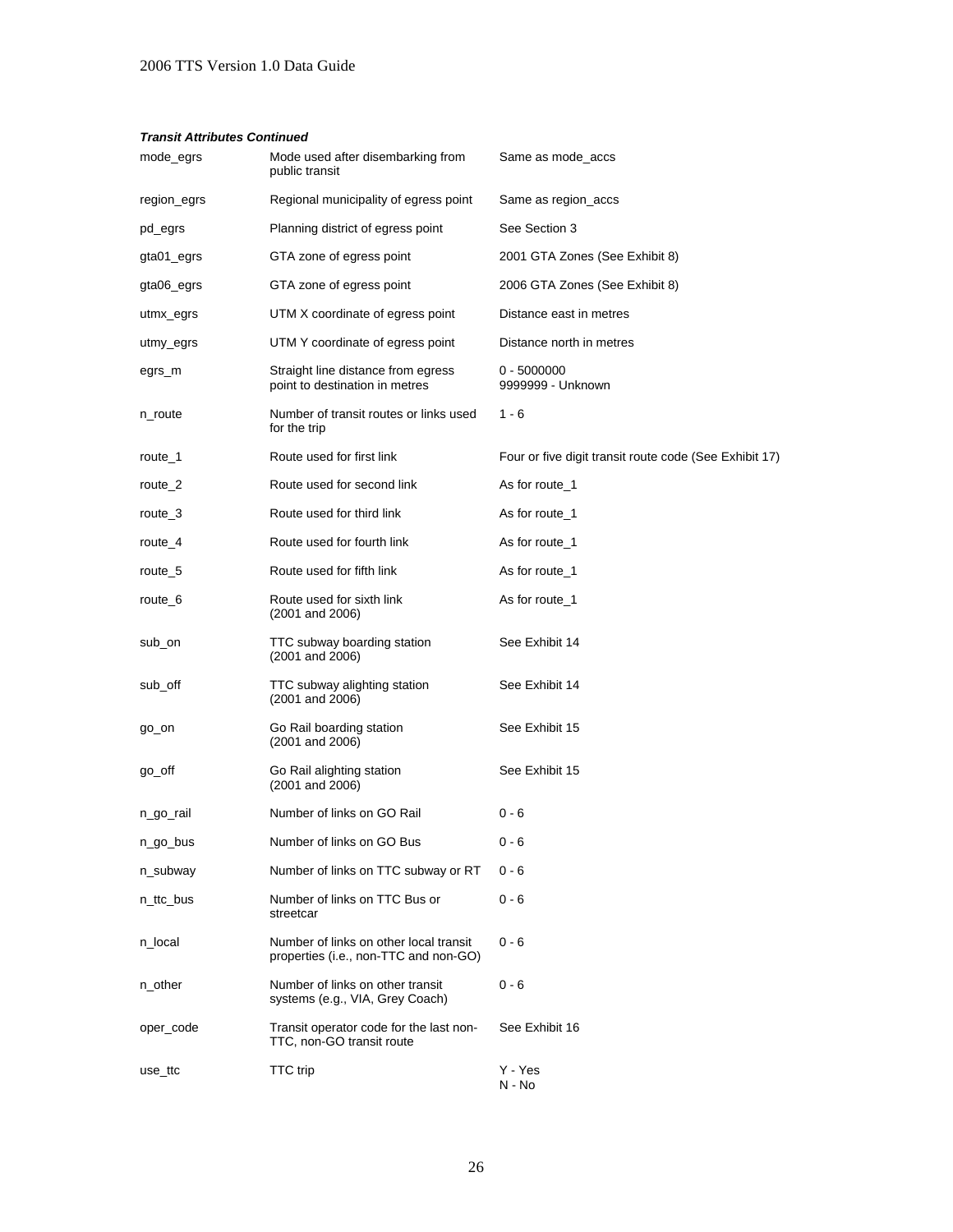## <span id="page-31-0"></span>**5.4 Station Codes**

### Exhibit 14: TTC Subway Station Codes

| 0           | Subway not used  | <b>SS24</b> | Coxwell                 | <b>SS48</b> | Yorkdale             |
|-------------|------------------|-------------|-------------------------|-------------|----------------------|
| <b>SS01</b> | Kipling          | <b>SS25</b> | Woodbine                | <b>SS49</b> | Wilson               |
| <b>SS02</b> | Islington        | <b>SS26</b> | Main                    | <b>SS50</b> | Rosedale             |
| <b>SS03</b> | Royal York       | <b>SS27</b> | Victoria Park           | <b>SS51</b> | Summerhill           |
| <b>SS04</b> | Old Mill         | <b>SS28</b> | Warden                  | <b>SS52</b> | Davisville           |
| <b>SS05</b> | Jane             | <b>SS29</b> | Kennedy                 | <b>SS53</b> | Eglinton             |
| <b>SS06</b> | Runnymede        | <b>SS30</b> | Lawrence East           | <b>SS54</b> | Lawrence             |
| <b>SS07</b> | High Park        | <b>SS31</b> | Ellesmere               | <b>SS55</b> | York Mills           |
| <b>SS08</b> | Keele            | <b>SS32</b> | Midland                 | <b>SS56</b> | Sheppard             |
| <b>SS09</b> | Dundas West      | <b>SS33</b> | Scarborough Town Centre | <b>SS57</b> | Finch                |
| <b>SS10</b> | Lansdowne        | <b>SS34</b> | Mccowan                 | <b>SS58</b> | Spadina              |
| <b>SS11</b> | Dufferin         | <b>SS35</b> | Museum                  | <b>SS61</b> | <b>St Andrew</b>     |
| <b>SS12</b> | Ossington        | <b>SS36</b> | Queen's Park            | <b>SS62</b> | St Clair             |
| <b>SS13</b> | Christie         | <b>SS37</b> | Osgoode                 | SS63        | <b>St Patrick</b>    |
| <b>SS14</b> | <b>Bathurst</b>  | <b>SS38</b> | Union                   | <b>SS64</b> | <b>St Clair West</b> |
| <b>SS15</b> | Bay              | <b>SS39</b> | King                    | <b>SS65</b> | St George            |
| <b>SS16</b> | Yonge/Bloor      | <b>SS40</b> | Queen                   | <b>SS66</b> | North York Centre    |
| <b>SS17</b> | Sherbourne       | <b>SS41</b> | Dundas                  | <b>SS67</b> | Downsview            |
| <b>SS18</b> | Castle Frank     | <b>SS42</b> | College                 | <b>SS68</b> | <b>Bayview</b>       |
| <b>SS19</b> | <b>Broadview</b> | <b>SS43</b> | Wellesley               | <b>SS69</b> | <b>Bessarion</b>     |
| <b>SS20</b> | Chester          | <b>SS44</b> | Dupont                  | <b>SS70</b> | Leslie               |
| <b>SS21</b> | Pape             | <b>SS45</b> | <b>Eglinton West</b>    | <b>SS71</b> | Don Mills            |
| <b>SS22</b> | Donlands         | <b>SS46</b> | Glencairn               |             |                      |
| SS23        | Greenwood        | <b>SS47</b> | Lawrence West           |             |                      |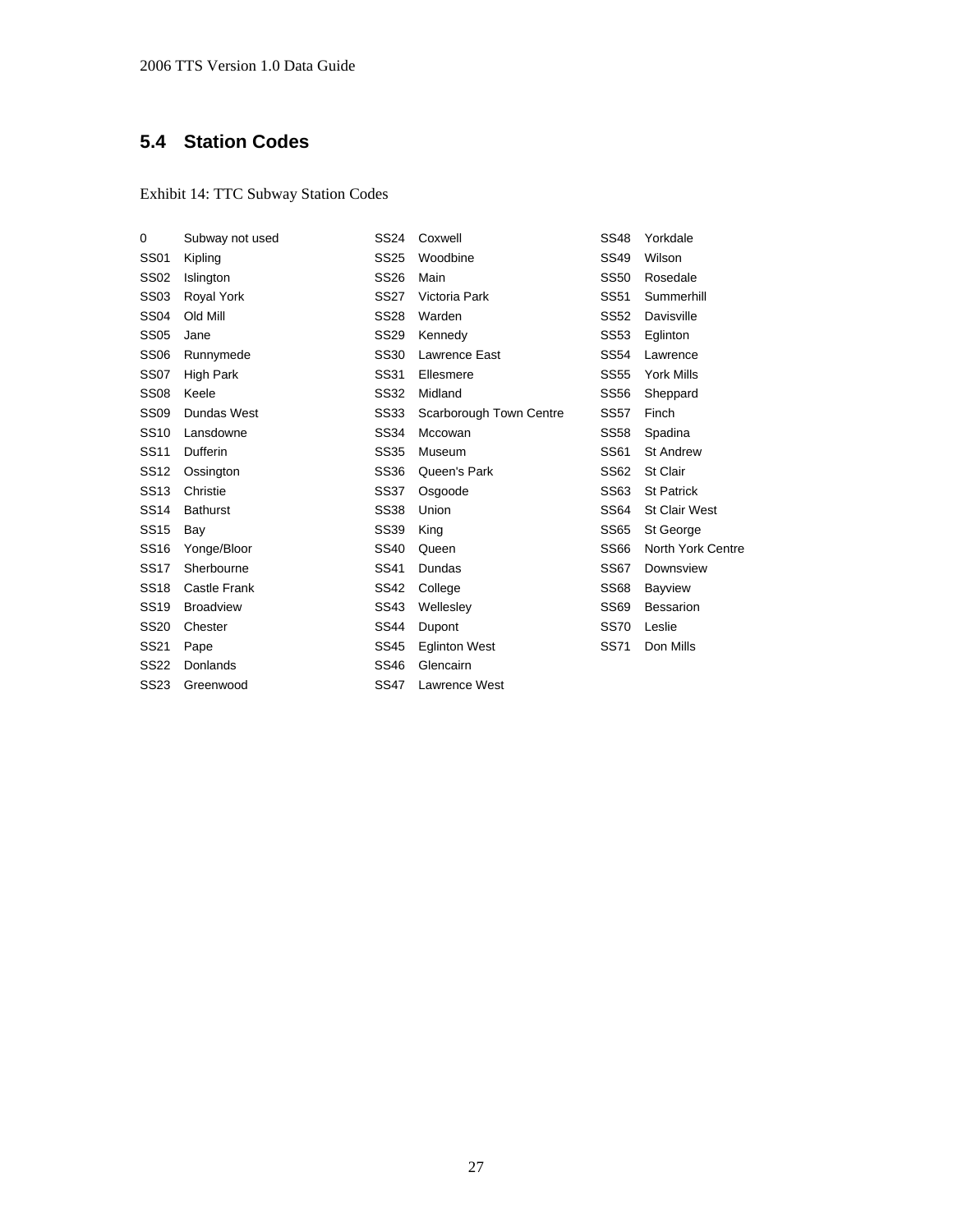#### Exhibit 15: GO Rail Station Codes

| 0                | GO Rail not used   | GS21 | Milton          | GS41        | Stouffville            |
|------------------|--------------------|------|-----------------|-------------|------------------------|
| GS01             | Oshawa             | GS22 | Meadowvale      | GS43        | Weston                 |
| GS <sub>02</sub> | <b>Hamilton</b>    | GS23 | Streetsville    | GS44        | Etobicoke North        |
| GS03             | Burlington         | GS24 | Erindale        | GS45        | Malton                 |
| GS04             | Appleby            | GS25 | Cooksville      | GS46        | <b>Bramalea</b>        |
| GS05             | Bronte/Oakville W. | GS26 | Dixie           | GS47        | <b>Brampton</b>        |
| GS <sub>06</sub> | Oakville           | GS28 | Maple           | GS48        | Georgetown             |
| GS07             | Clarkson           | GS29 | King City       | GS50        | Aldershot              |
| GS <sub>08</sub> | Port Credit        | GS30 | Aurora          | GS52        | Rutherford             |
| GS <sub>09</sub> | Long Branch        | GS31 | Newmarket       | GS53        | Mount Pleasant         |
| GS10             | Mimico             | GS32 | <b>Bradford</b> | GS54        | <b>York University</b> |
| GS11             | <b>Exhibition</b>  | GS33 | Richmond Hill   | GS55        | East Gwillimbury       |
| GS14             | Scarborough        | GS34 | Langstaff       | GS56        | Mount Joy              |
| GS15             | Eglinton           | GS35 | Old Cummer      | GS58        | Centennial             |
| GS16             | Guildwood          | GS36 | Oriole          | <b>SS01</b> | Kipling                |
| GS <sub>17</sub> | Rouge Hill         | GS37 | Agincourt       | <b>SS09</b> | Bloor                  |
| GS18             | Pickering          | GS38 | Milliken        | <b>SS26</b> | Danforth               |
| GS19             | Ajax               | GS39 | Unionville      | <b>SS29</b> | Kennedy                |
| GS20             | Whitby             | GS40 | Markham         | <b>SS38</b> | Union                  |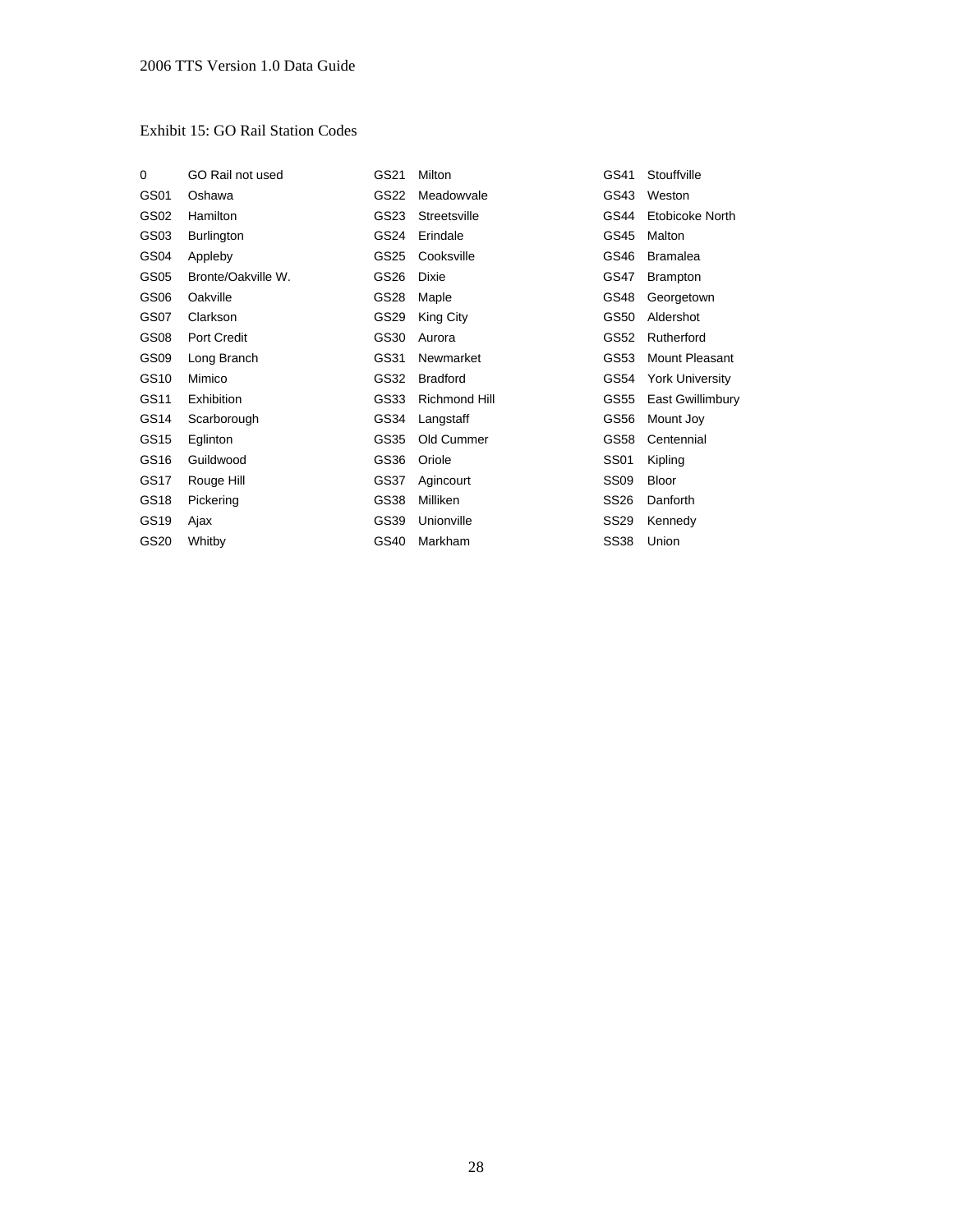# <span id="page-33-0"></span>**5.5 Transit Operator Codes**

Exhibit 16: Transit Operator Codes

| <b>Operator</b>                | <b>Operator Code</b> | <b>Route Prefix</b> |
|--------------------------------|----------------------|---------------------|
| <b>AJAX</b>                    | 84                   | <b>AJ</b>           |
| <b>BARRIE</b>                  | 18                   | <b>BA</b>           |
| <b>BOWMANVILLE</b>             | 89                   | BO                  |
| <b>BRAMPTON</b>                | 40                   | BR.                 |
| <b>BRANTFORD</b>               | 65                   | <b>BT</b>           |
| <b>BURLINGTON</b>              | 46                   | <b>BU</b>           |
| CANADA COACH                   | 92 (non municipal)   | XC                  |
| CAN-AR                         | 92 (non municipal)   | XA                  |
| <b>CHARTER</b>                 | 92 (non municipal)   | <b>XB</b>           |
| <b>COLLINGWOOD</b>             | 90 (other municipal) | CO                  |
| <b>FERGUS</b>                  | 90                   | FG                  |
| <b>FORT ERIE</b>               | 90                   | FT.                 |
| <b>GO BUS</b>                  | 5                    | GВ                  |
| <b>GO TRAIN</b>                | 4                    | GT                  |
| <b>GREY COACH</b>              | 92 (non municipal)   | XG                  |
| <b>GREY HOUND</b>              | 92 (non municipal)   | XН                  |
| <b>GUELPH</b>                  | 14                   | GU                  |
| <b>HAMILTON</b>                | 48                   | HA                  |
| <b>ISLAND FERRY</b>            | 92 (non municipal)   | XF                  |
| <b>LAKEFIELD</b>               | 90                   | LF                  |
| <b>LINDSAY</b>                 | 90                   | LI.                 |
| <b>MIDLAND</b>                 | 90                   | MI                  |
| <b>MILTON</b>                  | 44                   | <b>ML</b>           |
| <b>MISSISSAUGA</b>             | 20                   | <b>MS</b>           |
| <b>NIAGARA</b>                 | 22                   | NI                  |
| <b>OAKVILLE</b>                | 42                   | OA                  |
| <b>ONTARIO</b>                 | 92 (non municipal)   | XN                  |
| ORANGEVILLE                    | 90                   | OV                  |
| <b>ORILLIA</b>                 | 90                   | <b>OR</b>           |
| <b>OSHAWA</b>                  | 88                   | <b>OS</b>           |
| PACIFIC WESTERN                | 92 (non municipal)   | <b>XW</b>           |
| <b>PICKERING</b>               | 16                   | PI                  |
| <b>PMCL</b>                    | 92                   | ХP                  |
| PORT COLBORNE                  | 25                   | PC                  |
| <b>PRIVATE</b>                 | 92 (non municipal)   | XU, XQ, XT          |
| SENECA                         | 90                   | SN                  |
| <b>ST CATHARINES</b>           | 12                   | SC                  |
| TRENTWAY-WAGAR                 | 92 (non municipal)   | XZ                  |
| TTC BLUE NIGHT BUS/STREETCAR 1 |                      | T <sub>3</sub>      |
| <b>TTC BUS</b>                 | 1                    | T0, T1, T2, T9      |
| <b>TTC STREETCAR</b>           | 2                    | T <sub>5</sub>      |
| TTC SUBWAY / RT                | 3                    | T5                  |
| <b>TTC WHEEL TRANS</b>         | $\mathbf{1}$         | <b>T4</b>           |
| <b>UXBRIDGE</b>                | 87                   | <b>UX</b>           |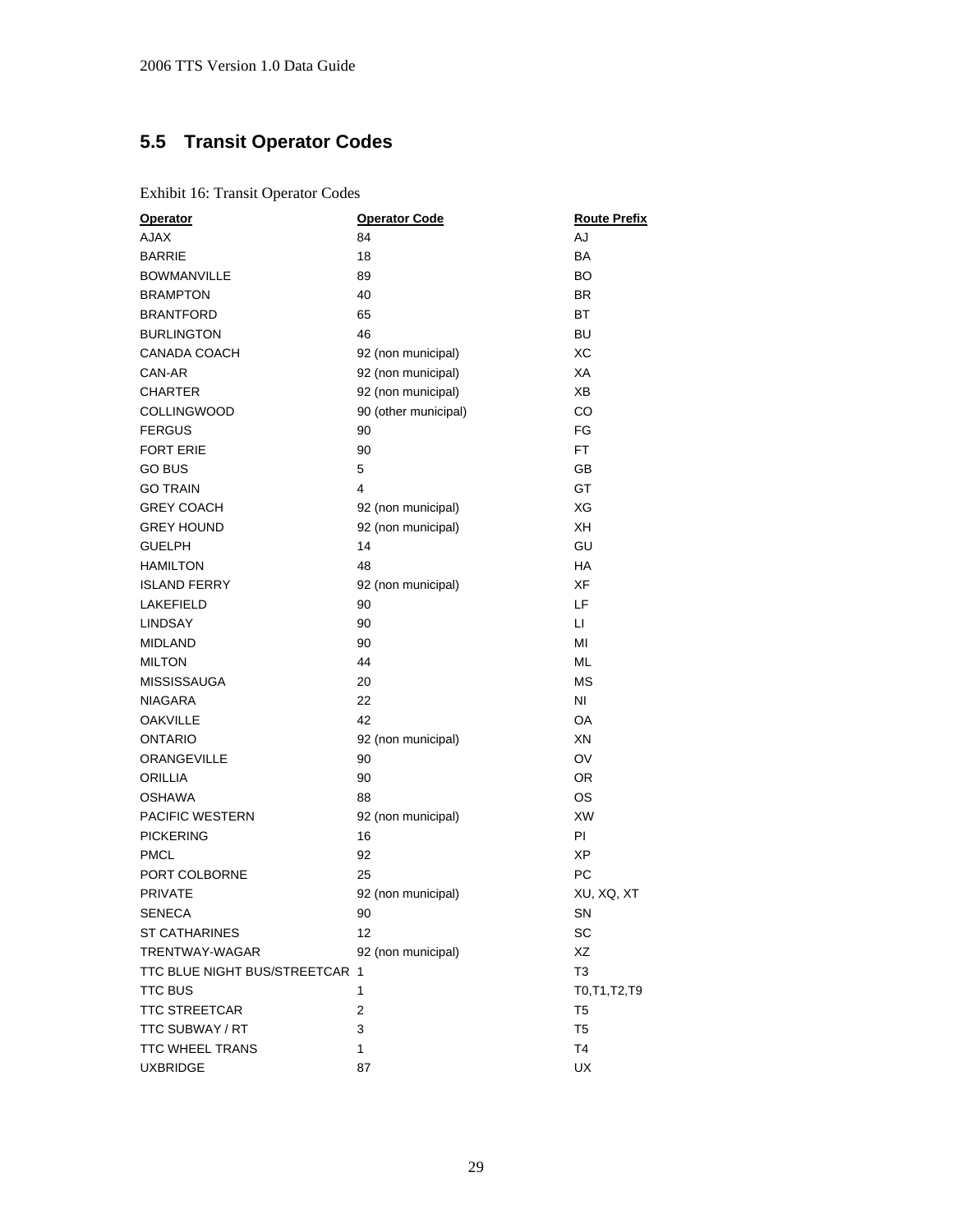#### 2006 TTS Version 1.0 Data Guide

| <b>Operator</b> | <b>Operator Code</b> | <b>Route Prefix</b>            |
|-----------------|----------------------|--------------------------------|
| <b>VIA RAIL</b> | 92 (non municipal)   | XR                             |
| <b>VOYAGEUR</b> | 92 (non municipal)   | XV                             |
| <b>WATERLOO</b> | 8                    | <b>WA</b>                      |
| WELLAND         | 24                   | <b>WE</b>                      |
| <b>WHITBY</b>   | 86                   | <b>WH</b>                      |
| <b>YORK</b>     | 60                   | Y0, Y2, Y3, Y4, Y5, Y6, Y8, Y9 |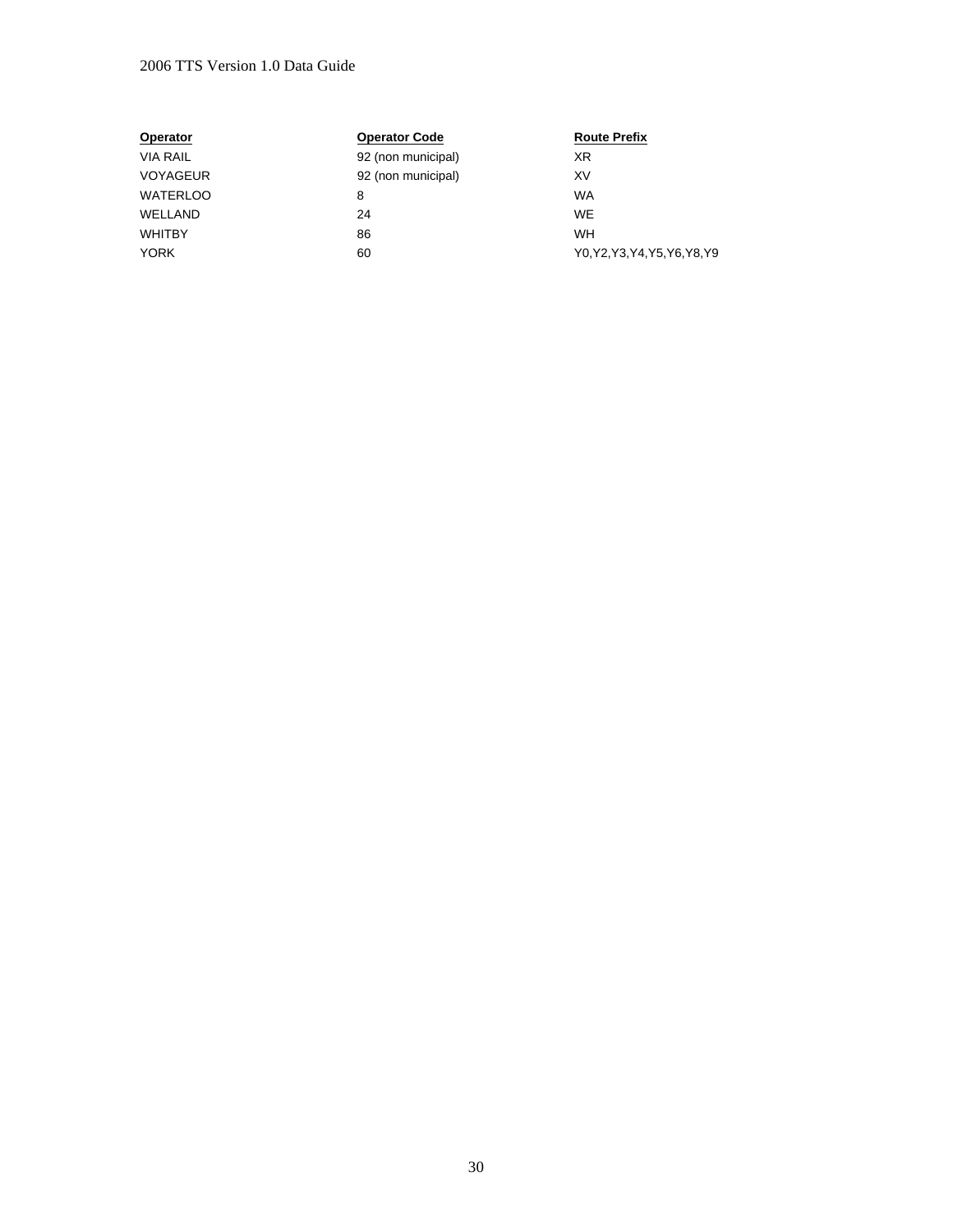### **5.6 Transit Route Codes**

The following lists contain only operator and route codes used in coding the responses to the 2006 TTS. The lists therefore do not necessarily include all routes in the respective transit system or those used in 1986, 1991, 1996 and 2001. The numbers given are the expanded 24 hour totals from the 2006 survey.

#### Exhibit 17: Transit Route Codes

| Code          | <b>Route Name</b>                 |             |     |     |    | Route 1 Route 2 Route 3 Route 4 Route 5 Route 6 | Total       |
|---------------|-----------------------------------|-------------|-----|-----|----|-------------------------------------------------|-------------|
| <b>AJAX</b>   |                                   |             |     |     |    |                                                 |             |
| AJ10          | 10 AJAX                           | 240         | 219 | 20  |    |                                                 | 479         |
| AJ18          | 18 BEACH                          | 156         | 63  | 93  |    |                                                 | 312         |
| AJ20          | 20 WESTNEY                        | 848         | 224 | 72  | 25 |                                                 | 1169        |
| AJ22          | <b>22 AUDLEY SOUTH</b>            | 182         | 71  | 67  |    |                                                 | 320         |
| AJ23          | 23 NOTTINGHAM                     | 200         | 155 | 45  | 45 | 22                                              | 467         |
|               |                                   |             |     |     |    |                                                 |             |
| AJ24          | 24 HARWOOD                        | 311         | 66  | 107 |    |                                                 | 484         |
| AJ25          | <b>25 AUDLEY NORTH RUSH</b>       | 108         | 47  | 17  |    |                                                 | 172         |
| AJ26          | <b>26 DUFFINS</b>                 | 146         | 21  |     | 21 |                                                 | 188         |
| AJ29          | <b>29 ELM</b>                     | 68          |     | 23  |    |                                                 | 91          |
| AJ32          | 32 VILLAGE                        | 343         | 106 |     |    |                                                 | 449         |
| AJ35          | 35 PUCKRIN/ELM                    | 99          | 47  |     |    |                                                 | 146         |
| AJ40          | 40 APPLECROFT                     | 532         | 285 | 44  |    |                                                 | 861         |
| AJ96          | AJAX WHEEL TRANS                  | 84          |     |     |    |                                                 | 84          |
| AJ97          | AJAX SCHOOL SPECIAL               | 734         |     |     |    |                                                 | 734         |
| <b>BARRIE</b> |                                   |             |     |     |    |                                                 |             |
| <b>BA10</b>   | 10 LIVINGSTONE                    | 652         | 203 |     |    |                                                 | 855         |
| <b>BA11</b>   | 11 BAYFIELD                       | 581         | 282 |     |    |                                                 | 863         |
| <b>BA12</b>   | 12 BLAKE                          | 353         | 180 | 22  |    |                                                 | 555         |
| <b>BA13</b>   | <b>13 CUNDLES EAST</b>            | 200         | 90  |     |    |                                                 | 290         |
| <b>BA14</b>   | <b>14 EASTVIEW</b>                | 131         | 47  |     |    |                                                 | 178         |
| <b>BA15</b>   | <b>15 LETITIA SOUTH</b>           | 509         | 189 |     |    |                                                 | 698         |
| <b>BA16</b>   | 16 COLLEGE                        | 354         | 173 | 20  |    |                                                 | 547         |
| <b>BA18</b>   | <b>18 ST VINCENT</b>              | 175         | 65  |     |    |                                                 | 240         |
| <b>BA20</b>   | <b>20 RVH</b>                     | 587         | 169 |     |    |                                                 | 756         |
| <b>BA22</b>   | 22 CROSSTOWN                      | 64          |     |     |    |                                                 | 64          |
| <b>BA24</b>   | 24 EDGEHILL                       | 115         | 20  |     |    |                                                 | 135         |
| <b>BA26</b>   | <b>26 SUNNIDALE</b>               | $\mathbf 0$ |     |     |    |                                                 | 0           |
| <b>BA30</b>   | 30 YONGE                          | 651         | 46  |     |    |                                                 | 697         |
| <b>BA31</b>   | 31 ESSA                           | 530         | 92  |     |    |                                                 | 622         |
| <b>BA32</b>   | 32 BAYVIEW                        | 243         |     | 20  |    |                                                 | 263         |
| <b>BA33</b>   | 33 INNISDALE                      | 93          | 43  |     |    |                                                 | 136         |
| <b>BA34</b>   | 34 ARDAGH                         | 413         | 44  |     |    |                                                 | 457         |
| <b>BA35</b>   | <b>35 SAUNDERS</b>                | 44          |     |     |    |                                                 | 44          |
| <b>BA37</b>   | <b>37 COMMERCIAL</b>              | 0           |     |     |    |                                                 | 0           |
| <b>BA39</b>   | 39 HURST                          | 0           |     |     |    |                                                 | $\mathbf 0$ |
| <b>BA41</b>   | 41 ALLANDALE                      | 605         | 342 | 24  |    |                                                 | 971         |
| <b>BA98</b>   | BACTS (BARRIE ACCESSIBLE TRANSIT) | 206         | 36  |     |    |                                                 | 242         |
|               |                                   |             |     |     |    |                                                 |             |
|               | <b>BOWMANVILLE</b>                |             |     |     |    |                                                 |             |
| <b>BO01</b>   | 1 ASPEN                           | 39          |     |     |    |                                                 | 39          |
| <b>BO02</b>   | 2 LIBERTY                         | 351         |     | 20  |    |                                                 | 371         |
| <b>BO03</b>   | 3 ORONO                           | 0           |     |     |    |                                                 | 0           |
| <b>BO04</b>   | <b>4 WILMOT CREEK</b>             | $\mathbf 0$ |     |     |    |                                                 | $\mathbf 0$ |
| <b>BO97</b>   | <b>CLARINGTON SCHOOL SPECIAL</b>  | 161         |     |     |    |                                                 | 161         |
| <b>BO99</b>   | <b>BOWMANVILLE TRANSIT</b>        | 176         |     |     |    |                                                 | 176         |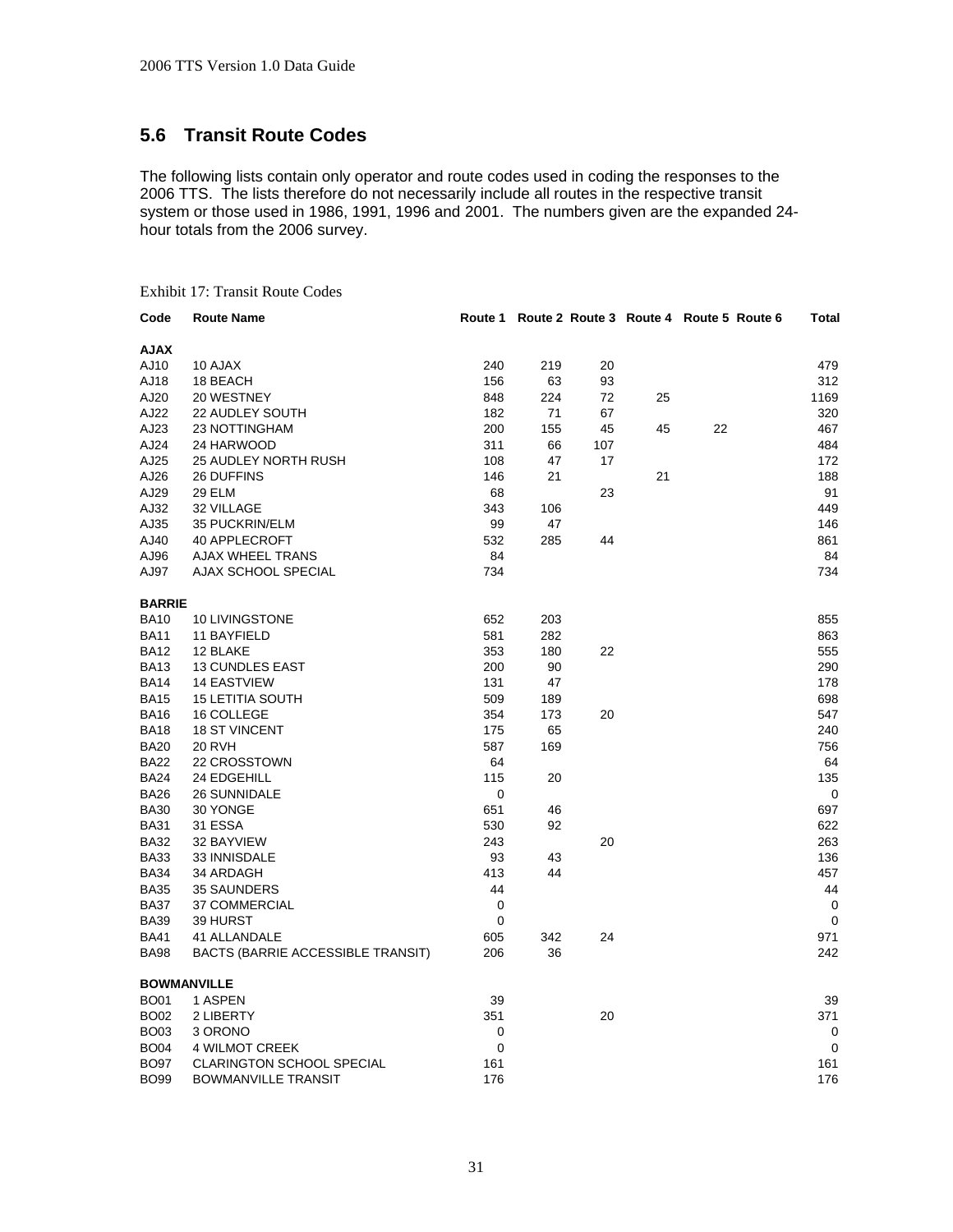| Code                | <b>Route Name</b>                  |            |          |     | Route 1 Route 2 Route 3 Route 4 Route 5 Route 6 |    |    | Total      |
|---------------------|------------------------------------|------------|----------|-----|-------------------------------------------------|----|----|------------|
| <b>BRAMPTON</b>     |                                    |            |          |     |                                                 |    |    |            |
| <b>BR01</b>         | 1 QUEEN                            | 3314       | 2193     | 328 |                                                 |    | 21 | 5856       |
| <b>BR02</b>         | 2 MAIN                             | 2094       | 796      | 236 | 37                                              |    |    | 3163       |
| BR <sub>03</sub>    | 3 MCLAUGHLIN                       | 1010       | 361      | 105 | 21                                              |    |    | 1497       |
| <b>BR04</b>         | 4 CHINGUACOUSY                     | 1870       | 373      | 218 | 22                                              | 44 | 22 | 2549       |
| <b>BR05</b>         | 5 BOVAIRD                          | 2075       | 1405     | 386 | 102                                             |    |    | 3968       |
| <b>BR06</b>         | 6 MACKAY                           | 19         |          | 19  | 19                                              |    |    | 57         |
| <b>BR07</b>         | 7 KENNEDY                          | 2972       | 769      | 187 | 101                                             |    |    | 4029       |
| <b>BR08</b>         | 8 CENTRE                           | 1338       | 698      | 255 |                                                 |    |    | 2291       |
| <b>BR09</b>         | 9 VODDEN/WILLIAMS                  | 998        | 352      | 47  | 42                                              |    |    | 1439       |
| <b>BR10</b>         | <b>10 SOUTH INDUSTRIAL</b>         | 406        | 96       |     | 38                                              |    |    | 540        |
| <b>BR11</b>         | 11 STEELES                         | 3135       | 2821     | 272 | 122                                             |    |    | 6350       |
| <b>BR12</b>         | 12 GRENOBLE                        | 522        | 225      | 120 |                                                 |    |    | 867        |
| <b>BR13</b>         | 13 AVONDALE                        | 75         | 75       | 34  |                                                 |    |    | 184        |
| <b>BR14</b>         | <b>14 TORBRAM</b>                  | 1151       | 600      | 138 | 39                                              |    |    | 1928       |
| <b>BR15</b>         | 15 BRAMALEA                        | 1608       | 678      | 242 | 20                                              |    |    | 2548       |
| <b>BR16</b>         | <b>16 SOUTHGATE</b>                | 274        | 76       | 19  |                                                 |    |    | 369        |
| <b>BR17</b>         | 17 HOWDEN                          | 578        | 236      | 130 |                                                 | 22 |    | 966        |
| <b>BR18</b>         | 18 DIXIE                           | 1885       | 1294     | 466 | 64                                              | 44 |    | 3753       |
| <b>BR19</b>         | <b>19 FERNFOREST</b>               | 752        | 179      | 95  |                                                 |    |    | 1026       |
| <b>BR20</b>         | <b>20 EAST INDUSTRIAL</b>          | 117        | 21       |     |                                                 |    |    | 138        |
| <b>BR22</b>         | 22 SPRINGDALE                      | 314        | 60       |     |                                                 |    |    | 374        |
| <b>BR23</b>         | 23 SANDALWOOD                      | 967        | 225      | 41  | 18                                              | 22 |    | 1273       |
| <b>BR24</b>         | 24 VAN KIRK INDUSTRIAL             | 171        | 116      | 42  |                                                 |    |    | 329        |
| <b>BR25</b>         | 25 EDENBROOK                       | 155        | 21       |     |                                                 |    |    | 176        |
| <b>BR26</b>         | <b>26 FLETCHERS MEADOW</b>         | 108        | 154      |     |                                                 |    |    | 262        |
| <b>BR30</b>         | 30 AIRPORT RD                      | 1201       | 564      | 119 | 80                                              | 22 |    | 1986       |
| <b>BR40</b>         | <b>40 CENTRAL INDUSTRIAL</b>       | 63         | 40       | 18  |                                                 |    |    | 121        |
| <b>BR50</b>         | 50 GORE ROAD                       | 327        | 76       | 95  | 38                                              |    |    | 536        |
| <b>BR52</b>         | 52 MCMURCHY                        | 1181       | 627      | 179 | 21                                              | 39 |    | 2047       |
| <b>BR53</b>         | 53 KINGKNOLL                       | 370        | 207      | 62  |                                                 | 22 |    | 661        |
| BR77                | <b>77 FINCH SUBWAY</b>             | 1050       | 1059     | 276 | 20                                              |    |    | 2405       |
| <b>BR91</b>         | 91 GO EXPRESS A                    | 0          | 121      |     |                                                 |    |    | 121        |
| <b>BR92</b>         | 92 GO EXPRESS B                    | 128        | 102      |     |                                                 |    |    | 230        |
| <b>BR97</b>         | <b>BRAMPTON SCHOOL SPECIAL</b>     | 565        | 66       |     |                                                 |    |    | 631        |
| <b>BRANTFORD</b>    |                                    |            |          |     |                                                 |    |    |            |
| BT01                | <b>1 EAGLE PLACE</b>               | 473        | 159      |     |                                                 |    |    | 632        |
| BT02                | 2 WEST STREET BRIAR PARK           | 616        | 173      |     |                                                 |    |    | 789        |
| <b>BT04</b>         | <b>4 MALL LINK</b>                 | 1183       | 273      |     |                                                 |    |    | 1456       |
| <b>BT05</b>         | 5 WEST BRANT OAKHILL DRIVE         | 172        | 148      |     |                                                 |    |    | 320        |
| <b>BT06</b>         | <b>6 WEST BRANT SHELLARD LANE</b>  | 168        | 62       |     |                                                 |    |    | 230        |
| BT07                | 7 EAST WARD BRANEIDA               | 360        | 176      |     |                                                 |    |    | 536        |
| BT08                | 8 HOLMEDALE MAYFAIR                | 388        | 125      |     |                                                 |    |    | 513        |
| BT09                | 9 ECHO PLACE                       | 273        | 129      |     |                                                 |    |    | 402        |
| BT97                | <b>BRANTFORD SCHOOL SPECIAL</b>    | 44         | 20       |     |                                                 |    |    | 64         |
| <b>BT98</b>         | <b>BRANTFORD WHEEL TRANS</b>       | 0          |          |     |                                                 |    |    | 0          |
|                     |                                    |            |          |     |                                                 |    |    |            |
| <b>BURLINGTON</b>   |                                    |            |          |     |                                                 |    |    |            |
| BU01                | 1 PLAINS-FAIRVIEW                  | 1420       | 1016     |     |                                                 |    |    | 2436       |
| <b>BU02</b>         | 2 BRANT                            | 762        | 367      | 82  | 16                                              |    |    | 1227       |
| BU03<br><b>BU04</b> | 3 GUELPH SOUTH/NORTH<br>4 PINEDALE | 483<br>493 | 98<br>34 | 15  | 16                                              |    |    | 581<br>558 |
| <b>BU05</b>         | 5 ALDERSHOT-FRANCIS                | 177        | 51       |     |                                                 |    |    | 228        |
| BU06                | <b>6 HEADON FOREST</b>             | 329        | 88       | 89  |                                                 |    |    | 506        |
| BU07                | 7 TYANDAGA                         | 0          |          |     |                                                 |    |    | 0          |
| <b>BU08</b>         | 8 NORTH SERVICE/HARVESTER          | 258        | 133      | 64  | 18                                              |    |    | 473        |
| <b>BU10</b>         | 10 NEW-MAPLE                       | 1184       | 453      | 122 |                                                 |    |    | 1759       |
| <b>BU11</b>         | 11 APPLEBY-ORCHARD                 | 383        | 210      | 52  | 88                                              |    |    | 733        |
| <b>BU12</b>         | 12 UPPER MIDDLE                    | 242        | 66       |     |                                                 |    |    | 308        |
|                     |                                    |            |          |     |                                                 |    |    |            |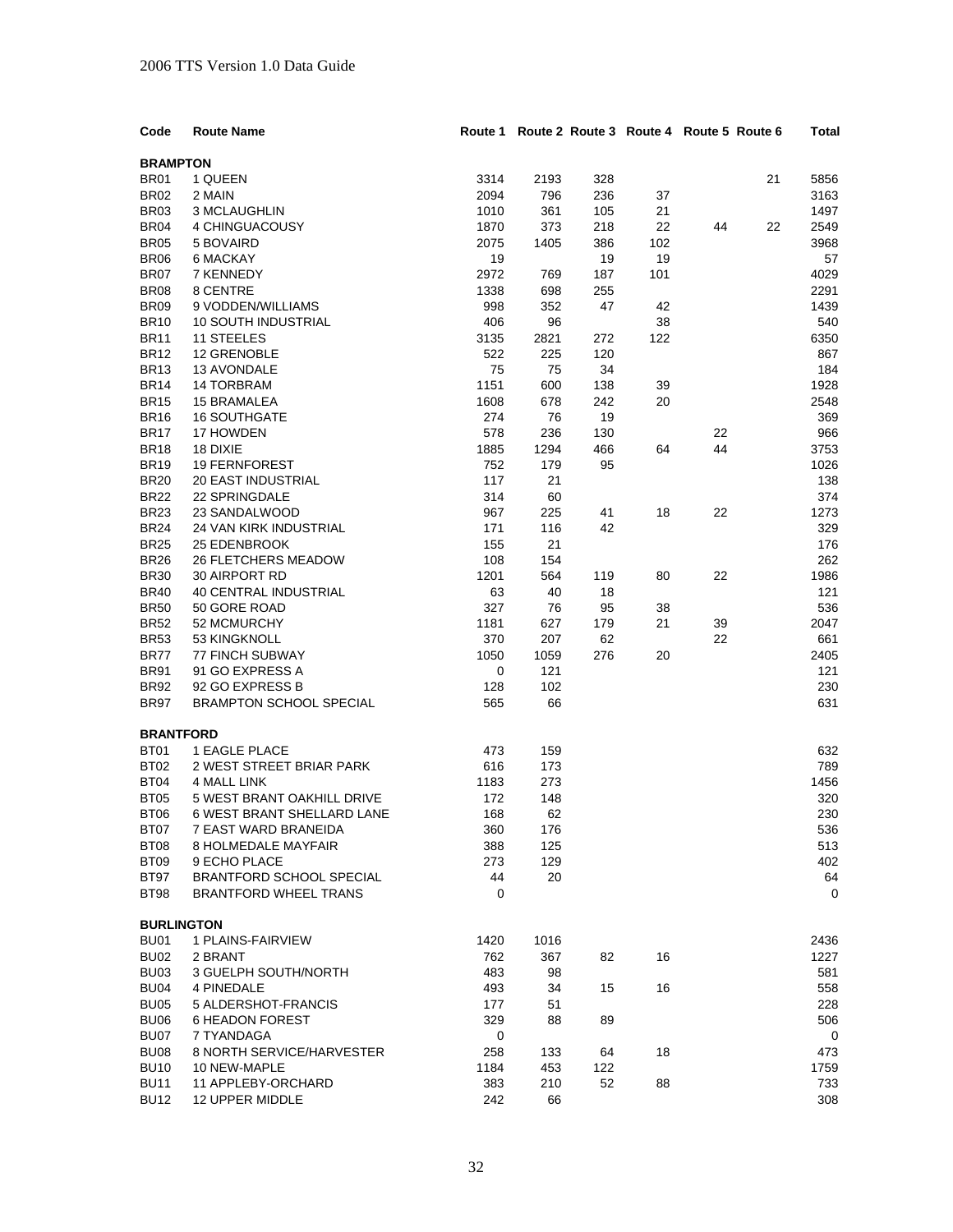| Code             | <b>Route Name</b>                                            |            |            |      |     | Route 1 Route 2 Route 3 Route 4 Route 5 Route 6 | Total       |
|------------------|--------------------------------------------------------------|------------|------------|------|-----|-------------------------------------------------|-------------|
| <b>BU13</b>      | 13 NEW/REBECCA                                               | 78         |            |      |     |                                                 | 78          |
| <b>BU15</b>      | <b>15 WALKERS LINE</b>                                       | 223        | 86         | 38   |     |                                                 | 347         |
| <b>BU61</b>      | 61 ORCHARD                                                   | 18         |            |      |     |                                                 | 18          |
| <b>BU62</b>      | 62 HEADON                                                    | 50         | 64         |      |     |                                                 | 114         |
| <b>BU96</b>      | <b>BURLINGTON SCHOOL SPECIAL</b>                             | 177        |            |      |     |                                                 | 177         |
| <b>BU97</b>      | <b>BURLINGTON DIAL-A-RIDE</b>                                | 0          |            |      |     |                                                 | 0           |
| <b>BU98</b>      | <b>BURLINGTON WHEEL TRANS</b>                                | 75         |            |      |     |                                                 | 75          |
|                  |                                                              |            |            |      |     |                                                 |             |
| CO <sub>99</sub> | <b>COLLINGWOOD</b><br><b>COLLINGWOOD TRANSIT</b>             | 325        |            |      |     |                                                 | 325         |
|                  |                                                              |            |            |      |     |                                                 |             |
| <b>FERGUS</b>    |                                                              |            |            |      |     |                                                 |             |
| <b>FG98</b>      | <b>FERGUS COMMUNITY BUS</b>                                  | 0          |            |      |     |                                                 | 0           |
| <b>FORT ERIE</b> |                                                              |            |            |      |     |                                                 |             |
| <b>FE97</b>      | <b>FORT ERIE MOBILITY</b>                                    | 42         |            |      |     |                                                 | 42          |
| <b>FE99</b>      | <b>FORT ERIE TRANSIT</b>                                     | 61         |            |      |     |                                                 | 61          |
| <b>GO BUS</b>    |                                                              |            |            |      |     |                                                 |             |
| GB01             | <b>GO BUS - LAKESHORE</b>                                    | 1603       | 661        | 172  | 34  |                                                 | 2470        |
| <b>GB16</b>      | <b>GO BUS - HAMILTON QEW</b>                                 | 1257       | 432        | 137  | 23  |                                                 | 1849        |
| GB19             | GO BUS - OAKVILLE HWY 403                                    | 543        | 171        | 21   |     |                                                 | 735         |
| GB21             | <b>GO BUS - MILTON-TORONTO</b>                               | 2833       | 668        | 194  | 54  |                                                 | 3749        |
| <b>GB27</b>      | <b>GO BUS - MILTON-FINCH</b>                                 | 514        | 258        | 52   | 41  |                                                 | 865         |
| GB31             | GO BUS - GEORGETOWN-BRAMALEA                                 | 812        | 350        | 42   | 18  |                                                 | 1222        |
| GB32             | <b>GO BUS - BRAMPTON TRINITY COMMON</b>                      | 277        | 128        |      |     |                                                 | 405         |
| GB34             | <b>GO BUS - BRAMPTON LOCAL</b>                               | 1753       | 737        | 249  | 58  |                                                 | 2797        |
| GB41             | GO BUS - ORANGEVILLE-BRAMPTON                                | 68         | 63         |      | 15  |                                                 | 146         |
| GB42             | <b>GO BUS - BOLTON</b>                                       | 5560       | 41         |      |     |                                                 | 5601        |
| GB43             | <b>GO BUS - WONDERLAND</b>                                   | 0          |            |      |     |                                                 | 0           |
| GB46             | GO BUS - HWY 407 W<br>GO BUS - CENTENNIAL/U OF T SCAR-       | 0          | 1182       | 308  | 20  |                                                 | 1510        |
| GB50             | <b>UNIONVILLE</b>                                            | 275        |            |      |     |                                                 | 275         |
| GB52             | <b>GO BUS - HWY 407 E</b>                                    | 2654       | 633        | 242  | 12  |                                                 | 3541        |
| GB61             | <b>GO BUS - RICHMOND HILL-UNION</b>                          | 340        | 21         |      |     |                                                 | 361         |
| GB62             | <b>GO BUS - NEWMARKET B SERVICE</b>                          | 818        | 405        | 56   | 17  |                                                 | 1296        |
|                  | <b>GO BUS - NEWMARKET-YORK</b>                               |            |            |      |     |                                                 |             |
| GB64             | <b>UNIVERSITY</b><br><b>GO BUS - BARRIE-BRADFORD-TORONTO</b> | 304        |            |      |     |                                                 | 304         |
| GB65<br>GB66     | GO BUS - NEWMARKET HWY 400                                   | 909<br>161 | 273<br>143 | 81   | 23  |                                                 | 1286<br>304 |
| GB69             | <b>GO BUS - SUTTON</b>                                       | 310        | 94         | 54   |     |                                                 | 458         |
| GB71             | <b>GO BUS - STOUFFVILLE</b>                                  | 801        | 129        | 14   |     |                                                 | 944         |
| GB81             | <b>GO BUS - PORT PERRY</b>                                   | 377        | 126        | 23   |     |                                                 | 526         |
|                  | GO BUS - DURHAM COLLEGE/UOIT-                                |            |            |      |     |                                                 |             |
| GB93             | <b>SCAR TOWN</b>                                             | 226        | 76         | 14   |     |                                                 | 316         |
| GB94             | GO BUS - OSHAWA HWY 2                                        | 4176       | 1630       | 483  | 139 | 48                                              | 6476        |
| <b>GO TRAIN</b>  |                                                              |            |            |      |     |                                                 |             |
| GT01             | <b>LAKESHORE WEST</b>                                        | 38330      | 9081       | 1083 | 108 |                                                 | 22<br>48624 |
| GT <sub>02</sub> | <b>MILTON</b>                                                | 19305      | 3489       | 490  |     |                                                 | 23284       |
| GT03             | <b>GEORGETOWN</b>                                            | 13923      | 2239       | 378  | 62  |                                                 | 16621<br>19 |
| GT05             | <b>BRADFORD</b>                                              | 7629       | 1090       | 262  | 22  |                                                 | 9003        |
| GT <sub>06</sub> | RICHMOND HILL                                                | 8653       | 624        | 78   |     |                                                 | 9355        |
| GT07             | <b>STOUFFVILLE</b>                                           | 9554       | 1532       | 73   |     | 22                                              | 11181       |
| GT <sub>09</sub> | <b>LAKESHORE EAST</b>                                        | 33221      | 7981       | 812  | 40  |                                                 | 42054       |
| <b>GUELPH</b>    |                                                              |            |            |      |     |                                                 |             |
| GU01             | 1 WOODLAWN                                                   | 770        | 372        |      |     |                                                 | 1142        |
| GU03             | 3 WATERLOO/FIFE                                              | 488        | 142        |      |     |                                                 | 630         |
| GU04             | 4 YORK RD                                                    | 353        | 192        | 16   |     |                                                 | 561         |
|                  |                                                              |            |            |      |     |                                                 |             |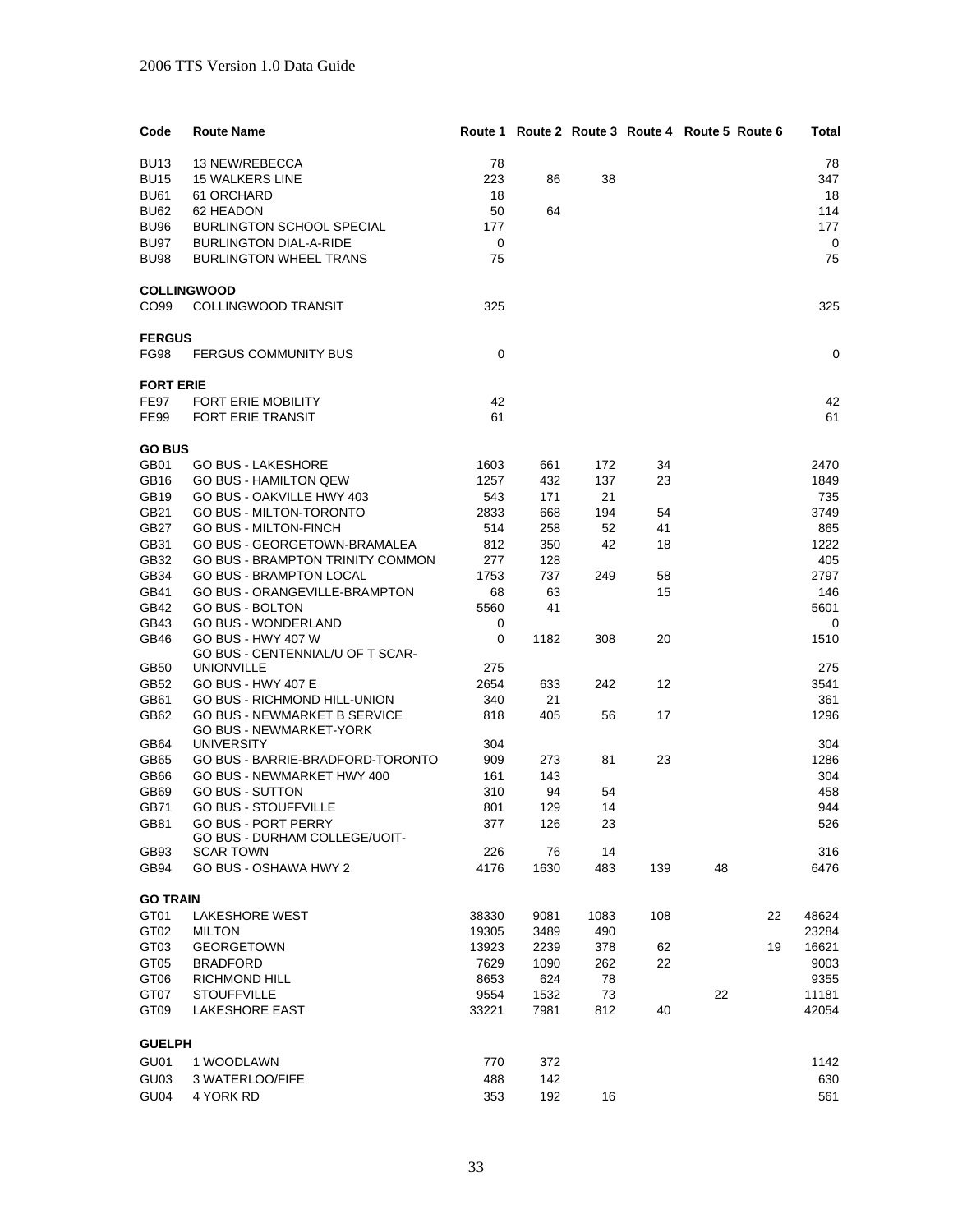| Code             | <b>Route Name</b>                                    |       |      |     |    | Route 1 Route 2 Route 3 Route 4 Route 5 Route 6 | Total |
|------------------|------------------------------------------------------|-------|------|-----|----|-------------------------------------------------|-------|
| GU06             | 6 AUDEN/EASTVIEW                                     | 630   | 275  |     |    |                                                 | 905   |
| GU07             | 7 ST JOSEPH HOSPITAL                                 | 502   | 246  |     |    |                                                 | 748   |
| GU08             | <b>8 GENERAL HOSPITAL</b>                            | 426   | 190  |     |    |                                                 | 616   |
| GU09             | 9 STONE RD MALL                                      | 1107  | 338  | 16  |    |                                                 | 1461  |
| <b>GU10</b>      | 10 COLLEGE/NISKA                                     | 635   | 156  |     |    |                                                 | 791   |
| <b>GU22</b>      | 22 CONESTOGA                                         | 466   | 337  |     |    |                                                 | 803   |
| GU <sub>23</sub> | 23 PAISLEY/IMPERIAL                                  | 908   | 289  |     |    |                                                 | 1197  |
| <b>GU24</b>      | <b>24 INDUSTRIAL</b>                                 | 830   | 337  |     |    |                                                 | 1167  |
| <b>GU50</b>      | 51A UNIVERSITY                                       | 473   | 18   |     |    |                                                 | 491   |
| <b>GU51</b>      | 51 GORDON                                            | 746   | 208  |     |    |                                                 | 954   |
| <b>GU52</b>      | 52 UNIVERSITY/KORTRIGHT                              | 3503  | 683  |     |    |                                                 | 4186  |
| <b>GU55</b>      | 55 UNIVERSITY/COLLEGE                                | 895   |      |     |    |                                                 | 895   |
| GU61             | 61 VICTOR DAVIS                                      | 406   | 241  |     |    |                                                 | 647   |
| <b>GU70</b>      | 70A PERIMETER                                        | 418   | 24   |     |    |                                                 | 442   |
| <b>GU71</b>      | 70B PERIMETER                                        | 132   |      |     |    |                                                 | 132   |
| GU97             | <b>GUELPH WHEEL TRANS</b>                            | 70    |      |     |    |                                                 | 70    |
| GU99             | <b>GUELPH TRANSIT</b>                                | 77    |      |     |    |                                                 | 77    |
|                  |                                                      |       |      |     |    |                                                 |       |
| <b>HAMILTON</b>  |                                                      |       |      |     |    |                                                 |       |
| <b>HA01</b>      | 1 KING                                               | 10152 | 2630 | 123 |    |                                                 | 12905 |
| <b>HA02</b>      | 2 BARTON                                             | 7060  | 1965 | 210 | 41 |                                                 | 9276  |
| HA03             | 3 CANNON                                             | 1576  | 411  |     |    |                                                 | 1987  |
| <b>HA04</b>      | 4 BAYFRONT                                           | 2120  | 1029 | 109 |    |                                                 | 3258  |
| <b>HA05</b>      | 5 DELAWARE                                           | 8628  | 1675 | 177 | 20 |                                                 | 10500 |
| <b>HA06</b>      | <b>6 ABERDEEN</b>                                    | 1065  | 240  |     |    |                                                 | 1305  |
| <b>HA07</b>      | 7 LOCKE                                              | 519   | 106  |     |    |                                                 | 625   |
| <b>HA08</b>      | 8 YORK                                               | 528   | 159  |     |    |                                                 | 687   |
| <b>HA09</b>      | 9 ROCK GARDENS                                       | 0     | 15   |     |    |                                                 | 15    |
| <b>HA10</b>      | <b>10 BEELINE EXPRESS</b>                            | 3182  | 728  | 54  |    |                                                 | 3964  |
| <b>HA11</b>      | 11 PARKDALE                                          | 792   | 446  | 149 |    |                                                 | 1387  |
| <b>HA16</b>      | <b>16 ANCASTER</b>                                   | 256   | 78   | 16  |    |                                                 | 350   |
| <b>HA21</b>      | 21 UPPER KENILWORTH                                  | 1803  | 516  | 42  |    |                                                 | 2361  |
| <b>HA22</b>      | <b>22 UPPER OTTAWA</b>                               | 2119  | 710  | 126 |    |                                                 | 2955  |
| HA23             | 23 UPPER GAGE                                        | 2674  | 952  | 74  | 20 |                                                 | 3720  |
| <b>HA24</b>      | 24 UPPER SHERMAN                                     | 2003  | 532  | 20  |    |                                                 | 2555  |
| <b>HA25</b>      | <b>25 UPPER WENTWORTH</b>                            | 2362  | 886  | 55  |    |                                                 | 3303  |
| <b>HA26</b>      | <b>26 UPPER WELLINGTON</b>                           | 1564  | 663  | 44  |    |                                                 | 2271  |
| <b>HA27</b>      | 27 UPPER JAMES                                       | 1893  | 1092 | 150 |    |                                                 | 3135  |
| HA33             | 33 SANATORIUM                                        | 726   | 171  | 52  |    |                                                 | 949   |
| <b>HA34</b>      | <b>34 UPPER PARADISE</b>                             | 1114  | 464  | 55  |    |                                                 | 1633  |
| <b>HA35</b>      | 35 COLLEGE                                           | 3109  | 1058 | 123 |    |                                                 | 4290  |
| <b>HA41</b>      | 41 MOHAWK                                            | 4247  | 1684 |     |    |                                                 | 5931  |
| <b>HA43</b>      | 43 STONE CHURCH                                      | 1262  | 330  | 58  | 18 |                                                 | 1668  |
| <b>HA51</b>      | 51 UNIVERSITY                                        | 2428  | 562  | 40  |    |                                                 | 3030  |
| <b>HA52</b>      | 52 DUNDAS LOCAL                                      | 1623  | 351  | 40  | 21 |                                                 | 2035  |
| <b>HA55</b>      | 55 STONEY CREEK CENTRAL                              | 743   | 403  | 109 |    |                                                 | 1255  |
| <b>HA56</b>      | 56 CONFEDERATION PARK                                | 0     |      |     |    |                                                 | 0     |
| <b>HA58</b>      | 58 STONEY CREEK LOCAL                                | 355   | 65   |     |    |                                                 | 420   |
| <b>HA90</b>      | HAMILTON SCHOOL EXTRA                                | 434   | 32   | 40  |    |                                                 | 506   |
| <b>HA91</b>      | STONEY CREEK TRANS-CAB                               | 16    | 37   | 56  |    |                                                 | 109   |
| <b>HA92</b>      | <b>GLANBROOK TRANS-CAB</b>                           | 0     |      |     |    |                                                 | 0     |
| HA93             | <b>DUNDAS TRANS-LINK</b>                             | 0     |      |     |    |                                                 | 0     |
| HA98             | <b>HAMILTON DARTS</b><br>(DISABLED AND AGED TRANSIT) | 909   |      |     |    |                                                 | 909   |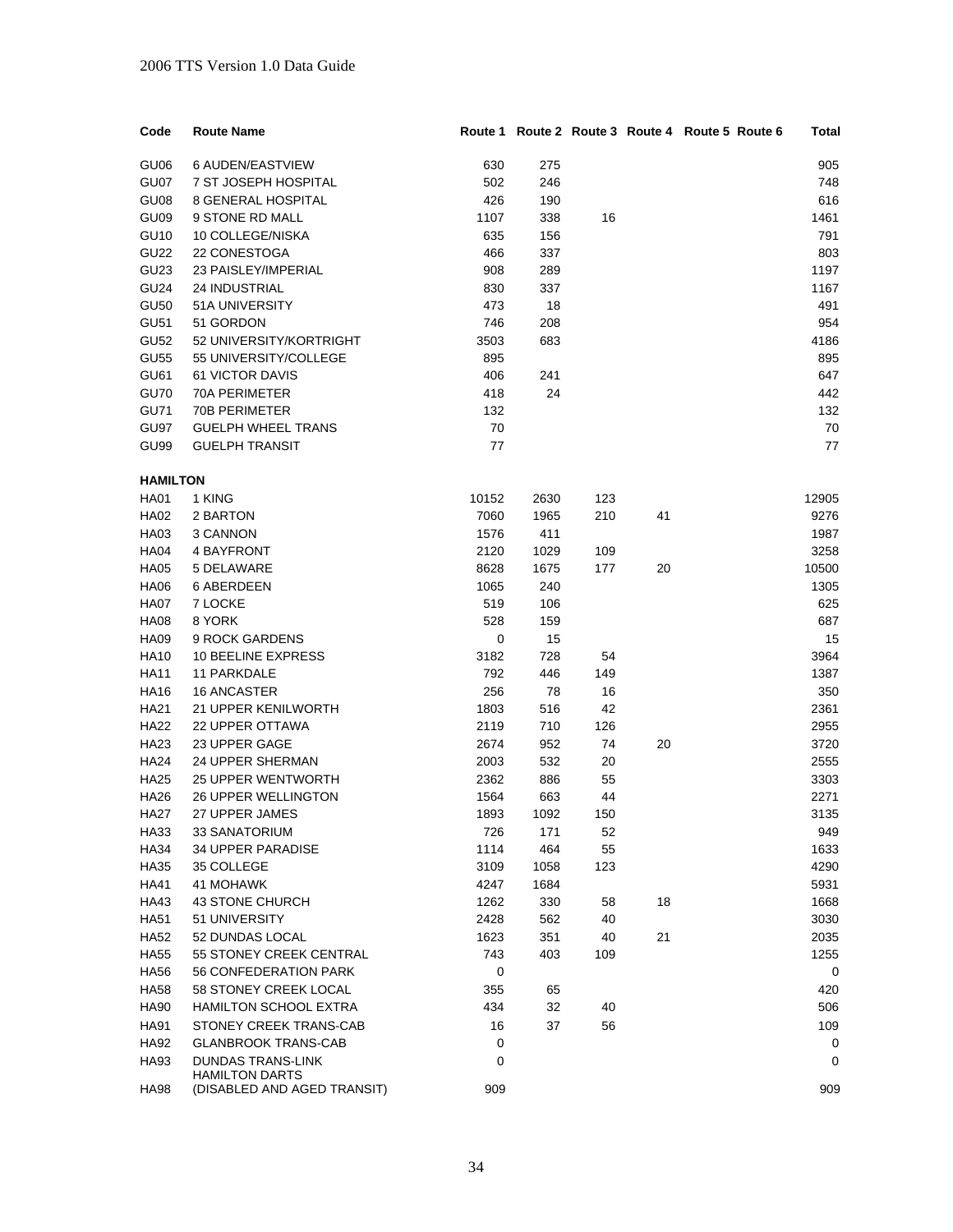| Code               | <b>Route Name</b>                             |             |      |      | Route 1 Route 2 Route 3 Route 4 Route 5 Route 6 |    |    | Total |
|--------------------|-----------------------------------------------|-------------|------|------|-------------------------------------------------|----|----|-------|
| <b>LAKEFIELD</b>   |                                               |             |      |      |                                                 |    |    |       |
| <b>LF99</b>        | <b>LAKEFIELD TRANSIT</b>                      | 0           |      |      |                                                 |    |    | 0     |
|                    |                                               |             |      |      |                                                 |    |    |       |
| <b>LINDSAY</b>     |                                               |             |      |      |                                                 |    |    |       |
| LI01               | LINDSAY RED                                   | $\mathbf 0$ |      |      |                                                 |    |    | 0     |
| LI02               | <b>LINDSAY GREEN</b>                          | 0           |      |      |                                                 |    |    | 0     |
| LI99               | <b>LINDSAY TRANSIT</b>                        | 104         |      |      |                                                 |    |    | 104   |
| <b>MIDLAND</b>     |                                               |             |      |      |                                                 |    |    |       |
| MI99               | MIDLAND TRANSIT                               | 232         |      |      |                                                 |    |    | 232   |
|                    |                                               |             |      |      |                                                 |    |    |       |
| <b>MILTON</b>      |                                               |             |      |      |                                                 |    |    |       |
| ML01               | 1 SOUTH WEST (BLUE ROUTE)                     | 102         | 18   |      |                                                 |    |    | 120   |
| ML02               | 2 SOUTH EAST (GREEN ROUTE)                    | 131         | 51   | 15   | 32                                              |    |    | 229   |
| ML03               | 3 NORTH WEST (ORANGE ROUTE)                   | 141         | 88   |      |                                                 |    |    | 229   |
| ML04               | 4 NORTH EAST (YELLOW ROUTE)                   | 18          | 18   | 18   |                                                 |    |    | 54    |
| ML05               | 5 SOUTH EAST OF MAIN ST                       | 0           |      |      |                                                 |    |    | 0     |
|                    |                                               |             |      |      |                                                 |    |    |       |
| <b>MISSISSAUGA</b> |                                               |             |      |      |                                                 |    |    |       |
| MS01               | 1 DUNDAS                                      | 5929        | 3076 | 1601 | 114                                             | 43 |    | 10763 |
| <b>MS03</b>        | 3 BLOOR                                       | 4158        | 1846 | 981  | 124                                             |    |    | 7109  |
| MS <sub>04</sub>   | <b>4 SHERWAY GARDENS</b>                      | 770         | 66   | 36   | 19                                              |    |    | 891   |
| <b>MS05</b>        | 5 DIXIE                                       | 2996        | 1781 | 612  | 227                                             | 14 |    | 5630  |
| <b>MS06</b>        | <b>6 CREDIT WOODLANDS</b>                     | 763         | 319  | 62   | 19                                              | 21 |    | 1184  |
| MS07               | 7 AIRPORT                                     | 2294        | 1150 | 299  | 77                                              | 22 |    | 3842  |
| <b>MS08</b>        | 8 CAWTHRA-INDIAN ROAD PARK                    | 2122        | 718  | 68   |                                                 |    |    | 2908  |
| <b>MS09</b>        | 9 RATHBURN-MILLERS GROVE                      | 1317        | 627  | 127  | 57                                              |    |    | 2128  |
| <b>MS10</b>        | 10 BRISTOL-BRITANNIA                          | 1770        | 673  | 141  | 59                                              | 16 |    | 2659  |
| <b>MS11</b>        | 11 WESTWOOD                                   | 1059        | 993  | 574  | 39                                              |    |    | 2665  |
| <b>MS12</b>        | 12 REXDALE                                    | 334         | 126  | 77   | 20                                              |    |    | 557   |
| <b>MS13</b>        | 13 GLEN ERIN                                  | 2237        | 758  | 148  | 42                                              |    |    | 3185  |
| <b>MS15</b>        | 15 DREW                                       | 365         | 137  | 74   |                                                 |    |    | 576   |
| <b>MS16</b>        | <b>16 MALTON EAST</b>                         | 290         | 124  | 105  | 36                                              | 20 |    | 575   |
| <b>MS17</b>        | 17 TIMBERLEA                                  | 277         | 77   | 140  | 79                                              |    |    | 573   |
| <b>MS18</b>        | 18 NORTHWEST-EXPLORER                         | 528         | 367  | 61   |                                                 |    |    | 956   |
| <b>MS19</b>        | <b>19 HURONTARIO</b>                          | 10546       | 5737 | 1015 | 216                                             | 63 | 24 | 17601 |
| <b>MS20</b>        | 20 RATHBURN                                   | 2119        | 1046 | 666  | 54                                              |    |    | 3885  |
| <b>MS22</b>        | 22 FINCH                                      | 1375        | 567  | 291  | 20                                              |    |    | 2253  |
| MS23               | 23 LAKESHORE                                  | 1661        | 806  | 287  | 95                                              |    |    | 2849  |
| <b>MS24</b>        | <b>24 UNIVERSITY</b>                          | 895         | 525  | 82   |                                                 | 17 |    | 1519  |
| <b>MS25</b>        | <b>25 TRADERS LOOP</b>                        | 40          |      |      |                                                 |    |    | 40    |
| <b>MS26</b>        | <b>26 BURNHAMTHORPE</b>                       | 5726        | 4149 | 1576 | 216                                             |    |    | 11667 |
| <b>MS27</b>        | 27 MATHESON                                   | 435         | 124  | 169  | 19                                              |    |    | 747   |
| <b>MS28</b>        | 28 CONFEDERATION                              | 1281        | 498  | 62   | 22                                              |    | 22 | 1885  |
| <b>MS30</b>        | 30 WOODBINE                                   | 275         | 58   |      |                                                 |    |    | 333   |
|                    | 301 PHILIP POCOCK SPECIAL -                   |             |      |      |                                                 |    |    |       |
| MS301              | TOMKEN/DUNDAS                                 | 150         |      |      |                                                 |    |    | 150   |
| MS302              | 302 PHILIP POCOCK-BLOOR                       | 0           |      |      |                                                 |    |    | 0     |
| MS303              | 303 FATHER GOETZ SPECIAL-SQUARE<br><b>ONE</b> | 39          |      |      |                                                 |    |    | 39    |
|                    | 304 FATHER GOETZ SPECIAL-                     |             |      |      |                                                 |    |    |       |
| MS304              | <b>MISSISS VALLEY</b>                         | 44          |      |      |                                                 |    |    | 44    |
| MS305              | 305 STREETSVILLE SPECIAL-FALCONER             | 35          |      |      |                                                 |    |    | 35    |
|                    | 306 STREETSVILLE SPECIAL-SQUARE               |             |      |      |                                                 |    |    |       |
| MS306              | <b>ONE</b>                                    | $\mathbf 0$ |      |      |                                                 |    |    | 0     |
| <b>MS307</b>       | 307 ST ALOYSUIS GONZAGA SPECIAL               | $\mathbf 0$ |      |      |                                                 |    |    | 0     |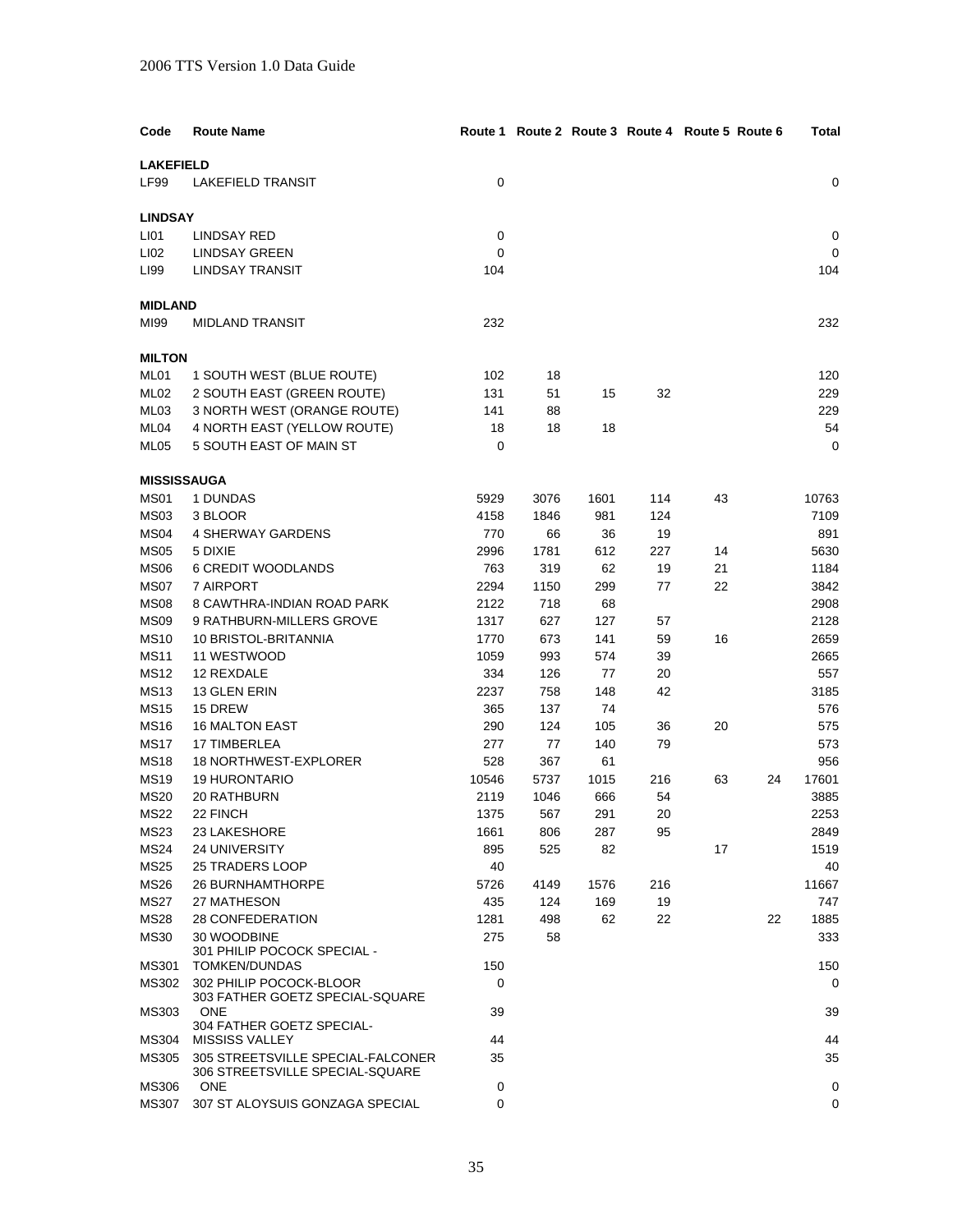| Code           | <b>Route Name</b>               |      |      |     | Route 1 Route 2 Route 3 Route 4 Route 5 Route 6 |    |    | Total |
|----------------|---------------------------------|------|------|-----|-------------------------------------------------|----|----|-------|
| <b>MS308</b>   | 308 ST JOSEPHS-EGLINTON         | 119  |      |     |                                                 |    |    | 119   |
| MS309          | 309 ST JOSEPHS-SQUARE ONE       | 37   |      |     |                                                 |    |    | 37    |
| <b>MS31</b>    | 31 FOLKWAY-HOMELAND             | 439  | 126  | 78  |                                                 |    |    | 643   |
| MS312          | 312 GORDON GRAYDON SPECIAL      | 21   |      |     |                                                 |    |    | 21    |
| <b>MS34</b>    | 34 CREDIT VALLEY                | 1831 | 662  | 81  | 80                                              | 20 |    | 2674  |
| <b>MS35</b>    | 35 EGLINTON                     | 910  | 488  | 79  | 21                                              |    |    | 1498  |
| <b>MS36</b>    | 36 COLONIAL                     | 648  | 117  | 76  | 39                                              |    |    | 880   |
| <b>MS37</b>    | 37 CLARKSON SHUTTLE             | 34   | 20   |     |                                                 |    |    | 54    |
| <b>MS38</b>    | <b>38 CREDITVIEW</b>            | 1708 | 499  | 321 | 110                                             |    |    | 2638  |
| <b>MS39</b>    | <b>39 BRITANNIA</b>             | 1155 | 301  | 122 | 61                                              | 19 |    | 1658  |
| <b>MS42</b>    | 42 DERRY                        | 1578 | 1464 | 266 | 39                                              |    |    | 3347  |
| <b>MS43</b>    | 43 SPEAKMAN                     | 22   |      |     |                                                 |    |    | 22    |
| <b>MS44</b>    | 44 MISSISSAUGA ROAD             | 1156 | 527  | 135 |                                                 |    |    | 1818  |
| <b>MS45</b>    | <b>45 WINSTON CHURCHILL</b>     | 1337 | 781  | 77  | 20                                              |    |    | 2215  |
| <b>MS47</b>    | 47 RIDGEWAY LOOP                | 168  | 20   | 61  |                                                 |    |    | 249   |
| <b>MS48</b>    | <b>48 ERIN MILLS PARKWAY</b>    | 1933 | 795  | 282 | 37                                              |    |    | 3047  |
| <b>MS49</b>    | 49 MCDOWELL                     | 558  | 178  | 161 | 20                                              | 20 |    | 937   |
| <b>MS50</b>    | 50 CREEBANK                     | 41   | 20   | 23  |                                                 |    |    | 84    |
| <b>MS51</b>    | 51 TOMKEN                       | 1412 | 624  | 357 | 80                                              |    |    | 2473  |
| <b>MS52</b>    | 52 MEYERSIDE INDST              | 44   |      |     |                                                 |    |    | 44    |
| <b>MS53</b>    | 53 KENNEDY                      | 842  | 546  | 182 | 41                                              |    |    | 1611  |
| <b>MS57</b>    | 57 COURTNEYPARK                 | 385  | 115  | 196 | 20                                              | 20 |    | 736   |
| <b>MS59</b>    | 59 AIRPORT INFIELD              | 55   |      |     |                                                 |    |    | 55    |
| <b>MS60</b>    | 60 MEADOWVALE SHUTTLE           | 175  | 86   | 64  |                                                 |    |    | 325   |
| <b>MS61</b>    | 61 MAVIS                        | 1798 | 800  | 289 | 128                                             | 34 |    | 3049  |
| <b>MS62</b>    | 62 COOKSVILLE SHUTTLE-WEBB      | 68   | 67   |     |                                                 |    |    | 135   |
| MS63           | 63 COOKSVILLE SHUTTLE-KANEFF    | 39   | 34   |     |                                                 |    |    | 73    |
| <b>MS64</b>    | 64 MEADOWVALE SHUTTLE           | 20   | 20   | 19  |                                                 |    |    | 59    |
| <b>MS65</b>    | 65 BARONDALE                    | 148  | 143  | 21  | 21                                              |    |    | 333   |
| <b>MS66</b>    | 66 MCLAUGHLIN                   | 1735 | 691  | 212 | 80                                              |    | 17 | 2735  |
| <b>MS67</b>    | 67 CANTAY                       | 191  | 106  | 20  |                                                 |    |    | 317   |
| <b>MS68</b>    | 68 WINDSOR HILL                 | 413  | 184  | 78  | 37                                              |    |    | 712   |
| <b>MS70</b>    | 70 KEATON                       | 210  | 95   | 98  |                                                 |    |    | 403   |
| <b>MS82</b>    | 82 FINANCIAL                    | 191  | 56   | 82  | 20                                              |    |    | 349   |
| <b>MS85</b>    | <b>85 DIXIE EXPRESS</b>         | 17   |      |     |                                                 |    |    | 17    |
| <b>MS89</b>    | 89 MEADOWVALE EXPRESS           | 1167 | 742  | 355 | 136                                             | 21 |    | 2421  |
| <b>MS90</b>    | <b>201 DUNDAS EXPRESS</b>       | 519  | 384  | 234 | 21                                              |    |    | 1158  |
| <b>MS91</b>    | <b>202 HURONTARIO EXPRESS</b>   | 441  | 199  | 164 |                                                 |    |    | 804   |
| <b>MS92</b>    | 206 BURNHAMTHROPE EXPRESS       | 208  | 519  | 256 | 55                                              | 22 |    | 1060  |
| <b>MS93</b>    | 230 SHERIDAN EXPRESS            | 20   | 20   |     |                                                 |    |    | 40    |
| MS94           | 316 ST FRANCIS XAVIER SPECIAL   | 21   |      |     |                                                 |    |    | 21    |
| MS97           | MISSISSAUGA SCHOOL SPECIAL      | 177  |      |     |                                                 |    |    | 177   |
| <b>MS98</b>    | <b>TRANS HELP - MISSISSAUGA</b> | 240  | 18   |     |                                                 |    |    | 258   |
| <b>NIAGARA</b> |                                 |      |      |     |                                                 |    |    |       |
| <b>NI01</b>    | 1 HOSPITAL                      | 310  | 77   |     |                                                 |    |    | 387   |
| <b>NI02</b>    | 2 JUBILEE                       | 312  | 28   |     |                                                 |    |    | 340   |
| <b>NI03</b>    | 3 WESTLANE                      | 98   | 21   |     |                                                 |    |    | 119   |
| NI04           | 4 JILL                          | 47   | 21   |     |                                                 |    |    | 68    |
| <b>NI05</b>    | 5 WOODBINE                      | 185  | 77   | 18  |                                                 |    |    | 280   |
| <b>NI06</b>    | 6 CHIPPAWA CROSSTOWN            | 153  | 21   |     |                                                 |    |    | 174   |
| NI10           | 10 A SQUARE MONTROSE            | 68   | 47   |     |                                                 |    |    | 115   |
| <b>NI11</b>    | 10 B SQUARE DORCHESTER          | 147  |      |     |                                                 |    |    | 147   |
| <b>NI12</b>    | 12 THOROLD STONE                | 20   | 18   |     |                                                 |    |    | 38    |
| <b>NI14</b>    | <b>14 STAMFORD</b>              | 260  | 28   |     |                                                 |    |    | 288   |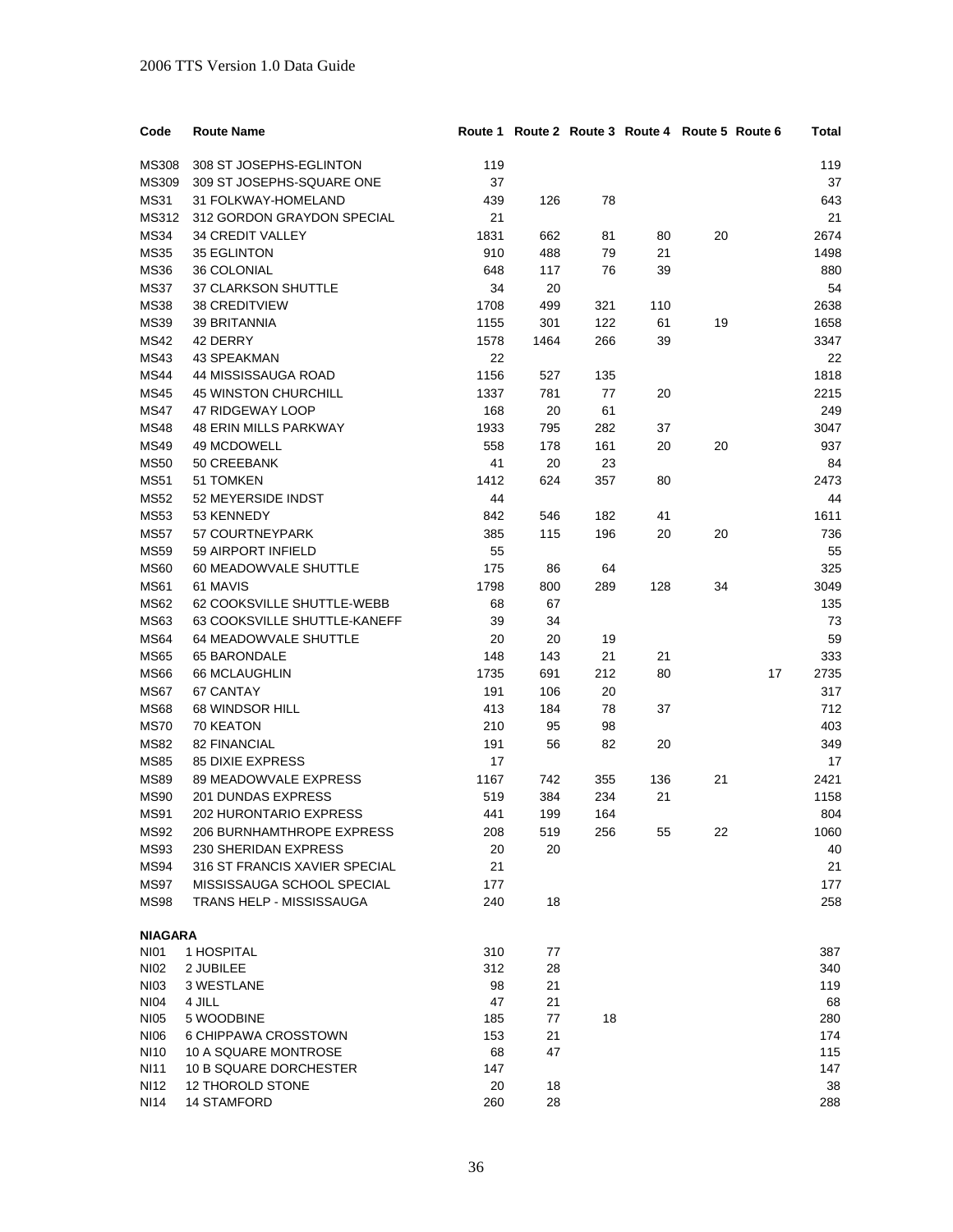| Code             | <b>Route Name</b>               |      |     |     |    | Route 1 Route 2 Route 3 Route 4 Route 5 Route 6 | Total |
|------------------|---------------------------------|------|-----|-----|----|-------------------------------------------------|-------|
| NI15             | <b>15 CHIPPAWA SOUTH</b>        | 21   |     |     |    |                                                 | 21    |
| <b>NI30</b>      | <b>BROCK RAPID</b>              | 232  | 77  | 18  |    |                                                 | 327   |
| <b>NI31</b>      | NIAGARA COLLEGE                 | 106  | 55  |     |    |                                                 | 161   |
| <b>NI32</b>      | LUNDYS LANE ROUTE FALLS SHUTTLE | 89   |     |     |    |                                                 | 89    |
| <b>NI33</b>      | DOWNTOWN ROUE FALLS SHUTTLE     | 121  | 19  |     |    |                                                 | 140   |
| NI34             | CHIPPAWA FALLS SHUTTLE          | 0    |     |     |    |                                                 | 0     |
| NI97             | NIAGARA WHEEL TRANS             | 42   |     |     |    |                                                 | 42    |
| <b>NI98</b>      | NAIGARA CHAIR-A-VAN             | 0    |     |     |    |                                                 | 0     |
| <b>OAKVILLE</b>  |                                 |      |     |     |    |                                                 |       |
| OA10             | 10 WEST INDUSTRIAL              | 76   | 19  | 35  |    |                                                 | 130   |
| OA11             | 11 LINBROOK                     | 47   | 16  |     |    |                                                 | 63    |
| OA12             | <b>12 HOPEDALE MALL</b>         | 84   | 52  |     |    |                                                 | 136   |
| OA13             | 13 WEST OAK TRAIL               | 480  | 221 | 37  | 19 |                                                 | 757   |
| OA14             | 14 LAKESHORE WEST               | 1217 | 579 | 92  | 17 |                                                 | 1905  |
| OA15             | 15 BRIDGE                       | 255  | 125 | 16  | 21 |                                                 | 417   |
| OA16             | 16 SPEERS                       | 244  | 140 | 36  |    |                                                 | 420   |
| OA17             | 17 KERR-EAST LAKE               | 192  | 79  | 21  |    |                                                 | 292   |
| OA18             | 18 GLEN ABBEY SOUTH/OAKVILLE GO | 182  | 85  | 18  | 16 |                                                 | 301   |
| OA19             | <b>19 RIVER OAKS</b>            | 677  | 276 | 66  | 17 |                                                 | 1036  |
| OA20             | 20 IROQUOIS RIDGE               | 298  | 171 | 37  | 19 | 16                                              | 541   |
| OA21             | 21 CLEARVIEW                    | 133  | 48  | 16  |    |                                                 | 197   |
| <b>OA22</b>      | 22 UPPER GLEN ABBEY WEST        | 88   |     | 34  |    |                                                 | 122   |
| OA23             | 23 HERITAGE WAY                 | 0    |     | 19  |    |                                                 | 19    |
| OA24             | 24 SOUTH COMMON MALL            | 1116 | 580 | 262 | 56 |                                                 | 2014  |
| OA25             | 25 ASPEN FOREST                 | 73   | 15  | 20  |    |                                                 | 108   |
| OA26             | 26 FALGARWOOD                   | 167  | 83  | 16  |    |                                                 | 266   |
| <b>OA27</b>      | 27 WHITE OAKS                   | 407  | 172 | 36  |    |                                                 | 615   |
| OA28             | 28 GLEN ABBEY NORTH/OAKVILLE GO | 565  | 239 | 51  | 20 |                                                 | 875   |
| OA29             | 29 UPTOWN CORE                  | 138  | 106 | 16  |    |                                                 | 260   |
| OA30             | 30 CROSSTOWN                    | 105  |     |     |    |                                                 | 105   |
| OA31             | 31 LAKESHORE WOODS              | 0    |     |     |    |                                                 | 0     |
| OA81             | 102 WINSTON PARK                | 17   |     | 35  | 22 |                                                 | 74    |
| OA82             | 180 GLEN ABBEY EXPRESS          | 85   |     |     |    |                                                 | 85    |
| OA83             | 190 RIVER OAKS EXPRESS          | 190  | 17  | 72  |    |                                                 | 279   |
| OA84             | 200 NORTHRIDGE                  | 71   |     |     |    |                                                 | 71    |
| OA96             | OAKVILLE ZONE BUS               | 22   |     |     |    |                                                 | 22    |
| OA97             | OAKVILLE TRANSIT SCHOOL SPECIAL | 173  |     |     |    |                                                 | 173   |
| OA98             | OAKVILLE COMMUNITY BUS          | 101  |     |     |    |                                                 | 101   |
|                  | <b>ORANGEVILLE</b>              |      |     |     |    |                                                 |       |
| OV <sub>01</sub> | <b>BLUE ROUTE</b>               | 52   | 16  |     |    |                                                 | 68    |
| OV02             | <b>ORANGE ROUTE</b>             | 16   |     |     |    |                                                 | 16    |
| OV03             | <b>GREEN ROUTE</b>              | 35   | 16  |     |    |                                                 | 51    |
| <b>ORILLIA</b>   |                                 |      |     |     |    |                                                 |       |
|                  | OR01 LACLIE                     | 78   |     |     |    |                                                 | 78    |
| OR02             | WEST                            | 349  | 39  |     |    |                                                 | 388   |
| OR <sub>03</sub> | SOUTH                           | 233  | 39  |     |    |                                                 | 272   |
|                  | OR04 NORTH                      | 291  | 78  |     |    |                                                 | 369   |
| <b>OSHAWA</b>    |                                 |      |     |     |    |                                                 |       |
| OS01             | 1 SIMCOE                        | 3286 | 649 | 72  | 28 |                                                 | 4035  |
| OS02             | 2 KING                          | 864  | 380 |     |    |                                                 | 1244  |
| OS <sub>03</sub> | 3 PARK                          | 964  | 209 | 28  |    |                                                 | 1201  |
| OS04             | 4 BLOOR/COLLEGE HILL            | 117  |     |     |    |                                                 | 117   |
| OS05             | 5 CENTRAL PARK                  | 332  | 177 | 59  |    |                                                 | 568   |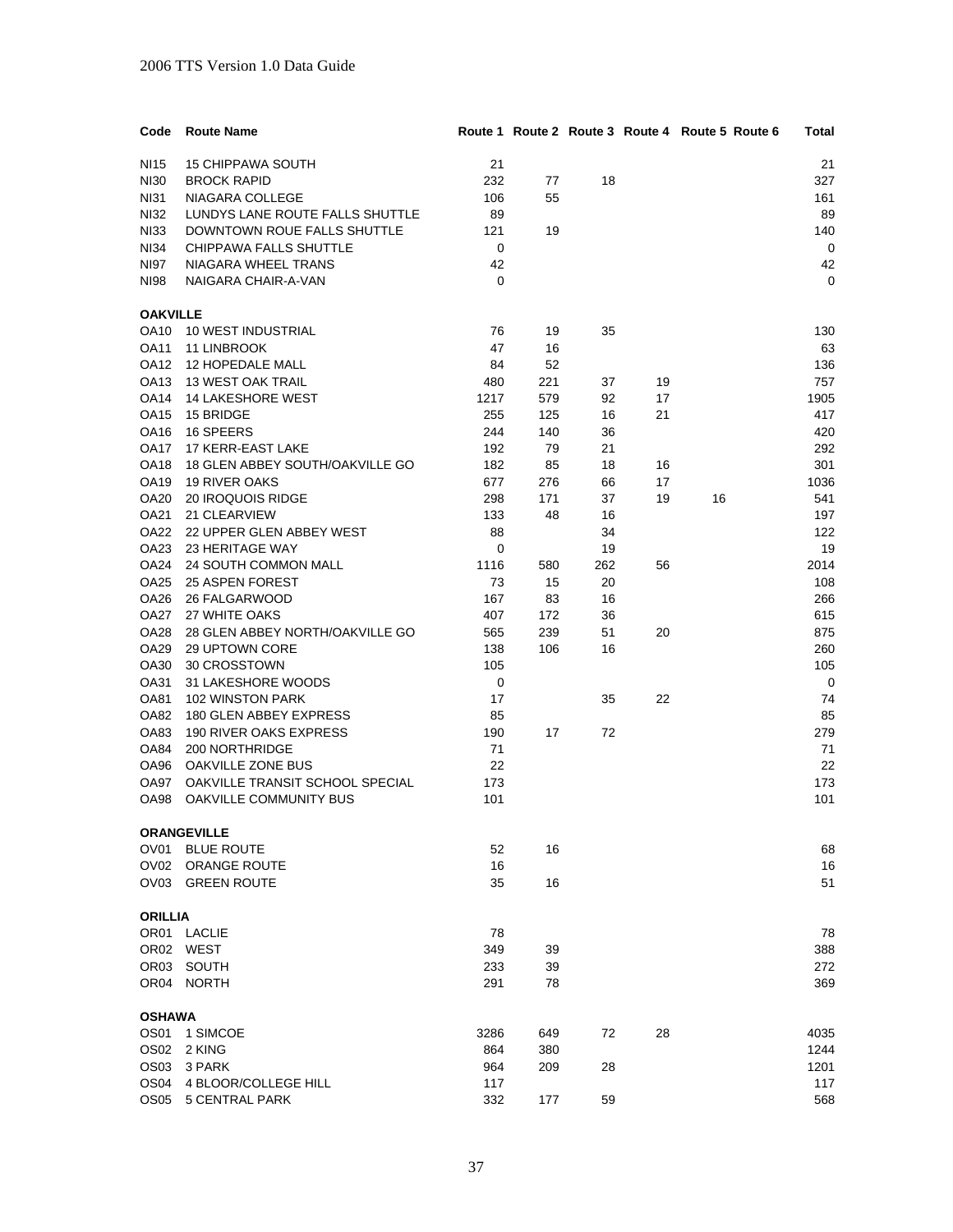| Code             | <b>Route Name</b>                  |                    |           |     | Route 1 Route 2 Route 3 Route 4 Route 5 Route 6 |    | Total      |
|------------------|------------------------------------|--------------------|-----------|-----|-------------------------------------------------|----|------------|
| OS <sub>06</sub> | 6 DEAN                             | 265                | 80        |     |                                                 |    | 345        |
| OS07             | 7 RITSON                           | 990                | 39        |     | 19                                              |    | 1048       |
| OS <sub>08</sub> | 8 STEVENSON                        | 377                | 41        |     |                                                 |    | 418        |
| OS <sub>09</sub> | 9 THORNTON                         | 282                | 130       | 22  |                                                 |    | 434        |
| OS10             | 10 OLIVE/HARMONY                   | 874                | 169       |     |                                                 |    | 1043       |
| OS11             | <b>11 GRANDVIEW</b>                | 559                | 40        |     |                                                 |    | 599        |
| OS12             | 12 ADELAIDE                        | 501                | 79        |     |                                                 |    | 667        |
| OS13             | 13 GO SHUTTLE                      |                    |           | 87  |                                                 |    |            |
|                  |                                    | 0                  | 150       | 28  |                                                 |    | 178        |
| <b>OS14</b>      | <b>14 COMMUNITY BUS</b>            | 19                 |           |     |                                                 |    | 19         |
| OS19             | 19 GO STATION VIA THORNTON ROAD    | 185                | 79        | 22  |                                                 |    | 286        |
| OS20             | 20 DURHAM COLLEGE/UOIT             | 528                | 61        |     | 19                                              |    | 608        |
| OS21             | 21 TOWNLINE                        | 39                 |           |     |                                                 |    | 39         |
|                  | OS22 22 BLOOR/VICTORIA EAST        | 44                 | 68        |     |                                                 |    | 112        |
| OS23             | 23 BLOOR/VICTORIA WEST             | 82                 |           | 20  |                                                 |    | 102        |
| OS24             | 101 CAMPUS                         | 399                | 191       |     |                                                 |    | 590        |
|                  | OS96 OSHAWA SCHOOL SPECIAL         | 412                |           |     |                                                 |    | 412        |
|                  | OS97 OSHAWA WHEEL TRANS            | 95                 |           |     |                                                 |    | 95         |
|                  | <b>PETERBOROUGH</b>                |                    |           |     |                                                 |    |            |
| PE01             | 1 GEORGE NORTH                     | 227                | 107       |     |                                                 |    | 334        |
|                  | PE02 2 CHEMONG/PORTAGE             | 320                | 52        |     |                                                 |    | 372        |
| PE03             | 3 HIGHLAND/WOLSELY                 | 107                | 54        |     |                                                 |    | 161        |
| <b>PE04</b>      | <b>4 JACKSON PARK</b>              | 390                | 69        |     |                                                 |    | 459        |
| PE05             | 5 CHARLOTTE WEST                   | 283                | 55        |     |                                                 |    | 338        |
| <b>PE06</b>      | 6 SSFC/KAWARTHA                    | 625                | 146       |     |                                                 |    | 771        |
| PE07             | 7 LANSDOWNE WEST                   | 466                | 123       |     |                                                 |    | 589        |
| <b>PE08</b>      | 8 MONAGHAN                         | 257                | 20        |     |                                                 |    | 277        |
| <b>PE09</b>      | 9 NICHOLLS PARK                    | 372                | 96        |     |                                                 |    | 468        |
| <b>PE10</b>      | 10 COLLISON                        | 298                | 141       |     |                                                 |    | 439        |
| <b>PE11</b>      | <b>11 ASHBURNHAM</b>               | 139                | 57        |     |                                                 |    | 196        |
| <b>PE81</b>      | <b>TRENT EXPRESS</b>               | 3089               | 84        |     |                                                 |    | 3173       |
| <b>PE82</b>      | <b>FLEMING EXPRESS</b>             | 243                | 20        |     |                                                 |    | 263        |
| <b>PE83</b>      | INDUSTRIAL SPECIAL - MAJOR BENNETT | 37                 | 18        |     |                                                 |    | 55         |
| PE84             | <b>TECHNOLOGY DRIVE</b>            |                    |           |     |                                                 |    |            |
| <b>PE98</b>      | PETERBOROUGH WHEEL TRANS           | 0<br>0             |           |     |                                                 |    | 0<br>0     |
|                  |                                    |                    |           |     |                                                 |    |            |
|                  |                                    |                    |           |     |                                                 |    |            |
| <b>PICKERING</b> |                                    |                    |           |     |                                                 |    |            |
| PI01             | 1 INDUSTRIAL                       | 159                | 40        | 135 | 20                                              |    | 354<br>654 |
| PI02             | 2 LIVERPOOL/VILLAGE EAST           | 522                | 98        | 17  | 17                                              |    |            |
| PI03<br>PI04     | 3 AMBERLEA<br>4 GLENDALE           | 282<br>$\mathbf 0$ | 109<br>17 |     |                                                 | 27 | 418<br>17  |
| <b>PI05</b>      | 5 LOOKOUT POINT/WESTSHORE          | 247                | 123       | 21  |                                                 |    | 391        |
| PI06             | <b>6 BAY RIDGES</b>                | 81                 | 20        | 20  | 21                                              |    | 142        |
| <b>PI07</b>      | 7 ROSEBANK                         | 534                | 21        |     |                                                 |    | 555        |
| PI09             | 9 ROUGE HILL SHUTTLE               | 168                | 54        | 19  |                                                 |    | 241        |
| PI10             | 10 AJAX                            | 43                 | 21        |     |                                                 |    | 64         |
| PI11             | 11 FINCH/HIGHWAY 2                 | 222                | 43        | 22  |                                                 |    | 287        |
| PI12             | 12 BROCK ROAD                      | 412                | 148       | 62  |                                                 | 19 | 641        |
| PI14             | 14 MAPLE RIDGE                     | 310                | 86        | 21  |                                                 |    | 417        |
| <b>PI80</b>      | 1 AND 2 FLAG BUS                   | 173                | 27        |     |                                                 |    | 200        |
| PI81             | 3 FLAG BUS                         | 87                 | 27        |     |                                                 |    | 114        |
| PI82             | PICKERING SUNDAY FLAG BUS          | 0                  |           |     |                                                 |    | 0          |
| PI90             | PICKERING DIAL-A-BUS               | 0                  |           |     |                                                 |    | 0          |
| <b>PI97</b>      | PICKERING SCHOOL SPECIAL           | 312                | 21        |     |                                                 |    | 333        |
| <b>PI98</b>      | PICKERING WHEEL TRANS              | 62                 |           |     |                                                 |    | 62         |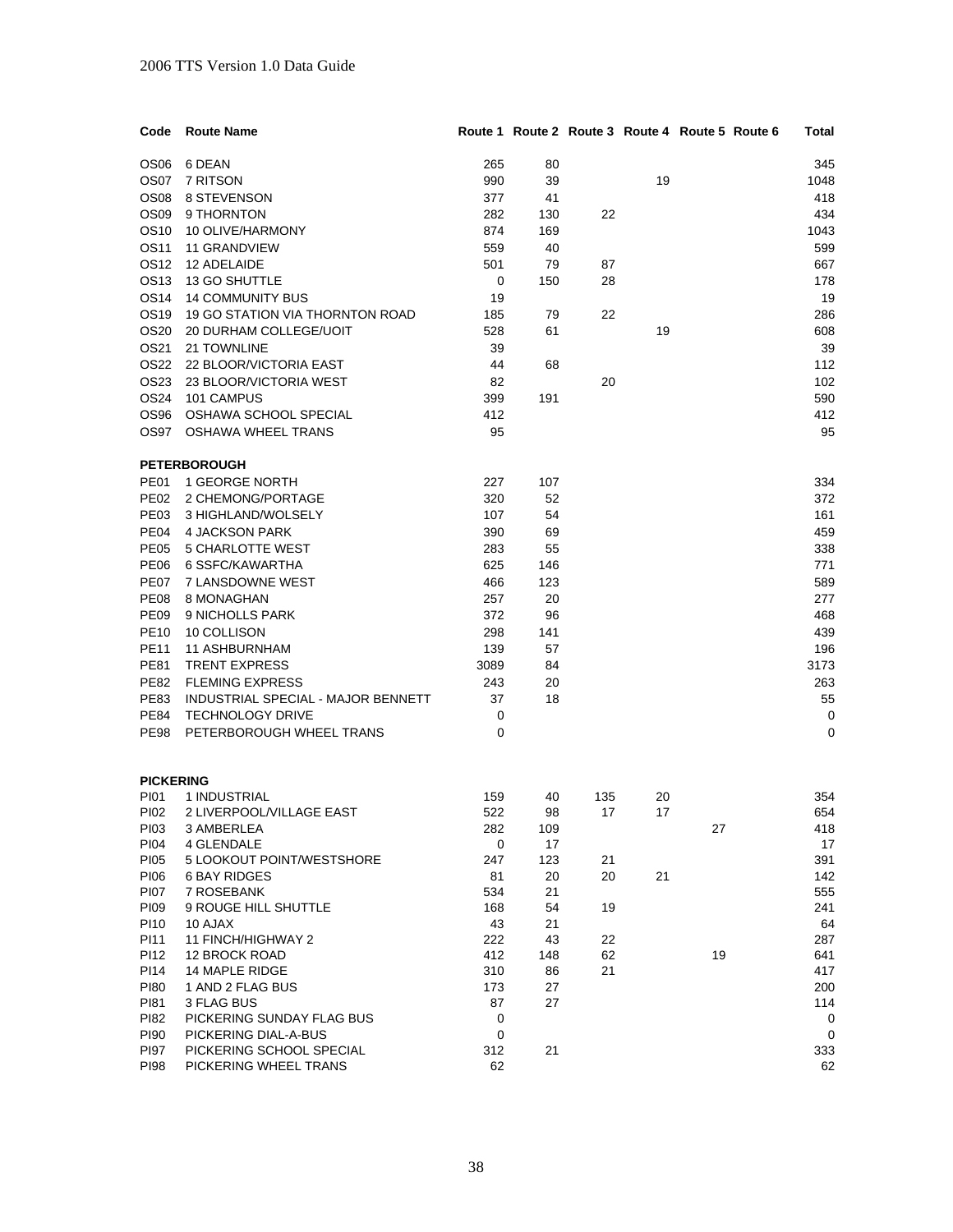| Code                       | <b>Route Name</b>                                         |               | Route 1 Route 2 Route 3 Route 4 Route 5 Route 6 |             |           |     |    | Total         |
|----------------------------|-----------------------------------------------------------|---------------|-------------------------------------------------|-------------|-----------|-----|----|---------------|
|                            | <b>PORT COLBORNE</b>                                      |               |                                                 |             |           |     |    |               |
|                            | PC99 PORT COLBORNE TRANSIT                                | 0             |                                                 |             |           |     |    | 0             |
|                            |                                                           |               |                                                 |             |           |     |    |               |
|                            | <b>ROCKWOOD</b>                                           |               |                                                 |             |           |     |    |               |
|                            | RO99 ROCKWOOD TRANSIT                                     | 0             |                                                 |             |           |     |    | 0             |
|                            | <b>ST CATHARINES</b>                                      |               |                                                 |             |           |     |    |               |
| SC01                       | 1 MARTINDALE RD                                           | 203           | 37                                              | 19          |           |     |    | 259           |
|                            | SC02 2 ONTARIO LAKESHORE                                  | 203           | 104                                             | 21          |           |     |    | 328           |
| SC <sub>03</sub>           | 3 PELHAM RD                                               | 223           | 182                                             |             |           |     |    | 405           |
| SC <sub>04</sub>           | 4 OAKDALE PEN BROCK                                       | 932           | 85                                              |             |           |     |    | 1017          |
| SC <sub>05</sub>           | 5 HAIG LINWELL                                            | 219           | 83                                              |             |           |     |    | 302           |
| SC <sub>06</sub>           | 6 LAKE ST                                                 | 480           | 421                                             | 18          |           |     |    | 919           |
| SC07                       | 7 NIAGARA ST                                              | 365           | 57                                              | 49          |           |     |    | 471           |
| SC <sub>08</sub>           | 8 GRANTHAM LAKESHORE                                      | 337           | 133                                             | 18          |           |     |    | 488           |
| SC <sub>09</sub>           | 9 GENEVA ST                                               | 498           | 271                                             | 21          |           |     |    | 790           |
| <b>SC10</b>                | 10 GLENRIDGE PEN CENTRE                                   | 594           | 189                                             | 21          |           |     |    | 804           |
| SC11                       | 11 HARTZEL RD                                             | 383           | 129                                             | 47          | 21        |     |    | 580           |
| <b>SC12</b>                | 12 VINE ST                                                | 459           | 77                                              | 17          |           |     |    | 553           |
| <b>SC14</b>                | 14 SCOTT ST                                               | 244           | 17                                              | 60          |           |     |    | 321           |
| <b>SC15</b><br><b>SC16</b> | <b>15 WEST ST CATHERINES</b><br><b>16 BROCK GLENRIDGE</b> | 599           | 319                                             |             |           |     |    | 918           |
| <b>SC17</b>                | <b>17 BUNTING LINWELL</b>                                 | 1368<br>1046  | 718<br>282                                      | 18          |           |     |    | 2086<br>1346  |
| <b>SC18</b>                | 18 SECORD WOODS                                           | 595           | 235                                             |             |           |     |    | 830           |
| <b>SC20</b>                | 20 THOROLD PEN CENTRE                                     | 316           | 96                                              | 35          |           |     |    | 447           |
| <b>SC21</b>                | 21 CONFEDERATION BROCK                                    | 854           |                                                 |             |           |     |    | 854           |
| <b>SC22</b>                | 22 THOROLD SOUTH                                          | 0             |                                                 |             |           |     |    | 0             |
| <b>SC25</b>                | NIAGARA COLLEGE                                           | 0             |                                                 |             |           |     |    | 0             |
| <b>SC46</b>                | 406 BROCK BULLET                                          | 277           | 157                                             |             |           |     |    | 434           |
| <b>SC51</b>                | 101 MARTINDALE LAKESHORE                                  | 263           | 72                                              |             |           |     |    | 335           |
| <b>SC52</b>                | 102 ONTARIO ST                                            | 126           | 64                                              |             |           |     |    | 190           |
| <b>SC54</b>                | 104 OAKDALE PEN CENTRE                                    | 98            | 55                                              |             |           |     |    | 153           |
| <b>SC56</b>                | 106 LAKE ST                                               | 93            | 17                                              |             |           |     |    | 110           |
| <b>SC58</b>                | 108 GRANTHAM PORT WELLER                                  | 0             |                                                 |             |           |     |    | 0             |
| <b>SC59</b>                | 109 GENEVA ST                                             | 53            | 38                                              |             |           |     |    | 91            |
| <b>SC60</b>                | 110 GLENRIDGE PEN CENTRE                                  | 88            |                                                 |             |           |     |    | 88            |
| SC62                       | 112 VINE ST                                               | 132           | 79                                              |             |           |     |    | 211           |
| SC64<br><b>SC65</b>        | 114 SCOTT ST                                              | 160           |                                                 |             |           |     |    | 160           |
| SC <sub>66</sub>           | 115 WEST ST CATHERINES<br>116 BROCK GLENRIDGE             | 43<br>442     | 37<br>83                                        |             |           |     |    | 80<br>525     |
| SC67                       | <b>117 BUNTING LAKESHORE</b>                              | 46            | 18                                              |             |           |     |    | 64            |
| SC68                       | 118 SECORD WOODS                                          | 43            | 21                                              |             |           |     |    | 64            |
| SC72                       | 122 BROCK PEN CENTRE                                      | 352           | 39                                              |             |           |     |    | 391           |
| SC98                       | PARATRANSIT COMMUNITY BUS                                 | 0             |                                                 |             |           |     |    | 0             |
|                            |                                                           |               |                                                 |             |           |     |    |               |
|                            |                                                           |               |                                                 |             |           |     |    |               |
| <b>TTC BUS</b>             |                                                           |               |                                                 |             |           |     |    |               |
| T005                       | 5 AVENUE RD                                               | 1374          | 362                                             | 169         | 41        |     |    | 1946          |
| T006<br>T007               | 6 BAY                                                     | 3615          | 1665                                            | 779         | 233       | 191 |    | 6292<br>18598 |
| T008                       | 7 BATHURST<br>8 BROADVIEW                                 | 11256<br>1102 | 4334<br>522                                     | 2320<br>456 | 497<br>59 |     |    | 2139          |
| T009                       | 9 BELLAMY                                                 | 1806          | 593                                             | 295         | 162       |     |    | 2856          |
| T010                       | 10 VAN HORNE                                              | 465           | 182                                             | 225         | 69        | 52  |    | 993           |
| T011                       | <b>11 BAYVIEW</b>                                         | 3808          | 1981                                            | 1090        | 402       | 56  |    | 7337          |
| T012                       | <b>12 KINGSTON RD</b>                                     | 3561          | 1081                                            | 1055        | 108       |     |    | 5805          |
| T014                       | <b>14 GLENCAIRN</b>                                       | 1029          | 569                                             | 204         | 94        | 19  |    | 1915          |
| T015                       | 15 EVANS                                                  | 761           | 449                                             | 331         | 40        |     |    | 1581          |
| T016                       | 16 MCCOWAN                                                | 4563          | 2405                                            | 1069        | 224       | 22  |    | 8283          |
| T017                       | <b>17 BIRCHMOUNT</b>                                      | 4187          | 2160                                            | 1223        | 243       | 57  | 21 | 7891          |
| T020                       | 20 CLIFFSIDE                                              | 3232          | 1045                                            | 1015        | 63        | 21  |    | 5376          |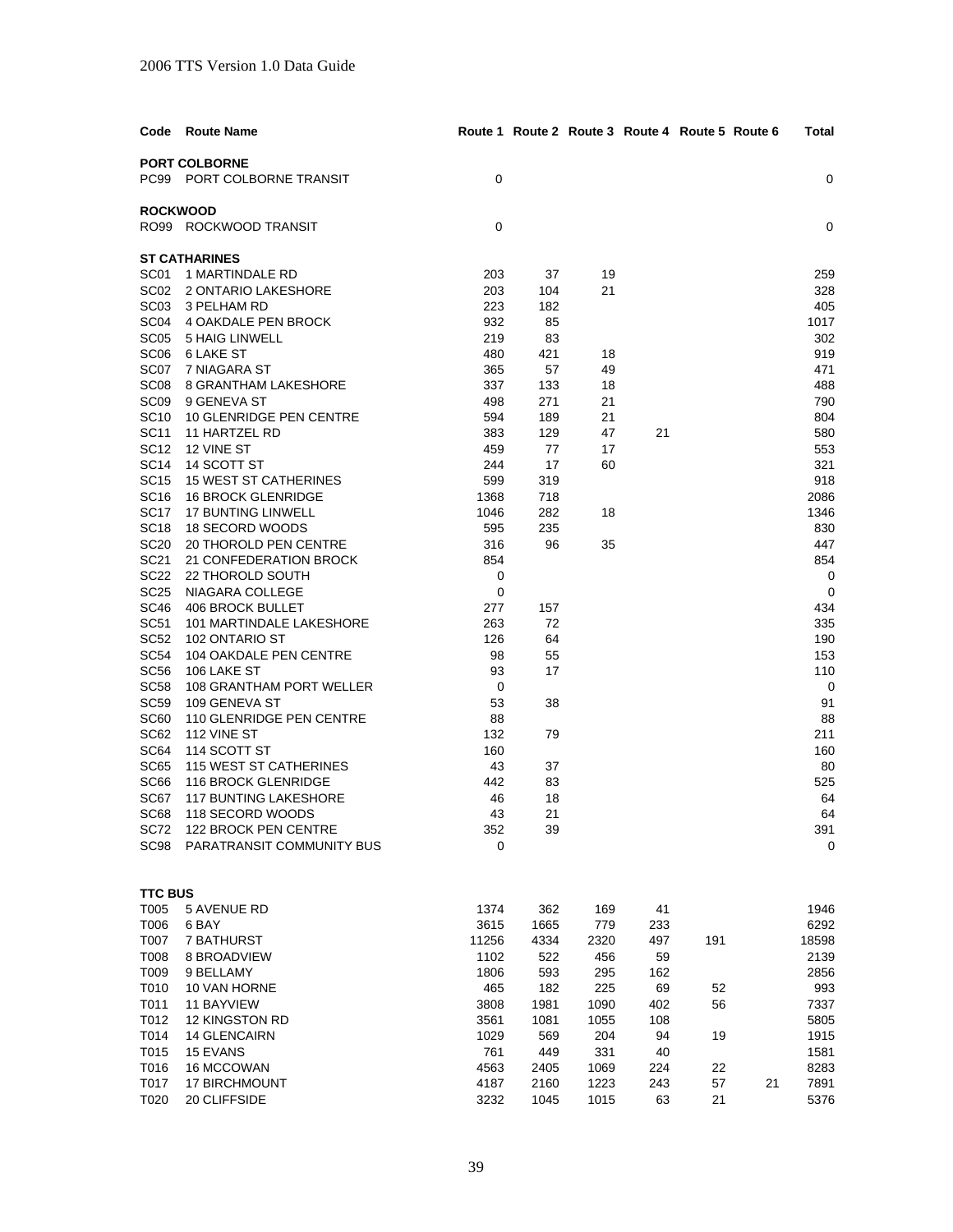| Code | <b>Route Name</b>          |       | Route 1 Route 2 Route 3 Route 4 Route 5 Route 6 |      |      |     |    | Total |
|------|----------------------------|-------|-------------------------------------------------|------|------|-----|----|-------|
| T021 | 21 BRIMLEY                 | 4821  | 1690                                            | 970  | 784  | 90  |    | 8355  |
| T022 | 22 COXWELL                 | 3240  | 1230                                            | 1497 | 251  | 17  |    | 6235  |
| T023 | 23 DAWES                   | 3031  | 863                                             | 1166 | 92   |     |    | 5152  |
| T024 | <b>24 VICTORIA PARK</b>    | 11766 | 5177                                            | 3498 | 626  | 61  | 44 | 21172 |
| T025 | 25 DON MILLS               | 18656 | 7884                                            | 5281 | 1102 | 381 | 42 | 33346 |
| T026 | 26 DUPONT                  | 1919  | 724                                             | 334  | 53   | 12  |    | 3042  |
| T028 | 28 DAVISVILLE              | 712   | 473                                             | 223  | 63   | 20  |    | 1491  |
| T029 | 29 DUFFERIN                | 19289 | 7879                                            | 4809 | 923  | 119 | 16 | 33035 |
| T030 | <b>30 LAMBTON</b>          | 1181  | 396                                             | 370  | 61   |     |    | 2008  |
| T031 | 31 GREENWOOD               | 2099  | 666                                             | 726  | 265  |     |    | 3756  |
| T032 | 32 EGLINTON WEST           | 16654 | 8727                                            | 3283 | 1304 | 154 | 23 | 30145 |
| T033 | 33 FOREST HILL             | 313   | 130                                             | 57   |      |     |    | 500   |
| T034 | 34 EGLINTON EAST           | 15409 | 8585                                            | 3632 | 819  | 241 |    | 28686 |
| T035 | 35 JANE                    | 14825 | 7367                                            | 3874 | 617  | 49  | 39 | 26771 |
| T036 | <b>36 FINCH WEST</b>       | 16579 | 10659                                           | 2416 | 674  | 111 | 17 | 30456 |
| T037 | 37 ISLINGTON               | 6861  | 3361                                            | 2209 | 249  | 19  | 17 | 12716 |
| T038 | <b>38 HIGHLAND CREEK</b>   | 2923  | 1059                                            | 651  | 565  | 34  |    | 5232  |
| T039 | 39 FINCH EAST              | 16393 | 11912                                           | 2706 | 1508 | 151 | 18 | 32688 |
| T040 | <b>40 JUNCTION</b>         | 1369  | 553                                             | 646  | 39   |     |    | 2607  |
| T041 | 41 KEELE                   | 10804 | 5038                                            | 2781 | 387  | 113 |    | 19123 |
| T042 | 42 CUMMER                  | 4211  | 2132                                            | 894  | 385  | 39  |    | 7661  |
| T043 | 43 KENNEDY                 | 7157  | 2961                                            | 2110 | 117  |     |    | 12345 |
| T044 | <b>44 KIPLING SOUTH</b>    | 3364  | 1518                                            | 1539 | 354  |     |    | 6775  |
| T045 | <b>45 KIPLING</b>          | 7468  | 3863                                            | 2473 | 157  |     |    | 13961 |
| T046 | <b>46 MARTIN GROVE</b>     | 4029  | 1936                                            | 1101 | 51   | 15  |    | 7132  |
| T047 | <b>47 LANSDOWNE</b>        | 6728  | 2717                                            | 1972 | 413  | 50  | 18 | 11898 |
| T048 | <b>48 RATHBURN</b>         | 1077  | 380                                             | 358  | 56   |     |    | 1871  |
| T049 | 49 BLOOR WEST              | 1503  | 628                                             | 717  | 36   |     |    | 2884  |
| T050 | 50 BURNHAMTHORPE           | 1616  | 718                                             | 526  | 122  |     |    | 2982  |
| T051 | 51 LESLIE                  | 1879  | 611                                             | 385  | 138  | 36  |    | 3049  |
| T052 | 52 LAWRENCE WEST           | 11269 | 7288                                            | 2375 | 978  | 265 | 37 | 22212 |
| T053 | 53 STEELES EAST            | 9772  | 6612                                            | 2109 | 696  | 58  |    | 19247 |
| T054 | 54 LAWRENCE EAST           | 13865 | 5785                                            | 2285 | 1424 | 162 | 48 | 23569 |
| T055 | 55 WARREN PARK             | 299   | 42                                              | 164  |      |     |    | 505   |
| T056 | 56 LEASIDE                 | 1832  | 759                                             | 430  | 39   |     |    | 3060  |
| T057 | 57 MIDLAND                 | 5877  | 2539                                            | 1535 | 617  | 37  |    | 10605 |
| T058 | 58 MALTON                  | 3445  | 1739                                            | 512  | 375  | 43  |    | 6114  |
| T059 | 59 MAPLE LEAF              | 722   | 250                                             | 61   | 51   |     |    | 1084  |
| T060 | 60 STEELES WEST            | 14299 | 6285                                            | 2273 | 790  | 71  |    | 23718 |
| T061 | 61 AVENUE RD NORTH         | 1216  | 709                                             | 157  | 35   | 18  |    | 2135  |
| T062 | 62 MORTIMER                | 1654  | 645                                             | 443  | 91   | 40  |    | 2873  |
| T063 | 63 OSSINGTON               | 7626  | 3584                                            | 2518 | 685  | 79  |    | 14492 |
| T064 | 64 MAIN                    | 3272  | 1237                                            | 1040 | 220  | 20  |    | 5789  |
| T065 | <b>65 PARLIAMENT</b>       | 1402  | 671                                             | 395  | 71   |     |    | 2539  |
| T066 | <b>66 PRINCE EDWARD</b>    | 1981  | 715                                             | 953  | 143  | 15  |    | 3807  |
| T067 | 67 PHARMACY                | 2612  | 638                                             | 729  | 37   | 18  |    | 4034  |
| T068 | 68 WARDEN                  | 8243  | 3903                                            | 2362 | 425  | 111 |    | 15044 |
| T069 | 69 WARDEN SOUTH            | 2158  | 713                                             | 668  | 249  |     |    | 3788  |
| T070 | 70 OCONNOR                 | 2758  | 735                                             | 914  | 114  | 16  | 22 | 4559  |
| T071 | 71 RUNNYMEDE               | 1519  | 429                                             | 796  | 112  |     |    | 2856  |
| T072 | 72 PAPE                    | 2943  | 1187                                            | 1118 | 269  | 37  |    | 5554  |
| T073 | 73 ROYAL YORK              | 4068  | 1968                                            | 1507 | 231  | 17  |    | 7791  |
| T074 | 74 MT PLEASANT             | 691   | 244                                             | 105  | 50   |     |    | 1090  |
| T075 | <b>75 SHERBOURNE</b>       | 2823  | 728                                             | 582  | 151  | 36  |    | 4320  |
| T076 | <b>76 ROYAL YORK SOUTH</b> | 4268  | 1518                                            | 1938 | 182  |     |    | 7906  |
| T077 | 77 SWANSEA                 | 984   | 247                                             | 547  | 76   |     |    | 1854  |
| T078 | <b>78 ST ANDREWS</b>       | 680   | 454                                             | 113  | 57   | 19  |    | 1323  |
| T079 | 79 SCARLETT ROAD           | 3529  | 756                                             | 1402 | 167  |     |    | 5854  |
| T080 | 80 QUEENSWAY               | 1101  | 328                                             | 124  | 38   |     |    | 1591  |
| T081 | 81 THORNCLIFFE PARK        | 2235  | 601                                             | 1004 | 149  |     |    | 3989  |
|      |                            |       |                                                 |      |      |     |    |       |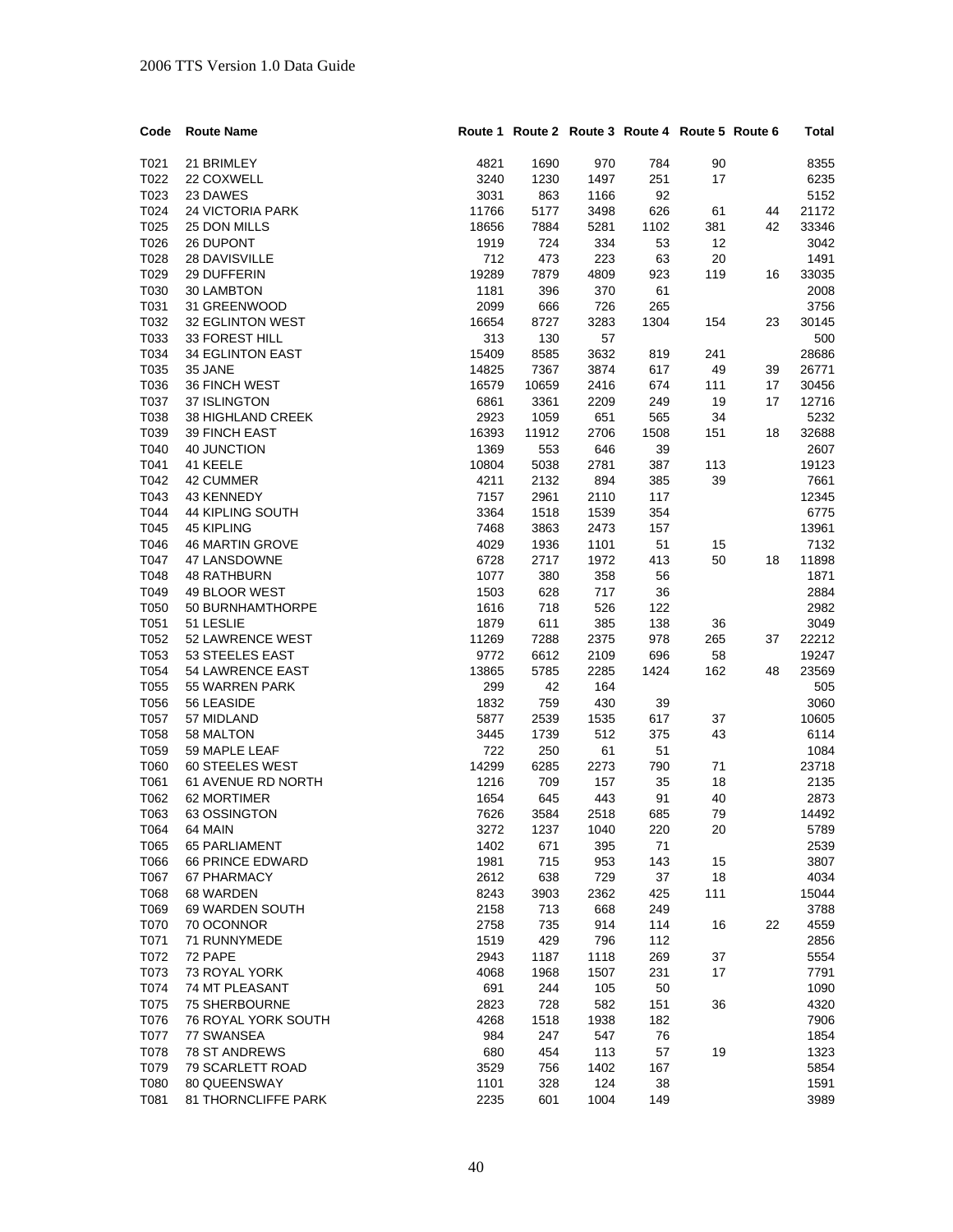| Code | <b>Route Name</b>                 |       | Route 1 Route 2 Route 3 Route 4 Route 5 Route 6 |      |      |     |    | Total |
|------|-----------------------------------|-------|-------------------------------------------------|------|------|-----|----|-------|
| T082 | 82 ROSEDALE                       | 497   | 297                                             | 129  | 114  | 37  |    | 1074  |
| T083 | 83 JONES                          | 1218  | 473                                             | 524  | 77   |     |    | 2292  |
| T084 | <b>84 SHEPPARD WEST</b>           | 7636  | 4657                                            | 2023 | 553  | 95  |    | 14964 |
| T085 | <b>85 SHEPPARD EAST</b>           | 12879 | 7948                                            | 3015 | 943  | 436 | 78 | 25299 |
| T086 | 86 SCARBOROUGH                    | 6184  | 2606                                            | 2095 | 302  |     |    | 11187 |
| T087 | 87 COSBURN                        | 3431  | 981                                             | 986  | 119  |     |    | 5517  |
| T088 | 88 SOUTH LEASIDE                  | 1525  | 755                                             | 332  | 101  | 15  |    | 2728  |
| T089 | 89 WESTON RD                      | 5713  | 2577                                            | 1296 | 160  | 64  |    | 9810  |
| T090 | 90 VAUGHAN                        | 1951  | 760                                             | 590  | 362  | 54  | 48 | 3765  |
| T091 | 91 WOODBINE                       | 3047  | 965                                             | 898  | 163  | 22  |    | 5095  |
| T092 | 92 WOODBINE SOUTH                 | 1029  | 535                                             | 487  | 54   |     |    | 2105  |
| T093 | <b>EXHIBITION WEST EXPRESS</b>    | 18    |                                                 |      |      |     |    | 18    |
| T094 | 94 WELLESLEY                      | 5064  | 1874                                            | 1507 | 343  | 80  |    | 8868  |
| T095 | 95 YORK MILLS                     | 13296 | 7450                                            | 2436 | 769  | 99  |    | 24070 |
| T096 | 96 WILSON                         | 10908 | 6786                                            | 2192 | 867  | 113 | 20 | 20866 |
| T097 | 97 YONGE                          | 1871  | 642                                             | 230  | 140  | 36  |    | 2919  |
| T098 | 98 WILLOWDALE - SENLAC            | 854   | 339                                             | 220  | 74   |     |    | 1487  |
|      |                                   |       |                                                 |      |      |     |    |       |
| T099 | 99 ARROW RD                       | 19    | 19                                              |      |      |     |    | 38    |
| T100 | 100 FLEMINGDON PARK               | 6451  | 1902                                            | 1954 | 269  | 14  |    | 10590 |
| T102 | 102 MARKHAM RD                    | 9937  | 4620                                            | 1336 | 276  | 71  |    | 16240 |
| T103 | <b>103 MT PLEASANT NORTH</b>      | 1039  | 415                                             | 170  | 95   | 33  |    | 1752  |
| T104 | 104 FAYWOOD                       | 1374  | 617                                             | 321  | 69   | 17  |    | 2398  |
| T105 | 105 DUFFERIN NORTH                | 2210  | 951                                             | 404  | 261  | 22  |    | 3848  |
| T106 | 106 YORK UNIVERSITY               | 3100  | 1159                                            | 702  | 364  | 33  |    | 5358  |
| T107 | 107 KEELE NORTH                   | 2432  | 774                                             | 588  | 415  | 18  |    | 4227  |
| T108 | 108 DOWNSVIEW                     | 3294  | 1508                                            | 628  | 399  | 36  |    | 5865  |
| T109 | 109 RANEE                         | 2022  | 706                                             | 558  | 384  | 18  |    | 3688  |
| T110 | 110 ISLINGTON SOUTH               | 3326  | 1074                                            | 1429 | 371  |     |    | 6200  |
| T111 | 111 EAST MALL                     | 3356  | 1459                                            | 1095 | 297  | 16  |    | 6223  |
| T112 | 112 WEST MALL                     | 3294  | 1319                                            | 1075 | 191  | 20  |    | 5899  |
| T113 | 113 DANFORTH                      | 1567  | 588                                             | 732  | 63   |     |    | 2950  |
| T115 | 115 SILVER HILLS                  | 350   | 155                                             | 39   | 36   | 17  |    | 597   |
| T116 | 116 MORNINGSIDE                   | 10093 | 3429                                            | 2800 | 272  | 19  |    | 16613 |
| T117 | 117 ALNESS                        | 619   | 261                                             | 345  | 156  |     |    | 1381  |
| T120 | 120 CALVINGTON                    | 181   | 74                                              | 17   | 40   |     | 21 | 333   |
| T122 | 122 GRAYDON HALL                  | 1424  | 550                                             | 439  | 139  |     |    | 2552  |
| T123 | <b>123 SHORNCLIFFE</b>            | 2354  | 1194                                            | 878  | 159  |     |    | 4585  |
| T124 | 124 SUNNYBROOK                    | 2080  | 631                                             | 759  | 524  |     |    | 3994  |
| T125 | 125 DREWRY                        | 1287  | 600                                             | 361  | 180  | 19  |    | 2447  |
| T126 | 126 CHRISTIE                      | 1119  | 341                                             | 529  | 69   | 16  |    | 2074  |
| T127 | <b>127 DAVENPORT</b>              | 438   | 195                                             | 15   | 38   |     |    | 686   |
| T129 | <b>129 MCCOWAN NORTH</b>          | 7698  | 4213                                            | 1494 | 1646 | 112 |    | 15163 |
| T130 | 130 MIDDLEFIELD                   | 1189  | 329                                             | 252  | 227  | 18  |    | 2015  |
| T131 | 131 MCLEVIN                       | 3057  | 981                                             | 677  | 438  | 75  |    | 5228  |
| T132 | 132 MILNER                        | 1236  | 200                                             | 293  | 415  |     |    | 2144  |
| T133 | 133 NEILSON                       | 6004  | 2137                                            | 1002 | 1166 | 84  |    | 10393 |
| T134 | 134 PROGRESS                      | 3891  | 1130                                            | 1063 | 1007 | 76  |    | 7167  |
| T135 | 135 GERRARD                       | 731   | 236                                             | 211  | 75   |     |    | 1253  |
| T139 | 139 FINCH EAST                    | 719   | 501                                             | 181  | 49   | 21  |    | 1471  |
| T141 | 141 DOWNTOWN/MT PLEASANT EXPRESS  | 96    |                                                 |      |      |     |    | 96    |
| T142 | 142 DOWNTOWN/AVENUE RD EXPRESS    | 386   | 20                                              |      |      |     |    | 406   |
| T143 | <b>143 DOWNTOWN/BEACH EXPRESS</b> | 458   |                                                 |      | 15   |     |    | 473   |
| T144 | 144 DOWNTOWN/DON VALLEY EXPRESS   | 529   | 19                                              |      |      |     |    | 548   |
| T160 | 160 BATHURST NORTH                | 1072  | 685                                             | 189  | 41   |     |    | 1987  |
| T161 | 161 ROGERS RD                     | 2910  | 936                                             | 952  | 42   | 21  | 18 | 4879  |
| T162 | 162 LAWRENCE - DONWAY             | 288   | 59                                              | 143  | 23   |     |    | 513   |
| T165 | 165 WESTON RD NORTH               | 4834  | 2900                                            | 1117 | 238  | 52  |    | 9141  |
| T167 | <b>167 PHARMACY NORTH</b>         | 596   | 128                                             | 124  | 72   |     |    | 920   |
| T168 | 168 SYMINGTON                     | 2562  | 899                                             | 1061 | 153  |     |    | 4675  |
| T169 | 169 HUNTINGWOOD                   | 497   | 136                                             | 233  |      | 20  |    | 886   |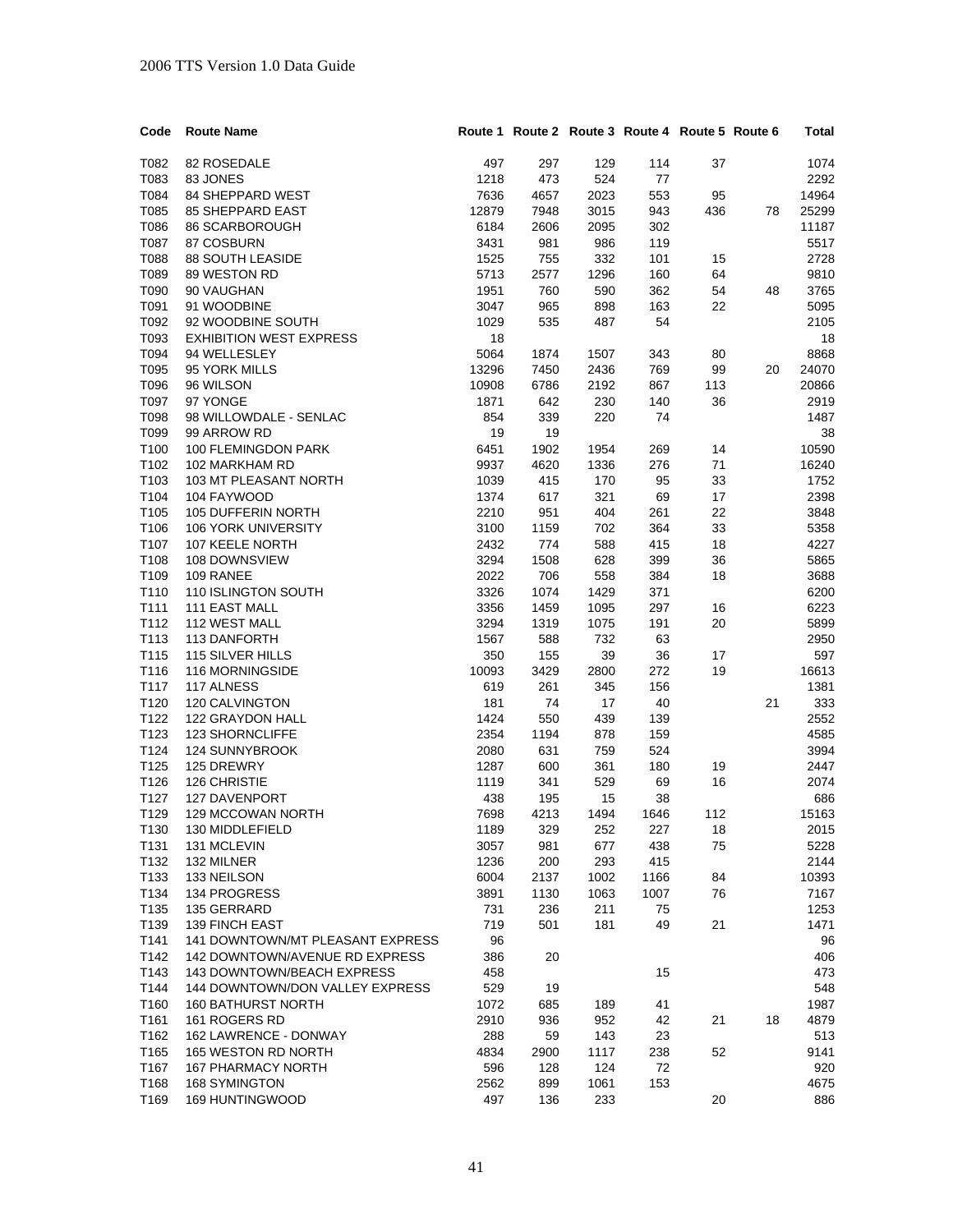|                  | Code Route Name                                   |        |        |       |      | Route 1 Route 2 Route 3 Route 4 Route 5 Route 6 |    | Total       |
|------------------|---------------------------------------------------|--------|--------|-------|------|-------------------------------------------------|----|-------------|
| T172             | 172 CHERRY STREET                                 | 35     |        |       |      |                                                 |    | 35          |
| T190             | 190 SCARBOROUGH CENTRE ROCKET                     | 1712   | 1804   | 361   | 290  | 52                                              | 19 | 4238        |
| T191             | 191 HIGHWAY 27 ROCKET                             | 2617   | 1034   |       |      |                                                 |    | 5039        |
| T192             |                                                   |        |        | 1305  | 83   |                                                 |    |             |
|                  | 192 AIRPORT ROCKET                                | 848    | 223    | 282   | 23   |                                                 |    | 1376        |
| T196             | 196 YORK UNIVERSITY ROCKET                        | 7391   | 2222   | 2860  | 1374 | 138                                             |    | 13985       |
| T224             | 224 VICTORIA PARK NORTH                           | 738    | 198    | 266   | 60   | 18                                              |    | 1280        |
| T300             | 300 BLOOR - DANFORTH (BLUE NIGHT)                 | 618    | 331    |       |      |                                                 |    | 949         |
| T301             | 301 QUEEN (BLUE NIGHT)                            | 44     |        |       |      |                                                 |    | 44          |
|                  | 302 DANFORTH RD - MCCOWAN (BLUE                   |        |        |       |      |                                                 |    |             |
| T302             | NIGHT)                                            | 19     | 73     |       |      |                                                 |    | 92          |
| T303             | 303 COXWELL - DON MILLS (BLUE NIGHT)              | 49     |        |       |      |                                                 |    | 49          |
| T305             | 305 EGLINTON EAST (BLUE NIGHT)                    | 109    | 22     | 16    |      |                                                 |    | 147         |
| T306             | 306 CARLTON (BLUE NIGHT)                          | 0      |        |       |      |                                                 |    | $\mathbf 0$ |
| T307             | 307 EGLINTON WEST (BLUE NIGHT)                    | 36     | 41     |       |      |                                                 |    | 77          |
| T308             | 308 FINCH EAST (BLUE NIGHT)                       | 17     | 20     |       |      |                                                 |    | 37          |
| T309             | 309 FINCH WEST (BLUE NIGHT)                       | 47     | 78     |       |      |                                                 |    | 125         |
| T310             | 310 BATHURST (BLUE NIGHT)                         | 75     |        | 16    |      |                                                 |    | 91          |
| T311             | 311 ISLINGTON (BLUE NIGHT)                        | 50     | 22     |       |      |                                                 |    | 72          |
| T312             | 312 ST CLAIR (BLUE NIGHT)                         | 39     |        | 19    |      |                                                 |    | 58          |
| T313             | 313 JANE (BLUE NIGHT)                             | 216    | 41     | 20    |      |                                                 |    | 277         |
| T316             | 316 OSSINGTON (BLUE NIGHT)                        | 56     | 19     |       |      |                                                 |    | 75          |
| T319             | 319 WILSON (BLUE NIGHT)                           | 37     |        |       |      |                                                 |    | 37          |
| T320             | 320 YONGE (BLUE NIGHT)                            | 375    | 242    | 16    |      |                                                 |    | 633         |
| T321             | 321 YORK MILLS (BLUE NIGHT)                       | 87     |        | 17    |      |                                                 |    | 104         |
| T322             | 322 COXWELL (BLUE NIGHT)                          | 21     | 20     |       |      |                                                 |    | 41          |
| T324             | 324 VICTORIA PARK (BLUE NIGHT)                    | 0      |        |       |      |                                                 |    | 0           |
| T329             | 329 DUFFERIN (BLUE NIGHT)                         | 0      | 18     |       |      |                                                 |    | 18          |
| T352             | 352 LAWRENCE WEST (BLUE NIGHT)                    | 20     |        |       |      |                                                 |    | 20          |
| T353             | 353 STEELES EAST (BLUE NIGHT)                     | 0      |        |       |      |                                                 |    | 0           |
| T354             | 354 LAWRENCE EAST (BLUE NIGHT)                    | 32     | 16     |       |      |                                                 |    | 48          |
| T385             | 385 SHEPPARD EAST (BLUE NIGHT)                    | 52     | 41     |       |      |                                                 |    | 93          |
| T400             | 400 LAWRENCE MANOR COMMUNITY BUS                  | 22     |        |       |      |                                                 |    | 22          |
| T402             | 402 PARKDALE COMMUNITY BUS                        | 18     |        |       | 20   |                                                 |    | 38          |
| T403             | 403 SOUTH DON MILLS COMMUNITY BUS                 | 61     |        |       |      |                                                 |    | 61          |
| T404             | 404 EAST YORK COMMUNITY BUS                       | 55     |        |       |      |                                                 |    | 55          |
| T405             | 405 ETOBICOKE COMMUNITY BUS                       | 38     |        |       |      |                                                 |    | 38          |
| T498             | <b>WHEEL TRANS TTC</b>                            | 5968   | 18     |       |      |                                                 |    | 5986        |
| T501             | 501 QUEEN STREETCAR                               | 25930  | 5488   | 2068  | 614  | 246                                             |    | 34346       |
| T502             | 502 DOWNTOWNER STREETCAR                          | 911    | 97     | 39    | 18   |                                                 |    | 1065        |
| T503             | 503 KINGSTON RD STREETCAR                         | 970    | 77     | 17    | 90   |                                                 |    | 1154        |
| T504             | 504 KING STREETCAR                                | 26823  | 8153   | 5704  | 1633 | 271                                             |    | 42584       |
| T <sub>505</sub> | 505 DUNDAS STREETCAR                              | 18606  | 5013   | 2404  | 1000 | 228                                             | 35 | 27286       |
|                  |                                                   |        |        |       |      |                                                 |    |             |
| T506             | 506 CARLION STREETCAR<br>508 LAKE SHORE STREETCAR | 23181  | 6103   | 2378  | 808  | 167                                             |    | 32637       |
| T508             |                                                   | 756    | 84     | 58    |      | 17                                              |    | 915         |
| T509             | 509 HARBOURFRONT BUS                              | 3260   | 1698   | 688   | 241  | 80                                              |    | 5967        |
| T510             | 510 SPADINA STREETCAR                             | 15380  | 5887   | 5189  | 1345 | 103                                             |    | 27904       |
| T511             | 511 BATHURST STREETCAR                            | 6188   | 3306   | 2006  | 502  | 19                                              |    | 12021       |
| T512             | 512 ST CLAIR STREETCAR                            | 10121  | 5380   | 2081  | 884  | 103                                             | 35 | 18604       |
|                  | <b>TTC SUBWAY</b>                                 |        |        |       |      |                                                 |    |             |
| T593             | UNIVERSITY-SPADINA                                | 99065  | 75272  | 33621 | 6783 | 736                                             |    | 215477      |
| T594             | <b>YONGE</b>                                      | 207730 | 141473 | 57786 | 8913 | 294                                             |    | 416196      |
| T596             | <b>BLOOR-DANFORTH</b>                             | 148387 | 251494 | 46722 | 2905 | 56                                              |    | 449564      |
| T597             | <b>SCARBOROUGH RT</b>                             | 7853   | 20104  | 11478 | 1136 | 106                                             |    | 40677       |
| T598             | SHEPPARD                                          | 10949  | 18099  | 4952  | 1924 | 191                                             |    | 36115       |
|                  |                                                   |        |        |       |      |                                                 |    |             |
| <b>UXBRIDGE</b>  |                                                   |        |        |       |      |                                                 |    |             |
|                  | UX01 UXBRIDGE EAST                                | 42     |        |       |      |                                                 |    | 42          |
|                  | UX02 UXBRIDGE WEST                                | 0      |        |       |      |                                                 |    | $\mathbf 0$ |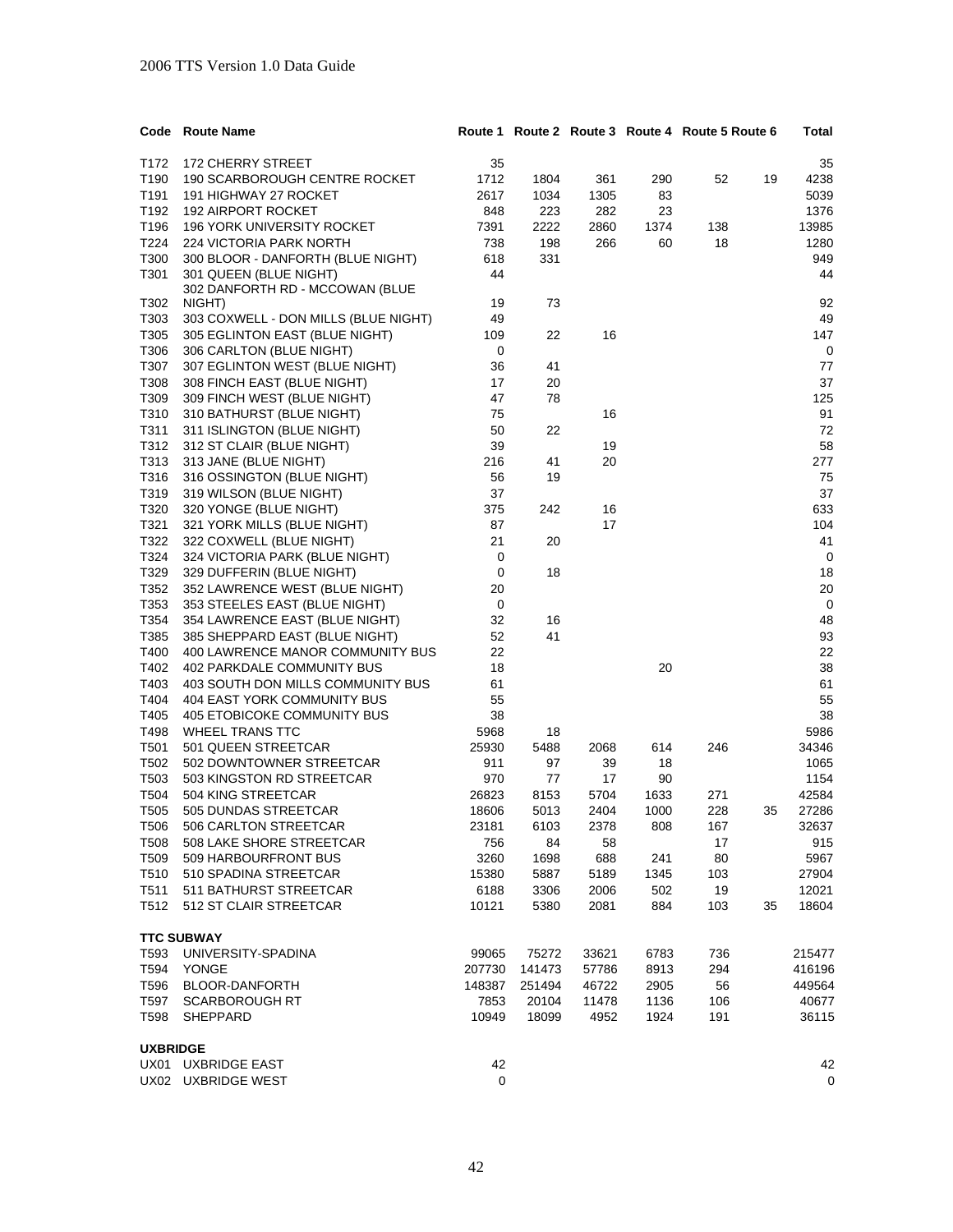| Code            | <b>Route Name</b>                                 |            | Route 1 Route 2 Route 3 Route 4 Route 5 Route 6 |     |    |    | Total      |
|-----------------|---------------------------------------------------|------------|-------------------------------------------------|-----|----|----|------------|
| <b>WATERLOO</b> |                                                   |            |                                                 |     |    |    |            |
|                 | WA01 1 STANLEY PARK                               | 577        | 372                                             |     |    |    | 949        |
|                 | WA02 2 FOREST HILL                                | 343        | 161                                             | 45  |    |    | 549        |
|                 | WA03 3 OTTAWA SOUTH                               | 558        | 68                                              |     |    |    | 626        |
|                 | WA04 4 GLASGOW                                    | 911        | 112                                             |     |    |    | 1023       |
|                 | WA05 5 ERB WEST                                   | 1002       | 292                                             | 43  |    |    | 1337       |
|                 | WA06 6 BRIDGEPORT                                 | 306        | 156                                             |     |    |    | 462        |
|                 | WA07 7 MAINLINE                                   | 6380       | 2204                                            | 137 | 22 |    | 8743       |
|                 | WA08 8 UNIVERSITY                                 | 2815       | 531                                             | 39  |    |    | 3385       |
|                 | WA09 9 LAKESHORE                                  | 1048       | 286                                             | 19  |    |    | 1353       |
|                 | WA10 10 CONESTOGA COLLEGE                         | 1091       | 400                                             | 110 |    |    | 1601       |
|                 | WA11 11 COUNTRY HILLS                             | 1078       | 396                                             | 25  |    |    | 1499       |
|                 | WA12 12 CONESTOGA MALL/FAIRVIEW MALL              | 4038       | 1199                                            |     |    |    | 5237       |
|                 | WA13 13 LAURELWOOD                                | 1134       | 126                                             | 113 |    |    | 1373       |
|                 | WA14 14 WATERLOO INDUSTRIAL                       | 179        | 23                                              | 20  |    |    | 222        |
|                 | WA15 15 FREDERICK                                 | 442        | 176                                             | 19  |    |    | 637        |
|                 | WA16 16 FOREST GLEN/CONESTOGA COLL                | 618        | 21                                              | 45  |    |    | 684        |
|                 | WA17 17 HERITAGE PARK                             | 439        | 98                                              |     |    |    | 537        |
|                 | WA18 18 GUELPH STREET                             | 313        | 84                                              |     |    |    | 397        |
|                 | WA19 19 VICTORIA SOUTH                            | 779        | 300                                             | 20  |    |    | 1099       |
|                 | WA20 20 VICTORIA HILLS                            | 502        | 270                                             |     |    |    | 772        |
|                 | WA21 21 ST JACOBS VILLAGE                         | 0          |                                                 |     |    |    | 0          |
|                 | WA22 22 LAURENTIAN WEST                           | 684        | 241                                             |     |    |    | 925        |
|                 | WA23 23 INDLEWOOD                                 | 395        | 124                                             | 19  |    |    | 538        |
|                 | WA24 24 HIGHLAND                                  | 634        | 254                                             | 20  |    |    | 908        |
|                 | WA25 25 QUEEN SOUTH                               | 1097       | 262                                             | 23  |    |    | 1382       |
|                 | WA26 26 TRILLIUM                                  | 82         | 17                                              |     |    |    | 99         |
|                 | WA27 27 CHICOPEE                                  | 427        | 234                                             | 24  |    |    | 685        |
|                 | WA51 51 HESPELER ROAD                             | 1069       | 704                                             | 85  |    |    | 1858       |
|                 | WA52 52 FAIRVIEW MALL/AINSLIE ST                  | 715        | 382                                             | 46  |    |    | 1143       |
|                 | WA53 53 FRANKLIN BOULEVARD                        | 166        | 143                                             | 61  |    |    | 370        |
|                 | WA54 54 LISBON PINES                              | 345        | 88                                              | 41  |    |    | 474        |
|                 | WA55 55 ST ANDREWS                                | 541        | 213                                             |     |    |    | 754        |
|                 | WA56 56 DUNBAR                                    | 238        | 57                                              |     | 19 |    | 314        |
|                 | WA57 57 BLAIR ROAD                                | 129        | 38                                              |     |    |    | 167        |
|                 | WA58 58 ELMWOOD                                   | 231        | 69                                              | 20  |    |    | 320        |
|                 | WA59 59 CHRISTOPHER                               | 281        | 176                                             | 38  |    |    | 495        |
|                 | WA60 60 NORTHVIEW ACRES                           | 181        | 42                                              | 39  |    |    | 262        |
|                 | WA61 61 CONESTOGA COLLEGE/PRESTON                 | 184        | 19                                              | 122 |    |    | 325        |
|                 | WA62 62 WOODSIDE                                  | 287        | 119                                             | 19  |    |    | 425        |
|                 | WA63 63 CHAMPLAIN                                 | 281        | 105                                             |     |    |    | 386        |
|                 | WA64 64 LANGS                                     | 191        | 19                                              | 19  |    |    | 229        |
|                 | WA65 65 FISHER MILLS<br>WA66 66 WINSTON           | 152<br>158 | 40                                              | 76  |    |    | 268<br>217 |
|                 |                                                   | 113        | 39                                              | 20  |    |    |            |
|                 | WA67 67 LOVELL INDUSTRIAL<br>WA68 68 EAGLE STREET | 0          | 19<br>60                                        | 57  |    | 19 | 208        |
|                 | WA71 71 MELRAN                                    | 60         |                                                 | 20  |    |    | 60<br>80   |
|                 | WA72 72 CHERRY BLOSSOM                            | 0          |                                                 |     |    |    | 0          |
|                 | WA73 73 NORTHLAKE                                 | 142        |                                                 |     |    |    | 142        |
|                 | WA74 74 RIM PARK                                  | 72         |                                                 |     |    |    | 72         |
|                 | WA75 75 SAGINAW                                   | 59         | 55                                              |     | 22 |    | 136        |
|                 | WA90 CONESTOGA COLLEGE - IXPRESS                  | 524        | 222                                             | 44  |    |    | 790        |
|                 | WA91 110 CONESTOGA DOON CAMPUS                    | 157        | 69                                              |     |    |    | 226        |
|                 | WA92 HURON INDUSTRIAL SPECIAL AM                  | 0          |                                                 |     |    |    | 0          |
|                 | WA93 HURON INDUSTRIAL SPECIAL PM                  | 0          |                                                 |     |    |    | 0          |
|                 | WA94 NORTHFIELD INDUSTRIAL SPECIAL                | 18         |                                                 |     |    |    | 18         |
|                 | WA97 WATERLOO WHEEL TRANS                         | 271        |                                                 |     |    |    | 271        |
|                 | WA98 WATERLOO SCHOOL SPECIAL                      | 1631       | 189                                             |     |    |    | 1820       |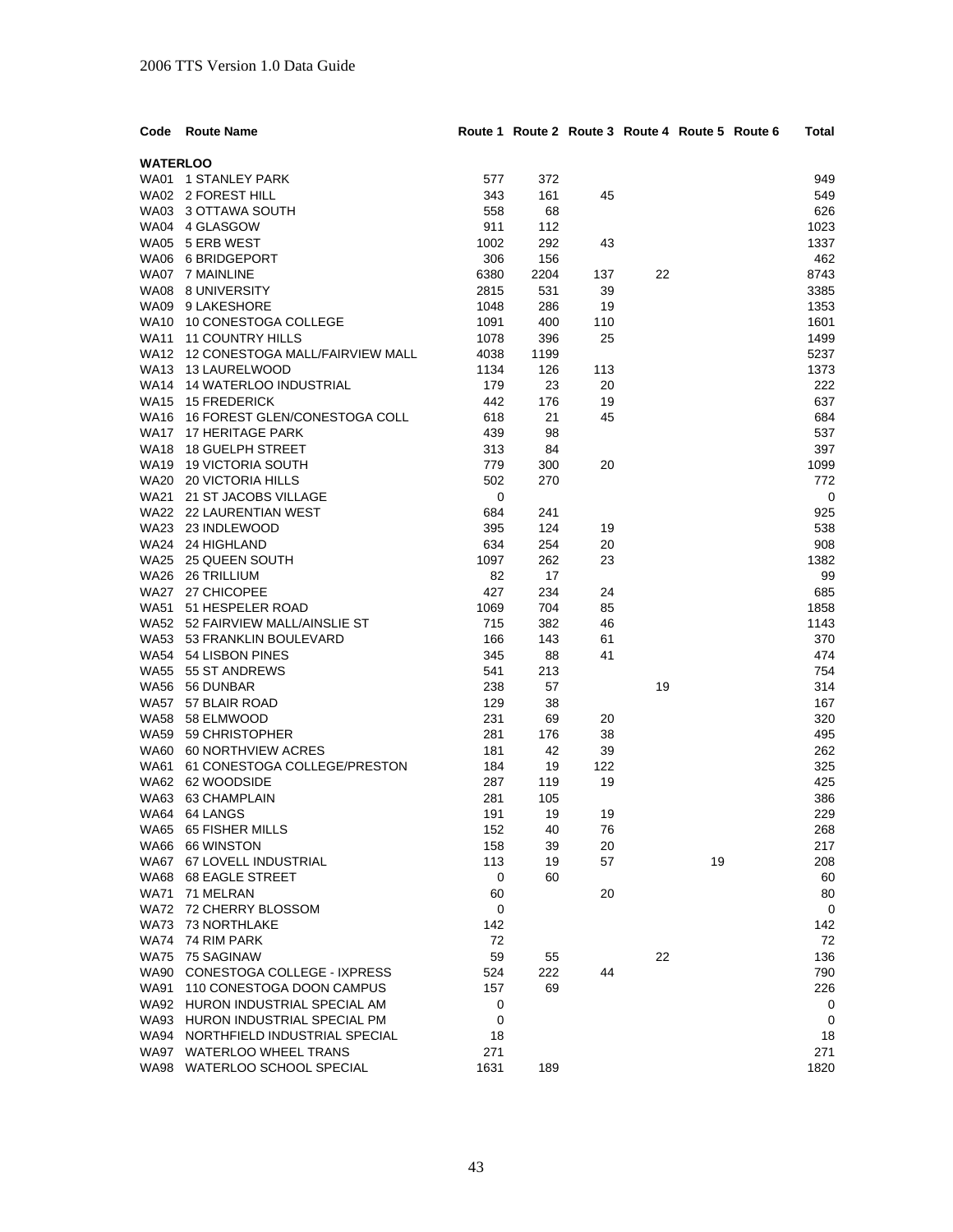| Code           | <b>Route Name</b>                              |            |            |          | Route 1 Route 2 Route 3 Route 4 Route 5 Route 6 |    |    | Total       |
|----------------|------------------------------------------------|------------|------------|----------|-------------------------------------------------|----|----|-------------|
| <b>WELLAND</b> |                                                |            |            |          |                                                 |    |    |             |
|                | WE01 1 BROADWAY VIA MAIN                       | 60         | 20         |          |                                                 |    |    | 80          |
|                | WE02 2 RICE ROAD                               | 93         | 59         |          |                                                 |    |    | 152         |
|                | WE03 3 FIRST AVE                               | 55         | 57         |          |                                                 |    |    | 112         |
|                | WE04 4 FITCH                                   | 93         | 18         |          |                                                 |    |    | 111         |
|                | WE05 5 LINCOLN-WELLINGTON                      | 231        | 58         |          |                                                 |    |    | 289         |
|                | WE06 6 ONTARIO                                 | 155        | 115        |          |                                                 |    |    | 270         |
|                | WE08 8 WOODLAWN                                | 0          |            |          |                                                 |    |    | 0           |
|                | WE09 9 NIAGARA                                 | 155        | 175        |          |                                                 |    |    | 330         |
|                | WE10 10 WEST COMMUNITY                         | 16         | 16         |          |                                                 |    |    | 32          |
|                | WE11 11 EAST COMMUINTY                         | 19         | 19         |          |                                                 |    |    | 38          |
|                | WE50 WELLAND/ST CATHARINES CONNECTION          | 297        | 92         | 125      | 18                                              |    |    | 532         |
|                | WE98 WELLAND COMMUNITY BUS                     | 108        |            |          |                                                 |    |    | 108         |
|                |                                                |            |            |          |                                                 |    |    |             |
| <b>WHITBY</b>  |                                                |            |            |          |                                                 |    |    |             |
|                | WH01 1 OTTER CREEK/WEST LYNDE                  | 250        | 22         | 42       |                                                 |    |    | 314         |
|                | WH02 2 BROCK ST/WHITBY SHORES<br>WH03 3 GARDEN | 575        | 261        | 86       | 87                                              |    |    | 1009        |
|                | WH04 4 ANDERSON                                | 308        | 82         | 81       | 37                                              |    |    | 508         |
|                | WH05 5 THICKSON/GARRARD                        | 393<br>415 | 115<br>166 | 95<br>49 |                                                 |    |    | 603<br>630  |
|                | WH06 6 WHITE OAKS/OSHAWA CENTRE                | 258        | 106        |          |                                                 |    |    | 364         |
|                | WH15 15 TAUNTON EAST                           | 607        | 105        |          |                                                 |    |    | 712         |
|                | WH16 16 ROSSLAND WEST                          | 259        | 36         |          |                                                 |    |    | 295         |
|                | WH17 17 TAUNTON WEST                           | 545        | 90         | 20       | 23                                              |    |    | 678         |
|                | WH18 18 ROSSLAND EAST                          | 517        | 117        | 21       |                                                 |    |    | 655         |
|                | WH90 DIAL-A-RIDE WHITBY TRANSIT                | 37         | 18         |          |                                                 |    |    | 55          |
|                | WH97 WHITBY SCHOOL SPECIAL                     | 761        |            |          |                                                 |    |    | 761         |
|                |                                                |            |            |          |                                                 |    |    |             |
|                |                                                |            |            |          |                                                 |    |    |             |
|                | <b>YORK REGION</b>                             |            |            |          |                                                 |    |    |             |
| Y001           | 1 HIGHWAY 7                                    | 795        | 432        | 217      | 36                                              |    |    | 1480        |
| Y002           | 2 14TH AVENUE                                  | 1675       | 647        | 300      | 106                                             | 20 |    | 2748        |
| Y003           | 3 THORNHILL/YORK UNIVERSITY                    | 1128       | 97         | 18       | 18                                              |    |    | 1261        |
| Y004           | 4 MAJOR MACKENZIE                              | 1711       | 610        | 119      | 21                                              | 20 | 21 | 2502        |
| Y005           | 5 CLARK AVE                                    | 814        | 353        | 141      | 18                                              |    |    | 1326        |
| Y007           | 7 MARTIN GROVE                                 | 455        | 183        | 124      | 20                                              |    |    | 782         |
| Y008           | 8 KENNEDY ROAD<br>9 STOUFFVILLE                | 709        | 291        | 74       | 38                                              |    |    | 1112<br>107 |
| Y009<br>Y010   | 10 YORK UNIVERSITY/WOODBRIDGE                  | 107<br>590 | 84         | 41       |                                                 |    |    | 715         |
| Y011           | 11 WOODBRIDGE                                  | 60         |            |          |                                                 |    |    | 60          |
| Y012           | 12 PINE VALLEY                                 | 160        | 43         | 58       |                                                 |    |    | 261         |
| Y013           | <b>13 ISLINGTON AVE</b>                        | 249        | 83         | 124      |                                                 |    |    | 456         |
| Y018           | 18 BUR OAK                                     | 295        | 117        |          |                                                 |    |    | 412         |
| Y020           | 20 JANE/CONCORD                                | 1097       | 195        | 60       | 22                                              | 17 |    | 1391        |
| Y022           | 22 KING CITY                                   | 238        |            | 18       |                                                 |    |    | 256         |
| Y023           | 23 THORNHILL WOODS                             | 306        | 218        | 23       |                                                 |    |    | 547         |
| Y027           | 27 HIGHWAY 27                                  | 0          |            |          |                                                 |    |    | 0           |
| Y031           | 31 AURORA NORTH                                | 451        | 86         | 18       |                                                 |    |    | 555         |
| Y032           | 32 AURORA SOUTH                                | 244        | 76         | 37       |                                                 |    |    | 357         |
| Y033           | 33 WELLINGTON                                  | 21         |            |          |                                                 |    |    | 21          |
| Y034           | 34 INDUSTRIAL PARKWAY                          | 19         | 19         | 39       |                                                 |    |    | 77          |
| Y040           | <b>40 UNIONVILLE LOCAL</b>                     | 432        | 40         | 40       |                                                 |    |    | 512         |
| Y041           | <b>41 MARKHAM LOCAL</b>                        | 278        | 110        | 53       |                                                 |    |    | 441         |
| Y044           | 44 BRISTOL/LONDON                              | 117        | 60         |          |                                                 |    |    | 177         |
| Y050           | 50 QUEENSWAY                                   | 76         |            |          |                                                 |    |    | 76          |
| Y051           | 51 KESWICK LOCAL                               | 94         |            |          |                                                 |    |    | 94          |
| Y052           | 52 HOLLAND LANDING                             | 217        | 72         | 18       |                                                 |    |    | 307         |
| Y054           | 54 BAYVIEW NORTH                               | 127        |            |          |                                                 |    |    | 127         |
| Y055           | 55 DAVIS DRIVE                                 | 810        | 205        | 89       | 16                                              |    |    | 1120        |
| Y056           | 56 GORHAM/EAGLE                                | 257        | 56         |          | 20                                              |    |    | 333         |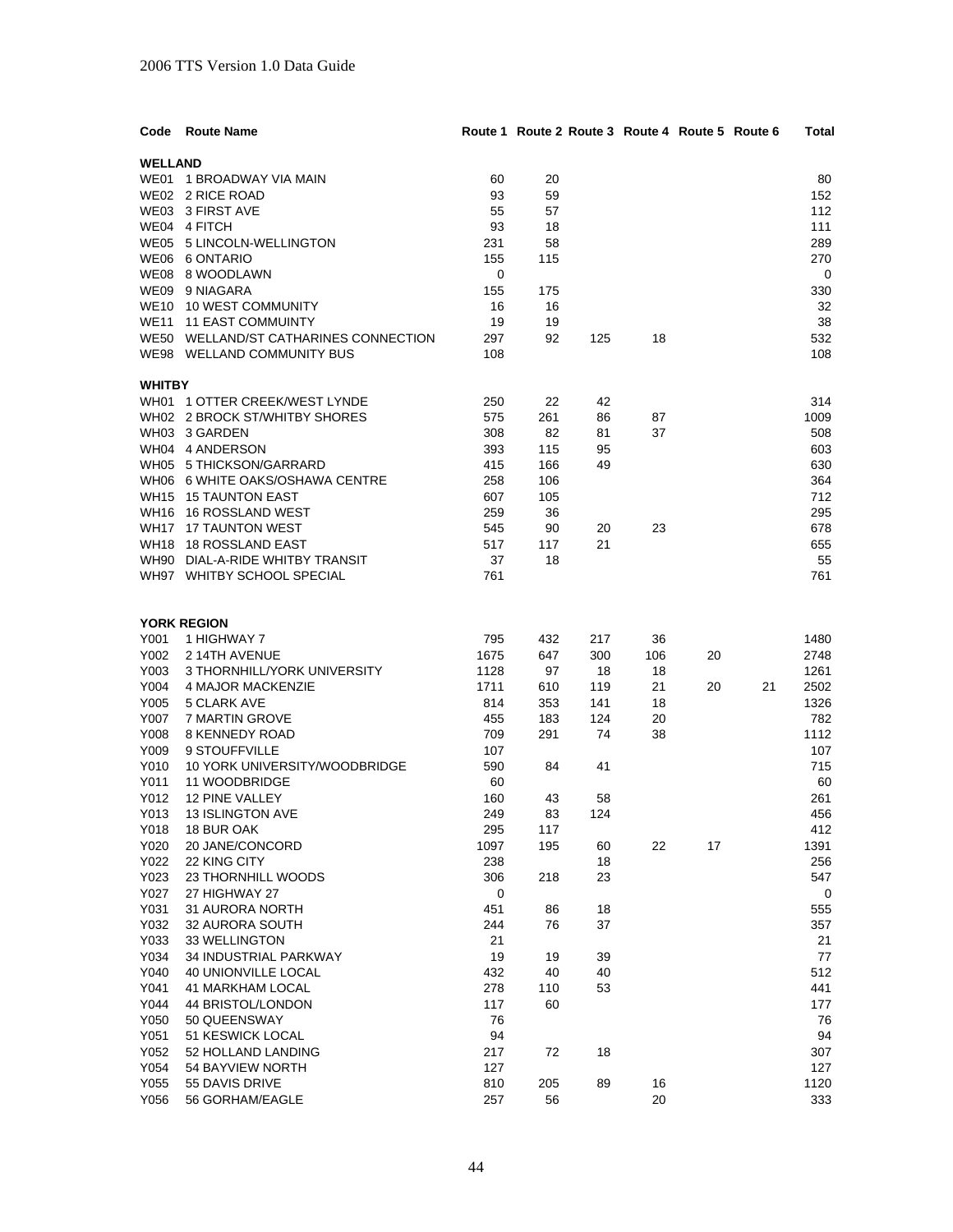| Code | <b>Route Name</b>                   |          |      |     |     | Route 1 Route 2 Route 3 Route 4 Route 5 Route 6 | Total       |
|------|-------------------------------------|----------|------|-----|-----|-------------------------------------------------|-------------|
| Y057 | 57 MULOCK DRIVE                     | 422      | 21   |     |     |                                                 | 443         |
| Y058 | <b>58 LESLIE NORTH</b>              | 74       | 33   |     |     |                                                 | 107         |
| Y077 | 77 HWY 7/CENTRE ST                  | 1422     | 725  | 108 | 19  |                                                 | 2274        |
| Y082 | 82 VALLEYMEDE/SPADINA               | 371      | 42   |     |     |                                                 | 413         |
| Y083 | 83 TRENCH                           | 404      | 144  |     |     |                                                 | 548         |
| Y084 | 84 OAK RIDGES                       | 352      | 37   | 18  |     |                                                 | 407         |
| Y085 | 85 RUTHERFORD/16TH AVENUE           | 1686     | 791  | 164 | 44  | 19                                              | 2704        |
|      |                                     |          |      |     |     |                                                 |             |
| Y086 | <b>86 WELDRICK/NEWKIRK</b>          | 512      | 65   | 82  |     |                                                 | 659         |
| Y087 | 87 LANGSTAFF/MAPLE                  | 579      | 122  | 42  |     | 41                                              | 784         |
| Y088 | <b>88 BATHURST</b>                  | 1517     | 545  | 203 | 91  |                                                 | 2356        |
| Y089 | 89 RICHMOND HILL COMMUNITY          | 446      | 19   | 21  |     |                                                 | 486         |
| Y090 | 90 LESLIE                           | 766      | 208  | 79  |     | 24                                              | 1077        |
| Y091 | 91 BAYVIEW                          | 3000     | 1414 | 575 | 204 |                                                 | 5193        |
| Y098 | 98 YONGE NORTH                      | 408      | 195  | 20  |     |                                                 | 623         |
| Y099 | 99 YONGE C                          | 1772     | 826  | 247 | 166 | 21                                              | 3032        |
| Y201 | 201 MARKHAM GO SHUTTLE              | 73       |      | 18  |     |                                                 | 91          |
| Y202 | 202 UNIONVILLE GO SHUTTLE           | 225      | 57   | 19  |     |                                                 | 301         |
| Y222 | 222 AURORA-NEWMARKET GO SHUTTLE     | 17       | 17   |     |     |                                                 | 34          |
| Y223 | 223 NEWMARKET GO SHUTTLE            | 58       | 39   |     |     |                                                 | 97          |
| Y225 | 225 BALES DRIVE SHUTTLE             | 0        |      |     |     |                                                 | 0           |
| Y240 | 240 MILL POND GO SHUTTLE            | 19       | 19   |     |     |                                                 | 38          |
| Y241 | 241 BEVERLY ACRES GO SHUTTLE        | 62       | 41   |     |     |                                                 | 103         |
| Y242 | 242 NORTH RICHVALE GO SHUTTLE       | 21       | 21   |     |     |                                                 | 42          |
| Y243 | 243 REDSTONE GO SHUTTLE             | 21       | 42   |     |     |                                                 | 63          |
| Y260 | 260 RUTHERFORD GO SHUTTLE           | 44       |      |     |     |                                                 | 44          |
| Y300 | 300 BUSINESS EXPRESS                | 249      | 62   | 45  |     |                                                 | 356         |
| Y301 | 301 MARKHAM EXPRESS                 | 440      | 309  |     | 37  |                                                 | 786         |
| Y302 | 302 UNIONVILLE EXPRESS              | 39       | 41   |     |     |                                                 | 80          |
| Y303 | 303 CORNELL EXPRESS                 | 54       | 41   |     | 21  |                                                 | 116         |
| Y360 | 360 MAPLE EXPRESS                   | 140      | 142  | 20  | 21  |                                                 | 323         |
| Y400 | 400 BROTHER ANDRE                   | 20       |      |     |     |                                                 | 20          |
|      | <b>404 FATHER MCGIVNEY VIA</b>      |          |      |     |     |                                                 |             |
| Y404 | <b>KENNEDY/WARDEN</b>               | 0        |      |     |     |                                                 | 0           |
|      | 405 FATHER MCGIVNEY VIA BOXWOOD/    |          |      |     |     |                                                 |             |
| Y405 | ROUGE BANK                          | 0        |      |     |     |                                                 | 0           |
| Y408 | 408 MARKHAM DISTRICT VIA HWY 7      | 82       |      |     |     |                                                 | 82          |
| Y409 | 409 MARKHAM DISTRICT VIA BUR OAK    | 153      |      |     |     |                                                 | 153         |
|      | 410 MARKHAM DISTRICK VIA            |          |      |     |     |                                                 |             |
| Y410 | <b>14TH AVENUE</b>                  | 19       |      |     |     |                                                 | 19          |
| Y413 | 413 ST ROBERT VIA GREEN LANE        | 145      |      |     |     |                                                 | 145         |
| Y414 | 414 ST ROBERT VIA LESLIE            | 0        |      |     |     |                                                 | 0           |
| Y416 | <b>416 THORNLEA VIA LESLIE</b>      | 0        |      |     |     |                                                 | $\mathbf 0$ |
| Y420 | 420 NEWMARKET HIGH SCHOOL 1         | $\Omega$ |      |     |     |                                                 | 0           |
| Y421 | 421 NEWMARKET HIGH SCHOOL 2         | 0        |      |     |     |                                                 | 0           |
| Y422 | 422 HURON HEIGHTS HIGH SCHOOL       | 18       |      |     |     |                                                 | 18          |
| Y424 | 424 KESWICK HIGH SCHOOL             | 0        |      |     |     |                                                 | 0           |
| Y440 | 440 RICHMOND HILL HIGH SCHOOL 1     | 138      |      |     |     |                                                 | 138         |
| Y441 | 441 RICHMOND HILL HIGH SCHOOL 2     | 21       |      |     |     |                                                 | 21          |
| Y442 | 442 BAYVIEW HIGH SCHOOL             | 17       |      |     |     |                                                 | 17          |
| Y443 | 443 CARDINAL CARTER HIGH SCHOOL     | 0        |      |     |     |                                                 | 0           |
| Y444 | 444 LANGSTAFF HIGH SCHOOL 1         | 20       |      |     |     |                                                 | 20          |
|      | 445 ST ROBERT VIA                   |          |      |     |     |                                                 |             |
| Y445 | VALLEYMADE/SPADINA                  | 0        |      |     |     |                                                 | 0           |
| Y446 | 446 ST THERESA CATHOLIC HIGH SCHOOL | 0        |      |     |     |                                                 | 0           |
| Y448 | 448 RICHMOND HILL HIGH SCHOOL 3     | 0        |      |     |     |                                                 | 0           |
| Y449 | 449 RICHMOND HILL GREEN HIGH SCHOOL | 40       |      |     |     |                                                 | 40          |
| Y460 | 460 HOLY CORSS ACADEMY              | 0        |      |     |     |                                                 | 0           |
| Y461 | 461 EMILY CARR SECONDARY SCHOOL     | 83       |      |     |     |                                                 | 83          |
| Y462 | 462 MAPLE HIGH SCHOOL               | 60       |      |     |     |                                                 | 60          |
| Y463 | 463 VELLORE                         | 83       |      |     |     |                                                 | 83          |
| Y520 | 520 NEWMARKET COMMUNITY BUS         | 0        |      |     |     |                                                 | 0           |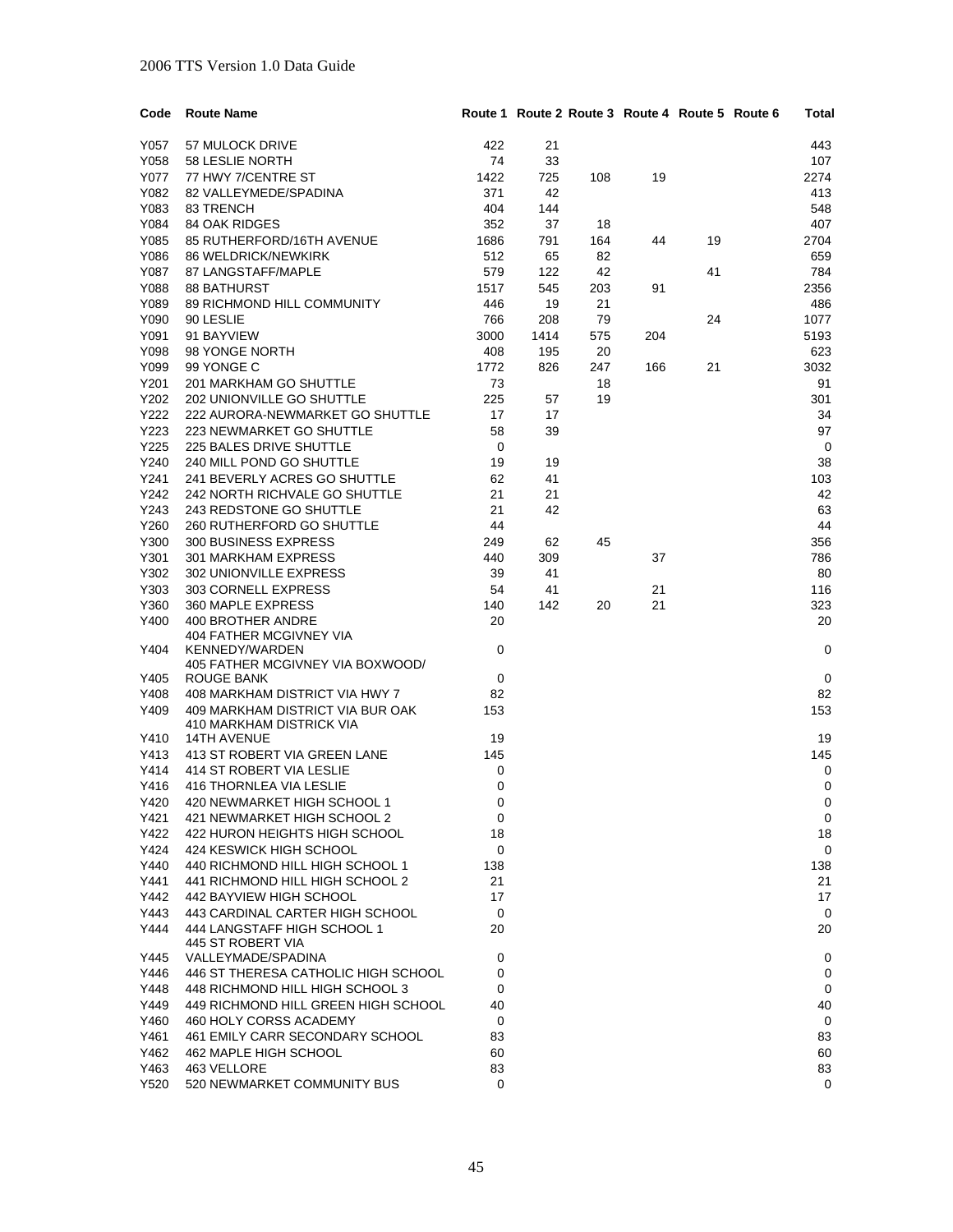| Code             | <b>Route Name</b>                |          |      |      |     | Route 1 Route 2 Route 3 Route 4 Route 5 Route 6 | Total       |
|------------------|----------------------------------|----------|------|------|-----|-------------------------------------------------|-------------|
| Y521             | 521 NEWMARKET COMMUNITY BUS      | 0        |      |      |     |                                                 | $\Omega$    |
| Y600             | <b>MOBILITY BUS - YRT</b>        | 101      |      |      |     |                                                 | 101         |
| Y900             | <b>BLUE VIVA</b>                 | 7148     | 4098 | 1087 | 434 | 37                                              | 12804       |
| Y901             | <b>PURPLE VIVA</b>               | 2479     | 1223 | 218  |     |                                                 | 3920        |
| Y902             | <b>GREEN VIVA</b>                | 542      | 251  | 113  | 15  |                                                 | 921         |
| Y903             | <b>PINK VIVA</b>                 | 641      | 462  | 112  | 38  |                                                 | 1253        |
| Y904             | <b>ORANGE VIVA</b>               | 806      | 439  | 174  | 82  |                                                 | 1501        |
|                  | <b>NON MUNICIPAL</b>             |          |      |      |     |                                                 |             |
| <b>SN97</b>      | <b>SENECA KING CAMPUS BUS</b>    | 84       | 19   |      | 20  |                                                 | 123         |
| XA99             | <b>CAN AR COACH SERVICE</b>      | $\Omega$ |      |      |     |                                                 | $\Omega$    |
| XB99             | <b>CHARTER BUS</b>               | 451      | 70   | 16   |     |                                                 | 537         |
| XC <sub>99</sub> | CANADA COACH                     | 100      |      |      |     |                                                 | 100         |
| XF99             | <b>ISLAND FERRY</b>              | 1502     | 121  | 113  | 38  | 31                                              | 1805        |
| <b>XG99</b>      | <b>GREY COACH</b>                | 196      | 21   |      | 24  |                                                 | 241         |
| XH99             | <b>GREY HOUND</b>                | 2630     | 267  | 142  | 73  | 23                                              | 3135        |
| XN99             | ONTARIO NORTHLAND RAILWAY        | 19       |      |      |     |                                                 | 19          |
| XP99             | PENETANG MIDLAND COACH           | 22       | 22   |      |     |                                                 | 44          |
| XQ99             | <b>COMPANY BUS</b>               | 47       |      |      |     |                                                 | 47          |
| <b>XR99</b>      | <b>VIA RAIL</b>                  | 1387     | 274  | 67   | 19  |                                                 | 1747        |
| XT97             | ERINDALE SCHOOL BUS (U OF T) 97  | 366      | 75   | 21   | 56  | 17                                              | 535         |
| XT99             | <b>PRIVATE BUS</b>               | 10155    | 539  | 272  | 44  | 21                                              | 11031       |
| <b>XU99</b>      | <b>BURLINGTON AIRWAY TRANSIT</b> | 0        |      |      |     |                                                 | $\Omega$    |
| XV99             | <b>VOYAGEUR</b>                  | 0        |      |      |     |                                                 | $\mathbf 0$ |
| <b>XW99</b>      | <b>PACIFIC WESTERN EXPRESS</b>   | $\Omega$ |      |      |     |                                                 | $\Omega$    |
| XZ99             | TRENTWAY-WAGAR                   | 88       | 37   |      |     |                                                 | 125         |
| ZZ98             | <b>WHEEL TRANS</b>               | 3872     |      |      |     |                                                 | 3872        |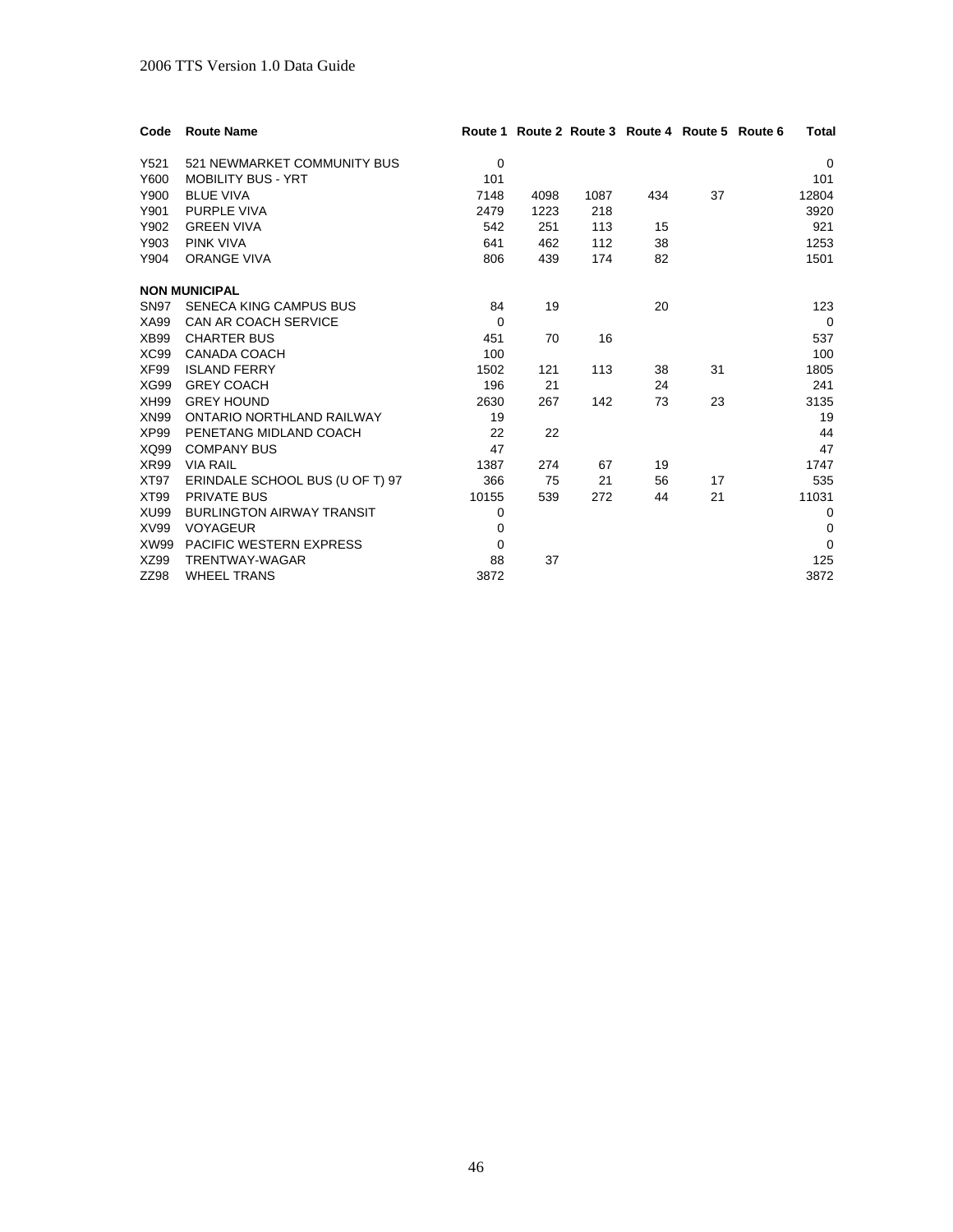# **6 Control Totals For TTS**

# **6.1 Household Tabulations**

The following tabulations are "number of households" stratified by various categories in the database. The "Number of Records" is the actual number of survey records in the Household file while the "Expanded Frequency" is the total after the expansion factors have been applied.

| Lauton to, however thousand |                                                            |
|-----------------------------|------------------------------------------------------------|
|                             | Variable: region_hhld (regional municipality of household) |

Exhibit 18: Household Tabulations

|    |                   |       | Number of Records |       |               |         | <b>Expanded Frequency</b> |                 |         | 2006%    |
|----|-------------------|-------|-------------------|-------|---------------|---------|---------------------------|-----------------|---------|----------|
|    | Code Description  | 1986  | 1996              | 2001  | 2006          | 1986    | 1996                      | 2001            | 2006    | of Total |
| 1  | Toronto           | 34370 | 44643             | 56525 | 51612         | 820776  | 908505                    | 943251          | 979314  | 34.1%    |
| 2  | Durham            | 4345  | 7569              | 9357  | 9527          | 106046  | 154288                    | 173142          | 194637  | 6.8%     |
| 3  | York              | 4560  | 9058              | 12472 | 14223         | 106016  | 178202                    | 227711          | 275667  | 9.6%     |
| 4  | Peel              | 7628  | 13128             | 17640 | 17945         | 186762  | 266543                    | 308571          | 359031  | 12.5%    |
| 5  | Halton            | 3942  | 5865              | 7418  | 9209          | 90212   | 118403                    | 133599          | 156931  | 5.5%     |
| 6  | Hamilton          | 6608  | 8635              | 10196 | 9970          | 156265  | 179080                    | 188881          | 194479  | 6.8%     |
| 11 | Niagara           |       | 8090              | 8619  | 8883          |         | 156563                    | 162441          | 169425  | 5.9%     |
| 12 | Waterloo          |       | 7495              |       | 8731          |         | 148892                    |                 | 177992  | 6.2%     |
| 13 | Guelph            |       | 2114              | 2302  | 2331          |         | 36982                     | 40851           | 42880   | 1.5%     |
| 14 | Wellington        |       | 713               | 771   | 1076          |         | 15709                     | 18002           | 19761   | 0.7%     |
| 15 | Orangeville       |       | 438               | 534   | 549           |         | 7788                      | 9660            | 9429    | 0.3%     |
| 16 | Barrie            |       | 1565              | 1969  | 2085          |         | 28560                     | 36860           | 46536   | 1.6%     |
| 17 | Simcoe            |       | 2012              | 4219  | 5378          |         | 40772                     | 90000           | 97903   | 3.4%     |
| 18 | Kawartha Lakes    |       | 1271              | 1312  | 1709          |         | 26269                     | 26778           | 29514   | 1.0%     |
| 19 | Peterborough City |       | 1693              | 1667  | 1733          |         | 30379                     | 30372           | 31204   | 1.1%     |
| 20 | Peterborough      |       | 543               | 749   | 920           |         | 14850                     | 15784           | 17095   | 0.6%     |
| 21 | Orillia           |       |                   | 629   | 631           |         |                           | 11611           | 12235   | 0.4%     |
| 22 | Dufferin          |       |                   |       | 762           |         |                           |                 | 9369    | 0.3%     |
| 23 | <b>Brantford</b>  |       |                   |       | 1740          |         |                           |                 | 35608   | 1.2%     |
| 24 | <b>Brant</b>      |       |                   |       | 617           |         |                           |                 | 12235   | 0.4%     |
| 98 | External          |       | 361               |       |               |         | 5401                      |                 |         |          |
|    | Total             | 61453 | 115193            |       | 136379 149631 | 1466077 |                           | 2317185 2417513 | 2871245 |          |

#### Variable: pd\_hhld (planning district of household)

|      |                  | Number of Records |      |      |      |       | <b>Expanded Frequency</b> |       |        |          |
|------|------------------|-------------------|------|------|------|-------|---------------------------|-------|--------|----------|
| Code | Description      | 1986              | 1996 | 2001 | 2006 | 1986  | 1996                      | 2001  | 2006   | of Total |
| 1    | PD 1 of Toronto  | 2425              | 3934 | 4649 | 4947 | 64320 | 78481                     | 86905 | 100635 | 3.5%     |
| 2    | PD 2 of Toronto  | 2800              | 4112 | 4726 | 4336 | 73524 | 82103                     | 83210 | 82952  | 2.9%     |
| 3    | PD 3 of Toronto  | 3210              | 4229 | 5525 | 4896 | 80953 | 88631                     | 89180 | 90618  | 3.2%     |
| 4    | PD 4 of Toronto  | 3723              | 4610 | 5732 | 5310 | 87271 | 92087                     | 95892 | 95575  | 3.3%     |
| 5    | PD 5 of Toronto  | 1681              | 2104 | 2632 | 2315 | 40822 | 43686                     | 45721 | 45571  | 1.6%     |
| 6    | PD 6 of Toronto  | 3209              | 4301 | 5393 | 4629 | 79801 | 86519                     | 89316 | 87344  | 3.0%     |
|      | PD 7 of Toronto  | 794               | 1095 | 1441 | 1250 | 20608 | 24061                     | 24270 | 26244  | 0.9%     |
| 8    | PD 8 of Toronto  | 3040              | 3368 | 4392 | 3743 | 67996 | 68930                     | 70511 | 70542  | 2.5%     |
| 9    | PD 9 of Toronto  | 930               | 1308 | 1728 | 1532 | 23216 | 27463                     | 28701 | 28619  | 1.0%     |
| 10   | PD 10 of Toronto | 1906              | 2204 | 2811 | 2495 | 47253 | 48613                     | 48253 | 48163  | 1.7%     |
| 11   | PD 11 of Toronto | 2287              | 2747 | 3753 | 3820 | 47957 | 56589                     | 59557 | 71925  | 2.5%     |
| 12   | PD 12 of Toronto | 1214              | 1396 | 1846 | 1488 | 26356 | 26864                     | 27368 | 27479  | 1.0%     |
| 13   | PD 13 of Toronto | 2844              | 3533 | 4742 | 4069 | 63056 | 72588                     | 75392 | 78923  | 2.7%     |
| 14   | PD 14 of Toronto | 934               | 1175 | 1542 | 1348 | 21597 | 23644                     | 25314 | 23880  | 0.8%     |
| 15   | PD 15 of Toronto | 879               | 1279 | 1466 | 1397 | 22829 | 25034                     | 26458 | 27458  | 1.0%     |
| 16   | PD 16 of Toronto | 2494              | 3248 | 4147 | 4037 | 53217 | 63211                     | 67203 | 73386  | 2.6%     |
| 17   | <b>Brock</b>     | 128               | 227  | 222  | 301  | 3447  | 4172                      | 4400  | 4422   | 0.2%     |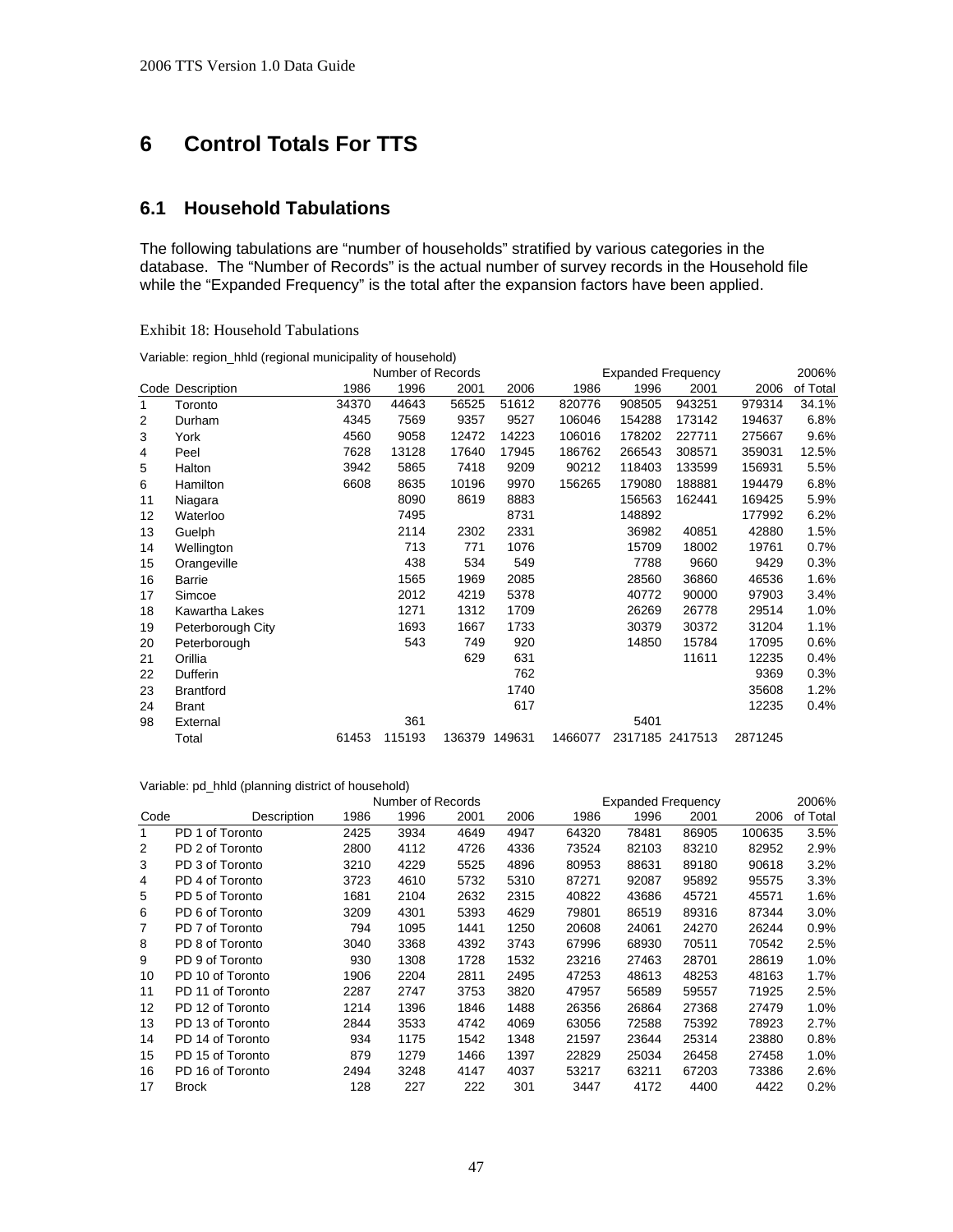Variable: pd\_hhld (planning district of household)

|      |                          |             |      |      |      | Number of Records |       |        |        |        | <b>Expanded Frequency</b> | 2006%    |
|------|--------------------------|-------------|------|------|------|-------------------|-------|--------|--------|--------|---------------------------|----------|
| Code |                          | Description |      | 1986 | 1996 | 2001              | 2006  | 1986   | 1996   | 2001   | 2006                      | of Total |
| 18   | Uxbridge                 |             | 134  |      | 211  | 393               | 417   | 3875   | 5336   | 5732   | 6657                      | 0.2%     |
| 19   | Scugog                   |             | 205  |      | 273  | 414               | 470   | 4994   | 6461   | 7357   | 7703                      | 0.3%     |
| 20   | Pickering                |             | 658  |      | 1238 | 1499              | 1289  | 14603  | 23503  | 27101  | 28212                     | 1.0%     |
| 21   | Ajax                     |             | 508  |      | 1064 | 1236              | 1302  | 11568  | 20956  | 23221  | 28617                     | 1.0%     |
| 22   | Whitby                   |             | 633  |      | 1219 | 1556              | 1824  | 14630  | 24038  | 28974  | 37239                     | 1.3%     |
| 23   | Oshawa                   |             | 1652 |      | 2368 | 2785              | 2544  | 41971  | 49716  | 52204  | 54919                     | 1.9%     |
|      |                          |             |      |      |      |                   |       |        |        |        |                           |          |
| 24   | Clarington               |             | 427  |      | 969  | 1252              | 1380  | 10958  | 20106  | 24153  | 26867                     | 0.9%     |
| 25   | Georgina                 |             | 308  |      | 592  | 697               | 834   | 8662   | 12335  | 13800  | 15392                     | 0.5%     |
| 26   | East Gwillimbury         |             | 192  |      | 345  | 447               | 400   | 4347   | 6128   | 6781   | 6887                      | 0.2%     |
| 27   | Newmarket                |             | 523  |      | 916  | 1188              | 1293  | 10706  | 18183  | 22035  | 25089                     | 0.9%     |
| 28   | Aurora                   |             | 296  |      | 576  | 814               | 866   | 6660   | 11164  | 13035  | 15654                     | 0.5%     |
| 29   | Richmond Hill            |             | 649  |      | 1578 | 2317              | 2532  | 14708  | 31472  | 42022  | 50998                     | 1.8%     |
| 30   | Whitchurch-Stouffville   |             | 245  |      | 268  | 368               | 457   | 4880   | 6622   | 7380   | 8526                      | 0.3%     |
| 31   | Markham                  |             | 1411 |      | 2645 | 3237              | 4015  | 33471  | 49421  | 61024  | 77190                     | 2.7%     |
| 32   | King                     |             | 184  |      | 241  | 309               | 342   | 4970   | 5965   | 6050   | 6397                      | 0.2%     |
| 33   | Vaughan                  |             | 752  |      | 1897 | 3095              | 3484  | 17611  | 36912  | 55584  | 69535                     | 2.4%     |
| 34   | Caledon                  |             | 318  |      | 537  | 803               | 1133  | 8922   | 12672  | 16108  | 18214                     | 0.6%     |
| 35   | <b>Brampton</b>          |             | 2410 |      | 3938 | 5307              | 6060  | 56954  | 80974  | 97774  | 125935                    | 4.4%     |
|      |                          |             |      |      |      |                   |       |        |        |        |                           |          |
| 36   | Mississauga              |             | 4900 |      | 8653 | 11530             | 10752 | 120886 | 172896 | 194688 | 214882                    | 7.5%     |
| 37   | <b>Halton Hills</b>      |             | 594  |      | 667  | 846               | 1090  | 11299  | 14349  | 16173  | 18812                     | 0.7%     |
| 38   | Milton                   |             | 437  |      | 523  | 626               | 1089  | 9685   | 10502  | 10707  | 18449                     | 0.6%     |
| 39   | Oakville                 |             | 1221 |      | 2213 | 2776              | 3269  | 28932  | 43130  | 49480  | 56510                     | 2.0%     |
| 40   | <b>Burlington</b>        |             | 1690 |      | 2462 | 3170              | 3761  | 40296  | 50422  | 57239  | 63159                     | 2.2%     |
| 41   | Flamborough              |             | 301  |      | 425  | 601               | 703   | 8474   | 11220  | 11609  | 13083                     | 0.5%     |
| 42   | Dundas                   |             | 351  |      | 461  | 570               | 566   | 6887   | 8661   | 9844   | 9386                      | 0.3%     |
| 43   | Ancaster                 |             | 259  |      | 365  | 494               | 620   | 5379   | 7528   | 8999   | 10751                     | 0.4%     |
| 44   | Glanbrook                |             | 117  |      | 179  | 247               | 334   | 2976   | 3489   | 4910   | 5618                      | 0.2%     |
| 45   | <b>Stoney Creek</b>      |             | 692  |      | 969  | 1103              | 1167  | 14007  | 18188  | 19715  | 21204                     | 0.7%     |
| 46   | Hamilton                 |             | 4888 |      | 6236 | 7181              | 6580  | 118541 | 129995 | 133804 | 134436                    | 4.7%     |
| 51   | Grimsby                  |             |      |      | 348  | 441               | 530   |        | 6845   | 7585   | 8744                      | 0.3%     |
| 52   | Lincoln                  |             |      |      | 282  | 296               | 402   |        | 6444   | 7125   | 7623                      | 0.3%     |
|      |                          |             |      |      |      |                   |       |        |        |        |                           |          |
| 53   | Pelham                   |             |      |      | 202  | 221               | 352   |        | 5078   | 5596   | 5934                      | 0.2%     |
| 54   | Niagara-O-T-L            |             |      |      | 224  | 197               | 306   |        | 4787   | 4958   | 5447                      | 0.2%     |
| 55   | St Catharines            |             |      |      | 2964 | 2955              | 2837  |        | 52971  | 54011  | 54727                     | 1.9%     |
| 56   | Thorold                  |             |      |      | 341  | 362               | 371   |        | 6636   | 6903   | 7053                      | 0.2%     |
| 57   | Niagara Falls            |             |      |      | 1528 | 1693              | 1537  |        | 30086  | 31339  | 32485                     | 1.1%     |
| 58   | Welland                  |             |      |      | 964  | 1109              | 1112  |        | 19100  | 19751  | 20717                     | 0.7%     |
| 59   | Port Colbourne           |             |      |      | 385  | 436               | 431   |        | 7450   | 7617   | 7791                      | 0.3%     |
| 60   | <b>Fort Erie</b>         |             |      |      | 590  | 591               | 623   |        | 11393  | 11377  | 12218                     | 0.4%     |
| 61   | West Lincoln             |             |      |      | 158  | 211               | 256   |        | 3602   | 3952   | 4296                      | 0.1%     |
| 62   | Wainfleet                |             |      |      | 104  | 107               | 126   |        | 2172   | 2227   | 2390                      | 0.1%     |
| 63   | Waterloo                 |             |      |      | 1659 |                   | 1844  |        | 30192  |        | 36779                     | 1.3%     |
| 64   | Kitchener                |             |      |      | 3386 |                   | 3689  |        | 67725  |        | 79218                     | 2.8%     |
| 65   | Cambridge                |             |      |      | 1695 |                   | 2161  |        | 35534  |        | 43432                     | 1.5%     |
| 66   | North Dumfries           |             |      |      | 109  |                   | 171   |        | 2530   |        | 3051                      | 0.1%     |
|      |                          |             |      |      |      |                   |       |        |        |        |                           |          |
| 67   | Wilmot                   |             |      |      | 261  |                   | 321   |        | 4706   |        | 6093                      | 0.2%     |
| 68   | Wellesley                |             |      |      | 120  |                   | 166   |        | 2449   |        | 2839                      | 0.1%     |
| 69   | Woolwich                 |             |      |      | 265  |                   | 379   |        | 5756   |        | 6581                      | 0.2%     |
| 70   | City of Guelph           |             |      |      | 2114 | 2302              | 2331  |        | 36982  | 40851  | 42880                     | 1.5%     |
| 71   | Puslinch                 |             |      |      | 36   | 60                | 97    |        | 1897   | 1955   | 2341                      | 0.1%     |
|      | Guelph/Eramosa           |             |      |      |      |                   |       |        |        |        |                           |          |
| 72   | (Guelph Twp)             |             |      |      | 15   | 60                | 203   |        | 320    | 1277   | 4068                      | 0.1%     |
|      | <b>Centre Wellington</b> |             |      |      |      |                   |       |        |        |        |                           |          |
| 73   | (Pilkington)             |             |      |      | 28   | 26                | 577   |        | 763    | 557    | 9544                      | 0.3%     |
| 74   | Elora                    |             |      |      | 88   | 58                |       |        | 1228   | 1243   |                           |          |
| 75   | Nichol                   |             |      |      | 32   | 44                |       |        | 1315   | 943    |                           |          |
| 76   | Fergus                   |             |      |      | 215  | 221               |       |        | 3249   | 4736   |                           |          |
| 77   | West Garafraxa           |             |      |      | 29   | 52                |       |        | 1294   | 1114   |                           |          |
|      |                          |             |      |      |      |                   |       |        |        |        |                           |          |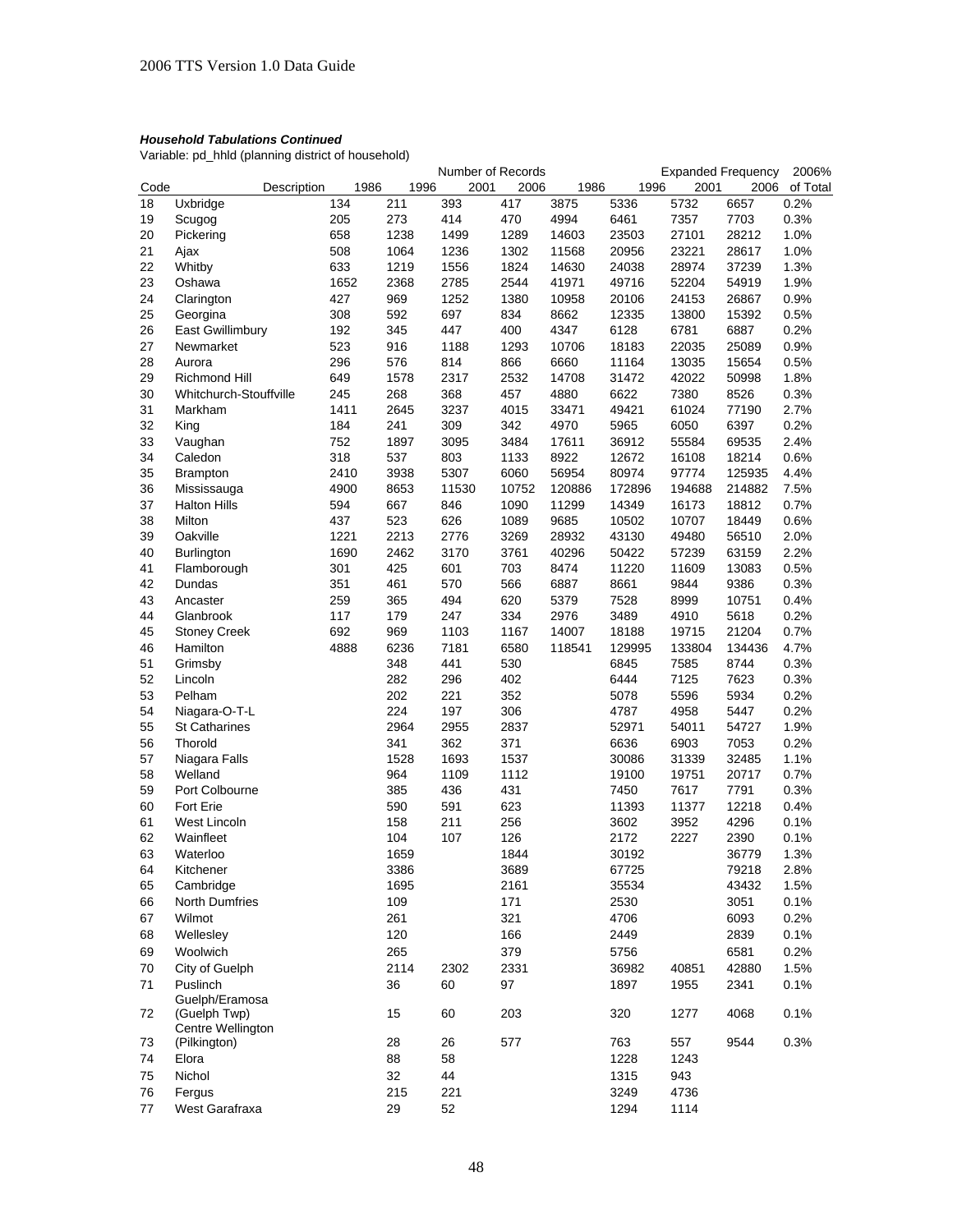Variable: pd\_hhld (planning district of household)

|            |                                      |      | Number of Records |      |      |      | <b>Expanded Frequency</b> |       |       | 2006%    |
|------------|--------------------------------------|------|-------------------|------|------|------|---------------------------|-------|-------|----------|
|            | Code Description                     | 1986 | 1996              | 2001 | 2006 | 1986 | 1996                      | 2001  | 2006  | of Total |
| 78         | Eramosa                              |      | 125               | 114  |      |      | 2111                      | 2427  |       |          |
| 79         | Erin                                 |      | 145               | 136  | 199  |      | 3534                      | 3750  | 3809  | 0.1%     |
| 80         | Orangeville                          |      | 438               | 534  | 549  |      | 7788                      | 9660  | 9429  | 0.3%     |
| 81         | Barrie                               |      | 1565              | 1969 | 2085 |      | 28560                     | 36860 | 46536 | 1.6%     |
| 82         | Innisfil                             |      | 438               | 437  | 675  |      | 8795                      | 10200 | 11402 | 0.4%     |
| 83         | <b>Bradford-West Gwillimbury</b>     |      | 262               | 376  | 432  |      | 6380                      | 7133  | 7946  | 0.3%     |
| 84         | New Tecumseth                        |      | 429               | 711  | 475  |      | 7941                      | 10575 | 10040 | 0.3%     |
| 85         | Adjala-Tosorontio                    |      | 103               | 141  | 155  |      | 2997                      | 3299  | 3247  | 0.1%     |
|            |                                      |      |                   |      |      |      |                           |       |       |          |
| 86         | Essa                                 |      | 316               | 241  | 306  |      | 5375                      | 5567  | 5976  | 0.2%     |
| 87         | Clearview                            |      | 231               | 167  | 274  |      | 4405                      | 4805  | 5011  | 0.2%     |
| 88         | Springwater                          |      | 233               | 229  | 319  |      | 4879                      | 5352  | 5941  | 0.2%     |
| 89         | Kawartha Lakes (Lindsay)             |      | 407               | 1312 | 1709 |      | 7175                      | 26778 | 29514 | 1.0%     |
| 90         | <b>OPS</b>                           |      | 18                |      |      |      | 1486                      |       |       |          |
| 91         | Manvers                              |      | 169               |      |      |      | 1876                      |       |       |          |
| 92         | Mariposa                             |      | 115               |      |      |      | 2509                      |       |       |          |
| 93         | Eldon                                |      | 69                |      |      |      | 1416                      |       |       |          |
| 94         | Carden                               |      | $\overline{7}$    |      |      |      | 293                       |       |       |          |
| 96         | $L-D-L$                              |      | 18                |      |      |      | 754                       |       |       |          |
| 97         | Somerville                           |      | 42                |      |      |      | 925                       |       |       |          |
| 98         | Bexley                               |      | 11                |      |      |      | 461                       |       |       |          |
| 99         | Fenelon                              |      | 158               |      |      |      | 3576                      |       |       |          |
| 100        | Verulam                              |      | 66                |      |      |      | 1711                      |       |       |          |
| 101        | Bobcageon                            |      | 61                |      |      |      | 1275                      |       |       |          |
| 102        | Emily                                |      | 130               |      |      |      | 2812                      |       |       |          |
| 103        | Peterborough                         |      | 1693              | 1667 | 1733 |      | 30379                     | 30372 | 31204 | 1.1%     |
|            | Cavan-Millbrook-North                |      |                   |      |      |      |                           |       |       |          |
| 104        | Monaghan (Cavan)                     |      | 51                | 173  | 163  |      | 2327                      | 2841  | 3019  | 0.1%     |
| 105        | North Monaghan                       |      | 3                 |      |      |      | 57                        |       |       |          |
|            | Otonabee-South                       |      |                   |      |      |      |                           |       |       |          |
|            | Monaghan (South                      |      |                   |      |      |      |                           |       |       |          |
| 106        | Monaghan)                            |      | 29                | 99   | 154  |      | 586                       | 2516  | 2749  | 0.1%     |
| 107        | Otonabee                             |      | 29                |      |      |      | 1858                      |       |       |          |
|            | Asphodel-Norwood                     |      |                   |      |      |      |                           |       |       |          |
| 108        | (Asphodel)                           |      | 65                | 62   | 80   |      | 1468                      | 1486  | 1631  | 0.1%     |
| 109        | Dummer-Douro (Dummer)                |      | 34                | 75   | 135  |      | 1092                      | 2376  | 2560  | 0.1%     |
| 110        | Douro                                |      | 129               |      |      |      | 2214                      |       |       |          |
| 111        | Lakefield-Smith-Ennismore<br>(Smith) |      | 113               | 340  | 388  |      | 3634                      | 6565  | 7136  | 0.2%     |
|            |                                      |      |                   |      |      |      |                           |       |       |          |
| 112<br>113 | Ennismore                            |      | 90<br>361         |      |      |      | 1615                      |       |       |          |
|            | Northumberland                       |      |                   |      |      |      | 5401                      |       |       |          |
| 124        | <b>Brant</b>                         |      |                   |      | 617  |      |                           |       | 12235 | 0.4%     |
| 127        | Collingwood                          |      |                   | 338  | 450  |      |                           | 6577  | 7317  | 0.3%     |
| 128        | Wasaga Beach                         |      |                   | 250  | 383  |      |                           | 5195  | 6235  | 0.2%     |
| 129        | Tiny                                 |      |                   | 117  | 233  |      |                           | 3719  | 4525  | 0.2%     |
| 130        | Penetanguishene                      |      |                   | 177  | 215  |      |                           | 3133  | 3489  | 0.1%     |
| 131        | Midland                              |      |                   | 329  | 386  |      |                           | 6550  | 6898  | 0.2%     |
| 132        | Tay                                  |      |                   | 158  | 211  |      |                           | 3471  | 3836  | 0.1%     |
| 133        | Oro-Medonte                          |      |                   | 276  | 403  |      |                           | 6607  | 7323  | 0.3%     |
| 134        | Severn                               |      |                   | 133  | 244  |      |                           | 4186  | 4629  | 0.2%     |
| 135        | Ramara                               |      |                   | 139  | 217  |      |                           | 3631  | 4088  | 0.1%     |
| 136        | Orillia                              |      |                   | 629  | 631  |      |                           | 11611 | 12235 | 0.4%     |
| 140        | Mulmur                               |      |                   |      | 84   |      |                           |       | 1195  | 0.0%     |
| 141        | Shelburne                            |      |                   |      | 207  |      |                           |       | 1851  | 0.1%     |
| 142        | Amaranth                             |      |                   |      | 113  |      |                           |       | 1241  | 0.0%     |
| 143        | Melancthon                           |      |                   |      | 42   |      |                           |       | 1004  | 0.0%     |
| 144        | Mono Township                        |      |                   |      | 137  |      |                           |       | 2340  | 0.1%     |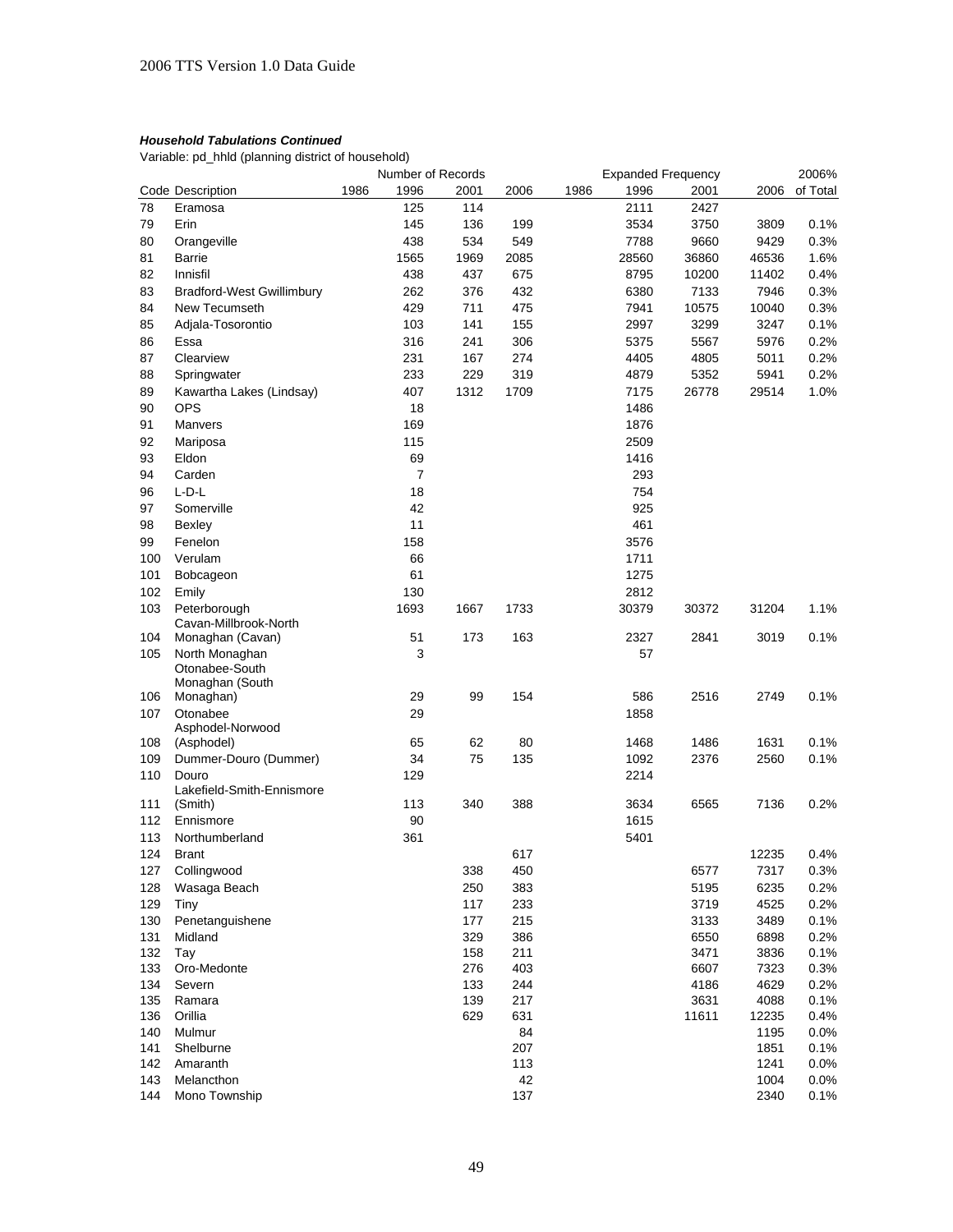Variable: pd\_hhld (planning district of household)

|     |                              | Number of Records |        |        |        | <b>Expanded Frequency</b> |         |         |         | 2006%    |
|-----|------------------------------|-------------------|--------|--------|--------|---------------------------|---------|---------|---------|----------|
|     | Code Description             | 1986              | 1996   | 2001   | 2006   | 1986                      | 1996    | 2001    | 2006    | of Total |
|     | 145 East Luther Grand Valley |                   |        |        | 121    |                           |         |         | 966     | $0.0\%$  |
|     | 146 East Garafraxa           |                   |        |        | 58     |                           |         |         | 773     | $0.0\%$  |
| 147 | Brantford                    |                   |        |        | 1740   |                           |         |         | 35608   | 1.2%     |
|     | Total                        | 61453             | 115193 | 136379 | 149631 | 1466077                   | 2317185 | 2417513 | 2871245 |          |

Variable: dwell\_type (dwelling unit type)

|   |                  | Number of Records |       |        |        |         | <b>Expanded Frequency</b> |         |         |          |
|---|------------------|-------------------|-------|--------|--------|---------|---------------------------|---------|---------|----------|
|   | Code Description | 1986              | 1996  | 2001   | 2006   | 1986    | 1996                      | 2001    | 2006    | of Total |
|   | House            | 40922             | 73434 | 94297  | 101895 | 966100  | 1469207                   | 1558263 | 1933359 | 67.3%    |
| 2 | Apartment        | 20489             | 35003 | 34330  | 36892  | 499003  | 713721                    | 735110  | 727837  | 25.3%    |
| 3 | Fownhouse        |                   | 6755  | 7749   | 10824  |         | 134237                    | 124085  | 209651  | 7.3%     |
| 9 | Jnknown          | 42                |       |        | 20     | 974     | 20                        | 55      | 398     | 0.0%     |
|   | Total            | 61453             | 15193 | 136379 | 149631 | 1466077 | 2317185                   | 2417513 | 2871245 |          |

#### Variable: rec\_mail (receipt of advance letter)

|   |                  |      | Number of Records |        |        |      | <b>Expanded Frequency</b> |         |         |          |  |
|---|------------------|------|-------------------|--------|--------|------|---------------------------|---------|---------|----------|--|
|   | Code Description | 1986 | 1996              | 2001   | 2006   | 1986 | 1996                      | 2001    | 2006    | of Total |  |
| 9 | Unknown/Refused  |      | 6801              | 10450  | 884    |      | 136835                    | 186738  | 17181   | 0.6%     |  |
| N | No               |      | 52100             | 50338  | 69652  |      | 1051091                   | 911444  | 1347223 | 46.9%    |  |
|   | Yes              |      | 56292             | 75591  | 79095  |      | 1129259                   | 1319331 | 1506841 | 52.5%    |  |
|   | Total            |      | 115193            | 136379 | 149631 |      | 2317185                   | 2417513 | 2871245 |          |  |

Variable: trip\_day (day of week trips were made)

|   |                  |       | Number of Records |        |        | <b>Expanded Frequency</b> |         | 2006%   |         |          |
|---|------------------|-------|-------------------|--------|--------|---------------------------|---------|---------|---------|----------|
|   | Code Description | 1986  | 1996              | 2001   | 2006   | 1986                      | 1996    | 2001    | 2006    | of Total |
|   | Monday           | 12073 | 20936             | 23657  | 26788  | 287354                    | 420332  | 418783  | 514715  | 17.9%    |
| 2 | Tuesdav          | 11029 | 22858             | 25036  | 29224  | 262924                    | 460114  | 445063  | 561269  | 19.5%    |
| 3 | Wednesday        | 12100 | 22339             | 26375  | 28764  | 289159                    | 449536  | 468665  | 551333  | 19.2%    |
| 4 | Thursday         | 12945 | 22791             | 26922  | 31956  | 309049                    | 459008  | 474940  | 612735  | 21.3%    |
| 5 | Fridav           | 13230 | 26269             | 34389  | 32899  | 315774                    | 528196  | 610062  | 631194  | 22.0%    |
| 9 | Unknown          | 76    |                   |        |        | 1816                      |         |         |         |          |
|   | Total            | 61453 | 115193            | 136379 | 149631 | 1466077                   | 2317185 | 2417513 | 2871245 |          |

# Variable: n\_person (total number of persons in the household)

|    |                  |       |        | Number of Records |        |         |         | <b>Expanded Frequency</b> |         | 2006%    |
|----|------------------|-------|--------|-------------------|--------|---------|---------|---------------------------|---------|----------|
|    | Code Description | 1986  | 1996   | 2001              | 2006   | 1986    | 1996    | 2001                      | 2006    | of Total |
|    |                  | 11597 | 24519  | 27259             | 30664  | 282736  | 495411  | 514023                    | 592888  | 20.6%    |
| 2  | 2                | 18934 | 35834  | 43015             | 49961  | 452051  | 721063  | 764217                    | 953512  | 33.2%    |
| 3  | 3                | 11604 | 20581  | 24960             | 26962  | 275320  | 413059  | 433737                    | 517510  | 18.0%    |
| 4  | 4                | 12411 | 21608  | 26149             | 26894  | 292411  | 433680  | 449761                    | 515740  | 18.0%    |
| 5  | 5                | 5044  | 8917   | 10485             | 10433  | 119370  | 178940  | 179652                    | 200780  | 7.0%     |
| 6  | 6                | 1320  | 2740   | 3212              | 3349   | 31144   | 54991   | 54522                     | 64430   | 2.2%     |
| 7  | 7                | 386   | 671    | 872               | 899    | 9225    | 13532   | 14522                     | 17338   | 0.6%     |
| 8  | 8                | 109   | 210    | 286               | 295    | 2641    | 4246    | 4769                      | 5711    | 0.2%     |
| 9  | 9                | 29    | 113    | 101               | 97     | 692     | 2263    | 1677                      | 1867    | 0.1%     |
| 10 | 10               | 19    |        | 27                | 48     | 486     |         | 442                       | 931     | 0.0%     |
| 11 | 11               |       |        | 8                 | 17     |         |         | 114                       | 327     | 0.0%     |
| 12 | 12               |       |        | 4                 |        |         |         | 58                        | 123     | 0.0%     |
| 13 | 13               |       |        |                   | 3      |         |         | 18                        | 52      | 0.0%     |
| 14 | 14               |       |        |                   |        |         |         |                           | 17      | 0.0%     |
| 16 | 16               |       |        |                   |        |         |         |                           | 19      | 0.0%     |
|    | Total            | 61453 | 115193 | 136379            | 149631 | 1466077 | 2317185 | 2417513                   | 2871245 |          |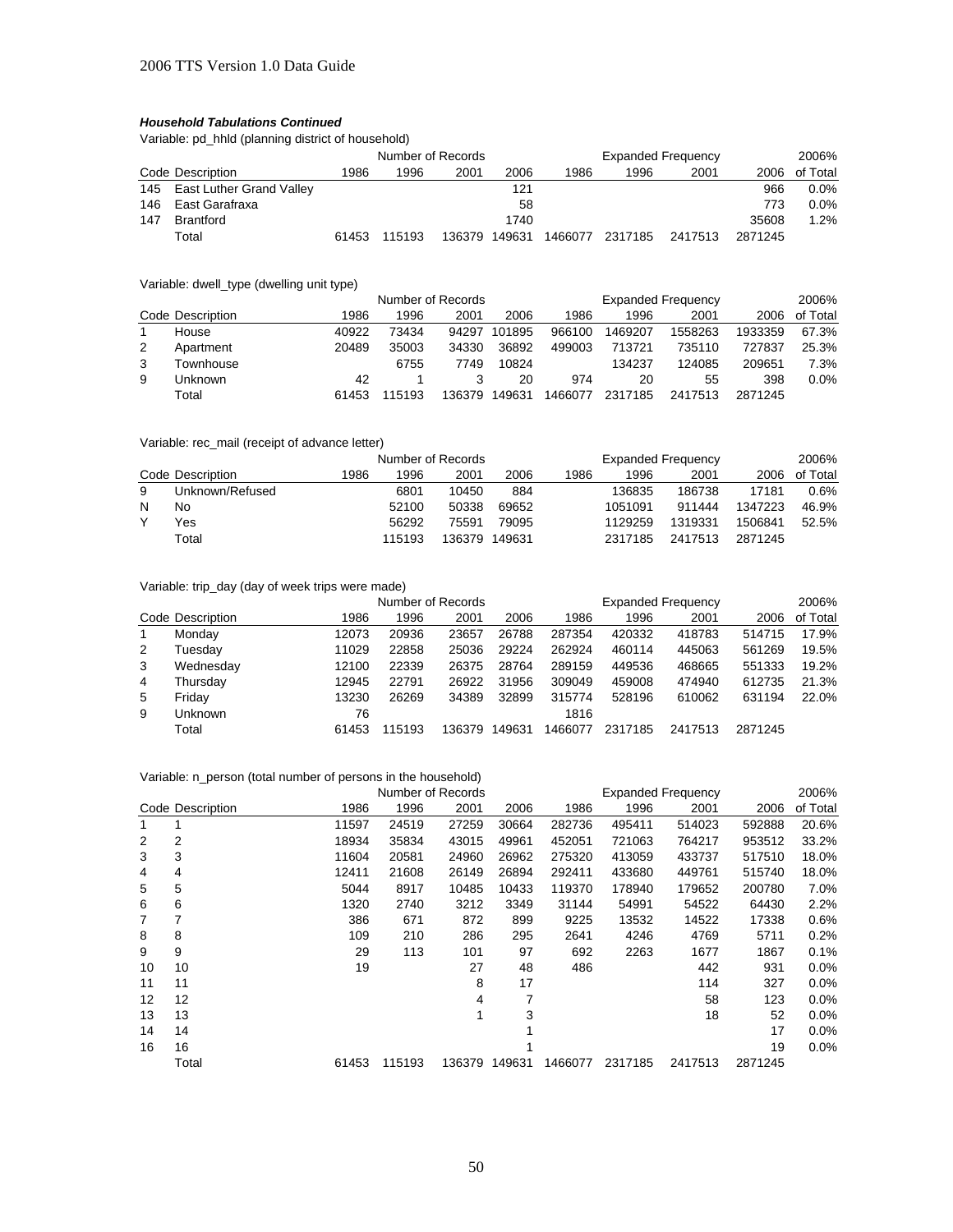Variable: n\_vehicle (total number of vehicles available to household for personal use)

|             | Number of Records |       |                         |                |                | <b>Expanded Frequency</b> |         |         |         |          |  |
|-------------|-------------------|-------|-------------------------|----------------|----------------|---------------------------|---------|---------|---------|----------|--|
|             | Code Description  | 1986  | 1996                    | 2001           | 2006           | 1986                      | 1996    | 2001    | 2006    | of Total |  |
| $\mathbf 0$ | 0                 | 8813  | 17419                   | 17798          | 19889          | 217462                    | 354019  | 340518  | 389989  | 13.6%    |  |
| 1           | 1                 | 26106 | 47645                   | 54308          | 59500          | 625369                    | 958585  | 969867  | 1147258 | 40.0%    |  |
| 2           | 2                 | 20421 | 40395                   | 50191          | 55027          | 479538                    | 808334  | 865102  | 1046517 | 36.4%    |  |
| 3           | 3                 | 4513  | 7703                    | 10950          | 11739          | 105818                    | 154981  | 187405  | 221981  | 7.7%     |  |
| 4           | 4                 | 1169  | 1621                    | 2497           | 2716           | 27527                     | 32810   | 43237   | 51274   | 1.8%     |  |
| 5           | 5                 | 270   | 275                     | 463            | 521            | 6453                      | 5649    | 8228    | 9691    | 0.3%     |  |
| 6           | 6                 | 105   | 83                      | 100            | 124            | 2551                      | 1733    | 1811    | 2369    | 0.1%     |  |
| 7           | 7                 | 35    | 29                      | 34             | 39             | 872                       | 613     | 638     | 735     | 0.0%     |  |
| 8           | 8                 | 12    | 5                       | 10             | 18             | 264                       | 96      | 187     | 315     | 0.0%     |  |
| 9           | 9                 | 9     | 5                       | 5              | 11             | 222                       | 104     | 95      | 203     | 0.0%     |  |
| 10          | 10                |       | $\overline{\mathbf{c}}$ | $\overline{7}$ | $\overline{7}$ |                           | 39      | 142     | 128     | 0.0%     |  |
| 11          | 11                |       | $\overline{c}$          | 2              | 7              |                           | 39      | 40      | 132     | 0.0%     |  |
| 12          | 12                |       | 1                       | 3              | 5              |                           | 19      | 48      | 101     | 0.0%     |  |
| 13          | 13                |       | 1                       | 2              | 4              |                           | 19      | 37      | 82      | 0.0%     |  |
| 14          | 14                |       |                         | 1              | 3              |                           |         | 16      | 53      | 0.0%     |  |
| 15          | 15                |       | 1                       | 1              | 2              |                           | 23      | 14      | 38      | 0.0%     |  |
| 20          | 20                |       |                         |                | 1              |                           |         | 20      | 19      | 0.0%     |  |
| 21          | 21                |       | $\overline{2}$          | 1              | 6              |                           | 43      | 19      | 116     | 0.0%     |  |
| 22          | 22                |       |                         | 1              | 1              |                           |         | 16      | 22      | 0.0%     |  |
| 23          | 23                |       |                         | 1              | $\overline{7}$ |                           |         | 19      | 140     | 0.0%     |  |
| 30          | 30                |       | 1                       |                |                |                           | 18      |         |         |          |  |
| 31          | 31                |       |                         |                |                |                           | 20      |         |         |          |  |
| 32          | 32                |       | 1                       | 1              | $\sqrt{2}$     |                           | 20      | 14      | 40      | 0.0%     |  |
| 33          | 33                |       | 1                       |                |                |                           | 20      |         |         |          |  |
| 36          | 36                |       |                         |                | 1              |                           |         |         | 24      | 0.0%     |  |
| 42          | 42                |       |                         | 1              |                |                           |         | 20      |         |          |  |
| 50          | 50                |       |                         |                |                |                           |         | 20      |         |          |  |
| 99          | 99                |       |                         |                |                |                           |         |         | 18      | 0.0%     |  |
|             | Total             | 61453 | 115193                  |                | 136379 149631  | 1466077                   | 2317185 | 2417513 | 2871245 |          |  |

#### Variable: n\_licence (number of persons in household having a driver's licence)

|   | Number of Records |       |        |        |        |         |         | 2006%   |         |          |
|---|-------------------|-------|--------|--------|--------|---------|---------|---------|---------|----------|
|   | Code Description  | 1986  | 1996   | 2001   | 2006   | 1986    | 1996    | 2001    | 2006    | of Total |
| 0 | 0                 | 5432  | 10374  | 10107  | 12271  | 133562  | 211697  | 192565  | 239610  | 8.3%     |
| 1 |                   | 18296 | 34733  | 39422  | 42753  | 442907  | 702131  | 721893  | 827700  | 28.8%    |
| 2 | 2                 | 28335 | 53426  | 64551  | 71410  | 669323  | 1070261 | 1128281 | 1360672 | 47.4%    |
| 3 | 3                 | 6587  | 11828  | 15580  | 16498  | 154533  | 236563  | 262528  | 314973  | 11.0%    |
| 4 | 4                 | 2309  | 3996   | 5602   | 5530   | 54165   | 79964   | 93658   | 105887  | 3.7%     |
| 5 | 5                 | 429   | 732    | 955    | 1014   | 10054   | 14537   | 15922   | 19427   | 0.7%     |
| 6 | 6                 | 59    | 88     | 146    | 131    | 1390    | 1724    | 2408    | 2532    | 0.1%     |
| 7 |                   | 6     | 11     | 15     | 21     | 142     | 218     | 246     | 392     | $0.0\%$  |
| 8 | 8                 |       | 4      |        | 2      |         | 76      |         | 34      | $0.0\%$  |
| 9 | 9                 |       |        |        |        |         | 14      | 14      | 19      | 0.0%     |
|   | Total             | 61453 | 115193 | 136379 | 149631 | 1466077 | 2317185 | 2417513 | 2871245 |          |

Variable: n\_hhld\_trip (Total number of trips made by household: 1986 data includes persons aged 6 and over, 1991, 1996, 2001 and 2006 data include persons aged 11 and over)

|          |                  |       | Number of Records |       |       |        | 2006%  |        |        |          |
|----------|------------------|-------|-------------------|-------|-------|--------|--------|--------|--------|----------|
|          | Code Description | 1986  | 1996              | 2001  | 2006  | 1986   | 1996   | 2001   | 2006   | of Total |
| $\Omega$ |                  | 5395  | 11271             | 12195 | 16738 | 130637 | 228831 | 224570 | 321312 | 11.2%    |
| 1        |                  | 483   | 547               | 629   | 652   | 11744  | 11100  | 11737  | 12453  | 0.4%     |
| 2        | 2                | 9653  | 19495             | 22168 | 24839 | 233785 | 394428 | 408005 | 480120 | 16.7%    |
| 3        | 3                | 2334  | 4906              | 5633  | 6674  | 56336  | 99304  | 103306 | 128406 | 4.5%     |
| 4        | 4                | 10771 | 21200             | 24099 | 25427 | 257683 | 426444 | 430328 | 489345 | 17.0%    |
| 5        | 5                | 2757  | 6008              | 7033  | 7467  | 65931  | 120363 | 124784 | 142712 | 5.0%     |
| 6        | 6                | 7736  | 14234             | 16651 | 17958 | 183839 | 285836 | 292381 | 343928 | 12.0%    |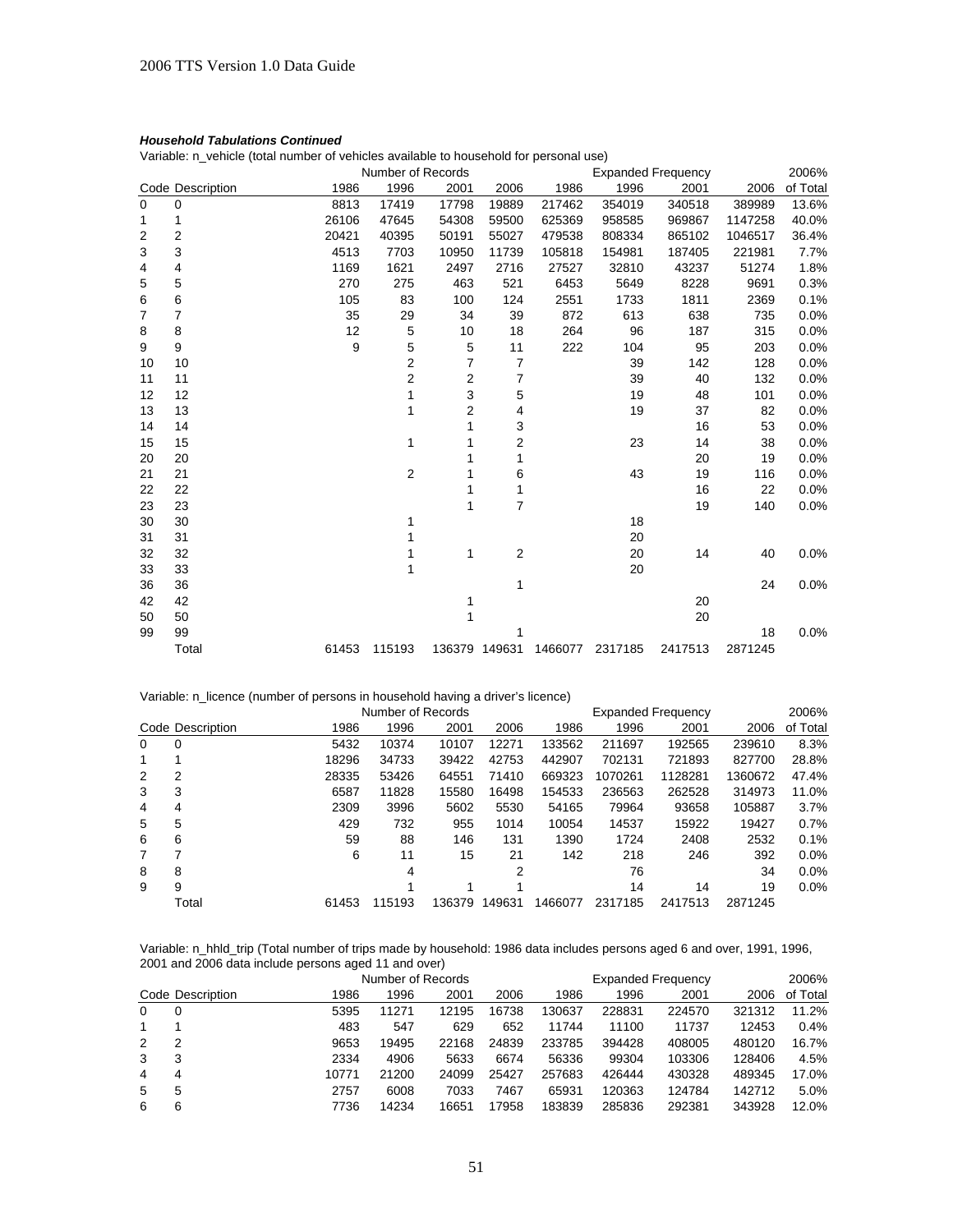Variable: n\_hhld\_trip (Total number of trips made by household: 1986 data includes persons aged 6 and over, 1991, 1996, 2001 and 2006 data include persons aged 11 and over)

|          |                  |                         | Number of Records             |                |              |         |          | <b>Expanded Frequency</b> |         | 2006%        |
|----------|------------------|-------------------------|-------------------------------|----------------|--------------|---------|----------|---------------------------|---------|--------------|
|          | Code Description | 1986                    | 1996                          | 2001           | 2006         | 1986    | 1996     | 2001                      | 2006    | of Total     |
| 7        | 7                | 2508                    | 4586                          | 5870           | 6169         | 59637   | 91933    | 102280                    | 117904  | 4.1%         |
| 8        | 8                | 5912                    | 9666                          | 11694          | 12030        | 139952  | 193719   | 201954                    | 230172  | 8.0%         |
| 9        | 9                | 2033                    | 3512                          | 4531           | 4868         | 48149   | 70413    | 77880                     | 93261   | 3.2%         |
| 10       | 10               | 3529                    | 5635                          | 6863           | 7125         | 83188   | 112643   | 117851                    | 136268  | 4.7%         |
| 11       | 11               | 1495                    | 2314                          | 3188           | 3165         | 35013   | 46323    | 54049                     | 60290   | 2.1%         |
| 12       | 12               | 1978                    | 3229                          | 4189           | 4307         | 46205   | 64598    | 71501                     | 82404   | 2.9%         |
| 13       | 13               | 869                     | 1635                          | 2049           | 2135         | 20398   | 32592    | 34845                     | 40604   | 1.4%         |
| 14       | 14               | 1042                    | 1839                          | 2412           | 2453         | 24530   | 36796    | 40737                     | 46916   | 1.6%         |
| 15       | 15               | 535                     | 952                           | 1350           | 1345         | 12543   | 18938    | 22908                     | 25463   | 0.9%         |
| 16       | 16               | 613                     | 1145                          | 1442           | 1472         | 14284   | 22904    | 24375                     | 28096   | 1.0%         |
| 17       | 17               | 315                     | 609                           | 797            | 922          | 7344    | 12112    | 13433                     | 17583   | 0.6%         |
| 18       | 18               | 344                     | 624                           | 821            | 904          | 8139    | 12496    | 13926                     | 17248   | 0.6%         |
| 19       | 19               | 197                     | 373                           | 543            | 534          | 4620    | 7453     | 9090                      | 10211   | 0.4%         |
| 20       | 20               | 211                     | 306                           | 494            | 560          | 4918    | 6042     | 8282                      | 10629   | 0.4%         |
| 21       | 21               | 144                     | 212                           | 330            | 344          | 3326    | 4216     | 5533                      | 6544    | 0.2%         |
| 22       | 22               | 160                     | 211                           | 324            | 361          | 3720    | 4181     | 5391                      | 6923    | 0.2%         |
| 23       | 23               | 96                      | 123                           | 223            | 234          | 2198    | 2414     | 3874                      | 4470    | 0.2%         |
| 24       | 24               | 81                      | 133                           | 199            | 187          | 1880    | 2626     | 3463                      | 3533    | 0.1%         |
| 25       | 25               | 50                      | 76                            | 144            | 153          | 1181    | 1500     | 2431                      | 2950    | 0.1%         |
| 26       | 26               | 53                      | 72                            | 110            | 104          | 1197    | 1463     | 1847                      | 1949    | 0.1%         |
| 27       | 27               | 26                      | 55                            | 82             | 99           | 610     | 1057     | 1409                      | 1880    | 0.1%         |
| 28       | 28               | 25                      | 52                            | 63             | 85           | 584     | 1050     | 1063                      | 1568    | 0.1%         |
| 29       | 29               | 22                      | 29                            | 51             | 75           | 501     | 570      | 881                       | 1439    | 0.1%         |
| 30       | 30               | 15                      | 37                            | 34             | 49           | 360     | 724      | 562                       | 931     | 0.0%         |
| 31       | 31               | 14                      | 25                            | 39             | 41           | 307     | 499      | 664                       | 767     | 0.0%         |
| 32       | 32               | 8                       | 21                            | 27             | 36           | 185     | 390      | 443                       | 703     | 0.0%         |
| 33       | 33               | 14                      | 9                             | 22             | 19           | 319     | 196      | 363                       | 363     | 0.0%         |
| 34       | 34               | 8                       | 12                            | 13             | 17           | 204     | 229      | 230                       | 325     | 0.0%         |
| 35       | 35               | 7                       | 13                            | 13             | 19           | 164     | 271      | 205                       | 349     | 0.0%         |
| 36       | 36               | 4                       | 5                             | 12             | 13           | 93      | 101      | 216                       | 244     | 0.0%         |
| 37       | 37               | $\overline{\mathbf{c}}$ | 3                             | 8              | 10           | 41      | 61       | 131                       | 189     | 0.0%         |
| 38       | 38               | $\overline{\mathbf{c}}$ | 3                             | 6              | 6            | 47      | 60       | 98                        | 112     | 0.0%         |
| 39       | 39               | 5                       | $\overline{\mathbf{c}}$       | 6              | 5            | 121     | 40       | 113                       | 100     | 0.0%         |
| 40       | 40               |                         | 3                             | 5              | 5            |         | 56       | 87                        | 103     | 0.0%         |
| 41       | 41               |                         | 2                             | 4              | 5            |         | 37       | 83                        | 99      | 0.0%         |
| 42       | 42               | $\mathbf{1}$            | $\overline{c}$                | $\overline{2}$ | 8            | 20      | 34       | 29                        | 149     | 0.0%         |
| 43       | 43               |                         | 1                             | 4              | 4            |         | 22       | 71                        | 75      | 0.0%         |
| 44       | 44               | $\overline{2}$          | 1                             | $\overline{2}$ | 1            | 55      |          | 29                        | 19      |              |
| 45       | 45               |                         |                               | 1              | 3            |         | 18       |                           | 58      | 0.0%         |
|          | 46               | $\mathbf{1}$            | $\mathbf 2$<br>$\overline{2}$ |                | $\mathbf{1}$ | 19      | 45<br>40 | 13                        | 18      | 0.0%<br>0.0% |
| 46<br>47 | 47               |                         |                               |                | 1            |         |          |                           | 20      | 0.0%         |
| 48       | 48               |                         |                               | 1              | $\mathbf 1$  |         |          | 17                        | 19      | 0.0%         |
|          |                  | $\mathbf{1}$            |                               | $\mathbf{1}$   |              |         |          | 10                        |         |              |
| 51       | 51               |                         |                               |                |              | 20      |          |                           |         |              |
| 53       | 53               |                         |                               | 1              |              |         |          | 18                        |         |              |
| 55       | 55               | $\mathbf 1$             |                               |                | 1            | 22      | 19       |                           | 19      | 0.0%         |
| 65       | 65               |                         | 1                             |                |              |         |          |                           |         |              |
| 70       | 70               | $\mathbf{1}$            |                               |                |              | 28      |          |                           |         |              |
| 89       | 89               |                         |                               | 1              |              |         |          | 22                        |         |              |
|          | Total            | 61453                   | 115193                        | 136379         | 149631       | 1466077 | 2317185  | 2417513                   | 2871245 |              |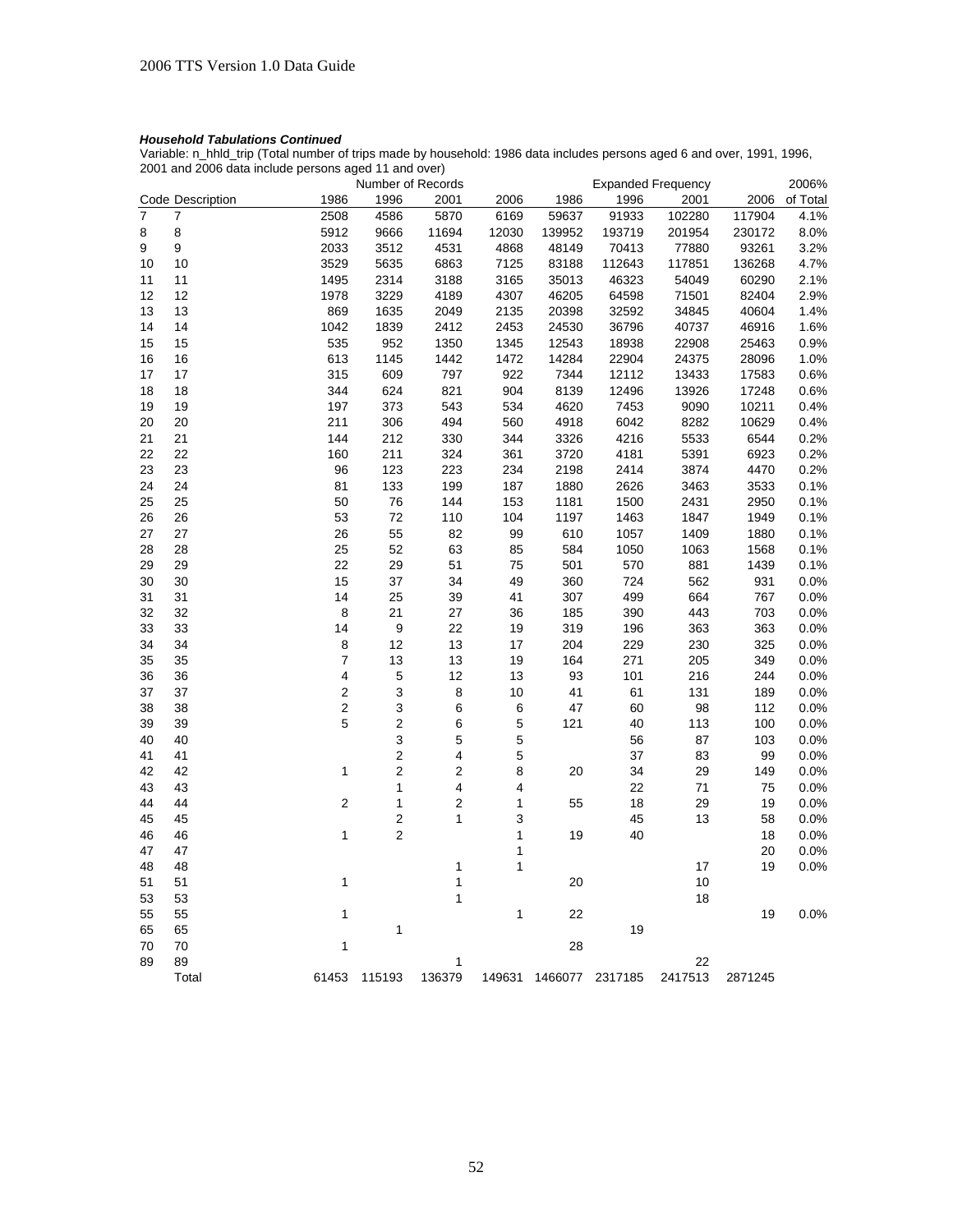Variable: n\_emp\_ft (number of full-time workers in household)

|                |                  |       | Number of Records |        |        |         |         | <b>Expanded Frequency</b> |         |          |  |
|----------------|------------------|-------|-------------------|--------|--------|---------|---------|---------------------------|---------|----------|--|
|                | Code Description | 1986  | 1996              | 2001   | 2006   | 1986    | 1996    | 2001                      | 2006    | of Total |  |
| 0              | 0                | 12350 | 34186             | 37850  | 47828  | 296551  | 688987  | 686158                    | 913585  | 31.8%    |  |
|                |                  | 24976 | 43805             | 50287  | 51872  | 596672  | 881635  | 898466                    | 999496  | 34.8%    |  |
| 2              | 2                | 19748 | 32515             | 40925  | 42740  | 468894  | 652388  | 710807                    | 820193  | 28.6%    |  |
| 3              | 3                | 3379  | 3849              | 5849   | 5863   | 80064   | 77290   | 97697                     | 112297  | 3.9%     |  |
| 4              | 4                | 842   | 720               | 1260   | 1168   | 20070   | 14467   | 21080                     | 22592   | 0.8%     |  |
| 5              | 5                | 133   | 101               | 180    | 140    | 3216    | 2060    | 2816                      | 2701    | 0.1%     |  |
| 6              | 6                | 21    | 13                | 23     | 14     | 514     | 272     | 411                       | 268     | $0.0\%$  |  |
| $\overline{7}$ | 7                | 4     | 4                 | 4      | 6      | 96      | 86      | 65                        | 113     | $0.0\%$  |  |
| 8              | 8                |       |                   |        |        |         |         | 14                        |         | 0.0%     |  |
|                | Total            | 61453 | 115193            | 136379 | 149631 | 1466077 | 2317185 | 2417513                   | 2871245 |          |  |

# Variable: n\_emp\_pt (number of part-time workers in household)

|          |                  |       | Number of Records |        |        |         |         | <b>Expanded Frequency</b> |         | 2006%    |
|----------|------------------|-------|-------------------|--------|--------|---------|---------|---------------------------|---------|----------|
|          | Code Description | 1986  | 1996              | 2001   | 2006   | 1986    | 1996    | 2001                      | 2006    | of Total |
| $\Omega$ | 0                | 50331 | 90956             | 107526 | 118060 | 1202559 | 1831511 | 1913433                   | 2266957 | 79.0%    |
|          |                  | 9458  | 20794             | 24249  | 26556  | 224161  | 416676  | 424928                    | 508445  | 17.7%    |
| 2        | 2                | 1427  | 3052              | 4019   | 4395   | 33804   | 61231   | 69150                     | 83945   | 2.9%     |
| 3        | 3                | 212   | 348               | 524    | 558    | 4986    | 6940    | 8935                      | 10707   | 0.4%     |
| 4        | 4                | 23    | 38                | 57     | 57     | 517     | 736     | 1001                      | 1089    | 0.0%     |
| 5        | 5                | 2     | 3                 | 2      | 5      | 49      | 53      | 36                        | 101     | 0.0%     |
| 6        | 6                |       |                   | 2      |        |         | 16      | 31                        |         |          |
| 8        | 8                |       |                   |        |        |         | 21      |                           |         |          |
|          | Total            | 61453 | 115193            | 136379 | 149631 | 1466077 | 2317185 | 2417513                   | 2871245 |          |

# Variable: n\_emp\_home (number of work-at-home persons in household)

|          | Number of Records |       |        |        |        | 2006%<br><b>Expanded Frequency</b> |         |         |         |          |  |
|----------|-------------------|-------|--------|--------|--------|------------------------------------|---------|---------|---------|----------|--|
|          | Code Description  | 1986  | 1996   | 2001   | 2006   | 1986                               | 1996    | 2001    | 2006    | of Total |  |
| $\Omega$ | 0                 | 59495 | 109357 | 127472 | 35645  | 1419262                            | 2199380 | 2263415 | 2606923 | 90.8%    |  |
|          |                   | 1710  | 5036   | 7726   | 11953  | 40854                              | 101484  | 133429  | 226387  | 7.9%     |  |
| 2        |                   | 227   | 748    | 1117   | 1894   | 5450                               | 15258   | 19512   | 35369   | 1.2%     |  |
| 3        | 3                 | 18    | 43     | 55     | 113    | 442                                | 877     | 992     | 2090    | 0.1%     |  |
| 4        | 4                 | 3     |        |        | 18     | 69                                 | 146     | 136     | 317     | 0.0%     |  |
| 5        | 5                 |       | 2      | 2      |        |                                    | 40      | 30      | 137     | 0.0%     |  |
|          |                   |       |        |        |        |                                    |         |         | 22      | 0.0%     |  |
|          | Total             | 61453 | 115193 | 136379 | 149631 | 1466077                            | 2317185 | 2417513 | 2871245 |          |  |

# Variable: n\_student (number of students, full and part-time, in the household)

|          |                  |       | Number of Records |        |        |         |         | <b>Expanded Frequency</b> |         | 2006%    |
|----------|------------------|-------|-------------------|--------|--------|---------|---------|---------------------------|---------|----------|
|          | Code Description | 1986  | 1996              | 2001   | 2006   | 1986    | 1996    | 2001                      | 2006    | of Total |
| $\Omega$ | 0                | 39308 | 69952             | 83972  | 95558  | 941806  | 1410657 | 1503129                   | 1831295 | 63.8%    |
|          |                  | 10732 | 22455             | 25994  | 26769  | 254958  | 450713  | 456184                    | 515638  | 18.0%    |
| 2        | 2                | 8375  | 15954             | 18825  | 19508  | 197778  | 319171  | 326834                    | 374763  | 13.1%    |
| 3        | 3                | 2452  | 5118              | 5964   | 6036   | 57704   | 102655  | 103121                    | 115595  | 4.0%     |
| 4        | 4                | 484   | 1340              | 1284   | 1363   | 11460   | 26712   | 22507                     | 26309   | 0.9%     |
| 5        | 5                | 84    | 282               | 253    | 293    | 1946    | 5502    | 4245                      | 5684    | 0.2%     |
| 6        | 6                | 11    | 71                | 70     | 74     | 260     | 1365    | 1191                      | 1413    | 0.0%     |
|          | 7                | 6     | 14                | 15     | 23     | 137     | 278     | 262                       | 422     | 0.0%     |
| 8        | 8                | 1     | 7                 | 2      | 4      | 28      | 131     | 38                        | 64      | 0.0%     |
| 9        | 9                |       |                   |        | 3      |         |         |                           | 62      | 0.0%     |
|          | Total            | 61453 | 115193            | 136379 | 149631 | 1466077 | 2317185 | 2417513                   | 2871245 |          |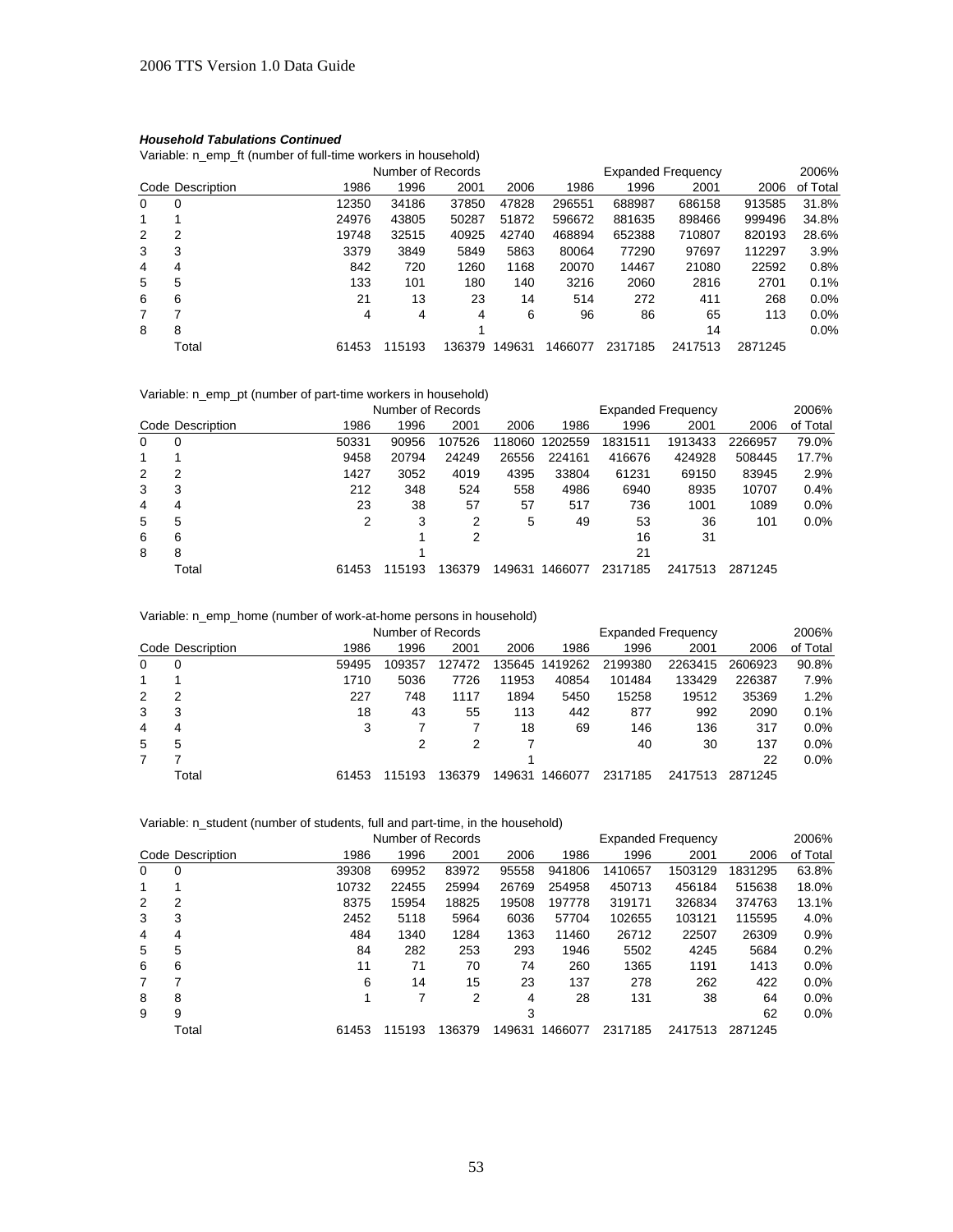# **6.2 Person Tabulations**

The following tabulations are "number of persons" stratified by various categories in the database. The "Number of Records" figures present the actual number of survey records in the Person file while the "Expanded Frequency" figures are the expanded results representing the universe.

# Exhibit 19: Person Tabulations

Variable: region\_hhld (regional municipality of person's home)

|      |                   |        | Number of Records |        |        |         | <b>Expanded Frequency</b> |         |         | 2006%    |
|------|-------------------|--------|-------------------|--------|--------|---------|---------------------------|---------|---------|----------|
| Code | Description       | 1986   | 1996              | 2001   | 2006   | 1986    | 1996                      | 2001    | 2006    | of Total |
| 1    | Toronto           | 89851  | 113431            | 146442 | 129273 | 2135017 | 2305558                   | 2368707 | 2445937 | 31.7%    |
| 2    | Durham            | 13055  | 22172             | 26929  | 26404  | 317886  | 450354                    | 492195  | 539501  | 7.0%     |
| 3    | York              | 14847  | 28930             | 39759  | 44052  | 344986  | 567689                    | 720953  | 857522  | 11.1%    |
| 4    | Peel              | 23657  | 40088             | 55230  | 56042  | 577032  | 812512                    | 954226  | 1119129 | 14.5%    |
| 5    | Halton            | 11638  | 16290             | 20322  | 24745  | 264630  | 328264                    | 364108  | 422726  | 5.5%     |
| 6    | Hamilton          | 18038  | 22375             | 26520  | 25180  | 423398  | 461990                    | 485948  | 487070  | 6.3%     |
| 11   | Niagara           |        | 20655             | 21864  | 22050  |         | 401715                    | 411162  | 418830  | 5.4%     |
| 12   | Waterloo          |        | 20259             | 0      | 23527  |         | 402151                    | 0       | 476425  | 6.2%     |
| 13   | Guelph            |        | 5419              | 5990   | 5968   |         | 94455                     | 104357  | 109489  | 1.4%     |
| 14   | Wellington        |        | 2023              | 2207   | 2871   |         | 45395                     | 51488   | 52984   | 0.7%     |
| 15   | Orangeville       |        | 1319              | 1513   | 1525   |         | 23452                     | 27394   | 26018   | 0.3%     |
| 16   | Barrie            |        | 4153              | 5359   | 5579   |         | 75326                     | 100320  | 124651  | 1.6%     |
| 17   | Simcoe            |        | 5900              | 11308  | 14250  |         | 120057                    | 240267  | 260483  | 3.4%     |
| 18   | Kawartha Lakes    |        | 3301              | 3254   | 4096   |         | 68245                     | 66414   | 70738   | 0.9%     |
| 19   | Peterborough City |        | 4039              | 3992   | 4059   |         | 72454                     | 72333   | 72655   | 0.9%     |
| 20   | Peterborough      |        | 1497              | 1983   | 2327   |         | 41611                     | 41869   | 43143   | 0.6%     |
| 21   | Orillia           |        |                   | 1510   | 1482   |         |                           | 27875   | 28736   | 0.4%     |
| 22   | Dufferin          |        |                   |        | 2149   |         |                           |         | 26475   | 0.3%     |
| 23   | <b>Brantford</b>  |        |                   |        | 4358   |         |                           |         | 88804   | 1.2%     |
| 24   | <b>Brant</b>      |        |                   |        | 1716   |         |                           |         | 34028   | 0.4%     |
| 98   | External          |        | 930               |        |        |         | 13913                     |         |         | 0.0%     |
|      | Total             | 171086 | 312781            | 374182 | 401653 | 4062949 | 6285143                   | 6529617 | 7705341 |          |

#### Variable: pd\_hhld (planning district of person's home)

|      |                  |      | Number of Records |       |       | <b>Expanded Frequency</b> |        | 2006%  |        |          |
|------|------------------|------|-------------------|-------|-------|---------------------------|--------|--------|--------|----------|
| Code | Description      | 1986 | 1996              | 2001  | 2006  | 1986                      | 1996   | 2001   | 2006   | of Total |
|      | PD 1 of Toronto  | 4605 | 7370              | 9056  | 9275  | 122009                    | 146644 | 164180 | 187769 | 2.4%     |
| 2    | PD 2 of Toronto  | 7111 | 10054             | 11681 | 10332 | 188036                    | 199591 | 199931 | 197478 | 2.6%     |
| 3    | PD 3 of Toronto  | 8662 | 11122             | 14746 | 12511 | 217718                    | 232683 | 230871 | 232021 | $3.0\%$  |
| 4    | PD 4 of Toronto  | 7943 | 9648              | 12944 | 11823 | 183406                    | 192125 | 202527 | 210267 | $2.7\%$  |
| 5    | PD 5 of Toronto  | 4324 | 5396              | 6799  | 5886  | 105031                    | 112235 | 115751 | 116251 | 1.5%     |
| 6    | PD 6 of Toronto  | 8020 | 10308             | 12939 | 11067 | 199950                    | 207286 | 209624 | 208475 | 2.7%     |
|      | PD 7 of Toronto  | 2000 | 2509              | 3480  | 2738  | 51585                     | 55044  | 55637  | 57191  | $0.7\%$  |
| 8    | PD 8 of Toronto  | 7970 | 8707              | 11310 | 9285  | 178252                    | 177910 | 177650 | 175079 | 2.3%     |
| 9    | PD 9 of Toronto  | 2991 | 4043              | 5551  | 4697  | 74669                     | 84725  | 91246  | 87661  | 1.1%     |
| 10   | PD 10 of Toronto | 5761 | 6561              | 8334  | 7196  | 142640                    | 144539 | 140010 | 139422 | 1.8%     |
| 11   | PD 11 of Toronto | 5864 | 6937              | 9608  | 9430  | 123004                    | 142836 | 147312 | 177315 | 2.3%     |
| 12   | PD 12 of Toronto | 3550 | 4088              | 5272  | 4051  | 77070                     | 78665  | 76753  | 75047  | 1.0%     |
| 13   | PD 13 of Toronto | 7949 | 9631              | 13450 | 11016 | 175783                    | 197646 | 210845 | 213679 | 2.8%     |
| 14   | PD 14 of Toronto | 2413 | 2913              | 4081  | 3400  | 56050                     | 58575  | 65310  | 60409  | $0.8\%$  |
| 15   | PD 15 of Toronto | 2723 | 3878              | 4374  | 4006  | 70298                     | 75577  | 77620  | 78754  | 1.0%     |
| 16   | PD 16 of Toronto | 7965 | 10266             | 12817 | 12560 | 169516                    | 199475 | 203440 | 229118 | $3.0\%$  |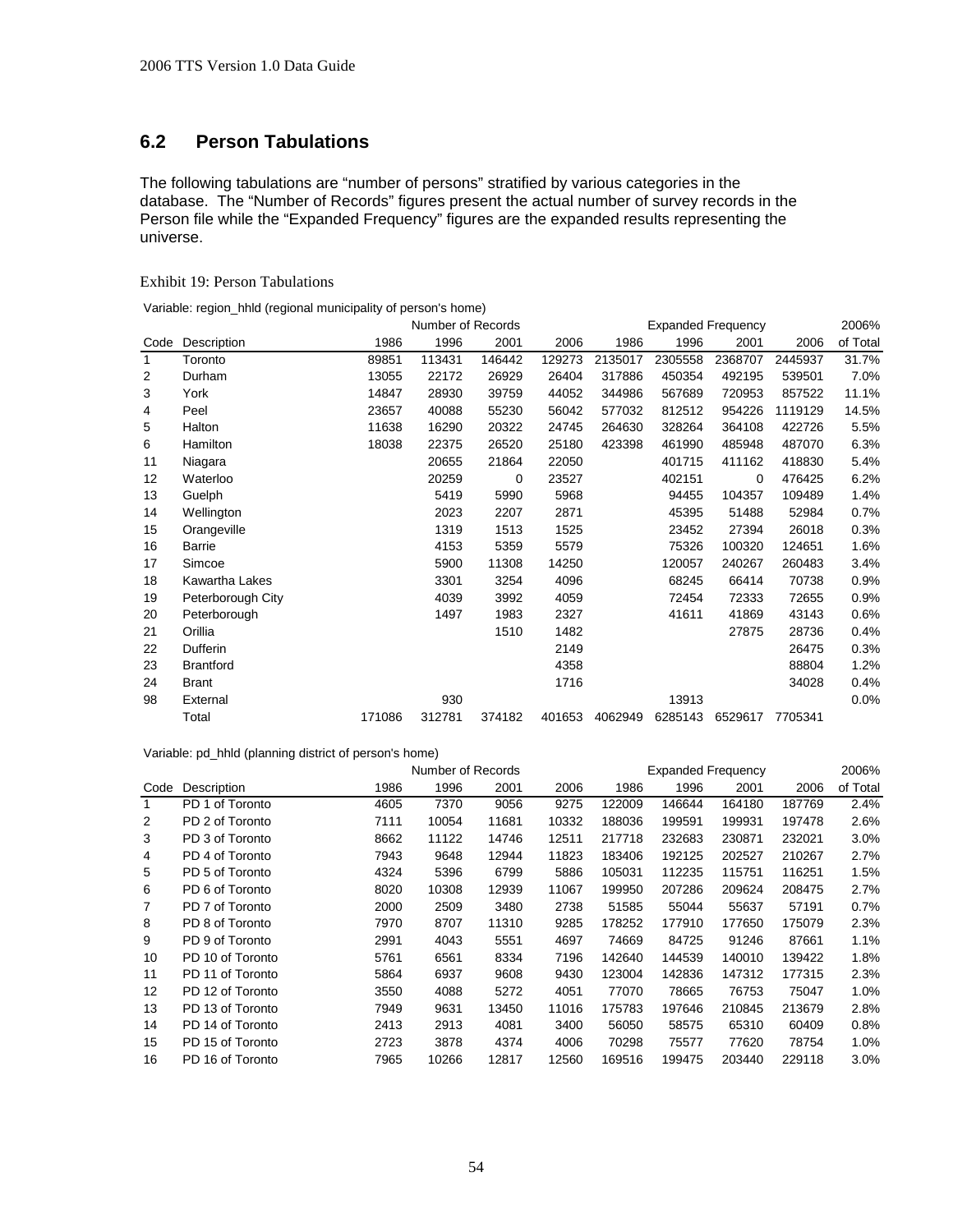Variable: pd\_hhld (planning district of person's home)

|      |                        |       | Number of Records |       |       |        | <b>Expanded Frequency</b> |        |        | 2006%    |
|------|------------------------|-------|-------------------|-------|-------|--------|---------------------------|--------|--------|----------|
| Code | Description            | 1986  | 1996              | 2001  | 2006  | 1986   | 1996                      | 2001   | 2006   | of Total |
| 17   | <b>Brock</b>           | 376   | 622               | 548   | 790   | 10126  | 11432                     | 10861  | 11605  | 0.2%     |
| 18   | Uxbridge               | 391   | 580               | 1119  | 1128  | 11308  | 14668                     | 16350  | 18162  | 0.2%     |
| 19   | Scugog                 | 644   | 798               | 1154  | 1239  | 15688  | 18887                     | 20528  | 20307  | 0.3%     |
| 20   | Pickering              | 2122  | 3915              | 4700  | 3862  | 47103  | 74177                     | 84308  | 84235  | 1.1%     |
| 21   | Ajax                   | 1579  | 3285              | 3813  | 3981  | 35847  | 64879                     | 71233  | 87706  | 1.1%     |
| 22   | Whitby                 | 1945  | 3660              | 4594  | 5152  | 44830  | 72207                     | 84747  | 105192 | 1.4%     |
| 23   | Oshawa                 | 4711  | 6395              | 7383  | 6407  | 119938 | 133507                    | 134354 | 137512 | 1.8%     |
| 24   | Clarington             | 1287  | 2917              | 3618  | 3845  | 33047  | 60597                     | 69814  | 74782  | 1.0%     |
| 25   | Georgina               | 891   | 1633              | 1881  | 2188  | 25076  | 34019                     | 37254  | 40407  | 0.5%     |
| 26   | East Gwillimbury       | 615   | 1059              | 1370  | 1188  | 13924  | 18826                     | 20490  | 20487  | 0.3%     |
| 27   | Newmarket              | 1657  | 2737              | 3530  | 3734  | 33919  | 54198                     | 64899  | 72350  | 0.9%     |
| 28   | Aurora                 | 880   | 1794              | 2488  | 2503  | 19812  | 34786                     | 39504  | 45067  | 0.6%     |
| 29   | Richmond Hill          | 1988  | 4869              | 7353  | 7822  | 45244  | 97400                     | 133162 | 157970 | 2.1%     |
| 30   | Whitchurch-Stouffville | 735   | 774               | 1030  | 1214  | 14641  | 19126                     | 20656  | 22674  | 0.3%     |
| 31   | Markham                | 4750  | 8758              | 10514 | 12883 | 112420 | 163484                    | 198201 | 249032 | 3.2%     |
| 32   | King                   | 589   | 728               | 921   | 980   | 15909  | 18018                     | 18033  | 18326  | 0.2%     |
| 33   | Vaughan                | 2742  | 6578              | 10672 | 11540 | 64041  | 127833                    | 188755 | 231209 | 3.0%     |
| 34   | Caledon                | 1035  | 1616              | 2448  | 3348  | 28899  | 38146                     | 49107  | 54177  | 0.7%     |
| 35   | <b>Brampton</b>        | 7631  | 12454             | 17119 | 20106 | 180000 | 255656                    | 312992 | 416369 | 5.4%     |
| 36   | Mississauga            | 14991 | 26018             | 35663 | 32588 | 368133 | 518710                    | 592127 | 648584 | 8.4%     |
| 37   | <b>Halton Hills</b>    | 1818  | 1828              | 2397  | 3039  | 34599  | 39503                     | 45675  | 52731  | 0.7%     |
| 38   | Milton                 | 1385  | 1541              | 1749  | 3102  | 30726  | 30997                     | 29652  | 52885  | 0.7%     |
| 39   | Oakville               | 3586  | 6364              | 7935  | 9230  | 84244  | 123640                    | 140039 | 159714 | 2.1%     |
| 40   | Burlington             | 4849  | 6557              | 8241  | 9374  | 115061 | 134124                    | 148742 | 157397 | 2.0%     |
| 41   | Flamborough            | 935   | 1251              | 1827  | 2029  | 26307  | 33106                     | 35373  | 37704  | 0.5%     |
| 42   | Dundas                 | 958   | 1167              | 1498  | 1385  | 18797  | 21955                     | 25285  | 22974  | 0.3%     |
| 43   | Ancaster               | 815   | 1136              | 1434  | 1780  | 16928  | 23479                     | 26022  | 30916  | 0.4%     |
| 44   | Glanbrook              | 362   | 557               | 699   | 863   | 9209   | 10856                     | 13903  | 14570  | 0.2%     |
| 45   | <b>Stoney Creek</b>    | 2112  | 2781              | 3238  | 3293  | 42836  | 52036                     | 57335  | 59404  | 0.8%     |
| 46   | Hamilton               | 12856 | 15483             | 17824 | 15830 | 309322 | 320559                    | 328030 | 321501 | 4.2%     |
| 51   | Grimsby                |       | 992               | 1191  | 1398  |        | 19513                     | 20485  | 23003  | 0.3%     |
| 52   | Lincoln                |       | 809               | 832   | 1142  |        | 18486                     | 20026  | 21643  | 0.3%     |
| 53   | Pelham                 |       | 572               | 578   | 900   |        | 14380                     | 14635  | 15155  | 0.2%     |
| 54   | Niagara-O-T-L          |       | 541               | 472   | 734   |        | 11561                     | 11880  | 13065  | 0.2%     |
| 55   | <b>St Catharines</b>   |       | 7179              | 7221  | 6785  |        | 128658                    | 130676 | 130598 | 1.7%     |
| 56   | Thorold                |       | 938               | 927   | 992   |        | 18253                     | 17678  | 18750  | 0.2%     |
| 57   | Niagara Falls          |       | 3968              | 4366  | 3817  |        | 78084                     | 80732  | 80423  | 1.0%     |
| 58   | Welland                |       | 2410              | 2805  | 2697  |        | 47681                     | 49957  | 49949  | 0.6%     |
| 59   | Port Colbourne         |       | 968               | 1058  | 1019  |        | 18731                     | 18483  | 18443  | 0.2%     |
| 60   | Fort Erie              |       | 1425              | 1450  | 1443  |        | 27504                     | 27912  | 28231  | 0.4%     |
| 61   | West Lincoln           |       | 549               | 656   | 791   |        | 12517                     | 12287  | 13273  | 0.2%     |
| 62   | Wainfleet              |       | 304               | 308   | 332   |        | 6348                      | 6409   | 6298   | 0.1%     |
| 63   | Waterloo               |       | 4575              |       | 4885  |        | 83591                     |        | 97370  | 1.3%     |
| 64   | Kitchener              |       | 8801              |       | 9510  |        | 175532                    |        | 202730 | 2.6%     |
| 65   | Cambridge              |       | 4662              |       | 5993  |        | 97512                     |        | 120241 | 1.6%     |
| 66   | North Dumfries         |       | 328               |       | 506   |        | 7613                      |        | 9027   | 0.1%     |
| 67   | Wilmot                 |       | 722               |       | 913   |        | 13018                     |        | 17329  | 0.2%     |
| 68   | Wellesley              |       | 419               |       | 575   |        | 8552                      |        | 9832   | 0.1%     |
| 69   | Woolwich               |       | 752               |       | 1145  |        | 16333                     |        | 19894  | 0.3%     |
| 70   | City of Guelph         |       | 5419              | 5990  | 5968  |        | 94455                     | 104357 | 109489 | 1.4%     |
| 71   | Puslinch               |       | 99                | 171   | 263   |        | 5216                      | 5571   | 6346   | 0.1%     |
|      |                        |       |                   |       |       |        |                           |        |        |          |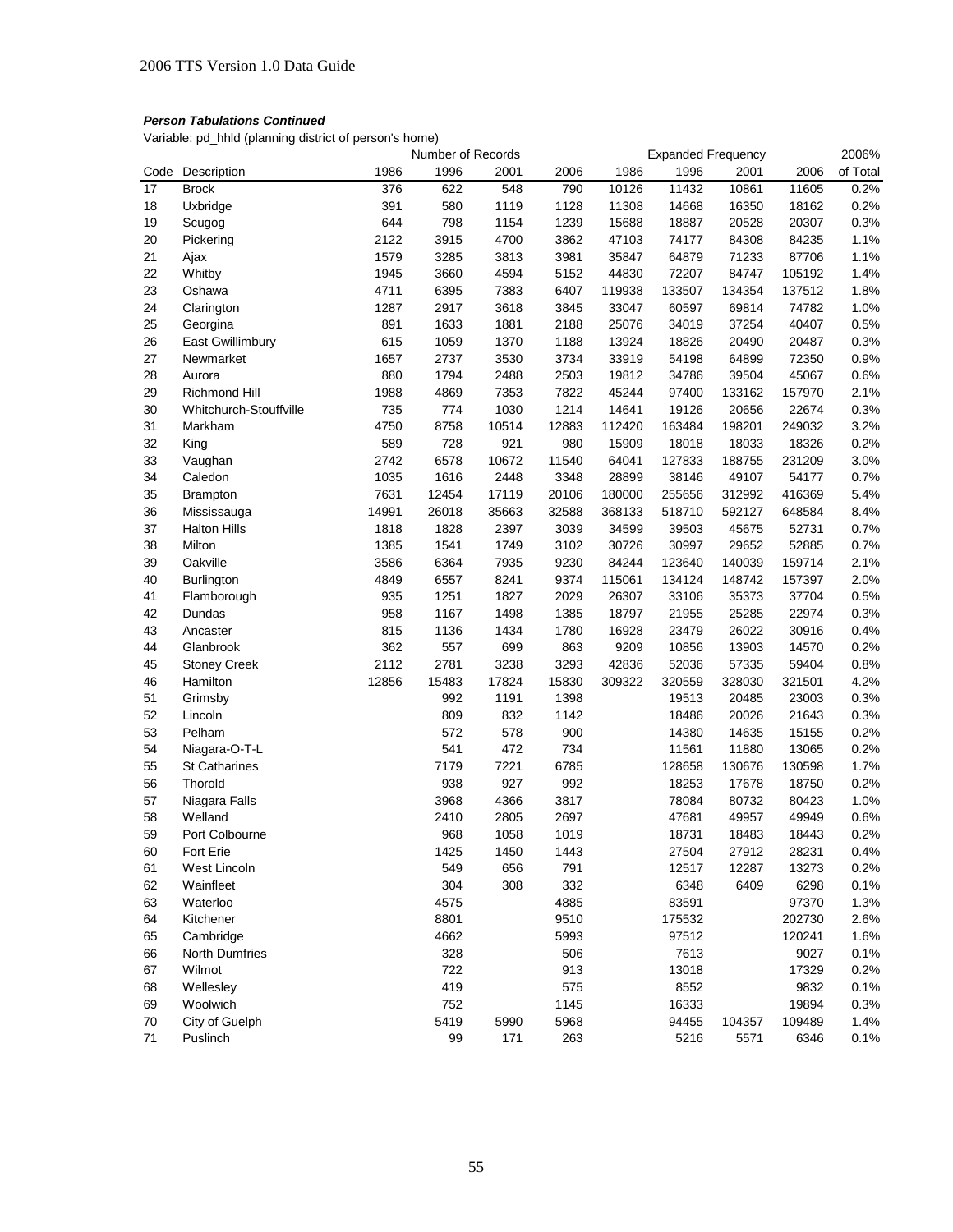Variable: pd\_hhld (planning district of person's home)

|     |                          |      | Number of Records |      |      |      |       | <b>Expanded Frequency</b> |        | 2006%    |
|-----|--------------------------|------|-------------------|------|------|------|-------|---------------------------|--------|----------|
|     | Code Description         | 1986 | 1996              | 2001 | 2006 | 1986 | 1996  | 2001                      | 2006   | of Total |
|     | Eramosa/Guelph           |      |                   |      |      |      |       |                           |        |          |
| 72  | (Guelph Twp)             |      | 44                | 195  | 588  |      | 940   | 4152                      | 11784  | 0.2%     |
|     | Centre Wellington        |      |                   |      |      |      |       |                           |        |          |
| 73  | (Pilkington)             |      | 92                | 84   | 1465 |      | 2507  | 1800                      | 24231  | 0.3%     |
| 74  | Elora                    |      | 222               | 152  |      |      | 3097  | 3257                      |        | 0.0%     |
| 75  | Nichol                   |      | 106               | 123  |      |      | 4356  | 2636                      |        | 0.0%     |
| 76  | Fergus                   |      | 596               | 588  |      |      | 9006  | 12601                     |        | 0.0%     |
| 77  | West Garafraxa           |      | 94                | 187  |      |      | 4194  | 4007                      |        | 0.0%     |
| 78  | Eramosa                  |      | 359               | 323  |      |      | 6064  | 6877                      |        | 0.0%     |
| 79  | Erin                     |      | 411               | 384  | 555  |      | 10016 | 10587                     | 10623  | 0.1%     |
| 80  | Orangeville              |      | 1319              | 1513 | 1525 |      | 23452 | 27394                     | 26018  | 0.3%     |
| 81  | <b>Barrie</b>            |      | 4153              | 5359 | 5579 |      | 75326 | 100320                    | 124651 | 1.6%     |
| 82  | Innisfil                 |      | 1234              | 1233 | 1842 |      | 24779 | 28778                     | 31326  | 0.4%     |
|     | Bradford-                |      |                   |      |      |      |       |                           |        |          |
| 83  | West Gwillimbury         |      | 847               | 1145 | 1347 |      | 20624 | 21721                     | 24767  | 0.3%     |
| 84  | New Tecumseth            |      | 1218              | 1998 | 1252 |      | 22545 | 28982                     | 26615  | 0.3%     |
| 85  | Adjala-Tosorontio        |      | 306               | 442  | 469  |      | 8911  | 10343                     | 9826   | 0.1%     |
| 86  | Essa                     |      | 922               | 685  | 852  |      | 15683 | 15824                     | 16632  | 0.2%     |
| 87  | Clearview                |      | 661               | 467  | 753  |      | 12605 | 13436                     | 13772  | 0.2%     |
| 88  | Springwater              |      | 712               | 647  | 904  |      | 14909 | 15120                     | 16836  | 0.2%     |
| 89  | Kawartha Lakes (Lindsay) |      | 977               | 3254 | 4096 |      | 17225 | 66414                     | 70738  | 0.9%     |
| 90  | <b>OPS</b>               |      | 54                |      |      |      | 4458  |                           |        | 0.0%     |
| 91  | <b>Manvers</b>           |      | 508               |      |      |      | 5639  |                           |        | 0.0%     |
| 92  | Mariposa                 |      | 359               |      |      |      | 7833  |                           |        | 0.0%     |
| 93  | Eldon                    |      | 171               |      |      |      | 3509  |                           |        | 0.0%     |
| 94  | Carden                   |      | 19                |      |      |      | 796   |                           |        | 0.0%     |
| 96  | $L$ -D- $L$              |      | 43                |      |      |      | 1801  |                           |        | 0.0%     |
| 97  | Somerville               |      | 112               |      |      |      | 2466  |                           |        | 0.0%     |
| 98  | Bexley                   |      | 32                |      |      |      | 1340  |                           |        | 0.0%     |
| 99  | Fenelon                  |      | 385               |      |      |      | 8713  |                           |        | 0.0%     |
| 100 | Verulam                  |      | 159               |      |      |      | 4121  |                           |        | 0.0%     |
| 101 | Bobcageon                |      | 112               |      |      |      | 2341  |                           |        | 0.0%     |
| 102 | Emily                    |      | 370               |      |      |      | 8003  |                           |        | 0.0%     |
|     |                          |      |                   |      |      |      |       |                           |        |          |
| 103 | Peterborough             |      | 4039              | 3992 | 4059 |      | 72454 | 72333                     | 72655  | 0.9%     |
|     | Cavan-Millbrook-North    |      |                   |      |      |      |       |                           |        |          |
| 104 | Monaghan (Cavan)         |      | 157               | 490  | 447  |      | 7164  | 8046                      | 8278   | 0.1%     |
| 105 | North Monaghan           |      | 8                 |      |      |      | 152   |                           |        | 0.0%     |
|     | Otonabee-South           |      |                   |      |      |      |       |                           |        |          |
|     | Monaghan (South          |      |                   |      |      |      |       |                           |        |          |
| 106 | Monaghan                 |      | 78                | 272  | 410  |      | 1576  | 6912                      | 7318   | 0.1%     |
| 107 | Otonabee                 |      | 79                |      |      |      | 5062  |                           |        | 0.0%     |
|     | Asphodel-Norwood         |      |                   |      |      |      |       |                           |        |          |
| 108 | (Asphodel)               |      | 174               | 158  | 195  |      | 3929  | 3787                      | 3976   | 0.1%     |
| 109 | Dummer-Douro (Dummer)    |      | 92                | 210  | 310  |      | 2955  | 6653                      | 5878   | 0.1%     |
| 110 | Douro                    |      | 345               |      |      |      | 5920  |                           |        | 0.0%     |
|     | Lakefield-Smith-         |      |                   |      |      |      |       |                           |        |          |
| 111 | Ennismore (Smith)        |      | 333               | 853  | 965  |      | 10709 | 16471                     | 17692  | 0.2%     |
| 112 | Ennismore                |      | 231               |      |      |      | 4144  |                           |        | 0.0%     |
| 113 | Northumberland           |      | 930               |      |      |      | 13913 |                           |        | 0.0%     |
| 124 | <b>Brant</b>             |      |                   |      | 1716 |      |       |                           | 34028  | 0.4%     |
| 127 | Collingwood              |      |                   | 796  | 1020 |      |       | 15490                     | 16585  | 0.2%     |
| 128 | Wasaga Beach             |      |                   | 561  | 930  |      |       | 11658                     | 15140  | 0.2%     |
| 129 | Tiny                     |      |                   | 305  | 637  |      |       | 9696                      | 12371  | 0.2%     |
| 130 | Penetanguishene          |      |                   | 419  | 561  |      |       | 7416                      | 9105   | 0.1%     |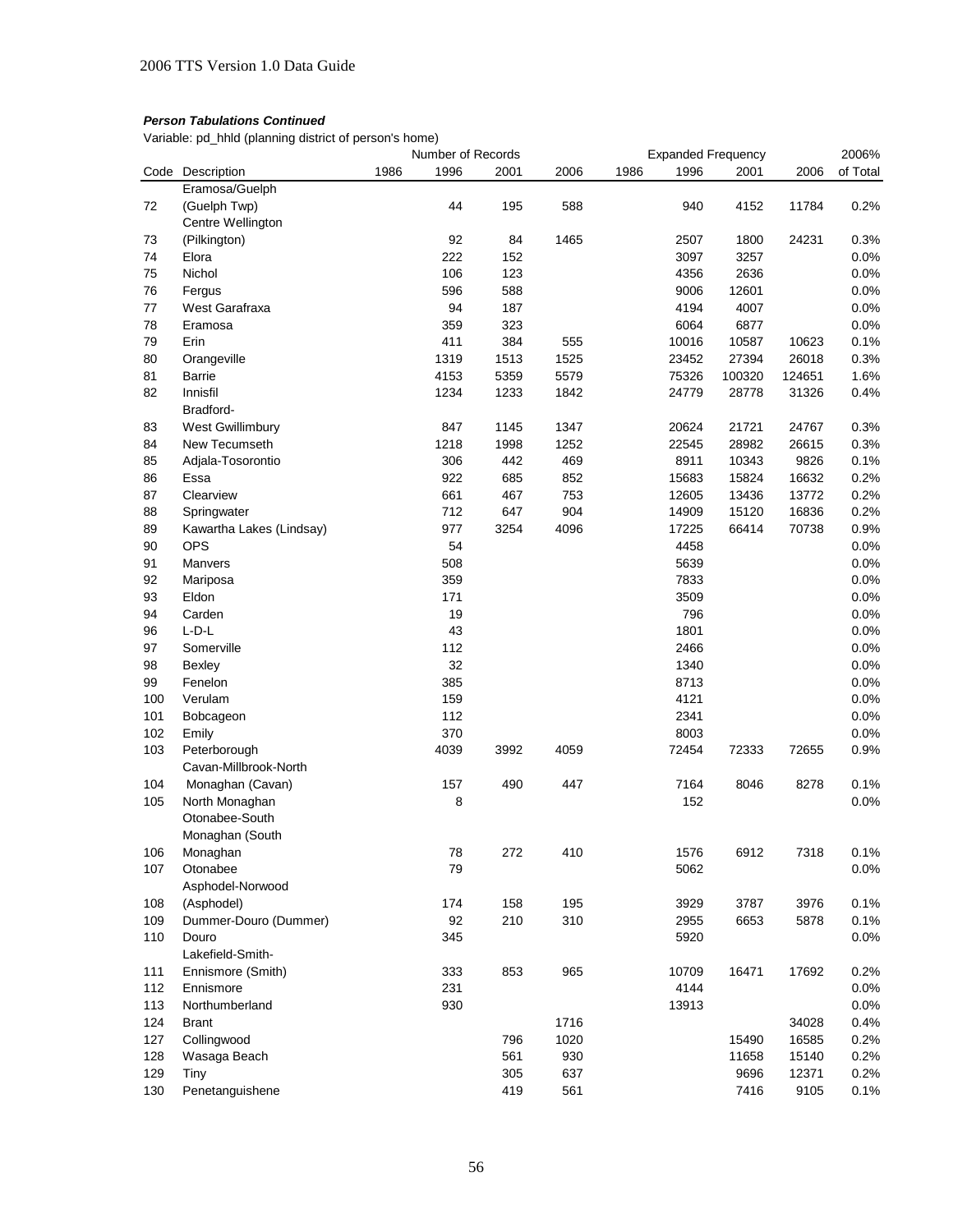Variable: pd\_hhld (planning district of person's home)

|      |                          |        | Number of Records |        |        | <b>Expanded Frequency</b> |         |         |         | 2006%    |
|------|--------------------------|--------|-------------------|--------|--------|---------------------------|---------|---------|---------|----------|
| Code | Description              | 1986   | 1996              | 2001   | 2006   | 1986                      | 1996    | 2001    | 2006    | of Total |
| 131  | Midland                  |        |                   | 768    | 863    |                           |         | 15291   | 15422   | 0.2%     |
| 132  | Тау                      |        |                   | 417    | 547    |                           |         | 9161    | 9944    | 0.1%     |
| 133  | Oro-Medonte              |        |                   | 757    | 1135   |                           |         | 18123   | 20623   | 0.3%     |
| 134  | Severn                   |        |                   | 333    | 605    |                           |         | 10480   | 11477   | 0.1%     |
| 135  | Ramara                   |        |                   | 335    | 533    |                           |         | 8750    | 10042   | 0.1%     |
| 136  | Orillia                  |        |                   | 1510   | 1482   |                           |         | 27875   | 28736   | $0.4\%$  |
| 140  | Mulmur                   |        |                   |        | 224    |                           |         |         | 3188    | $0.0\%$  |
| 141  | Shelburne                |        |                   |        | 547    |                           |         |         | 4890    | 0.1%     |
| 142  | Amaranth                 |        |                   |        | 327    |                           |         |         | 3590    | $0.0\%$  |
| 143  | Melancthon               |        |                   |        | 118    |                           |         |         | 2820    | $0.0\%$  |
| 144  | Mono Township            |        |                   |        | 402    |                           |         |         | 6866    | 0.1%     |
| 145  | East Luther Grand Valley |        |                   |        | 366    |                           |         |         | 2921    | $0.0\%$  |
| 146  | East Garafraxa           |        |                   |        | 165    |                           |         |         | 2199    | 0.0%     |
| 147  | <b>Brantford</b>         |        |                   |        | 4358   |                           |         |         | 88804   | 1.2%     |
|      | Total                    | 171086 | 312781            | 374182 | 401653 | 4062949                   | 6285143 | 6529617 | 7705341 |          |

# Variable: respond (respondent status - household member who provided information)

|                  | Number of Records |        |        |        |                | <b>Expanded Frequency</b> |                         |         |          |  |
|------------------|-------------------|--------|--------|--------|----------------|---------------------------|-------------------------|---------|----------|--|
| Code Description | 1986              | 1996   | 2001   | 2006   | 1986           | 1996                      | 2001                    | 2006    | of Total |  |
| False (No)       | 108631            | 197593 | 237803 |        | 252022 2573010 | 3968061                   | 4112103                 | 4834097 | 62.7%    |  |
| True (Yes)       | 62455             | 115188 | 136379 | 149631 | 1489939        |                           | 2317082 2417513 2871245 |         | 37.3%    |  |
| Total            | 171086            | 312781 | 374182 | 401653 | 4062949        | 6285143 6529617           |                         | 7705341 |          |  |

# Variable: age (age of person in years)

|                |                |      | Number of Records |      |      |       | <b>Expanded Frequency</b> |        |        | 2006%    |
|----------------|----------------|------|-------------------|------|------|-------|---------------------------|--------|--------|----------|
| Code           | Description    | 1986 | 1996              | 2001 | 2006 | 1986  | 1996                      | 2001   | 2006   | of Total |
| $\Omega$       | $\Omega$       | 2000 | 2224              | 2671 | 3217 | 47377 | 45039                     | 46953  | 62370  | 0.8%     |
| 1              | 1              | 1955 | 4684              | 4484 | 4036 | 46241 | 93984                     | 79277  | 78290  | 1.0%     |
| $\overline{2}$ | $\overline{2}$ | 2546 | 4870              | 4767 | 4874 | 60501 | 97956                     | 84708  | 94112  | 1.2%     |
| 3              | 3              | 2381 | 4634              | 4835 | 4761 | 56443 | 93196                     | 85216  | 91870  | 1.2%     |
| 4              | 4              | 2304 | 4679              | 4919 | 4488 | 54540 | 94197                     | 86630  | 86389  | 1.1%     |
| 5              | 5              | 2377 | 4666              | 5076 | 4782 | 56241 | 93503                     | 89242  | 92359  | 1.2%     |
| 6              | 6              | 2178 | 4478              | 5113 | 4784 | 51493 | 90190                     | 89474  | 92041  | 1.2%     |
| 7              | 7              | 2114 | 4474              | 5284 | 4803 | 49902 | 89984                     | 92368  | 92075  | 1.2%     |
| 8              | 8              | 2061 | 4485              | 5432 | 5180 | 48782 | 89809                     | 95065  | 99171  | 1.3%     |
| 9              | 9              | 2021 | 4301              | 5177 | 5019 | 47647 | 86433                     | 90993  | 96409  | 1.3%     |
| 10             | 10             | 2260 | 4746              | 5824 | 5802 | 53296 | 95457                     | 101609 | 111608 | 1.4%     |
| 11             | 11             | 2119 | 3949              | 4995 | 5266 | 49968 | 79161                     | 87290  | 100677 | 1.3%     |
| 12             | 12             | 2265 | 4252              | 5238 | 5741 | 53456 | 85175                     | 91204  | 110078 | 1.4%     |
| 13             | 13             | 2258 | 4194              | 4854 | 5473 | 53352 | 84126                     | 84341  | 104802 | 1.4%     |
| 14             | 14             | 2265 | 4072              | 5098 | 5841 | 53354 | 82002                     | 88172  | 111693 | 1.4%     |
| 15             | 15             | 2410 | 4131              | 5064 | 5839 | 56887 | 82886                     | 87771  | 111763 | 1.5%     |
| 16             | 16             | 2674 | 4152              | 5402 | 5965 | 63021 | 83428                     | 93056  | 114084 | 1.5%     |
| 17             | 17             | 2458 | 3931              | 5032 | 5423 | 58304 | 79177                     | 86799  | 104232 | 1.4%     |
| 18             | 18             | 2623 | 4018              | 4990 | 4678 | 62232 | 80857                     | 86308  | 90310  | 1.2%     |
| 19             | 19             | 2379 | 3514              | 4017 | 3987 | 56517 | 70180                     | 69161  | 77000  | 1.0%     |
| 20             | 20             | 2661 | 3926              | 4285 | 4226 | 63353 | 77842                     | 74240  | 81738  | 1.1%     |
| 21             | 21             | 2975 | 3916              | 4358 | 4250 | 71078 | 77514                     | 75242  | 82065  | 1.1%     |
| 22             | 22             | 2999 | 3738              | 4095 | 4038 | 71789 | 74372                     | 71398  | 77823  | 1.0%     |
| 23             | 23             | 3135 | 3926              | 4154 | 3946 | 75067 | 78050                     | 72819  | 76390  | 1.0%     |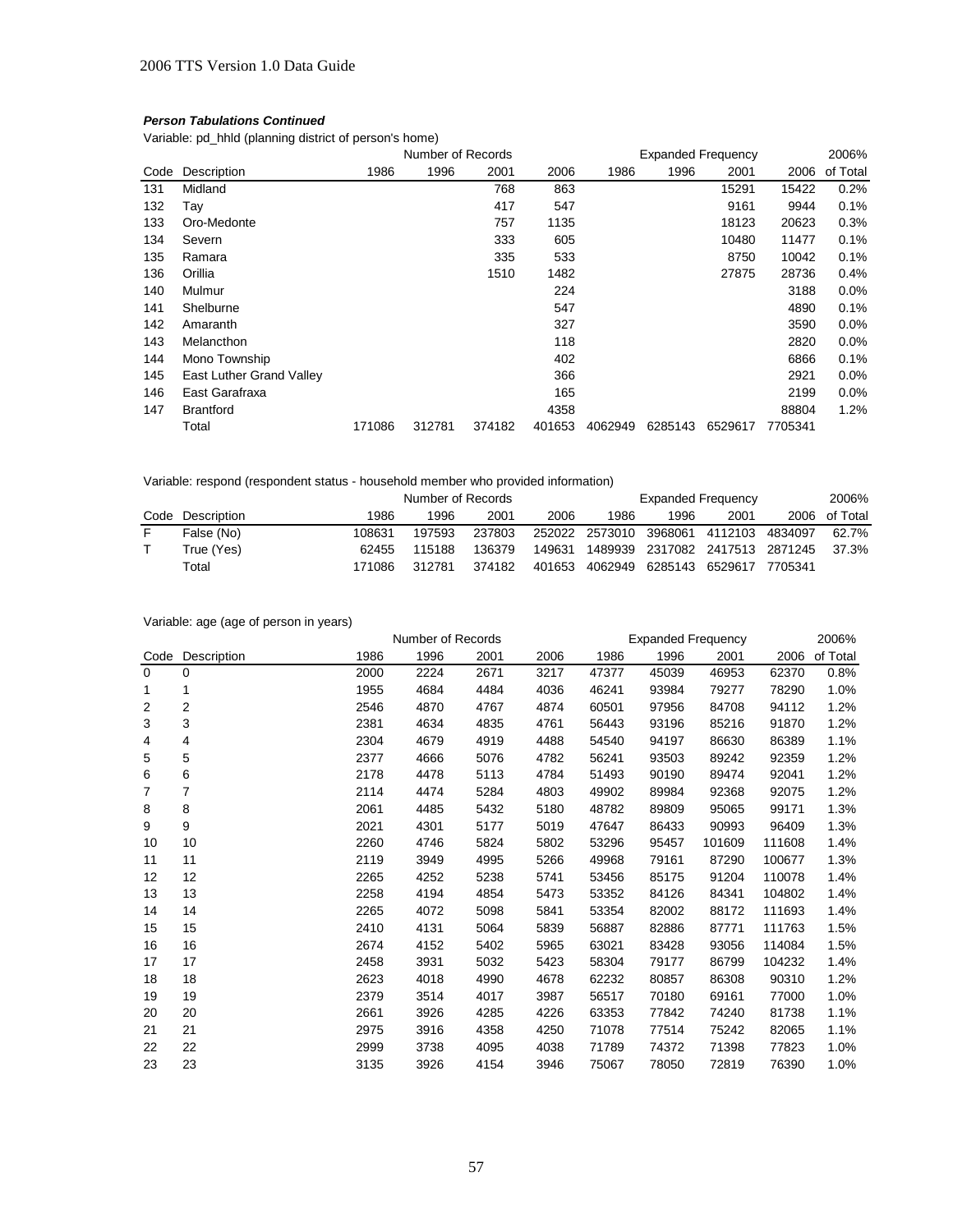Variable: age (age of person in years)

|          |             |      | Number of Records |       |      |                | <b>Expanded Frequency</b> |        |        | 2006%    |
|----------|-------------|------|-------------------|-------|------|----------------|---------------------------|--------|--------|----------|
| Code     | Description | 1986 | 1996              | 2001  | 2006 | 1986           | 1996                      | 2001   | 2006   | of Total |
| 24       | 24          | 3211 | 4015              | 4257  | 3883 | 77096          | 80350                     | 75315  | 75416  | 1.0%     |
| 25       | 25          | 3932 | 5238              | 5225  | 4653 | 94228          | 105061                    | 93510  | 90268  | 1.2%     |
| 26       | 26          | 3352 | 4412              | 4476  | 3971 | 80807          | 88536                     | 80118  | 77421  | 1.0%     |
| 27       | 27          | 3162 | 4461              | 4514  | 3908 | 75759          | 89813                     | 80923  | 76203  | 1.0%     |
| 28       | 28          | 3408 | 5164              | 4703  | 4052 | 82184          | 104142                    | 84641  | 79024  | 1.0%     |
| 29       | 29          | 3003 | 4332              | 4397  | 3843 | 71696          | 87332                     | 79110  | 74797  | 1.0%     |
| 30       | 30          | 4377 | 7285              | 7182  | 5797 | 104525         | 146686                    | 129157 | 112963 | 1.5%     |
| 31       | 31          | 2575 | 4649              | 4741  | 3943 | 61895          | 93526                     | 84685  | 76957  | 1.0%     |
| 32       | 32          | 3093 | 6135              | 5657  | 4939 | 74037          | 123551                    | 101259 | 96745  | 1.3%     |
| 33       | 33          | 2803 | 5714              | 5232  | 4658 | 66597          | 115195                    | 92985  | 90719  | 1.2%     |
| 34       | 34          | 2720 | 5657              | 5456  | 4718 | 64818          | 113857                    | 96830  | 91820  | 1.2%     |
| 35       | 35          | 4008 | 8334              | 8223  | 7488 | 95342          | 167437                    | 145494 | 144858 | 1.9%     |
| 36       | 36          | 2780 | 5673              | 6511  | 5558 | 65782          | 114280                    | 114658 | 107430 | 1.4%     |
| 37       | 37          | 2555 | 4960              | 6354  | 5211 | 60559          | 99602                     | 112208 | 100330 | 1.3%     |
| 38       | 38          | 2809 | 5436              | 6696  | 5736 | 66263          | 109368                    | 117346 | 110446 | 1.4%     |
| 39       | 39          | 2535 | 4468              | 5726  | 4982 | 59783          | 89466                     | 100698 | 95748  | 1.2%     |
| 40       | 40          | 4427 | 8597              | 10127 | 9301 | 104484         | 172481                    | 176659 | 179129 | 2.3%     |
| 41       | 41          | 1699 | 3721              | 5269  | 5178 | 39971          | 74626                     | 92216  | 99183  | 1.3%     |
| 42       | 42          | 2436 | 5195              | 6718  | 7333 | 57999          | 104411                    | 116974 | 140830 | 1.8%     |
| 43       | 43          | 2221 | 4549              | 5855  | 6632 | 52598          | 91222                     | 102106 | 127521 | 1.7%     |
| 44       | 44          | 1710 | 3472              | 4934  | 5797 | 40472          | 69738                     | 85714  | 111220 | 1.4%     |
| 45       | 45          | 3060 | 7544              | 9007  | 9662 | 72405          | 151241                    | 154512 | 185773 | 2.4%     |
| 46       | 46          | 1701 | 3835              | 5064  | 6239 | 40224          | 77031                     | 87299  | 119940 | 1.6%     |
|          |             |      |                   |       |      |                |                           |        |        |          |
| 47<br>48 | 47          | 1639 | 3676              | 5369  | 6062 | 38703<br>40599 | 73614                     | 92352  | 116093 | 1.5%     |
|          | 48          | 1721 | 4218              | 4924  | 6107 |                | 84558                     | 84789  | 117195 | 1.5%     |
| 49       | 49          | 1444 | 3461              | 4348  | 5156 | 34085          | 69598                     | 74996  | 98441  | 1.3%     |
| 50       | 50          | 3546 | 6635              | 8497  | 9719 | 84284          | 132879                    | 146129 | 185738 | 2.4%     |
| 51       | 51          | 1244 | 2430              | 4128  | 4659 | 29632          | 48757                     | 70657  | 88849  | 1.2%     |
| 52       | 52          | 1634 | 3266              | 5022  | 5912 | 38488          | 65810                     | 86665  | 112940 | 1.5%     |
| 53       | 53          | 1624 | 2838              | 4280  | 5467 | 38417          | 57238                     | 73703  | 104446 | 1.4%     |
| 54       | 54          | 1495 | 2505              | 4185  | 5030 | 35246          | 50498                     | 72178  | 95769  | 1.2%     |
| 55       | 55          | 2659 | 4461              | 6137  | 7747 | 62576          | 89561                     | 105452 | 147597 | 1.9%     |
| 56       | 56          | 1614 | 2496              | 3533  | 4695 | 38290          | 50047                     | 60325  | 89629  | 1.2%     |
| 57       | 57          | 1384 | 2171              | 3295  | 4560 | 32782          | 43938                     | 56538  | 86908  | 1.1%     |
| 58       | 58          | 1450 | 2372              | 3469  | 4865 | 34212          | 48013                     | 59736  | 92899  | 1.2%     |
| 59       | 59          | 1248 | 1925              | 2848  | 4291 | 29499          | 38809                     | 49607  | 81401  | 1.1%     |
| 60       | 60          | 2568 | 3974              | 4859  | 6318 | 60853          | 79788                     | 83939  | 120136 | 1.6%     |
| 61       | 61          | 1048 | 1674              | 2319  | 3054 | 24989          | 33887                     | 39835  | 57907  | 0.8%     |
| 62       | 62          | 1380 | 2123              | 2870  | 3990 | 32688          | 42937                     | 49649  | 75873  | 1.0%     |
| 63       | 63          | 1338 | 2239              | 2688  | 3613 | 31753          | 45280                     | 46292  | 68726  | 0.9%     |
| 64       | 64          | 1156 | 2020              | 2406  | 3378 | 27415          | 40855                     | 41248  | 64141  | 0.8%     |
| 65       | 65          | 2549 | 5211              | 5252  | 6297 | 60647          | 105074                    | 90260  | 119482 | 1.6%     |
| 66       | 66          | 1012 | 1876              | 2428  | 2976 | 24146          | 37903                     | 41580  | 56494  | 0.7%     |
| 67       | 67          | 974  | 2194              | 2775  | 3366 | 23091          | 44461                     | 47277  | 64128  | 0.8%     |
| 68       | 68          | 875  | 2054              | 2586  | 3166 | 20800          | 41395                     | 44679  | 59935  | 0.8%     |
| 69       | 69          | 639  | 1685              | 2234  | 2742 | 15127          | 33986                     | 38359  | 51938  | 0.7%     |
| 70       | 70          | 1423 | 3386              | 4194  | 4726 | 33875          | 68183                     | 72106  | 89385  | 1.2%     |
| 71       | 71          | 637  | 1421              | 2093  | 2501 | 15214          | 28684                     | 35512  | 47407  | 0.6%     |
| 72       | 72          | 802  | 1914              | 2466  | 3126 | 19019          | 38599                     | 42163  | 59433  | 0.8%     |
| 73       | 73          | 628  | 1573              | 2156  | 2811 | 14898          | 31704                     | 36836  | 53454  | 0.7%     |
| 74       | 74          | 539  | 1357              | 1912  | 2518 | 13019          | 27337                     | 32981  | 47800  | 0.6%     |
| 75       | 75          | 898  | 2254              | 3007  | 4085 | 21469          | 45490                     | 51583  | 77551  | 1.0%     |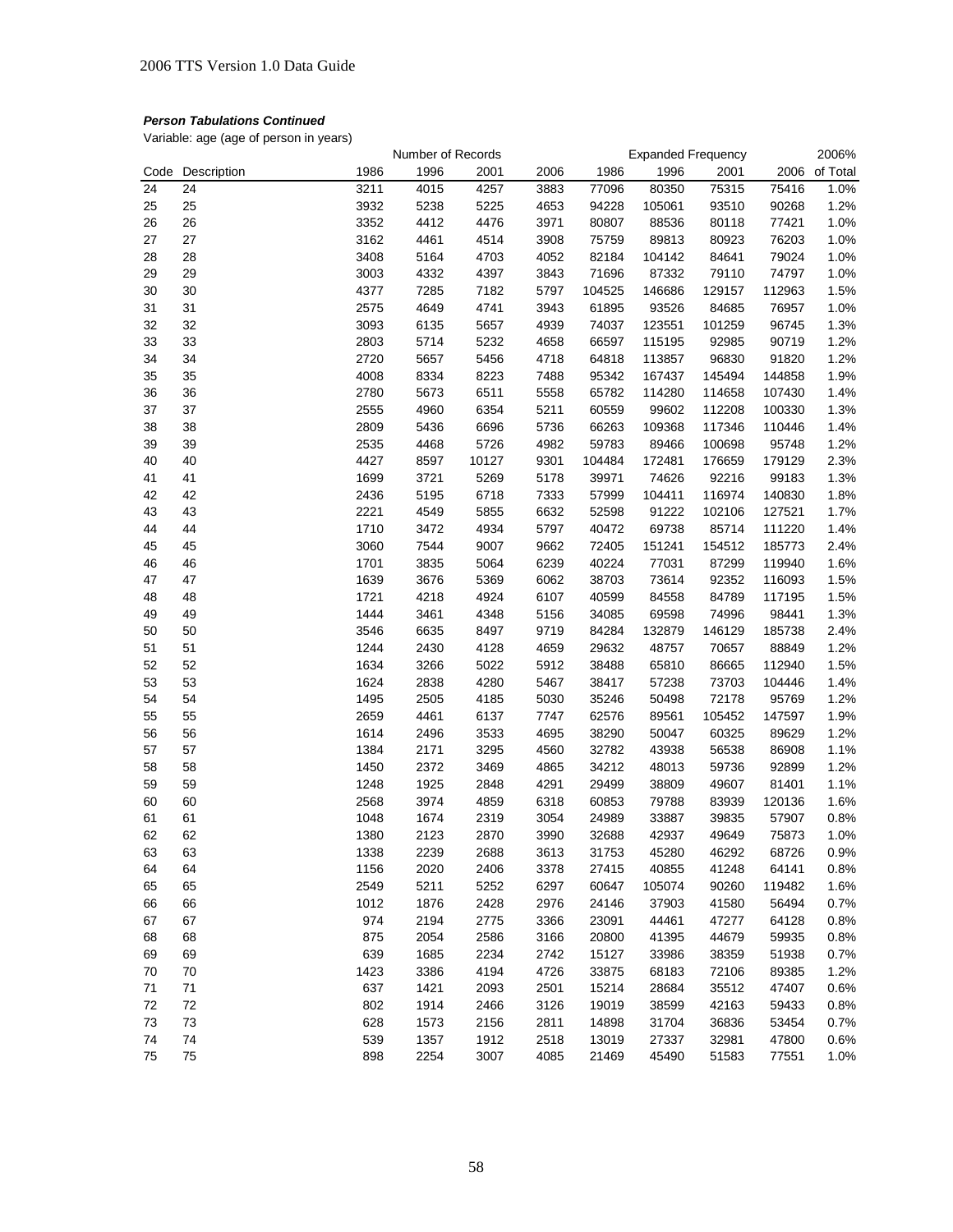Variable: age (age of person in years)

|      |             |                | Number of Records |        |        |         | <b>Expanded Frequency</b> |         |         | 2006%    |
|------|-------------|----------------|-------------------|--------|--------|---------|---------------------------|---------|---------|----------|
| Code | Description | 1986           | 1996              | 2001   | 2006   | 1986    | 1996                      | 2001    | 2006    | of Total |
| 76   | 76          | 531            | 1239              | 1940   | 2590   | 12627   | 25027                     | 33427   | 49136   | 0.6%     |
| 77   | 77          | 387            | 873               | 1635   | 2178   | 9234    | 17511                     | 28307   | 41389   | 0.5%     |
| 78   | 78          | 393            | 923               | 1817   | 2409   | 9434    | 18550                     | 31653   | 45543   | 0.6%     |
| 79   | 79          | 289            | 730               | 1360   | 1986   | 6864    | 14633                     | 23731   | 37491   | 0.5%     |
| 80   | 80          | 557            | 1312              | 2164   | 3172   | 13156   | 26434                     | 38078   | 60065   | 0.8%     |
| 81   | 81          | 216            | 539               | 1065   | 1511   | 5151    | 10862                     | 18816   | 28662   | 0.4%     |
| 82   | 82          | 266            | 738               | 1000   | 1882   | 6240    | 14952                     | 18012   | 35606   | 0.5%     |
| 83   | 83          | 181            | 543               | 780    | 1460   | 4315    | 10939                     | 13850   | 27563   | 0.4%     |
| 84   | 84          | 186            | 466               | 641    | 1338   | 4410    | 9400                      | 11479   | 25168   | 0.3%     |
| 85   | 85          | 193            | 519               | 799    | 1557   | 4517    | 10428                     | 14043   | 29465   | 0.4%     |
| 86   | 86          | 143            | 368               | 555    | 930    | 3516    | 7462                      | 9802    | 17524   | 0.2%     |
| 87   | 87          | 96             | 265               | 461    | 674    | 2256    | 5337                      | 8102    | 12725   | 0.2%     |
| 88   | 88          | 76             | 259               | 321    | 499    | 1856    | 5193                      | 5749    | 9452    | 0.1%     |
| 89   | 89          | 50             | 178               | 267    | 407    | 1179    | 3594                      | 4751    | 7771    | 0.1%     |
| 90   | 90          | 66             | 226               | 312    | 518    | 1573    | 4539                      | 5510    | 9745    | 0.1%     |
| 91   | 91          | 30             | 95                | 149    | 257    | 724     | 1939                      | 2631    | 4878    | 0.1%     |
| 92   | 92          | 25             | 80                | 125    | 233    | 577     | 1606                      | 2199    | 4385    | 0.1%     |
| 93   | 93          | 28             | 59                | 101    | 176    | 666     | 1190                      | 1774    | 3290    | 0.0%     |
| 94   | 94          | 15             | 44                | 79     | 98     | 332     | 901                       | 1454    | 1861    | 0.0%     |
| 95   | 95          | 12             | 46                | 58     | 121    | 275     | 970                       | 993     | 2236    | 0.0%     |
| 96   | 96          | $\overline{7}$ | 27                | 29     | 58     | 165     | 558                       | 533     | 1126    | 0.0%     |
| 97   | 97          | 16             | 19                | 31     | 50     | 393     | 377                       | 510     | 926     | 0.0%     |
| 98   | 98          | 0              | 33                | 40     | 49     | 0       | 677                       | 690     | 925     | 0.0%     |
| 99   | 99          | 1160           | 985               | 685    | 662    | 27307   | 19710                     | 12345   | 12619   | 0.2%     |
|      | Total       | 171086         | 312781            | 374182 | 401653 | 4062949 | 6285143                   | 6529617 | 7705341 |          |

Variable: sex (gender of person)

|    |                  | Number of Records |        |        |        |         | <b>Expanded Frequency</b> |         |         |          |
|----|------------------|-------------------|--------|--------|--------|---------|---------------------------|---------|---------|----------|
|    | Code Description | 1986              | 1996   | 2001   | 2006   | 1986    | 1996                      | 2001    | 2006    | of Total |
| 9  | Unknown          | 201               | 157    | 358    | 140    | 4757    | 3161                      | 6144    | 2648    | $0.0\%$  |
| F. | Female           | 86958             | 159605 | 190803 | 207668 |         | 2064542 3206214           | 3333523 | 3984071 | 51.7%    |
| M  | Male             | 83927             | 153019 | 183021 | 193845 | 1993650 | 3075768                   | 3189950 | 3718623 | 48.3%    |
|    | Total            | 171086            | 312781 | 374182 | 401653 | 4062949 | 6285143                   | 6529617 | 7705341 |          |

| Variable: driver_lic (possession of a driver's licence) |  |  |  |  |  |
|---------------------------------------------------------|--|--|--|--|--|
|---------------------------------------------------------|--|--|--|--|--|

|   |                  | Number of Records |        |        |        |                        | <b>Expanded Frequency</b> |         |         |          |
|---|------------------|-------------------|--------|--------|--------|------------------------|---------------------------|---------|---------|----------|
|   | Code Description | 1986              | 1996   | 2001   | 2006   | 1986                   | 1996                      | 2001    | 2006    | of Total |
| 9 | Unknown          | 165               | 30     | 24     | 42     | 3874                   | 591                       | 423     | 830     | $0.0\%$  |
| N | No               | 64417             | 115392 | 130721 | 138396 | 1537657                | 2327066                   | 2292621 | 2671487 | 34.7%    |
|   | Yes              | 106504            | 197359 | 243437 |        | 263215 2521418 3957485 |                           | 4236573 | 5033024 | 65.3%    |
|   | Total            | 171086            | 312781 | 374182 | 401653 | 4062949                | 6285143 6529617           |         | 7705341 |          |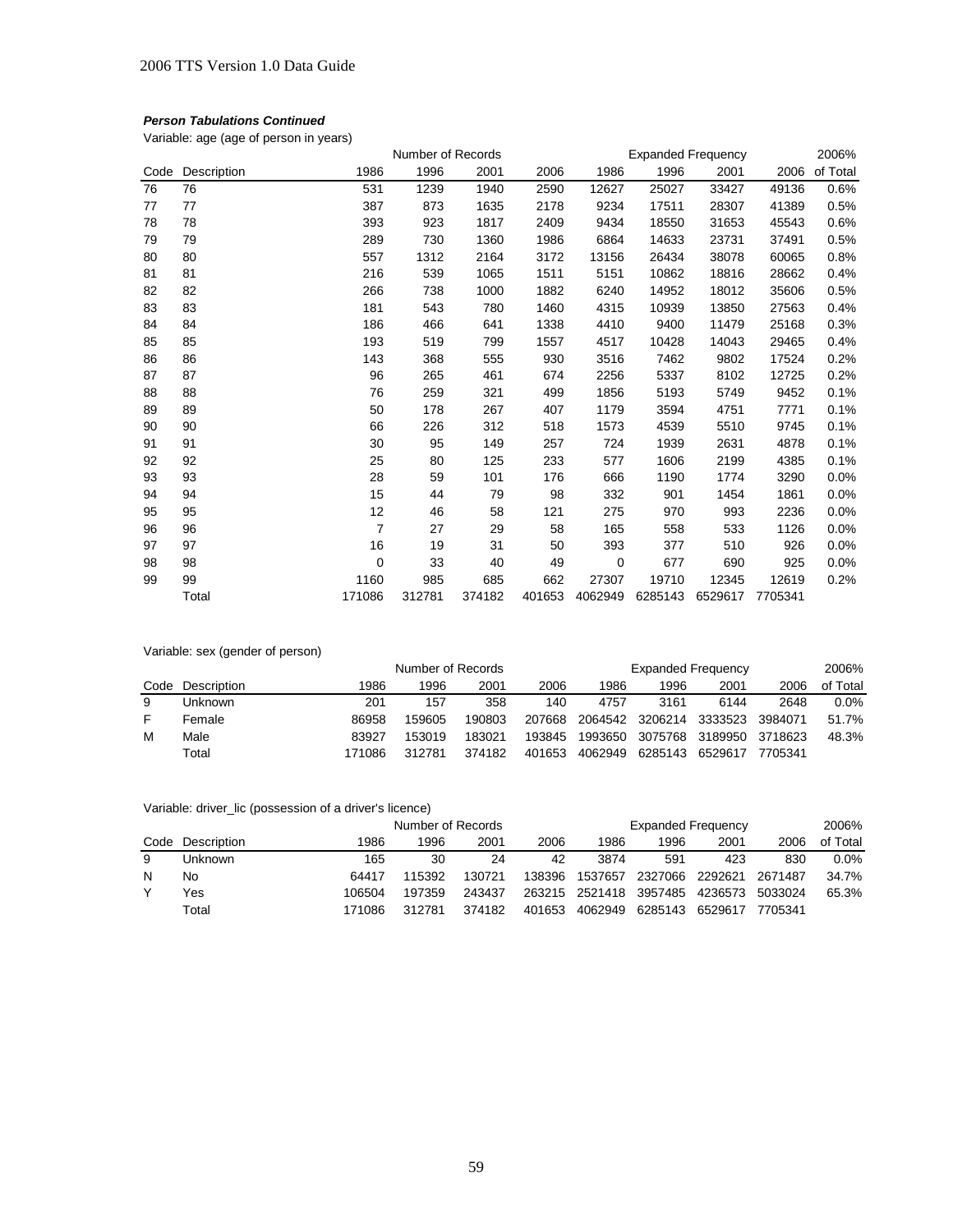#### 2006 TTS Version 1.0 Data Guide

# Variable: tran\_pass (possession of a transit pass)

|         |                              |      | Number of Records |        |        | <b>Expanded Frequency</b> |         | 2006%   |         |          |
|---------|------------------------------|------|-------------------|--------|--------|---------------------------|---------|---------|---------|----------|
| Code    | Description                  | 1986 | 1996              | 2001   | 2006   | 1986                      | 1996    | 2001    | 2006    | of Total |
| 9       | Refused/Unknown              |      | 142               | 145    | 158    |                           | 2831    | 2482    | 3001    | 0.0%     |
| C       | <b>Combination/Dual Pass</b> |      | 730               | 524    | 756    |                           | 14500   | 9373    | 14761   | 0.2%     |
| G       | <b>GO Transit Pass</b>       |      | 1994              | 3387   | 4165   |                           | 39573   | 59436   | 80948   | 1.1%     |
| M       | Metro Pass                   |      | 9809              | 11907  | 16108  |                           | 199245  | 207277  | 310723  | 4.0%     |
| N       | None                         |      | 296394            | 354813 | 373667 |                           | 5955459 | 6189438 | 7161439 | 92.9%    |
| $\circ$ | <b>Other Agency Pass</b>     |      | 3712              | 3406   | 6799   |                           | 73534   | 61611   | 134469  | 1.7%     |
|         | Total                        |      | 312781            | 374182 | 401653 |                           | 6285143 | 6529617 | 7705341 |          |

Variable: emp\_sta (employment status)

|         | variable. Chip_sta (Chiployment Status) |        |                   |        |        |         |                           |         |         |          |
|---------|-----------------------------------------|--------|-------------------|--------|--------|---------|---------------------------|---------|---------|----------|
|         |                                         |        | Number of Records |        |        |         | <b>Expanded Frequency</b> |         |         | 2006%    |
|         | Code Description                        | 1986   | 1996              | 2001   | 2006   | 1986    | 1996                      | 2001    | 2006    | of Total |
| 9       | Unknown                                 |        | 118               | 223    | 314    |         | 2352                      | 3859    | 6033    | 0.1%     |
| F       | Full time                               | 78796  | 118652            | 147925 | 147977 | 1874765 | 2382959                   | 2578183 | 2847558 | 37.0%    |
| н       | Home F/T                                | 2230   | 5221              | 7873   | 12462  | 53355   | 105726                    | 136419  | 235483  | 3.1%     |
| J       | Home P/T                                |        | 1478              | 2290   | 3732   |         | 29689                     | 39701   | 70019   | 0.9%     |
| P       | Part time                               | 13050  | 26645             | 31819  | 33541  | 309041  | 533745                    | 554702  | 643300  | 8.3%     |
| $\circ$ | Not employed                            | 77010  | 160667            | 184052 | 203627 | 1825788 | 3230672                   | 3216752 | 3902948 | 50.7%    |
|         | Total                                   | 171086 | 312781            | 374182 | 401653 | 4062949 | 6285143                   | 6529617 | 7705341 |          |
|         |                                         |        |                   |        |        |         |                           |         |         |          |

# Variable: occupation (person's occupation type)

|      |                        |      | Number of Records |        |        | <b>Expanded Frequency</b> | 2006%   |         |         |          |
|------|------------------------|------|-------------------|--------|--------|---------------------------|---------|---------|---------|----------|
| Code | Description            | 1986 | 1996              | 2001   | 2006   | 1986                      | 1996    | 2001    | 2006    | of Total |
| 9    | Unknown                |      | 621               | 703    | 235    |                           | 12418   | 12277   | 4491    | 0.1%     |
| G    | General Office         |      | 20345             | 23149  | 27057  |                           | 408779  | 404890  | 519817  | 6.7%     |
|      | Manufacturing/         |      |                   |        |        |                           |         |         |         |          |
| м    | Construction           |      | 34862             | 42758  | 33673  |                           | 706409  | 756343  | 650729  | 8.4%     |
| O    | Not Employed           |      | 160667            | 184052 | 203941 |                           | 3230672 | 3216752 | 3908981 | 50.7%    |
| P    | Professional/Mgmt/Tech |      | 60095             | 83726  | 69231  |                           | 1199712 | 1441222 | 1320867 | 17.1%    |
| S    | Sales/Service          |      | 36191             | 39794  | 67516  |                           | 727153  | 698131  | 1300456 | 16.9%    |
|      | Total                  |      | 312781            | 374182 | 401653 |                           | 6285143 | 6529617 | 7705341 |          |

# Variable: region\_emp (regional municipality of person's usual place of work)

|      |                | Number of Records |        |        |        | <b>Expanded Frequency</b> |         | 2006%   |         |          |
|------|----------------|-------------------|--------|--------|--------|---------------------------|---------|---------|---------|----------|
| Code | Description    | 1986              | 1996   | 2001   | 2006   | 1986                      | 1996    | 2001    | 2006    | of Total |
| 0    | Not Employed   |                   | 160667 | 184052 | 203941 |                           | 3230672 | 3216752 | 3908981 | 50.7%    |
|      | Toronto        |                   | 62462  | 80637  | 69782  |                           | 1257004 | 1339538 | 1338816 | 17.4%    |
| 2    | Durham         |                   | 7351   | 8985   | 9250   |                           | 149553  | 164321  | 184966  | 2.4%     |
| 3    | York           |                   | 13748  | 20134  | 21168  |                           | 275774  | 353380  | 407672  | 5.3%     |
| 4    | Peel           |                   | 19203  | 27656  | 28495  |                           | 389276  | 480873  | 555650  | 7.2%     |
| 5    | Halton         |                   | 6981   | 9112   | 10629  |                           | 141383  | 163062  | 190526  | 2.5%     |
| 6    | Hamilton       |                   | 8849   | 10032  | 9630   |                           | 181216  | 182592  | 183273  | 2.4%     |
| 11   | Niagara        |                   | 7950   | 8956   | 8734   |                           | 154068  | 167632  | 166956  | 2.2%     |
| 12   | Waterloo       |                   | 9117   | 600    | 11035  |                           | 181476  | 11157   | 222158  | 2.9%     |
| 13   | Guelph         |                   | 2539   | 2749   | 3288   |                           | 46759   | 49480   | 61929   | 0.8%     |
| 14   | Wellington     |                   | 581    | 606    | 889    |                           | 12273   | 12898   | 16198   | 0.2%     |
| 15   | Orangeville    |                   | 409    | 506    | 705    |                           | 7614    | 9535    | 10818   | 0.1%     |
| 16   | Barrie         |                   | 1647   | 2461   | 2599   |                           | 30652   | 48579   | 54119   | 0.7%     |
| 17   | Simcoe         |                   | 1388   | 3599   | 4587   |                           | 27348   | 74462   | 85148   | 1.1%     |
| 18   | Kawartha Lakes |                   | 806    | 836    | 1137   |                           | 17364   | 16899   | 19752   | 0.3%     |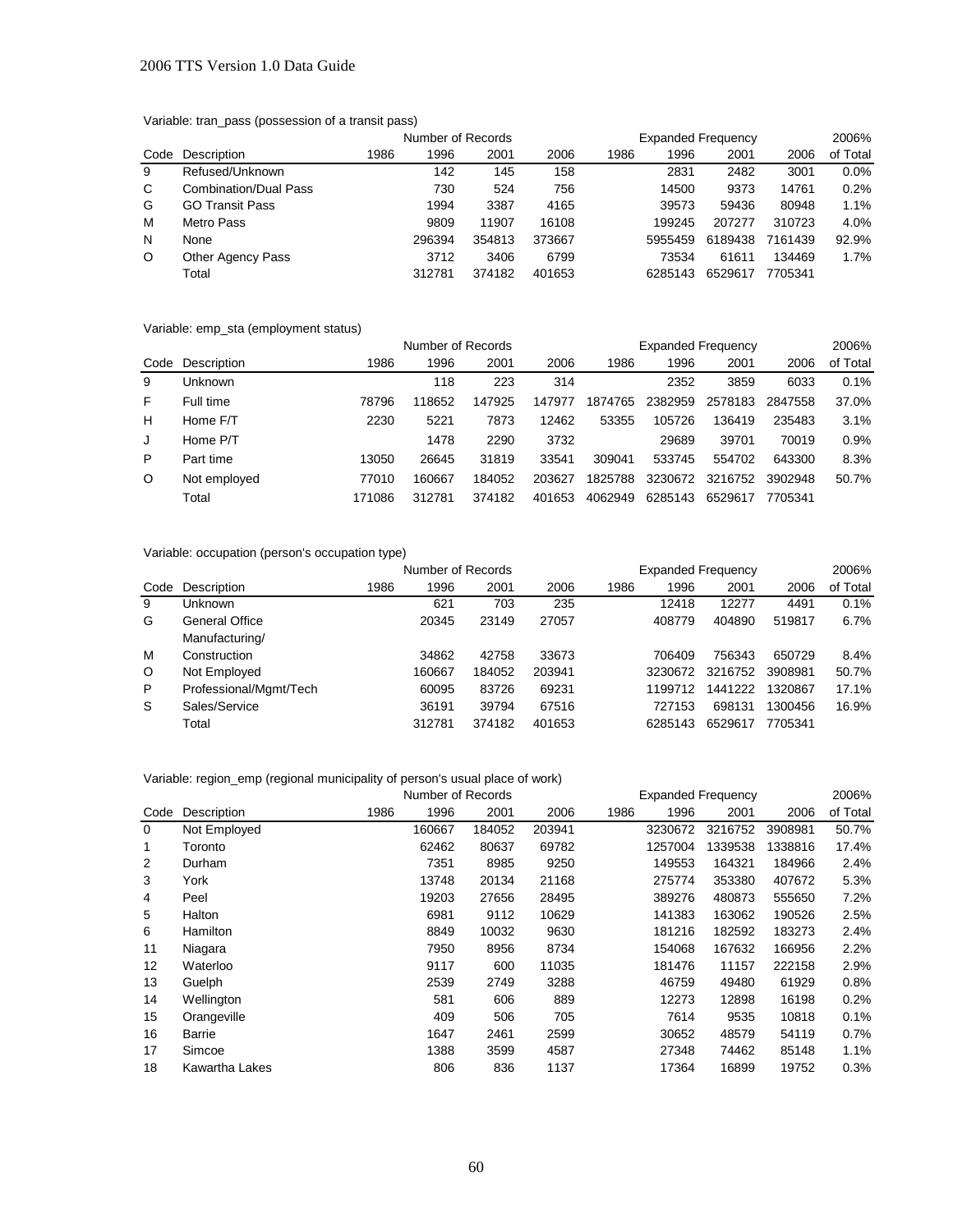Variable: region\_emp (regional municipality of person's usual place of work)

|      |                   | Number of Records |        |        |        | <b>Expanded Frequency</b> |         |         |         | 2006%    |
|------|-------------------|-------------------|--------|--------|--------|---------------------------|---------|---------|---------|----------|
| Code | Description       | 1986              | 1996   | 2001   | 2006   | 1986                      | 1996    | 2001    | 2006    | of Total |
| 19   | Peterborough City |                   | 1816   | 2017   | 2112   |                           | 36775   | 38143   | 38189   | 0.5%     |
| 20   | Peterborough      |                   | 333    | 431    | 519    |                           | 7781    | 8711    | 9504    | 0.1%     |
| 21   | Orillia           |                   |        | 722    | 862    |                           |         | 14872   | 16441   | 0.2%     |
| 22   | <b>Dufferin</b>   |                   |        |        | 519    |                           |         |         | 6811    | 0.1%     |
| 23   | <b>Brantford</b>  |                   |        |        | 1859   |                           |         |         | 37438   | 0.5%     |
| 24   | <b>Brant</b>      |                   |        |        | 561    |                           |         |         | 11267   | 0.1%     |
| 88   | No usual place    |                   | 5112   | 8915   | 8280   |                           | 103194  | 154938  | 158797  | 2.1%     |
| 98   | External          |                   | 1392   | 807    | 1072   |                           | 26237   | 15266   | 19929   | 0.3%     |
| 99   | Refused/Unknown   |                   | 430    | 369    |        |                           | 8724    | 6526    |         |          |
|      | Total             |                   | 312781 | 374182 | 401653 |                           | 6285143 | 6529617 | 7705341 |          |

Variable: pd\_emp (planning district of person's usual place of work)

|             |                       |      | Number of Records |        |        | <b>Expanded Frequency</b> |         |         |         | 2006%    |
|-------------|-----------------------|------|-------------------|--------|--------|---------------------------|---------|---------|---------|----------|
| Code        | Description           | 1986 | 1996              | 2001   | 2006   | 1986                      | 1996    | 2001    | 2006    | of Total |
| $\mathbf 0$ | Not employed          |      | 160667            | 184052 | 203941 |                           | 3230672 | 3216752 | 3908981 | 50.7%    |
| 1           | PD 1 of Toronto       |      | 19968             | 26143  | 22829  |                           | 399061  | 435705  | 438667  | 5.7%     |
| 2           | PD 2 of Toronto       |      | 2568              | 3292   | 2853   |                           | 51937   | 54177   | 54703   | 0.7%     |
| 3           | PD 3 of Toronto       |      | 3482              | 4334   | 3872   |                           | 71309   | 70644   | 73741   | 1.0%     |
| 4           | PD 4 of Toronto       |      | 4629              | 6132   | 5455   |                           | 93068   | 99927   | 102910  | 1.3%     |
| 5           | PD 5 of Toronto       |      | 3064              | 3940   | 3172   |                           | 61471   | 66123   | 60943   | 0.8%     |
| 6           | PD 6 of Toronto       |      | 2267              | 3072   | 2622   |                           | 45543   | 49984   | 50005   | 0.6%     |
| 7           | PD 7 of Toronto       |      | 1104              | 1264   | 1235   |                           | 22869   | 21007   | 24372   | 0.3%     |
| 8           | PD 8 of Toronto       |      | 3727              | 4740   | 3828   |                           | 75763   | 77549   | 73517   | 1.0%     |
| 9           | PD 9 of Toronto       |      | 2907              | 3724   | 3235   |                           | 59508   | 63508   | 62428   | 0.8%     |
| 10          | PD 10 of Toronto      |      | 4675              | 5241   | 4619   |                           | 96013   | 88671   | 89116   | 1.2%     |
| 11          | PD 11 of Toronto      |      | 3140              | 4570   | 3976   |                           | 63140   | 75047   | 76055   | 1.0%     |
| 12          | PD 12 of Toronto      |      | 1888              | 2237   | 1902   |                           | 37286   | 36849   | 36449   | 0.5%     |
| 13          | PD 13 of Toronto      |      | 4144              | 5278   | 4437   |                           | 82738   | 87718   | 85869   | 1.1%     |
| 14          | PD 14 of Toronto      |      | 453               | 679    | 612    |                           | 9081    | 10970   | 11404   | 0.1%     |
| 15          | PD 15 of Toronto      |      | 693               | 779    | 692    |                           | 13652   | 13300   | 13510   | 0.2%     |
| 16          | PD 16 of Toronto      |      | 3753              | 5212   | 4443   |                           | 74563   | 88360   | 85127   | 1.1%     |
| 17          | <b>Brock</b>          |      | 141               | 132    | 237    |                           | 2705    | 2636    | 3728    | 0.0%     |
| 18          | Uxbridge              |      | 178               | 294    | 324    |                           | 4154    | 4726    | 5386    | 0.1%     |
| 19          | Scugog                |      | 208               | 360    | 402    |                           | 4762    | 6535    | 6897    | 0.1%     |
| 20          | Pickering             |      | 1284              | 1735   | 1590   |                           | 25184   | 31411   | 32849   | 0.4%     |
| 21          | Ajax                  |      | 963               | 1162   | 1173   |                           | 19203   | 21216   | 24432   | 0.3%     |
| 22          | Whitby                |      | 1265              | 1550   | 1755   |                           | 25492   | 28442   | 35630   | 0.5%     |
| 23          | Oshawa                |      | 2685              | 2930   | 2884   |                           | 55199   | 53661   | 58893   | 0.8%     |
| 24          | Clarington            |      | 627               | 822    | 885    |                           | 12854   | 15694   | 17149   | 0.2%     |
| 25          | Georgina              |      | 300               | 367    | 406    |                           | 6228    | 7174    | 7494    | 0.1%     |
| 26          | East Gwillimbury      |      | 184               | 237    | 298    |                           | 3527    | 4130    | 5317    | 0.1%     |
| 27          | Newmarket             |      | 1241              | 1844   | 2104   |                           | 24951   | 32817   | 39904   | 0.5%     |
| 28          | Aurora                |      | 560               | 830    | 1016   |                           | 11098   | 14173   | 18974   | 0.2%     |
| 29          | Richmond Hill         |      | 1897              | 2400   | 2793   |                           | 37867   | 42156   | 54560   | 0.7%     |
| 30          | Whitchurt-Stouffville |      | 290               | 410    | 549    |                           | 6386    | 7567    | 10226   | 0.1%     |
| 31          | Markham               |      | 4839              | 6965   | 6710   |                           | 95715   | 121972  | 129047  | 1.7%     |
| 32          | King                  |      | 198               | 299    | 347    |                           | 4401    | 5467    | 6561    | 0.1%     |
| 33          | Vaughan               |      | 4239              | 6782   | 6945   |                           | 85601   | 117923  | 135590  | 1.8%     |
| 34          | Caledon               |      | 526               | 776    | 1096   |                           | 11250   | 14675   | 19194   | 0.2%     |
| 35          | <b>Brampton</b>       |      | 4715              | 6660   | 7284   |                           | 96701   | 119398  | 144461  | 1.9%     |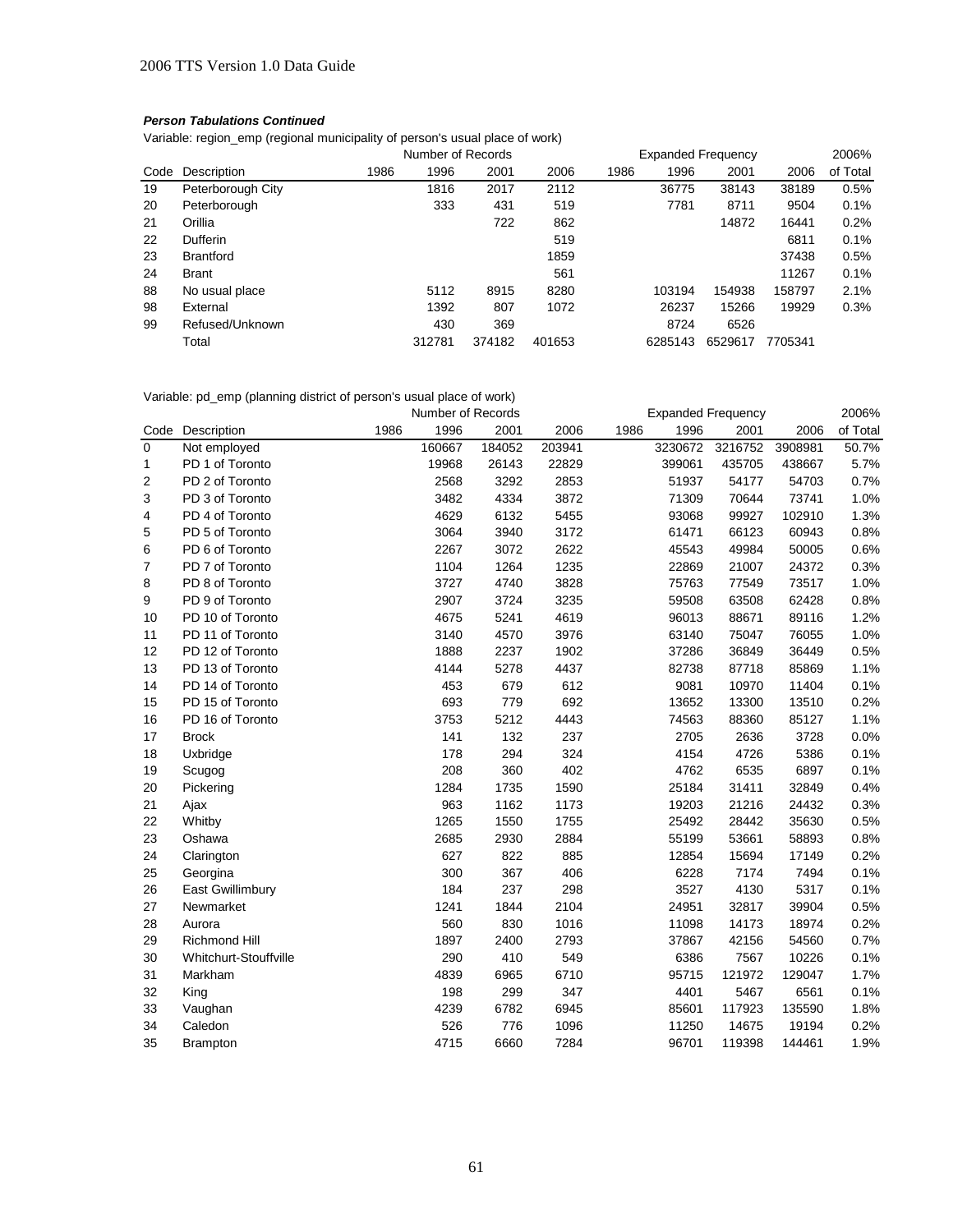Variable: pd\_emp (planning district of person's usual place of work)

|      |                      |      | Number of Records |       |       |              | <b>Expanded Frequency</b> |        | 2006%    |
|------|----------------------|------|-------------------|-------|-------|--------------|---------------------------|--------|----------|
| Code | Description          | 1986 | 1996              | 2001  | 2006  | 1986<br>1996 | 2001                      | 2006   | of Total |
| 36   | Mississauga          |      | 13962             | 20220 | 20115 | 281325       | 346800                    | 391995 | 5.1%     |
| 37   | <b>Halton Hills</b>  |      | 539               | 718   | 970   | 11382        | 13652                     | 17262  | 0.2%     |
| 38   | Milton               |      | 747               | 932   | 1251  | 15277        | 16430                     | 22314  | 0.3%     |
| 39   | Oakville             |      | 2840              | 3712  | 4224  | 56374        | 65299                     | 76006  | 1.0%     |
| 40   | Burlington           |      | 2855              | 3750  | 4184  | 58351        | 67681                     | 74944  | 1.0%     |
| 41   | Flamborough          |      | 332               | 444   | 573   | 7903         | 8425                      | 10752  | 0.1%     |
| 42   | Dundas               |      | 318               | 352   | 317   | 6466         | 6124                      | 5578   | 0.1%     |
| 43   | Ancaster             |      | 279               | 436   | 586   | 5711         | 8002                      | 10849  | 0.1%     |
| 44   | Glanbrook            |      | 113               | 155   | 182   | 2254         | 2904                      | 3373   | 0.0%     |
| 45   | <b>Stoney Creek</b>  |      | 849               | 1020  | 1066  | 16961        | 18429                     | 19881  | 0.3%     |
| 46   | Hamilton             |      | 6958              | 7625  | 6906  | 141921       | 138708                    | 132840 | 1.7%     |
| 51   | Grimsby              |      | 276               | 319   | 415   | 5534         | 5831                      | 7110   | 0.1%     |
| 52   | Lincoln              |      | 335               | 379   | 445   | 7059         | 7802                      | 8301   | 0.1%     |
| 53   | Pelham               |      | 112               | 146   | 190   | 2505         | 3073                      | 3303   | 0.0%     |
| 54   | Niagara-O-T-L        |      | 335               | 403   | 432   | 6599         | 8022                      | 8189   | 0.1%     |
| 55   | <b>St Catharines</b> |      | 3108              | 3271  | 3091  | 57899        | 60410                     | 59192  | 0.8%     |
| 56   | Thorold              |      | 349               | 366   | 417   | 6711         | 6835                      | 7912   | 0.1%     |
| 57   | Niagara Falls        |      | 1495              | 1839  | 1684  | 29199        | 34193                     | 34410  | 0.4%     |
| 58   | Welland              |      | 942               | 1072  | 966   | 18841        | 19748                     | 18029  | 0.2%     |
| 59   | Port Colbourne       |      | 298               | 337   | 316   | 5855         | 6012                      | 5810   | 0.1%     |
| 60   | Fort Erie            |      | 554               | 587   | 538   | 10741        | 11160                     | 10471  | 0.1%     |
| 61   | West Lincoln         |      | 107               | 168   | 177   | 2313         | 3164                      | 3069   | 0.0%     |
| 62   | Wainfleet            |      | 39                | 69    | 63    | 812          | 1380                      | 1160   | 0.0%     |
| 63   | Waterloo             |      | 2225              | 600   | 2740  | 42641        | 11157                     | 55018  | 0.7%     |
| 64   | Kitchener            |      | 3912              |       | 4070  | 77480        |                           | 83781  | 1.1%     |
| 65   | Cambridge            |      | 2098              |       | 3058  | 43550        |                           | 61433  | 0.8%     |
| 66   | North Dumfries       |      | 138               |       | 206   | 2918         |                           | 4069   | 0.1%     |
| 67   | Wilmot               |      | 206               |       | 273   | 3831         |                           | 5247   | 0.1%     |
| 68   | Wellesley            |      | 126               |       | 138   | 2533         |                           | 2414   | 0.0%     |
| 69   | Woolwich             |      | 412               |       | 550   | 8524         |                           | 10197  | 0.1%     |
| 70   | Guelph               |      | 2539              | 2749  | 3288  | 46759        | 49480                     | 61929  | 0.8%     |
| 71   | Puslinch             |      | 102               | 65    | 163   | 2514         | 1456                      | 3303   | 0.0%     |
|      | Guelph/Eramosa       |      |                   |       |       |              |                           |        |          |
| 72   | Guelph Twp           |      | 43                | 67    | 166   | 828          | 1278                      | 3190   | 0.0%     |
|      | Centre Wellington    |      |                   |       |       |              |                           |        |          |
| 73   | Pilkington           |      | 24                | 11    | 425   | 553          | 217                       | 7256   | 0.1%     |
| 74   | Elora                |      | 60                | 62    |       | 1017         | 1297                      |        | 0.0%     |
| 75   | Nichol               |      | 33                | 20    |       | 911          | 416                       |        | 0.0%     |
| 76   | Fergus               |      | 159               | 217   |       | 2821         | 4521                      |        | 0.0%     |
| 77   | West Garafraxa       |      | 13                | 18    |       | 565          | 381                       |        | 0.0%     |
| 78   | Eramosa              |      | 69                | 60    |       | 1266         | 1217                      |        | 0.0%     |
| 79   | Erin                 |      | 78                | 86    | 135   | 1796         | 2117                      | 2450   | 0.0%     |
| 80   | Orangeville          |      | 409               | 506   | 705   | 7614         | 9535                      | 10818  | 0.1%     |
| 81   | <b>Barrie</b>        |      | 1647              | 2461  | 2599  | 30652        | 48579                     | 54119  | 0.7%     |
| 82   | Innisfil             |      | 186               | 231   | 365   | 3659         | 4960                      | 6647   | 0.1%     |
|      | Bradford-            |      |                   |       |       |              |                           |        |          |
| 83   | West Gwillimbury     |      | 162               | 295   | 363   | 3646         | 5554                      | 6869   | 0.1%     |
| 84   | New Tecumseth        |      | 459               | 829   | 808   | 8851         | 14852                     | 15857  | 0.2%     |
| 85   | Adjala-Tosorontio    |      | 49                | 48    | 80    | 1245         | 1029                      | 1620   | 0.0%     |
| 86   | Essa                 |      | 266               | 235   | 316   | 4716         | 5140                      | 6300   | 0.1%     |
| 87   | Clearview            |      | 121               | 107   | 151   | 2344         | 2846                      | 2731   | 0.0%     |
| 88   | Springwater          |      | 145               | 205   | 264   | 2888         | 4519                      | 5045   | 0.1%     |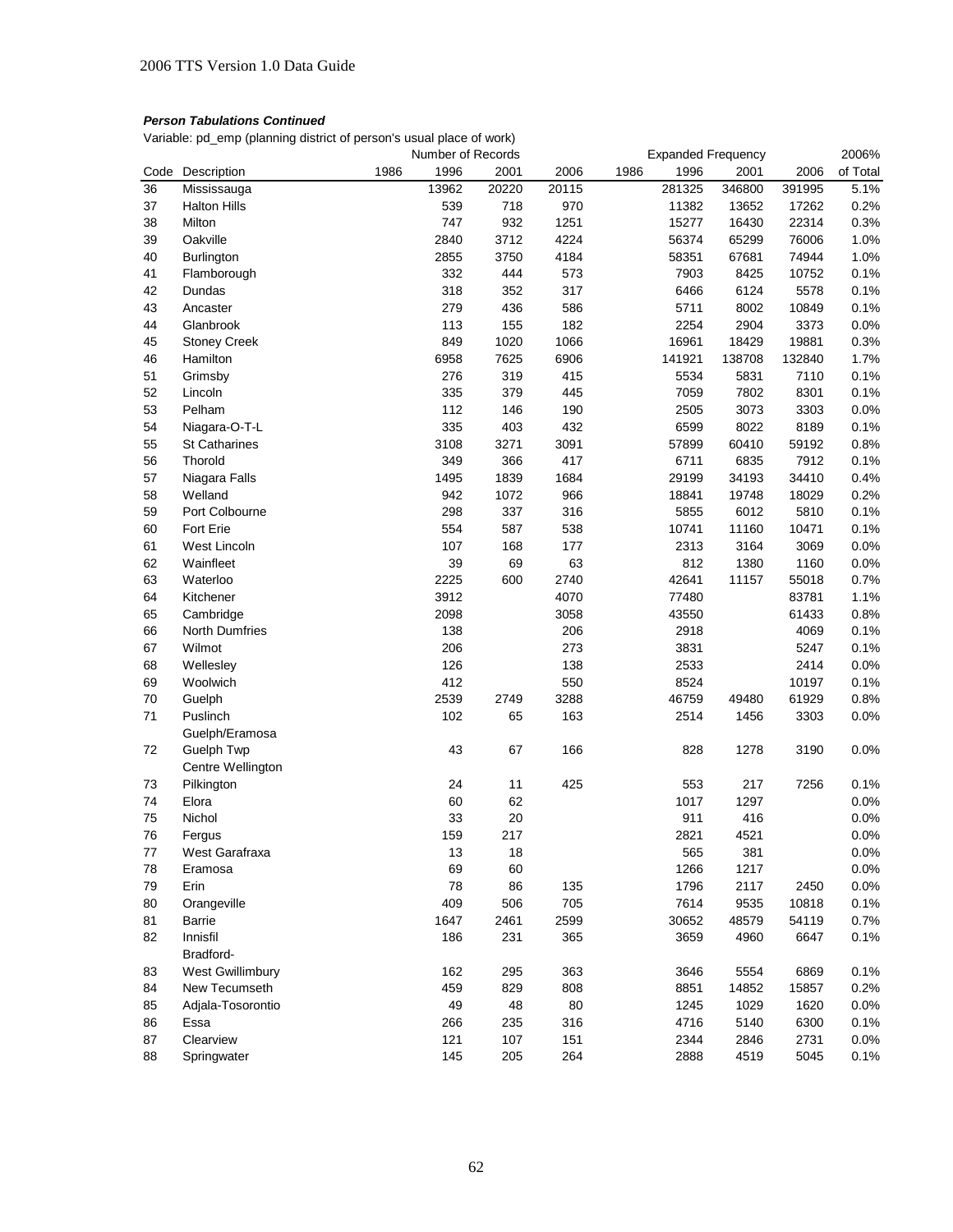Variable: pd\_emp (planning district of person's usual place of work)

|     |                           |      | Number of Records |      |      |      |       | <b>Expanded Frequency</b> |       | 2006%    |
|-----|---------------------------|------|-------------------|------|------|------|-------|---------------------------|-------|----------|
|     | Code Description          | 1986 | 1996              | 2001 | 2006 | 1986 | 1996  | 2001                      | 2006  | of Total |
| 89  | Lindsay                   |      | 434               | 836  | 1137 |      | 8957  | 16899                     | 19752 | 0.3%     |
| 90  | <b>OPS</b>                |      | 30                |      |      |      | 921   |                           |       | 0.0%     |
| 91  | Manvers                   |      | 51                |      |      |      | 652   |                           |       | 0.0%     |
| 92  | Mariposa                  |      | 35                |      |      |      | 721   |                           |       | 0.0%     |
| 93  | Eldon                     |      | 23                |      |      |      | 512   |                           |       | 0.0%     |
| 94  | Carden                    |      | $\overline{2}$    |      |      |      | 62    |                           |       | 0.0%     |
| 96  | $L-D-L$                   |      | 12                |      |      |      | 443   |                           |       | 0.0%     |
| 97  | Somerville                |      | 30                |      |      |      | 825   |                           |       | 0.0%     |
| 98  | Bexley                    |      | $\mathbf{1}$      |      |      |      | 42    |                           |       | 0.0%     |
| 99  | Fenelon                   |      | 82                |      |      |      | 1818  |                           |       | 0.0%     |
| 100 | Verulam                   |      | 20                |      |      |      | 491   |                           |       | 0.0%     |
| 101 | Bobcageon                 |      | 50                |      |      |      | 1113  |                           |       | 0.0%     |
| 102 | Emily                     |      | 36                |      |      |      | 806   |                           |       | 0.0%     |
| 103 | Peterborough              |      | 1816              | 2017 | 2112 |      | 36775 | 38143                     | 38189 | 0.5%     |
|     | Cavan-Millbrook-North     |      |                   |      |      |      |       |                           |       |          |
| 104 |                           |      | 53                | 137  | 125  |      | 1481  | 2450                      | 2261  | 0.0%     |
|     | Monagha (Cavan)           |      | 19                |      |      |      | 425   |                           |       |          |
| 105 | North Monaghan            |      |                   |      |      |      |       |                           |       | 0.0%     |
|     | Otonabee-South            |      |                   |      |      |      |       |                           |       |          |
|     | Monaghan                  |      |                   |      |      |      |       |                           |       |          |
| 106 | (South Monaghan)          |      | 12                | 48   | 70   |      | 252   | 1123                      | 1257  | 0.0%     |
| 107 | Otonabee                  |      | 26                |      |      |      | 678   |                           |       | 0.0%     |
|     | Asphodel-Norwood          |      |                   |      |      |      |       |                           |       |          |
| 108 | (Asphodel)                |      | 37                | 22   | 40   |      | 822   | 537                       | 786   | 0.0%     |
| 109 | Dummer-Douro (Dummer)     |      | 13                | 41   | 56   |      | 403   | 1015                      | 1046  | 0.0%     |
| 110 | Douro                     |      | 92                |      |      |      | 1864  |                           |       | 0.0%     |
|     | Lakefield-Smith-          |      |                   |      |      |      |       |                           |       |          |
| 111 | Ennismore (Smith)         |      | 50                | 183  | 228  |      | 1294  | 3586                      | 4154  | 0.1%     |
| 112 | Ennismore                 |      | 31                |      |      |      | 563   |                           |       | 0.0%     |
| 113 | Northumberland            |      | 397               | 110  | 101  |      | 6450  | 2152                      | 1876  | 0.0%     |
| 114 | Rest of Peterborough      |      | 27                | 13   | 15   |      | 544   | 287                       | 267   | 0.0%     |
| 115 | Hastings                  |      | 6                 |      | 15   |      | 117   |                           | 256   | 0.0%     |
| 116 | Haliburton                |      | 4                 | 10   | 8    |      | 80    | 191                       | 137   | 0.0%     |
| 117 | Muskoka                   |      | 15                | 43   | 65   |      | 291   | 869                       | 1222  | 0.0%     |
| 118 | <b>Rest of Simcoe</b>     |      | 213               |      |      |      | 4171  |                           |       | 0.0%     |
| 119 | Dufferin                  |      | 47                | 30   |      |      | 935   | 605                       |       | 0.0%     |
| 120 | Grey                      |      | 23                | 62   | 119  |      | 445   | 1295                      | 1922  | 0.0%     |
| 121 | <b>Rest of Wellington</b> |      | 15                | 15   | 50   |      | 269   | 315                       | 847   | 0.0%     |
| 122 | Perth                     |      | 70                | 9    | 79   |      | 1345  | 171                       | 1560  | 0.0%     |
| 123 | Oxford                    |      | 55                | 8    | 95   |      | 1101  | 153                       | 1883  | 0.0%     |
| 124 | <b>Brant</b>              |      | 172               | 146  | 561  |      | 3589  | 2601                      | 11267 | 0.1%     |
| 125 | Haldimand-Norfolk         |      | 82                | 100  | 194  |      | 1648  | 1884                      | 3665  | 0.0%     |
| 127 | Collingwood               |      |                   | 423  | 508  |      |       | 8850                      | 8553  | 0.1%     |
| 128 | Wasaga Beach              |      |                   | 85   | 131  |      |       | 1808                      | 2184  | 0.0%     |
| 129 | Tiny                      |      |                   | 38   | 63   |      |       | 1051                      | 1183  | 0.0%     |
| 130 | Penetanguishene           |      |                   | 173  | 268  |      |       | 3558                      | 4718  | 0.1%     |
| 131 | Midland                   |      |                   | 445  | 583  |      |       | 9486                      | 10500 | 0.1%     |
| 132 | Tay                       |      |                   | 55   | 68   |      |       | 1228                      | 1233  | 0.0%     |
| 133 | Oro-Medonte               |      |                   | 165  | 220  |      |       | 3616                      | 4135  | 0.1%     |
| 134 | Severn                    |      |                   | 98   | 144  |      |       | 2447                      | 2716  | 0.0%     |
| 135 | Ramara                    |      |                   | 167  | 255  |      |       | 3516                      | 4859  | 0.1%     |
|     |                           |      |                   |      |      |      |       |                           |       |          |
| 136 | Orillia                   |      |                   | 722  | 862  |      |       | 14872                     | 16441 | 0.2%     |
| 140 | Mulmur                    |      |                   |      | 46   |      |       |                           | 702   | 0.0%     |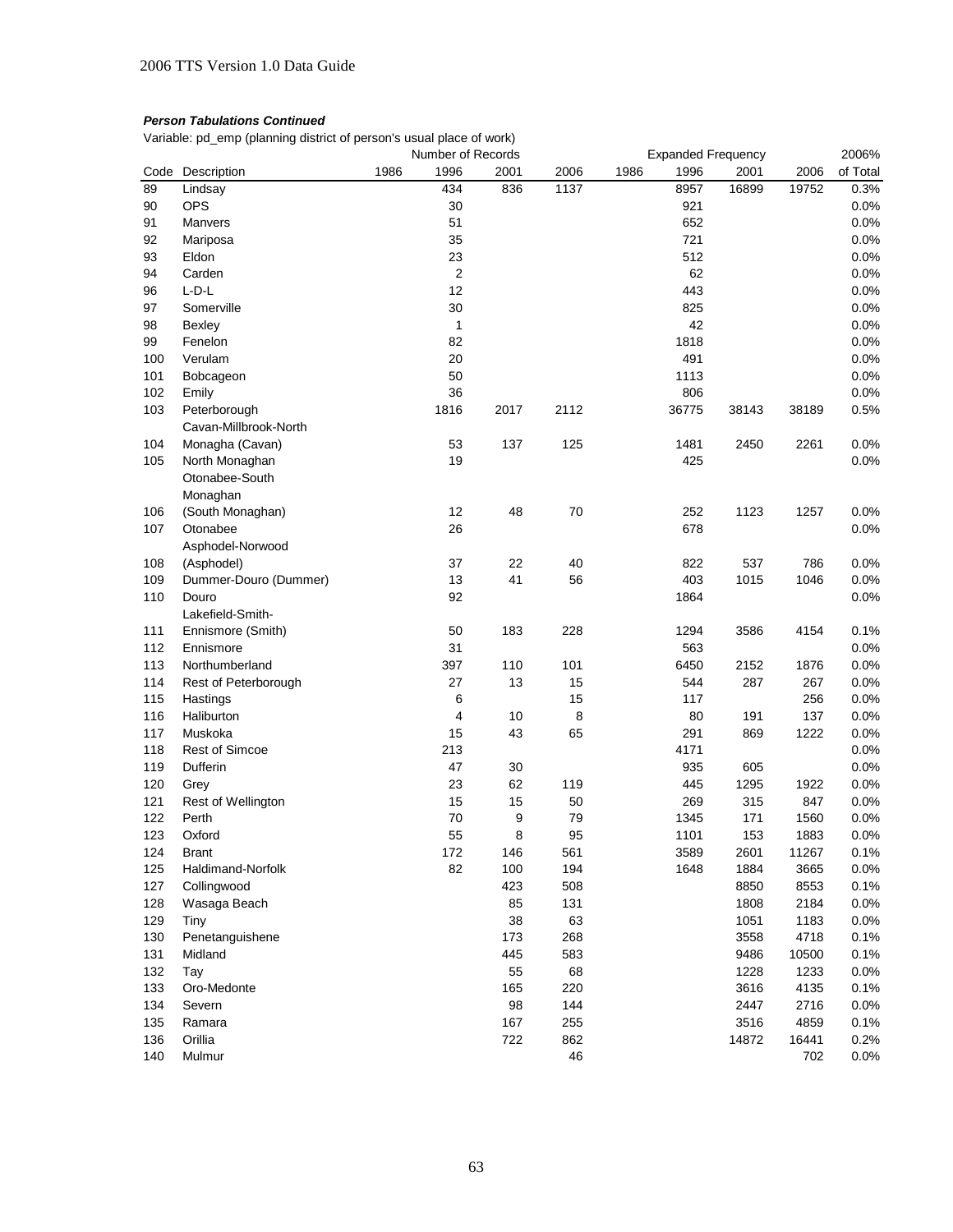Variable: pd\_emp (planning district of person's usual place of work)

|      |                          | Number of Records |        |        | <b>Expanded Frequency</b> | 2006% |         |         |         |          |
|------|--------------------------|-------------------|--------|--------|---------------------------|-------|---------|---------|---------|----------|
| Code | Description              | 1986              | 1996   | 2001   | 2006                      | 1986  | 1996    | 2001    | 2006    | of Total |
| 141  | Shelburne                |                   |        |        | 169                       |       |         |         | 2002    | 0.0%     |
| 142  | Amaranth                 |                   |        |        | 70                        |       |         |         | 863     | 0.0%     |
| 143  | Melancthon               |                   |        |        | 21                        |       |         |         | 385     | 0.0%     |
| 144  | Mono Township            |                   |        |        | 116                       |       |         |         | 1857    | 0.0%     |
| 145  | East Luther Grand Valley |                   |        |        | 67                        |       |         |         | 592     | 0.0%     |
| 146  | East Garafraxa           |                   |        |        | 30                        |       |         |         | 410     | 0.0%     |
| 147  | <b>Brantford</b>         |                   |        |        | 1859                      |       |         |         | 37438   | 0.5%     |
| 888  | No usual place           |                   | 5112   | 8915   | 8280                      |       | 103194  | 154938  | 158797  | 2.1%     |
| 997  | External undefinied      |                   |        |        | 202                       |       |         |         | 3844    | 0.0%     |
| 998  | External                 |                   | 266    | 261    | 129                       |       | 5251    | 4743    | 2450    | 0.0%     |
| 999  | <b>Unknown</b>           |                   | 430    | 369    |                           |       | 8724    | 6526    |         | 0.0%     |
|      | Total                    |                   | 312781 | 374182 | 401653                    |       | 6285143 | 6529617 | 7705341 |          |

#### Variable: free\_park (availability of free parking at person's usual place of work)

|   |                  |      | Number of Records |        |        |      | <b>Expanded Frequency</b> |         |         |          |  |
|---|------------------|------|-------------------|--------|--------|------|---------------------------|---------|---------|----------|--|
|   | Code Description | 1986 | 1996              | 2001   | 2006   | 1986 | 1996                      | 2001    | 2006    | of Total |  |
| 9 | Unknown          |      | 1304              | 1216   | 9136   |      | 26406                     | 21196   | 175314  | 2.3%     |  |
| N | No               |      | 33440             | 44502  | 39068  |      | 669282                    | 760253  | 751191  | 9.7%     |  |
| O | Not applicable   |      | 160667            | 184052 | 203941 |      | 3230672                   | 3216752 | 3908981 | 50.7%    |  |
|   | Yes              |      | 117370            | 144412 | 149508 |      | 2358783                   | 2531416 | 2869856 | 37.2%    |  |
|   | Total            |      | 312781            | 374182 | 401653 |      | 6285143                   | 6529617 | 7705341 |          |  |

# Variable: no\_work (whether a full time employed person who did not make a work trip had worked from home)

|   |                  |      | Number of Records |        |        |      | <b>Expanded Frequency</b> |         |             |          |  |
|---|------------------|------|-------------------|--------|--------|------|---------------------------|---------|-------------|----------|--|
|   | Code Description | 1986 | 1996              | 2001   | 2006   | 1986 | 1996                      | 2001    | 2006        | of Total |  |
| 9 | Refused/Unknown  |      | 274               | 351671 | 3826   |      | 5460                      | 6133994 | 73567       | 1.0%     |  |
| N | No               |      | 14360             | 19459  | 15438  |      | 289166                    | 341630  | 297085      | 3.9%     |  |
| O | Not applicable   |      | 295838            | 32     | 381326 |      | 5943748                   |         | 815 7314418 | 94.9%    |  |
|   | Yes              |      | 2309              | 3020   | 1063   |      | 46768                     | 53177   | 20271       | 0.3%     |  |
|   | Total            |      | 312781            | 374182 | 401653 |      | 6285143                   | 6529617 | 7705341     |          |  |

#### Variable: stu\_stat (student status)

|   |                  |        | Number of Records |        |        |         | <b>Expanded Frequency</b> |         |         |          |  |
|---|------------------|--------|-------------------|--------|--------|---------|---------------------------|---------|---------|----------|--|
|   | Code Description | 1986   | 1996              | 2001   | 2006   | 1986    | 1996                      | 2001    | 2006    | of Total |  |
| 9 | Unknown          |        | 68                | 60     | 53     |         | 1387                      | 1010    | 1017    | 0.0%     |  |
| O | Other            | 133776 | 235646            | 285644 | 310126 | 3181012 | 4741191                   | 4988846 | 5946216 | 77.2%    |  |
| P | Student P/T      |        | 8574              | 8056   | 8286   |         | 172255                    | 142093  | 159829  | 2.1%     |  |
| S | Student F/T      | 37310  | 68493             | 80422  | 83188  | 881937  | 1370309                   | 1397667 | 1598279 | 20.7%    |  |
|   | Total            | 171086 | 312781            | 374182 | 401653 | 4062949 | 6285143                   | 6529617 | 7705341 |          |  |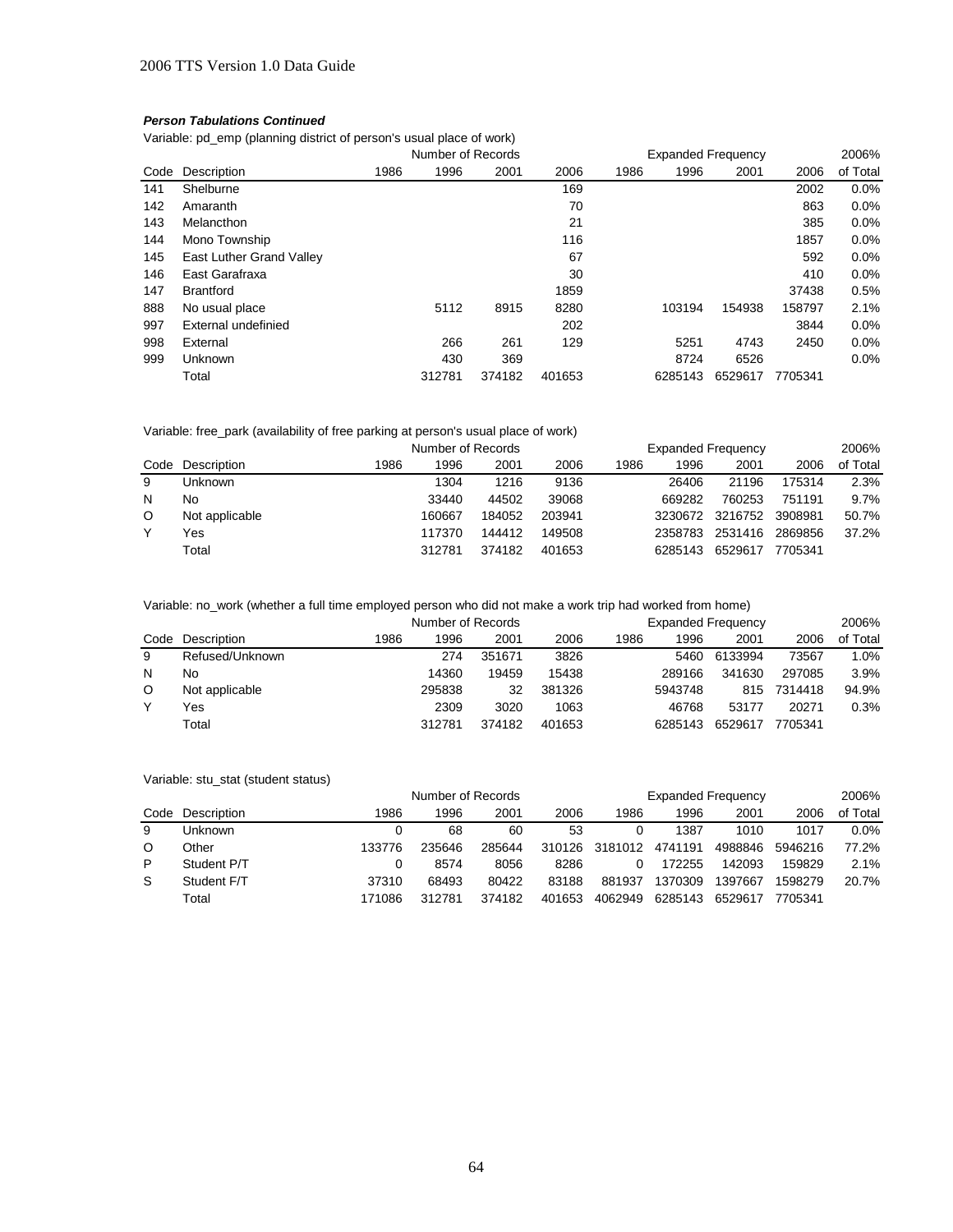| Variable: region_sch (regional municipality of person's usual place of school) |  |  |  |
|--------------------------------------------------------------------------------|--|--|--|
|                                                                                |  |  |  |

|                |                   |      | Number of Records |        | <b>Expanded Frequency</b> |      |                      |         |         | 2006% |
|----------------|-------------------|------|-------------------|--------|---------------------------|------|----------------------|---------|---------|-------|
| Code           | Description       | 1986 | 1996              | 2001   | 2006                      | 1986 | 1996<br>2001<br>2006 |         |         |       |
| $\Omega$       | Not a student     |      | 235646            | 285645 | 310179                    |      | 4741191              | 4988863 | 5947233 | 77.2% |
| 1              | Toronto           |      | 29596             | 28097  | 25709                     |      | 599345               | 462790  | 492511  | 6.4%  |
| $\overline{c}$ | Durham            |      | 5118              | 3913   | 3886                      |      | 103693               | 71126   | 79276   | 1.0%  |
| 3              | York              |      | 6342              | 5060   | 5454                      |      | 124355               | 90181   | 105847  | 1.4%  |
| 4              | Peel              |      | 8762              | 7703   | 7814                      |      | 176997               | 131884  | 154895  | 2.0%  |
| 5              | Halton            |      | 3766              | 2849   | 3180                      |      | 75930                | 51176   | 55236   | 0.7%  |
| 6              | Hamilton          |      | 5404              | 4601   | 4541                      |      | 110675               | 83635   | 86666   | 1.1%  |
| 11             | Niagara           |      | 4775              | 3251   | 3362                      |      | 92976                | 60701   | 63769   | 0.8%  |
| 12             | Waterloo          |      | 5686              | 601    | 4117                      |      | 111160               | 10443   | 83090   | 1.1%  |
| 13             | Guelph            |      | 1630              | 1313   | 1375                      |      | 28886                | 23480   | 25319   | 0.3%  |
| 14             | Wellington        |      | 371               | 196    | 282                       |      | 8073                 | 4419    | 4938    | 0.1%  |
| 15             | Orangeville       |      | 297               | 185    | 243                       |      | 5359                 | 3367    | 3768    | 0.0%  |
| 16             | <b>Barrie</b>     |      | 1170              | 1056   | 1148                      |      | 21404                | 20832   | 24062   | 0.3%  |
| 17             | Simcoe            |      | 1070              | 1012   | 1489                      |      | 22031                | 20798   | 27077   | 0.4%  |
| 18             | Kawartha Lakes    |      | 733               | 401    | 420                       |      | 14807                | 8082    | 7253    | 0.1%  |
| 19             | Peterborough City |      | 1307              | 884    | 931                       |      | 25215                | 16613   | 17053   | 0.2%  |
| 20             | Peterborough      |      | 267               | 181    | 190                       |      | 7034                 | 3633    | 3486    | 0.0%  |
| 21             | Orillia           |      |                   | 261    | 317                       |      |                      | 5415    | 6008    | 0.1%  |
| 22             | Dufferin          |      |                   |        | 188                       |      |                      |         | 2224    | 0.0%  |
| 23             | <b>Brantford</b>  |      |                   |        | 669                       |      |                      |         | 13403   | 0.2%  |
| 24             | <b>Brant</b>      |      |                   |        | 138                       |      |                      |         | 2748    | 0.0%  |
| 88             | No usual place    |      | 5                 |        |                           |      | 104                  |         |         | 0.0%  |
| 98             | External          |      | 696               | 82     | 433                       |      | 13057                | 1641    | 8174    | 0.1%  |
| 99             | Refused/Unknown   |      | 140               | 26891  | 25588                     |      | 2850                 | 470537  | 491303  | 6.4%  |
|                | Total             |      | 312781            | 374182 | 401653                    |      | 6285143              | 6529617 | 7705341 |       |

Variable: pd\_sch (planning district of person's usual place of school)

|      |                  |      |        | Number of Records<br><b>Expanded Frequency</b> |        |      |         |         |         | 2006%    |
|------|------------------|------|--------|------------------------------------------------|--------|------|---------|---------|---------|----------|
| Code | Description      | 1986 | 1996   | 2001                                           | 2006   | 1986 | 1996    | 2001    | 2006    | of Total |
| 0    | Not a student    |      | 235646 | 285645                                         | 310179 |      | 4741191 | 4988863 | 5947233 | 77.2%    |
| 1    | PD 1 of Toronto  |      | 5429   | 6243                                           | 6240   |      | 108267  | 105139  | 120459  | 1.6%     |
| 2    | PD 2 of Toronto  |      | 1574   | 1221                                           | 1015   |      | 31376   | 20572   | 19467   | 0.3%     |
| 3    | PD 3 of Toronto  |      | 1845   | 1395                                           | 1067   |      | 38567   | 22353   | 20046   | 0.3%     |
| 4    | PD 4 of Toronto  |      | 2185   | 2266                                           | 2022   |      | 43881   | 34821   | 37632   | 0.5%     |
| 5    | PD 5 of Toronto  |      | 1141   | 1426                                           | 1265   |      | 23404   | 23382   | 24154   | 0.3%     |
| 6    | PD 6 of Toronto  |      | 1816   | 1420                                           | 1142   |      | 36790   | 23472   | 21805   | 0.3%     |
| 7    | PD 7 of Toronto  |      | 447    | 307                                            | 436    |      | 9606    | 4858    | 8644    | 0.1%     |
| 8    | PD 8 of Toronto  |      | 1705   | 1308                                           | 1077   |      | 34889   | 20736   | 20570   | 0.3%     |
| 9    | PD 9 of Toronto  |      | 1490   | 1702                                           | 1421   |      | 31035   | 29106   | 27606   | 0.4%     |
| 10   | PD 10 of Toronto |      | 3204   | 3322                                           | 3483   |      | 66516   | 56793   | 67705   | 0.9%     |
| 11   | PD 11 of Toronto |      | 1478   | 1414                                           | 1154   |      | 30216   | 21922   | 21702   | 0.3%     |
| 12   | PD 12 of Toronto |      | 1218   | 953                                            | 866    |      | 23994   | 15267   | 16447   | 0.2%     |
| 13   | PD 13 of Toronto |      | 2520   | 2221                                           | 1684   |      | 51259   | 37254   | 32753   | 0.4%     |
| 14   | PD 14 of Toronto |      | 585    | 581                                            | 482    |      | 11782   | 9165    | 9085    | 0.1%     |
| 15   | PD 15 of Toronto |      | 1000   | 883                                            | 1028   |      | 19582   | 15170   | 19960   | 0.3%     |
| 16   | PD 16 of Toronto |      | 1959   | 1435                                           | 1327   |      | 38179   | 22781   | 24475   | 0.3%     |
| 17   | <b>Brock</b>     |      | 126    | 61                                             | 86     |      | 2340    | 1201    | 1271    | 0.0%     |
| 18   | Uxbridge         |      | 132    | 122                                            | 131    |      | 3305    | 1793    | 2185    | 0.0%     |
| 19   | Scugog           |      | 168    | 137                                            | 149    |      | 3946    | 2461    | 2470    | 0.0%     |
| 20   | Pickering        |      | 846    | 567                                            | 505    |      | 16019   | 10101   | 10922   | 0.1%     |
| 21   | Ajax             |      | 728    | 553                                            | 527    |      | 14373   | 10276   | 11530   | 0.1%     |
| 22   | Whitby           |      | 886    | 720                                            | 735    |      | 17492   | 13237   | 14953   | 0.2%     |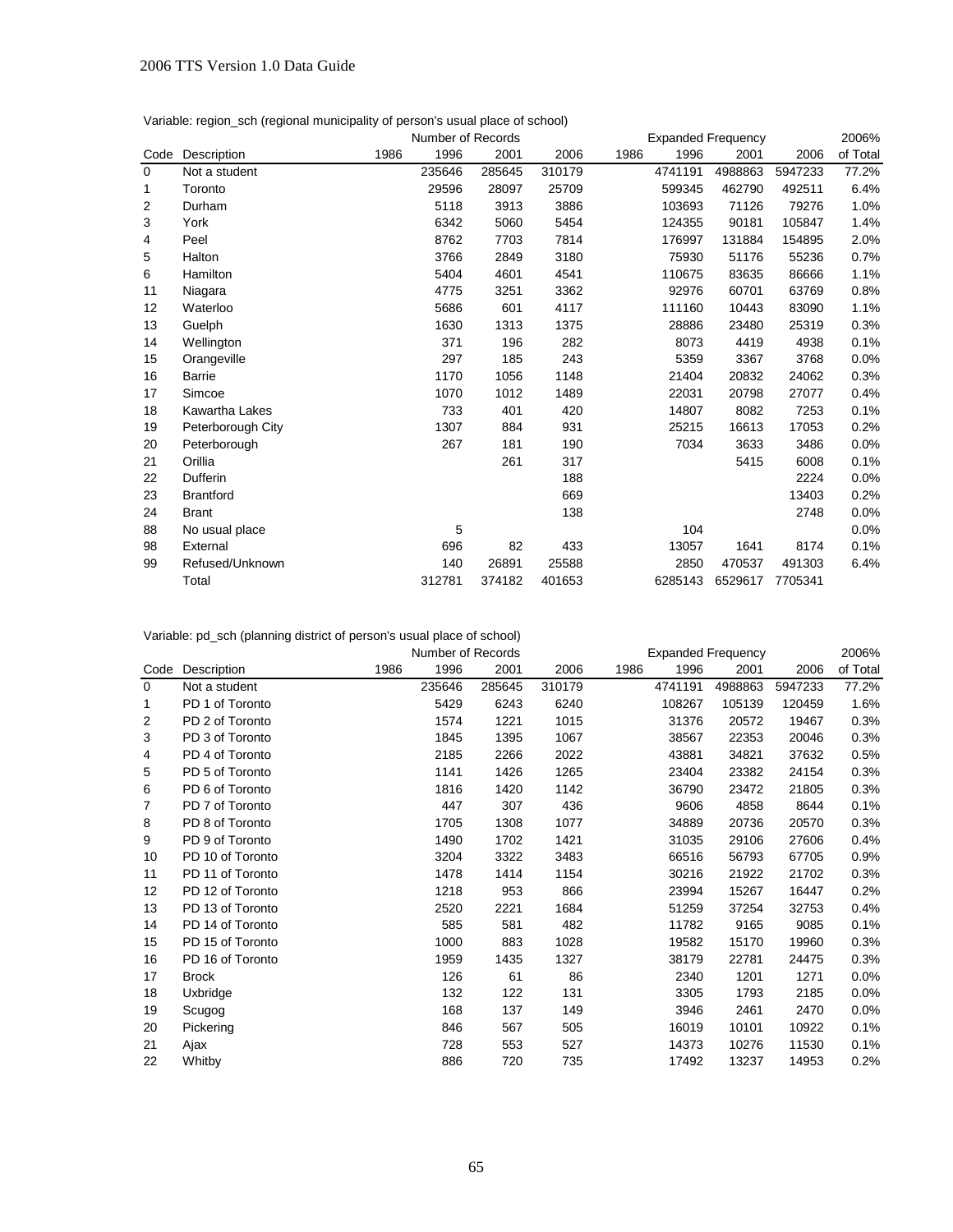Variable: pd\_sch (planning district of person's usual place of school)

|      |                       | Number of Records |      |                           | <b>Expanded Frequency</b> |        | 2006% |       |       |          |
|------|-----------------------|-------------------|------|---------------------------|---------------------------|--------|-------|-------|-------|----------|
| Code | Description           | 1986              | 1996 | 2001                      | 2006                      | 1986   | 1996  | 2001  | 2006  | of Total |
| 23   | Oshawa                |                   | 1633 | 1286                      | 1241                      |        | 33729 | 23037 | 26039 | 0.3%     |
| 24   | Clarington            |                   | 599  | 467                       | 512                       |        | 12489 | 9020  | 9907  | 0.1%     |
| 25   | Georgina              |                   | 297  | 174                       | 248                       |        | 6155  | 3374  | 4589  | 0.1%     |
| 26   | East Gwillimbury      |                   | 144  | 57                        | 61                        |        | 2573  | 821   | 1066  | 0.0%     |
| 27   | Newmarket             |                   | 734  | 600                       | 636                       |        | 14402 | 10450 | 12046 | 0.2%     |
| 28   | Aurora                |                   | 464  | 328                       | 409                       |        | 9097  | 5417  | 7411  | 0.1%     |
| 29   | <b>Richmond Hill</b>  |                   | 984  | 920                       | 915                       |        | 19676 | 16358 | 18431 | 0.2%     |
| 30   | Whitchurt-Stouffville |                   | 157  | 81                        | 88                        |        | 3738  | 1648  | 1618  | 0.0%     |
| 31   | Markham               |                   | 1993 | 1481                      | 1673                      |        | 37571 | 27458 | 32540 | 0.4%     |
| 32   | King                  |                   | 219  | 247                       | 253                       |        | 4913  | 4416  | 4817  | 0.1%     |
| 33   | Vaughan               |                   | 1350 | 1172                      | 1171                      |        | 26231 | 20239 | 23329 | 0.3%     |
| 34   | Caledon               |                   | 366  | 307                       | 379                       |        | 8415  | 6030  | 6429  | 0.1%     |
| 35   | <b>Brampton</b>       |                   | 2882 | 2375                      | 2753                      |        | 59054 | 43107 | 56039 | 0.7%     |
| 36   | Mississauga           |                   | 5514 | 5021                      | 4682                      | 109528 |       | 82748 | 92428 | 1.2%     |
| 37   | <b>Halton Hills</b>   |                   | 337  | 237                       | 333                       |        | 7190  | 4550  | 5876  | 0.1%     |
|      | Milton                |                   |      |                           |                           |        |       | 4066  | 4856  |          |
| 38   |                       |                   | 369  | 238                       | 285                       |        | 7507  |       |       | 0.1%     |
| 39   | Oakville              |                   | 1848 | 1500                      | 1592                      |        | 36339 | 26486 | 28146 | 0.4%     |
| 40   | Burlington            |                   | 1212 | 874                       | 970                       |        | 24893 | 16073 | 16358 | 0.2%     |
| 41   | Flamborough           |                   | 210  | 141                       | 195                       |        | 5362  | 2754  | 3591  | 0.0%     |
| 42   | Dundas                |                   | 197  | 175                       | 145                       |        | 4032  | 3003  | 2487  | 0.0%     |
| 43   | Ancaster              |                   | 259  | 178                       | 245                       |        | 5370  | 3299  | 4323  | 0.1%     |
| 44   | Glanbrook             |                   | 82   | 16                        | 11                        |        | 1598  | 314   | 197   | 0.0%     |
| 45   | <b>Stoney Creek</b>   |                   | 477  | 351                       | 430                       |        | 8951  | 6356  | 7855  | 0.1%     |
| 46   | Hamilton              |                   | 4179 | 3740                      | 3515                      |        | 85362 | 67909 | 68213 | 0.9%     |
| 51   | Grimsby               |                   | 213  | 165                       | 189                       |        | 4245  | 2936  | 3159  | 0.0%     |
| 52   | Lincoln               |                   | 166  | 85                        | 126                       |        | 3749  | 1890  | 2314  | 0.0%     |
| 53   | Pelham                |                   | 107  | 71                        | 92                        |        | 2576  | 1719  | 1587  | 0.0%     |
| 54   | Niagara-O-T-L         |                   | 78   | 174                       | 179                       |        | 1642  | 3374  | 3357  | 0.0%     |
| 55   | <b>St Catharines</b>  |                   | 1888 | 1274                      | 1318                      |        | 34756 | 23300 | 25348 | 0.3%     |
| 56   | Thorold               |                   | 156  | 75                        | 78                        |        | 3030  | 1428  | 1425  | 0.0%     |
| 57   | Niagara Falls         |                   | 773  | 510                       | 457                       |        | 15189 | 9459  | 9510  | 0.1%     |
| 58   | Welland               |                   | 807  | 532                       | 544                       |        | 15920 | 9724  | 10080 | 0.1%     |
| 59   | Port Colbourne        |                   | 196  | 158                       | 135                       |        | 3807  | 2889  | 2494  | 0.0%     |
| 60   | Fort Erie             |                   | 213  | 125                       | 135                       |        | 4105  | 2381  | 2643  | 0.0%     |
| 61   | West Lincoln          |                   | 136  | 65                        | 98                        |        | 3081  | 1245  | 1648  | 0.0%     |
| 62   | Wainfleet             |                   | 42   | 17                        | 11                        |        | 877   | 354   | 203   | 0.0%     |
| 63   | Waterloo              |                   | 2187 | 601                       | 1501                      |        | 40265 | 10443 | 30230 | 0.4%     |
| 64   | Kitchener             |                   | 2003 |                           | 1404                      |        | 39766 |       | 29209 | 0.4%     |
| 65   | Cambridge             |                   | 1048 |                           | 880                       |        | 22012 |       | 17632 | 0.2%     |
| 66   | North Dumfries        |                   | 46   |                           | 18                        |        | 1068  |       | 323   | 0.0%     |
| 67   | Wilmot                |                   | 160  |                           | 104                       |        | 2901  |       | 1964  | 0.0%     |
| 68   | Wellesley             |                   | 70   |                           | 32                        |        | 1431  |       | 548   | 0.0%     |
| 69   | Woolwich              |                   | 172  |                           | 178                       |        | 3718  |       | 3183  | 0.0%     |
| 70   | Guelph                |                   | 1630 | 1313                      | 1375                      |        | 28886 | 23480 | 25319 | 0.3%     |
| 71   | Puslinch              |                   | 12   | 8                         | 12                        |        | 371   | 191   | 268   | 0.0%     |
|      | Guelph/Eramosa        |                   |      |                           |                           |        |       |       |       |          |
|      |                       |                   |      |                           |                           |        |       |       |       | 0.0%     |
| 72   | Guelph Twp            |                   | 3    |                           | 15                        |        | 63    |       | 291   | 0.0%     |
|      | Centre Wellington     |                   |      |                           |                           |        |       |       |       | 0.0%     |
| 73   | Pilkington            |                   | 9    | $\ensuremath{\mathsf{3}}$ | 182                       |        | 245   | 64    | 3003  | 0.0%     |
| 74   | Elora                 |                   | 32   | $20\,$                    |                           |        | 627   | 428   |       | 0.0%     |
| 75   | Nichol                |                   | 9    | 1                         |                           |        | 356   | 21    |       | 0.0%     |
| 76   | Fergus                |                   | 160  | 114                       |                           |        | 3034  | 2442  |       | 0.0%     |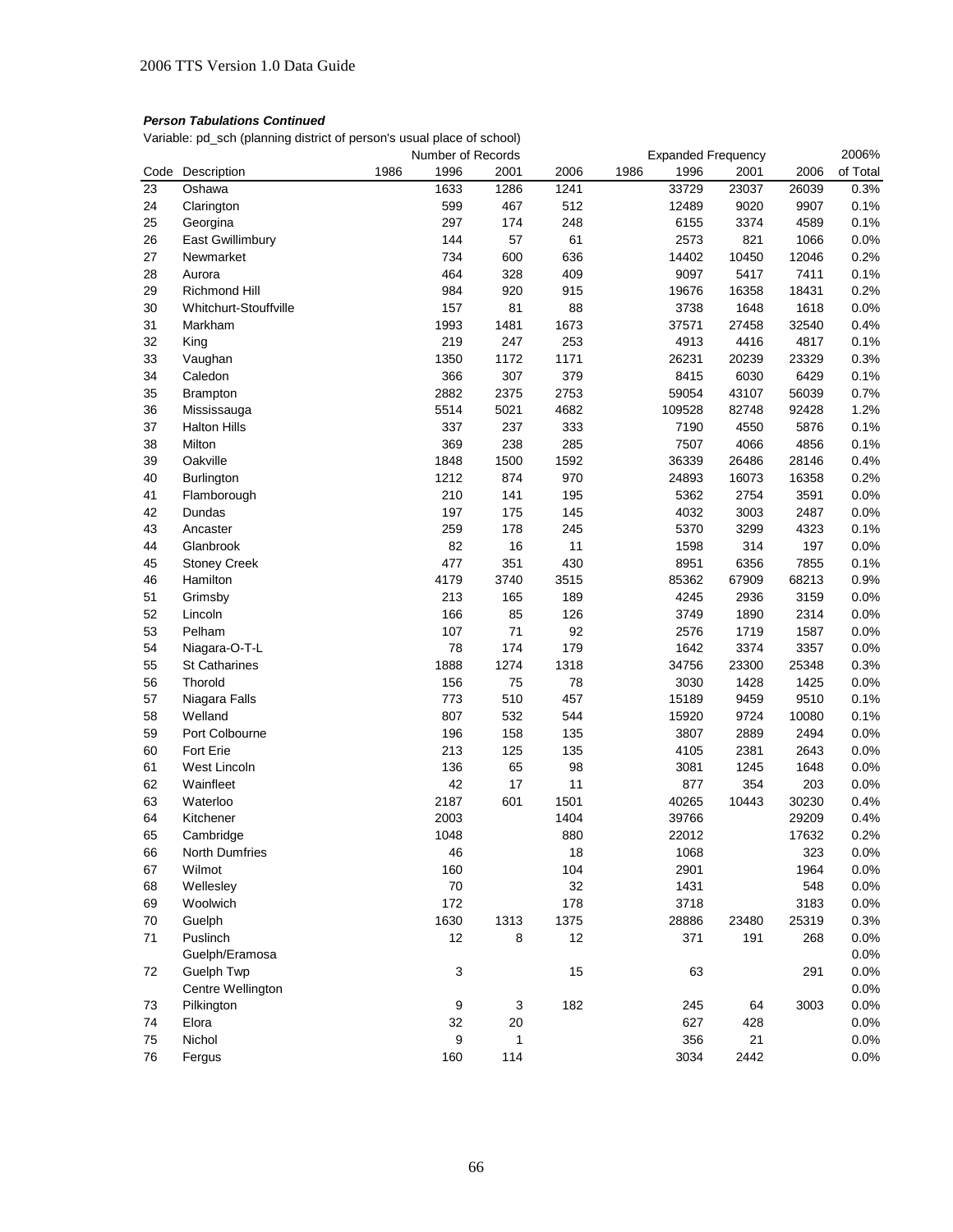Variable: pd\_sch (planning district of person's usual place of school)

|                 |                       | Number of Records |                  |                           |              | <b>Expanded Frequency</b> |       | 2006% |       |          |
|-----------------|-----------------------|-------------------|------------------|---------------------------|--------------|---------------------------|-------|-------|-------|----------|
| Code            | Description           | 1986              | 1996             | 2001                      | 2006         | 1986                      | 1996  | 2001  | 2006  | of Total |
| $\overline{77}$ | West Garafraxa        |                   | 8                |                           |              |                           | 357   |       |       | 0.0%     |
| 78              | Eramosa               |                   | 45               | 8                         |              |                           | 760   | 170   |       | 0.0%     |
| 79              | Erin                  |                   | 93               | 42                        | 73           |                           | 2259  | 1101  | 1375  | 0.0%     |
| 80              | Orangeville           |                   | 297              | 185                       | 243          |                           | 5359  | 3367  | 3768  | 0.0%     |
| 81              | Barrie                |                   | 1170             | 1056                      | 1148         |                           | 21404 | 20832 | 24062 | 0.3%     |
| 82              | Innisfil              |                   | 170              | 68                        | 169          |                           | 3393  | 1540  | 2980  | 0.0%     |
|                 | Bradford-             |                   |                  |                           |              |                           |       |       |       | 0.0%     |
| 83              | West Gwillimbury      |                   | 204              | 131                       | 218          |                           | 4902  | 2494  | 4016  | 0.1%     |
| 84              | New Tecumseth         |                   | 289              | 276                       | 192          |                           | 5635  | 4754  | 3863  | 0.1%     |
| 85              | Adjala-Tosorontio     |                   | 38               | 23                        | 21           |                           | 1087  | 489   | 435   | 0.0%     |
| 86              | Essa                  |                   | 131              | 28                        | 45           |                           | 2238  | 603   | 863   | 0.0%     |
| 87              | Clearview             |                   | 114              | 47                        | 70           |                           | 2184  | 1352  | 1274  | 0.0%     |
| 88              | Springwater           |                   | 124              | 54                        | 94           |                           | 2592  | 1283  | 1740  | 0.0%     |
| 89              | Lindsay               |                   | 316              | 401                       | 420          |                           | 5885  | 8082  | 7253  | 0.1%     |
| 90              | <b>OPS</b>            |                   | 72               |                           |              |                           | 1766  |       |       | 0.0%     |
| 91              | Manvers               |                   | 84               |                           |              |                           | 1021  |       |       | 0.0%     |
| 92              | Mariposa              |                   | 62               |                           |              |                           | 1349  |       |       | 0.0%     |
| 93              | Eldon                 |                   | 24               |                           |              |                           | 514   |       |       | 0.0%     |
| 94              | Carden                |                   | $\overline{2}$   |                           |              |                           | 84    |       |       | 0.0%     |
|                 | $L-D-L$               |                   | 4                |                           |              |                           | 168   |       |       |          |
| 96              | Somerville            |                   |                  |                           |              |                           |       |       |       | 0.0%     |
| 97              |                       |                   | 18               |                           |              |                           | 476   |       |       | 0.0%     |
| 98              | Bexley                |                   | 1                |                           |              |                           | 42    |       |       | 0.0%     |
| 99              | Fenelon               |                   | 81               |                           |              |                           | 1961  |       |       | 0.0%     |
| 100             | Verulam               |                   | 12               |                           |              |                           | 308   |       |       | 0.0%     |
| 101             | Bobcageon             |                   | 10               |                           |              |                           | 217   |       |       | 0.0%     |
| 102             | Emily                 |                   | 47               |                           |              |                           | 1017  |       |       | 0.0%     |
| 103             | Peterborough          |                   | 1307             | 886                       | 931          |                           | 25215 | 16648 | 17053 | 0.2%     |
|                 | Cavan-Millbrook-North |                   |                  |                           |              |                           |       |       |       | 0.0%     |
| 104             | Monagha (Cavan)       |                   | 20               | 78                        | 92           |                           | 831   | 1352  | 1671  | 0.0%     |
| 105             | North Monaghan        |                   | 50               |                           |              |                           | 1253  |       |       | 0.0%     |
|                 | Otonabee-South        |                   |                  |                           |              |                           |       |       |       | 0.0%     |
|                 | Monaghan              |                   |                  |                           |              |                           |       |       |       | 0.0%     |
| 106             | (South Monaghan)      |                   | $\overline{7}$   | 8                         | 15           |                           | 192   | 188   | 261   | 0.0%     |
| 107             | Otonabee              |                   | 10               |                           |              |                           | 504   |       |       | 0.0%     |
|                 | Asphodel-Norwood      |                   |                  |                           |              |                           |       |       |       |          |
| 108             | (Asphodel)            |                   | 37               | 22                        | 17           |                           | 874   | 530   | 335   | 0.0%     |
| 109             | Dummer-Douro (Dummer) |                   | $\boldsymbol{7}$ | 15                        | 6            |                           | 210   | 385   | 107   | 0.0%     |
| 110             | Douro                 |                   | 66               |                           |              |                           | 1365  |       |       | 0.0%     |
|                 | Lakefield-Smith-      |                   |                  |                           |              |                           |       |       |       | 0.0%     |
| 111             | Ennismore (Smith)     |                   | 44               | 56                        | 60           |                           | 1327  | 1142  | 1112  | 0.0%     |
| 112             | Ennismore             |                   | 26               |                           |              |                           | 478   |       |       | 0.0%     |
| 113             | Northumberland        |                   | 188              | 18                        | 23           |                           | 2855  | 340   | 446   | 0.0%     |
| 114             | Rest of Peterborough  |                   |                  |                           | 1            |                           |       |       | 19    | 0.0%     |
| 115             | Hastings              |                   | 3                | 4                         |              |                           | 58    | 57    |       | 0.0%     |
| 116             | Haliburton            |                   |                  | 4                         | $\mathbf{1}$ |                           |       | 71    | 17    | 0.0%     |
| 117             | Muskoka               |                   |                  |                           | 47           |                           |       |       | 898   | 0.0%     |
| 118             | <b>Rest of Simcoe</b> |                   | 33               |                           |              |                           | 623   |       |       | 0.0%     |
| 119             | Dufferin              |                   | $\boldsymbol{7}$ | $\ensuremath{\mathsf{3}}$ |              |                           | 124   | 71    |       | 0.0%     |
| 120             | Grey                  |                   | 2                |                           | 10           |                           | 37    |       | 157   | 0.0%     |
| 121             | Rest of Wellington    |                   | 1                | $\ensuremath{\mathsf{3}}$ | 6            |                           | 45    | 58    | 102   | 0.0%     |
| 122             | Perth                 |                   | 3                |                           | 4            |                           | 60    |       | 74    | 0.0%     |
| 123             | Oxford                |                   | 1                |                           |              |                           | 21    |       |       | 0.0%     |
|                 |                       |                   |                  |                           |              |                           |       |       |       |          |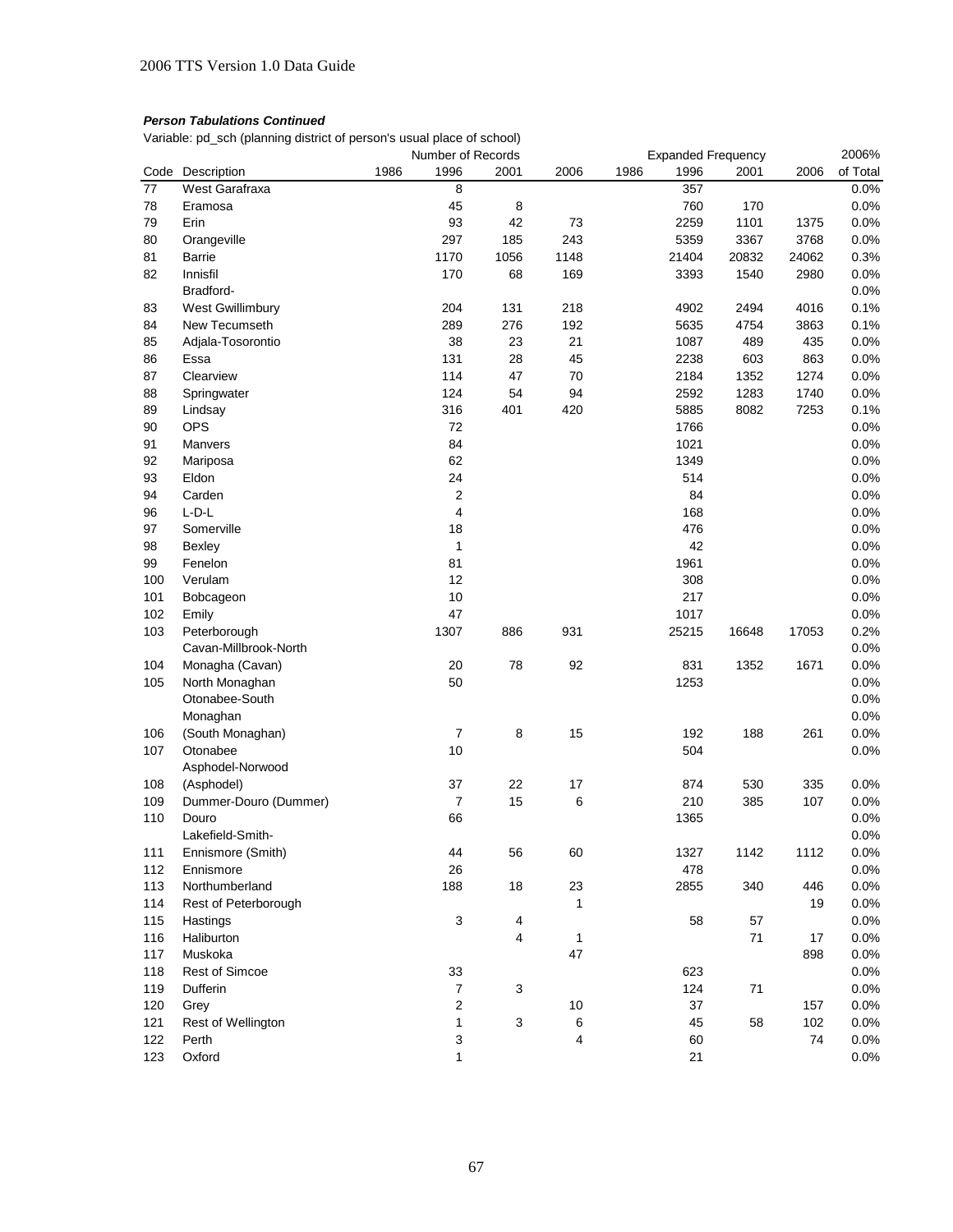# *Person Tabulations Continued*

Variable: pd\_sch (planning district of person's usual place of school)

|      |                          | Number of Records |        |                |        | <b>Expanded Frequency</b> |         |         |         | 2006%    |
|------|--------------------------|-------------------|--------|----------------|--------|---------------------------|---------|---------|---------|----------|
| Code | Description              | 1986              | 1996   | 2001           | 2006   | 1986                      | 1996    | 2001    | 2006    | of Total |
| 124  | <b>Brant</b>             |                   | 43     | 25             | 138    |                           | 871     | 458     | 2748    | 0.0%     |
| 125  | Haldimand-Norfolk        |                   | 4      | 25             | 11     |                           | 80      | 585     | 211     | 0.0%     |
| 127  | Collingwood              |                   |        | 127            | 194    |                           |         | 2580    | 3210    | 0.0%     |
| 128  | Wasaga Beach             |                   |        | 7              | 47     |                           |         | 148     | 780     | 0.0%     |
| 129  | Tiny                     |                   |        | $\overline{2}$ | 11     |                           |         | 49      | 205     | 0.0%     |
| 130  | Penetanguishene          |                   |        | 61             | 96     |                           |         | 1338    | 1687    | 0.0%     |
| 131  | Midland                  |                   |        | 143            | 199    |                           |         | 3008    | 3567    | 0.0%     |
| 132  | Tav                      |                   |        | 5              | 28     |                           |         | 119     | 510     | 0.0%     |
| 133  | Oro-Medonte              |                   |        | 19             | 49     |                           |         | 462     | 895     | 0.0%     |
| 134  | Severn                   |                   |        | 17             | 25     |                           |         | 473     | 471     | 0.0%     |
| 135  | Ramara                   |                   |        | 4              | 31     |                           |         | 104     | 581     | 0.0%     |
| 136  | Orillia                  |                   |        | 261            | 317    |                           |         | 5415    | 6008    | 0.1%     |
| 140  | Mulmur                   |                   |        |                | 15     |                           |         |         | 238     | 0.0%     |
| 141  | Shelburne                |                   |        |                | 127    |                           |         |         | 1430    | 0.0%     |
| 142  | Amaranth                 |                   |        |                | 15     |                           |         |         | 204     | 0.0%     |
| 144  | Mono Township            |                   |        |                | 9      |                           |         |         | 152     | 0.0%     |
| 145  | East Luther Grand Valley |                   |        |                | 17     |                           |         |         | 139     | 0.0%     |
| 146  | East Garafraxa           |                   |        |                | 5      |                           |         |         | 61      | 0.0%     |
| 147  | <b>Brantford</b>         |                   |        |                | 669    |                           |         |         | 13403   | 0.2%     |
| 888  | No usual place           |                   | 5      |                |        |                           | 104     |         |         | 0.0%     |
| 997  | External undefinied      |                   |        |                | 209    |                           |         |         | 3975    | 0.1%     |
| 998  | External                 |                   | 411    |                | 121    |                           | 8283    |         | 2276    | 0.0%     |
| 999  | Unknown                  |                   | 140    | 26891          | 25588  |                           | 2850    | 470537  | 491303  | 6.4%     |
|      | Total                    |                   | 312781 | 374182         | 401653 |                           | 6285143 | 6529617 | 7705341 |          |

Variable: n\_pers\_trip (number of trips made by individual on trip day)

|             |                  |       | Number of Records |        |        |         | 2006%   |         |         |          |
|-------------|------------------|-------|-------------------|--------|--------|---------|---------|---------|---------|----------|
|             | Code Description | 1986  | 1996              | 2001   | 2006   | 1986    | 1996    | 2001    | 2006    | of Total |
| $\mathbf 0$ | 0                | 43087 | 98773             | 111110 | 122224 | 1026868 | 1990837 | 1949737 | 2349566 | 30.5%    |
| 1           | 1                | 2555  | 2830              | 3461   | 3951   | 61471   | 56771   | 61363   | 75264   | 1.0%     |
| 2           | 2                | 78223 | 120819            | 145780 | 155153 | 1859989 | 2427832 | 2543775 | 2981528 | 38.7%    |
| 3           | 3                | 11098 | 21638             | 27804  | 31752  | 263815  | 434932  | 485960  | 607215  | 7.9%     |
| 4           | 4                | 21946 | 38719             | 47523  | 47739  | 517812  | 775633  | 823402  | 913779  | 11.9%    |
| 5           | 5                | 5565  | 11354             | 14371  | 15395  | 130888  | 227091  | 249396  | 293154  | 3.8%     |
| 6           | 6                | 4304  | 8853              | 11393  | 11920  | 101025  | 176717  | 197099  | 227313  | 3.0%     |
| 7           | 7                | 1724  | 3809              | 4970   | 5247   | 40598   | 76310   | 86358   | 100058  | 1.3%     |
| 8           | 8                | 1091  | 2509              | 3262   | 3423   | 25625   | 50111   | 55724   | 65241   | 0.8%     |
| 9           | 9                | 582   | 1323              | 1713   | 1867   | 13668   | 26214   | 29164   | 35453   | 0.5%     |
| 10          | 10               | 385   | 855               | 1091   | 1267   | 8981    | 17006   | 18536   | 24166   | 0.3%     |
| 11          | 11               | 215   | 470               | 617    | 625    | 4916    | 9311    | 10465   | 11946   | 0.2%     |
| 12          | 12               | 123   | 302               | 441    | 399    | 2899    | 5938    | 7502    | 7601    | 0.1%     |
| 13          | 13               | 58    | 192               | 232    | 267    | 1339    | 3811    | 3992    | 5072    | 0.1%     |
| 14          | 14               | 50    | 126               | 140    | 165    | 1204    | 2511    | 2438    | 3135    | 0.0%     |
| 15          | 15               | 28    | 70                | 88     | 96     | 664     | 1384    | 1525    | 1795    | 0.0%     |
| 16          | 16               | 23    | 52                | 56     | 66     | 505     | 996     | 956     | 1249    | 0.0%     |
| 17          | 17               | 15    | 29                | 35     | 35     | 347     | 576     | 605     | 636     | 0.0%     |
| 18          | 18               | 2     | 20                | 31     | 22     | 54      | 393     | 541     | 419     | 0.0%     |
| 19          | 19               | 4     | 12                | 18     | 10     | 97      | 246     | 300     | 184     | 0.0%     |
| 20          | 20               | 2     | 6                 | 13     | 6      | 40      | 119     | 223     | 113     | 0.0%     |
| 21          | 21               | 2     | 6                 | 9      | 10     | 47      | 122     | 143     | 191     | 0.0%     |
| 22          | 22               | 0     | 3                 | 8      | 3      | 0       | 61      | 120     | 58      | 0.0%     |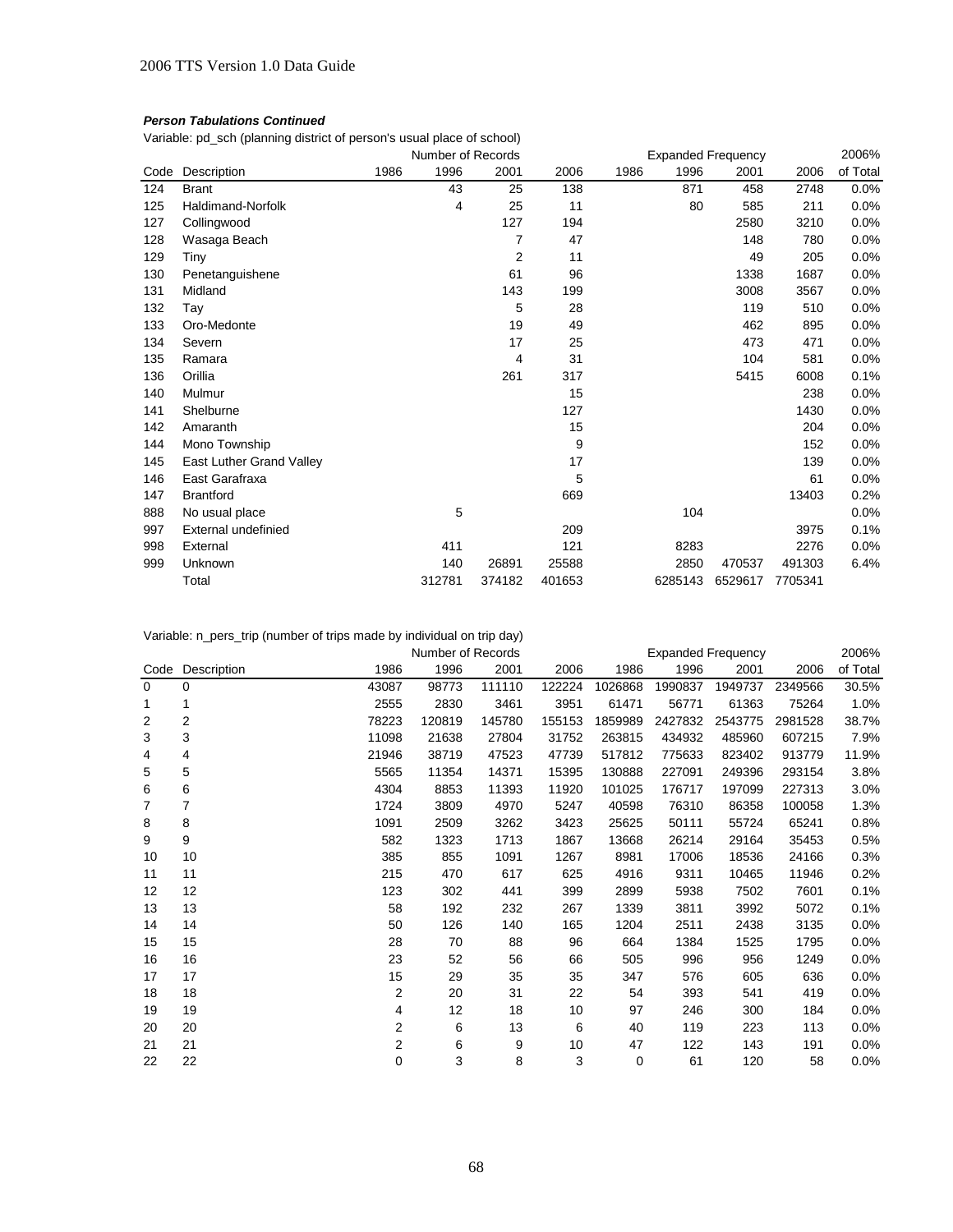# *Person Tabulations Continued*

Variable: n\_pers\_trip (number of trips made by individual on trip day)

|      |             |        | Number of Records |        |        | <b>Expanded Frequency</b> |         |         |         | 2006%    |  |  |
|------|-------------|--------|-------------------|--------|--------|---------------------------|---------|---------|---------|----------|--|--|
| Code | Description | 1986   | 1996              | 2001   | 2006   | 1986                      | 1996    | 2001    | 2006    | of Total |  |  |
| 23   | 23          |        | 5                 | 3      | 5      | 20                        | 98      | 69      | 101     | 0.0%     |  |  |
| 24   | 24          |        |                   | 5      |        | 0                         | 41      | 90      | 35      | 0.0%     |  |  |
| 25   | 25          |        |                   |        | 0      | 22                        | 18      | 51      | 0       | 0.0%     |  |  |
| 26   | 26          |        | 0                 |        |        | 28                        | 0       | 28      | 18      | 0.0%     |  |  |
| 28   | 28          |        |                   |        |        | 0                         | 21      | 19      | 0       | 0.0%     |  |  |
| 29   | 29          |        |                   |        |        |                           |         | 37      | 32      | 0.0%     |  |  |
| 30   | 30          |        |                   |        |        | 26                        |         | 0       | 0       | 0.0%     |  |  |
| 31   | 31          |        |                   |        |        | 0                         | 21      | 0       | 0       | 0.0%     |  |  |
| 34   | 34          |        |                   |        |        |                           |         | 0       | 19      | 0.0%     |  |  |
| 57   | 57          |        |                   |        |        |                           | 19      |         | 0       | 0.0%     |  |  |
|      | Total       | 171086 | 312781            | 374182 | 401653 | 4062949                   | 6285143 | 6529617 | 7705341 |          |  |  |

Variable: n\_tran\_trip (number of trips made by individual on trip day with primary mode being public transit)

|          |             |        | Number of Records |        |        | <b>Expanded Frequency</b> |         | 2006%    |         |          |
|----------|-------------|--------|-------------------|--------|--------|---------------------------|---------|----------|---------|----------|
| Code     | Description | 1986   | 1996              | 2001   | 2006   | 1986                      | 1996    | 2001     | 2006    | of Total |
| $\Omega$ | 0           | 142634 | 277291            | 330998 | 357392 | 3378805                   | 5568351 | 5786877  | 6846474 | 88.9%    |
|          |             | 4380   | 5794              | 6884   | 6945   | 104984                    | 116323  | 116388   | 134830  | 1.7%     |
| 2        | 2           | 21364  | 26321             | 32534  | 33550  | 513165                    | 531881  | 559603   | 650758  | 8.4%     |
| 3        | 3           | 1585   | 1974              | 2229   | 2253   | 38598                     | 40074   | 39040    | 43592   | 0.6%     |
| 4        | 4           | 947    | 1153              | 1316   | 1254   | 23093                     | 23450   | 23618    | 24608   | 0.3%     |
| 5        | 5           | 117    | 168               | 154    | 168    | 2884                      | 3443    | 2843     | 3326    | 0.0%     |
| 6        | 6           | 42     | 57                | 52     | 65     | 1001                      | 1164    | 980      | 1252    | 0.0%     |
| 7        | 7           | 9      | 16                | 11     | 21     | 221                       | 316     | 212      | 403     | 0.0%     |
| 8        | 8           | 8      |                   | 3      |        | 198                       | 141     | 40       | 22      | 0.0%     |
| 9        | 9           | 0      | 0                 |        | 2      | 0                         | 0       | 17       | 36      | 0.0%     |
| 10       | 10          | 0      | 0                 | 0      |        | 0                         | 0       | $\Omega$ | 20      | 0.0%     |
| 11       | 11          | 0      | 0                 | 0      |        | 0                         | 0       | 0        | 21      | 0.0%     |
|          | Total       | 171086 | 312781            | 374182 | 401653 | 4062949                   | 6285143 | 6529617  | 7705341 |          |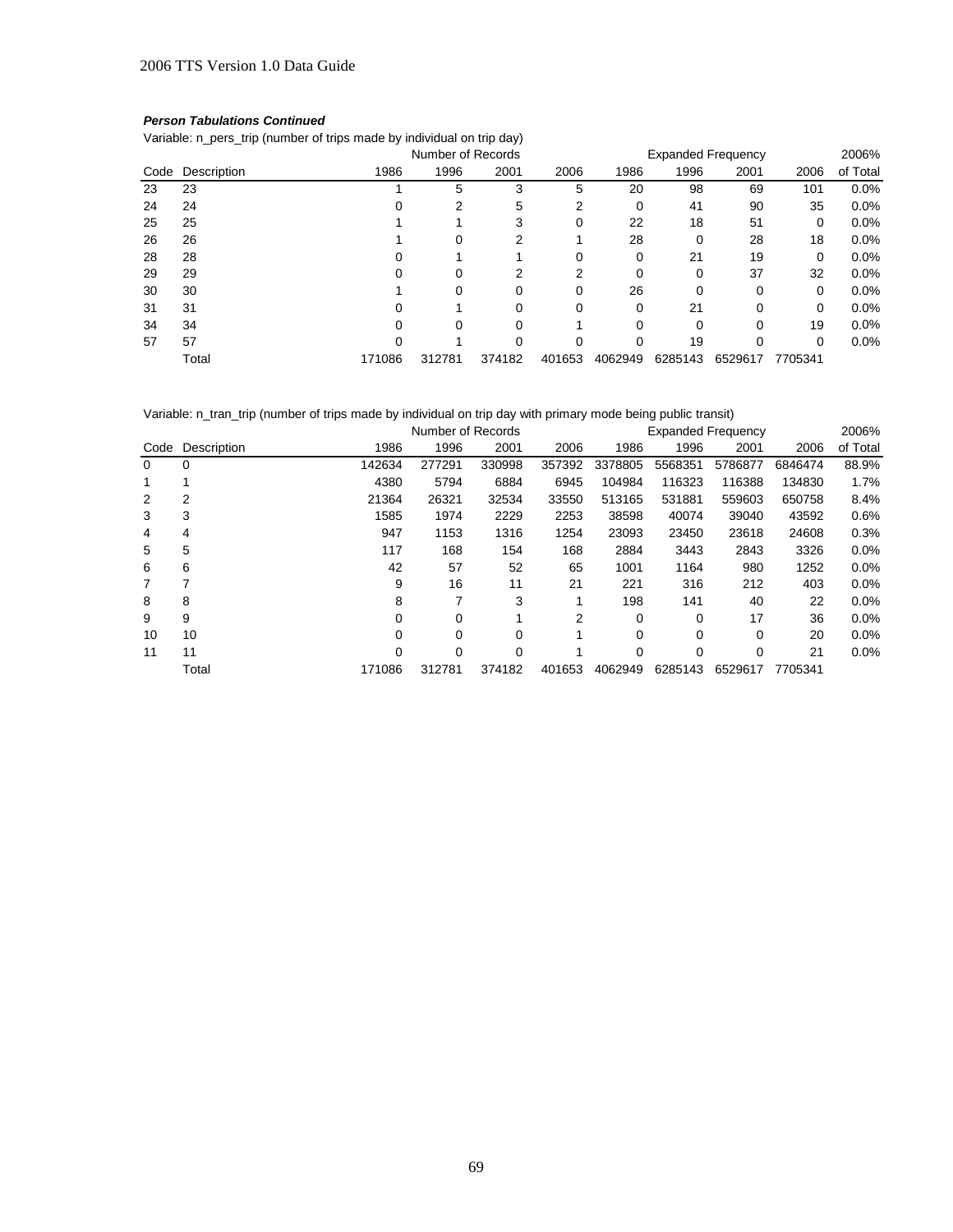# **6.3 Trip Tabulations**

The following tabulations are "number of trips" stratified by various categories in the database. The "Number of Records" figures present the actual number of survey records in the Trip file while the "Expanded Frequency" figures are the expanded results representing the universe. Trips are collected for persons aged 6 and over in 1986 and for persons aged 11 and over in 1991, 1996, 2001 and 2006.

# Exhibit 20: Trip Tabulations

|      |                   |        | Number of Records |        |        |                | 2006%    |          |          |          |
|------|-------------------|--------|-------------------|--------|--------|----------------|----------|----------|----------|----------|
| Code | Description       | 1986   | 1996              | 2001   | 2006   | 1986           | 1996     | 2001     | 2006     | of Total |
| 1    | Toronto           | 185565 | 223078            | 299452 | 253855 | 4388338        | 4522781  | 4763897  | 4786245  | 28.9%    |
| 2    | Durham            | 29690  | 47591             | 61666  | 59764  | 721964         | 964095   | 1122118  | 1221007  | 7.4%     |
| 3    | York              | 32915  | 61599             | 90583  | 95336  | 763099         | 1206685  | 1636041  | 1853151  | 11.2%    |
| 4    | Peel              | 52418  | 83313             | 119103 | 117600 | 1277378        | 1684713  | 2045764  | 2340542  | 14.1%    |
| 5    | Halton            | 29007  | 37411             | 49119  | 58027  | 660198         | 754629   | 877385   | 989479   | 6.0%     |
| 6    | Hamilton          | 40653  | 47321             | 58746  | 54927  | 949961         | 972546   | 1070050  | 1054298  | 6.4%     |
| 11   | Niagara           |        | 46385             | 53546  | 54224  |                | 899645   | 1004077  | 1028033  | 6.2%     |
| 12   | Waterloo          |        | 49795             |        | 55776  |                | 987872   |          | 1130268  | 6.8%     |
| 13   | Guelph            |        | 12537             | 14791  | 14471  |                | 218372   | 257197   | 265498   | 1.6%     |
| 14   | Wellington        |        | 4252              | 5306   | 6523   |                | 96610    | 124139   | 120535   | 0.7%     |
| 15   | Orangeville       |        | 2819              | 3317   | 3477   |                | 50122    | 60010    | 59016    | 0.4%     |
| 16   | Barrie            |        | 9263              | 12293  | 12888  |                | 168070   | 230125   | 286944   | 1.7%     |
| 17   | Simcoe            |        | 11343             | 24751  | 31417  |                | 231231   | 526099   | 572821   | $3.5\%$  |
| 18   | Kawartha Lakes    |        | 6829              | 6707   | 8805   |                | 140919   | 136890   | 152062   | 0.9%     |
| 19   | Peterborough City |        | 9385              | 10063  | 9985   |                | 168308   | 181774   | 177441   | 1.1%     |
| 20   | Peterborough      |        | 3242              | 4588   | 5350   |                | 91843    | 96508    | 99121    | 0.6%     |
| 21   | Orillia           |        |                   | 3713   | 3409   |                |          | 68542    | 66101    | 0.4%     |
| 22   | Dufferin          |        |                   |        | 4380   |                |          |          | 54422    | 0.3%     |
| 23   | <b>Brantford</b>  |        |                   |        | 10402  |                |          |          | 210752   | $1.3\%$  |
| 24   | <b>Brant</b>      |        |                   |        | 3732   |                |          |          | 74006    | 0.4%     |
| 98   | External          |        | 1808              |        |        |                | 27048    |          |          |          |
|      | Total             | 370248 | 657971            | 817744 |        | 864348 8760939 | 13185489 | 14200615 | 16541740 |          |

|                | Number of Records |       |       |       |       |        | <b>Expanded Frequency</b> |        |        |          |  |  |
|----------------|-------------------|-------|-------|-------|-------|--------|---------------------------|--------|--------|----------|--|--|
| Code           | Description       | 1986  | 1996  | 2001  | 2006  | 1986   | 1996                      | 2001   | 2006   | of Total |  |  |
| 1              | PD 1 of Toronto   | 9183  | 14399 | 17367 | 16789 | 242969 | 285779                    | 310647 | 340186 | 2.1%     |  |  |
| $\overline{2}$ | PD 2 of Toronto   | 12992 | 18860 | 22894 | 19378 | 342241 | 373853                    | 389232 | 370901 | 2.2%     |  |  |
| 3              | PD 3 of Toronto   | 16001 | 19723 | 27649 | 22649 | 402169 | 412184                    | 430882 | 418251 | 2.5%     |  |  |
| 4              | PD 4 of Toronto   | 17265 | 21659 | 29772 | 26127 | 397897 | 430857                    | 458895 | 466539 | 2.8%     |  |  |
| 5              | PD 5 of Toronto   | 9601  | 11171 | 14840 | 12418 | 233157 | 231712                    | 248195 | 244026 | 1.5%     |  |  |
| 6              | PD 6 of Toronto   | 15801 | 20497 | 26153 | 21866 | 393770 | 411461                    | 420267 | 410379 | 2.5%     |  |  |
| 7              | PD 7 of Toronto   | 4078  | 5114  | 7522  | 5852  | 105118 | 111869                    | 118918 | 122557 | $0.7\%$  |  |  |
| 8              | PD 8 of Toronto   | 17606 | 18482 | 24797 | 20019 | 393271 | 377209                    | 382720 | 374929 | 2.3%     |  |  |
| 9              | PD 9 of Toronto   | 6247  | 7363  | 10615 | 8602  | 155950 | 153975                    | 169842 | 159843 | $1.0\%$  |  |  |
| 10             | PD 10 of Toronto  | 10924 | 11176 | 14804 | 12188 | 270564 | 246688                    | 243893 | 235680 | $1.4\%$  |  |  |
| 11             | PD 11 of Toronto  | 12758 | 14358 | 21165 | 19504 | 267424 | 295054                    | 316571 | 365653 | $2.2\%$  |  |  |
| 12             | PD 12 of Toronto  | 7890  | 8267  | 11295 | 8269  | 171292 | 158778                    | 160397 | 152357 | $0.9\%$  |  |  |
| 13             | PD 13 of Toronto  | 16775 | 18178 | 26288 | 20269 | 370507 | 372130                    | 400499 | 390268 | 2.4%     |  |  |
| 14             | PD 14 of Toronto  | 5166  | 6083  | 8771  | 7359  | 120033 | 122427                    | 137233 | 129987 | $0.8\%$  |  |  |
| 15             | PD 15 of Toronto  | 5967  | 7963  | 9553  | 8626  | 153395 | 154728                    | 168592 | 168001 | $1.0\%$  |  |  |
| 16             | PD 16 of Toronto  | 17311 | 19785 | 25967 | 23940 | 368581 | 384076                    | 407115 | 436688 | 2.6%     |  |  |
| 17             | <b>Brock</b>      | 738   | 1209  | 1026  | 1633  | 19874  | 22221                     | 20335  | 23989  | 0.1%     |  |  |
| 18             | Uxbridge          | 834   | 1224  | 2450  | 2478  | 24119  | 30955                     | 35675  | 39655  | $0.2\%$  |  |  |
| 19             | Scugog            | 1419  | 1637  | 2626  | 2643  | 34567  | 38741                     | 46544  | 43319  | 0.3%     |  |  |
| 20             | Pickering         | 4702  | 8630  | 10980 | 9283  | 104354 | 163304                    | 196450 | 202801 | 1.2%     |  |  |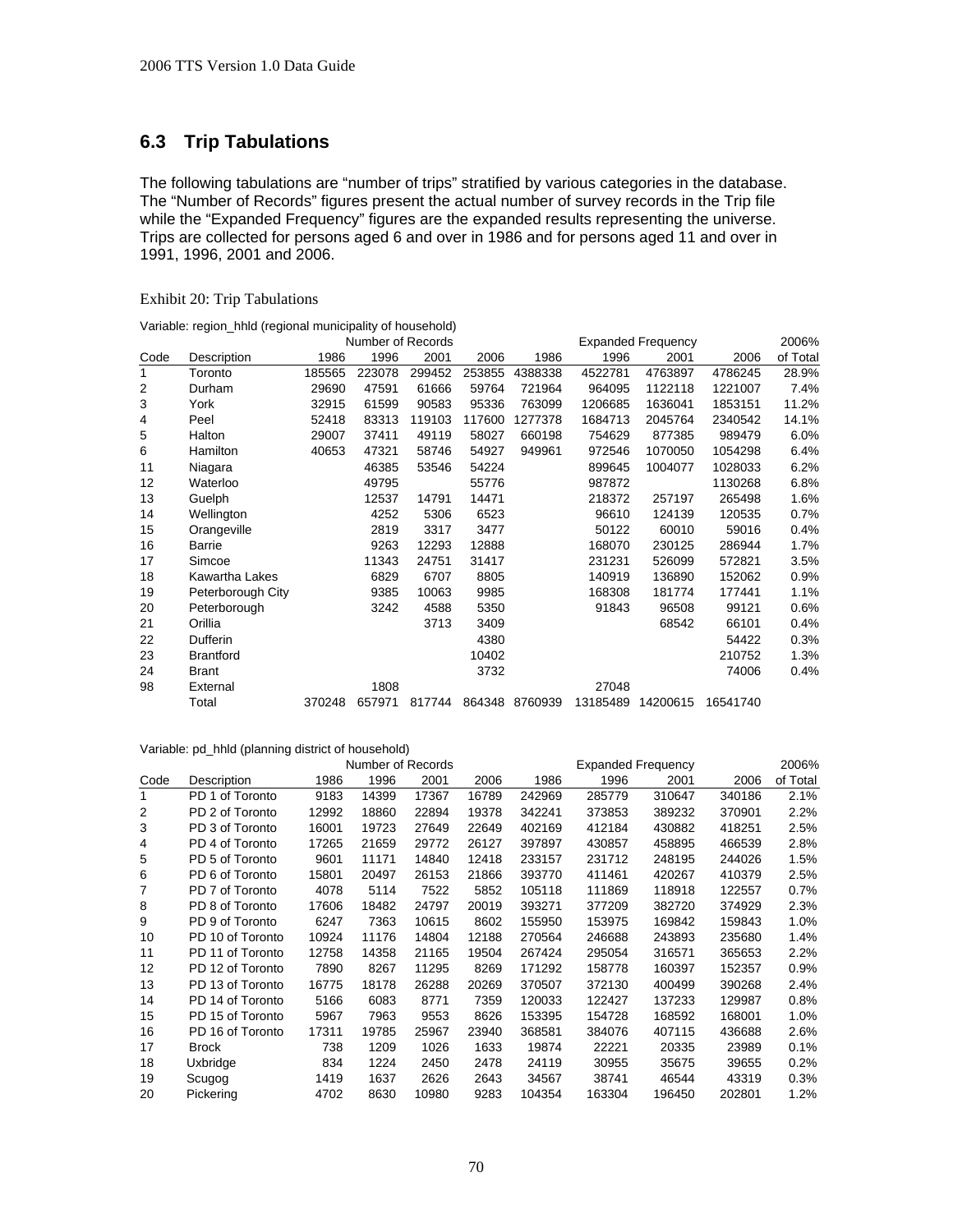|      |                        |             | Number of Records |       |       |           | <b>Expanded Frequency</b> |                  |         | 2006%    |
|------|------------------------|-------------|-------------------|-------|-------|-----------|---------------------------|------------------|---------|----------|
| Code | Description            | 1986        | 1996              | 2001  | 2006  | 1986      | 1996                      | 2001             | 2006    | of Total |
| 21   | Ajax                   | 3587        | 6861              | 8726  | 8787  | 81761     | 135206                    | 162726           | 193165  | 1.2%     |
| 22   | Whitby                 | 4566        | 8047              | 10875 | 12040 | 105221    | 158685                    | 199478           | 245129  | 1.5%     |
| 23   | Oshawa                 | 11093       | 13985             | 17051 | 14516 | 281227    | 290584                    | 307742           | 309902  | 1.9%     |
| 24   | Clarington             | 2751        | 5998              | 7932  | 8384  | 70841     | 124399                    | 153167           | 163048  | 1.0%     |
| 25   | Georgina               | 1836        | 3158              | 3933  | 4584  | 51658     | 65776                     | 78019            | 84821   | 0.5%     |
| 26   | East Gwillimbury       | 1399        | 2257              | 3180  | 2746  | 31673     | 40215                     | 47533            | 47399   | 0.3%     |
| 27   | Newmarket              | 3809        | 6184              | 8285  | 8638  | 77970     | 122615                    | 152223           | 167499  | 1.0%     |
| 28   | Aurora                 | 2037        | 4097              | 6059  | 5898  | 45777     | 79381                     | 96385            | 106004  | 0.6%     |
| 29   | Richmond Hill          | 4256        | 10266             | 16478 | 16982 | 96473     | 204712                    | 296957           | 343040  | 2.1%     |
| 30   | Whitchurch-Stouffville | 1634        | 1693              | 2304  | 2688  | 32549     | 41834                     | 46245            | 50337   | 0.3%     |
| 31   | Markham                | 10909       | 18992             | 24696 | 27759 | 257820    | 353666                    | 463585           | 535787  | 3.2%     |
| 32   | King                   | 1278        | 1550              | 1900  | 2206  | 34519     | 38362                     | 37202            | 41042   | 0.2%     |
| 33   | Vaughan                | 5757        | 13402             | 23748 | 23835 | 134659    | 260124                    | 417890           | 477222  | 2.9%     |
| 34   | Caledon                | 2433        | 3425              | 5267  | 7442  | 68039     | 81067                     | 105656           | 120054  | 0.7%     |
| 35   | <b>Brampton</b>        | 17030       | 25800             | 36213 | 40440 | 400660    | 528906                    | 661750           | 837530  | 5.1%     |
| 36   | Mississauga            | 32955       | 54088             | 77623 | 69718 | 808679    | 1074740                   | 1278358          | 1382958 | 8.4%     |
| 37   | <b>Halton Hills</b>    | 4261        | 4170              | 5451  | 6675  | 81243     | 89644                     | 103690           | 115793  | 0.7%     |
| 38   | Milton                 | 3419        | 3546              | 4219  | 6685  | 75804     | 71341                     | 71194            | 113422  | 0.7%     |
|      |                        | 9071        |                   | 19562 | 22101 |           |                           |                  |         |          |
| 39   | Oakville               |             | 14092             |       |       | 212738    | 274468<br>319177          | 344803<br>357698 | 381579  | 2.3%     |
| 40   | <b>Burlington</b>      | 12256       | 15603             | 19887 | 22566 | 290413    |                           |                  | 378684  | 2.3%     |
| 41   | Flamborough            | 2186        | 2757              | 4117  | 4483  | 61358     | 73034                     | 79439            | 83181   | 0.5%     |
| 42   | Dundas                 | 2318        | 2805              | 3514  | 3490  | 45500     | 52622                     | 59068            | 57881   | 0.3%     |
| 43   | Ancaster               | 1954        | 2559              | 3582  | 4340  | 40585     | 52770                     | 65212            | 75241   | 0.5%     |
| 44   | Glanbrook              | 822         | 1117              | 1550  | 1928  | 20912     | 21770                     | 30757            | 32690   | 0.2%     |
| 45   | <b>Stoney Creek</b>    | 5004        | 5960              | 7420  | 7032  | 101595    | 111575                    | 130882           | 126979  | 0.8%     |
| 46   | Hamilton               | 28369       | 32123             | 38563 | 33654 | 680012    | 660776                    | 704693           | 678326  | 4.1%     |
| 51   | Grimsby                | $\pmb{0}$   | 2122              | 2959  | 3398  | 0         | 41740                     | 50895            | 55993   | 0.3%     |
| 52   | Lincoln                | $\mathbf 0$ | 1779              | 1879  | 2818  | 0         | 40650                     | 45228            | 53448   | 0.3%     |
| 53   | Pelham                 | $\mathbf 0$ | 1343              | 1434  | 2333  | 0         | 33763                     | 36309            | 39369   | 0.2%     |
| 54   | Niagara-O-T-L          | 0           | 1210              | 1146  | 1839  | 0         | 25858                     | 28845            | 32734   | 0.2%     |
| 55   | <b>St Catharines</b>   | 0           | 16923             | 18349 | 16934 | $\pmb{0}$ | 302917                    | 330798           | 325796  | 2.0%     |
| 56   | Thorold                | 0           | 2135              | 2285  | 2468  | 0         | 41547                     | 43575            | 46595   | 0.3%     |
| 57   | Niagara Falls          | 0           | 8664              | 10645 | 9230  | 0         | 170595                    | 196457           | 192829  | 1.2%     |
| 58   | Welland                | 0           | 5466              | 6773  | 6670  | 0         | 107624                    | 120627           | 123226  | 0.7%     |
| 59   | Port Colbourne         | 0           | 1982              | 2593  | 2452  | 0         | 38352                     | 45300            | 44418   | 0.3%     |
| 60   | Fort Erie              | 0           | 3061              | 3413  | 3691  | 0         | 59093                     | 65700            | 72056   | 0.4%     |
| 61   | West Lincoln           | 0           | 1047              | 1314  | 1730  | $\pmb{0}$ | 23872                     | 24611            | 29029   | 0.2%     |
| 62   | Wainfleet              | 0           | 653               | 756   | 661   | 0         | 13635                     | 15732            | 12539   | 0.1%     |
| 63   | Waterloo               | 0           | 11326             | 0     | 12486 | 0         | 207399                    | 0                | 248533  | 1.5%     |
| 64   | Kitchener              | 0           | 22129             | 0     | 22619 | 0         | 440922                    | 0                | 481720  | 2.9%     |
| 65   | Cambridge              | 0           | 11335             | 0     | 13791 | 0         | 236875                    | 0                | 276816  | 1.7%     |
| 66   | <b>North Dumfries</b>  | 0           | 746               | 0     | 1132  | 0         | 17315                     | 0                | 20195   | 0.1%     |
| 67   | Wilmot                 | 0           | 1669              | 0     | 2168  | 0         | 30092                     | 0                | 41149   | 0.2%     |
| 68   | Wellesley              | $\pmb{0}$   | 752               | 0     | 1053  | $\pmb{0}$ | 15348                     | 0                | 18006   | 0.1%     |
| 69   | Woolwich               | 0           | 1838              | 0     | 2527  | 0         | 39921                     | 0                | 43849   | 0.3%     |
| 70   | City of Guelph         | 0           | 12537             | 14791 | 14471 | 0         | 218372                    | 257197           | 265498  | 1.6%     |
| 71   | Puslinch               | 0           | 242               | 453   | 653   | 0         | 12751                     | 14759            | 15757   | 0.1%     |
|      | Eramosa/Guelph         |             |                   |       |       |           |                           |                  |         |          |
| 72   | (Guelph Twp)           | 0           | 133               | 500   | 1326  | 0         | 2891                      | 10645            | 26573   | 0.2%     |
|      | Centre Wellington      |             |                   |       |       |           |                           |                  |         |          |
| 73   | (Pilkington)           | $\pmb{0}$   | 193               | 187   | 3372  | 0         | 5259                      | 4007             | 55773   | 0.3%     |
| 74   | Elora                  | $\pmb{0}$   | 444               | 341   | 0     | 0         | 6194                      | 7308             | 0       | 0.0%     |
| 75   | Nichol                 | 0           | 234               | 332   | 0     | 0         | 9615                      | 7115             | 0       | 0.0%     |
| 76   | Fergus                 | 0           | 1218              | 1447  | 0     | 0         | 18404                     | 31009            | 0       | 0.0%     |
| 77   | West Garafraxa         | 0           | 187               | 428   | 0     | 0         | 8344                      | 9172             | 0       | 0.0%     |
| 78   | Eramosa                | 0           | 784               | 714   | 0     | 0         | 13242                     | 15201            | 0       | 0.0%     |
| 79   | Erin                   | 0           | 817               | 904   | 1172  | 0         | 19910                     | 24923            | 22432   | 0.1%     |
| 80   | Orangeville            | 0           | 2819              | 3317  | 3477  | 0         | 50122                     | 60010            | 59016   | 0.4%     |
|      |                        |             |                   |       |       |           |                           |                  |         |          |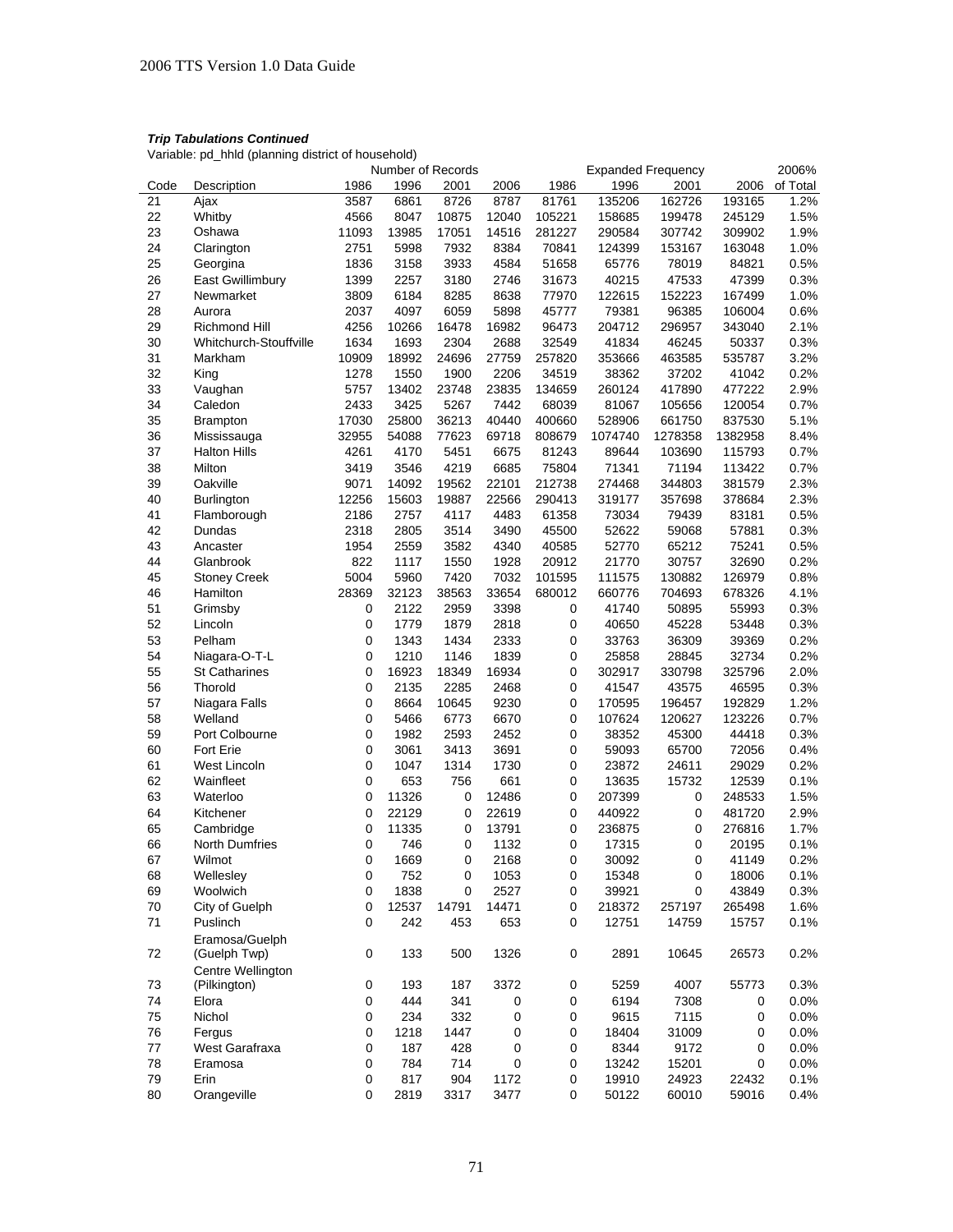|     |                                  |      | Number of Records |                      |       |      | <b>Expanded Frequency</b> |                                           |        | 2006%    |
|-----|----------------------------------|------|-------------------|----------------------|-------|------|---------------------------|-------------------------------------------|--------|----------|
|     | Code Description                 | 1986 | 1996              | 2001                 | 2006  | 1986 | 1996                      | 2001                                      | 2006   | of Total |
| 81  | Barrie                           |      | 9263              | 12293                | 12888 |      | 168070                    | 230125                                    | 286944 | 1.7%     |
| 82  | Innisfil                         |      | 2265              | 2636                 | 3922  |      | 45481                     | 61524                                     | 66430  | 0.4%     |
| 83  | <b>Bradford-West Gwillimbury</b> |      | 1635              | 2435                 | 3126  |      | 39812                     | 46192                                     | 57533  | 0.3%     |
| 84  | New Tecumseth                    |      | 2271              | 4155                 | 2737  |      | 42036                     | 60263                                     | 57827  | 0.3%     |
| 85  | Adjala-Tosorontio                |      | 608               | 968                  | 939   |      | 17699                     | 22651                                     | 19672  | 0.1%     |
| 86  | Essa                             |      | 1775              | 1507                 | 1810  |      | 30193                     | 34812                                     | 35281  | 0.2%     |
| 87  | Clearview                        |      | 1279              | 1098                 | 1616  |      | 24391                     | 31589                                     | 29557  | 0.2%     |
| 88  | Springwater                      |      | 1510              | 1432                 | 2213  |      | 31619                     | 33466                                     | 41397  | 0.3%     |
| 89  | Kawartha Lakes (Lindsay)         |      | 2302              | 6707                 | 8805  |      | 40584                     | 136890                                    | 152062 | 0.9%     |
| 90  | <b>OPS</b>                       |      | 108               |                      |       |      | 8916                      |                                           |        | 0.0%     |
| 91  | Manvers                          |      | 904               |                      |       |      | 10034                     |                                           |        | 0.0%     |
| 92  | Mariposa                         |      | 714               |                      |       |      | 15579                     |                                           |        | 0.0%     |
| 93  | Eldon                            |      | 290               |                      |       |      | 5951                      |                                           |        | 0.0%     |
|     |                                  |      | 27                |                      |       |      |                           |                                           |        |          |
| 94  | Carden                           |      |                   |                      |       |      | 1131                      |                                           |        | 0.0%     |
| 96  | $L$ -D- $L$                      |      | 71                |                      |       |      | 2974                      |                                           |        | 0.0%     |
| 97  | Somerville                       |      | 236               |                      |       |      | 5197                      |                                           |        | 0.0%     |
| 98  | Bexley                           |      | 76                |                      |       |      | 3184                      |                                           |        | 0.0%     |
| 99  | Fenelon                          |      | 814               |                      |       |      | 18421                     |                                           |        | 0.0%     |
| 100 | Verulam                          |      | 300               |                      |       |      | 7776                      |                                           |        | 0.0%     |
| 101 | Bobcageon                        |      | 243               |                      |       |      | 5079                      |                                           |        | 0.0%     |
| 102 | Emily                            |      | 744               |                      |       |      | 16093                     |                                           |        | 0.0%     |
| 103 | Peterborough                     |      | 9385              | 10063                | 9985  |      | 168308                    | 181774                                    | 177441 | 1.1%     |
|     | Cavan-Millbrook-North            |      |                   |                      |       |      |                           |                                           |        |          |
| 104 | Monaghan (Cavan)                 |      | 326               | 1093                 | 1094  |      | 14875                     | 17947                                     | 20261  | 0.1%     |
| 105 | North Monaghan                   |      | 23                |                      |       |      | 437                       |                                           |        | 0.0%     |
|     | Otonabee-South                   |      |                   |                      |       |      |                           |                                           |        |          |
|     | Monaghan (South                  |      |                   |                      |       |      |                           |                                           |        |          |
| 106 | Monaghan)                        |      | 169               | 668                  | 921   |      | 3415                      | 16974                                     | 16440  | 0.1%     |
| 107 | Otonabee                         |      | 204               |                      |       |      | 13070                     | 0                                         | 0      | 0.0%     |
| 108 | Asphodel-Norwood (Asphodel)      |      | 364               | 315                  | 447   |      | 8219                      | 7551                                      | 9114   | 0.1%     |
| 109 | Dummer-Douro                     |      | 230               | 447                  | 654   |      | 7388                      | 14161                                     | 12400  | 0.1%     |
| 110 | Douro                            |      | 690               |                      |       |      | 11840                     |                                           |        | 0.0%     |
|     | Lakefield-Smith-                 |      |                   |                      |       |      |                           |                                           |        |          |
| 111 | Ennismore (Smith)                |      | 733               | 2065                 | 2234  |      | 23573                     | 39875                                     | 40906  | 0.2%     |
| 112 | Ennismore                        |      | 503               |                      |       |      | 9024                      |                                           |        | 0.0%     |
| 113 | Northumberland                   |      | 1808              |                      |       |      | 27048                     |                                           |        | 0.0%     |
| 124 | <b>Brant</b>                     |      |                   |                      | 3732  |      |                           |                                           | 74006  | 0.4%     |
| 127 | Collingwood                      |      |                   | 2005                 | 2451  |      |                           | 39017                                     | 39853  | 0.2%     |
| 128 |                                  |      |                   | 1223                 | 2096  |      |                           | 25414                                     | 34123  | 0.2%     |
|     | Wasaga Beach                     |      |                   |                      |       |      |                           | 18375                                     |        | 0.1%     |
| 129 | Tiny & Christian Island 30       |      |                   | 578                  | 1230  |      |                           |                                           | 23887  |          |
| 130 | Penetanguishene                  |      |                   | 951                  | 1277  |      |                           | 16833                                     | 20726  | 0.1%     |
| 131 | Midland                          |      |                   | 1840                 | 2041  |      |                           | 36634                                     | 36473  | 0.2%     |
| 132 | Tay                              |      |                   | 814                  | 1115  |      |                           | 17884                                     | 20271  | 0.1%     |
| 133 | Oro-Medonte                      |      |                   | 1655                 | 2445  |      |                           | 39621                                     | 44426  | 0.3%     |
| 134 | Severn                           |      |                   | 719                  | 1309  |      |                           | 22627                                     | 24832  | 0.2%     |
| 135 | Ramara                           |      |                   | 735                  | 1090  |      |                           | 19198                                     | 20536  | 0.1%     |
| 136 | Orillia                          |      |                   | 3713                 | 3409  |      |                           | 68542                                     | 66101  | 0.4%     |
| 140 | Mulmur                           |      |                   |                      | 434   |      |                           |                                           | 6176   | 0.0%     |
| 141 | Shelburne                        |      |                   |                      | 1049  |      |                           |                                           | 9378   | 0.1%     |
| 142 | Amaranth                         |      |                   |                      | 673   |      |                           |                                           | 7390   | 0.0%     |
| 143 | Melancthon                       |      |                   |                      | 208   |      |                           |                                           | 4971   | $0.0\%$  |
| 144 | Mono Township                    |      |                   |                      | 921   |      |                           |                                           | 15731  | 0.1%     |
| 145 | East Luther Grand Valley         |      |                   |                      | 714   |      |                           |                                           | 5698   | 0.0%     |
| 146 | East Garafraxa                   |      |                   |                      | 381   |      |                           |                                           | 5079   | $0.0\%$  |
| 147 | <b>Brantford</b>                 |      |                   |                      | 10402 |      |                           |                                           | 210752 | 1.3%     |
|     | Total                            |      |                   | 370248 657971 817744 |       |      |                           | 864348 8760939 13185489 14200615 16541740 |        |          |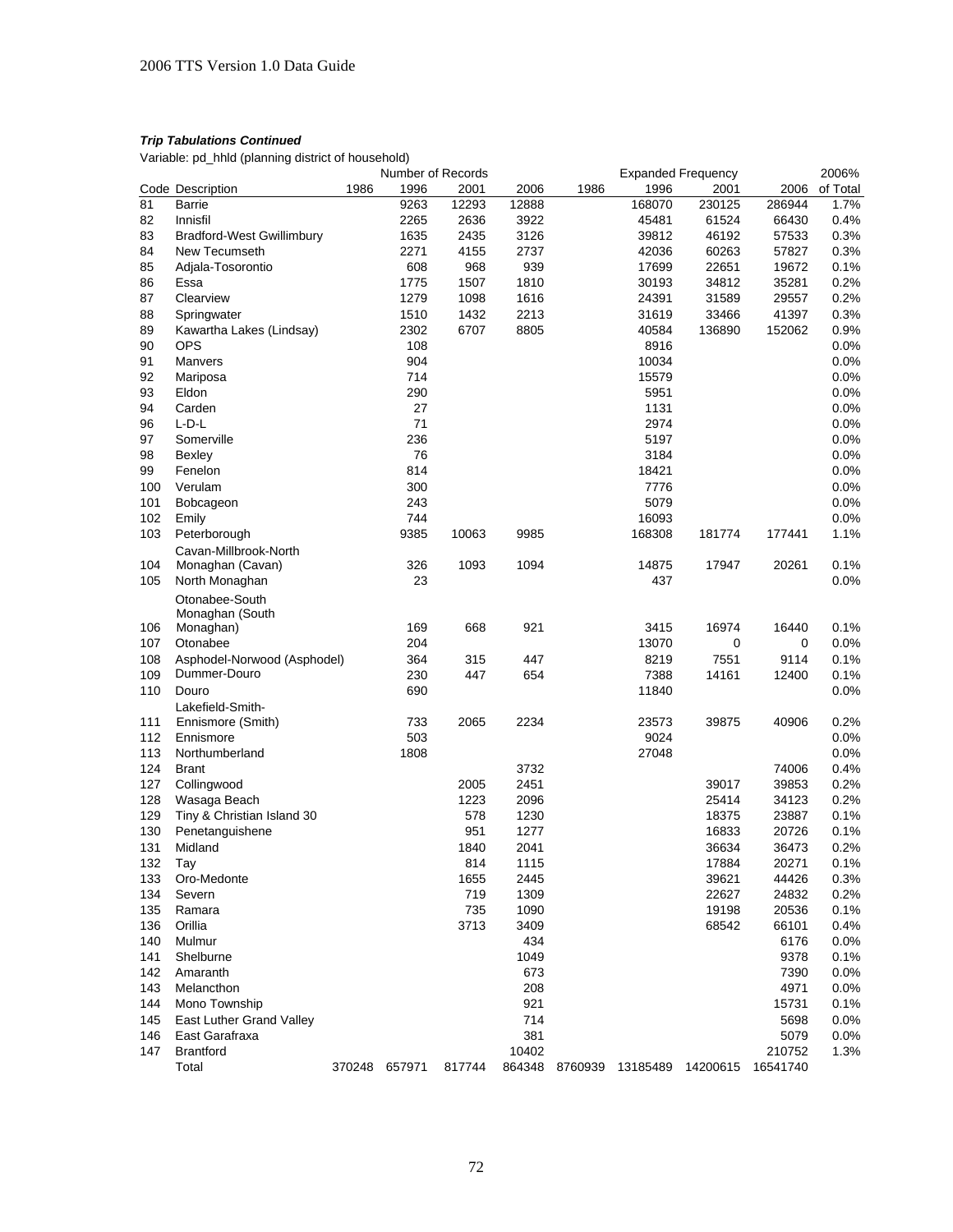# *Trip Tabulations*

Variable: dwell\_type (dwelling unit type of person's home)

|   |                  |        | Number of Records |        |        |         |          | <b>Expanded Frequency</b> |          |          |  |  |
|---|------------------|--------|-------------------|--------|--------|---------|----------|---------------------------|----------|----------|--|--|
|   | Code Description | 1986   | 1996              | 2001   | 2006   | 1986    | 1996     | 2001                      | 2006     | of Total |  |  |
|   | House            | 284508 | 480031            | 634307 | 668067 | 6681368 | 9581563  | 10535040                  | 12684326 | 76.7%    |  |  |
| 2 | Apartment        | 85533  | 136463            | 134379 | 131891 | 2074787 | 2779305  | 2879445                   | 2609238  | 15.8%    |  |  |
| 3 | Townhouse        |        | 41473             | 49054  | 64307  |         | 824542   | 786057                    | 1246545  | 7.5%     |  |  |
| 9 | Unknown          | 207    |                   |        | 83     | 4783    | 79       |                           | 1631     | 0.0%     |  |  |
|   | Total            | 370248 | 657971            | 817744 | 864348 | 8760939 | 13185489 | 14200615                  | 16541740 |          |  |  |

### Variable: trip\_day (day of week trips were made)

|                |                  |        | Number of Records |        |        | <b>Expanded Frequency</b> |          |          |          | 2006%    |
|----------------|------------------|--------|-------------------|--------|--------|---------------------------|----------|----------|----------|----------|
|                | Code Description | 1986   | 1996              | 2001   | 2006   | 1986                      | 1996     | 2001     | 2006     | of Total |
|                | Monday           | 70024  | 116488            | 140004 | 150379 | 1653287                   | 2329096  | 2429608  | 2881831  | 17.4%    |
| $\overline{2}$ | Tuesdav          | 65297  | 128478            | 146791 | 167266 | 1545050                   | 2574096  | 2555211  | 3201245  | 19.4%    |
| 3              | Wednesday        | 73759  | 127170            | 156607 | 165764 | 1746805                   | 2548154  | 2718615  | 3173201  | 19.2%    |
| 4              | Thursday         | 77905  | 131104            | 161181 | 182608 | 1846497                   | 2629501  | 2789685  | 3490642  | 21.1%    |
| 5              | Friday           | 82756  | 154731            | 213161 | 198331 | 1957318                   | 3104642  | 3707496  | 3794820  | 22.9%    |
| 9              | Unknown          | 507    |                   |        |        | 11981                     |          |          |          |          |
|                | Total            | 370248 | 657971            | 817744 | 864348 | 8760939                   | 13185489 | 14200615 | 16541740 |          |

## Variable: trip\_purp (origin and destination purpose of trip)

|   |                   |        | Number of Records |        |        |         | <b>Expanded Frequency</b> |          |          |          |
|---|-------------------|--------|-------------------|--------|--------|---------|---------------------------|----------|----------|----------|
|   | Code Description  | 1986   | 1996              | 2001   | 2006   | 1986    | 1996                      | 2001     | 2006     | of Total |
|   | Home-Based Work   | 130407 | 214833            | 263980 | 265494 | 3100598 | 4313302                   | 4596440  | 5106020  | 30.9%    |
| 2 | Home-based School | 61827  | 82291             | 95717  | 99805  | 1461509 | 1643494                   | 1658561  | 1918697  | 11.6%    |
|   | Home-based        |        |                   |        |        |         |                           |          |          |          |
| 3 | Discretionary     | 127285 | 259853            | 329440 | 355946 | 3001275 | 5205280                   | 5703759  | 6791119  | 41.1%    |
| 4 | Non Home-based    | 50729  | 100994            | 128607 | 143103 | 1197556 | 2023413                   | 2241855  | 2725903  | 16.5%    |
|   | Total             | 370248 | 657971            | 817744 | 864348 | 8760939 | 13185489                  | 14200615 | 16541740 |          |

## Variable: purp\_orig (origin purpose of trip)

|    |                      |        | Number of Records |        |        |         | 2006%    |          |          |          |
|----|----------------------|--------|-------------------|--------|--------|---------|----------|----------|----------|----------|
|    | Code Description     | 1986   | 1996              | 2001   | 2006   | 1986    | 1996     | 2001     | 2006     | of Total |
| 9  | Unknown              | 3947   | 22                | 53     | 14     | 94587   | 433      | 913      | 268      | 0.0%     |
| D  | Daycare              |        | 3424              | 3803   | 4266   |         | 68355    | 65743    | 81921    | 0.5%     |
| E. | Entertainment        | 25715  |                   |        |        | 606112  |          |          |          |          |
| F. | Facilitate passenger | 15413  | 34868             | 52108  | 58703  | 362392  | 695391   | 888855   | 1124386  | 6.8%     |
| н  | Home                 | 161273 | 279418            | 345871 | 361251 | 3817745 | 5599853  | 6002145  | 6920000  | 41.8%    |
| М  | Market/Shop          | 26682  | 55494             | 68288  | 78908  | 627041  | 1111621  | 1186797  | 1503528  | 9.1%     |
| O  | Other                | 737    | 99842             | 122291 | 130429 | 17243   | 2003259  | 2138651  | 2479247  | 15.0%    |
| P  | Personal             | 23892  |                   |        |        | 565822  |          |          |          |          |
| S  | School               | 32832  | 45041             | 52182  | 55007  | 776229  | 899468   | 903651   | 1057375  | 6.4%     |
| W  | Work                 | 79757  | 139862            | 173148 | 175770 | 1893768 | 2807108  | 3013861  | 3375014  | 20.4%    |
|    | Total                | 370248 | 657971            | 817744 | 864348 | 8760939 | 13185489 | 14200615 | 16541740 |          |

## Variable: region\_orig (regional municipality of trip origin)

|    |                  |        | Number of Records |        |        |         |         | 2006%   |         |          |
|----|------------------|--------|-------------------|--------|--------|---------|---------|---------|---------|----------|
|    | Code Description | 1986   | 1996              | 2001   | 2006   | 1986    | 1996    | 2001    | 2006    | of Total |
| 1  | Toronto          | 192085 | 237839            | 315730 | 272586 | 4547163 | 4808453 | 5091449 | 5170724 | 31.3%    |
| 2  | Durham           | 27323  | 43116             | 55707  | 54732  | 665740  | 873952  | 1014396 | 1110376 | 6.7%     |
| 3  | York             | 31250  | 60142             | 89143  | 92577  | 723750  | 1187489 | 1585681 | 1789702 | 10.8%    |
| 4  | Peel             | 49602  | 81024             | 117147 | 117017 | 1199184 | 1637419 | 2016784 | 2309456 | 14.0%    |
| 5  | Halton           | 26874  | 36000             | 47608  | 55395  | 616305  | 727622  | 850262  | 960936  | 5.8%     |
| 6  | <b>Hamilton</b>  | 39207  | 45606             | 55752  | 52780  | 915423  | 934022  | 1014764 | 1009713 | 6.1%     |
| 11 | Niagara          |        | 44859             | 52123  | 52502  |         | 869620  | 975980  | 997425  | 6.0%     |
| 12 | Waterloo         |        | 48849             | 1469   | 55092  |         | 969676  | 27635   | 1113896 | 6.7%     |
| 13 | Guelph           |        | 12737             | 14535  | 15369  |         | 228669  | 258740  | 284589  | 1.7%     |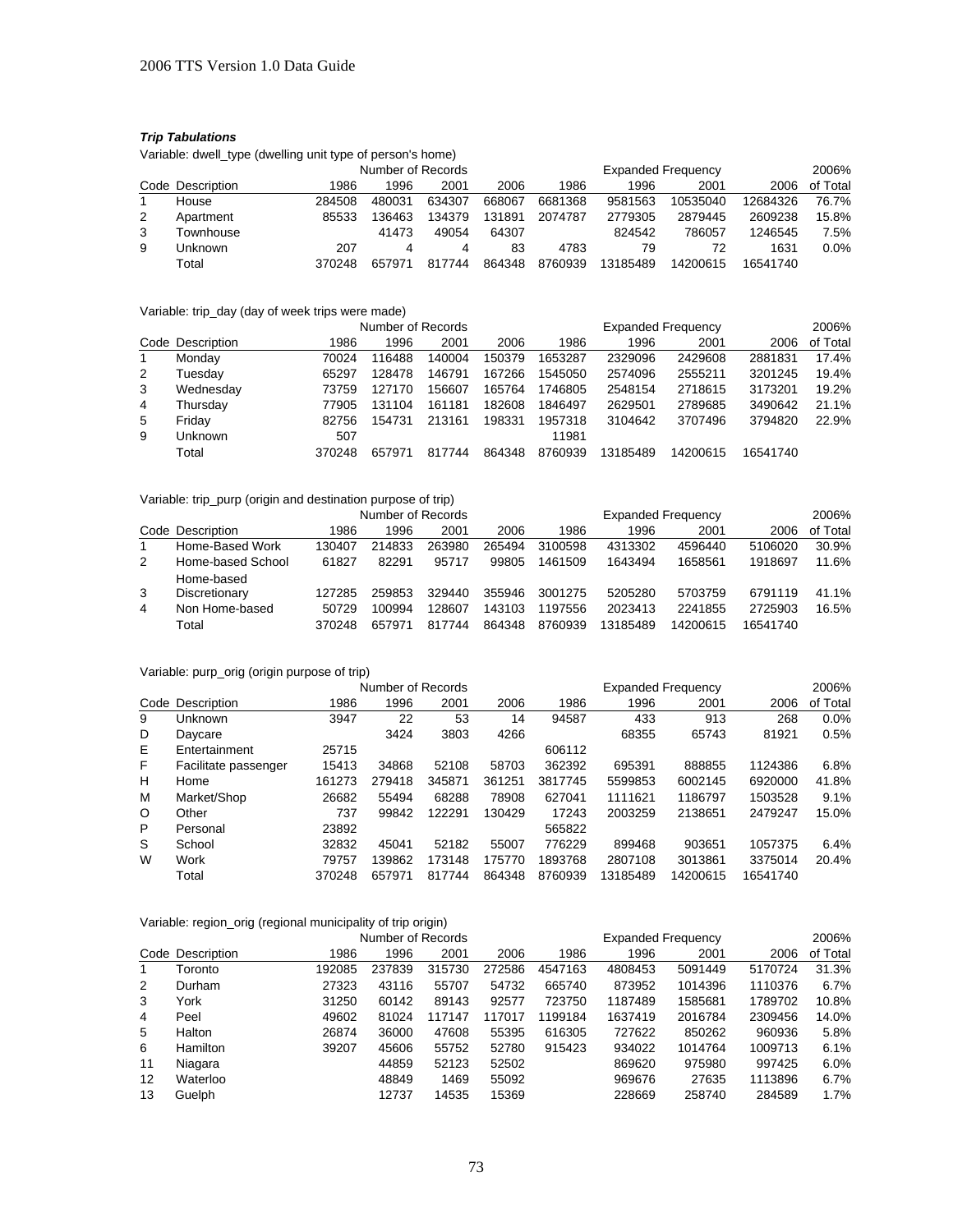Variable: region\_orig (regional municipality of trip origin)

|      |                   | Number of Records |        |        |        | <b>Expanded Frequency</b> |          |          |          |          |
|------|-------------------|-------------------|--------|--------|--------|---------------------------|----------|----------|----------|----------|
| Code | Description       | 1986              | 1996   | 2001   | 2006   | 1986                      | 1996     | 2001     | 2006     | of Total |
| 14   | Wellington        |                   | 3277   | 3866   | 4944   |                           | 71569    | 86666    | 89226    | 0.5%     |
| 15   | Orangeville       |                   | 2443   | 3070   | 4081   |                           | 44672    | 56435    | 64873    | 0.4%     |
| 16   | Barrie            |                   | 9761   | 13282  | 14743  |                           | 179743   | 257339   | 312865   | 1.9%     |
| 17   | Simcoe            |                   | 8245   | 20170  | 25606  |                           | 166939   | 419918   | 468204   | 2.8%     |
| 18   | Kawartha Lakes    |                   | 5824   | 5816   | 7623   |                           | 121536   | 117789   | 131974   | 0.8%     |
| 19   | Peterborough City |                   | 10242  | 11278  | 11553  |                           | 197614   | 209883   | 206798   | 1.3%     |
| 20   | Peterborough      |                   | 2259   | 3076   | 3623   |                           | 58769    | 63113    | 66788    | 0.4%     |
| 21   | Orillia           |                   |        | 4026   | 4383   |                           |          | 80000    | 83892    | 0.5%     |
| 22   | <b>Dufferin</b>   |                   |        |        | 2882   |                           |          |          | 36337    | 0.2%     |
| 23   | <b>Brantford</b>  |                   |        |        | 10579  |                           |          |          | 213109   | 1.3%     |
| 24   | <b>Brant</b>      |                   |        |        | 2794   |                           |          |          | 55643    | 0.3%     |
| 98   | External          | 2099              | 5748   | 3711   | 3487   | 49585                     | 107725   | 69472    | 65215    | 0.4%     |
| 99   | Refused/Unknown   | 1808              |        | 235    |        | 43788                     |          | 4307     |          |          |
|      | Total             | 370248            | 657971 | 817744 | 864348 | 8760939                   | 13185489 | 14200615 | 16541740 |          |

## Variable: pd\_orig (planning district of trip origin)

|      | Number of Records<br><b>Expanded Frequency</b> |       |       |       |       |        |         |         | 2006%   |          |
|------|------------------------------------------------|-------|-------|-------|-------|--------|---------|---------|---------|----------|
| Code | Description                                    | 1986  | 1996  | 2001  | 2006  | 1986   | 1996    | 2001    | 2006    | of Total |
| 1    | PD 1 of Toronto                                | 29305 | 39504 | 48962 | 44423 | 715424 | 789995  | 825011  | 858616  | 5.2%     |
| 2    | PD 2 of Toronto                                | 10733 | 15324 | 19256 | 16456 | 276850 | 306375  | 322521  | 314989  | 1.9%     |
| 3    | PD 3 of Toronto                                | 14582 | 17374 | 24168 | 20188 | 360009 | 360300  | 380209  | 378160  | 2.3%     |
| 4    | PD 4 of Toronto                                | 16789 | 20556 | 28543 | 25172 | 390710 | 411372  | 444264  | 460119  | 2.8%     |
| 5    | PD 5 of Toronto                                | 9263  | 11173 | 15023 | 12729 | 219965 | 227808  | 247793  | 245685  | 1.5%     |
| 6    | PD 6 of Toronto                                | 12320 | 15781 | 20183 | 17285 | 304340 | 317138  | 325779  | 325952  | 2.0%     |
| 7    | PD 7 of Toronto                                | 3755  | 4300  | 5878  | 5104  | 94718  | 91889   | 94010   | 103384  | 0.6%     |
| 8    | PD 8 of Toronto                                | 15808 | 18590 | 24810 | 20297 | 363001 | 379539  | 389157  | 384299  | 2.3%     |
| 9    | PD 9 of Toronto                                | 7740  | 9410  | 12846 | 10809 | 189116 | 194783  | 211295  | 205347  | 1.2%     |
| 10   | PD 10 of Toronto                               | 12215 | 14673 | 18325 | 16017 | 296756 | 310748  | 303806  | 309125  | 1.9%     |
| 11   | PD 11 of Toronto                               | 12096 | 14750 | 21198 | 19121 | 263619 | 299879  | 328036  | 359736  | 2.2%     |
| 12   | PD 12 of Toronto                               | 7039  | 8048  | 10679 | 8369  | 156147 | 156829  | 161898  | 156837  | 0.9%     |
| 13   | PD 13 of Toronto                               | 17917 | 20047 | 27535 | 22496 | 405222 | 405574  | 433931  | 431569  | 2.6%     |
| 14   | PD 14 of Toronto                               | 3859  | 4354  | 6639  | 5523  | 90482  | 87670   | 104226  | 99674   | 0.6%     |
| 15   | PD 15 of Toronto                               | 4674  | 5991  | 7389  | 6824  | 117342 | 117120  | 128743  | 132356  | 0.8%     |
| 16   | PD 16 of Toronto                               | 13990 | 17964 | 24296 | 21773 | 303464 | 351435  | 390769  | 404875  | 2.4%     |
| 17   | <b>Brock</b>                                   | 578   | 944   | 823   | 1233  | 15568  | 17682   | 16361   | 18755   | 0.1%     |
| 18   | Uxbridge                                       | 732   | 1082  | 2080  | 2123  | 20350  | 26365   | 31335   | 34562   | 0.2%     |
| 19   | Scugog                                         | 1096  | 1418  | 2244  | 2406  | 26775  | 32753   | 40149   | 40184   | 0.2%     |
| 20   | Pickering                                      | 4193  | 7752  | 9800  | 8577  | 94448  | 148395  | 175333  | 183071  | 1.1%     |
| 21   | Ajax                                           | 3166  | 5887  | 7935  | 7898  | 72857  | 116351  | 146957  | 169982  | 1.0%     |
| 22   | Whitby                                         | 4054  | 7395  | 9937  | 10809 | 95064  | 146993  | 181847  | 219619  | 1.3%     |
| 23   | Oshawa                                         | 11177 | 14151 | 16758 | 15057 | 281370 | 292607  | 304537  | 315304  | 1.9%     |
| 24   | Clarington                                     | 2327  | 4487  | 6130  | 6629  | 59307  | 92806   | 117877  | 128900  | 0.8%     |
| 25   | Georgina                                       | 1449  | 2274  | 2971  | 3416  | 40277  | 47156   | 58449   | 63157   | 0.4%     |
| 26   | East Gwillimbury                               | 848   | 1381  | 1930  | 1896  | 19266  | 25232   | 30062   | 33408   | 0.2%     |
| 27   | Newmarket                                      | 3728  | 6785  | 9439  | 10013 | 79070  | 134954  | 169425  | 190738  | 1.2%     |
| 28   | Aurora                                         | 1799  | 3455  | 5090  | 5315  | 40599  | 67669   | 83766   | 96877   | 0.6%     |
| 29   | Richmond Hill                                  | 3991  | 9487  | 14479 | 15140 | 91058  | 188637  | 257075  | 301898  | 1.8%     |
| 30   | Whitchurch-Stouffville                         | 1288  | 1483  | 2074  | 2412  | 26866  | 34787   | 40163   | 44746   | 0.3%     |
| 31   | Markham                                        | 10874 | 19800 | 27076 | 27823 | 254057 | 378658  | 491050  | 536040  | 3.2%     |
| 32   | King                                           | 935   | 1294  | 1688  | 1820  | 24357  | 29893   | 31568   | 34162   | 0.2%     |
| 33   | Vaughan                                        | 6338  | 14183 | 24396 | 24742 | 148199 | 280503  | 424121  | 488674  | 3.0%     |
| 34   | Caledon                                        | 1814  | 2808  | 4108  | 5761  | 49083  | 63584   | 80759   | 96752   | 0.6%     |
| 35   | <b>Brampton</b>                                | 15638 | 23514 | 33255 | 36732 | 368781 | 482148  | 604602  | 748956  | 4.5%     |
| 36   | Mississauga                                    | 32150 | 54702 | 79784 | 74524 | 781320 | 1091687 | 1331423 | 1463747 | 8.8%     |
| 37   | <b>Halton Hills</b>                            | 3569  | 3511  | 4534  | 5777  | 69228  | 74618   | 86563   | 101370  | 0.6%     |
| 38   | Milton                                         | 2968  | 3370  | 4231  | 5957  | 65970  | 68422   | 72520   | 102748  | 0.6%     |
| 39   | Oakville                                       | 8807  | 13949 | 19203 | 21468 | 207390 | 273765  | 337557  | 376197  | 2.3%     |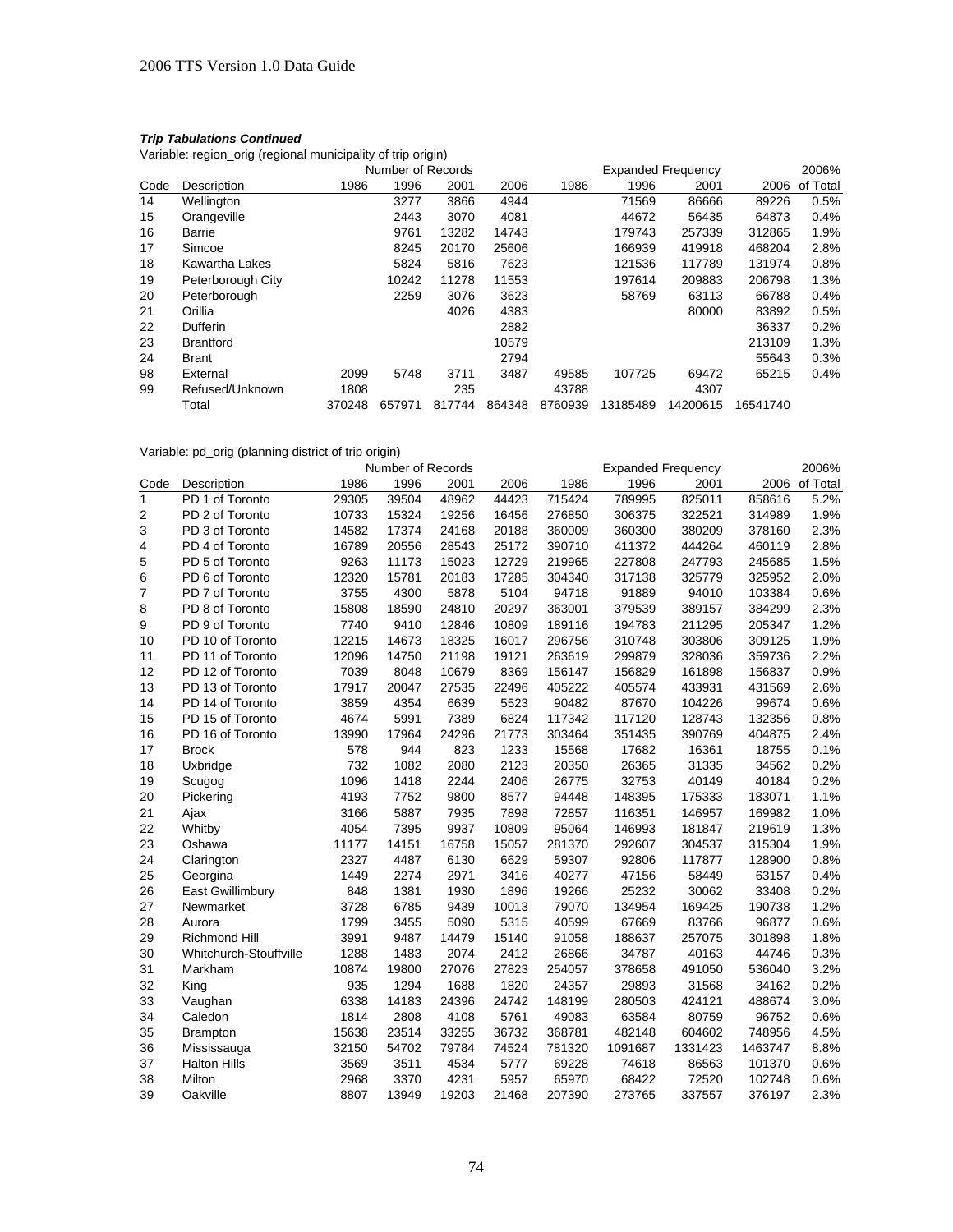Variable: pd\_orig (planning district of trip origin)

|          |                          |       | Number of Records |             |                |        | <b>Expanded Frequency</b> |                |                | 2006%         |
|----------|--------------------------|-------|-------------------|-------------|----------------|--------|---------------------------|----------------|----------------|---------------|
|          | Code Description         | 1986  | 1996              | 2001        | 2006           | 1986   | 1996                      | 2001           |                | 2006 of Total |
| 40       | Burlington               | 11530 | 15170             | 19640       | 22193          | 273717 | 310817                    | 353622         | 380621         | 2.3%          |
| 41       | Flamborough              | 1583  | 2042              | 2992        | 3409           | 42970  | 50909                     | 57301          | 63270          | 0.4%          |
| 42       | Dundas                   | 1970  | 2243              | 2866        | 2628           | 41062  | 44212                     | 48715          | 44672          | 0.3%          |
| 43       | Ancaster                 | 1542  | 2165              | 3354        | 4179           | 32924  | 44457                     | 61124          | 74251          | 0.4%          |
| 44       | Glanbrook                | 537   | 742               | 989         | 1200           | 13259  | 14621                     | 19257          | 20917          | 0.1%          |
| 45       | <b>Stoney Creek</b>      | 3904  | 4807              | 5927        | 5841           | 82012  | 92097                     | 105309         | 106934         | 0.6%          |
| 46       | Hamilton                 | 29671 | 33607             | 39624       | 35523          | 703196 | 687727                    | 723058         | 699669         | 4.2%          |
| 51       | Grimsby                  |       | 1789              | 2527        | 2922           |        | 35735                     | 44546          | 49292          | 0.3%          |
| 52       | Lincoln                  |       | 1544              | 1729        | 2429           |        | 33999                     | 38532          | 45427          | 0.3%          |
| 53       | Pelham                   |       | 985               | 1202        | 1662           |        | 23610                     | 28120          | 28600          | 0.2%          |
| 54       | Niagara-O-T-L            |       | 1217              | 1410        | 1866           |        | 25069                     | 30710          | 34232          | 0.2%          |
| 55       | <b>St Catharines</b>     |       | 17751             | 19316       | 18160          |        | 325115                    | 354008         | 347783         | 2.1%          |
| 56       | Thorold                  |       | 1705              | 1888        | 2088           |        | 33016                     | 35668          | 39557          | 0.2%          |
| 57       | Niagara Falls            |       | 8346              | 10432       | 9480           |        | 164163                    | 192934         | 194572         | 1.2%          |
| 58       | Welland                  |       | 5745              | 6746        | 6519           |        | 114108                    | 122677         | 120488         | 0.7%          |
| 59       | Port Colbourne           |       | 1900              | 2311        | 2303           |        | 36948                     | 41013          | 42045          | 0.3%          |
|          | Fort Erie                |       |                   |             |                |        |                           |                |                |               |
| 60       |                          |       | 2745<br>753       | 3122        | 3391           |        | 53047                     | 59863<br>18395 | 66061<br>21262 | 0.4%          |
| 61       | West Lincoln             |       |                   | 973         | 1250           |        | 16889                     | 9516           |                | 0.1%          |
| 62       | Wainfleet                |       | 379<br>12017      | 467         | 432            |        | 7920                      |                | 8107           | 0.0%          |
| 63       | Waterloo                 |       |                   | 1469        | 13435<br>22005 |        | 224790                    | 27635          | 269293         | 1.6%          |
| 64       | Kitchener                |       | 21586             |             |                |        | 428372                    |                | 460406         | 2.8%          |
| 65       | Cambridge                |       | 11046             |             | 14125          |        | 231253                    |                | 282939         | 1.7%          |
| 66       | <b>North Dumfries</b>    |       | 574               |             | 819            |        | 12858                     |                | 15184          | 0.1%          |
| 67       | Wilmot                   |       | 1275              |             | 1619           |        | 23331                     |                | 30817          | 0.2%          |
| 68       | Wellesley                |       | 556               |             | 644            |        | 11254                     |                | 11195          | 0.1%          |
| 69       | Woolwich                 |       | 1795              |             | 2445           |        | 37818                     |                | 44061          | 0.3%          |
| 70       | Guelph                   |       | 12737             | 14535       | 15369          |        | 228669                    | 258740         | 284589         | 1.7%          |
| 71       | Puslinch                 |       | 280               | 274         | 528            |        | 9588                      | 7801           | 11436          | 0.1%          |
|          | Eramosa/Guelph           |       |                   |             |                |        |                           |                |                |               |
| 72       | (Guelph Twp)             |       | 134               | 342         | 831            |        | 2795                      | 6861           | 16273          | 0.1%          |
|          | Centre Wellington        |       |                   |             |                |        |                           |                |                |               |
| 73<br>74 | (Pilkington)             |       | 100<br>351        | 105         | 2721           |        | 2558<br>5907              | 2204<br>7124   | 45415          | 0.3%          |
|          | Elora                    |       |                   | 335<br>160  |                |        |                           |                |                |               |
| 75       | Nichol                   |       | 120               |             |                |        | 4418<br>18826             | 3389<br>30287  |                |               |
| 76<br>77 | Fergus<br>West Garafraxa |       | 1085<br>94        | 1423<br>208 |                |        | 4032                      | 4445           |                |               |
|          |                          |       |                   | 416         |                |        |                           |                |                |               |
| 78       | Eramosa                  |       | 485               |             |                |        | 8443                      | 8747           |                | 0.1%          |
| 79       | Erin                     |       | 628               | 603         | 864            |        | 15003                     | 15807          | 16102          |               |
| 80       | Orangeville              |       | 2443              | 3070        | 4081           |        | 44672                     | 56435          | 64873          | 0.4%          |
| 81       | Barrie                   |       | 9761              | 13282       | 14743          |        | 179743                    | 257339         | 312865         | 1.9%          |
| 82       | Innisfil                 |       | 1468              | 1816        | 2692           |        | 29225                     | 40913          | 47241          | 0.3%          |
|          | <b>Bradford-West</b>     |       |                   |             |                |        |                           |                |                |               |
| 83       | Gwillimbury              |       | 1291              | 1918        | 2560           |        | 30507                     | 36065          | 47323          | 0.3%          |
| 84       | New Tecumseth            |       | 2036              | 3694        | 2998           |        | 39159                     | 59030          | 60683          | $0.4\%$       |
| 85       | Adjala-Tosorontio        |       | 350               | 542         | 533            |        | 9567                      | 12127          | 10935          | 0.1%          |
| 86       | Essa                     |       | 1250              | 1134        | 1354           |        | 21622                     | 25559          | 26561          | 0.2%          |
| 87       | Clearview                |       | 853               | 803         | 1180           |        | 16346                     | 21955          | 21343          | 0.1%          |
| 88       | Springwater              |       | 997               | 1057        | 1558           |        | 20513                     | 24000          | 29287          | 0.2%          |
| 89       | Kawartha Lakes (Lindsay) |       | 2673              | 5816        | 7623           |        | 51832                     | 117789         | 131974         | 0.8%          |
| 90       | <b>OPS</b>               |       | 203               |             |                |        | 7200                      |                |                |               |
| 91       | Manvers                  |       | 518               |             |                |        | 6037                      |                |                |               |
| 92       | Mariposa                 |       | 423               |             |                |        | 9127                      |                |                |               |
| 93       | Eldon                    |       | 195               |             |                |        | 4075                      |                |                |               |
| 94       | Carden                   |       | 15                |             |                |        | 581                       |                |                |               |
| 95       | Dalton                   |       | 1                 |             |                |        | 16                        |                |                |               |
| 96       | L-D-L                    |       | 56                |             |                |        | 2126                      |                |                |               |
| 97       | Somerville               |       | 193               |             |                |        | 4931                      |                |                |               |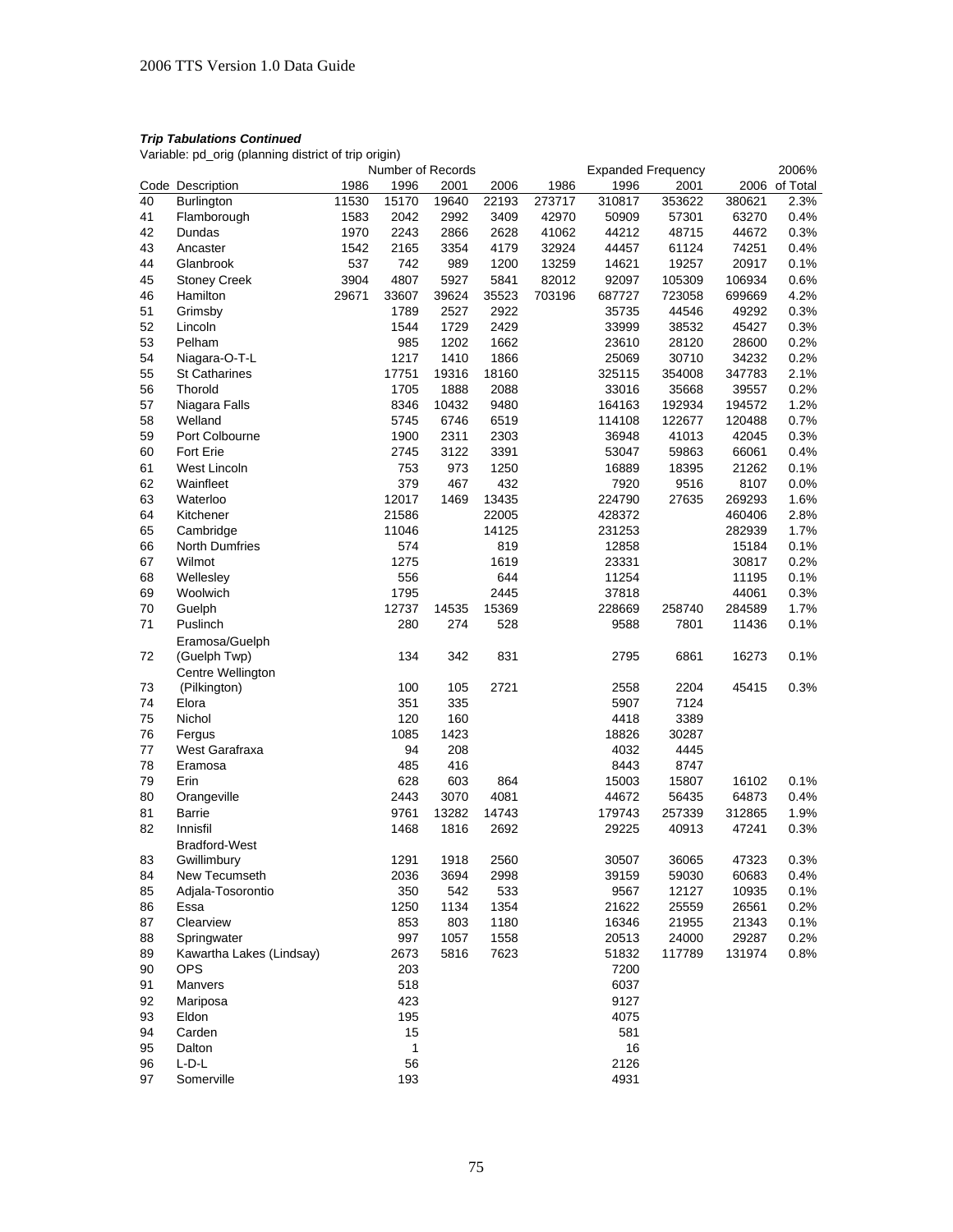Variable: pd\_orig (planning district of trip origin)

|     | Number of Records          |      |       |       |       |       | <b>Expanded Frequency</b>                                      |        |        |               |
|-----|----------------------------|------|-------|-------|-------|-------|----------------------------------------------------------------|--------|--------|---------------|
|     | Code Description           | 1986 | 1996  | 2001  | 2006  | 1986  | 1996                                                           | 2001   |        | 2006 of Total |
| 98  | <b>Bexley</b>              |      | 39    |       |       |       | 1558                                                           |        |        |               |
| 99  | Fenelon                    |      | 667   |       |       |       | 15153                                                          |        |        |               |
| 100 | Verulam                    |      | 165   |       |       |       | 4125                                                           |        |        |               |
| 101 | Bobcageon                  |      | 260   |       |       |       | 5656                                                           |        |        |               |
| 102 | Emily                      |      | 416   |       |       |       | 9118                                                           |        |        |               |
| 103 | Peterborough               |      | 10242 | 11278 | 11553 |       | 197614                                                         | 209883 | 206798 | 1.2%          |
|     | Cavan-Millbrook-North      |      |       |       |       |       |                                                                |        |        |               |
| 104 | Monaghan (Cavan)           |      | 229   | 819   | 853   |       | 8314                                                           | 14116  | 15614  | 0.1%          |
| 105 | North Monaghan             |      | 104   |       |       |       | 2385                                                           |        |        |               |
|     | Otonabee-                  |      |       |       |       |       |                                                                |        |        |               |
|     | South Monaghan             |      |       |       |       |       |                                                                |        |        |               |
| 106 | (South Monaghan)           |      | 100   | 376   | 542   |       | 2142                                                           | 9056   | 9673   | $0.1\%$       |
| 107 | Otonabee                   |      | 151   |       |       |       | 6960                                                           |        |        |               |
|     | Asphodel-Norwood           |      |       |       |       |       |                                                                |        |        |               |
| 108 | (Asphodel)                 |      | 263   | 204   | 350   |       | 6117                                                           | 4831   | 7040   | $0.0\%$       |
| 109 | Dummer-Douro (Dummer)      |      | 132   | 286   | 354   |       | 4098                                                           | 8018   | 6659   | 0.0%          |
| 110 | Douro                      |      | 541   |       |       |       | 10479                                                          |        |        |               |
| 111 | Lakefield-Smith-           |      | 463   | 1391  | 1524  |       | 13193                                                          | 27093  | 27801  | 0.2%          |
| 112 | Ennismore                  |      | 276   |       |       |       | 5080                                                           |        |        |               |
| 113 | Northumberland             |      | 1780  | 438   | 309   |       | 28064                                                          | 8305   | 5718   | 0.0%          |
| 114 | Rest of Peterborough       |      | 94    | 99    | 84    |       | 2135                                                           | 1837   | 1563   | 0.0%          |
| 115 | Hastings                   |      | 56    | 27    | 42    |       | 1101                                                           | 512    | 789    | $0.0\%$       |
| 116 | Haliburton                 |      | 40    | 348   | 76    |       | 856                                                            | 6417   | 1406   | 0.0%          |
| 117 | Muskoka                    |      | 112   |       | 254   |       | 2221                                                           |        | 4732   | 0.0%          |
| 118 | <b>Rest of Simcoe</b>      |      | 780   |       |       |       | 15163                                                          |        |        |               |
| 119 | Dufferin                   |      | 154   | 112   |       |       | 3133                                                           | 2222   |        |               |
| 120 | Grey                       |      | 116   | 198   | 327   |       | 2315                                                           | 4029   | 5592   | 0.0%          |
| 121 | Rest of Wellington         |      | 65    | 66    | 154   |       | 1330                                                           | 1327   | 2693   | 0.0%          |
| 122 | Perth                      |      | 197   | 79    | 184   |       | 3897                                                           | 1428   | 3551   | $0.0\%$       |
| 123 | Oxford                     |      | 137   | 31    | 181   |       | 2697                                                           | 561    | 3577   | 0.0%          |
| 124 | <b>Brant</b>               |      | 461   | 366   | 2794  |       | 9832                                                           | 6786   | 55643  | 0.3%          |
| 125 | Haldimand-Norfolk          |      | 313   | 417   | 494   |       | 6429                                                           | 8097   | 9346   | 0.1%          |
| 127 | Collingwood                |      |       | 2139  | 2764  |       |                                                                | 43452  | 45788  | 0.3%          |
| 128 | Wasaga Beach               |      |       | 842   | 1447  |       |                                                                | 17599  | 23840  | 0.1%          |
| 129 | Tiny & Christian Island 30 |      |       | 360   | 671   |       |                                                                | 10406  | 12826  | 0.1%          |
| 130 | Penetanguishene            |      |       | 860   | 1174  |       |                                                                | 16532  | 19888  | 0.1%          |
| 131 | Midland                    |      |       | 2233  | 2785  |       |                                                                | 46284  | 49970  | 0.3%          |
| 132 | Tay                        |      |       | 469   | 632   |       |                                                                | 10308  | 11481  | 0.1%          |
| 133 | Oro-Medonte                |      |       | 999   | 1327  |       |                                                                | 23163  | 24480  | 0.1%          |
| 134 | Severn                     |      |       | 653   | 1032  |       |                                                                | 17488  | 19541  | 0.1%          |
| 135 | Ramara                     |      |       | 651   | 899   |       |                                                                | 15038  | 17017  | 0.1%          |
| 136 | Orillia                    |      |       | 4026  | 4383  |       |                                                                | 80000  | 83892  | 0.5%          |
| 140 | Mulmur                     |      |       |       | 238   |       |                                                                |        | 3497   | $0.0\%$       |
| 141 | Shelburne                  |      |       |       | 988   |       |                                                                |        | 10569  | 0.1%          |
| 142 | Amaranth                   |      |       |       | 369   |       |                                                                |        | 4312   | 0.0%          |
| 143 | Melancthon                 |      |       |       | 133   |       |                                                                |        | 2620   | 0.0%          |
| 144 | Mono Township              |      |       |       | 585   |       |                                                                |        | 9748   | 0.1%          |
| 145 | East Luther Grand Valley   |      |       |       | 405   |       |                                                                |        | 3394   | $0.0\%$       |
| 146 | East Garafraxa             |      |       |       | 164   |       |                                                                |        | 2196   | 0.0%          |
| 147 | <b>Brantford</b>           |      |       |       | 10579 |       |                                                                |        | 213109 | 1.3%          |
| 997 | External undefined         |      |       |       | 796   |       |                                                                |        | 15035  | 0.1%          |
| 998 | External                   | 2099 | 1443  | 1530  | 586   | 49585 | 28552                                                          | 27951  | 11214  | 0.1%          |
| 999 | Unknown                    | 1808 |       | 235   |       | 43788 |                                                                | 4307   |        |               |
|     | Total                      |      |       |       |       |       | 370248 657971 817744 864348 8760939 13185489 14200615 16541740 |        |        |               |
|     |                            |      |       |       |       |       |                                                                |        |        |               |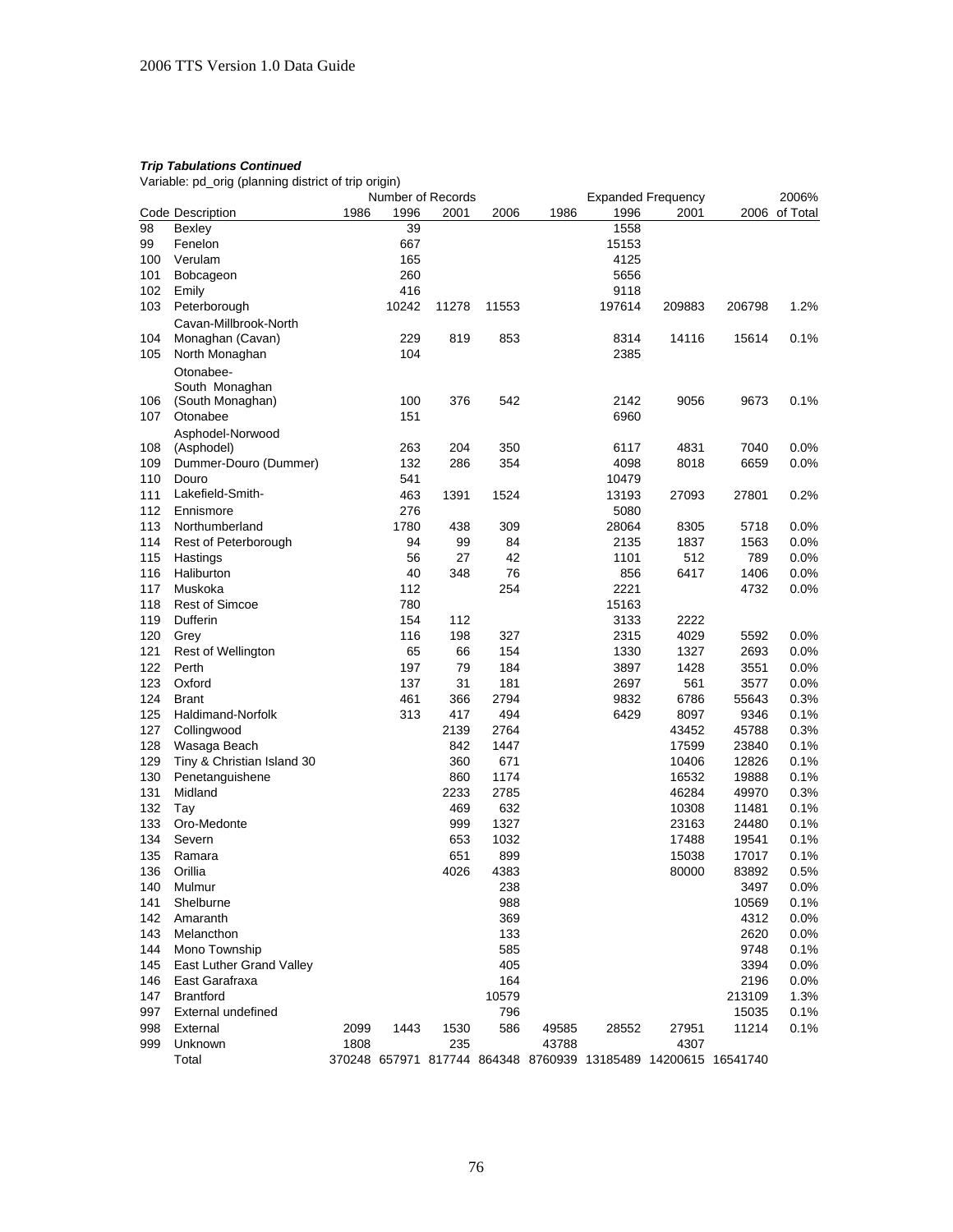Variable: start\_time

|      |             |                  | Number of Records |       |       |           | <b>Expanded Frequency</b> |        |        | 2006%    |
|------|-------------|------------------|-------------------|-------|-------|-----------|---------------------------|--------|--------|----------|
| Code | Description | 1986             | 1996              | 2001  | 2006  | 1986      | 1996                      | 2001   | 2006   | of Total |
|      | 400         | 129              | 617               | 911   | 942   | 3077      | 12648                     | 16215  | 18273  | 0.1%     |
|      | 405         | $\pmb{0}$        | 44                | 37    | $\,6$ | $\pmb{0}$ | 874                       | 646    | 121    | 0.0%     |
|      | 410         | 1                | 32                | 26    | 24    | 22        | 626                       | 449    | 431    | 0.0%     |
|      | 415         | 12               | 54                | 75    | 102   | 279       | 1071                      | 1326   | 1979   | 0.0%     |
|      | 420         | 5                | 11                | 32    | 38    | 132       | 213                       | 594    | 705    | 0.0%     |
|      | 425         | $\mathbf 2$      | 4                 | 3     | 9     | 40        | 86                        | 58     | 156    | 0.0%     |
|      |             |                  |                   |       |       |           |                           |        |        |          |
|      | 430         | 157              | 468               | 702   | 938   | 3860      | 9478                      | 12611  | 17976  | 0.1%     |
|      | 435         | $\boldsymbol{2}$ | 3                 | 8     | 24    | 44        | 59                        | 149    | 474    | 0.0%     |
|      | 440         | 3                | 6                 | 27    | 50    | 67        | 128                       | 492    | 946    | 0.0%     |
|      | 445         | 42               | 146               | 202   | 271   | 1011      | 2912                      | 3722   | 5207   | 0.0%     |
|      | 450         | 18               | 29                | 56    | 78    | 462       | 577                       | 1023   | 1550   | 0.0%     |
|      | 455         | $\sqrt{2}$       | 13                | 17    | 30    | 55        | 276                       | 319    | 538    | 0.0%     |
|      | 500         | 504              | 1430              | 2194  | 2536  | 12194     | 28890                     | 39153  | 48738  | 0.3%     |
|      | 505         | 3                | 23                | 27    | 37    | 81        | 461                       | 514    | 721    | 0.0%     |
|      | 510         | 16               | 62                | 102   | 127   | 385       | 1228                      | 1880   | 2448   | 0.0%     |
|      | 515         | 96               | 265               | 370   | 527   | 2292      | 5290                      | 6637   | 10115  | 0.1%     |
|      | 520         | 49               | 106               | 151   | 272   | 1140      | 2149                      | 2681   | 5312   | 0.0%     |
|      | 525         | 9                | 22                | 40    | 81    | 216       | 447                       | 735    | 1579   | 0.0%     |
|      | 530         | 1013             | 2582              | 3535  | 4132  | 24351     | 52081                     | 63028  | 80168  | 0.5%     |
|      | 535         | 31               | 35                | 53    | 107   | 743       | 712                       | 939    | 2082   | 0.0%     |
|      | 540         | 77               | 130               | 194   | 301   | 1881      | 2638                      | 3430   | 5857   | 0.0%     |
|      | 545         | 391              | 859               | 1185  | 1420  | 9388      | 17324                     | 21141  | 27504  | 0.2%     |
|      | 550         | 154              | 250               | 372   | 486   | 3675      | 4987                      | 6547   | 9347   | 0.1%     |
|      | 555         | 54               | 80                | 89    | 168   | 1343      | 1624                      | 1567   | 3228   | 0.0%     |
|      | 600         | 3082             | 6425              | 8376  | 8774  | 74201     | 129663                    | 147269 | 169442 | 1.0%     |
|      | 605         | 68               | 106               | 143   | 228   | 1610      | 2125                      | 2521   | 4369   |          |
|      |             |                  |                   |       |       |           |                           |        |        | 0.0%     |
|      | 610         | 282              | 405               | 553   | 665   | 6771      | 8216                      | 9750   | 12838  | 0.1%     |
|      | 615         | 956              | 1502              | 1904  | 2259  | 22758     | 30280                     | 33395  | 43689  | 0.3%     |
|      | 620         | 435              | 600               | 807   | 1080  | 10291     | 12123                     | 14478  | 20971  | 0.1%     |
|      | 625         | 122              | 149               | 191   | 267   | 2977      | 2969                      | 3437   | 5205   | 0.0%     |
|      | 630         | 5232             | 8563              | 10632 | 11530 | 124649    | 172767                    | 186721 | 222508 | 1.3%     |
|      | 635         | 93               | 135               | 198   | 338   | 2221      | 2844                      | 3476   | 6570   | 0.0%     |
|      | 640         | 554              | 581               | 697   | 1027  | 13167     | 11648                     | 12104  | 19799  | 0.1%     |
|      | 645         | 2072             | 2923              | 3690  | 3814  | 49430     | 58821                     | 64814  | 73286  | 0.4%     |
|      | 650         | 675              | 828               | 1052  | 1311  | 16038     | 16473                     | 18516  | 25088  | 0.2%     |
|      | 655         | 223              | 219               | 349   | 470   | 5320      | 4387                      | 6169   | 9062   | 0.1%     |
|      | 700         | 8592             | 15322             | 19538 | 18886 | 203888    | 308638                    | 340931 | 362955 | 2.2%     |
|      | 705         | 262              | 247               | 414   | 560   | 6203      | 5011                      | 7347   | 10762  | 0.1%     |
|      | 710         | 858              | 987               | 1369  | 1664  | 20212     | 19859                     | 24285  | 32092  | 0.2%     |
|      | 715         | 2594             | 3596              | 4759  | 5191  | 61079     | 71990                     | 83130  | 99642  | 0.6%     |
|      | 720         | 974              | 1313              | 1857  | 2334  | 23098     | 26463                     | 32725  | 44745  | 0.3%     |
|      | 725         | 294              | 351               | 546   | 801   | 6983      | 7043                      | 9640   | 15373  | 0.1%     |
|      | 730         | 10231            | 17353             | 22645 | 22169 | 242712    | 349266                    | 392518 | 425607 | 2.6%     |
|      | 735         | 281              | 473               | 645   | 1005  | 6645      | 9450                      | 11367  | 19371  | 0.1%     |
|      | 740         | 966              | 1508              | 2050  | 2604  | 22768     | 29965                     | 35992  | 50083  | 0.3%     |
|      | 745         | 3922             | 6442              | 8385  | 8960  | 92704     | 128798                    | 144762 | 171962 | 1.0%     |
|      | 750         | 1271             | 2045              | 2750  | 3700  | 30054     | 40946                     | 47407  | 70709  | 0.4%     |
|      | 755         | 428              | 719               | 923   | 1370  | 9986      | 14417                     | 16083  | 26348  | 0.2%     |
|      |             |                  |                   |       |       |           |                           |        |        |          |
|      | 800         | 14391            | 29563             | 34679 | 34761 | 340832    | 591965                    | 597060 | 666008 | 4.0%     |
|      | 805         | 444              | 762               | 1064  | 1744  | 10573     | 15078                     | 18452  | 33053  | 0.2%     |
|      | 810         | 1387             | 2344              | 3045  | 3925  | 32843     | 47090                     | 52465  | 75109  | 0.5%     |
|      | 815         | 4157             | 6864              | 8760  | 9375  | 98315     | 137391                    | 150008 | 179765 | 1.1%     |
|      | 820         | 1489             | 2647              | 3582  | 4391  | 35174     | 52900                     | 61064  | 83976  | 0.5%     |
|      | 825         | 454              | 817               | 1202  | 1619  | 10822     | 16283                     | 20546  | 30862  | 0.2%     |
|      | 830         | 12506            | 21250             | 25898 | 25807 | 296257    | 424547                    | 446010 | 493378 | 3.0%     |
|      | 835         | 329              | 824               | 1132  | 1757  | 7744      | 16310                     | 19287  | 33635  | 0.2%     |
|      | 840         | 1057             | 1793              | 2321  | 2962  | 24855     | 35698                     | 39430  | 57043  | 0.3%     |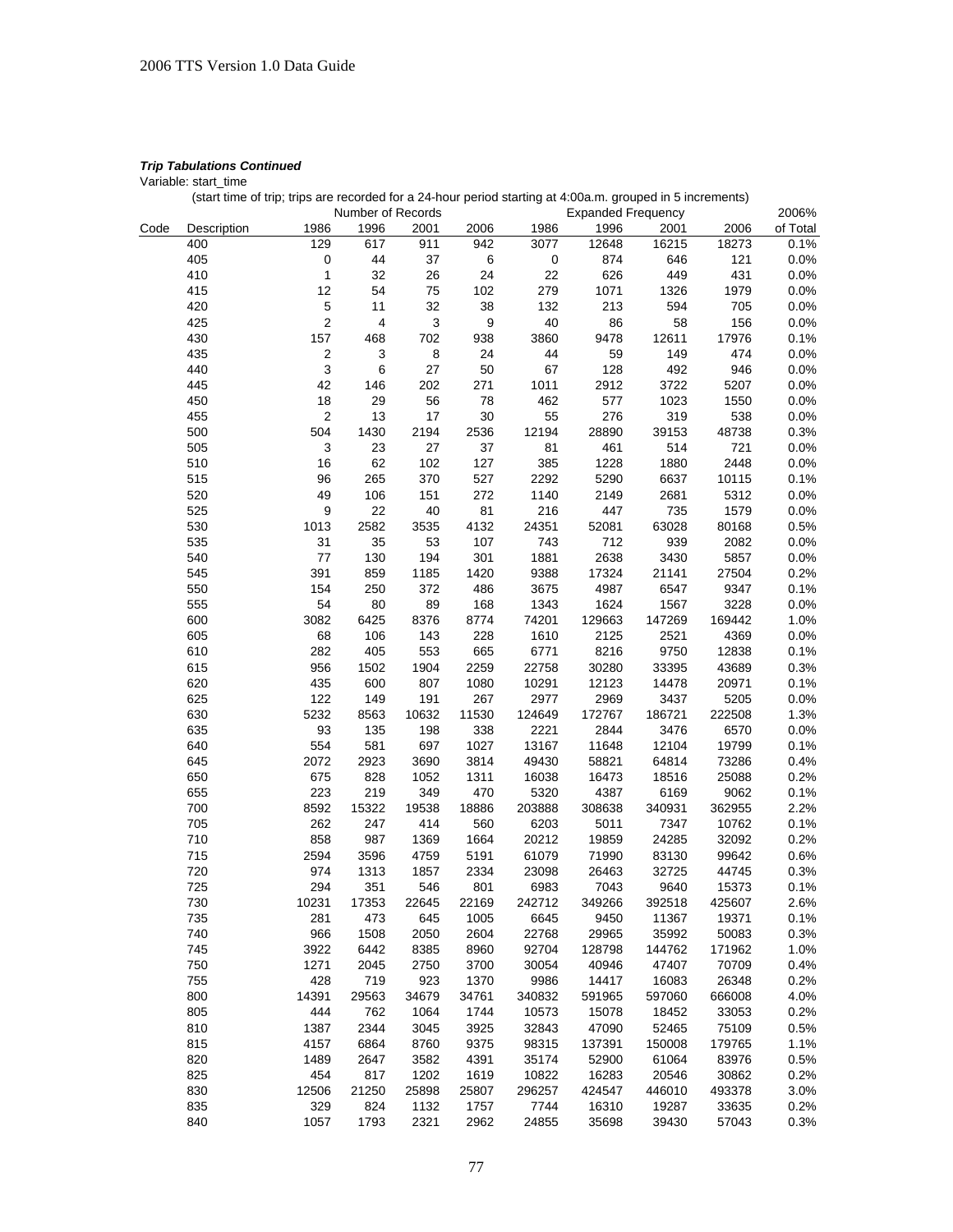Variable: start\_time

|      | Number of Records |            |             |             |             | 2006%         |               |               |                |              |
|------|-------------------|------------|-------------|-------------|-------------|---------------|---------------|---------------|----------------|--------------|
| Code | Description       | 1986       | 1996        | 2001        | 2006        | 1986          | 1996          | 2001          | 2006           | of Total     |
|      | 845               | 2847       | 4960        | 6889        | 6903        | 67328         | 98970         | 117539        | 131983         | 0.8%         |
|      | 850               | 780        | 1291        | 1847        | 2308        | 18404         | 25629         | 31313         | 44074          | 0.3%         |
|      | 855               | 270        | 446         | 660         | 979         | 6356          | 8816          | 11347         | 18599          | 0.1%         |
|      | 900               | 6431       | 14499       | 18288       | 18410       | 152181        | 290348        | 316322        | 351814         | 2.1%         |
|      | 905               | 138        | 275         | 437         | 610         | 3253          | 5478          | 7291          | 11719          | 0.1%         |
|      | 910               | 296        | 543         | 675         | 869         | 6995          | 10911         | 11772         | 16493          | 0.1%         |
|      | 915               | 856        | 1632        | 2126        | 2541        | 20085         | 32492         | 36614         | 48246          | 0.3%         |
|      | 920               | 188        | 390         | 555         | 728         | 4543          | 7742          | 9689          | 13758          | 0.1%         |
|      | 925               | 60         | 93          | 97          | 207         | 1387          | 1857          | 1662          | 3934           | 0.0%         |
|      | 930               | 3419       | 6947        | 9323        | 10253       | 80666         | 139167        | 161358        | 194490         | 1.2%         |
|      | 935               | 43         | 121         | 146         | 256         | 1046          | 2388          | 2574          | 4810           | 0.0%         |
|      | 940               | 128        | 269         | 360         | 555         | 3036          | 5408          | 6439          | 10592          | 0.1%         |
|      | 945               | 691        | 1383        | 1827        | 2251        | 16284         | 27535         | 32018         | 42753          | 0.3%         |
|      | 950               | 135        | 249         | 342         | 564         | 3188          | 4950          | 5892          | 10713          | 0.1%         |
|      | 955               | 38         | 69          | 111         | 189         | 877           | 1385          | 1901          | 3616           | 0.0%         |
|      | 1000              | 5634       | 13014       | 16465       | 17723       | 132993        | 260738        | 284586        | 337365         | 2.0%         |
|      | 1005              | 60         | 102         | 124         | 314         | 1428          | 2032          | 2302          | 5957           | 0.0%         |
|      | 1010              | 140        | 246         | 364         | 480         | 3369          | 4865          | 6374          | 9072           | 0.1%         |
|      | 1015              | 602        | 1163        | 1577        | 2066        | 14208         | 23181         | 27444         | 38998          | 0.2%         |
|      | 1020              | 182        | 305         | 438         | 652         | 4270          | 6076          | 7711          | 12550          | 0.1%         |
|      | 1025              | 34         | 72          | 77          | 160         | 780           | 1446          | 1416          | 2940           | 0.0%         |
|      | 1030              | 3395       | 7015        | 8887        | 10411       | 80175         | 140719        | 153731        | 197395         | 1.2%         |
|      | 1035              | 52         | 74          | 136         | 279         | 1191          | 1453          | 2405          | 5275           | 0.0%         |
|      | 1040              | 121        | 254         | 323         | 533         | 2858          | 5073          | 5641          | 10095          | 0.1%         |
|      | 1045              | 647        | 1247        | 1770        | 2360        | 15070         | 25000         | 31112         | 44766          | 0.3%         |
|      | 1050              | 140        | 192         | 284         | 558         | 3322          | 3819          | 4892          | 10600          | 0.1%         |
|      | 1055              | 58         | 52          | 107         | 210         | 1401          | 1015          | 1891          | 4002           | 0.0%         |
|      | 1100              | 4962       | 11963       | 14814       | 16368       | 117126        | 240002        | 257332        | 311712         | 1.9%         |
|      | 1105              | 63         | 112         | 205         | 378         | 1457          | 2246          | 3542          | 7270           | 0.0%         |
|      | 1110              | 160        | 312         | 461         | 579         | 3740          | 6259          | 8085          | 11104          | 0.1%         |
|      | 1115              | 703        | 1487        | 1928        | 2408        | 16481         | 29755         | 33202         | 45720          | 0.3%         |
|      | 1120              | 226        | 530         | 622         | 881         | 5284          | 10559         | 10743         | 16967          | 0.1%         |
|      | 1125              | 84         | 150         | 193         | 254         | 1941          | 2958          | 3327          | 4880           | 0.0%         |
|      | 1130              | 3355       | 7579        | 9435        | 10597       | 78911         | 151827        | 163168        | 201032         | 1.2%         |
|      | 1135              | 112        | 246         | 340         | 432         | 2616          | 4850          | 5828          | 8186           | 0.0%         |
|      | 1140              | 201        | 434         | 583         | 776         | 4753          | 8688          | 10114         | 14582          | 0.1%         |
|      | 1145              | 1074       | 2118        | 2581        | 3056        | 25307         | 42101         | 44567         | 58206          | 0.4%         |
|      | 1150              | 243        | 431         | 606         | 748         | 5739          | 8599          | 10423         | 14256          | 0.1%         |
|      | 1155              | 99         | 173         | 348         | 312         | 2354          | 3435          | 6106          | 5798           | 0.0%         |
|      | 1200              | 6175       | 14309       | 17108       | 17508       | 146048        | 286518        | 297505        | 333562         | 2.0%         |
|      | 1205              | 126        | 271         | 335         | 537         | 2941          | 5304          | 5768          | 10232          | 0.1%         |
|      | 1210              | 219        | 421         | 557         | 732         | 5171          | 8384          | 9769          | 14010          | 0.1%         |
|      |                   |            | 1485        | 2010        | 2386        |               |               |               |                |              |
|      | 1215              | 766        |             |             |             | 18042<br>4382 | 29504         | 35067         | 45101          | 0.3%<br>0.1% |
|      | 1220<br>1225      | 184<br>38  | 426<br>112  | 573<br>174  | 753<br>254  | 892           | 8532<br>2220  | 9946<br>2999  | 14350          |              |
|      | 1230              | 3319       | 7234        | 9241        | 10330       | 78187         | 144824        | 161656        | 4908           | 0.0%         |
|      | 1235              | 76         | 194         | 227         | 400         | 1774          | 3819          | 3858          | 196688<br>7612 | 1.2%         |
|      | 1240              | 193        | 366         |             | 631         | 4557          | 7302          | 8652          | 12016          | 0.0%         |
|      |                   |            |             | 501         |             |               |               |               |                | 0.1%         |
|      | 1245<br>1250      | 926<br>317 | 1783<br>463 | 2250<br>573 | 2625<br>793 | 21792<br>7370 | 35445<br>9228 | 39068<br>9794 | 50069<br>15079 | 0.3%<br>0.1% |
|      |                   |            |             |             |             |               |               |               |                |              |
|      | 1255              | 119        | 193         | 228         | 310         | 2776          | 3976          | 3904          | 5959           | 0.0%         |
|      | 1300              | 6147       | 13724       | 16012       | 16529       | 145338        | 275095        | 279149        | 315046         | 1.9%         |
|      | 1305              | 85         | 177         | 222         | 323         | 2012          | 3598          | 3886          | 6210           | 0.0%         |
|      | 1310              | 221        | 359         | 454         | 616         | 5157          | 7155          | 7919          | 11665          | 0.1%         |
|      | 1315              | 721        | 1385        | 1720        | 2203        | 16957         | 27689         | 29673         | 42041          | 0.3%         |
|      | 1320              | 220        | 444         | 559         | 756         | 5083          | 8826          | 9647          | 14346          | 0.1%         |
|      | 1325              | 30         | 87          | 113         | 213         | 717           | 1744          | 2086          | 4094           | 0.0%         |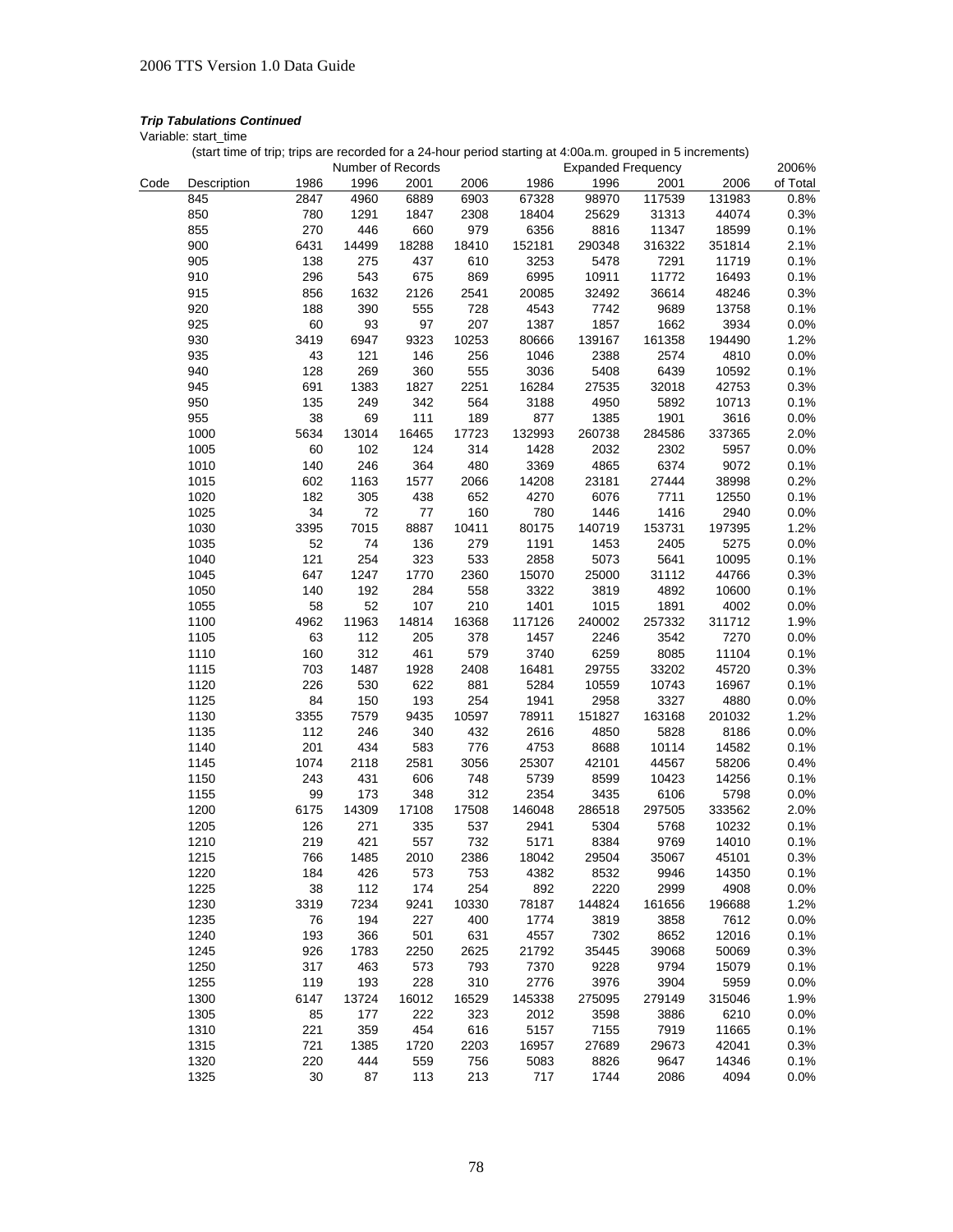Variable: start\_time

|      |             |       | Number of Records |       |       |        | <b>Expanded Frequency</b> |        |        | 2006%    |
|------|-------------|-------|-------------------|-------|-------|--------|---------------------------|--------|--------|----------|
| Code | Description | 1986  | 1996              | 2001  | 2006  | 1986   | 1996                      | 2001   | 2006   | of Total |
|      | 1330        | 3335  | 7304              | 9026  | 10027 | 78529  | 146592                    | 157549 | 190942 | 1.2%     |
|      | 1335        | 46    | 133               | 167   | 288   | 1065   | 2695                      | 2981   | 5452   | 0.0%     |
|      | 1340        | 135   | 275               | 314   | 562   | 3093   | 5474                      | 5442   | 10754  | 0.1%     |
|      | 1345        | 636   | 1243              | 1632  | 2261  | 15072  | 24791                     | 28407  | 42943  | 0.3%     |
|      | 1350        | 145   | 281               | 348   | 534   | 3440   | 5635                      | 6110   | 10132  | 0.1%     |
|      | 1355        | 31    | 77                | 91    | 190   | 707    | 1547                      | 1632   | 3674   | 0.0%     |
|      | 1400        | 6004  | 14210             | 17017 | 17768 | 141810 | 284647                    | 297290 | 340448 | 2.1%     |
|      | 1405        | 58    | 103               | 156   | 315   | 1362   | 2057                      | 2820   | 6087   | 0.0%     |
|      | 1410        | 148   | 316               | 427   | 670   | 3483   | 6299                      | 7413   | 12946  | 0.1%     |
|      | 1415        | 667   | 1480              | 2002  | 2546  | 15603  | 29538                     | 34900  | 48882  | 0.3%     |
|      | 1420        | 210   | 470               | 673   | 985   | 5032   | 9417                      | 11899  | 18956  | 0.1%     |
|      | 1425        | 54    | 101               | 140   | 374   | 1237   | 2016                      | 2497   | 7161   | 0.0%     |
|      |             |       |                   |       |       | 97245  |                           |        |        |          |
|      | 1430        | 4118  | 10232             | 13186 | 15496 |        | 204687                    | 232265 | 296597 | 1.8%     |
|      | 1435        | 52    | 233               | 439   | 749   | 1224   | 4618                      | 7811   | 14360  | 0.1%     |
|      | 1440        | 178   | 580               | 910   | 1410  | 4204   | 11653                     | 16076  | 27096  | 0.2%     |
|      | 1445        | 926   | 2455              | 3499  | 4647  | 21883  | 49106                     | 61151  | 89438  | 0.5%     |
|      | 1450        | 189   | 641               | 980   | 1613  | 4444   | 12858                     | 17370  | 30895  | 0.2%     |
|      | 1455        | 51    | 240               | 354   | 667   | 1188   | 4808                      | 6176   | 12898  | 0.1%     |
|      | 1500        | 8815  | 22004             | 27539 | 30098 | 209179 | 441734                    | 480407 | 577951 | 3.5%     |
|      | 1505        | 145   | 568               | 830   | 1425  | 3450   | 11369                     | 14473  | 27457  | 0.2%     |
|      | 1510        | 585   | 1457              | 2065  | 2655  | 13898  | 29170                     | 35726  | 50603  | 0.3%     |
|      | 1515        | 2319  | 5081              | 6523  | 7409  | 54569  | 102110                    | 113187 | 141314 | 0.9%     |
|      | 1520        | 840   | 1751              | 2440  | 3180  | 19484  | 35146                     | 42415  | 60891  | 0.4%     |
|      | 1525        | 228   | 517               | 660   | 1036  | 5427   | 10334                     | 11654  | 19826  | 0.1%     |
|      | 1530        | 12895 | 23173             | 27597 | 27824 | 305158 | 465320                    | 477636 | 532458 | 3.2%     |
|      | 1535        | 322   | 686               | 928   | 1339  | 7572   | 13690                     | 15920  | 25605  | 0.2%     |
|      | 1540        | 661   | 1211              | 1612  | 2041  | 15567  | 24250                     | 27700  | 38941  | 0.2%     |
|      | 1545        | 2543  | 4344              | 5413  | 5752  | 59745  | 87242                     | 93548  | 109297 | 0.7%     |
|      | 1550        | 436   | 788               | 1125  | 1442  | 10287  | 15690                     | 19896  | 27392  | 0.2%     |
|      | 1555        | 125   | 221               | 295   | 421   | 2933   | 4412                      | 5223   | 7991   | 0.0%     |
|      | 1600        | 15560 | 26222             | 31615 | 30581 | 368900 | 526506                    | 549367 | 585596 | 3.5%     |
|      | 1605        | 252   | 327               | 450   | 736   | 6030   | 6557                      | 7888   | 14027  | 0.1%     |
|      | 1610        | 543   | 801               | 1025  | 1324  | 12824  | 16210                     | 18065  | 25165  | 0.2%     |
|      | 1615        | 2078  | 3138              | 3928  | 4295  | 49191  | 62581                     | 68302  | 82014  | 0.5%     |
|      | 1620        | 520   | 836               | 1020  | 1398  | 12336  | 16698                     | 18132  | 26582  | 0.2%     |
|      | 1625        | 119   | 177               | 253   | 422   | 2760   | 3549                      | 4416   | 8038   | 0.0%     |
|      | 1630        | 13397 | 19583             | 23948 | 24687 | 317707 | 392744                    | 417335 | 473283 | 2.9%     |
|      | 1635        | 258   | 438               | 533   | 812   | 6246   | 8756                      | 9364   | 15636  | 0.1%     |
|      | 1640        | 480   | 584               | 752   | 1066  | 11546  | 11719                     | 13024  | 20310  | 0.1%     |
|      | 1645        | 2348  | 3685              | 4585  | 5021  | 55484  | 73351                     | 79714  | 95759  | 0.6%     |
|      | 1650        | 465   | 692               | 949   | 1319  | 11118  | 13826                     | 16570  | 25141  | 0.2%     |
|      | 1655        | 142   | 223               | 272   | 468   | 3379   | 4427                      | 4741   | 9037   | 0.1%     |
|      |             |       |                   |       |       |        |                           |        |        |          |
|      | 1700        | 16626 | 30188             | 36910 | 36832 | 394119 | 606555                    | 641177 | 706691 | 4.3%     |
|      | 1705        | 302   | 424               | 595   | 895   | 7181   | 8559                      | 10441  | 17106  | 0.1%     |
|      | 1710        | 630   | 1036              | 1255  | 1616  | 14861  | 20714                     | 22038  | 31098  | 0.2%     |
|      | 1715        | 2222  | 3596              | 4653  | 5187  | 52575  | 72068                     | 80754  | 98895  | 0.6%     |
|      | 1720        | 561   | 964               | 1176  | 1682  | 13345  | 19186                     | 20754  | 32065  | 0.2%     |
|      | 1725        | 137   | 230               | 277   | 472   | 3185   | 4594                      | 4749   | 8991   | 0.1%     |
|      | 1730        | 9490  | 17294             | 21845 | 21088 | 224781 | 346438                    | 379469 | 402722 | 2.4%     |
|      | 1735        | 173   | 342               | 419   | 568   | 4082   | 6866                      | 7258   | 10806  | 0.1%     |
|      | 1740        | 341   | 630               | 832   | 1144  | 8020   | 12536                     | 14376  | 21832  | 0.1%     |
|      | 1745        | 1749  | 3369              | 4121  | 4664  | 41385  | 67335                     | 71138  | 89357  | 0.5%     |
|      | 1750        | 537   | 664               | 939   | 1157  | 12835  | 13256                     | 16276  | 22020  | 0.1%     |
|      | 1755        | 114   | 232               | 264   | 413   | 2644   | 4621                      | 4516   | 7901   | 0.0%     |
|      | 1800        | 11677 | 22832             | 27576 | 25808 | 276703 | 456994                    | 477728 | 494732 | 3.0%     |
|      | 1805        | 222   | 281               | 422   | 568   | 5270   | 5653                      | 7292   | 10884  | 0.1%     |
|      | 1810        | 448   | 782               | 865   | 1198  | 10510  | 15563                     | 15068  | 22983  | 0.1%     |
|      |             |       |                   |       |       |        |                           |        |        |          |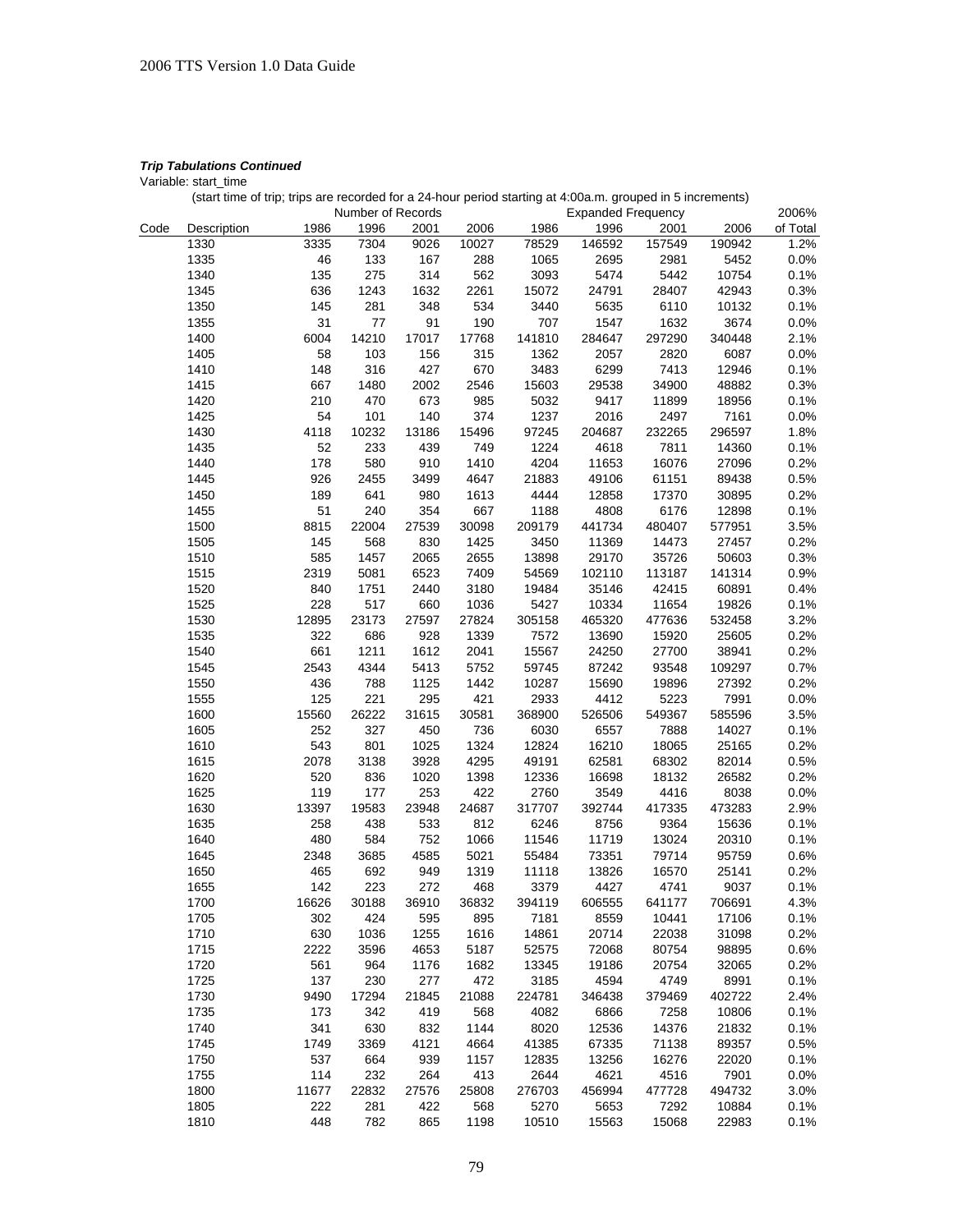Variable: start\_time

|  | (start time of trip; trips are recorded for a 24-hour period starting at 4:00a.m. grouped in 5 increments) |  |
|--|------------------------------------------------------------------------------------------------------------|--|
|  |                                                                                                            |  |

|      |              |          |           | Number of Records |       |             | <b>Expanded Frequency</b> |        |        | 2006%    |
|------|--------------|----------|-----------|-------------------|-------|-------------|---------------------------|--------|--------|----------|
| Code | Description  | 1986     | 1996      | 2001              | 2006  | 1986        | 1996                      | 2001   | 2006   | of Total |
|      | 1815         | 1632     | 3028      | 3672              | 3943  | 38714       | 60256                     | 63746  | 75360  | 0.5%     |
|      | 1820         | 434      | 769       | 901               | 1230  | 10178       | 15334                     | 15778  | 23319  | 0.1%     |
|      | 1825         | 80       | 179       | 201               | 373   | 1885        | 3515                      | 3556   | 7104   | 0.0%     |
|      | 1830         | 7472     | 13813     | 17027             | 16281 | 177180      | 276154                    | 294968 | 310986 | 1.9%     |
|      | 1835         | 143      | 281       | 361               | 486   | 3366        | 5579                      | 6260   | 9257   | 0.1%     |
|      | 1840         | 390      | 563       | 694               | 899   | 9096        | 11230                     | 11927  | 17135  | 0.1%     |
|      | 1845         | 1642     | 2968      | 3658              | 3953  | 38645       | 59399                     | 63391  | 75602  | 0.5%     |
|      | 1850         | 363      | 586       | 731               | 1037  | 8596        | 11571                     | 12609  | 19770  | 0.1%     |
|      | 1855         | 108      | 208       | 232               | 393   | 2557        | 4124                      | 4121   | 7449   | 0.0%     |
|      | 1900         | 9122     | 18297     | 21886             | 19683 | 216071      | 366775                    | 378415 | 377486 | 2.3%     |
|      | 1905         | 150      | 241       | 306               | 496   | 3455        | 4873                      | 5341   | 9498   | 0.1%     |
|      | 1910         | 372      | 607       | 774               | 939   | 8704        | 12011                     | 13513  | 17761  | 0.1%     |
|      | 1915         | 1436     | 2387      | 2929              | 3038  | 33868       | 47476                     | 50345  | 57957  | 0.4%     |
|      | 1920         | 400      | 647       | 760               | 920   | 9494        | 12749                     | 13114  | 17577  | 0.1%     |
|      | 1925         | 89       | 150       | 205               | 303   | 2037        | 2990                      | 3739   | 5778   | 0.0%     |
|      | 1930         | 6206     | 10773     | 12971             | 11889 | 146240      | 215652                    | 224574 | 227341 | 1.4%     |
|      | 1935         | 105      | 229       | 274               | 415   | 2488        | 4549                      | 4807   | 7962   | 0.0%     |
|      | 1940         | 270      | 397       | 562               | 634   | 6453        | 7912                      | 9820   | 12171  | 0.1%     |
|      | 1945         | 1184     | 2144      | 2568              | 2669  | 27781       | 42855                     | 44321  | 51108  | 0.3%     |
|      | 1950         | 244      | 415       | 498               | 734   | 5748        | 8235                      | 8594   | 14118  | 0.1%     |
|      | 1955         | 60       | 136       | 146               | 252   | 1421        | 2701                      | 2499   | 4899   | 0.0%     |
|      | 2000         | 6670     | 12191     | 14538             | 13587 | 157489      | 244554                    | 252269 | 260481 | 1.6%     |
|      | 2005         | 107      | 233       | 254               | 409   | 2474        | 4583                      | 4400   | 7754   | 0.0%     |
|      | 2010         | 249      | 460       | 567               | 752   | 5863        | 9165                      | 9856   | 14254  | 0.1%     |
|      | 2015         | 904      | 1688      | 2127              | 2294  | 21533       | 33568                     | 36779  | 43768  | 0.3%     |
|      | 2020         | 214      | 470       | 505               | 652   | 4991        | 9402                      | 8825   | 12436  | 0.1%     |
|      | 2025         | 60       | 107       | 111               | 158   | 1387        | 2073                      | 1955   | 3083   | 0.0%     |
|      | 2030         | 4383     | 7852      | 9517              | 8932  | 103273      | 157194                    | 164278 | 170748 | 1.0%     |
|      | 2035         | 105      | 187       | 245               | 325   | 2374        | 3845                      | 4310   | 6327   | 0.0%     |
|      | 2040         | 193      | 342       | 440               | 590   | 4451        | 6709                      | 7763   | 11210  | 0.1%     |
|      | 2045         | 884      | 1806      | 2173              | 2043  | 20690       | 36187                     | 37612  | 39102  | 0.2%     |
|      | 2050         | 217      | 314       | 432               | 528   | 5088        | 6208                      | 7395   | 10148  | 0.1%     |
|      | 2055         | 66       | 123       | 141               | 204   | 1468        | 2431                      | 2423   | 3954   | 0.0%     |
|      | 2100         | 6078     | 11452     | 13348             | 11904 | 143939      | 229591                    | 230388 | 228720 | 1.4%     |
|      | 2105         | 122      | 203       | 237               | 397   | 2834        | 4003                      | 4145   | 7593   | 0.0%     |
|      | 2110         | 238      | 447       | 485               | 651   | 5634        | 9070                      | 8372   | 12479  | 0.1%     |
|      | 2115         | 881      | 1570      | 1896              | 1975  | 20550       | 31301                     | 33009  | 37670  | 0.2%     |
|      | 2120         | 208      | 397       | 480               | 644   | 4895        | 7862                      | 8297   | 12370  | 0.1%     |
|      | 2125         | 45       | 94        | 118               | 155   | 1047        | 1860                      | 2105   | 2989   | 0.0%     |
|      | 2130         | 4218     | 7097      | 8650              | 7665  | 99640       | 142280                    | 149935 | 146482 | 0.9%     |
|      | 2135         | 78       | 139       | 216               | 247   | 1808        | 2769                      | 3909   | 4732   | 0.0%     |
|      | 2140         | 182      | 279       | 323               | 455   | 4287        | 5507                      | 5607   | 8647   | 0.1%     |
|      | 2145         | 700      | 1212      | 1558              | 1684  | 16590       | 24107                     | 27178  | 32356  | $0.2\%$  |
|      | 2150         | 157      | 175       | 264               | 391   | 3689        | 3496                      | 4570   | 7466   | 0.0%     |
|      | 2155         | 30       | 58        | 78                | 131   | 707         | 1161                      | 1346   | 2553   | 0.0%     |
|      | 2200         | 4212     | 7839      | 8986              | 8483  | 100123      | 157357                    | 155916 | 163012 | 1.0%     |
|      | 2205         | 62       | 108       | 144               | 246   | 1443        | 2115                      | 2499   | 4668   | 0.0%     |
|      | 2210         | 176      | 215       | 297               | 369   | 4167        | 4334                      | 5111   | 7020   | 0.0%     |
|      | 2215         | 424      | 859       | 1086              | 1174  | 10086       | 17254                     | 18633  | 22413  | 0.1%     |
|      | 2220         | 119      | 186       | 294               | 356   | 2788        | 3714                      | 5149   | 6724   | 0.0%     |
|      | 2225         | 29       | 38        | 67                | 103   | 713         | 753                       | 1170   | 1958   | 0.0%     |
|      | 2230         | 2373     | 4550      | 5352              | 4839  | 56228       | 91748                     | 92262  | 92806  | 0.6%     |
|      | 2235         | 38       | 61        | 98                | 140   | 883         | 1228                      | 1700   | 2661   | 0.0%     |
|      |              | 79       | 118       | 184               | 242   | 1842        | 2355                      |        | 4634   | 0.0%     |
|      | 2240<br>2245 | 416      |           |                   | 927   | 9929        |                           | 3181   | 17839  |          |
|      |              |          | 657       | 810               |       |             | 13126                     | 14214  | 3794   | 0.1%     |
|      | 2250<br>2255 | 79<br>18 | 113<br>33 | 135<br>61         | 197   | 1863<br>433 | 2269                      | 2339   | 1705   | 0.0%     |
|      |              |          |           |                   | 89    |             | 660                       | 1074   |        | 0.0%     |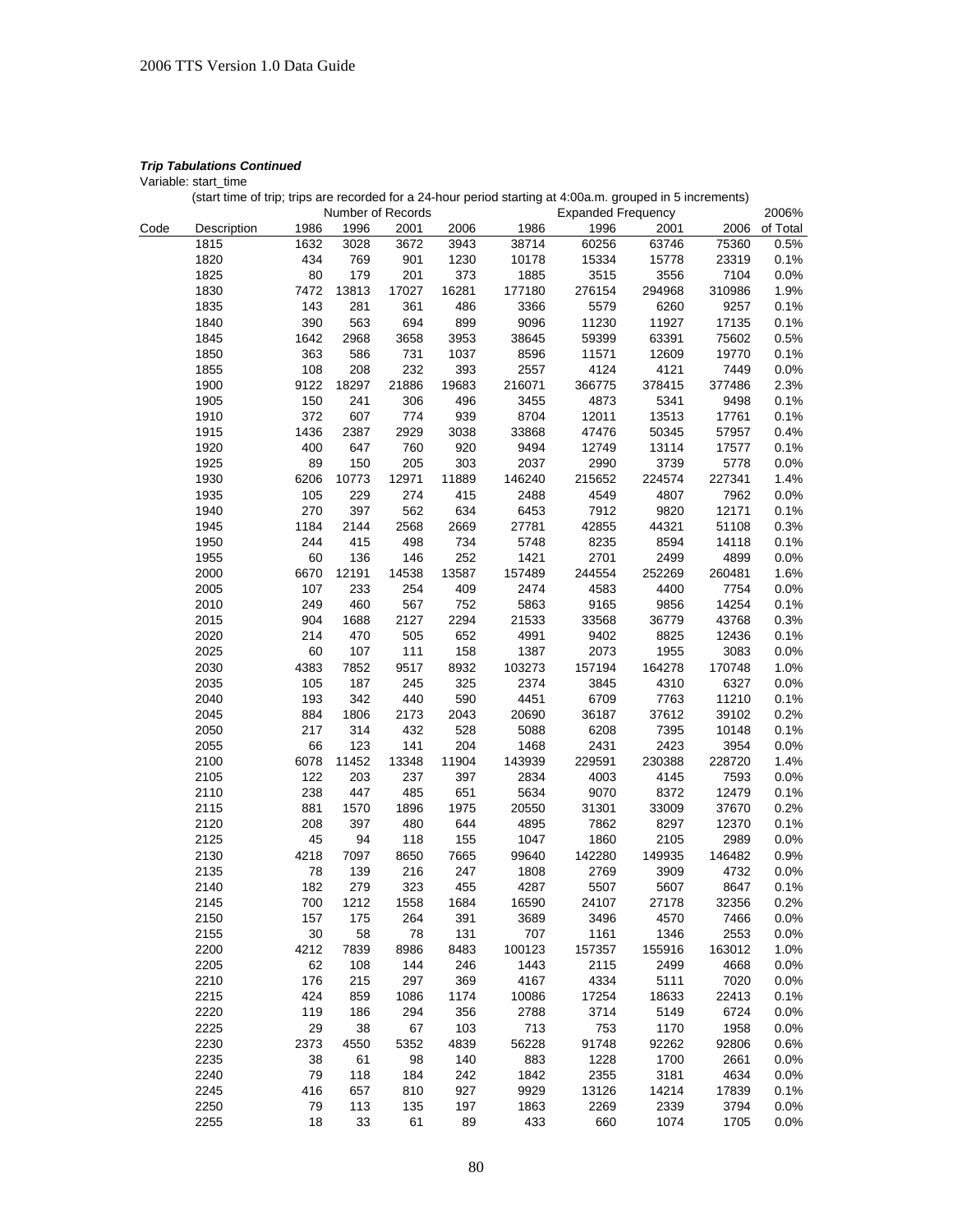Variable: start\_time

|      |             |                         | Number of Records       |                      |                      | <b>Expanded Frequency</b> |        |               | 2006%         |
|------|-------------|-------------------------|-------------------------|----------------------|----------------------|---------------------------|--------|---------------|---------------|
| Code | Description | 1986                    | 1996                    | 2001 2006            | 1986                 | 1996                      | 2001   |               | 2006 of Total |
|      | 2300        | 3377                    | 5722                    | 6689 5933            | 80214                | 114950                    | 116406 | 114447        | 0.7%          |
|      | 2305        | 27                      | 57                      | 180<br>93            | 632                  | 1158                      | 1603   | 3514          | 0.0%          |
|      | 2310        | 92                      | 144                     | 171<br>241           | 2142                 | 2838                      | 2956   | 4708          | 0.0%          |
|      | 2315        | 370                     | 540                     | 615<br>644           | 8750                 | 10619                     | 11178  | 11810         | 0.1%          |
|      | 2320        | 81                      | 137                     | 203<br>160           | 1913                 | 2680                      | 2819   | 3882          | 0.0%          |
|      | 2325        | 10                      | 32                      | 37<br>54             | 264                  | 615                       | 636    | 1031          | 0.0%          |
|      | 2330        | 1779                    | 3076                    | 3728 2968            | 42194                | 61861                     | 64872  | 56956         | 0.3%          |
|      | 2335        | 24                      | 56                      | 54<br>58             | 585                  | 1122                      | 956    | 1138          | 0.0%          |
|      |             | 54                      |                         | 115<br>132           |                      |                           |        |               |               |
|      | 2340        |                         | 84                      |                      | 1254                 | 1670                      | 2022   | 2541<br>10170 | 0.0%          |
|      | 2345        | 258                     | 472                     | 535<br>531           | 6023                 | 9379                      | 9362   |               | 0.1%          |
|      | 2350        | 45                      | 120                     | 137<br>113           | 1084                 | 2417                      | 2060   | 2613          | 0.0%          |
|      | 2355        | 12                      | 161                     | 238<br>101           | 275                  | 3257                      | 4340   | 1981          | 0.0%          |
|      | 2400        | 2278                    | 3209                    | 3682 3082            | 54296                | 64393                     | 63993  | 59504         | 0.4%          |
|      | 2405        | 19                      | 42                      | 43<br>70             | 433                  | 836                       | 778    | 1375          | 0.0%          |
|      | 2410        | 40                      | 52                      | 73<br>90             | 942                  | 1040                      | 1334   | 1692          | 0.0%          |
|      | 2415        | 133                     | 215                     | 251<br>235           | 3110                 | 4283                      | 4430   | 4566          | 0.0%          |
|      | 2420        | 34                      | 56                      | 51<br>73             | 792                  | 1114                      | 888    | 1374          | 0.0%          |
|      | 2425        | 9                       | 20                      | 8<br>14              | 229                  | 389                       | 151    | 279           | 0.0%          |
|      | 2430        | 799                     | 1191                    | 1529 1122            | 19114                | 24018                     | 26852  | 21813         | 0.1%          |
|      | 2435        | 6                       | 12                      | 13<br>14             | 138                  | 248                       | 223    | 266           | 0.0%          |
|      | 2440        | 20                      | 19                      | 36<br>46             | 475                  | 392                       | 578    | 895           | 0.0%          |
|      | 2445        | 93                      | 130                     | 177<br>119           | 2221                 | 2576                      | 3137   | 2301          | 0.0%          |
|      | 2450        | 16                      | 16                      | 31<br>29             | 395                  | 319                       | 511    | 555           | 0.0%          |
|      | 2455        | 5                       | 6                       | 13<br>10             | 124                  | 130                       | 233    | 217           | 0.0%          |
|      | 2500        | 973                     | 1433                    | 1731 1261            | 23195                | 28800                     | 30250  | 24290         | 0.1%          |
|      | 2505        | 4                       | 8                       | $\overline{7}$<br>23 | 92                   | 167                       | 126    | 447           | 0.0%          |
|      | 2510        | 19                      | 20                      | 28<br>30             | 444                  | 413                       | 515    | 577           | 0.0%          |
|      | 2515        | 54                      | 64                      | 92<br>96             | 1313                 | 1267                      | 1662   | 1826          | 0.0%          |
|      | 2520        | 17                      | 42                      | 45<br>29             | 413                  | 858                       | 795    | 574           | 0.0%          |
|      | 2525        | $\boldsymbol{2}$        | 3                       | $\mathbf 5$<br>10    | 56                   | 53                        | 113    | 199           | 0.0%          |
|      | 2530        | 425                     | 686                     | 792<br>539           | 10262                | 13609                     | 13810  | 10353         | 0.1%          |
|      | 2535        | $\overline{\mathbf{c}}$ | 5                       | 10<br>10             | 56                   | 108                       | 162    | 197           | 0.0%          |
|      | 2540        | 12                      | 6                       | 9                    | 9<br>275             | 130                       | 160    | 178           | 0.0%          |
|      | 2545        | 47                      | 66                      | 74<br>64             | 1170                 | 1333                      | 1328   | 1262          | 0.0%          |
|      | 2550        | $\overline{7}$          | 16                      | 10<br>16             | 176                  | 321                       | 187    | 309           | 0.0%          |
|      | 2555        | $\boldsymbol{2}$        | $\overline{2}$          | 5                    | 5<br>48              | 42                        | 77     | 98            | 0.0%          |
|      | 2600        | 511                     | 1116                    | 1154<br>865          | 12220                | 22269                     | 20379  | 16815         | 0.1%          |
|      | 2605        | 3                       | 6                       | 5                    | 7<br>69              | 118                       | 79     | 142           | 0.0%          |
|      | 2610        | $\,6$                   | 10                      | 14<br>19             | 145                  | 181                       | 252    | 390           | 0.0%          |
|      | 2615        | 25                      | 43                      | 63<br>56             | 625                  | 870                       | 1080   | 1099          | 0.0%          |
|      | 2620        | 10                      | 6                       | 12<br>15             | 239                  | 124                       | 214    | 302           | 0.0%          |
|      | 2625        | $\boldsymbol{2}$        | 2                       | $\mathbf{1}$         | $\overline{4}$<br>53 | 44                        | 17     | 84            | 0.0%          |
|      | 2630        | 208                     | 417                     | 490<br>376           | 5026                 | 8351                      | 8548   | 7249          | 0.0%          |
|      | 2635        | 1                       | 4                       | $\mathbf 5$<br>11    | 29                   | 83                        | 100    | 230           | 0.0%          |
|      | 2640        | $\boldsymbol{2}$        | 1                       | $\overline{7}$       | 5<br>50              | 23                        | 124    | 106           | 0.0%          |
|      | 2645        | 15                      | 23                      | 33<br>33             | 354                  | 465                       | 580    | 647           | 0.0%          |
|      | 2650        | 5                       | 3                       | 7                    | 112<br>8             | 61                        | 100    | 162           | 0.0%          |
|      | 2655        | $\mathbf 0$             | $\mathbf 1$             | $\boldsymbol{7}$     | 4<br>$\pmb{0}$       | 19                        | 132    | 80            | 0.0%          |
|      | 2700        | 226                     | 651                     | 711<br>515           | 5474                 | 13050                     | 12434  | 10084         | 0.1%          |
|      | 2705        | $\pmb{0}$               | $\overline{\mathbf{4}}$ | $\mathbf{1}$         | 5<br>$\mathbf 0$     | 79                        | 19     | 92            | 0.0%          |
|      | 2710        | $\overline{c}$          | 3                       | 4<br>10              | 50                   | 58                        | 69     | 217           | 0.0%          |
|      | 2715        | 11                      | $27\,$                  | 21<br>25             | 269                  | 552                       | 454    | 412           | 0.0%          |
|      | 2720        | 3                       | $\mathbf 5$             | 6                    | 64<br>8              | 98                        | 113    | 154           | 0.0%          |
|      | 2725        | $\pmb{0}$               | 1                       | 4                    | $\pmb{0}$<br>1       | 22                        | 60     | 19            | 0.0%          |
|      | 2730        | 65                      | 263                     | 322<br>280           | 1544                 | 5238                      | 5722   | 5385          | 0.0%          |
|      | 2735        | 2                       | 0                       | $\sqrt{2}$           | 46<br>6              | $\mathbf 0$               | 46     | 110           | 0.0%          |
|      | 2740        | 2                       | $\overline{2}$          | 16                   | 9<br>53              | 42                        | 268    | 179           | 0.0%          |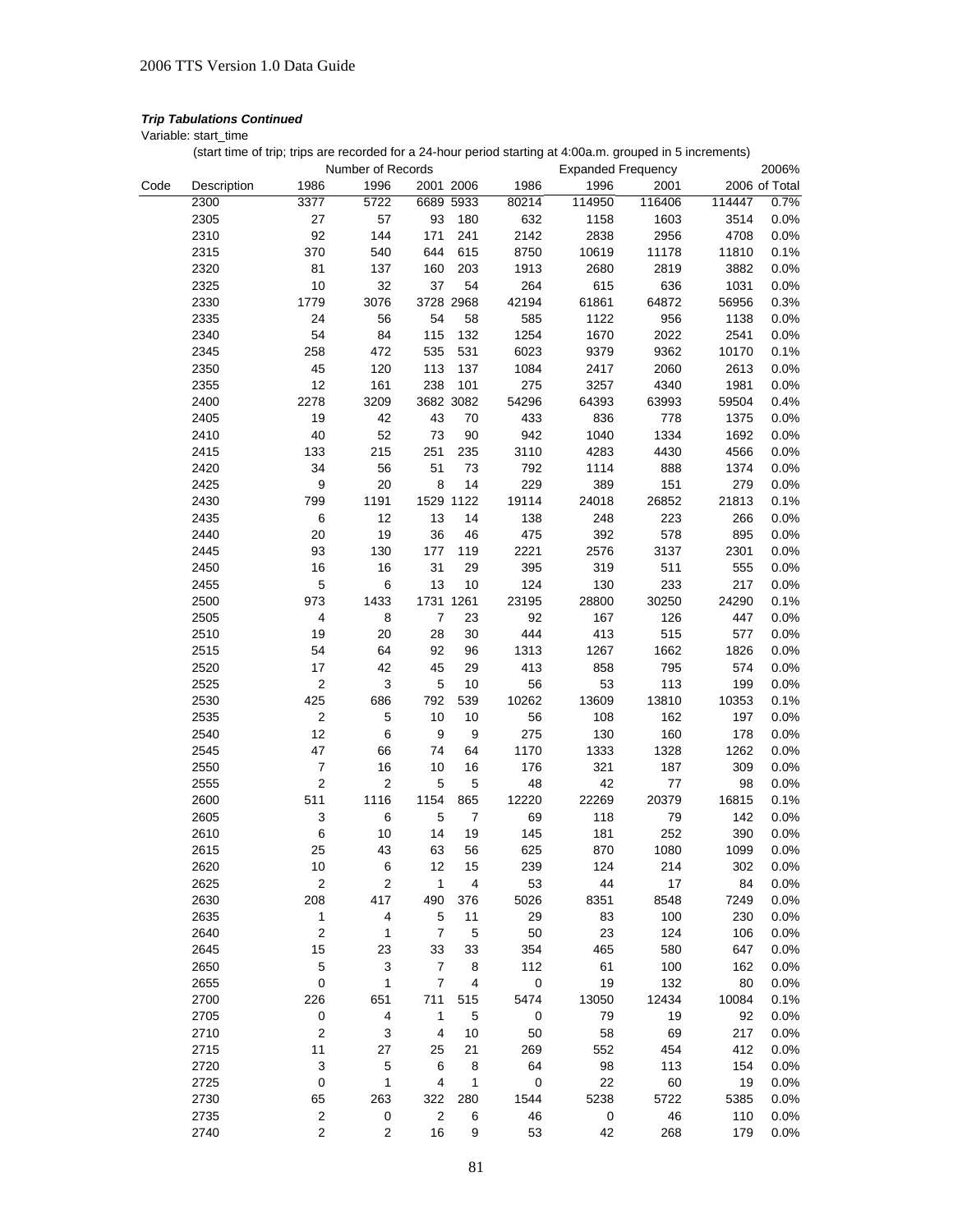Variable: start\_time

(start time of trip; trips are recorded for a 24-hour period starting at 4:00a.m. grouped in 5 increments)

|                  |        | Number of Records |            |        |         | <b>Expanded Frequency</b> | 2006%    |         |               |
|------------------|--------|-------------------|------------|--------|---------|---------------------------|----------|---------|---------------|
| Code Description | 1986   | 1996              | 2001       | 2006   | 1986    | 1996                      | 2001     |         | 2006 of Total |
| 2745             | 8      | 36                | 58         | 56     | 193     | 731                       | 1029     | 1076    | $0.0\%$       |
| 2750             | 4      | 6                 | 28         | 21     | 92      | 121                       | 519      | 406     | $0.0\%$       |
| 2755             |        | 387               | 265        | 103    | 23      | 7814                      | 4804     | 2025    | $0.0\%$       |
| 2800             | 125    |                   |            |        | 3103    |                           |          |         | $0.0\%$       |
| 9999             | 20662  |                   |            |        | 486405  |                           |          |         | $0.0\%$       |
| Total            | 370248 | 657971            | 7744<br>81 | 864348 | 8760939 | 13185489                  | 14200615 | 1654174 |               |

Note: In 1986, trip start times were not recorded for some school trips made by persons under the age of 14.

Variable: purp\_dest (destination purpose of trip)

|         |                      | Number of Records<br><b>Expanded Frequency</b> |        |        |          |         |          |          |          | 2006%         |
|---------|----------------------|------------------------------------------------|--------|--------|----------|---------|----------|----------|----------|---------------|
|         | Code Description     | 1986                                           | 1996   | 2001   | 2006     | 1986    | 1996     | 2001     |          | 2006 of Total |
| 9       | Unknown              | 40                                             | 23     | 57     | 14       | 957     | 453      | 974      | 268      | 0.0%          |
| C       | Subsequent school    | 940                                            | 1581   | 1554   | 1994     | 22133   | 30927    | 26598    | 38463    | 0.2%          |
| D       | Daycare              | 0                                              | 3438   | 3811   | 4273     |         | 68634    | 65876    | 82056    | 0.5%          |
| Е       | Entertainment        | 27242                                          | 0      | 0      | $\Omega$ | 642585  | 0        | 0        | 0        | $0.0\%$       |
| F       | Facilitate passenger | 15743                                          | 34984  | 52415  | 58791    | 370093  | 697755   | 894189   | 1126063  | 6.8%          |
| н       | Home                 | 159264                                         | 277559 | 343628 | 359995   | 3769965 | 5562223  | 5962941  | 6895855  | 41.7%         |
| M       | Market/Shop          | 27290                                          | 55574  | 68374  | 78966    | 641392  | 1113198  | 1188281  | 1504689  | 9.1%          |
| $\circ$ | Other                | 777                                            | 100346 | 123015 | 130964   | 18165   | 2013566  | 2150974  | 2489453  | 15.0%         |
| P       | Personal             | 24734                                          | 0      | 0      | 0        | 585942  | 0        | 0        | 0        | $0.0\%$       |
| R       | Subsequent work      | 9360                                           | 21042  | 25598  | 25687    | 220509  | 422040   | 446131   | 489108   | 3.0%          |
| S       | School               | 32266                                          | 43490  | 50678  | 53035    | 763050  | 869146   | 877959   | 1019351  | 6.2%          |
| W       | Work                 | 72592                                          | 119934 | 148614 | 150629   | 1726148 | 2407547  | 2586691  | 2896434  | 17.5%         |
|         | Total                | 370248                                         | 657971 | 817744 | 864348   | 8760939 | 13185489 | 14200615 | 16541740 |               |

Variable: region\_dest (regional municipality of trip destination)

|                   |                         |          | Number of Records |        | <b>Expanded Frequency</b><br>2006% |          |          |          |          |               |
|-------------------|-------------------------|----------|-------------------|--------|------------------------------------|----------|----------|----------|----------|---------------|
|                   | <b>Code Description</b> | 1986     | 1996              | 2001   | 2006                               | 1986     | 1996     | 2001     |          | 2006 of Total |
| 1                 | Toronto                 | 191970   | 237949            | 315769 | 272735                             | 4544424  | 4810526  | 5092484  | 5173712  | 31.3%         |
| 2                 | Durham                  | 27274    | 43102             | 55652  | 54654                              | 664602   | 873644   | 1013193  | 1108802  | 6.7%          |
| 3                 | York                    | 31252    | 60137             | 89086  | 92534                              | 723723   | 1187560  | 1584774  | 1788859  | 10.8%         |
| 4                 | Peel                    | 49522    | 80788             | 116821 | 116543                             | 1197119  | 1632569  | 2010743  | 2300341  | 13.9%         |
| 5                 | Halton                  | 26816    | 36036             | 47594  | 55373                              | 615084   | 728359   | 849931   | 960591   | 5.8%          |
| 6                 | Hamilton                | 39215    | 45611             | 55738  | 52778                              | 915711   | 934074   | 1014595  | 1009670  | 6.1%          |
| 11                | Niagara                 | 0        | 44850             | 52211  | 52533                              | 0        | 869450   | 977683   | 998119   | 6.0%          |
| $12 \overline{ }$ | Waterloo                | 0        | 48868             | 1517   | 55113                              | 0        | 970177   | 28507    | 1114352  | 6.7%          |
| 13                | Guelph                  | 0        | 12750             | 14553  | 15358                              | 0        | 228909   | 259006   | 284350   | 1.7%          |
| 14                | Wellington              | 0        | 3273              | 3899   | 4958                               | 0        | 71452    | 87363    | 89454    | 0.5%          |
| 15                | Orangeville             | 0        | 2452              | 3072   | 4077                               | 0        | 44865    | 56478    | 64859    | 0.4%          |
| 16                | Barrie                  | $\Omega$ | 9765              | 13267  | 14747                              | 0        | 179825   | 257126   | 312972   | 1.9%          |
| 17                | Simcoe                  | 0        | 8219              | 20192  | 25687                              | $\Omega$ | 166414   | 420005   | 469743   | 2.8%          |
| 18                | Kawartha Lakes          | 0        | 5802              | 5863   | 7632                               | 0        | 120865   | 118670   | 132123   | 0.8%          |
| 19                | Peterborough City       | 0        | 10208             | 11313  | 11556                              | 0        | 197009   | 210512   | 206872   | 1.3%          |
| 20                | Peterborough            | 0        | 2284              | 3091   | 3639                               | 0        | 59320    | 63387    | 67051    | 0.4%          |
| 21                | Orillia                 | 0        |                   | 4039   | 4396                               | $\Omega$ | 0        | 80278    | 84115    | 0.5%          |
| 22                | Dufferin                | 0        |                   |        | 2914                               | 0        | 0        | 0        | 36852    | 0.2%          |
| 23                | <b>Brantford</b>        | 0        |                   |        | 10565                              | $\Omega$ | 0        | 0        | 212798   | 1.3%          |
| 24                | <b>Brant</b>            | 0        |                   |        | 2803                               | 0        | 0        | 0        | 55823    | 0.3%          |
| 98                | External                | 2427     | 5877              | 3832   | 3753                               | 57307    | 110470   | 71549    | 70284    | 0.4%          |
| 99                | Refused/Unknown         | 1772     |                   | 235    |                                    | 42967    | 0        | 4331     | 0        | 0.0%          |
|                   | Total                   | 370248   | 657971            | 817744 | 864348                             | 8760939  | 13185489 | 14200615 | 16541740 |               |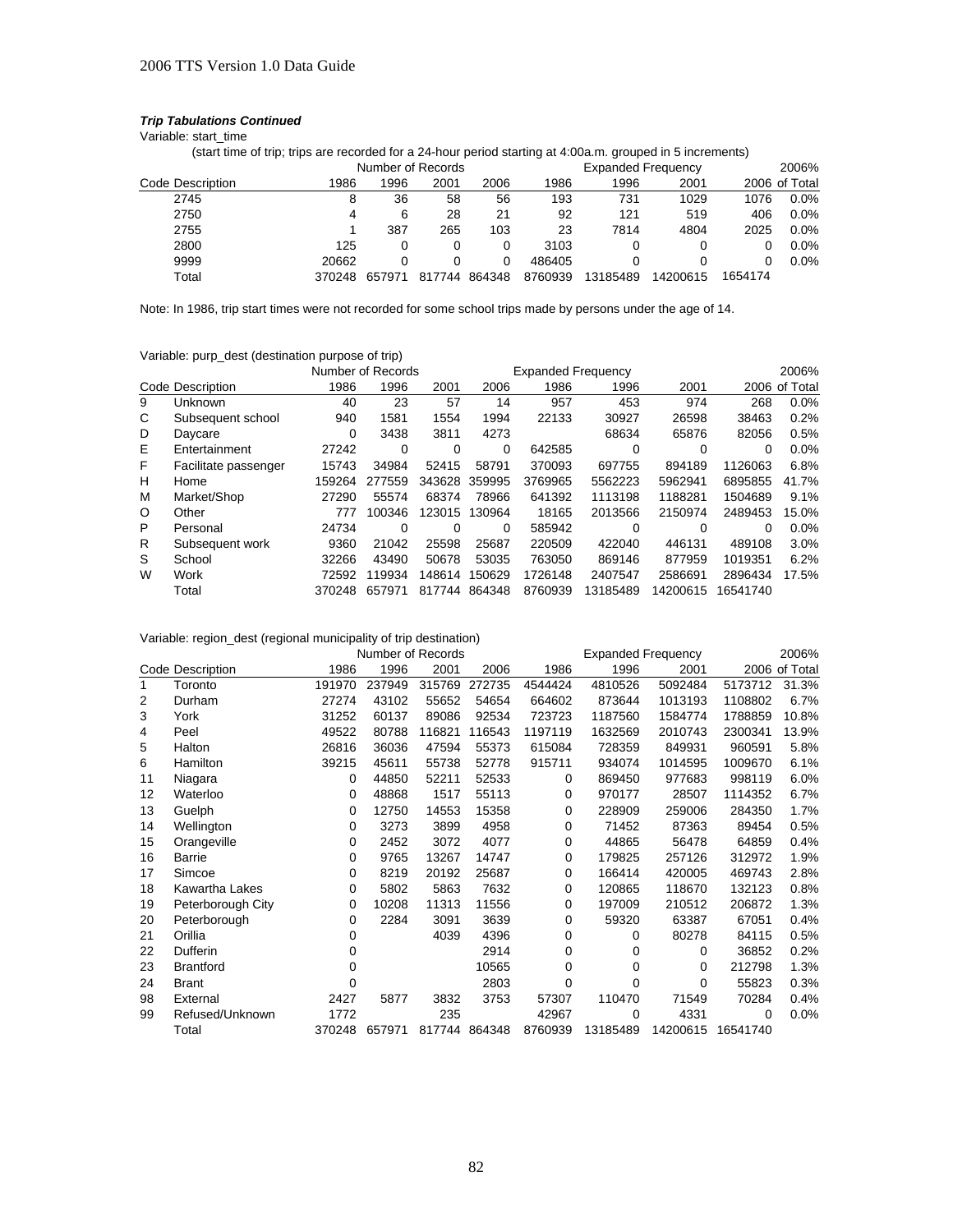Variable: pd\_dest (planning district of trip destination)

|              | Number of Records      |       |       |       |       |        | <b>Expanded Frequency</b> |         |         | 2006%    |
|--------------|------------------------|-------|-------|-------|-------|--------|---------------------------|---------|---------|----------|
| Code         | Description            | 1986  | 1996  | 2001  | 2006  | 1986   | 1996                      | 2001    | 2006    | of Total |
| $\mathbf{1}$ | PD 1 of Toronto        | 29501 | 39621 | 49116 | 44532 | 720099 | 792234                    | 827604  | 860645  | 5.2%     |
| 2            | PD 2 of Toronto        | 10695 | 15299 | 19237 | 16446 | 275769 | 305889                    | 322070  | 314781  | 1.9%     |
| 3            | PD 3 of Toronto        | 14569 | 17365 | 24128 | 20157 | 359706 | 360072                    | 379547  | 377623  | 2.3%     |
| 4            | PD 4 of Toronto        | 16736 | 20574 | 28511 | 25175 | 389409 | 411744                    | 443814  | 460201  | 2.8%     |
| 5            | PD 5 of Toronto        | 9252  | 11205 | 15026 | 12757 | 219683 | 228447                    | 247916  | 246203  | 1.5%     |
| 6            | PD 6 of Toronto        | 12276 | 15731 | 20160 | 17305 | 303141 | 316172                    | 325368  | 326394  | 2.0%     |
| 7            | PD 7 of Toronto        | 3753  | 4304  | 5859  | 5104  | 94613  | 91975                     | 93639   | 103390  | 0.6%     |
|              | PD 8 of Toronto        | 15781 | 18613 | 24810 | 20301 | 362431 | 380027                    | 389037  | 384384  | 2.3%     |
| 8            |                        |       |       |       |       |        |                           |         |         |          |
| 9            | PD 9 of Toronto        | 7710  | 9410  | 12864 | 10836 | 188362 | 194776                    | 211667  | 205853  | 1.2%     |
| 10           | PD 10 of Toronto       | 12236 | 14688 | 18341 | 16021 | 297200 | 311042                    | 304126  | 309198  | 1.9%     |
| 11           | PD 11 of Toronto       | 12060 | 14734 | 21212 | 19128 | 262900 | 299521                    | 328480  | 359927  | 2.2%     |
| 12           | PD 12 of Toronto       | 7022  | 8054  | 10669 | 8372  | 155834 | 156949                    | 161854  | 156890  | 0.9%     |
| 13           | PD 13 of Toronto       | 17933 | 20060 | 27532 | 22496 | 405783 | 405805                    | 433937  | 431564  | 2.6%     |
| 14           | PD 14 of Toronto       | 3850  | 4352  | 6629  | 5502  | 90205  | 87638                     | 104012  | 99311   | 0.6%     |
| 15           | PD 15 of Toronto       | 4663  | 5972  | 7374  | 6814  | 117061 | 116747                    | 128529  | 132175  | 0.8%     |
| 16           | PD 16 of Toronto       | 13933 | 17967 | 24301 | 21789 | 302228 | 351488                    | 390882  | 405173  | 2.4%     |
| 17           | <b>Brock</b>           | 575   | 944   | 830   | 1226  | 15489  | 17691                     | 16468   | 18641   | 0.1%     |
| 18           | Uxbridge               | 737   | 1088  | 2075  | 2107  | 20487  | 26511                     | 31297   | 34317   | 0.2%     |
| 19           | Scugog                 | 1092  | 1420  | 2257  | 2388  | 26680  | 32772                     | 40385   | 39859   | 0.2%     |
| 20           | Pickering              | 4191  | 7736  | 9787  | 8587  | 94453  | 148088                    | 175092  | 183259  | 1.1%     |
| 21           | Ajax                   | 3157  | 5882  | 7906  | 7891  | 72657  | 116190                    | 146326  | 169791  | 1.0%     |
| 22           | Whitby                 | 4043  | 7406  | 9933  | 10775 | 94806  | 147228                    | 181743  | 218852  | 1.3%     |
| 23           | Oshawa                 | 11158 | 14129 | 16735 | 15051 | 280874 | 292149                    | 304035  | 315135  | 1.9%     |
| 24           | Clarington             | 2321  | 4485  | 6129  | 6629  | 59155  | 92771                     | 117847  | 128948  | 0.8%     |
|              |                        |       |       |       |       |        |                           |         |         |          |
| 25           | Georgina               | 1445  | 2286  | 2974  | 3395  | 40151  | 47393                     | 58502   | 62766   | 0.4%     |
| 26           | East Gwillimbury       | 845   | 1380  | 1918  | 1881  | 19192  | 25225                     | 29905   | 33151   | 0.2%     |
| 27           | Newmarket              | 3721  | 6774  | 9443  | 9985  | 78965  | 134764                    | 169537  | 190210  | 1.1%     |
| 28           | Aurora                 | 1783  | 3455  | 5068  | 5316  | 40213  | 67666                     | 83367   | 96906   | 0.6%     |
| 29           | Richmond Hill          | 3989  | 9481  | 14469 | 15128 | 90969  | 188560                    | 256842  | 301685  | 1.8%     |
| 30           | Whitchurch-Stouffville | 1285  | 1480  | 2074  | 2416  | 26841  | 34703                     | 40151   | 44806   | 0.3%     |
| 31           | Markham                | 10916 | 19782 | 27050 | 27849 | 254946 | 378368                    | 490619  | 536489  | 3.2%     |
| 32           | King                   | 933   | 1303  | 1686  | 1812  | 24264  | 30091                     | 31543   | 34021   | 0.2%     |
| 33           | Vaughan                | 6335  | 14196 | 24404 | 24752 | 148182 | 280790                    | 424308  | 488826  | 3.0%     |
| 34           | Caledon                | 1813  | 2796  | 4098  | 5747  | 48947  | 63243                     | 80532   | 96461   | 0.6%     |
| 35           | <b>Brampton</b>        | 15604 | 23508 | 33238 | 36719 | 367907 | 482045                    | 604234  | 748678  | 4.5%     |
| 36           | Mississauga            | 32105 | 54496 | 79485 | 74077 | 780265 | 1087525                   | 1325976 | 1455202 | 8.8%     |
| 37           | <b>Halton Hills</b>    | 3553  | 3520  | 4536  | 5772  | 68962  | 74784                     | 86588   | 101263  | 0.6%     |
| 38           | Milton                 | 2957  | 3373  | 4222  | 5950  | 65740  | 68527                     | 72355   | 102619  | 0.6%     |
| 39           | Oakville               | 8816  | 13955 | 19224 | 21440 | 207633 | 273886                    | 337918  | 375761  | 2.3%     |
| 40           | Burlington             | 11490 | 15188 | 19612 | 22211 | 272750 | 311163                    | 353070  | 380948  | 2.3%     |
| 41           | Flamborough            | 1598  | 2033  | 3003  | 3396  | 43396  | 50660                     | 57501   | 63022   | 0.4%     |
| 42           | Dundas                 | 1948  | 2252  | 2878  | 2622  | 40636  | 44379                     | 48933   | 44582   | 0.3%     |
| 43           |                        | 1550  | 2170  |       |       |        |                           |         |         |          |
|              | Ancaster               |       |       | 3350  | 4170  | 33117  | 44557                     | 61039   | 74114   | 0.4%     |
| 44           | Glanbrook              | 535   | 732   | 988   | 1204  | 13205  | 14424                     | 19221   | 20989   | 0.1%     |
| 45           | <b>Stoney Creek</b>    | 3905  | 4810  | 5893  | 5848  | 82034  | 92167                     | 104745  | 107059  | 0.6%     |
| 46           | Hamilton               | 29679 | 33614 | 39626 | 35538 | 703323 | 687887                    | 723156  | 699903  | 4.2%     |
| 51           | Grimsby                |       | 1790  | 2527  | 2917  |        | 35753                     | 44550   | 49231   | 0.3%     |
| 52           | Lincoln                |       | 1552  | 1726  | 2429  |        | 34176                     | 38473   | 45418   | 0.3%     |
| 53           | Pelham                 |       | 987   | 1197  | 1660  |        | 23645                     | 28003   | 28571   | 0.2%     |
| 54           | Niagara-O-T-L          |       | 1206  | 1436  | 1873  |        | 24815                     | 31198   | 34341   | 0.2%     |
| 55           | <b>St Catharines</b>   |       | 17747 | 19329 | 18161 |        | 325078                    | 354226  | 347816  | 2.1%     |
| 56           | Thorold                |       | 1708  | 1892  | 2083  |        | 33071                     | 35760   | 39470   | 0.2%     |
| 57           | Niagara Falls          |       | 8352  | 10463 | 9516  |        | 164253                    | 193560  | 195361  | 1.2%     |
| 58           | Welland                |       | 5729  | 6756  | 6511  |        | 113810                    | 122885  | 120322  | 0.7%     |
| 59           | Port Colbourne         |       | 1906  | 2317  | 2303  |        | 37068                     | 41107   | 42030   | 0.3%     |
| 60           | Fort Erie              |       | 2744  | 3123  | 3400  |        | 53030                     | 59886   | 66241   | 0.4%     |
| 61           | West Lincoln           |       | 751   | 971   | 1254  |        | 16852                     | 18369   | 21322   | 0.1%     |
| 62           | Wainfleet              |       | 378   | 474   | 426   |        | 7899                      | 9666    | 7996    |          |
|              |                        |       |       |       |       |        |                           |         |         | 0.0%     |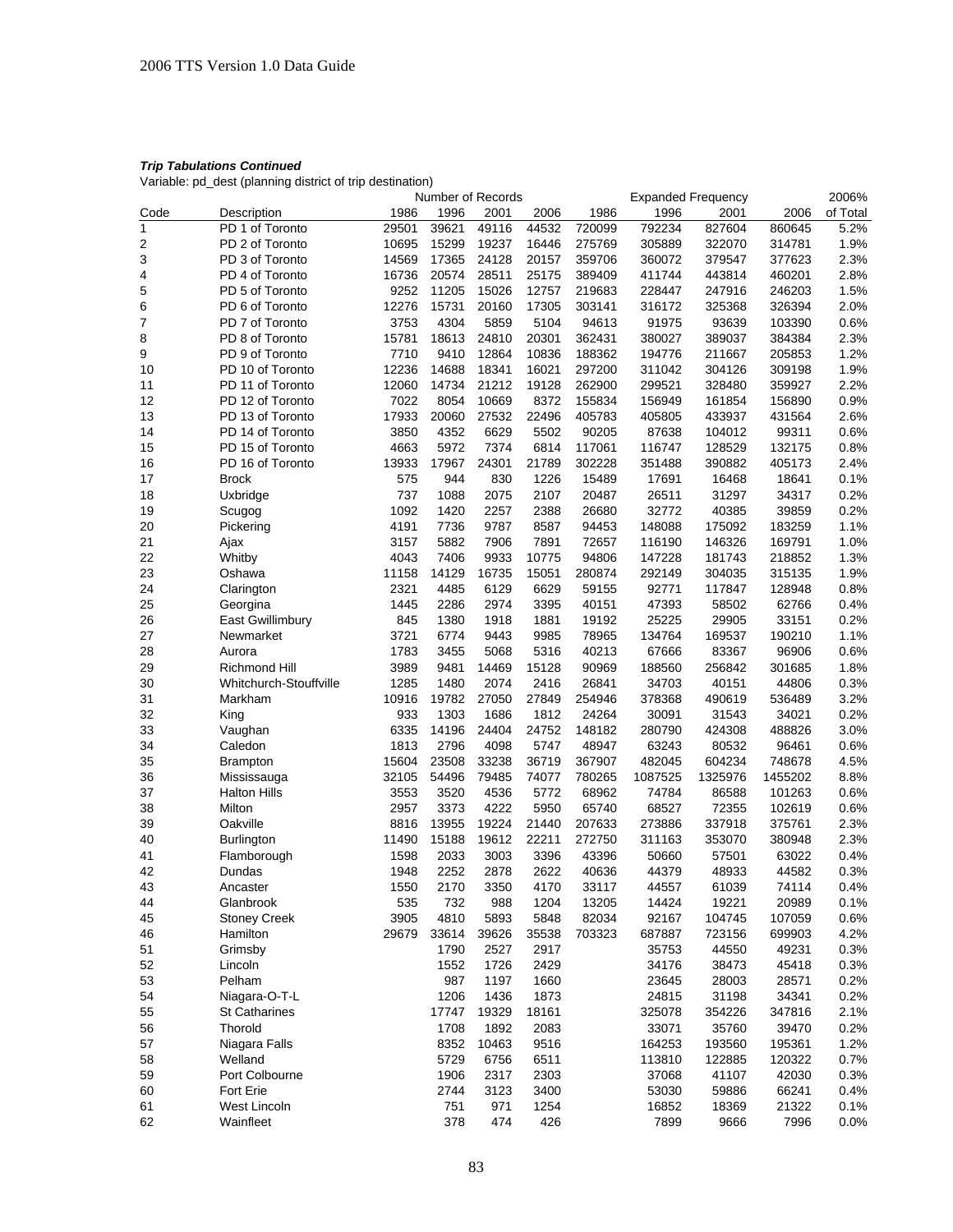Variable: pd\_dest (planning district of trip destination)

|      |                                  |      |              | Number of Records |       |      |        | <b>Expanded Frequency</b> |        | 2006%    |
|------|----------------------------------|------|--------------|-------------------|-------|------|--------|---------------------------|--------|----------|
| Code | Description                      | 1986 | 1996         | 2001              | 2006  | 1986 | 1996   | 2001                      | 2006   | of Total |
| 63   | Waterloo                         |      | 12015        | 1517              | 13451 |      | 224739 | 28507                     | 269645 | 1.6%     |
| 64   | Kitchener                        |      | 21609        |                   | 22003 |      | 428947 |                           | 460404 | 2.8%     |
| 65   | Cambridge                        |      | 11052        |                   | 14129 |      | 231388 |                           | 282949 | 1.7%     |
| 66   | <b>North Dumfries</b>            |      | 568          |                   | 821   |      | 12720  |                           | 15238  | 0.1%     |
| 67   | Wilmot                           |      | 1273         |                   | 1613  |      | 23303  |                           | 30712  | 0.2%     |
| 68   | Wellesley                        |      | 557          |                   | 650   |      | 11274  |                           | 11312  | 0.1%     |
| 69   | Woolwich                         |      | 1794         |                   | 2446  |      | 37804  |                           | 44093  | 0.3%     |
| 70   | Guelph                           |      | 12750        | 14553             | 15358 |      | 228909 | 259006                    | 284350 | 1.7%     |
| 71   | Puslinch                         |      | 281          | 280               | 534   |      | 9540   | 7992                      | 11551  | 0.1%     |
|      | Eramosa/Guelph                   |      |              |                   |       |      |        |                           |        |          |
| 72   | (Guelph Twp)                     |      | 132          | 348               | 835   |      | 2757   | 6982                      | 16341  | 0.1%     |
|      | Centre Wellington                |      |              |                   |       |      |        |                           |        |          |
| 73   | (Pilkington)                     |      | 97           | 109               | 2729  |      | 2482   | 2282                      | 45546  | 0.3%     |
| 74   | Elora                            |      | 352          | 338               |       |      | 5921   | 7185                      |        | 0.0%     |
| 75   | Nichol                           |      | 122          | 161               |       |      | 4500   | 3410                      |        | 0.0%     |
| 76   |                                  |      | 1081         |                   |       |      |        |                           |        |          |
|      | Fergus                           |      |              | 1419              |       |      | 18765  | 30196                     |        | 0.0%     |
| 77   | West Garafraxa                   |      | 96           | 210               |       |      | 4069   | 4463                      |        | 0.0%     |
| 78   | Eramosa                          |      | 487          | 422               |       |      | 8480   | 8861                      |        | 0.0%     |
| 79   | Erin                             |      | 625          | 612               | 860   |      | 14936  | 15992                     | 16016  | 0.1%     |
| 80   | Orangeville                      |      | 2452         | 3072              | 4077  |      | 44865  | 56478                     | 64859  | 0.4%     |
| 81   | Barrie                           |      | 9765         | 13267             | 14747 |      | 179825 | 257126                    | 312972 | 1.9%     |
| 82   | Innisfil                         |      | 1465         | 1816              | 2690  |      | 29170  | 40829                     | 47198  | 0.3%     |
| 83   | <b>Bradford-West Gwillimbury</b> |      | 1292         | 1915              | 2565  |      | 30521  | 36004                     | 47423  | 0.3%     |
| 84   | New Tecumseth                    |      | 2023         | 3685              | 3002  |      | 38932  | 58946                     | 60768  | 0.4%     |
| 85   | Adjala-Tosorontio                |      | 347          | 539               | 540   |      | 9445   | 12049                     | 11064  | 0.1%     |
| 86   | Essa                             |      | 1238         | 1120              | 1353  |      | 21412  | 25240                     | 26546  | 0.2%     |
| 87   | Clearview                        |      | 854          | 809               | 1190  |      | 16361  | 22083                     | 21529  | 0.1%     |
| 88   | Springwater                      |      | 1000         | 1056              | 1563  |      | 20572  | 23984                     | 29381  | 0.2%     |
| 89   | Kawartha Lakes (Lindsay)         |      | 2672         | 5863              | 7632  |      | 51899  | 118670                    | 132123 | 0.8%     |
| 90   | <b>OPS</b>                       |      | 197          |                   |       |      | 6770   |                           |        | 0.0%     |
| 91   | Manvers                          |      | 517          |                   |       |      | 6046   |                           |        | 0.0%     |
| 92   | Mariposa                         |      | 421          |                   |       |      | 9078   |                           |        | 0.0%     |
| 93   | Eldon                            |      | 194          |                   |       |      | 4059   |                           |        | 0.0%     |
| 94   | Carden                           |      | 15           |                   |       |      | 581    |                           |        | 0.0%     |
| 95   | Dalton                           |      | $\mathbf{1}$ |                   |       |      | 16     |                           |        | 0.0%     |
| 96   | $L-D-L$                          |      | 58           |                   |       |      | 2186   |                           |        | 0.0%     |
| 97   | Somerville                       |      | 189          |                   |       |      | 4840   |                           |        | 0.0%     |
| 98   | Bexley                           |      | 35           |                   |       |      | 1423   |                           |        | 0.0%     |
| 99   | Fenelon                          |      | 674          |                   |       |      | 15308  |                           |        | 0.0%     |
| 100  | Verulam                          |      | 168          |                   |       |      | 4189   |                           |        | 0.0%     |
| 101  | Bobcageon                        |      | 251          |                   |       |      | 5472   |                           |        | 0.0%     |
| 102  | Emily                            |      | 410          |                   |       |      | 8998   |                           |        | 0.0%     |
| 103  | Peterborough                     |      | 10208        | 11313             | 11556 |      | 197009 | 210512                    | 206872 | 1.3%     |
|      | Cavan-Millbrook-North            |      |              |                   |       |      |        |                           |        |          |
| 104  | Monaghan (Cavan)                 |      | 225          | 818               | 854   |      | 8160   | 14108                     | 15631  | 0.1%     |
| 105  | North Monaghan                   |      | 104          |                   |       |      | 2385   |                           |        | 0.0%     |
|      |                                  |      |              |                   |       |      |        |                           |        |          |
|      | Otonabee-South Monaghan          |      |              |                   |       |      |        |                           |        |          |
| 106  | (South Monaghan)                 |      | 99           | 377               | 539   |      | 2122   | 9059                      | 9622   | 0.1%     |
| 107  | Otonabee                         |      | 156          |                   |       |      | 7099   |                           |        | 0.0%     |
| 108  | Asphodel-Norwood                 |      | 270          | 208               | 347   |      | 6289   | 4910                      | 6975   | 0.0%     |
| 109  | Dummer-Douro (Dummer)            |      | 134          | 293               | 350   |      | 4106   | 8186                      | 6574   | 0.0%     |
| 110  | Douro                            |      | 545          |                   |       |      | 10572  |                           |        | 0.0%     |
|      | Lakefield-Smith-Ennismore        |      |              |                   |       |      |        |                           |        |          |
| 111  | (Smith)                          |      | 473          | 1395              | 1549  |      | 13470  | 27124                     | 28249  | 0.2%     |
| 112  | Ennismore                        |      | 278          |                   |       |      | 5117   |                           |        | 0.0%     |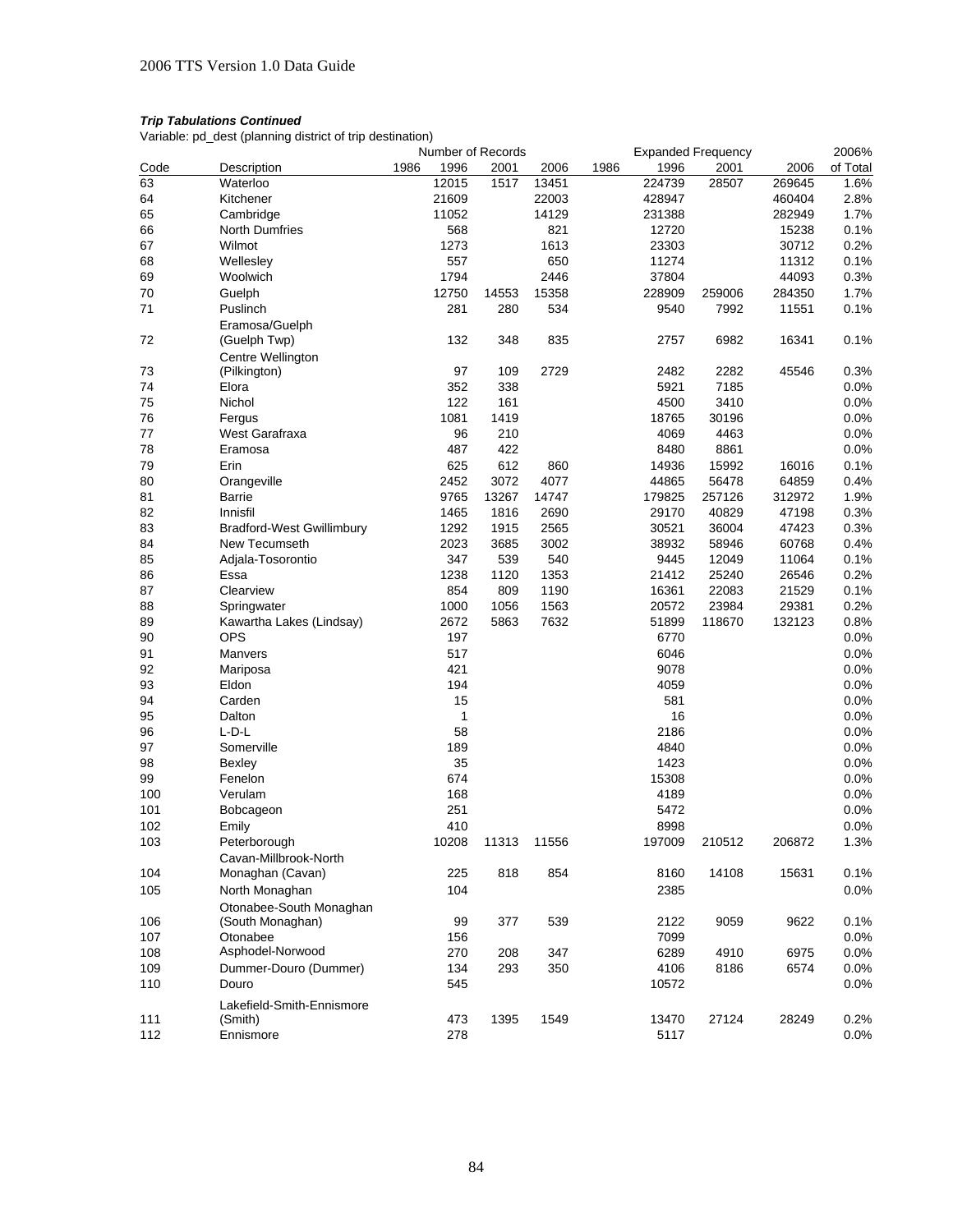Variable: pd\_dest (planning district of trip destination)

|     |                           | Number of Records |        |        |        |         | <b>Expanded Frequency</b> |          |          |          |
|-----|---------------------------|-------------------|--------|--------|--------|---------|---------------------------|----------|----------|----------|
|     | Code Description          | 1986              | 1996   | 2001   | 2006   | 1986    | 1996                      | 2001     | 2006     | of Total |
| 113 | Northumberland            |                   | 1789   | 443    | 332    |         | 28253                     | 8416     | 6147     | 0.0%     |
| 114 | Rest of Peterborough      |                   | 108    | 106    | 93     |         | 2422                      | 1945     | 1760     | 0.0%     |
| 115 | Hastings                  |                   | 70     | 52     | 60     |         | 1392                      | 926      | 1137     | 0.0%     |
| 116 | Haliburton                |                   | 53     | 416    | 108    |         | 1145                      | 7616     | 1999     | 0.0%     |
| 117 | Muskoka                   |                   | 149    |        | 357    |         | 2984                      |          | 6661     | 0.0%     |
| 118 | <b>Rest of Simcoe</b>     |                   | 843    |        |        |         | 16391                     |          |          | 0.0%     |
| 119 | Dufferin                  |                   | 154    | 108    |        |         | 3143                      | 2159     |          | 0.0%     |
| 120 | Grey                      |                   | 120    | 229    | 334    |         | 2388                      | 4549     | 5743     | 0.0%     |
| 121 | Rest of Wellington        |                   | 65     | 65     | 154    |         | 1333                      | 1307     | 2702     | 0.0%     |
| 122 | Perth                     |                   | 201    | 82     | 194    |         | 3978                      | 1513     | 3748     | 0.0%     |
| 123 | Oxford                    |                   | 155    | 34     | 197    |         | 3060                      | 619      | 3884     | 0.0%     |
| 124 | <b>Brant</b>              |                   | 462    | 383    | 2803   |         | 9865                      | 7092     | 55823    | 0.3%     |
| 125 | Haldimand-Norfolk         |                   | 325    | 426    | 523    |         | 6669                      | 8265     | 9876     | 0.1%     |
| 127 | Collingwood               |                   |        | 2151   | 2777   |         |                           | 43671    | 45987    | 0.3%     |
| 128 | Wasaga Beach              |                   |        | 855    | 1446   |         |                           | 17809    | 23851    | 0.1%     |
| 129 | Tiny                      |                   |        | 366    | 679    |         |                           | 10545    | 12970    | 0.1%     |
| 130 | Penetanguishene           |                   |        | 861    | 1172   |         |                           | 16525    | 19871    | 0.1%     |
| 131 | Midland                   |                   |        | 2239   | 2795   |         |                           | 46344    | 50133    | 0.3%     |
| 132 | Tay                       |                   |        | 470    | 637    |         |                           | 10324    | 11588    | 0.1%     |
| 133 | Oro-Medonte               |                   |        | 1000   | 1334   |         |                           | 23155    | 24601    | 0.1%     |
| 134 | Severn                    |                   |        | 648    | 1025   |         |                           | 17247    | 19411    | 0.1%     |
| 135 | Ramara                    |                   |        | 662    | 919    |         |                           | 15249    | 17422    | 0.1%     |
| 136 | Orillia                   |                   |        | 4039   | 4396   |         |                           | 80278    | 84115    | 0.5%     |
| 140 | Mulmur                    |                   |        |        | 255    |         |                           |          | 3756     | 0.0%     |
| 141 | Shelburne                 |                   |        |        | 991    |         |                           |          | 10583    | 0.1%     |
| 142 | Amaranth                  |                   |        |        | 372    |         |                           |          | 4347     | 0.0%     |
| 143 | Melancthon                |                   |        |        | 137    |         |                           |          | 2716     | 0.0%     |
| 144 | Mono Township             |                   |        |        | 589    |         |                           |          | 9818     | 0.1%     |
| 145 | East Luther Grand Valley  |                   |        |        | 403    |         |                           |          | 3393     | 0.0%     |
| 146 | East Garafraxa            |                   |        |        | 167    |         |                           |          | 2238     | 0.0%     |
| 147 | <b>Brantford</b>          |                   |        |        | 10565  |         |                           |          | 212798   | 1.3%     |
| 997 | <b>External undefined</b> |                   |        |        | 887    |         |                           |          | 16814    | 0.1%     |
| 998 | External                  | 2427              | 1383   | 1488   | 514    | 57307   | 27447                     | 27143    | 9813     | 0.1%     |
| 999 | Unknown                   | 1772              |        | 235    |        | 42967   |                           | 4331     |          | 0.0%     |
|     |                           | 370248            | 657971 | 817744 | 864348 | 8760939 | 13185489                  | 14200615 | 16541740 |          |

Variable: mode\_prime (primary mode of trip)

|   | Number of Records          |        |        |        |        |         | <b>Expanded Frequency</b> |          |          |          |  |  |
|---|----------------------------|--------|--------|--------|--------|---------|---------------------------|----------|----------|----------|--|--|
|   | Code Description           | 1986   | 1996   | 2001   | 2006   | 1986    | 1996                      | 2001     | 2006     | of Total |  |  |
| 9 | Unknown                    | 162    | 131    | 167    |        | 3812    | 2726                      | 2870     | 118      | 0.0%     |  |  |
| В | Transit excluding GO rail  | 53996  | 65601  | 77527  | 79089  | 1300961 | 1328295                   | 1336841  | 1535657  | 9.3%     |  |  |
| С | Cycle                      | 1732   | 4775   | 5630   | 5134   | 41061   | 93759                     | 95378    | 97323    | 0.6%     |  |  |
| D | Auto driver                | 210693 | 421946 | 534440 | 562493 | 4961693 | 8449739                   | 9270396  | 10732992 | 64.9%    |  |  |
| G | GO rail only               | 1668   | 3180   | 5206   | 5576   | 39571   | 62854                     | 90342    | 107654   | 0.7%     |  |  |
| J | <b>GO rail and Transit</b> | 951    | 1514   | 2362   | 2579   | 22503   | 29989                     | 42054    | 50137    | 0.3%     |  |  |
| М | Motorcycle                 | 346    | 237    | 278    | 262    | 8326    | 4807                      | 5058     | 4956     | 0.0%     |  |  |
| O | Other                      | 143    | 987    | 790    | 1019   | 3458    | 19958                     | 14016    | 19668    | 0.1%     |  |  |
| P | Auto passenger             | 57336  | 107363 | 129542 | 140759 | 1350696 | 2151022                   | 2247501  | 2695973  | 16.3%    |  |  |
| S | Schoolbus                  | 10396  | 12142  | 15611  | 18358  | 248190  | 248260                    | 288853   | 344452   | 2.1%     |  |  |
|   | Taxi passenger             | 1593   | 2767   | 3569   | 3661   | 38854   | 55606                     | 63395    | 71142    | 0.4%     |  |  |
| W | Walk                       | 31232  | 37328  | 42622  | 45411  | 741815  | 738473                    | 743910   | 881668   | 5.3%     |  |  |
|   | Total                      | 370248 | 657971 | 817744 | 864348 | 8760939 | 13185489                  | 14200615 | 16541740 |          |  |  |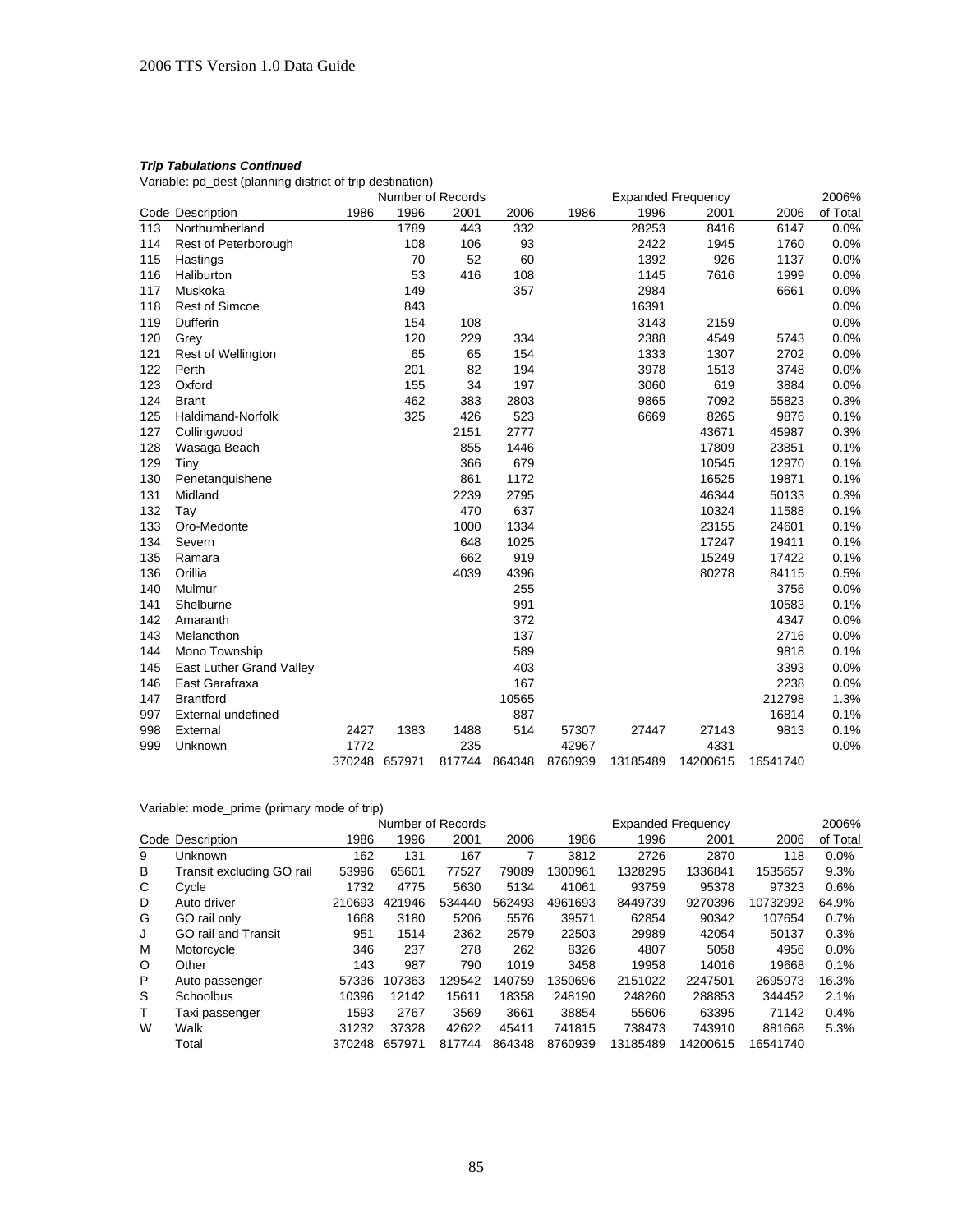# **6.4 Transit Tabulations**

The following tabulations are "number of transit trips" stratified by various categories in the database. The "Number of Records" figures present the actual number of survey records in the Transit file while the "Expanded Frequency" figures are the expanded results representing the universe. Trips are collected for persons aged 6 and over in 1986 and for persons aged 11 and over in 1991, 1996, 2001 and 2006.

# Exhibit 21: Transit Tabulations

|                |                   | Number of Records |       |       |       | <b>Expanded Frequency</b> |         | 2006%   |         |          |
|----------------|-------------------|-------------------|-------|-------|-------|---------------------------|---------|---------|---------|----------|
| Code           | Description       | 1986              | 1996  | 2001  | 2006  | 1986                      | 1996    | 2001    | 2006    | of Total |
| 1              | Toronto           | 44726             | 50431 | 61782 | 57893 | 1077412                   | 1027058 | 1048501 | 1108143 | 65.4%    |
| $\overline{2}$ | Durham            | 1366              | 2187  | 2717  | 2932  | 32552                     | 43634   | 50645   | 62808   | 3.7%     |
| 3              | York              | 2053              | 3412  | 4857  | 6538  | 47913                     | 66534   | 87578   | 127479  | 7.5%     |
| 4              | Peel              | 3678              | 5664  | 8068  | 8942  | 90749                     | 114774  | 140581  | 180852  | 10.7%    |
| 5              | Halton            | 1195              | 1368  | 1965  | 2437  | 28012                     | 27060   | 35443   | 41846   | 2.5%     |
| 6              | Hamilton          | 3597              | 2977  | 3406  | 3675  | 86395                     | 62182   | 63773   | 75220   | 4.4%     |
| 11             | Niagara           |                   | 999   | 785   | 923   |                           | 18252   | 14675   | 18375   | 1.1%     |
| 12             | Waterloo          |                   | 1668  |       | 1785  |                           | 33103   |         | 37629   | 2.2%     |
| 13             | Guelph            |                   | 699   | 664   | 819   |                           | 12046   | 11814   | 15056   | 0.9%     |
| 14             | Wellington        |                   | 24    | 22    | 28    |                           | 644     | 507     | 566     | 0.0%     |
| 15             | Orangeville       |                   | 20    | 15    | 13    |                           | 356     | 279     | 218     | 0.0%     |
| 16             | Barrie            |                   | 257   | 282   | 329   |                           | 4684    | 5279    | 7281    | 0.4%     |
| 17             | Simcoe            |                   | 81    | 144   | 203   |                           | 1722    | 2984    | 3662    | 0.2%     |
| 18             | Kawartha Lakes    |                   | 23    | 23    | 40    |                           | 496     | 469     | 691     | 0.0%     |
| 19             | Peterborough City |                   | 458   | 310   | 383   |                           | 7925    | 5639    | 7486    | 0.4%     |
| 20             | Peterborough      |                   | 9     | 14    | 12    |                           | 398     | 314     | 221     | 0.0%     |
| 21             | Orillia           |                   |       | 41    | 64    |                           |         | 757     | 1241    | 0.1%     |
| 22             | Dufferin          |                   |       |       | 13    |                           |         |         | 156     | $0.0\%$  |
| 23             | <b>Brantford</b>  |                   |       |       | 204   |                           |         |         | 4299    | 0.3%     |
| 24             | <b>Brant</b>      |                   |       |       | 11    |                           |         |         | 218     | 0.0%     |
| 98             | External          |                   | 18    |       |       |                           | 269     |         |         |          |
|                |                   | 56615             | 70295 | 85095 | 87244 | 1363034                   | 1421138 | 1469237 | 1693448 |          |

|      |                  |      |      | Number of Records |      | <b>Expanded Frequency</b> |        | 2006%  |        |          |
|------|------------------|------|------|-------------------|------|---------------------------|--------|--------|--------|----------|
| Code | Description      | 1986 | 1996 | 2001              | 2006 | 1986                      | 1996   | 2001   | 2006   | of Total |
| 1    | PD 1 of Toronto  | 3245 | 4577 | 5400              | 5606 | 86005                     | 92093  | 101000 | 114918 | 6.8%     |
| 2    | PD 2 of Toronto  | 4755 | 5841 | 6699              | 6007 | 125924                    | 116712 | 118076 | 116111 | 6.9%     |
| 3    | PD 3 of Toronto  | 4883 | 5761 | 7256              | 6545 | 122720                    | 120558 | 121049 | 121176 | 7.2%     |
| 4    | PD 4 of Toronto  | 4694 | 4952 | 5843              | 5645 | 110026                    | 99088  | 99945  | 102315 | 6.0%     |
| 5    | PD 5 of Toronto  | 1788 | 2025 | 2444              | 2273 | 43415                     | 42442  | 43968  | 45360  | 2.7%     |
| 6    | PD 6 of Toronto  | 5234 | 5879 | 7075              | 6255 | 130265                    | 118468 | 117805 | 118946 | 7.0%     |
| 7    | PD 7 of Toronto  | 733  | 821  | 1185              | 950  | 19113                     | 18024  | 19620  | 20059  | 1.2%     |
| 8    | PD 8 of Toronto  | 3017 | 2694 | 3316              | 2931 | 67599                     | 55239  | 54924  | 56307  | 3.3%     |
| 9    | PD 9 of Toronto  | 1007 | 1255 | 1465              | 1352 | 25139                     | 26454  | 25082  | 25650  | 1.5%     |
| 10   | PD 10 of Toronto | 2551 | 2441 | 2813              | 2586 | 63319                     | 53723  | 50389  | 50505  | 3.0%     |
| 11   | PD 11 of Toronto | 2744 | 2696 | 3934              | 4322 | 57649                     | 55540  | 64208  | 82138  | 4.9%     |
| 12   | PD 12 of Toronto | 1632 | 1570 | 2143              | 1696 | 35431                     | 30309  | 31534  | 31738  | 1.9%     |
| 13   | PD 13 of Toronto | 3473 | 3930 | 5305              | 4545 | 78007                     | 80953  | 86407  | 89315  | 5.3%     |
| 14   | PD 14 of Toronto | 1052 | 1074 | 1333              | 1408 | 24482                     | 21587  | 22163  | 25477  | 1.5%     |
| 15   | PD 15 of Toronto | 981  | 1344 | 1313              | 1399 | 25652                     | 26514  | 23397  | 27938  | $1.6\%$  |
| 16   | PD 16 of Toronto | 2937 | 3571 | 4258              | 4373 | 62666                     | 69353  | 68935  | 80192  | 4.7%     |
| 17   | <b>Brock</b>     |      | 4    |                   |      |                           | 74     | 20     | 15     | 0.0%     |
| 18   | Uxbridge         | 11   | 8    | 26                | 24   | 318                       | 202    | 390    | 394    | $0.0\%$  |
| 19   | Scugog           | 5    | 14   | 21                | 11   | 122                       | 331    | 366    | 180    | $0.0\%$  |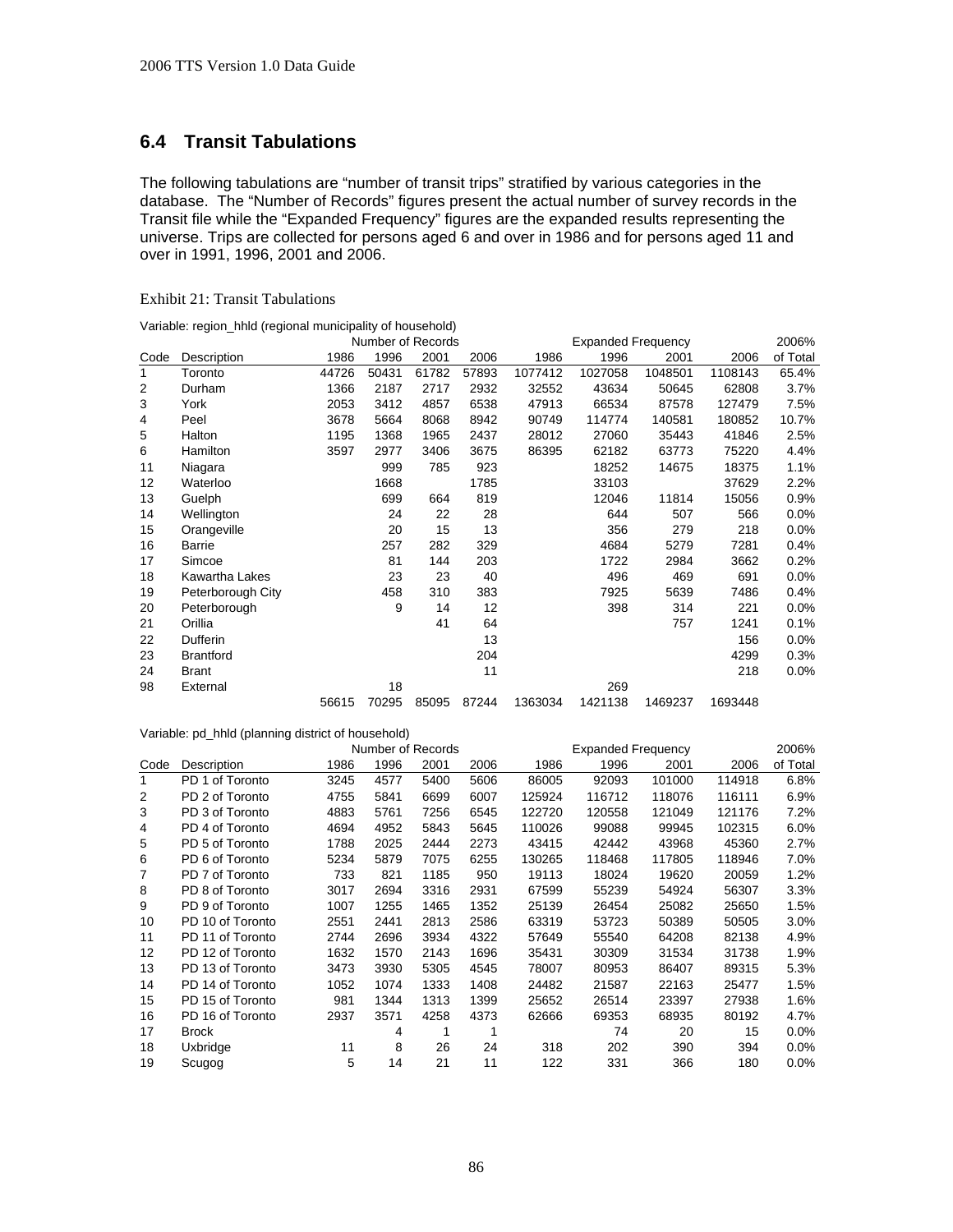|      |                               | Number of Records |                  |                |                |       | <b>Expanded Frequency</b> |        |        |          |
|------|-------------------------------|-------------------|------------------|----------------|----------------|-------|---------------------------|--------|--------|----------|
| Code | Description                   | 1986              | 1996             | 2001           | 2006           | 1986  | 1996                      | 2001   | 2006   | of Total |
| 20   | Pickering                     | 322               | 558              | 650            | 631            | 7142  | 10522                     | 11555  | 13673  | 0.8%     |
| 21   | Ajax                          | 311               | 474              | 606            | 664            | 7176  | 9319                      | 11287  | 14750  | 0.9%     |
| 22   | Whitby                        | 174               | 356              | 551            | 650            | 4051  | 7022                      | 10357  | 13352  | 0.8%     |
| 23   | Oshawa                        | 520               | 667              | 714            | 746            | 13151 | 14013                     | 13813  | 16421  | 1.0%     |
| 24   | Clarington                    | 23                | 106              | 148            | 205            | 592   | 2151                      | 2857   | 4023   | 0.2%     |
| 25   | Georgina                      | 32                | 29               | 24             | 57             | 896   | 587                       | 467    | 1049   | 0.1%     |
| 26   | East Gwillimbury              | 31                | 22               | 43             | 55             | 702   | 391                       | 633    | 961    | 0.1%     |
| 27   | Newmarket                     | 146               | 231              | 294            | 301            | 2989  | 4522                      | 5477   | 5852   | 0.3%     |
| 28   | Aurora                        | 95                | 129              | 139            | 234            | 2145  | 2498                      | 2213   | 4210   | 0.2%     |
| 29   | Richmond Hill                 | 357               | 771              | 1206           | 1542           | 8003  | 15600                     | 21848  | 30903  | 1.8%     |
| 30   | Whitchurch-Stouffville        | 33                | 28               | 40             | 67             | 657   | 692                       | 825    | 1242   | 0.1%     |
| 31   | Markham                       | 905               | 1339             | 1729           | 2377           | 21618 | 25161                     | 31992  | 45928  | 2.7%     |
| 32   | King                          | 18                | 12               | 21             | 48             | 486   | 297                       | 411    | 884    | 0.1%     |
| 33   | Vaughan                       | 436               | 851              | 1361           | 1857           | 10417 | 16786                     | 23712  | 36450  | 2.2%     |
| 34   | Caledon                       | 24                | 23               | 56             | 74             | 678   | 481                       | 1123   | 1196   | 0.1%     |
| 35   | <b>Brampton</b>               | 945               | 1178             | 1867           | 2636           | 22390 | 24283                     | 34748  | 54600  | 3.2%     |
| 36   | Mississauga                   | 2709              | 4463             | 6145           | 6232           | 67681 | 90011                     | 104709 | 125056 | 7.4%     |
| 37   | <b>Halton Hills</b>           | 48                | 52               | 130            | 92             | 908   | 1071                      | 2440   | 1600   | 0.1%     |
|      |                               |                   | 61               | 71             |                |       |                           |        | 2804   | 0.2%     |
| 38   | Milton                        | 51                |                  |                | 163            | 1135  | 1229<br>15742             | 1198   |        |          |
| 39   | Oakville                      | 554               | 816              | 1098           | 1305           | 13054 |                           | 19782  | 22792  | 1.3%     |
| 40   | <b>Burlington</b>             | 542               | 439              | 666            | 877            | 12915 | 9017                      | 12023  | 14650  | 0.9%     |
| 41   | Flamborough                   | 24                | 24               | 37             | 26             | 671   | 603                       | 740    | 484    | 0.0%     |
| 42   | Dundas                        | 65                | 88               | 68             | 119            | 1275  | 1634                      | 1189   | 1986   | 0.1%     |
| 43   | Ancaster                      | 22                | 34               | 36             | 95             | 457   | 684                       | 647    | 1640   | 0.1%     |
| 44   | Glanbrook                     | 8                 | 4                | 6              | 29             | 204   | 78                        | 120    | 487    | 0.0%     |
| 45   | <b>Stoney Creek</b>           | 211               | 145              | 171            | 162            | 4285  | 2725                      | 2997   | 3014   | 0.2%     |
| 46   | Hamilton                      | 3267              | 2682             | 3088           | 3244           | 79504 | 56458                     | 58079  | 67609  | 4.0%     |
| 47   | Durham Fringe                 |                   |                  |                |                |       |                           |        |        | 0.0%     |
| 48   | York/Peel/Halton Fringe       |                   |                  |                |                |       |                           |        |        | 0.0%     |
| 49   | <b>Hamilton Fringe</b>        |                   |                  |                |                |       |                           |        |        | 0.0%     |
| 51   | Grimsby                       |                   | 6                | 18             | 19             |       | 118                       | 310    | 312    | 0.0%     |
| 52   | Lincoln                       |                   | 4                | 8              | 6              |       | 91                        | 193    | 115    | 0.0%     |
| 53   | Pelham                        |                   |                  | 5              | 8              |       |                           | 127    | 138    | 0.0%     |
| 54   | Niagara-O-T-L                 |                   | 6                | $\overline{2}$ | 6              |       | 128                       | 50     | 107    | 0.0%     |
| 55   | <b>St Catharines</b>          |                   | 678              | 510            | 578            |       | 11873                     | 9516   | 11500  | 0.7%     |
| 56   | Thorold                       |                   | 41               | 50             | 80             |       | 798                       | 953    | 1538   | 0.1%     |
| 57   | Niagara Falls                 |                   | 178              | 92             | 114            |       | 3526                      | 1714   | 2528   | 0.1%     |
| 58   | Welland                       |                   | 77               | 76             | 90             |       | 1544                      | 1354   | 1711   | 0.1%     |
| 59   | Port Colbourne                |                   | 1                | 8              | $\overline{7}$ |       | 19                        | 140    | 136    | 0.0%     |
| 60   | <b>Fort Erie</b>              |                   | 8                | 9              | 12             |       | 154                       | 173    | 241    | 0.0%     |
| 61   | West Lincoln                  |                   |                  |                | 3              |       |                           |        | 50     | 0.0%     |
| 62   | Wainfleet                     |                   |                  | 7              |                |       |                           | 146    |        | 0.0%     |
| 63   |                               |                   |                  |                |                |       | 6867                      |        | 8837   | 0.5%     |
|      | Waterloo<br>Kitchener         |                   | 372<br>1085      |                | 443<br>1025    |       | 21838                     |        | 22424  |          |
| 64   |                               |                   |                  |                |                |       |                           |        |        | 1.3%     |
| 65   | Cambridge                     |                   | 205              |                | 309            |       | 4285                      |        | 6223   | 0.4%     |
| 66   | North Dumfries                |                   |                  |                | 1              |       |                           |        | 18     | 0.0%     |
| 67   | Wilmot                        |                   | 4                |                | 4              |       | 72                        |        | 76     | 0.0%     |
| 68   | Wellesley                     |                   | $\boldsymbol{2}$ |                | 3              |       | 41                        |        | 51     | 0.0%     |
| 70   | City of Guelph                |                   | 699              | 664            | 819            |       | 12046                     | 11814  | 15056  | 0.9%     |
| 71   | Puslinch                      |                   |                  |                | 6              |       |                           |        | 145    | 0.0%     |
| 72   | Eramosa/Guelph (Guelph Twp)   |                   |                  | 3              | 12             |       |                           | 64     | 240    | 0.0%     |
| 73   | Centre Wellington(Pilkington) |                   |                  |                | 4              |       |                           |        | 66     | 0.0%     |
| 74   | Elora                         |                   | 2                |                |                |       | 28                        |        |        | 0.0%     |
| 75   | Nichol                        |                   |                  | 1              |                |       |                           | 21     |        | 0.0%     |
| 76   | Fergus                        |                   | 4                | 6              |                |       | 60                        | 129    |        | 0.0%     |
| 77   | West Garafraxa                |                   | 8                |                |                |       | 357                       |        |        | 0.0%     |
| 78   | Eramosa                       |                   | 6                | 6              |                |       | 101                       | 128    |        | 0.0%     |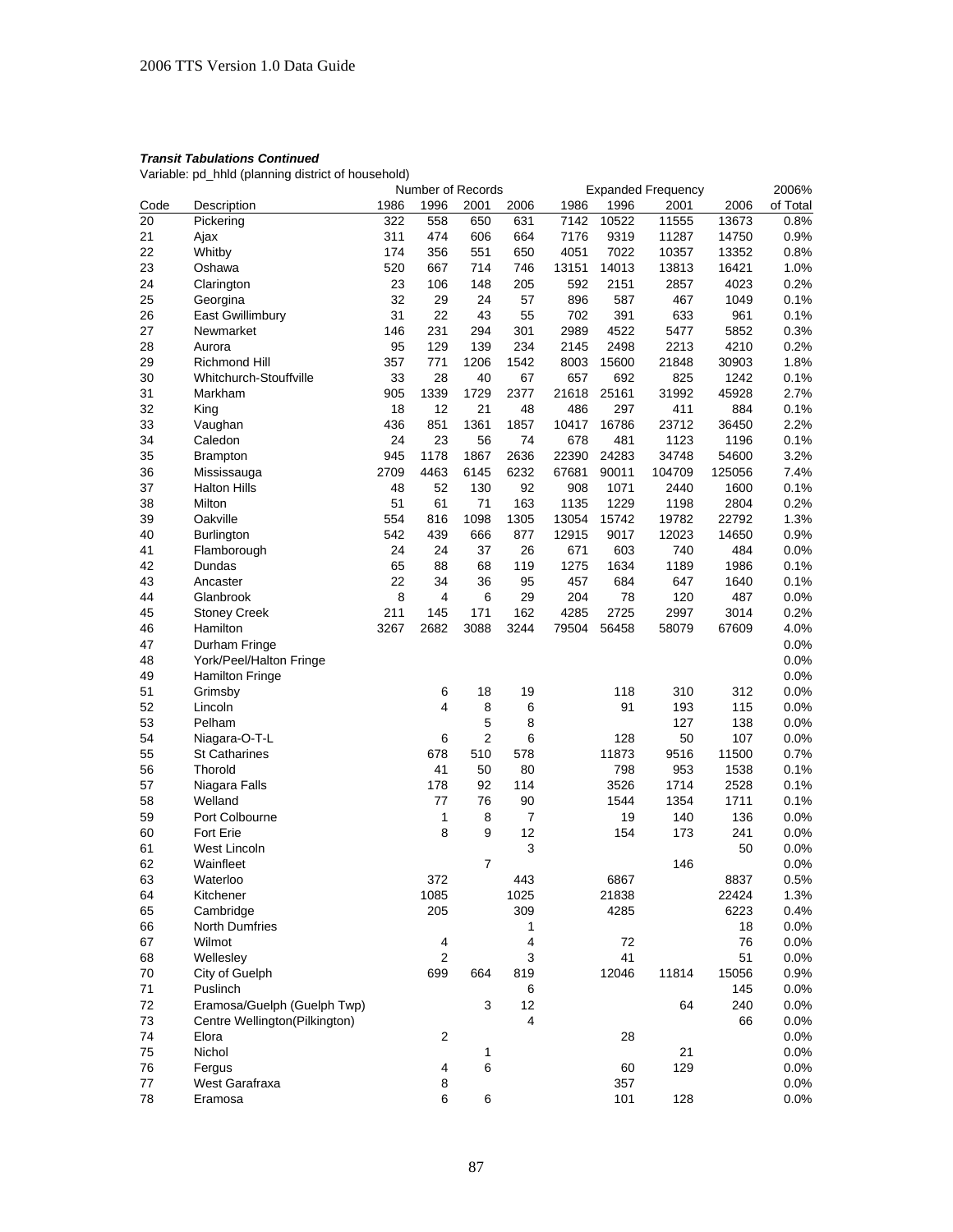|     |                                  | Number of Records |                   |                |                |               |         | <b>Expanded Frequency</b> |         |               |  |
|-----|----------------------------------|-------------------|-------------------|----------------|----------------|---------------|---------|---------------------------|---------|---------------|--|
|     | Code Description                 | 1986              | 1996              | 2001           | 2006           | 1986          | 1996    | 2001                      |         | 2006 of Total |  |
| 79  | Erin                             |                   | 4                 | 6              | 6              |               | 97      | 165                       | 115     | $0.0\%$       |  |
| 80  | Orangeville                      |                   | 20                | 15             | 13             |               | 356     | 279                       | 218     | 0.0%          |  |
| 81  | <b>Barrie</b>                    |                   | 257               | 282            | 329            |               | 4684    | 5279                      | 7281    | 0.4%          |  |
| 82  | Innisfil                         |                   | 28                | 23             | 43             |               | 562     | 537                       | 731     | 0.0%          |  |
| 83  | <b>Bradford-West Gwillimbury</b> |                   | 24                | 26             | 36             |               | 584     | 493                       | 657     | 0.0%          |  |
| 84  | New Tecumseth                    |                   | 17                | 23             | 17             |               | 315     | 305                       | 368     | 0.0%          |  |
| 85  | Adjala-Tosorontio                |                   | 3                 | $\overline{4}$ | 2              |               | 88      | 94                        | 42      | 0.0%          |  |
| 86  | Essa                             |                   | 1                 | 6              | 7              |               | 17      | 139                       | 136     | 0.0%          |  |
| 87  | Clearview                        |                   | 6                 | 13             | 5              |               | 114     | 374                       | 91      | 0.0%          |  |
| 88  | Springwater                      |                   | $\overline{2}$    | $\mathbf{1}$   | 12             |               | 42      | 23                        | 225     | 0.0%          |  |
| 89  | Kawartha Lakes (Lindsay)         |                   | 18                | 23             | 40             |               | 317     | 469                       | 691     | 0.0%          |  |
| 90  | <b>OPS</b>                       |                   | 1                 |                |                |               | 83      |                           |         | 0.0%          |  |
| 99  | Fenelon                          |                   | 1                 |                |                |               | 23      |                           |         | 0.0%          |  |
| 100 | Verulam                          |                   | 2                 |                |                |               | 52      |                           |         | 0.0%          |  |
| 102 | Emily                            |                   | 1                 |                |                |               | 22      |                           |         | 0.0%          |  |
| 103 | Peterborough                     |                   | 458               | 310            | 383            |               | 7925    | 5639                      | 7486    | 0.4%          |  |
|     | Cavan-Millbrook-North            |                   |                   |                |                |               |         |                           |         |               |  |
| 104 | Monaghan (Cavan)                 |                   |                   | $\overline{2}$ | 2              |               |         | 33                        | 37      | $0.0\%$       |  |
|     | Otonabee-South                   |                   |                   |                |                |               |         |                           |         |               |  |
|     | Monaghan (South                  |                   |                   |                |                |               |         |                           |         |               |  |
| 106 | Monaghan)                        |                   |                   |                | 4              |               |         |                           | 71      | $0.0\%$       |  |
| 107 | Otonabee                         |                   | 4                 |                |                |               | 256     |                           |         | 0.0%          |  |
|     | Asphodel-Norwood                 |                   |                   |                |                |               |         |                           |         |               |  |
| 108 | (Asphodel)                       |                   | $\overline{2}$    |                | 2              |               | 45      |                           | 41      | 0.0%          |  |
|     | Dummer-Douro                     |                   |                   |                |                |               |         |                           |         |               |  |
| 109 | (Dummer)                         |                   |                   | $\overline{4}$ | 2              |               |         | 127                       | 38      | 0.0%          |  |
|     | Lakefield-Smith-                 |                   |                   |                |                |               |         |                           |         |               |  |
| 111 | Ennismore (Smith)                |                   | 3                 | 8              | $\overline{2}$ |               | 96      | 154                       | 34      | 0.0%          |  |
| 113 | Northumberland                   |                   | 18                |                |                |               | 269     |                           |         | 0.0%          |  |
| 124 | <b>Brant</b>                     |                   |                   |                | 11             |               |         |                           | 218     | 0.0%          |  |
| 127 | Collingwood                      |                   |                   | 13             | 22             |               |         | 253                       | 358     | 0.0%          |  |
| 128 | Wasaga Beach                     |                   |                   | 4              | 12             |               |         | 83                        | 195     | $0.0\%$       |  |
| 129 | Tiny & Christian Island 30       |                   |                   |                | 5              |               |         |                           | 97      | 0.0%          |  |
| 130 | Penetanguishene                  |                   |                   | $\overline{2}$ |                |               |         | 35                        |         | $0.0\%$       |  |
| 131 | Midland                          |                   |                   | 20             | 19             |               |         | 398                       | 340     | 0.0%          |  |
| 132 | Tay                              |                   |                   |                | $\overline{2}$ |               |         |                           | 36      | 0.0%          |  |
| 133 | Oro-Medonte                      |                   |                   | 3              | 15             |               |         | 72                        | 273     | 0.0%          |  |
| 134 | Severn                           |                   |                   | 4              | 2              |               |         | 126                       | 38      | 0.0%          |  |
| 135 | Ramara                           |                   |                   | $\overline{2}$ | 4              |               |         | 52                        | 75      | $0.0\%$       |  |
| 136 | Orillia                          |                   |                   | 41             | 64             |               |         | 757                       | 1241    | 0.1%          |  |
| 141 | Shelburne                        |                   |                   |                | 1              |               |         |                           | 9       | 0.0%          |  |
| 142 | Amaranth                         |                   |                   |                | 4              |               |         |                           | 44      | 0.0%          |  |
| 144 | Mono Township                    |                   |                   |                | 2              |               |         |                           | 34      | $0.0\%$       |  |
| 145 | East Luther Grand Valley         |                   |                   |                | $\mathbf 2$    |               |         |                           | 16      | 0.0%          |  |
| 146 | East Garafraxa                   |                   |                   |                | 4              |               |         |                           | 53      | 0.0%          |  |
| 147 | <b>Brantford</b>                 |                   |                   |                | 204            |               |         |                           | 4299    |               |  |
|     | Total                            |                   | 56615 70295 85095 |                |                | 87244 1363034 | 1421138 | 1469237                   | 1693448 |               |  |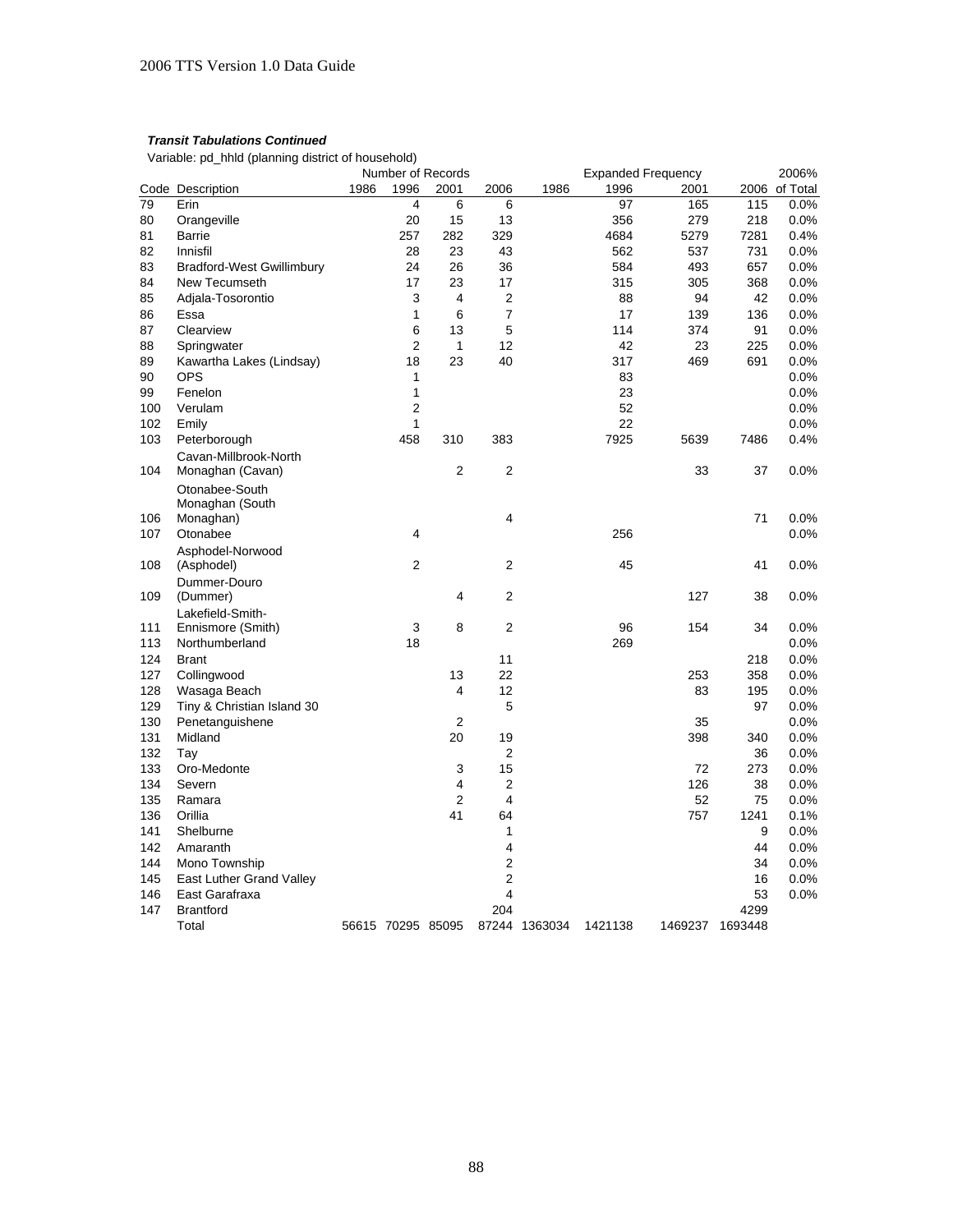Variable: dwell\_type (dwelling unit type of person's home)

|   |                  |       | Number of Records |       |       |         | <b>Expanded Frequency</b> | 2006%   |         |          |
|---|------------------|-------|-------------------|-------|-------|---------|---------------------------|---------|---------|----------|
|   | Code Description | 1986  | 1996              | 2001  | 2006  | 1986    | 1996                      | 2001    | 2006    | of Total |
|   | House            |       | 35485 36147       | 48740 | 47564 | 845176  | 719805                    | 728037  | 907976  | 53.6%    |
| 2 | Apartment        | 21112 | 29407             | 30600 | 31892 | 517424  | 606405                    | 657527  | 633665  | 37.4%    |
| 3 | Townhouse        |       | 4741              | 5755  | 7781  |         | 94927                     | 83673   | 151684  | $9.0\%$  |
| 9 | Unknown          | 18    |                   |       |       | 434     |                           |         | 123     | $0.0\%$  |
|   | Total            | 56615 | 70295             | 85095 | 87244 | 1363034 | 1421138                   | 1469237 | 1693448 |          |

## Variable: trip\_day (day of week trips were made)

|    |                  |       | Number of Records |             |       |         | <b>Expanded Frequency</b> | 2006%   |         |          |
|----|------------------|-------|-------------------|-------------|-------|---------|---------------------------|---------|---------|----------|
|    | Code Description | 1986  | 1996              | 2001        | 2006  | 1986    | 1996                      | 2001    | 2006    | of Total |
| -1 | Monday           | 10559 | 11954             | 14009       | 15677 | 253166  | 241661                    | 242525  | 304902  | 18.0%    |
| 2  | Tuesday          | 10124 | 14906             | 15198       | 16846 | 243612  | 302312                    | 263458  | 326525  | 19.3%    |
| 3  | Wednesday        | 11318 | 13862             | 16840       | 16093 | 272295  | 279699                    | 289603  | 312365  | 18.4%    |
| 4  | Thursday         | 12377 | 14435             | 17236       | 18853 | 298729  | 291503                    | 295106  | 365177  | 21.6%    |
| 5  | Friday           | 12179 |                   | 15138 21812 | 19775 | 293865  | 305962                    | 378545  | 384479  | 22.7%    |
| 9  | Unknown          | 58    |                   |             |       | 1368    |                           |         |         |          |
|    | Total            | 56615 | 70295             | 85095       | 87244 | 1363034 | 1421138                   | 1469237 | 1693448 |          |

## Variable: sex (gender of person)

|    |                  |       | Number of Records |                   |       |         | <b>Expanded Frequency</b> | 2006%   |         |          |
|----|------------------|-------|-------------------|-------------------|-------|---------|---------------------------|---------|---------|----------|
|    | Code Description | 1986  | 1996              | 2001              | 2006  | 1986    | 1996                      | 2001    | 2006    | of Total |
| 9  | Unknown          | 58    | 6                 |                   | 15    | 1403    | 118                       | 37      | 283     | $0.0\%$  |
| F. | Female           |       | 33442 41326       | 49146             | 50869 | 805645  | 836020                    | 849446  | 988747  | 58.4%    |
| м  | Male             |       |                   | 23115 28963 35947 | 36360 | 555986  | 585000                    | 619753  | 704418  | 41.6%    |
|    |                  | 56615 | 70295             | 85095 87244       |       | 1363034 | 1421138                   | 1469237 | 1693448 |          |

#### Variable: driver\_lic (possession of a driver's licence)

|   |                  |      | Number of Records |                         |                         |                                                 | <b>Expanded Frequency</b> | 2006%  |         |          |
|---|------------------|------|-------------------|-------------------------|-------------------------|-------------------------------------------------|---------------------------|--------|---------|----------|
|   | Code Description | 1986 | 1996              | 2001                    | 2006                    | 1986                                            | 1996                      | 2001   | 2006    | of Total |
| 9 | Unknown          | 49   |                   | 13                      | 24                      | 1192                                            | 146                       | 245    | 443     | $0.0\%$  |
| N | No               |      |                   | 25934 31983 34660 36081 |                         | 628958                                          | 651968                    | 604379 | 704842  | 41.6%    |
|   | Yes              |      |                   |                         | 30632 38304 50422 51139 | 732884                                          | 769024                    | 864612 | 988163  | 58.4%    |
|   |                  |      |                   |                         |                         | 56615 70295 85095 87244 1363034 1421138 1469237 |                           |        | 1693448 |          |

#### VARIABLE : tran\_pass (possession of a transit pass)

|         |                              | Number of Records |       |       |       | <b>Expanded Frequency</b> |         |         |         | 2006%    |  |  |
|---------|------------------------------|-------------------|-------|-------|-------|---------------------------|---------|---------|---------|----------|--|--|
| Code    | Description                  | 1986              | 1996  | 2001  | 2006  | 1986                      | 1996    | 2001    | 2006    | of Total |  |  |
| 9       | Refused/Unknown              |                   | 70    | 69    | 105   |                           | 1396    | 1147    | 1955    | 0.1%     |  |  |
| C       | <b>Combination/Dual Pass</b> |                   | 722   | 677   | 1022  |                           | 14381   | 12218   | 20135   | 1.2%     |  |  |
| G       | <b>GO Transit Pass</b>       |                   | 2909  | 5044  | 6301  |                           | 57665   | 88487   | 122609  | 7.2%     |  |  |
| м       | Metro Pass                   |                   | 15374 | 19065 | 26229 |                           | 313062  | 334366  | 506429  | 29.9%    |  |  |
| N       | None                         |                   | 47017 | 56789 | 46648 |                           | 951276  | 970007  | 902676  | 53.3%    |  |  |
| $\circ$ | Other Agency Pass            |                   | 4203  | 3451  | 6939  |                           | 83357   | 63013   | 139644  | 8.2%     |  |  |
|         | Total                        |                   | 70295 | 85095 | 87244 |                           | 1421138 | 1469237 | 1693448 |          |  |  |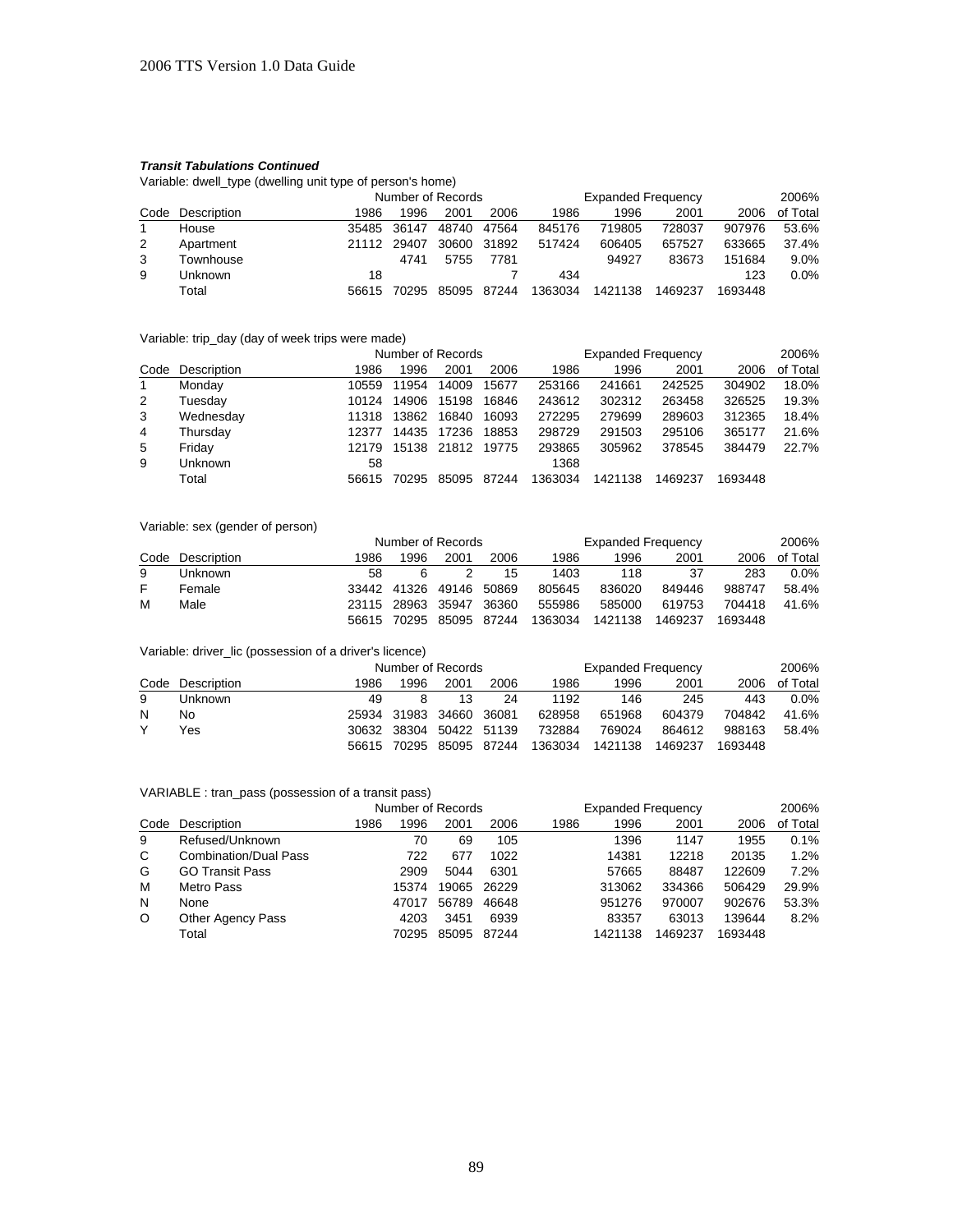Variable: trip\_purp (origin and destination purpose of trip)

|               |                          |       | Number of Records |       |       | <b>Expanded Frequency</b> |         |         |         | 2006%    |
|---------------|--------------------------|-------|-------------------|-------|-------|---------------------------|---------|---------|---------|----------|
|               | Code Description         | 1986  | 1996              | 2001  | 2006  | 1986                      | 1996    | 2001    | 2006    | of Total |
|               | Home-Based Work          | 29026 | 31515             | 42579 | 40892 | 699535                    | 636978  | 734899  | 792528  | 46.8%    |
| $\mathcal{P}$ | Home-based School        | 12505 | 17830             | 19738 | 21627 | 298569                    | 359122  | 330907  | 420720  | 24.8%    |
| 3             | Home-based Discretionary | 10914 | 15302             | 16525 | 17834 | 264235                    | 310977  | 295676  | 346938  | 20.5%    |
| 4             | Non Home-based           | 4170  | 5648              | 6253  | 6891  | 100695                    | 114061  | 107755  | 133262  | 7.9%     |
|               | Total                    | 56615 | 70295             | 85095 | 87244 | 1363034                   | 1421138 | 1469237 | 1693448 |          |

Variable: purp\_orig (origin purpose of trip)

|                      | Number of Records |          |       |          |         |         |         | 2006%                     |          |  |
|----------------------|-------------------|----------|-------|----------|---------|---------|---------|---------------------------|----------|--|
| Description          | 1986              | 1996     | 2001  | 2006     | 1986    | 1996    | 2001    | 2006                      | of Total |  |
| Unknown              | 571               | 2        | 3     | 4        | 13943   | 39      | 50      | 76                        | $0.0\%$  |  |
| Daycare              | 0                 | 235      | 179   | 237      | 0       | 4761    | 3174    | 4606                      | 0.3%     |  |
| Entertainment        | 1934              | 0        | 0     | 0        | 46770   | 0       | 0       | 0                         | $0.0\%$  |  |
| Facilitate passenger | 168               | 292      | 428   | 451      | 4106    | 5918    | 7191    | 8733                      | 0.5%     |  |
| Home                 | 26908             | 32842    | 39893 | 40452    | 647715  | 664002  | 690433  | 785734                    | 46.4%    |  |
| Market/Shop          | 2115              | 3149     | 3122  | 3809     | 51030   | 64079   | 56495   | 74389                     | 4.4%     |  |
| Other                | 40                | 6514     | 7177  | 7524     | 972     | 132197  | 126830  | 145620                    | 8.6%     |  |
| Personal             | 2424              | $\Omega$ | 0     | $\Omega$ | 58768   | 0       | 0       | 0                         | $0.0\%$  |  |
| School               | 6925              | 10126    | 11266 | 12323    | 165297  | 203913  | 188064  | 239475                    | 14.1%    |  |
| Work                 | 15530             | 17135    | 23027 | 22444    | 374431  | 346228  | 397000  | 434815                    | 25.7%    |  |
| Total                | 56615             | 70295    | 85095 | 87244    | 1363034 | 1421138 | 1469237 | 1693448                   |          |  |
|                      |                   |          |       |          |         |         |         | <b>Expanded Frequency</b> |          |  |

Variable: region\_orig (regional municipality of trip origin)

|      |                   | Number of Records |       |       |             |         | <b>Expanded Frequency</b> |          | 2006%   |          |  |
|------|-------------------|-------------------|-------|-------|-------------|---------|---------------------------|----------|---------|----------|--|
| Code | Description       | 1986              | 1996  | 2001  | 2006        | 1986    | 1996                      | 2001     | 2006    | of Total |  |
| 1    | Toronto           | 46669             | 53709 | 66754 | 63809       | 1123912 | 1091344                   | 1136242  | 1224580 | 72.3%    |  |
| 2    | Durham            | 1057              | 1603  | 1861  | 2087        | 25438   | 32130                     | 35011    | 44636   | 2.6%     |  |
| 3    | York              | 1541              | 2564  | 3453  | 4503        | 36047   | 50608                     | 62579    | 87480   | 5.2%     |  |
| 4    | Peel              | 2775              | 4470  | 6318  | 6972        | 68156   | 90872                     | 111197   | 141120  | 8.3%     |  |
| 5    | Halton            | 912               | 956   | 1281  | 1652        | 21518   | 19036                     | 23234    | 28836   | 1.7%     |  |
| 6    | Hamilton          | 3517              | 2856  | 3212  | 3548        | 84464   | 59638                     | 60172    | 72559   | 4.3%     |  |
| 11   | Niagara           | 0                 | 975   | 746   | 901         | 0       | 17782                     | 13882    | 17975   | 1.1%     |  |
| 12   | Waterloo          | 0                 | 1643  | 4     | 1762        | 0       | 32605                     | 72       | 37158   | 2.2%     |  |
| 13   | Guelph            | 0                 | 682   | 658   | 790         | 0       | 11761                     | 11697    | 14602   | 0.9%     |  |
| 14   | Wellington        | $\Omega$          | 12    | 11    | 16          | 0       | 322                       | 238      | 310     | 0.0%     |  |
| 15   | Orangeville       | $\Omega$          | 13    | 11    | 9           | 0       | 231                       | 205      | 152     | 0.0%     |  |
| 16   | Barrie            | 0                 | 245   | 263   | 316         | 0       | 4469                      | 4956     | 6900    | 0.4%     |  |
| 17   | Simcoe            | $\Omega$          | 38    | 105   | 144         | 0       | 810                       | 2117     | 2612    | 0.2%     |  |
| 18   | Kawartha Lakes    | $\Omega$          | 21    | 19    | 26          | 0       | 447                       | 384      | 451     | 0.0%     |  |
| 19   | Peterborough City | 0                 | 454   | 301   | 371         | 0       | 7956                      | 5473     | 7264    | 0.4%     |  |
| 20   | Peterborough      | 0                 | 4     | 6     | 9           | 0       | 183                       | 128      | 167     | 0.0%     |  |
| 21   | Orillia           | 0                 | 0     | 38    | 58          | 0       | 0                         | 702      | 1129    | 0.1%     |  |
| 22   | Dufferin          | 0                 | 0     | 0     | 3           | 0       | 0                         | 0        | 30      | 0.0%     |  |
| 23   | <b>Brantford</b>  | 0                 | 0     | 0     | 202         | 0       | $\mathbf 0$               | 0        | 4250    | 0.3%     |  |
| 24   | <b>Brant</b>      | 0                 | 0     | 0     | 5           | 0       | 0                         | $\Omega$ | 99      | 0.0%     |  |
| 98   | External          | 57                | 50    | 45    | 61          | 1370    | 942                       | 790      | 1138    | 0.1%     |  |
| 99   | Refused/Unknown   | 87                | 0     | 9     | $\mathbf 0$ | 2129    | 0                         | 156      | 0       | 0.0%     |  |
|      | Total             | 56615             | 70295 | 85095 | 87244       | 1363034 | 1421138                   | 1469237  | 1693448 |          |  |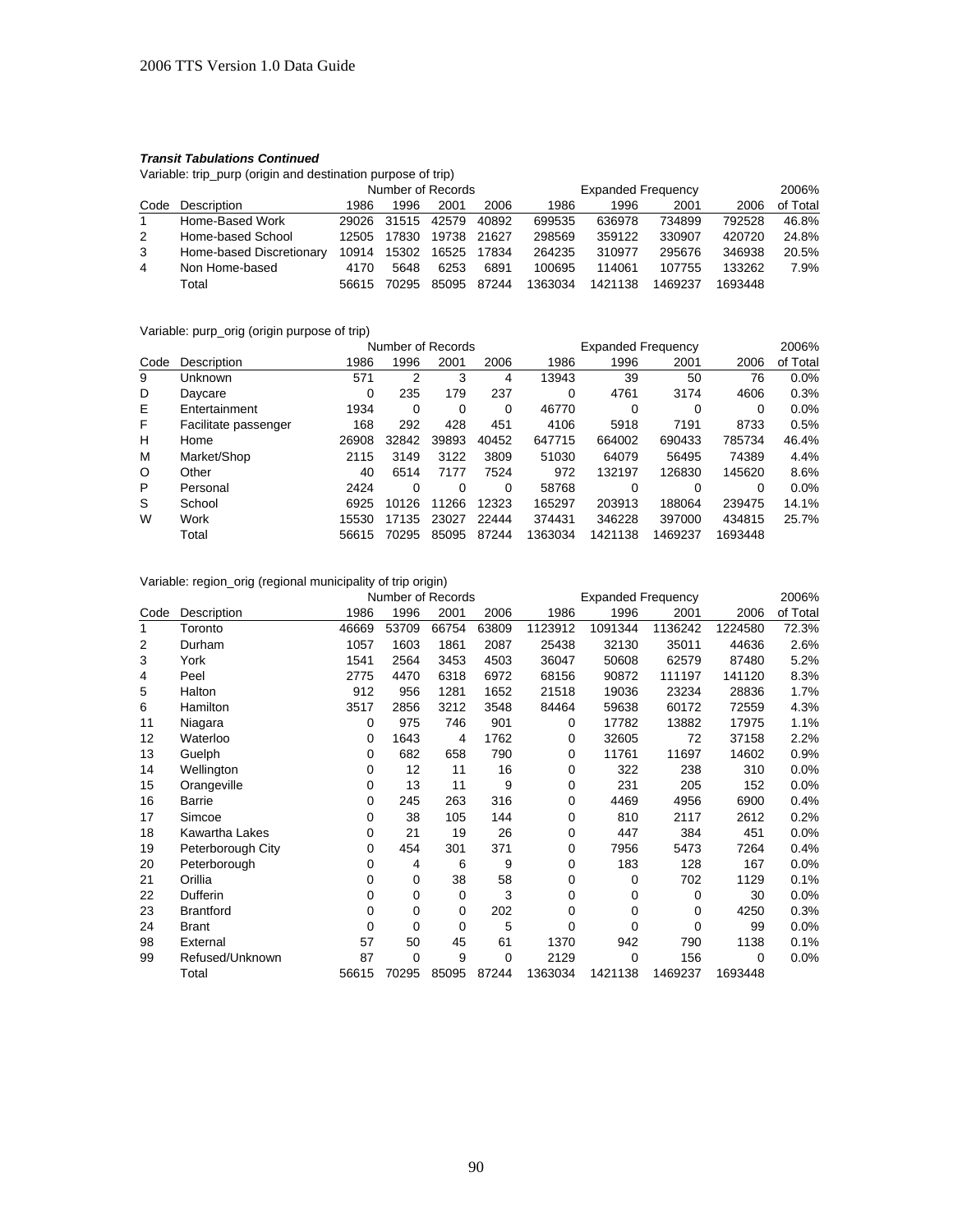Variable: pd\_orig

|              |                        |           | Number of Records |              |              |        | <b>Expanded Frequency</b> |           |        | 2006%    |
|--------------|------------------------|-----------|-------------------|--------------|--------------|--------|---------------------------|-----------|--------|----------|
| Code         | Description            | 1986      | 1996              | 2001         | 2006         | 1986   | 1996                      | 2001      | 2006   | of Total |
| $\mathbf{1}$ | PD 1 of Toronto        | 13583     | 16032             | 20648        | 20520        | 331505 | 322396                    | 353891    | 397486 | 23.5%    |
| 2            | PD 2 of Toronto        | 3451      | 4320              | 4964         | 4573         | 89827  | 86956                     | 87112     | 88505  | 5.2%     |
| 3            | PD 3 of Toronto        | 3686      | 4315              | 5305         | 4809         | 92073  | 90025                     | 89777     | 90279  | 5.3%     |
| 4            | PD 4 of Toronto        | 4617      | 4693              | 5870         | 5595         | 109039 | 94595                     | 99776     | 103928 | 6.1%     |
| 5            | PD 5 of Toronto        | 1567      | 1751              | 2254         | 1952         | 37457  | 36176                     | 39859     | 38287  | 2.3%     |
| 6            | PD 6 of Toronto        | 3578      | 4197              | 5030         | 4495         | 89036  | 84986                     | 84879     | 86048  | 5.1%     |
| 7            | PD 7 of Toronto        | 567       | 606               | 808          | 733          | 14622  | 13085                     | 13832     | 15110  | 0.9%     |
| 8            | PD 8 of Toronto        | 2315      | 2292              | 2801         | 2499         | 53375  | 47095                     | 46838     | 48342  | 2.9%     |
|              |                        |           |                   |              |              |        |                           |           |        |          |
| 9            | PD 9 of Toronto        | 969       | 1180              | 1436         | 1300         | 23994  | 24847                     | 25117     | 24962  | 1.5%     |
| 10           | PD 10 of Toronto       | 2416      | 2635              | 3040         | 3203         | 59412  | 56253                     | 53381     | 62248  | 3.7%     |
| 11           | PD 11 of Toronto       | 2273      | 2546              | 3467         | 3643         | 49705  | 52241                     | 57474     | 69254  | 4.1%     |
| 12           | PD 12 of Toronto       | 1229      | 1248              | 1530         | 1364         | 27207  | 24488                     | 23666     | 25786  | 1.5%     |
| 13           | PD 13 of Toronto       | 3009      | 3567              | 4528         | 3953         | 68941  | 72889                     | 75653     | 77257  | 4.6%     |
| 14           | PD 14 of Toronto       | 672       | 758               | 995          | 1001         | 15776  | 15257                     | 16550     | 18531  | 1.1%     |
| 15           | PD 15 of Toronto       | 726       | 926               | 935          | 1091         | 18432  | 18334                     | 16397     | 21546  | 1.3%     |
| 16           | PD 16 of Toronto       | 2011      | 2643              | 3143         | 3078         | 43511  | 51720                     | 52040     | 57010  | 3.4%     |
| 17           | <b>Brock</b>           | $\pmb{0}$ | 2                 | $\mathbf{1}$ | $\pmb{0}$    | 0      | 37                        | 20        | 0      | 0.0%     |
| 18           | Uxbridge               | 8         | 5                 | 16           | 15           | 220    | 122                       | 249       | 244    | 0.0%     |
| 19           | Scugog                 | 3         | 6                 | 9            | 6            | 73     | 142                       | 163       | 108    | 0.0%     |
| 20           | Pickering              | 200       | 377               | 395          | 401          | 4464   | 7142                      | 7056      | 8650   | 0.5%     |
| 21           | Ajax                   | 224       | 325               | 384          | 413          | 5197   | 6392                      | 7184      | 9096   | 0.5%     |
| 22           | Whitby                 | 119       | 239               | 357          | 423          | 2802   | 4735                      | 6726      | 8743   | 0.5%     |
| 23           | Oshawa                 | 486       | 593               | 619          | 699          | 12267  | 12424                     | 12077     | 15213  | 0.9%     |
| 24           | Clarington             | 17        | 56                | 80           | 130          | 416    | 1135                      | 1538      | 2581   | 0.2%     |
| 25           | Georgina               | 16        | 18                | 12           | 37           | 446    | 363                       | 233       | 679    | 0.0%     |
| 26           | East Gwillimbury       | 14        | 9                 | 19           | 26           | 322    | 159                       | 284       | 460    | 0.0%     |
|              |                        |           |                   |              |              | 2150   |                           |           |        |          |
| 27           | Newmarket              | 103       | 186               | 221          | 246          |        | 3621                      | 4141      | 4721   | 0.3%     |
| 28           | Aurora                 | 62        | 84                | 79           | 149          | 1398   | 1632                      | 1321      | 2683   | 0.2%     |
| 29           | <b>Richmond Hill</b>   | 244       | 529               | 762          | 995          | 5549   | 10669                     | 13825     | 19815  | 1.2%     |
| 30           | Whitchurch-Stouffville | 16        | 17                | 19           | 38           | 319    | 415                       | 388       | 699    | 0.0%     |
| 31           | Markham                | 679       | 1024              | 1278         | 1630         | 16068  | 19694                     | 23477     | 31497  | 1.9%     |
| 32           | King                   | 16        | 10                | 23           | 54           | 398    | 231                       | 421       | 1012   | 0.1%     |
| 33           | Vaughan                | 391       | 687               | 1040         | 1328         | 9396   | 13824                     | 18490     | 25914  | 1.5%     |
| 34           | Caledon                | 12        | 18                | 45           | 39           | 339    | 366                       | 872       | 650    | 0.0%     |
| 35           | <b>Brampton</b>        | 782       | 922               | 1401         | 1962         | 18550  | 19044                     | 26042     | 40510  | 2.4%     |
| 36           | Mississauga            | 1981      | 3530              | 4872         | 4971         | 49267  | 71462                     | 84283     | 99960  | 5.9%     |
| 37           | <b>Halton Hills</b>    | 28        | 26                | 67           | 47           | 552    | 529                       | 1265      | 819    | 0.0%     |
| 38           | Milton                 | 31        | 33                | 37           | 90           | 686    | 666                       | 636       | 1562   | 0.1%     |
| 39           | Oakville               | 420       | 566               | 713          | 890          | 9971   | 11011                     | 12881     | 15786  | 0.9%     |
| 40           | <b>Burlington</b>      | 433       | 331               | 464          | 625          | 10309  | 6831                      | 8453      | 10668  | 0.6%     |
| 41           | Flamborough            | 10        | 12                | 20           | 20           | 282    | 296                       | 399       | 387    | 0.0%     |
| 42           | Dundas                 | 45        | 51                | 48           | 71           | 940    | 998                       | 852       | 1201   | 0.1%     |
| 43           | Ancaster               | 12        | 23                | 26           | 72           | 257    | 460                       | 469       | 1321   | 0.1%     |
| 44           | Glanbrook              | 6         | 1                 | 5            | 17           | 148    | 19                        | 95        | 295    | 0.0%     |
| 45           | <b>Stoney Creek</b>    | 129       | 104               | 118          | 124          | 2749   | 2017                      | 2105      | 2373   | 0.1%     |
| 46           | Hamilton               | 3315      | 2665              | 2995         | 3244         | 80087  | 55848                     | 56252     | 66982  | 4.0%     |
|              | Grimsby                |           |                   |              |              |        |                           |           |        |          |
| 51           |                        | 0         | 3                 | 10           | 9            | 0      | 59                        | 179       | 153    | 0.0%     |
| 52           | Lincoln                | 0         | 1                 | 6            | 5            | 0      | 23                        | 130       | 96     | 0.0%     |
| 53           | Pelham                 | 0         | 0                 | 1            | 5            | 0      | 0                         | 25        | 85     | 0.0%     |
| 54           | Niagara-O-T-L          | 0         | 5                 | 4            | 9            | 0      | 104                       | 79        | 187    | 0.0%     |
| 55           | <b>St Catharines</b>   | 0         | 679               | 513          | 606          | 0      | 11925                     | 9575      | 11998  | 0.7%     |
| 56           | Thorold                | 0         | 31                | 24           | 43           | 0      | 592                       | 457       | 832    | 0.0%     |
| 57           | Niagara Falls          | 0         | 166               | 89           | 122          | 0      | 3290                      | 1639      | 2665   | 0.2%     |
| 58           | Welland                | 0         | 84                | 87           | 84           | 0      | 1673                      | 1572      | 1607   | 0.1%     |
| 59           | Port Colbourne         | 0         | 0                 | 6            | 5            | 0      | $\pmb{0}$                 | 108       | 97     | 0.0%     |
| 60           | Fort Erie              | 0         | 6                 | 6            | 11           | 0      | 116                       | 116       | 222    | 0.0%     |
| 61           | West Lincoln           | 0         | 0                 | $\pmb{0}$    | $\mathbf{2}$ | 0      | $\mathbf 0$               | $\pmb{0}$ | 34     | 0.0%     |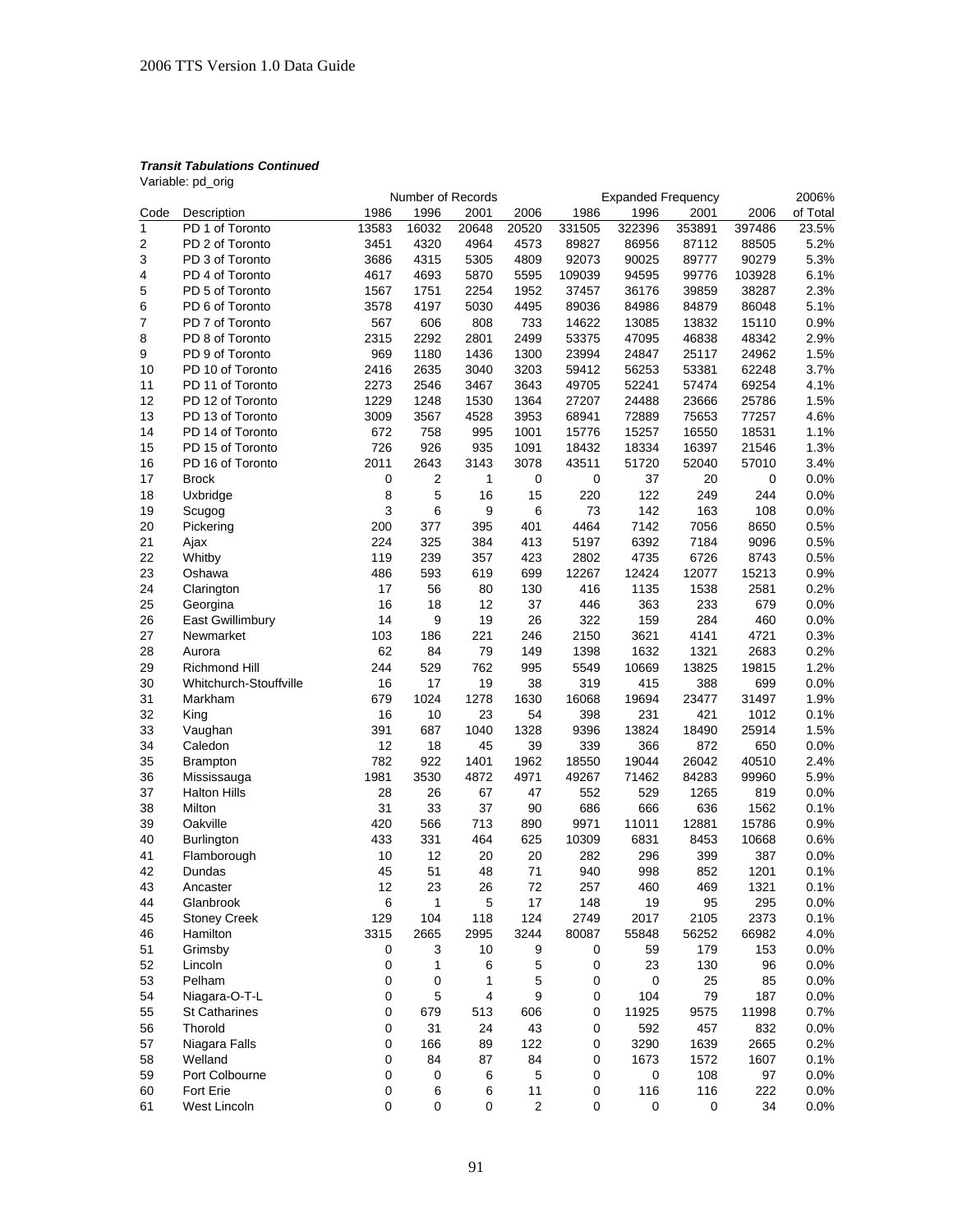Variable: pd\_orig

|     |                                           |          | Number of Records |      |                         |      | <b>Expanded Frequency</b> |             |             | 2006%    |
|-----|-------------------------------------------|----------|-------------------|------|-------------------------|------|---------------------------|-------------|-------------|----------|
|     | Code Description                          | 1986     | 1996              | 2001 | 2006                    | 1986 | 1996                      | 2001        | 2006        | of Total |
| 63  | Waterloo                                  | 0        | 417               | 4    | 515                     | 0    | 7904                      | 72          | 10541       | 0.6%     |
| 64  | Kitchener                                 | 0        | 1026              | 0    | 953                     | 0    | 20528                     | 0           | 20676       | 1.2%     |
| 65  | Cambridge                                 | 0        | 196               | 0    | 291                     | 0    | 4093                      | 0           | 5886        | 0.3%     |
| 66  | <b>North Dumfries</b>                     | 0        | 0                 | 0    | 1                       | 0    | 0                         | 0           | 18          | 0.0%     |
| 67  | Wilmot                                    | 0        | $\mathbf{1}$      | 0    | $\overline{2}$          | 0    | 18                        | 0           | 38          | 0.0%     |
| 68  | Wellesley                                 | 0        | 2                 | 0    | $\mathbf 0$             | 0    | 42                        | 0           | 0           | 0.0%     |
| 69  | Woolwich                                  | 0        | $\mathbf{1}$      | 0    | 0                       | 0    | 20                        | 0           | $\mathbf 0$ | 0.0%     |
|     |                                           |          |                   |      |                         |      |                           |             |             |          |
| 70  | Guelph                                    | 0        | 682               | 658  | 790                     | 0    | 11761                     | 11697       | 14602       | 0.9%     |
| 71  | Puslinch                                  | 0        | 0                 | 0    | 5                       | 0    | 0                         | 0           | 109         | 0.0%     |
| 72  | Eramosa/Guelph<br>(Guelph Twp)            | 0        | 0                 | 2    | 5                       | 0    | 0                         | 38          | 92          | 0.0%     |
| 73  | Centre Wellington<br>(Pilkington)         | 0        | 0                 | 0    | 2                       | 0    | 0                         | 0           | 33          | 0.0%     |
| 74  | Elora                                     | 0        | 1                 | 0    | 0                       | 0    | 14                        | $\mathbf 0$ | 0           | 0.0%     |
| 76  | Fergus                                    | 0        | 2                 | 3    | 0                       | 0    | 30                        | 54          | 0           | 0.0%     |
| 77  | West Garafraxa                            | 0        | 4                 | 0    | 0                       | 0    | 178                       | 0           | 0           | 0.0%     |
| 78  | Eramosa                                   | 0        | 3                 | 3    | 0                       | 0    | 51                        | 64          | 0           | 0.0%     |
| 79  | Erin                                      | 0        | 2                 | 3    | 4                       | 0    | 49                        | 83          | 77          | 0.0%     |
|     | Orangeville                               |          | 13                |      | 9                       |      |                           |             |             |          |
| 80  |                                           | 0        |                   | 11   |                         | 0    | 231                       | 205         | 152         | 0.0%     |
| 81  | Barrie                                    | 0        | 245               | 263  | 316                     | 0    | 4469                      | 4956        | 6900        | 0.4%     |
| 82  | Innisfil                                  | 0        | 10                | 11   | 19                      | 0    | 201                       | 243         | 321         | 0.0%     |
| 83  | <b>Bradford-West Gwillimbury</b>          | 0        | 13                | 15   | 17                      | 0    | 314                       | 289         | 311         | 0.0%     |
| 84  | New Tecumseth                             | 0        | 8                 | 10   | 6                       | 0    | 148                       | 134         | 132         | 0.0%     |
| 85  | Adjala-Tosorontio                         | 0        | 1                 | 2    | 1                       | 0    | 29                        | 47          | 21          | 0.0%     |
| 86  | Essa                                      | 0        | 1                 | 3    | 1                       | 0    | 20                        | 69          | 19          | 0.0%     |
| 87  | Clearview                                 | 0        | 2                 | 5    | 3                       | 0    | 38                        | 144         | 55          | 0.0%     |
| 88  | Springwater                               | 0        | 3                 | 3    | 3                       | 0    | 60                        | 71          | 56          | 0.0%     |
| 89  | Kawartha Lakes (Lindsay)                  | 0        | 18                | 19   | 26                      | 0    | 382                       | 384         | 451         | 0.0%     |
| 90  | <b>OPS</b>                                | 0        | 1                 | 0    | 0                       | 0    | 18                        | 0           | 0           | 0.0%     |
| 100 | Verulam                                   | 0        | 1                 | 0    | 0                       | 0    | 26                        | 0           | 0           | 0.0%     |
| 102 | Emily                                     | 0        | 1                 | 0    | 0                       | 0    | 22                        | 0           | 0           | 0.0%     |
| 103 | Peterborough                              | 0        | 454               | 301  | 371                     | 0    | 7956                      | 5473        | 7264        | 0.4%     |
|     |                                           |          |                   |      |                         |      |                           |             |             |          |
| 104 | Cavan-Millbrook-North<br>Monaghan (Cavan) | 0        | 0                 | 0    | 2                       | 0    | 0                         | 0           | 37          | 0.0%     |
|     | Otonabee-South Monaghan                   |          |                   |      |                         |      |                           |             |             |          |
| 106 | (South Monaghan)                          | 0        | 0                 | 0    | 3                       | 0    | 0                         | 0           | 53          | 0.0%     |
| 107 | Otonabee                                  | 0        | 2                 | 0    | 0                       | 0    | 128                       | 0           | 0           | 0.0%     |
|     | Asphodel-Norwood                          |          |                   |      |                         |      |                           |             |             |          |
| 108 | (Asphodel)                                | 0        | 1                 | 0    | 1                       | 0    | 23                        | $\pmb{0}$   | 20          | 0.0%     |
| 109 | Dummer-Douro (Dummer)                     | 0        | 0                 | 1    | 2                       | 0    | 0                         | 32          | 40          | 0.0%     |
|     | Lakefield-Smith-Ennismore                 |          |                   |      |                         |      |                           |             |             |          |
| 111 | (Smith)                                   | 0        | 1                 | 5    | 1                       | 0    | 32                        | 96          | 17          | 0.0%     |
| 113 | Northumberland                            | $\Omega$ | 13                | 5    | 5                       | 0    | 194                       | 89          | 86          | 0.0%     |
| 114 | Rest of Peterborough                      | 0        | 0                 | 0    | 1                       | 0    | 0                         | 0           | 18          | 0.0%     |
| 115 | Hastings                                  | 0        | 0                 | 0    | $\overline{\mathbf{c}}$ | 0    | $\mathbf 0$               | $\pmb{0}$   | 38          | 0.0%     |
| 116 | Haliburton                                | 0        | 0                 | 1    | 0                       | 0    | $\mathbf 0$               | 19          | 0           | 0.0%     |
| 117 | Muskoka                                   | 0        | 1                 | 0    | 4                       | 0    | 21                        | 0           | 69          | 0.0%     |
| 118 | <b>Rest of Simcoe</b>                     | 0        | 14                | 0    | 0                       | 0    | 292                       | 0           | 0           | 0.0%     |
| 120 |                                           | 0        | $\mathbf 0$       | 0    | 1                       | 0    | $\mathbf 0$               | 0           | 21          | 0.0%     |
| 122 | Grey<br>Perth                             | 0        | 1                 | 5    | 4                       | 0    | 19                        | 88          | 71          | 0.0%     |
|     |                                           |          |                   |      |                         |      |                           |             |             |          |
| 123 | Oxford                                    | 0        | 0                 | 1    | 1                       | 0    | $\pmb{0}$                 | 17          | 19          | 0.0%     |
| 124 | <b>Brant</b>                              | 0        | 6                 | 1    | 5                       | 0    | 125                       | 19          | 99          | 0.0%     |
| 125 | Haldimand-Norfolk                         | 0        | 0                 | 1    | 0                       | 0    | 0                         | 23          | 0           | 0.0%     |
| 127 | Collingwood                               | 0        | 0                 | 12   | 20                      | 0    | 0                         | 234         | 325         | 0.0%     |
| 128 | Wasaga Beach                              | 0        | 0                 | 3    | 5                       | 0    | 0                         | 57          | 83          | 0.0%     |
| 129 | Tiny                                      | 0        | 0                 | 0    | 2                       | 0    | 0                         | $\pmb{0}$   | 39          | 0.0%     |
| 130 | Penetanguishene                           | 0        | 0                 | 1    | $\pmb{0}$               | 0    | 0                         | 18          | 0           | 0.0%     |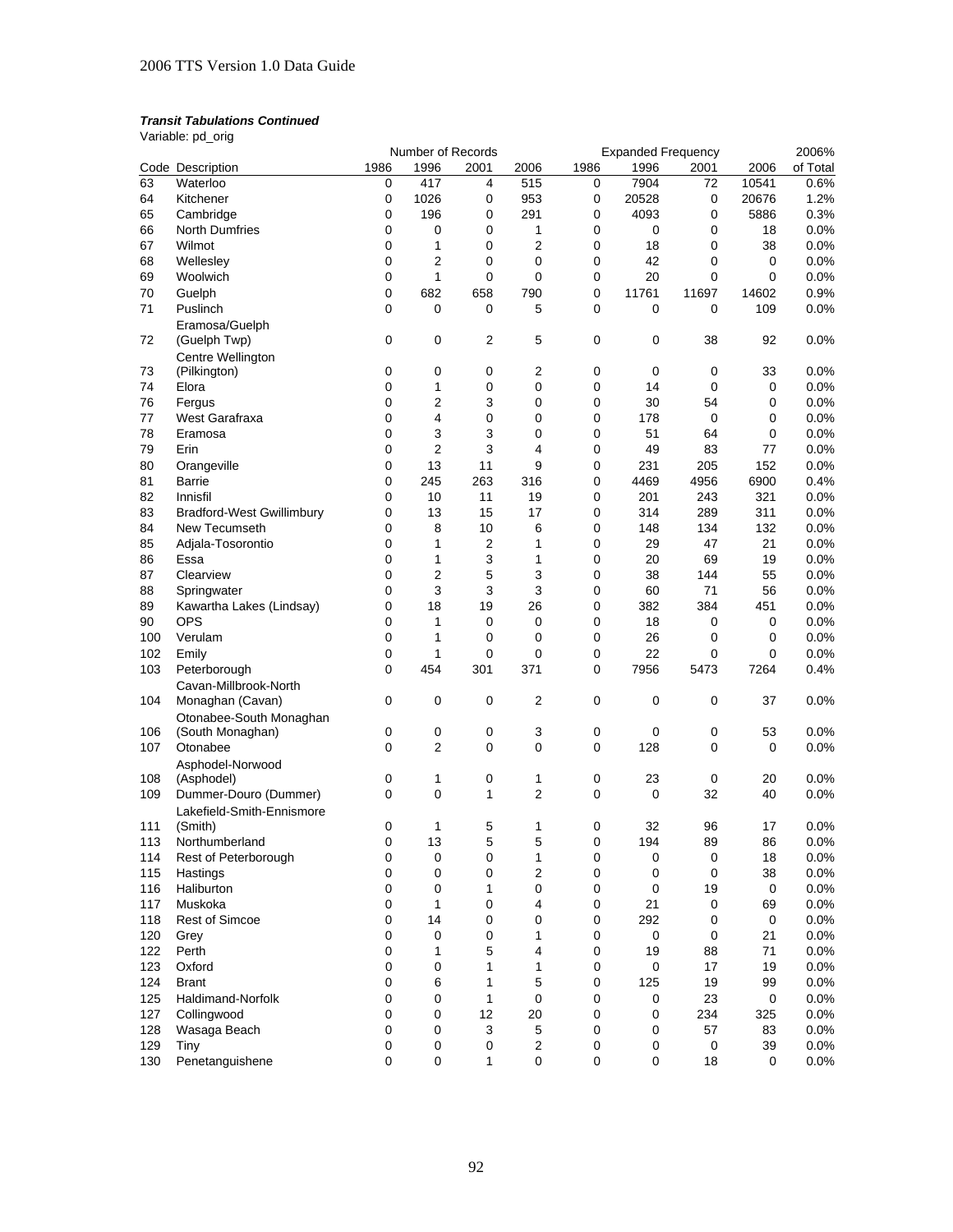Variable: pd\_orig (planning district of trip origin)

|      |                          | Number of Records |          |       |       | <b>Expanded Frequency</b> |         | 2006%   |         |          |
|------|--------------------------|-------------------|----------|-------|-------|---------------------------|---------|---------|---------|----------|
| Code | Description              | 1986              | 1996     | 2001  | 2006  | 1986                      | 1996    | 2001    | 2006    | of Total |
| 131  | Midland                  |                   | 0        | 12    | 17    | 0                         |         | 239     | 304     | 0.0%     |
| 132  | Tav                      |                   | 0        | 0     |       | 0                         | ი       | 0       | 19      | $0.0\%$  |
| 133  | Oro-Medonte              |                   | 0        |       | 8     | 0                         |         | 24      | 138     | 0.0%     |
| 134  | Severn                   |                   |          | 2     | 3     | 0                         |         | 63      | 57      | 0.0%     |
| 135  | Ramara                   | 0                 | 0        | 25    | 38    | 0                         | 0       | 486     | 731     | $0.0\%$  |
| 136  | Orillia                  |                   | 0        | 38    | 58    | $\Omega$                  |         | 702     | 1129    | 0.1%     |
| 141  | Shelburne                |                   | 0        | 0     |       | 0                         |         | 0       | 11      | 0.0%     |
| 142  | Amaranth                 | 0                 | 0        | 0     |       | 0                         |         | 0       | 11      | 0.0%     |
| 145  | East Luther Grand Valley | $\Omega$          | $\Omega$ | 0     |       |                           |         |         | 8       | 0.0%     |
| 147  | <b>Brantford</b>         |                   | 0        | 0     | 202   | 0                         |         | 0       | 4250    | 0.3%     |
| 997  | External undefined       | ∩                 | 0        | 0     | 30    | 0                         |         | 0       | 572     | 0.0%     |
| 998  | External                 | 57                | 15       | 31    | 13    | 1370                      | 291     | 534     | 245     | 0.0%     |
| 999  | Unknown                  | 87                | 0        | 9     | 0     | 2129                      |         | 156     | 0       | 0.0%     |
|      | Total                    | 56615             | 70295    | 85095 | 87244 | 1363034                   | 1421138 | 1469237 | 1693448 |          |

## Variable: purp\_dest (destination purpose of trip)

|         |                      |          | Number of Records |       | <b>Expanded Frequency</b> |         |          |         | 2006%   |          |
|---------|----------------------|----------|-------------------|-------|---------------------------|---------|----------|---------|---------|----------|
| Code    | Description          | 1986     | 1996              | 2001  | 2006                      | 1986    | 1996     | 2001    | 2006    | of Total |
| 9       | Unknown              | 8        | 2                 | 4     | 3                         | 200     | 39       | 16      | 54      | 0.0%     |
| C       | Subsequent school    | 121      | 184               | 211   | 204                       | 2872    | 3619     | 3528    | 3898    | 0.2%     |
| D       | Daycare              | $\Omega$ | 218               | 143   | 210                       | 0       | 4451     | 2629    | 4085    | 0.2%     |
| Ε       | Entertainment        | 2472     | 0                 | 0     | 0                         | 59762   | $\Omega$ | 0       | 0       | 0.0%     |
| F       | Facilitate passenger | 150      | 219               | 311   | 314                       | 3653    | 4458     | 5294    | 6148    | 0.4%     |
| н       | Home                 | 25686    | 31805             | 38985 | 39902                     | 618247  | 643075   | 671702  | 774470  | 45.7%    |
| M       | Market/Shop          | 2411     | 3261              | 3327  | 4022                      | 58148   | 66336    | 60061   | 78569   | 4.6%     |
| $\circ$ | Other                | 57       | 7405              | 8173  | 8482                      | 1370    | 150097   | 144471  | 164310  | 9.7%     |
| P       | Personal             | 2784     | 0                 | 0     | 0                         | 67434   | 0        | 0       | 0       | $0.0\%$  |
| R       | Subsequent work      | 486      | 676               | 781   | 781                       | 11768   | 13642    | 13425   | 15144   | 0.9%     |
| S       | School               | 6520     | 9143              | 9939  | 10962                     | 155897  | 184199   | 167235  | 213373  | 12.6%    |
| W       | Work                 | 15920    | 17382             | 23224 | 22364                     | 383682  | 351222   | 400876  | 433397  | 25.6%    |
|         | Total                | 56615    | 70295             | 85095 | 87244                     | 1363034 | 1421138  | 1469237 | 1693448 |          |

| Variable: region_dest (regional municipality of trip destination) |                   |       |          |       |       |         |         |             |         |          |  |
|-------------------------------------------------------------------|-------------------|-------|----------|-------|-------|---------|---------|-------------|---------|----------|--|
| 2006%<br><b>Expanded Frequency</b><br>Number of Records           |                   |       |          |       |       |         |         |             |         |          |  |
| Code                                                              | Description       | 1986  | 1996     | 2001  | 2006  | 1986    | 1996    | 2001        | 2006    | of Total |  |
| 1                                                                 | Toronto           | 46649 | 53777    | 66812 | 63894 | 1123404 | 1092650 | 1137167     | 1226206 | 72.4%    |  |
| 2                                                                 | Durham            | 1050  | 1590     | 1844  | 2082  | 25305   | 31892   | 34676       | 44525   | 2.6%     |  |
| 3                                                                 | York              | 1576  | 2580     | 3467  | 4489  | 36853   | 50943   | 62801       | 87244   | 5.2%     |  |
| 4                                                                 | Peel              | 2782  | 4390     | 6274  | 6929  | 68410   | 89264   | 110539      | 140296  | 8.3%     |  |
| 5                                                                 | Halton            | 895   | 956      | 1283  | 1635  | 21145   | 19039   | 23304       | 28587   | 1.7%     |  |
| 6                                                                 | <b>Hamilton</b>   | 3508  | 2867     | 3205  | 3538  | 84262   | 59838   | 60027       | 72340   | 4.3%     |  |
| 11                                                                | Niagara           | 0     | 974      | 747   | 902   | 0       | 17765   | 13920       | 17993   | 1.1%     |  |
| $12 \overline{ }$                                                 | Waterloo          | 0     | 1634     | 3     | 1763  | 0       | 32438   | 46          | 37174   | 2.2%     |  |
| 13                                                                | Guelph            | 0     | 681      | 653   | 797   | 0       | 11750   | 11623       | 14692   | 0.9%     |  |
| 14                                                                | Wellington        | 0     | 13       | 8     | 13    | 0       | 342     | 157         | 260     | 0.0%     |  |
| 15                                                                | Orangeville       | 0     | 13       | 10    | 10    | 0       | 235     | 185         | 163     | 0.0%     |  |
| 16                                                                | Barrie            | 0     | 245      | 267   | 312   | 0       | 4465    | 5042        | 6812    | 0.4%     |  |
| 17                                                                | Simcoe            | 0     | 34       | 102   | 147   | 0       | 711     | 2066        | 2678    | 0.2%     |  |
| 18                                                                | Kawartha Lakes    | 0     | 22       | 21    | 22    | 0       | 469     | 415         | 382     | 0.0%     |  |
| 19                                                                | Peterborough City | 0     | 456      | 303   | 372   | 0       | 7993    | 5488        | 7288    | 0.4%     |  |
| 20                                                                | Peterborough      | 0     | 4        | 6     | 8     | 0       | 183     | 128         | 146     | 0.0%     |  |
| 21                                                                | Orillia           | 0     | 0        | 34    | 57    | 0       | 0       | 628         | 1104    | 0.1%     |  |
| 22                                                                | <b>Dufferin</b>   | 0     | 0        | 0     | 2     | 0       | 0       | 0           | 17      | 0.0%     |  |
| 23                                                                | <b>Brantford</b>  | 0     | $\Omega$ | 0     | 201   | 0       | 0       | $\mathbf 0$ | 4227    | 0.2%     |  |
| 24                                                                | <b>Brant</b>      | 0     | 0        | 0     | 6     | 0       | 0       | 0           | 120     | 0.0%     |  |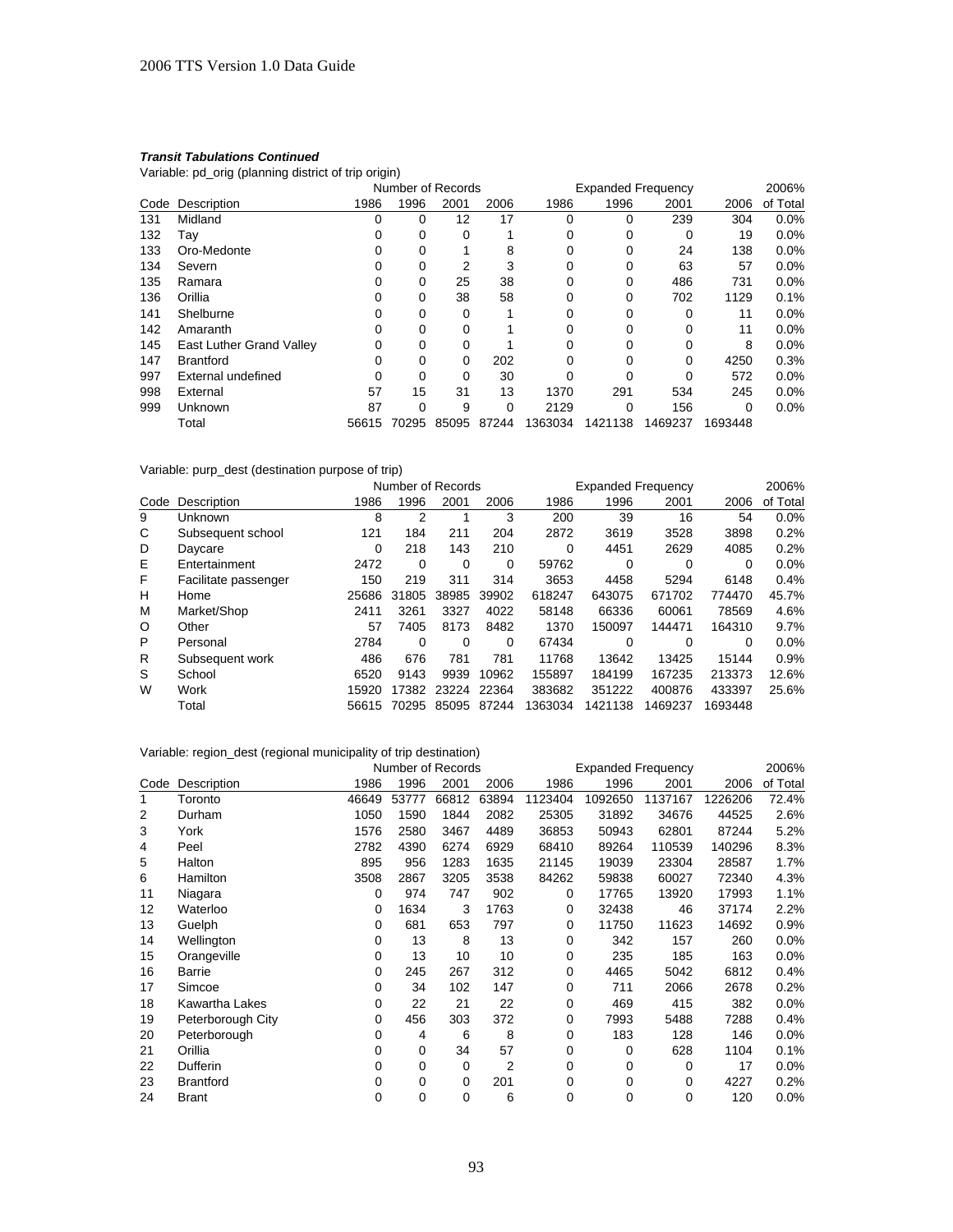Variable: region\_dest (regional municipality of trip destination)

|      |                 |       | Number of Records |       |       |         | <b>Expanded Frequency</b> |         | 2006%   |          |
|------|-----------------|-------|-------------------|-------|-------|---------|---------------------------|---------|---------|----------|
| Code | Description     | 1986  | 1996              | 2001  | 2006  | 1986    | 1996                      | 2001    | 2006    | of Total |
| 98   | External        |       | 59                | 49    | 65    | 1673    | 1161                      | 911     | 1196    | 0.1%     |
| 99   | Refused/Unknown | 84    |                   |       |       | 1982    |                           | 112     |         | 0.0%     |
|      | Total           | 56615 | 70295             | 85095 | 87244 | 1363034 | 1421138                   | 1469237 | 1693448 |          |

## Variable: pd\_dest (planning district of trip destination)

|                |                        |          | Number of Records |                |       |             | <b>Expanded Frequency</b> |        |        | 2006%    |
|----------------|------------------------|----------|-------------------|----------------|-------|-------------|---------------------------|--------|--------|----------|
| Code           | Description            | 1986     | 1996              | 2001           | 2006  | 1986        | 1996                      | 2001   | 2006   | of Total |
| $\overline{1}$ | PD 1 of Toronto        | 13887    | 16321             | 21029          | 20712 | 338590      | 328293                    | 360634 | 401091 | 23.7%    |
| $\overline{2}$ | PD 2 of Toronto        | 3423     | 4247              | 4886           | 4562  | 89067       | 85544                     | 85490  | 88250  | 5.2%     |
| 3              | PD 3 of Toronto        | 3625     | 4233              | 5244           | 4791  | 90524       | 88281                     | 88739  | 89931  | 5.3%     |
| $\overline{4}$ | PD 4 of Toronto        | 4547     | 4660              | 5840           | 5566  | 107340      | 93874                     | 99069  | 103495 | 6.1%     |
| 5              | PD 5 of Toronto        | 1558     | 1732              | 2208           | 1953  | 37245       | 35791                     | 39086  | 38337  | 2.3%     |
| 6              | PD 6 of Toronto        | 3543     | 4193              | 4986           | 4494  | 88184       | 84893                     | 84238  | 86028  | 5.1%     |
| 7              | PD 7 of Toronto        | 566      | 601               | 816            | 726   | 14615       | 12994                     | 13900  | 14936  | 0.9%     |
| 8              | PD 8 of Toronto        | 2272     | 2279              | 2780           | 2490  | 52366       | 46814                     | 46601  | 48145  | 2.8%     |
| 9              | PD 9 of Toronto        | 977      | 1172              | 1432           | 1300  | 24187       | 24653                     | 24989  | 24972  | 1.5%     |
| 10             | PD 10 of Toronto       | 2410     | 2646              | 3030           | 3228  | 59213       | 56483                     | 53286  | 62704  | 3.7%     |
| 11             | PD 11 of Toronto       | 2249     | 2519              | 3464           | 3600  | 49276       | 51692                     | 57467  | 68441  | 4.0%     |
| 12             | PD 12 of Toronto       | 1212     | 1276              | 1532           | 1391  | 26866       | 25039                     | 23661  | 26291  | 1.6%     |
| 13             | PD 13 of Toronto       | 3017     | 3606              | 4549           | 3974  | 69207       | 73689                     | 75785  | 77660  | 4.6%     |
| 14             | PD 14 of Toronto       | 677      | 734               | 958            | 957   | 15913       | 14766                     | 16006  | 17666  | 1.0%     |
| 15             | PD 15 of Toronto       | 714      | 922               | 936            | 1103  | 18125       | 18253                     | 16459  | 21791  | 1.3%     |
| 16             | PD 16 of Toronto       | 1972     | 2636              | 3122           | 3047  | 42688       | 51589                     | 51757  | 56470  | 3.3%     |
| 17             | <b>Brock</b>           | 0        | 2                 | 0              | 1     | 0           | 37                        | 0      | 15     | 0.0%     |
| 18             | Uxbridge               | 5        | 4                 | 17             | 15    | 141         | 101                       | 272    | 244    | 0.0%     |
| 19             | Scugog                 | 3        | 7                 | 11             | 6     | 73          | 166                       | 198    | 108    | 0.0%     |
| 20             | Pickering              | 195      | 373               | 390            | 412   | 4357        | 7071                      | 6972   | 8877   | 0.5%     |
| 21             | Ajax                   | 224      | 321               | 382            | 410   | 5201        | 6318                      | 7145   | 9038   | 0.5%     |
| 22             | Whitby                 | 117      | 240               | 349            | 405   | 2747        | 4757                      | 6566   | 8376   | 0.5%     |
| 23             | Oshawa                 | 489      | 590               | 619            | 702   | 12366       | 12365                     | 12052  | 15270  | 0.9%     |
| 24             | Clarington             | 17       | 53                | 76             | 131   | 420         | 1077                      | 1471   | 2597   | 0.2%     |
| 25             | Georgina               | 15       | 13                | 13             | 37    | 416         | 261                       | 253    | 677    | 0.0%     |
| 26             | East Gwillimbury       | 13       | 9                 | 18             | 27    | 294         | 159                       | 264    | 473    | 0.0%     |
| 27             | Newmarket              | 108      | 193               | 232            | 234   | 2260        | 3768                      | 4330   | 4497   | 0.3%     |
| 28             | Aurora                 | 54       | 78                | 71             | 149   | 1217        | 1523                      | 1181   | 2683   | 0.2%     |
| 29             | Richmond Hill          | 250      | 534               | 761            | 957   | 5717        | 10786                     | 13852  | 19086  | 1.1%     |
| 30             | Whitchurch-Stouffville | 14       | 16                | 16             | 33    | 279         | 388                       | 318    | 614    | 0.0%     |
| 31             | Markham                | 698      | 1022              | 1277           | 1642  | 16476       | 19635                     | 23412  | 31699  | 1.9%     |
| 32             | King                   | 16       | 9                 | 17             | 57    | 399         | 204                       | 311    | 1061   | 0.1%     |
| 33             | Vaughan                | 408      | 706               | 1062           | 1353  | 9794        | 14219                     | 18881  | 26453  | 1.6%     |
| 34             | Caledon                | 9        | 16                | 38             | 35    | 276         | 336                       | 749    | 564    | 0.0%     |
| 35             | <b>Brampton</b>        | 771      | 910               | 1396           | 1957  | 18298       | 18786                     | 26012  | 40405  | 2.4%     |
| 36             | Mississauga            | 2002     | 3464              | 4840           | 4937  | 49836       | 70141                     | 83779  | 99327  | 5.9%     |
| 37             | <b>Halton Hills</b>    | 25       | 27                | 64             | 43    | 499         | 552                       | 1210   | 751    | 0.0%     |
| 38             | Milton                 | 31       | 34                | 38             | 89    | 688         | 684                       | 638    | 1539   | 0.1%     |
| 39             | Oakville               | 406      | 568               | 712            | 886   | 9634        | 11042                     | 12896  | 15757  | 0.9%     |
| 40             | <b>Burlington</b>      | 433      | 327               | 469            | 617   | 10324       | 6761                      | 8561   | 10541  | 0.6%     |
| 41             | Flamborough            | 7        | 10                | 20             | 16    | 201         | 241                       | 398    | 303    | 0.0%     |
| 42             | Dundas                 | 47       | 59                | 53             | 72    | 984         | 1147                      | 923    | 1230   | 0.1%     |
| 43             | Ancaster               | 13       | 23                | 30             | 74    | 271         | 464                       | 544    | 1341   | 0.1%     |
| 44             | Glanbrook              | 6        | $\overline{2}$    | 3              | 16    | 148         | 39                        | 53     | 276    | 0.0%     |
| 45             | <b>Stoney Creek</b>    | 128      | 104               | 117            | 120   | 2744        | 2027                      | 2062   | 2310   | 0.1%     |
| 46             | Hamilton               | 3307     | 2669              | 2982           | 3240  | 79915       | 55921                     | 56047  | 66881  | 3.9%     |
| 51             | Grimsby                | 0        | 3                 | 9              | 12    | 0           | 59                        | 160    | 208    | 0.0%     |
| 52             | Lincoln                | 0        | 1                 | 5              | 7     | 0           | 23                        | 114    | 131    | 0.0%     |
| 53             | Pelham                 | 0        | 0                 | $\overline{2}$ | 5     | $\mathbf 0$ | 0                         | 51     | 85     | 0.0%     |
| 54             | Niagara-O-T-L          | $\Omega$ | 5                 | 3              | 8     | 0           | 104                       | 62     | 161    | 0.0%     |
|                |                        |          |                   |                |       |             |                           |        |        |          |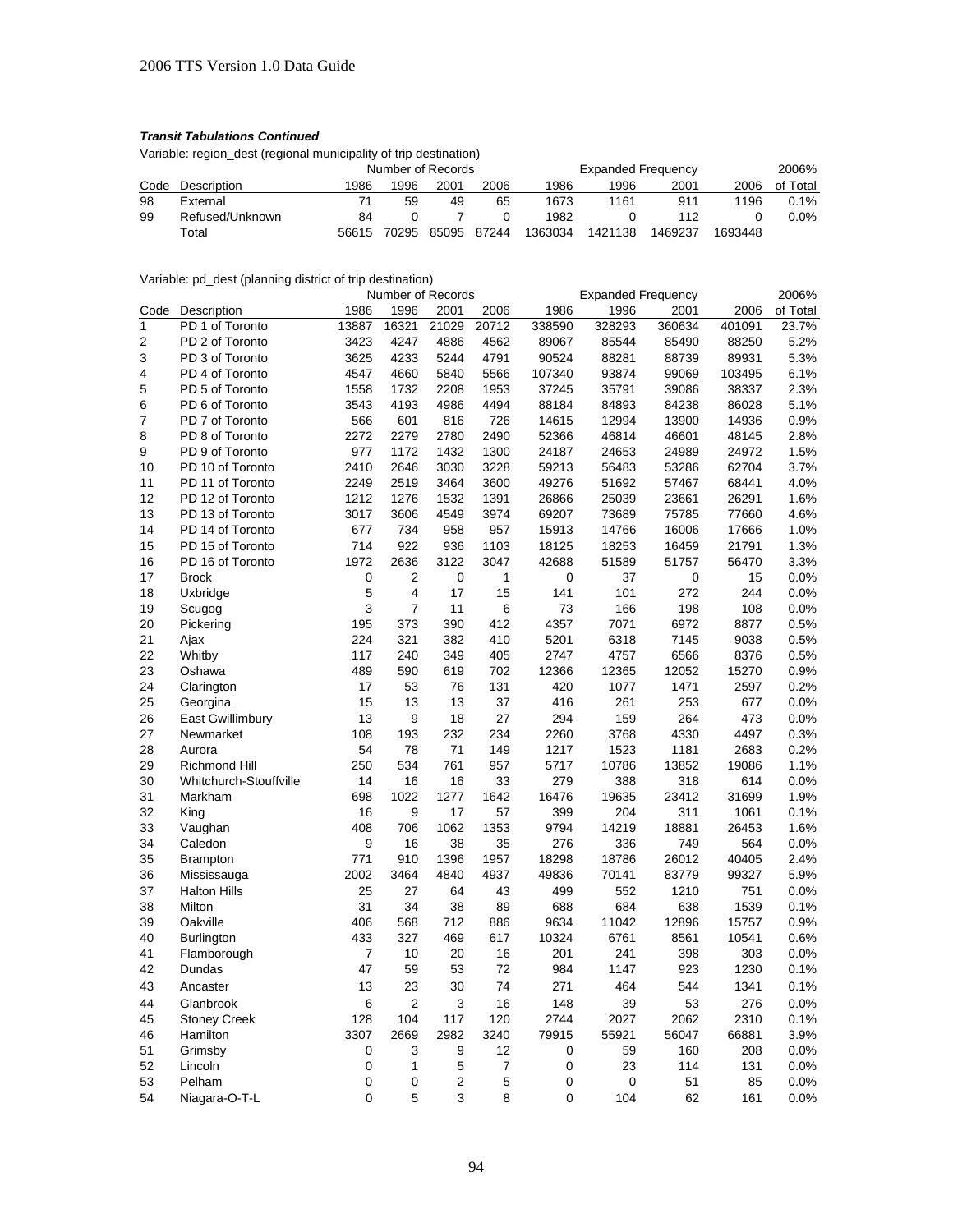Variable: pd\_dest (planning district of trip destination)

|      |                               |      |                | Number of Records       |                |             | <b>Expanded Frequency</b> |           |             | 2006%    |
|------|-------------------------------|------|----------------|-------------------------|----------------|-------------|---------------------------|-----------|-------------|----------|
| Code | Description                   | 1986 | 1996           | 2001                    | 2006           | 1986        | 1996                      | 2001      | 2006        | of Total |
| 55   | <b>St Catharines</b>          | 0    | 687            | 514                     | 606            | 0           | 12090                     | 9601      | 12010       | 0.7%     |
| 56   | Thorold                       | 0    | 21             | 27                      | 42             | 0           | 398                       | 516       | 809         | 0.0%     |
| 57   | Niagara Falls                 | 0    | 165            | 89                      | 125            | 0           | 3270                      | 1654      | 2721        | 0.2%     |
| 58   | Welland                       | 0    | 86             | 84                      | 83             | 0           | 1706                      | 1519      | 1587        | 0.1%     |
| 59   | Port Colbourne                | 0    | 0              | 5                       | 5              | 0           | 0                         | 87        | 97          | 0.0%     |
| 60   | <b>Fort Erie</b>              | 0    | 6              | 9                       | 9              | 0           | 116                       | 156       | 184         | 0.0%     |
| 63   | Waterloo                      | 0    | 424            | 3                       | 535            | 0           | 8043                      | 46        | 10950       | 0.6%     |
| 64   | Kitchener                     | 0    | 1011           | 0                       | 927            | 0           | 20242                     | 0         | 20148       | 1.2%     |
| 65   | Cambridge                     | 0    | 196            | 0                       | 299            | 0           | 4093                      | 0         | 6038        | 0.4%     |
| 67   | Wilmot                        | 0    | 1              | 0                       | 2              | 0           | 18                        | 0         | 38          | 0.0%     |
| 68   | Wellesley                     | 0    | 1              | 0                       | 0              | 0           | 22                        | 0         | 0           | 0.0%     |
| 69   | Woolwich                      | 0    | 1              | 0                       | 0              | 0           | 20                        | 0         | $\mathbf 0$ | 0.0%     |
| 70   | Guelph                        | 0    | 681            | 653                     | 797            | 0           | 11750                     | 11623     | 14692       | 0.9%     |
| 71   | Puslinch                      | 0    | 1              | 0                       | 5              | 0           | 20                        | 0         | 109         | 0.0%     |
|      | Eramosa/Guelph                |      |                |                         |                |             |                           |           |             |          |
| 72   | (Guelph Twp)                  | 0    | 0              | 2                       | $\overline{4}$ | 0           | 0                         | 38        | 80          | 0.0%     |
|      | Centre Wellington             |      |                |                         |                |             |                           |           |             |          |
| 73   | (Pilkington)                  | 0    | 0              | 0                       | $\overline{2}$ | 0           | 0                         | 0         | 33          | 0.0%     |
| 74   | Elora                         | 0    | 1              | 0                       | 0              | 0           | 14                        | 0         | 0           | 0.0%     |
| 76   | Fergus                        | 0    | 2              | 2                       | 0              | 0           | 30                        | 28        | 0           | 0.0%     |
| 77   | West Garafraxa                | 0    | 4              | 0                       | 0              | 0           | 178                       | 0         | 0           | 0.0%     |
| 78   | Eramosa                       | 0    | 3              | 3                       | 0              | 0           | 51                        | 64        | 0           | 0.0%     |
| 79   | Erin                          | 0    | $\overline{2}$ | 1                       | 2              | 0           | 49                        | 28        | 38          | 0.0%     |
| 80   |                               | 0    | 13             | 10                      | 10             | 0           | 235                       | 185       | 163         | 0.0%     |
| 81   | Orangeville<br>Barrie         | 0    | 245            | 267                     | 312            | 0           | 4465                      | 5042      | 6812        | 0.4%     |
| 82   | Innisfil                      | 0    | 10             | 9                       | 17             | 0           | 201                       | 205       | 293         | 0.0%     |
|      |                               |      |                |                         |                |             |                           |           |             |          |
| 83   | <b>Bradford-West</b>          | 0    | 11             | 13                      | 17             | 0           | 265                       | 251       | 312         | 0.0%     |
| 84   | Gwillimbury<br>New Tecumseth  | 0    | 8              | 8                       | 8              | 0           | 148                       | 114       | 164         | 0.0%     |
|      |                               |      |                |                         |                |             |                           | 47        |             |          |
| 85   | Adjala-Tosorontio             | 0    | 0              | 2                       | 1              | 0           | 0                         |           | 21          | 0.0%     |
| 86   | Essa                          | 0    | 1              | 4                       | 2              | 0           | 17                        | 90        | 39          | 0.0%     |
| 87   | Clearview                     | 0    | $\overline{2}$ | 5                       | $\overline{2}$ | 0           | 38                        | 144       | 37          | 0.0%     |
| 88   | Springwater<br>Kawartha Lakes | 0    | $\overline{2}$ | 1                       | 5              | 0           | 42                        | 19        | 93          | 0.0%     |
| 89   |                               | 0    | 19             | 21                      | 22             | 0           | 403                       | 415       | 382         | 0.0%     |
| 90   | OPS                           | 0    | 1              | 0                       | 0              | 0           | 18                        | 0         | 0           | 0.0%     |
| 99   | Fenelon                       | 0    | 1              | 0                       | 0              | 0           | 23                        | 0         | 0           | 0.0%     |
| 100  | Verulam                       | 0    | 1              | 0                       | 0              | 0           | 26                        | 0         | 0           | 0.0%     |
| 103  | Peterborough                  | 0    | 456            | 303                     | 372            | 0           | 7993                      | 5488      | 7288        | 0.4%     |
|      | Cavan-Millbrook-North         |      |                |                         |                |             |                           |           |             |          |
| 104  | Monaghan (Cavan)              | 0    | 0              | 0                       | 2              | 0           | 0                         | 0         | 37          | 0.0%     |
|      | Otonabee-South                |      |                |                         |                |             |                           |           |             |          |
|      | Monaghan (South               |      |                |                         |                |             |                           |           |             |          |
| 106  | Monaghan)                     | 0    | 0              | 0                       | 2              | 0           | 0                         | 0         | 36          | $0.0\%$  |
| 107  | Otonabee                      | 0    | $\overline{c}$ | $\pmb{0}$               | $\pmb{0}$      | 0           | 128                       | $\pmb{0}$ | 0           | 0.0%     |
|      | Asphodel-Norwood              |      |                |                         |                |             |                           |           |             |          |
| 108  | (Asphodel)                    | 0    | 1              | 0                       | $\mathbf 0$    | $\mathbf 0$ | 23                        | $\pmb{0}$ | $\mathbf 0$ | 0.0%     |
|      | Dummer-Douro                  |      |                |                         |                |             |                           |           |             |          |
| 109  | (Dummer)                      | 0    | 0              | 1                       | 2              | 0           | 0                         | 32        | 40          | 0.0%     |
|      | Lakefield-Smith-              |      |                |                         |                |             |                           |           |             |          |
| 111  | Ennismore (Smith)             | 0    | 1              | 5                       | $\overline{c}$ | 0           | 32                        | 96        | 34          | 0.0%     |
| 113  | Northumberland                | 0    | 12             | 6                       | 6              | 0           | 180                       | 111       | 103         | 0.0%     |
| 115  | Hastings                      | 0    | 0              | 0                       | 1              | 0           | 0                         | $\pmb{0}$ | 23          | 0.0%     |
| 116  | Haliburton                    | 0    | 0              | 1                       | 2              | 0           | $\pmb{0}$                 | 19        | 36          | $0.0\%$  |
| 117  | Muskoka                       | 0    | 1              | 0                       | 4              | 0           | 19                        | 0         | 69          | 0.0%     |
| 118  | <b>Rest of Simcoe</b>         | 0    | 20             | 0                       | 0              | 0           | 433                       | 0         | 0           | 0.0%     |
| 120  | Grey                          | 0    | 1              | 0                       | 1              | $\pmb{0}$   | 24                        | 0         | 21          | 0.0%     |
| 121  | Rest of Wellington            | 0    | 0              | 1                       | 0              | 0           | 0                         | 20        | $\pmb{0}$   | 0.0%     |
| 122  | Perth                         | 0    | 2              | $\overline{\mathbf{4}}$ | 4              | 0           | 42                        | 68        | 71          | 0.0%     |
| 123  | Oxford                        | 0    | 0              | $\mathbf{2}$            | 0              | 0           | 0                         | 33        | 0           | 0.0%     |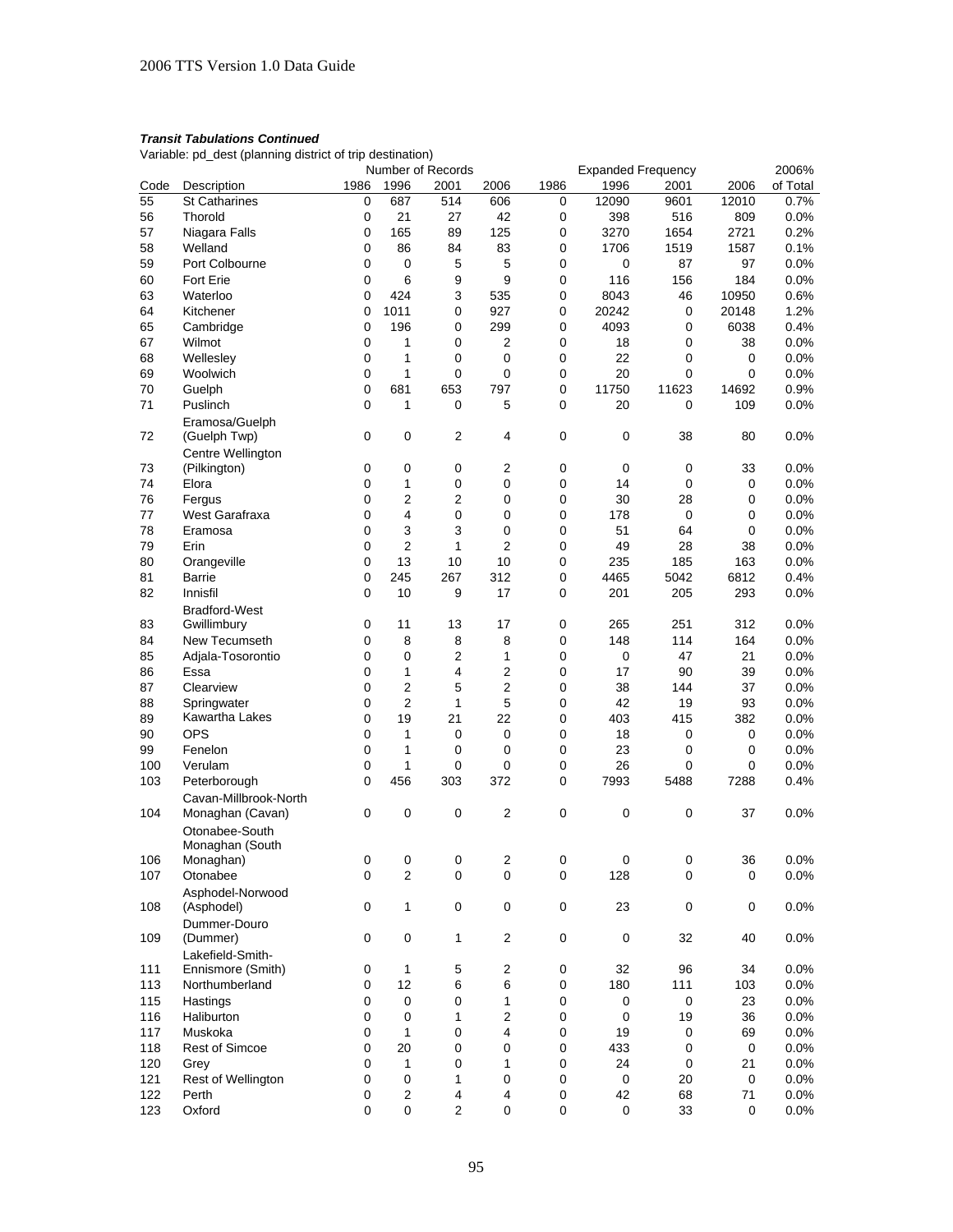Variable: pd\_dest (planning district of trip destination)

|      |                          | Number of Records |          |       |       | <b>Expanded Frequency</b> |         |         | 2006%   |          |
|------|--------------------------|-------------------|----------|-------|-------|---------------------------|---------|---------|---------|----------|
| Code | Description              | 1986              | 1996     | 2001  | 2006  | 1986                      | 1996    | 2001    | 2006    | of Total |
| 124  | <b>Brant</b>             | 0                 | 5        | 2     | 6     | 0                         | 102     | 43      | 120     | 0.0%     |
| 125  | <b>Haldimand-Norfolk</b> | O                 | 0        |       | 0     | 0                         | ი       | 23      | 0       | $0.0\%$  |
| 127  | Collingwood              |                   | 0        | 12    | 20    | 0                         | 0       | 234     | 325     | $0.0\%$  |
| 128  | Wasaga Beach             |                   | $\Omega$ | 3     | 5     | 0                         | ი       | 57      | 83      | $0.0\%$  |
| 129  | Tiny                     |                   | $\Omega$ | 0     | 3     | 0                         |         | 0       | 58      | 0.0%     |
| 130  | Penetanguishene          |                   | 0        |       | 0     | 0                         |         | 18      | 0       | $0.0\%$  |
| 131  | Midland                  |                   | 0        | 12    | 17    | 0                         | 0       | 239     | 304     | $0.0\%$  |
| 132  | Tay                      |                   | 0        | 0     |       | 0                         |         | 0       | 19      | 0.0%     |
| 133  | Oro-Medonte              |                   | 0        |       | 5     | 0                         | Ω       | 24      | 84      | 0.0%     |
| 134  | Severn                   |                   | 0        | 4     | 4     | 0                         | O       | 100     | 76      | $0.0\%$  |
| 135  | Ramara                   | 0                 | 0        | 27    | 40    | 0                         | 0       | 526     | 770     | $0.0\%$  |
| 136  | Orillia                  |                   | 0        | 34    | 57    | 0                         | Ω       | 628     | 1104    | 0.1%     |
| 141  | Shelburne                | ŋ                 | 0        | 0     |       | $\Omega$                  | n       | 0       | 9       | 0.0%     |
| 145  | East Luther Grand Valley | 0                 | 0        | 0     |       | 0                         |         | 0       | 8       | $0.0\%$  |
| 147  | <b>Brantford</b>         | 0                 | 0        | 0     | 201   | 0                         |         | 0       | 4227    | 0.2%     |
| 997  | External undefined       |                   | 0        | 0     | 37    | 0                         |         |         | 696     | $0.0\%$  |
| 998  | External                 | 71                | 18       | 32    | 10    | 1673                      | 362     | 593     | 177     | $0.0\%$  |
| 999  | Unknown                  | 84                | 0        | 7     | 0     | 1982                      | 0       | 112     | 0       | $0.0\%$  |
|      | Total                    | 56615             | 70295    | 85095 | 87244 | 1363034                   | 1421138 | 1469237 | 1693448 |          |

Variable: mode\_accs (mode used to access public transit)

|         |                |          | Number of Records |       |       |         | <b>Expanded Frequency</b> |         |         |          |
|---------|----------------|----------|-------------------|-------|-------|---------|---------------------------|---------|---------|----------|
| Code    | Description    | 1986     | 1996              | 2001  | 2006  | 1986    | 1996                      | 2001    | 2006    | of Total |
| 9       | Unknown        | $\Omega$ | 55                | 51    | 16    | 0       | 1124                      | 919     | 331     | 0.0%     |
| C       | Cycle          | 0        | 62                | 104   | 108   | 0       | 1238                      | 1713    | 2133    | 0.1%     |
| D       | Auto driver    | 1218     | 2174              | 3612  | 3665  | 28513   | 43168                     | 61634   | 70610   | 4.2%     |
| м       | Motorcycle     |          |                   | 3     | 8     | 171     | 19                        | 50      | 153     | $0.0\%$  |
| $\circ$ | Other          | 24       | 0                 | 0     | 178   | 616     |                           | 0       | 3430    | 0.2%     |
| P       | Auto passenger | 1230     | 1671              | 2303  | 2873  | 28935   | 33494                     | 38006   | 55444   | 3.3%     |
| S       | School bus     | 0        | 0                 |       | 34    | 0       | $\Omega$                  | 11      | 646     | $0.0\%$  |
| T       | Taxi passenger | 31       | 45                | 76    | 93    | 730     | 896                       | 1324    | 1826    | 0.1%     |
| W       | Walk           | 54105    | 66287             | 78945 | 80269 | 1304070 | 1341198                   | 1365579 | 1558875 | 92.1%    |
|         | Total          | 56615    | 70295             | 85095 | 87244 | 1363034 | 1421138                   | 1469237 | 1693448 |          |

# Variable: mode\_egrs (mode used after disembarking from public transit)

|         |                |       | Number of Records |       |       | <b>Expanded Frequency</b> |         |         |         | 2006%    |
|---------|----------------|-------|-------------------|-------|-------|---------------------------|---------|---------|---------|----------|
| Code    | Description    | 1986  | 1996              | 2001  | 2006  | 1986                      | 1996    | 2001    | 2006    | of Total |
| 9       | Unknown        | 4     | 40                | 48    | 19    | 97                        | 828     | 815     | 379     | $0.0\%$  |
| C       | Cycle          | 0     | 45                | 90    | 107   | 0                         | 884     | 1460    | 2117    | 0.1%     |
| D       | Auto driver    | 1122  | 2028              | 3404  | 3531  | 26237                     | 40221   | 58044   | 68078   | 4.0%     |
| м       | Motorcycle     | 11    | 0                 | 2     | 10    | 263                       | 0       | 32      | 192     | $0.0\%$  |
| $\circ$ | Other          | 16    | 0                 | 0     | 148   | 412                       | 0       | 0       | 2885    | 0.2%     |
| P       | Auto passenger | 784   | 1255              | 1786  | 2210  | 18432                     | 25140   | 29945   | 42718   | 2.5%     |
| S       | School bus     | 0     | 0                 | 0     | 21    | 0                         | 0       | 0       | 399     | $0.0\%$  |
| т       | Taxi passenger | 55    | 74                | 122   | 145   | 1329                      | 1494    | 2064    | 2815    | 0.2%     |
| W       | Walk           | 54623 | 66853             | 79643 | 81053 | 1316264                   | 1352570 | 1376877 | 1573865 | 92.9%    |
|         | Total          | 56615 | 70295             | 85095 | 87244 | 1363034                   | 1421138 | 1469237 | 1693448 |          |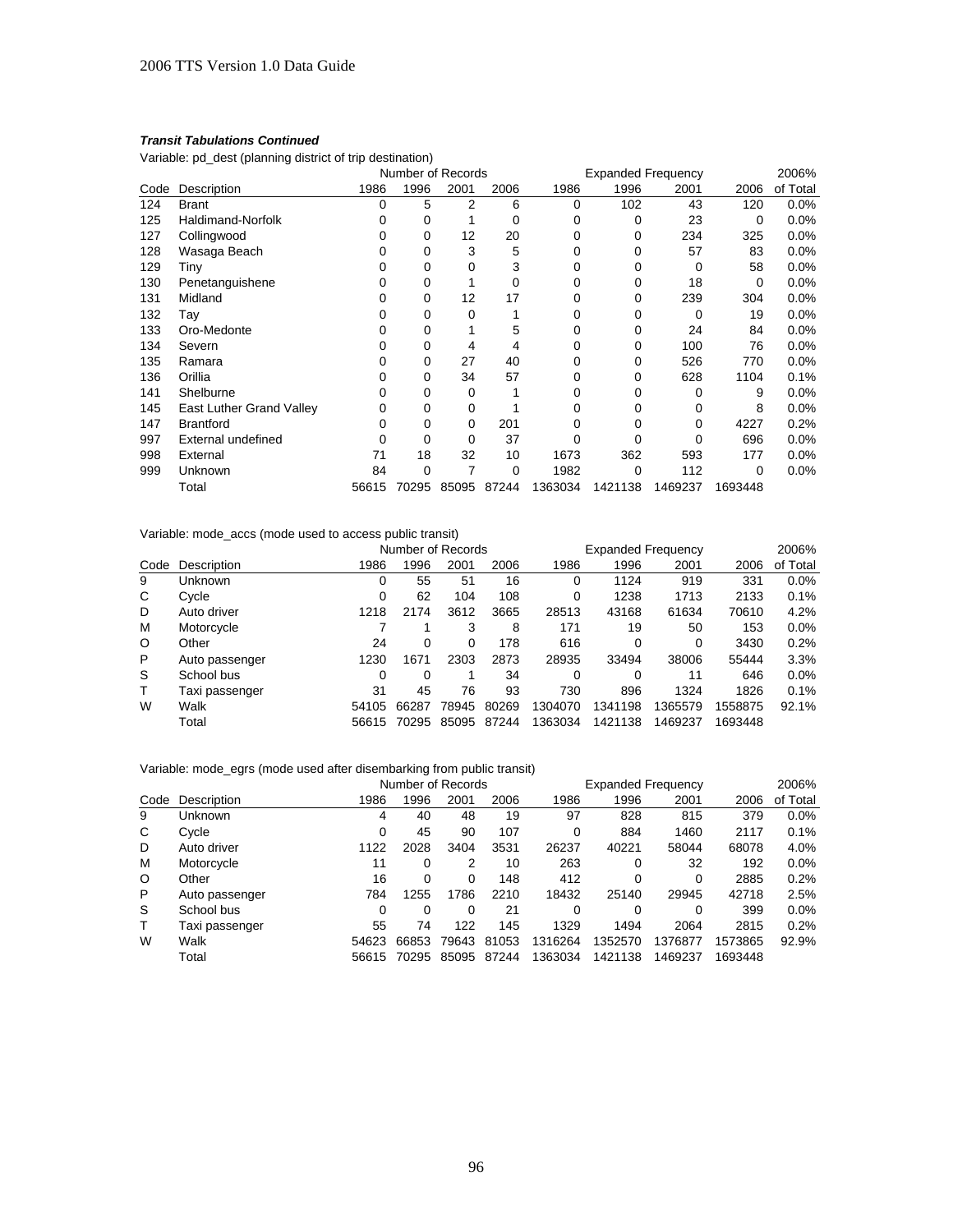Variable: n\_route (number of transit routes or links used for the trip)

|      |                    |      |       | Number of Records |       |      | <b>Expanded Frequency</b> |         |         | 2006%    |
|------|--------------------|------|-------|-------------------|-------|------|---------------------------|---------|---------|----------|
| Code | <b>Description</b> | 1986 | 1996  | 2001              | 2006  | 1986 | 1996                      | 2001    | 2006    | of Total |
| 1    |                    |      | 34447 | 36081             | 37023 |      | 691259                    | 633820  | 723333  | 42.7%    |
| 2    |                    |      | 27054 | 31117             | 31558 |      | 550134                    | 530630  | 612276  | 36.2%    |
| 3    |                    |      | 7811  | 14411             | 14650 |      | 159806                    | 244832  | 281575  | 16.6%    |
| 4    | 4                  |      | 931   | 3128              | 3541  |      | 18873                     | 53843   | 67295   | 4.0%     |
| 5    | 5                  |      | 52    | 319               | 432   |      | 1066                      | 5346    | 8163    | 0.5%     |
| 6    | 6                  |      |       | 39                | 40    |      |                           | 767     | 806     | $0.0\%$  |
|      | Total              |      | 70295 | 85095             | 87244 |      | 1421138                   | 1469237 | 1693448 |          |

#### Variable: n\_go\_rail (number of links on GO rail)

|      |             |       | Number of Records |       |       |         |         | 2006%   |         |          |
|------|-------------|-------|-------------------|-------|-------|---------|---------|---------|---------|----------|
| Code | Description | 1986  | 1996              | 2001  | 2006  | 1986    | 1996    | 2001    | 2006    | of Total |
|      |             | 53996 | 65601             | 77527 | 79089 | 1300961 | 1328295 | 1336841 | 1535657 | 90.7%    |
|      |             | 2617  | 4690              | 7518  | 8034  | 62021   | 92770   | 131484  | 155460  | $9.2\%$  |
| 2    |             |       |                   | 50    | 121   | 53      | 73      | 912     | 2332    | $0.1\%$  |
|      | Total       | 56615 | 70295             | 85095 | 87244 | 1363034 | 1421138 | 1469237 | 1693448 |          |

## Variable: n\_go\_bus (number of links on GO bus)

|      |             |       | Number of Records |       |       |         |         | 2006%   |         |          |
|------|-------------|-------|-------------------|-------|-------|---------|---------|---------|---------|----------|
| Code | Description | 1986  | 1996              | 2001  | 2006  | 1986    | 1996    | 2001    | 2006    | of Total |
| 0    |             | 55466 | 68871             | 83519 | 85395 | 1336164 | 1392644 | 1440747 | 1656690 | 97.8%    |
|      |             | 1147  | 1410              | 1531  | 1814  | 26825   | 28219   | 27684   | 36012   | 2.1%     |
| 2    |             |       | 14                | 45    | 35    | 45      | 275     | 806     | 746     | 0.0%     |
|      | Total       | 56615 | 70295             | 85095 | 87244 | 1363034 | 1421138 | 1469237 | 1693448 |          |

# Variable: n\_subway (number of links on TTC subway or RT)

|          |             |       | Number of Records |       |       |         | <b>Expanded Frequency</b> |         |         | 2006%    |
|----------|-------------|-------|-------------------|-------|-------|---------|---------------------------|---------|---------|----------|
| Code     | Description | 1986  | 1996              | 2001  | 2006  | 1986    | 1996                      | 2001    | 2006    | of Total |
| $\Omega$ |             | 27442 | 36413             | 42901 | 46283 | 659950  | 735182                    | 753738  | 905220  | 53.5%    |
|          |             | 21780 | 32861             | 25972 | 24391 | 524945  | 665630                    | 443149  | 470067  | 27.8%    |
| 2        |             | 7040  | 1019              | 14692 | 13999 | 170208  | 20292                     | 246908  | 269084  | 15.9%    |
| 3        | 3           | 351   |                   | 1530  | 2458  | 7882    | 34                        | 25441   | 46953   | 2.8%     |
| 4        |             |       |                   |       | 113   | 48      |                           |         | 2124    | 0.1%     |
|          | Total       | 56615 | 70295             | 85095 | 87244 | 1363034 | 1421138                   | 1469237 | 1693448 |          |

### Variable: n\_ttc\_bus (number of links on TTC bus & streetcar)

|          |             |       | Number of Records |       |       |         | <b>Expanded Frequency</b> |         |         | 2006%    |
|----------|-------------|-------|-------------------|-------|-------|---------|---------------------------|---------|---------|----------|
| Code     | Description | 1986  | 1996              | 2001  | 2006  | 1986    | 1996                      | 2001    | 2006    | of Total |
| $\Omega$ | 0           | 19899 | 28368             | 34912 | 40863 | 478699  | 565444                    | 613056  | 806691  | 47.6%    |
|          |             | 24242 | 27597             | 33384 | 30473 | 585262  | 561962                    | 569712  | 583288  | 34.4%    |
| 2        |             | 11107 | 12816             | 14985 | 14277 | 266705  | 262612                    | 254946  | 272196  | 16.1%    |
| 3        | 3           | 1284  | 1410              | 1709  | 1542  | 30440   | 28943                     | 29652   | 29560   | 1.7%     |
| 4        | 4           | 82    | 103               | 103   | 87    | 1911    | 2156                      | 1848    | 1675    | 0.1%     |
| 5        | 5           |       |                   | っ     | 2     | 17      | 20                        | 23      | 38      | $0.0\%$  |
|          | Total       | 56615 | 70295             | 85095 | 87244 | 1363034 | 1421138                   | 1469237 | 1693448 |          |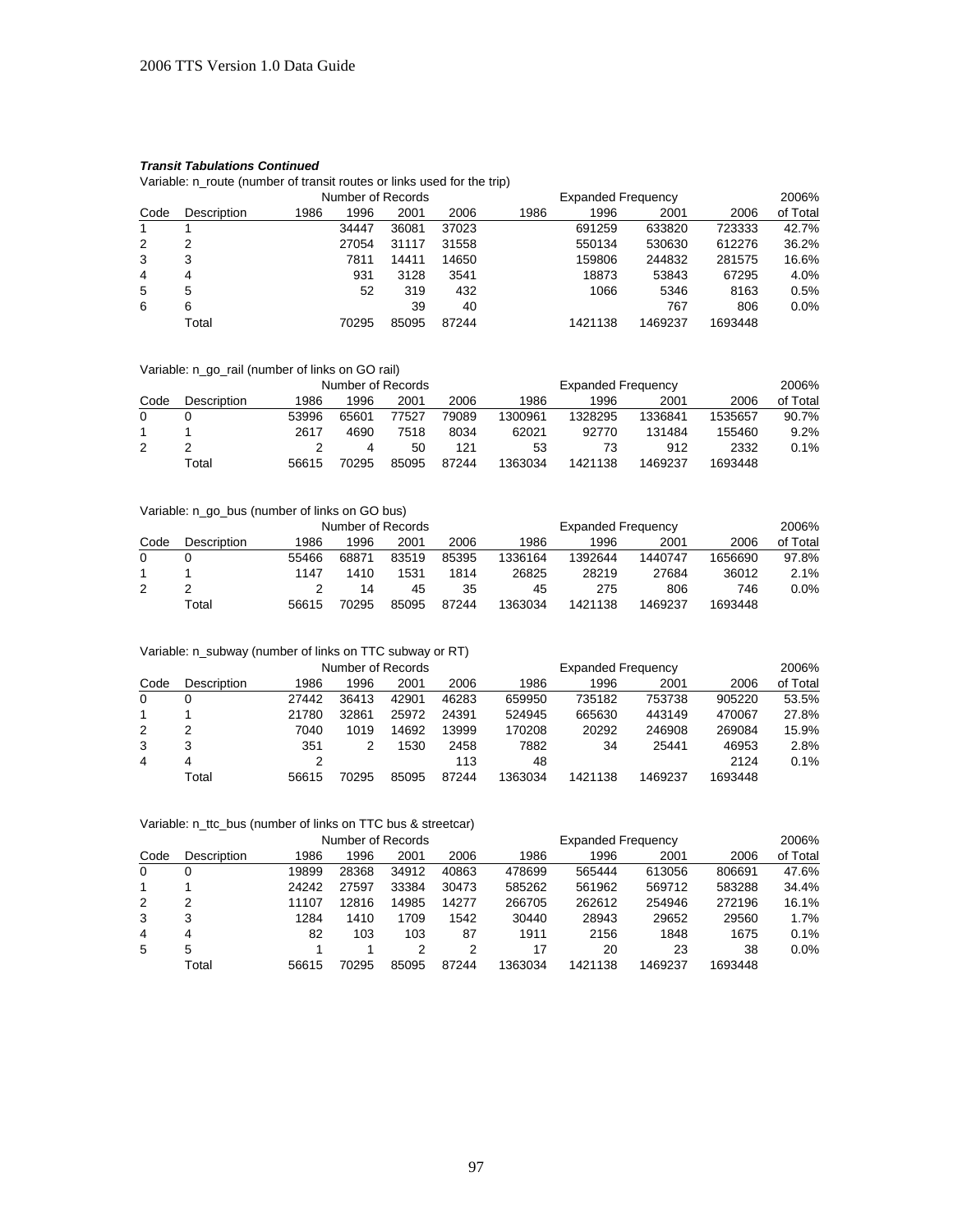Variable: n\_local (number of links on other local transit properties)

|          |             |       | Number of Records |       |       |         | 2006%   |         |         |          |
|----------|-------------|-------|-------------------|-------|-------|---------|---------|---------|---------|----------|
| Code     | Description | 1986  | 1996              | 2001  | 2006  | 1986    | 1996    | 2001    | 2006    | of Total |
| $\Omega$ | 5           | 48986 | 56959             | 71510 | 68422 | 1178557 | 1155648 | 1221522 | 1313888 | 77.6%    |
| 1        |             | 6075  | 10287             | 10390 | 13166 | 146867  | 203351  | 189455  | 265413  | 15.7%    |
| 2        |             | 1419  | 2727              | 2802  | 4934  | 34376   | 55637   | 51142   | 99617   | 5.9%     |
| 3        |             | 131   | 301               | 364   | 681   | 3136    | 6067    | 6605    | 13702   | 0.8%     |
| 4        | 4           | 4     | 20                | 26    | 34    | 98      | 415     | 455     | 684     | $0.0\%$  |
| 5        | 5           |       |                   | 3     |       |         | 19      | 58      | 144     | $0.0\%$  |
|          | Total       | 56615 | 70295             | 85095 | 87244 | 1363034 | 1421138 | 1469237 | 1693448 |          |

## Variable: n\_other (number of links on other transit systems)

| Code |              |       | Number of Records |       |       |         | 2006%   |         |         |          |
|------|--------------|-------|-------------------|-------|-------|---------|---------|---------|---------|----------|
|      | Description  | 1986  | 1996              | 2001  | 2006  | 1986    | 1996    | 2001    | 2006    | of Total |
| 0    | <sub>5</sub> | 56236 | 70023             | 84501 | 86247 | 1353868 | 1415785 | 1458617 | 1674082 | 98.9%    |
|      |              | 363   | 271               | 592   | 997   | 8802    | 5328    | 10586   | 19367   | $1.1\%$  |
| 2    |              | 10    |                   |       |       | 216     | 25      | 33      |         |          |
| 3    |              | 6     |                   |       |       | 149     |         |         |         |          |
|      | Total        | 56615 | 70295             | 85095 | 87244 | 1363034 | 1421138 | 1469237 | 1693448 |          |

## Variable: use\_ttc (TTC trip)

| Code |             |       | Number of Records |       |       |         | 2006%   |         |         |          |
|------|-------------|-------|-------------------|-------|-------|---------|---------|---------|---------|----------|
|      | Description | 1986  | 1996              | 2001  | 2006  | 1986    | 1996    | 2001    | 2006    | of Total |
| N    | No          | 9029  | 15759             | 18023 | 23752 | 216548  | 312830  | 325366  | 474272  | 28.0%    |
|      | Yes         | 47586 | 54536             | 67072 | 63492 | 1146486 | 1108307 | 1143871 | 1219177 | 72.0%    |
|      | Total       | 56615 | 70295             | 85095 | 87244 | 1363034 | 1421138 | 1469237 | 1693448 |          |